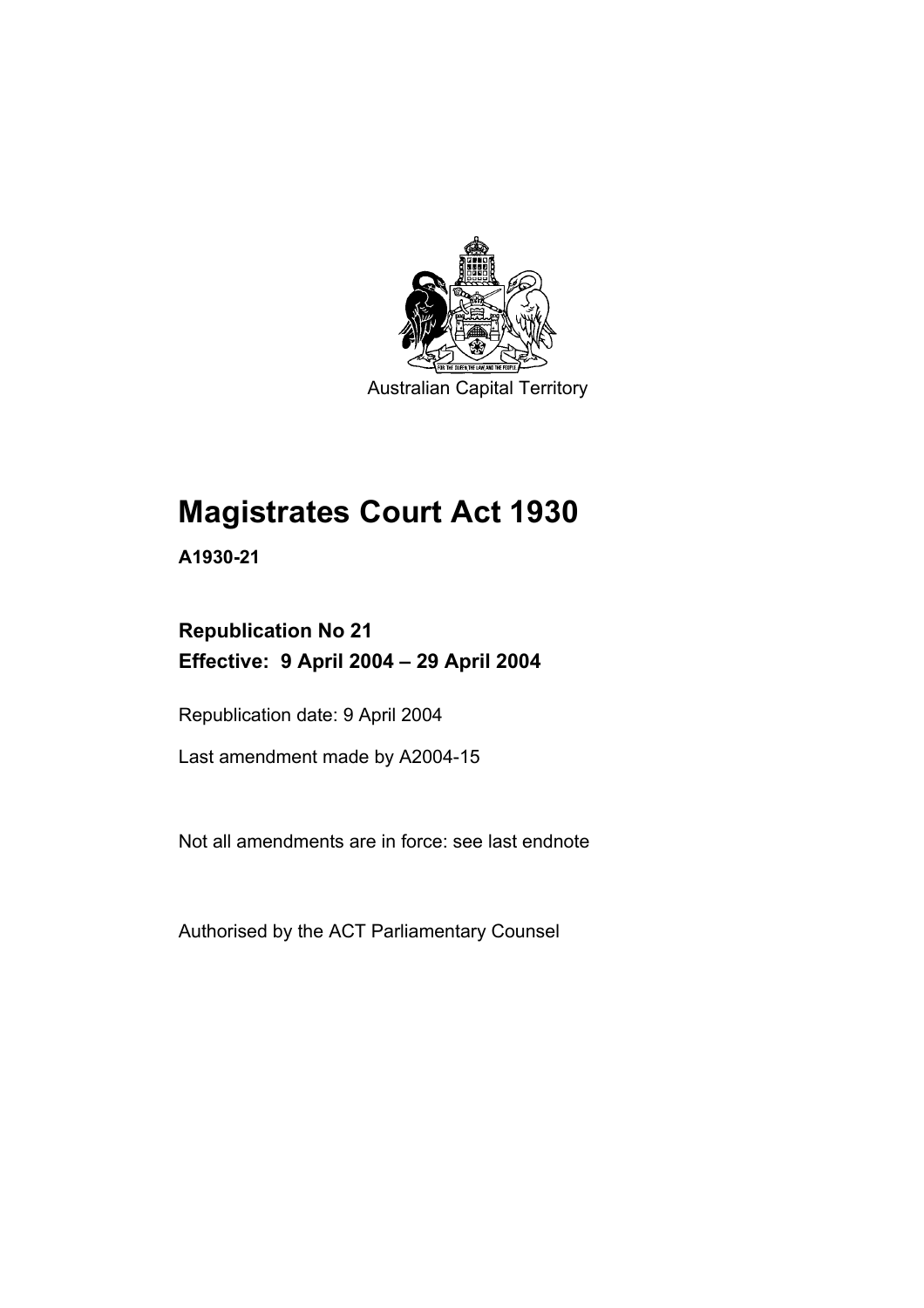#### **About this republication**

#### **The republished law**

This is a republication of the *Magistrates Court Act 1930* (including any amendment made under the *Legislation Act 2001*, part 11.3 (Editorial changes)) as in force on 9 April 2004*.* It also includes any amendment, repeal or expiry affecting the republished law to 9 April 2004.

The legislation history and amendment history of the republished law are set out in endnotes 3 and 4.

#### **Kinds of republications**

The Parliamentary Counsel's Office prepares 2 kinds of republications of ACT laws (see the ACT legislation register at www.legislation.act.gov.au):

- authorised republications to which the *Legislation Act 2001* applies
- unauthorised republications.

The status of this republication appears on the bottom of each page.

#### **Editorial changes**

The *Legislation Act 2001*, part 11.3 authorises the Parliamentary Counsel to make editorial amendments and other changes of a formal nature when preparing a law for republication. Editorial changes do not change the effect of the law, but have effect as if they had been made by an Act commencing on the republication date (see *Legislation Act 2001*, s 115 and s 117). The changes are made if the Parliamentary Counsel considers they are desirable to bring the law into line, or more closely into line, with current legislative drafting practice.

This republication does not include amendments made under part 11.3 (see endnote 1).

#### **Uncommenced provisions and amendments**

If a provision of the republished law has not commenced or is affected by an uncommenced amendment, the symbol  $\mathbf{U}$  appears immediately before the provision heading. The text of the uncommenced provision or amendment appears only in the last endnote.

#### **Modifications**

If a provision of the republished law is affected by a current modification, the symbol  $\mathbf{M}$ appears immediately before the provision heading. The text of the modifying provision appears in the endnotes. For the legal status of modifications, see *Legislation Act 2001*, section 95.

#### **Penalties**

The value of a penalty unit for an offence against this republished law at the republication date is—

- (a) if the person charged is an individual—\$100; or
- (b) if the person charged is a corporation—\$500.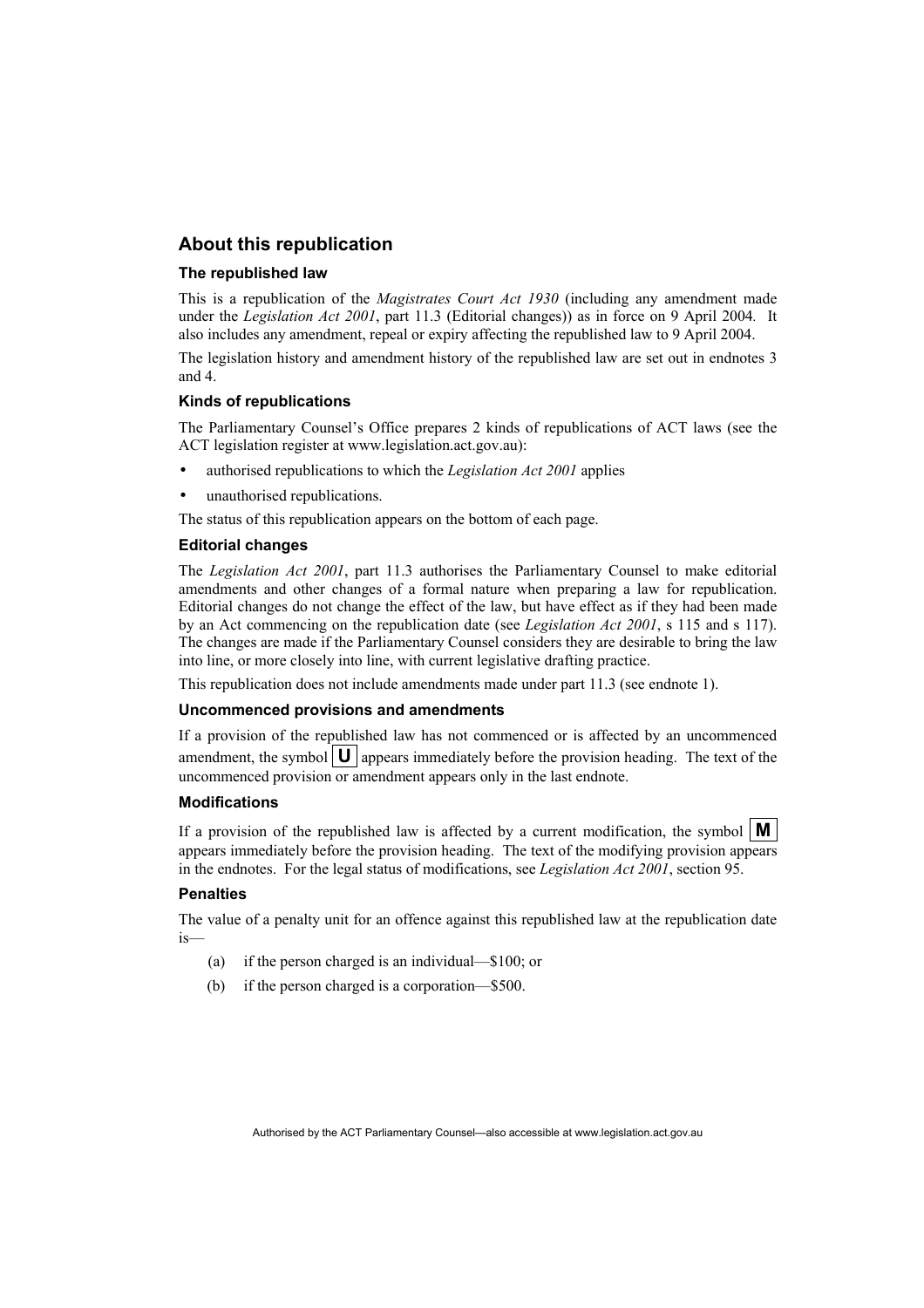

**Magistrates Court Act 1930** 

## **Contents**

|                     |                                                        | Page       |
|---------------------|--------------------------------------------------------|------------|
| Part 1              | <b>Preliminary</b>                                     |            |
| 1                   | Name of Act                                            | 2          |
| 5                   | Interpretation for Act                                 | 2          |
| 6                   | Application to Jervis Bay Territory                    | 4          |
| Part 2              | Appointment and jurisdiction of magistrates            |            |
| <b>Division 2.1</b> | <b>Appointment of Chief Magistrate and magistrates</b> |            |
| 6A                  | Meaning of <i>magistrate</i> in div 2.1                | 5          |
| 7                   | Chief Magistrate and other magistrates                 | 5          |
| 8                   | Eligibility for appointment as magistrate              | 5          |
| 9                   | Seniority of magistrates                               | 6          |
| 10                  | Terms and conditions of appointment                    | 6          |
| 10A                 | Tenure of office                                       | 6          |
| 10B                 | Resignation                                            | 6          |
| R <sub>21</sub>     | Magistrates Court Act 1930                             | contents 1 |
| 09/04/04            | Effective: 09/04/04-29/04/04                           |            |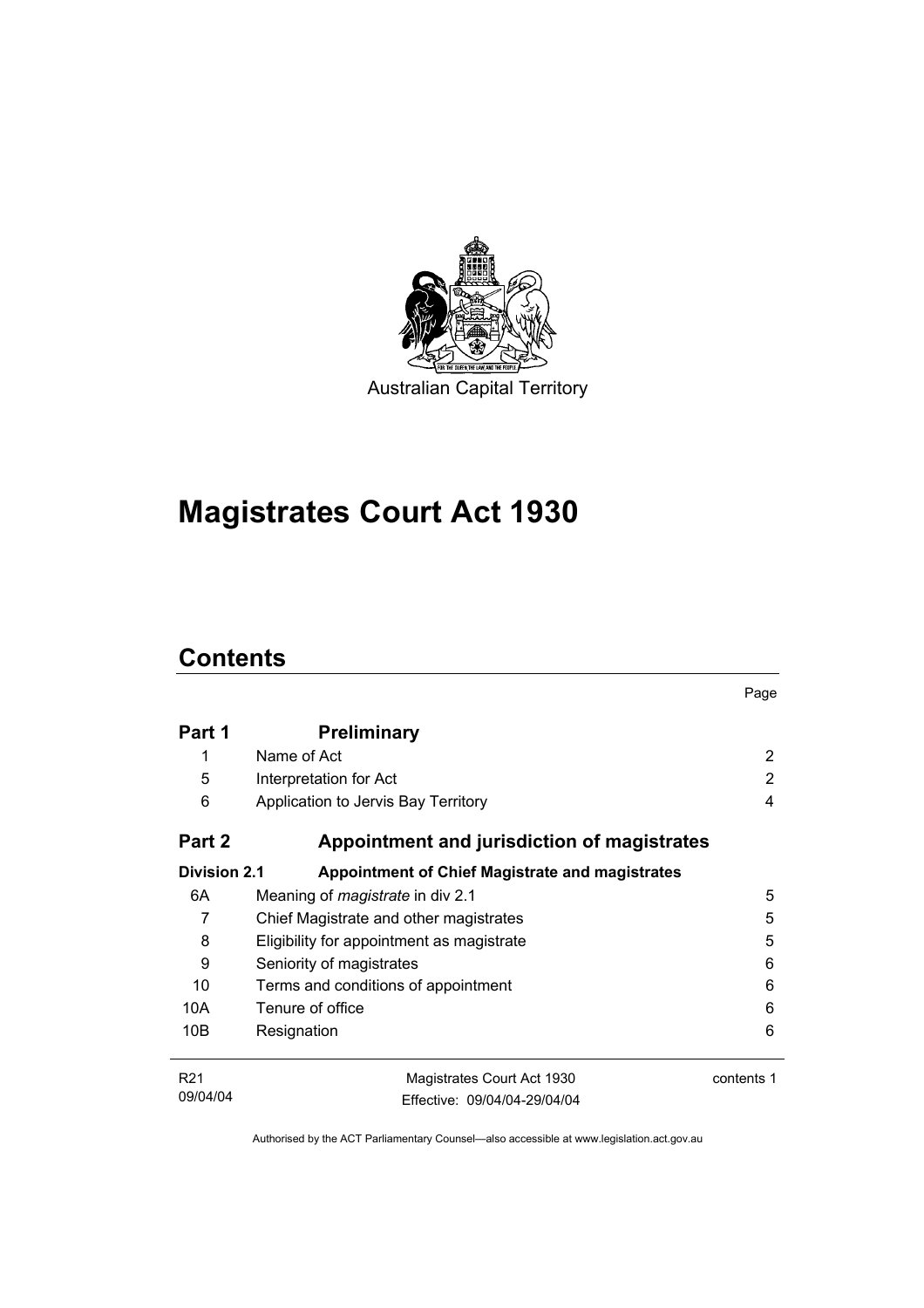| Contents |
|----------|
|----------|

|                     |                                                                      | Page            |
|---------------------|----------------------------------------------------------------------|-----------------|
| 10 <sub>C</sub>     | <b>Acting Chief Magistrate</b>                                       | 6               |
| 10 <sub>D</sub>     | Retirement                                                           | 8               |
| 10E                 | Magistrates not to undertake other work                              | 8               |
| 10F                 | Rights of public servants                                            | 9               |
| 10G                 | Arrangement of business of courts                                    | 9               |
| <b>Division 2.2</b> | <b>Special magistrates</b>                                           |                 |
| 10H                 | Appointment of special magistrates                                   | 9               |
| 10J                 | Tenure of office                                                     | 9               |
| 10K                 | Resignation                                                          | 10              |
| 10 <sub>L</sub>     | Terms and conditions of appointment                                  | 10              |
| <b>Division 2.3</b> | <b>Registrar and other officers of Magistrates Court</b>             |                 |
| 10M                 | Appointment of registrar etc                                         | 10              |
| 10MA                | Staff assisting registrar                                            | 10              |
| 10N                 | Duties of registrar                                                  | 10              |
| <b>Division 2.4</b> | <b>Jurisdiction of magistrates</b>                                   |                 |
| 10P                 | Oath etc of office                                                   | 11              |
| 10Q                 | Acts done beyond Territory                                           | 11              |
| 11                  | Authentication of acts of magistrate or registrar                    | 11              |
| 12                  | Acts by magistrate or registrar                                      | 11              |
| 13                  | Issue of warrant of commitment or writ of execution                  | 12              |
| 15                  | Process not avoided by death of magistrate or registrar              | 12              |
| 16                  | Order instead of mandamus                                            | 12 <sup>2</sup> |
| 17                  | Powers and functions of magistrates                                  | 13              |
| Part 3              | <b>Magistrates Court</b>                                             |                 |
| <b>Division 3.1</b> | <b>Establishment of Magistrates Court</b>                            |                 |
| 18                  | Constitution of court                                                | 14              |
| <b>Division 3.2</b> | <b>Jurisdiction of Magistrates Court</b>                             |                 |
| 19                  | Jurisdiction of court                                                | 14              |
| 21                  | Jurisdiction of court if defendant absent from Territory             | 15              |
| 22                  | Proceedings of court if it considers offence should be dealt with on |                 |
|                     | indictment                                                           | 15              |
| 23                  | Ex parte order may be set aside                                      | 15              |
| contents 2          | Magistrates Court Act 1930                                           | R <sub>21</sub> |
|                     | Effective: 09/04/04-29/04/04                                         | 09/04/04        |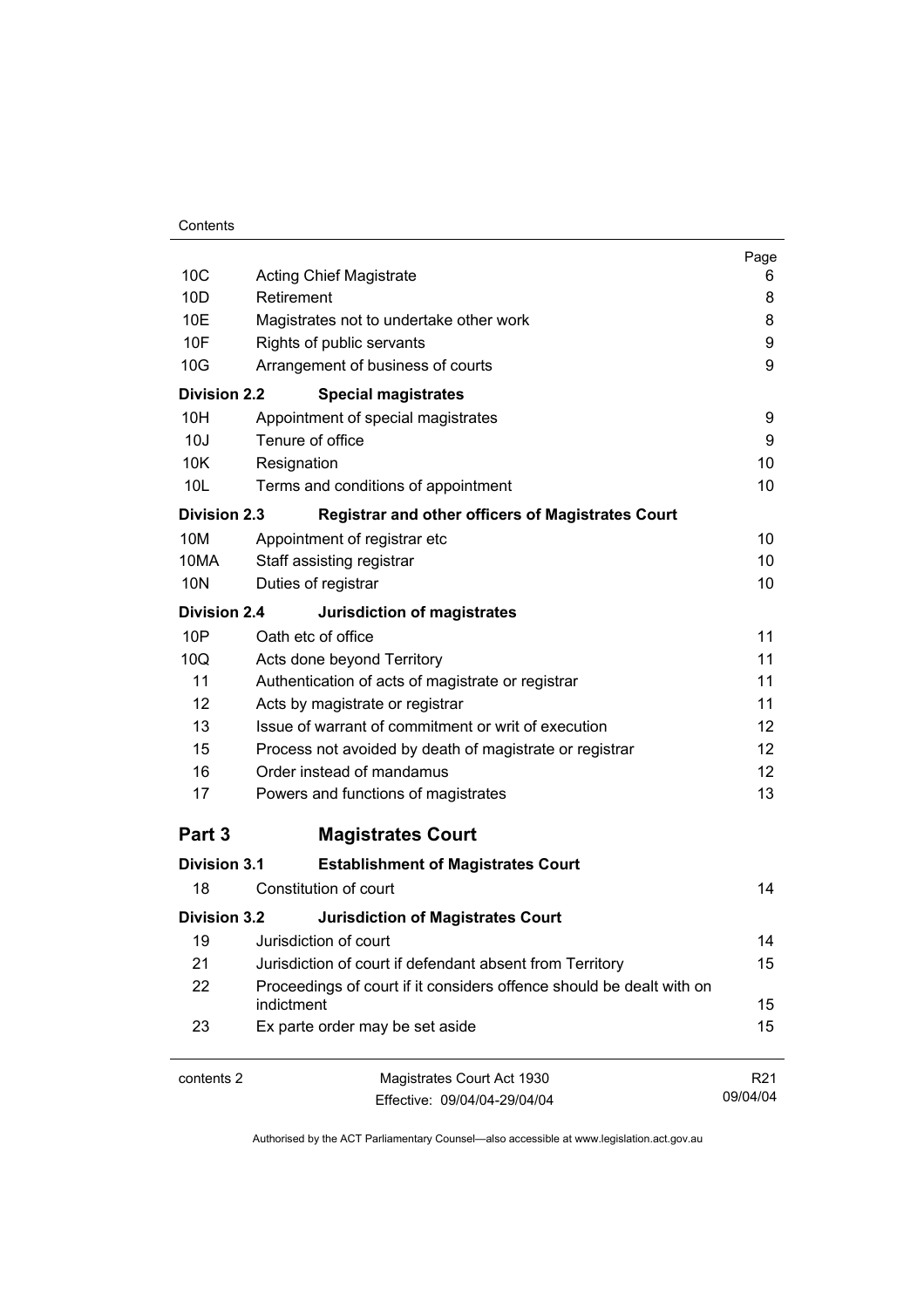|                     |                                                                     | Contents   |
|---------------------|---------------------------------------------------------------------|------------|
|                     |                                                                     | Page       |
| 23AA                | Ex parte conviction may be set aside on application by informant    | 16         |
| 23A                 | Requests under conventions regarding legal proceedings in civil and |            |
| 23B                 | commercial matters<br>Rectification of certain orders etc           | 17<br>17   |
|                     |                                                                     |            |
| Part 4              | <b>Commencement of proceedings</b>                                  |            |
| Division 4.1        | General                                                             |            |
| 25                  | Informations                                                        | 20         |
| Division 4.2        | <b>Informations</b>                                                 |            |
| 26                  | Laying of informations                                              | 20         |
| 27                  | Description of persons and property and of offences                 | 20         |
| 28                  | Power of court to amend information                                 | 20         |
| 29                  | Court may adjourn hearing if amendment made                         | 21         |
| 30                  | Form of information                                                 | 21         |
| Division 4.4        | <b>Summonses</b>                                                    |            |
| 37                  | When magistrate may issue summons                                   | 21         |
| 38                  | Form of summons                                                     | 21         |
| 41                  | Service of summons                                                  | 22         |
| Division 4.5        | <b>Warrants of arrest</b>                                           |            |
| 42                  | Issue of warrant and summons                                        | 22         |
| 43                  | Procedure on filing indictment                                      | 23         |
| 44                  | Direction of warrant                                                | 24         |
| 45                  | Any police officer may execute warrant                              | 24         |
| 47                  | Form of arrest warrant                                              | 24         |
| 48                  | Warrant to be in force till executed                                | 24         |
| 49                  | Sunday warrants                                                     | 25         |
| Part 5              | <b>Hearing</b>                                                      |            |
| <b>Division 5.1</b> | General                                                             |            |
| 51                  | Hearings to be in public except in special circumstances            | 26         |
| 53                  | Conduct of case                                                     | 27         |
| 54                  | If both parties present in court to hear case                       | 27         |
| 54A                 | Recording of proceedings                                            | 27         |
| R <sub>21</sub>     | Magistrates Court Act 1930                                          | contents 3 |
| 09/04/04            | Fffective: 09/04/04-29/04/04                                        |            |

Authorised by the ACT Parliamentary Counsel—also accessible at www.legislation.act.gov.au

Effective: 09/04/04-29/04/04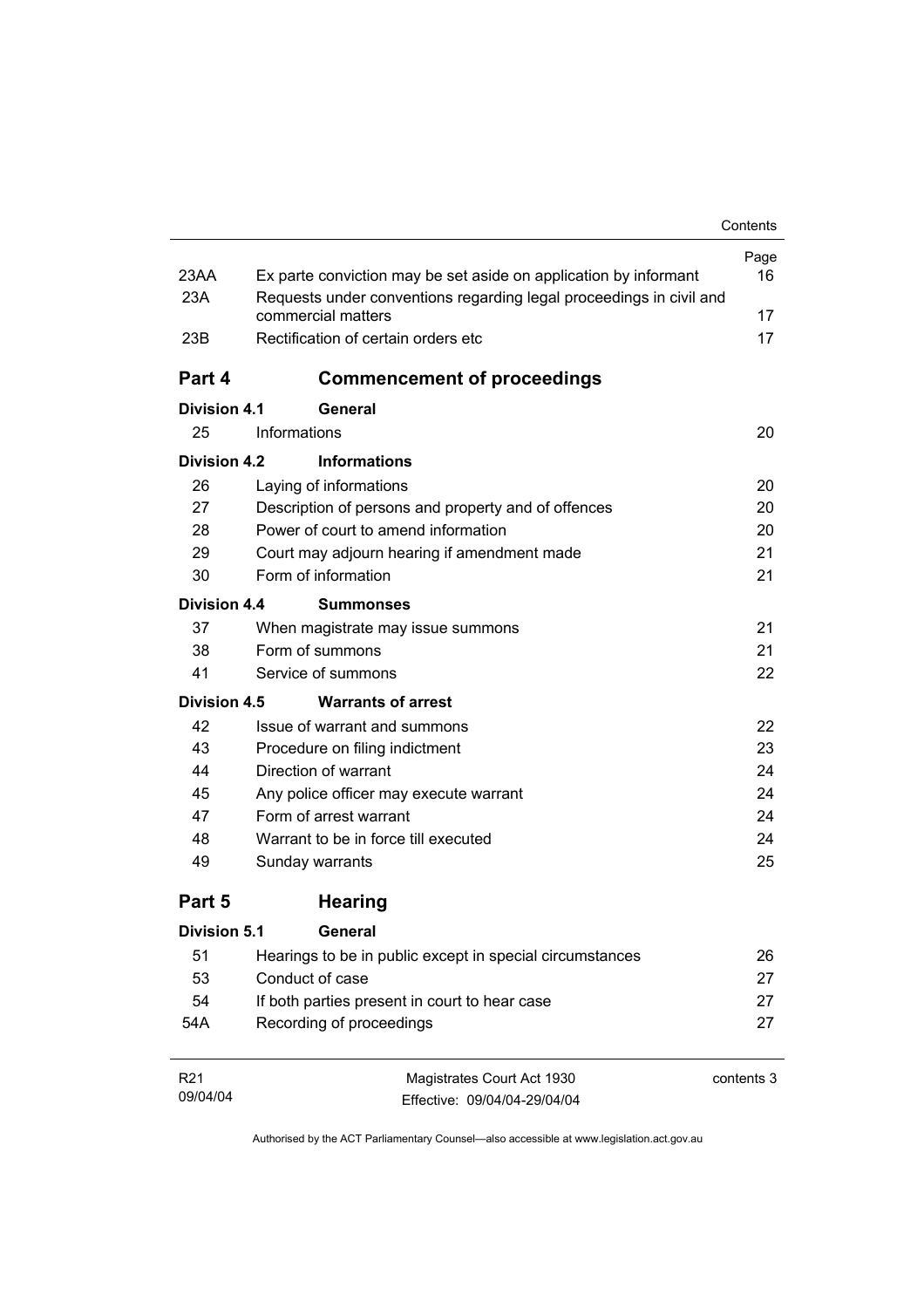#### **Contents**

|                     |                                                                                       | Page            |
|---------------------|---------------------------------------------------------------------------------------|-----------------|
| <b>Division 5.2</b> | <b>Evidence</b>                                                                       |                 |
| 55                  | Examination to be on oath                                                             | 29              |
| 60                  | Record of proceedings and transcript                                                  | 29              |
| 60A                 | Informant may request witnesses to attend                                             | 31              |
| 61                  | Power of magistrate to summon witnesses                                               | 31              |
| 62                  | Service of summons on witness                                                         | 31              |
| 62A                 | Witnesses entitled to claim expenses                                                  | 32              |
| 63                  | Warrant to bring witness to court                                                     | 32              |
| 64                  | Warrant in the first instance                                                         | 33              |
| 66                  | Production of documents before magistrate                                             | 33              |
| 66A                 | Setting aside summons                                                                 | 33              |
| 67                  | Person about to leave Territory may be ordered to be examined or<br>produce documents | 33              |
| 67A                 | Examination of witnesses—application of Magistrates Court (Civil<br>Jurisdiction) Act | 34              |
| 67B                 | Affidavits-application of Magistrates Court (Civil Jurisdiction) Act                  | 34              |
| 68                  | Witnesses' rights and liabilities                                                     | 34              |
| 69                  | Depositions to be delivered to registrar                                              | 35              |
| <b>Division 5.3</b> | Remand                                                                                |                 |
| 70                  | Remand of defendant                                                                   | 35              |
| 72                  | Bringing up during remand                                                             | 36              |
| 72A                 | Hearing of bail applications                                                          | 36              |
| 72B                 | Defendant's appearance in proceedings other than bail proceedings                     | 37              |
| 73                  | Bail of defendant during examination                                                  | 37              |
| <b>Division 5.4</b> | <b>Committal and recognisance</b>                                                     |                 |
| 73A                 | Application of div 5.4                                                                | 37              |
| 74                  | Committal or detention before decision                                                | 38              |
| 75                  | Committal of witness or of defendant after decision                                   | 38              |
| 76                  | Witnesses may be discharged on recognisance                                           | 38              |
| 77                  | Recognisances                                                                         | 38              |
| 78                  | Issue of warrant for non-appearance                                                   | 38              |
| 79                  | Recognisances taken out of court                                                      | 39              |
| 80                  | Forfeited recognisances-how enforced                                                  | 39              |
| 82                  | Conveying persons to custody                                                          | 39              |
| contents 4          | Magistrates Court Act 1930                                                            | R <sub>21</sub> |
|                     | Fffective: 09/04/04-29/04/04                                                          | 09/04/04        |

Effective: 09/04/04-29/04/04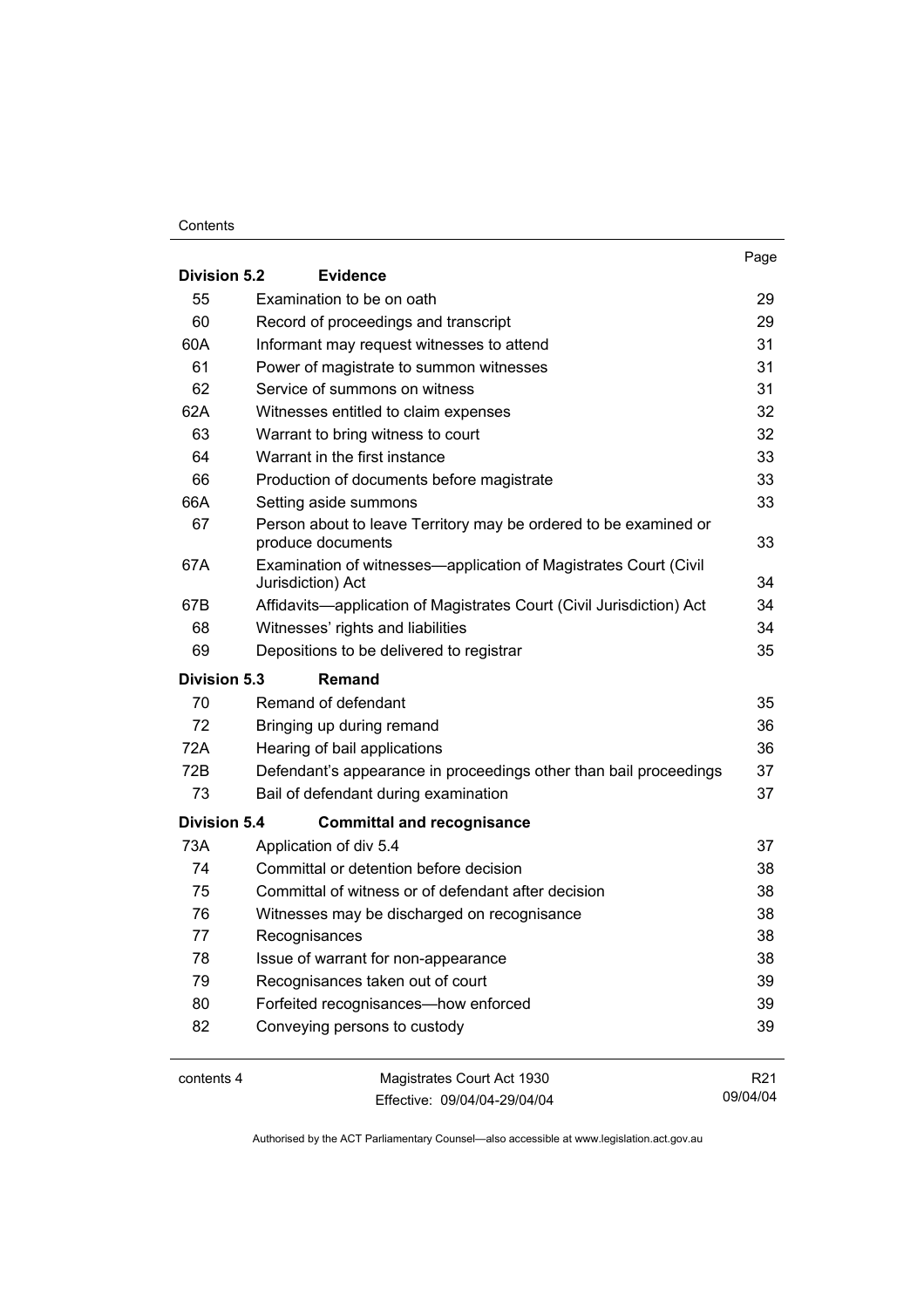|                      |                                                                               | Contents   |
|----------------------|-------------------------------------------------------------------------------|------------|
|                      |                                                                               | Page       |
| <b>Division 5.5</b>  | <b>Adjournment of proceedings</b>                                             |            |
| 83                   | Magistrate may adjourn court generally                                        | 40         |
| 84                   | Particular cases may be adjourned                                             | 40         |
| 85                   | Proceedings if either party not present at adjourned hearing                  | 40         |
| 86                   | Proceedings if both parties present at adjourned hearing                      | 41         |
| 87                   | Witnesses to attend adjourned sittings                                        | 41         |
| 88                   | Postponement of hearing                                                       | 41         |
| Part 6               | Proceedings in case of indictable offences                                    |            |
| Division 6.1A        | Preliminary                                                                   |            |
| 88A                  | Meaning of jury in pt 6                                                       | 42         |
| Division 6.1         | Institution of proceedings                                                    |            |
| 89                   | Disobedience of summons                                                       | 42         |
| 89A                  | Accused person may be excused from attendance before court                    | 42         |
| 90                   | Procedure if informant proposes to tender written statements to court         | 44         |
| 90AA                 | Written statements may be admitted in evidence                                | 46         |
| 90AB                 | Preliminary examination if written statements not tendered                    | 48         |
| 90ABA                | Attendance not required under s 90AA or s 90AB if order made under s<br>89(1) | 48         |
| 90A                  | Plea of guilty in committal proceedings                                       | 48         |
| 91                   | Court may discharge accused                                                   | 51         |
| 92                   | Proceedings if evidence sufficient to put accused on trial                    | 51         |
| 92A                  | Committal for sentence for indictable offence tried summarily                 | 52         |
| 92B                  | Depositions as evidence                                                       | 53         |
| 93                   | Admissions and confessions                                                    | 53         |
| Division 6.2         | Proceedings subsequent to hearing of evidence                                 |            |
| 94                   | Discharge or committal for trial                                              | 53         |
| 95                   | Depositions of dead or absent persons                                         | 54         |
| 96                   | Evidence for defence                                                          | 55         |
| <b>Division 6.2A</b> | Costs                                                                         |            |
| 97                   | Discontinued proceedings                                                      | 55         |
| <b>Division 6.3</b>  | <b>Recognisances of witnesses</b>                                             |            |
| 103                  | Recognisance of witnesses etc                                                 | 55         |
| R <sub>21</sub>      | Magistrates Court Act 1930                                                    | contents 5 |
| 09/04/04             | Effective: 09/04/04-29/04/04                                                  |            |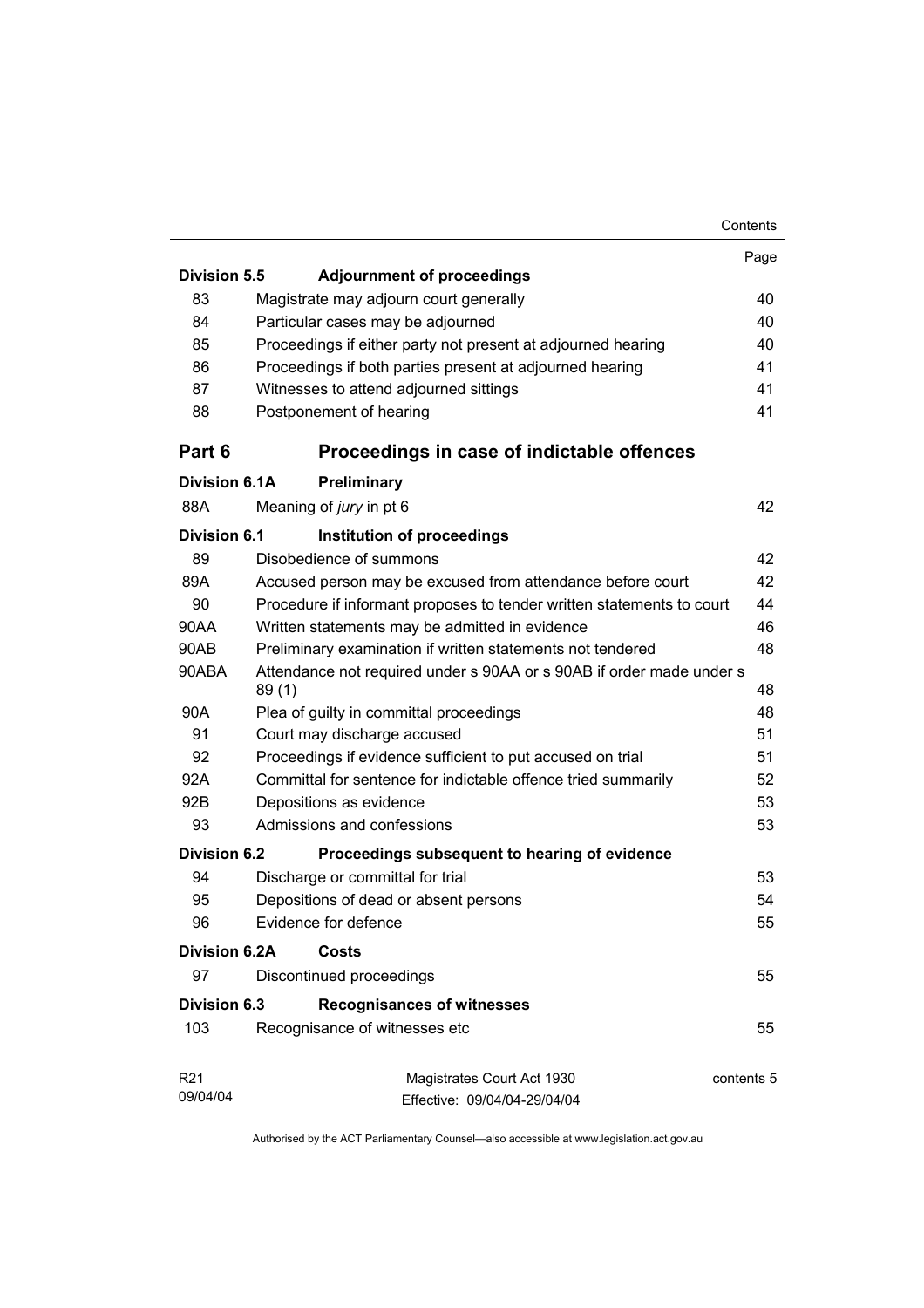| Contents |
|----------|

| 104                 | Signature of magistrate-notice to witnesses                              | Page<br>56 |
|---------------------|--------------------------------------------------------------------------|------------|
| 105                 | Court may commit refractory witness                                      | 56         |
|                     |                                                                          |            |
| <b>Division 6.4</b> | <b>Miscellaneous</b>                                                     |            |
| 106                 | Transmission of depositions etc to director of public prosecutions       | 57         |
| 107                 | Delivery of documents to proper officer of court                         | 57         |
| 108                 | Copies of depositions may be obtained by accused                         | 58         |
| Part 7              | Proceedings for offences punishable summarily                            |            |
| 108A                | Indictable offences dealt with summarily                                 | 59         |
| 109                 | Dismissal or adjournment in absence of informant                         | 59         |
| 110                 | Ex parte hearing in absence of defendant                                 | 60         |
| 111                 | Magistrate may adjourn case                                              | 61         |
| 112                 | Both parties appearing                                                   | 61         |
| 113                 | Proceedings at hearing on defendant's confession                         | 61         |
| 114                 | If defendant does not admit the case                                     | 61         |
| 115                 | Court may proceed to hearing in absence of both or either of the parties | 62         |
| 116                 | Conduct of summary proceedings regulated                                 | 62         |
| Part 7A             | Service and pleading by post for certain                                 |            |
|                     | offences                                                                 |            |
| 116A                | Interpretation for pt 7A                                                 | 63         |
| 116AA               | Meaning of prescribed offence for pt 7A                                  | 63         |
| 116B                | Service of summons                                                       | 64         |
| 116BA               | Giving of notice                                                         | 65         |
| 116C                | Proof of service                                                         | 65         |
| 116D                | Pleas                                                                    | 66         |
| 116E                | Procedure if plea of guilty entered                                      | 66         |
| 116F                | Procedure if notice of intention to defend given                         | 67         |
| 116FA               | Procedure if defendant pleads not guilty                                 | 67         |
| 116G                | Procedure if defendant does not plead                                    | 68         |
| 116H                | Restricted penalties under pt 7A                                         | 68         |
| 1161                | Consequences of conviction ex parte                                      | 69         |

contents 6 Magistrates Court Act 1930 Effective: 09/04/04-29/04/04

R21 09/04/04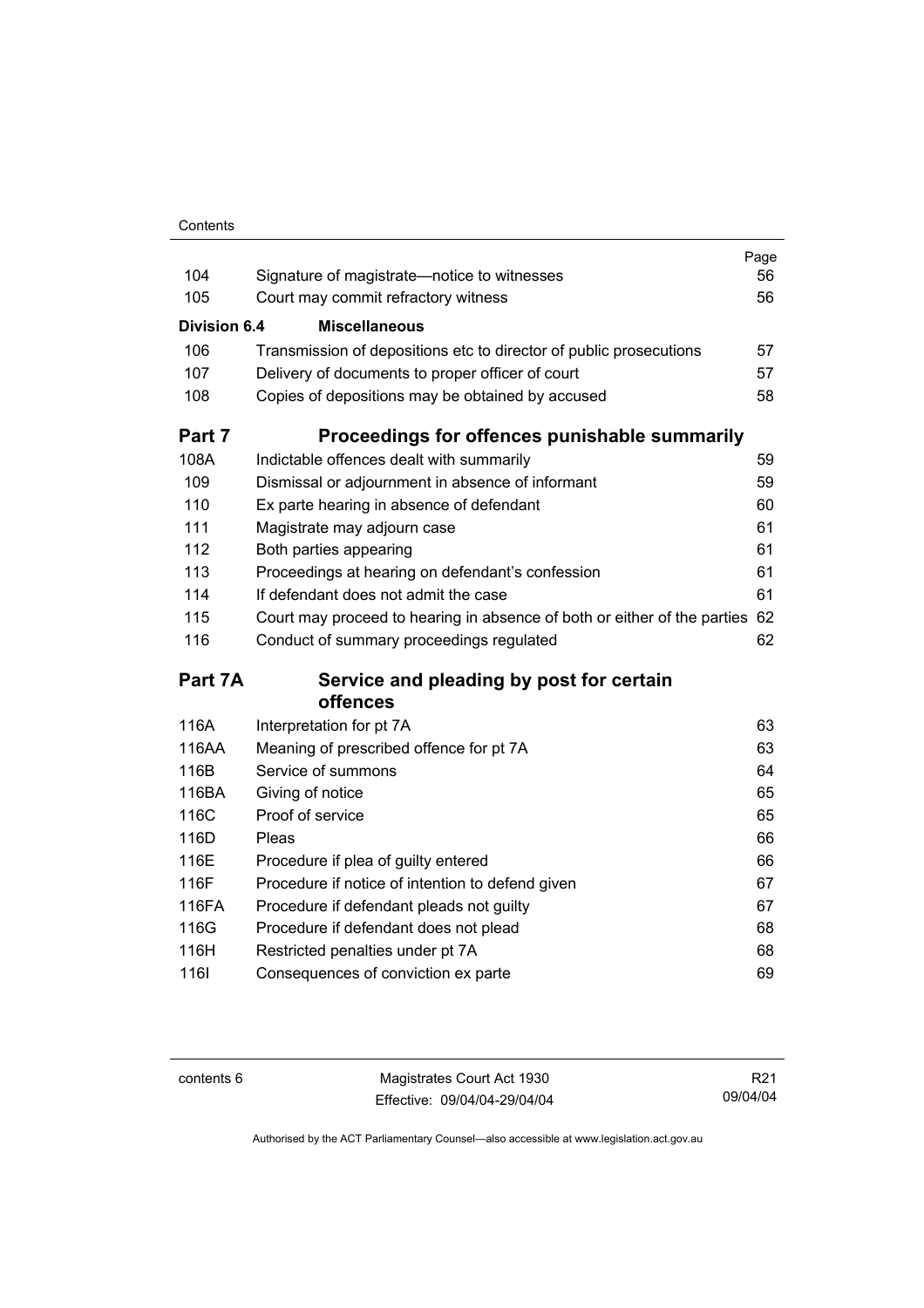| Contents |
|----------|
|----------|

|                     |                                                     | Contents   |
|---------------------|-----------------------------------------------------|------------|
|                     |                                                     | Page       |
| Part 8              | Infringement notices for certain offences           |            |
| <b>Division 8.1</b> | Preliminary                                         |            |
| 117                 | Definitions for pt 8                                | 71         |
| 118                 | Purpose and effect of pt 8                          | 72         |
| 119                 | Regulations about infringement notice offences      | 72         |
| <b>Division 8.2</b> | Infringement and reminder notices                   |            |
| 120                 | Service of infringement notices                     | 73         |
| 121                 | Contents of infringement notices                    | 73         |
| 122                 | Additional information in infringement notices      | 75         |
| 123                 | Time for payment of infringement notice penalty     | 76         |
| 124                 | Extension of time to pay penalty                    | 76         |
| 125                 | Effect of payment of infringement notice penalty    | 77         |
| 126                 | Application for withdrawal of infringement notice   | 78         |
| 127                 | Withdrawal of infringement notice                   | 78         |
| 128                 | Guidelines about withdrawal of infringement notices | 79         |
| 129                 | Reminder notices                                    | 79         |
| 130                 | Contents of reminder notices                        | 80         |
| 131                 | Additional information in reminder notices          | 81         |
| <b>Division 8.3</b> | <b>Disputing liability</b>                          |            |
| 132                 | Disputing liability for infringement notice offence | 82         |
| 133                 | Extension of time to dispute liability              | 83         |
| 134                 | Procedure if liability disputed                     | 83         |
| <b>Division 8.4</b> | <b>Miscellaneous</b>                                |            |
| 134A                | Authorised people for infringement notice offences  | 84         |
| 135                 | Delegation of administering authority's functions   | 85         |
| 136                 | Evidentiary certificates                            | 86         |
| Part 9              | Enforcement of decisions                            |            |
| <b>Division 9.1</b> | <b>General</b>                                      |            |
| 141                 | Minute of decision and notice to defendant          | 87         |
| 142                 | Formal convictions and orders                       | 87         |
| 143                 | Proceedings in case of dismissal                    | 88         |
| 144                 | Copies of informations and other documents          | 88         |
| R <sub>21</sub>     | Magistrates Court Act 1930                          | contents 7 |
| 09/04/04            | Effective: 09/04/04-29/04/04                        |            |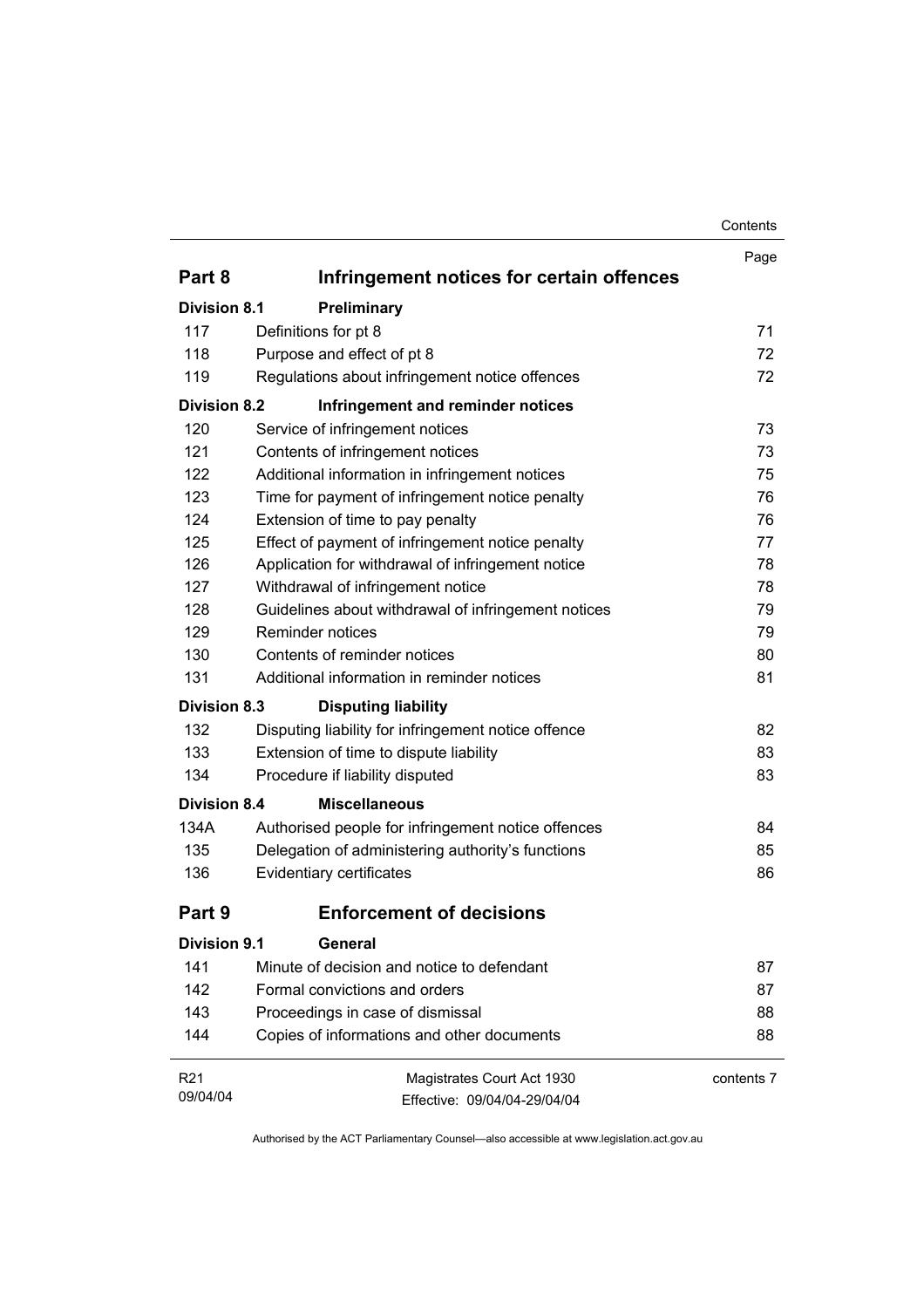#### **Contents**

|                      |                                                                  | Page                        |
|----------------------|------------------------------------------------------------------|-----------------------------|
| 145                  | Imprisonment in first instance                                   | 88                          |
| <b>Division 9.2</b>  | <b>Enforcement of fines</b>                                      |                             |
| 146                  | Definitions for div 9.2                                          | 89                          |
| 147                  | Payment of fine                                                  | 90                          |
| 147A                 | Notice of address etc                                            | 91                          |
| 147B                 | Access to particulars of address                                 | 91                          |
| 147C                 | Doubtful service                                                 | 91                          |
| 148                  | Court may allow time to pay                                      | 92                          |
| 149                  | Penalty notice                                                   | 93                          |
| 150                  | Default                                                          | 94                          |
| 151                  | Default notice                                                   | 94                          |
| 152                  | Special arrangements                                             | 95                          |
| 153                  | Notice for suspension of driver licence etc                      | 96                          |
| 154                  | Access to personal information                                   | 97                          |
| 154A                 | Ascertainment of capacity to pay fine                            | 97                          |
| 154B                 | Garnishee orders and writs of execution                          | 98                          |
| 154C                 | Application of Magistrates Court (Civil Jurisdiction) Act, pt 19 | 99                          |
| 154D                 | Committal to prison-fine defaulters                              | 101                         |
| 155                  | Money to be paid to registrar                                    | 102                         |
| 156                  | Execution to cease on payment of amount due                      | 102                         |
| 157                  | Payment of amount to keeper or superintendent                    | 102                         |
| 158                  | Fine satisfied by imprisonment                                   | 103                         |
| 159                  | Remission                                                        | 103                         |
| 160                  | Conviction or order quashed or set aside                         | 103                         |
| 161                  | Other enforcement provisions not affected                        | 104                         |
| <b>Division 9.2A</b> | Reciprocal enforcement of fines against bodies corporate         |                             |
| 166A                 | Definitions for div 9.2A                                         | 104                         |
| 166B                 | Declarations relating to reciprocating courts                    | 105                         |
| 166C                 | Enforcement of fine                                              | 105                         |
| 166D                 | Effect of enforcement by reciprocating court                     | 107                         |
| 166E                 | Registrar to notify payment of Territory fine                    | 107                         |
| <b>Division 9.6</b>  | <b>Miscellaneous</b>                                             |                             |
| 184                  | Enforcement of costs against informant                           | 107                         |
| contents 8           | Magistrates Court Act 1930                                       | R <sub>21</sub><br>09/04/04 |
|                      | Effective: 09/04/04-29/04/04                                     |                             |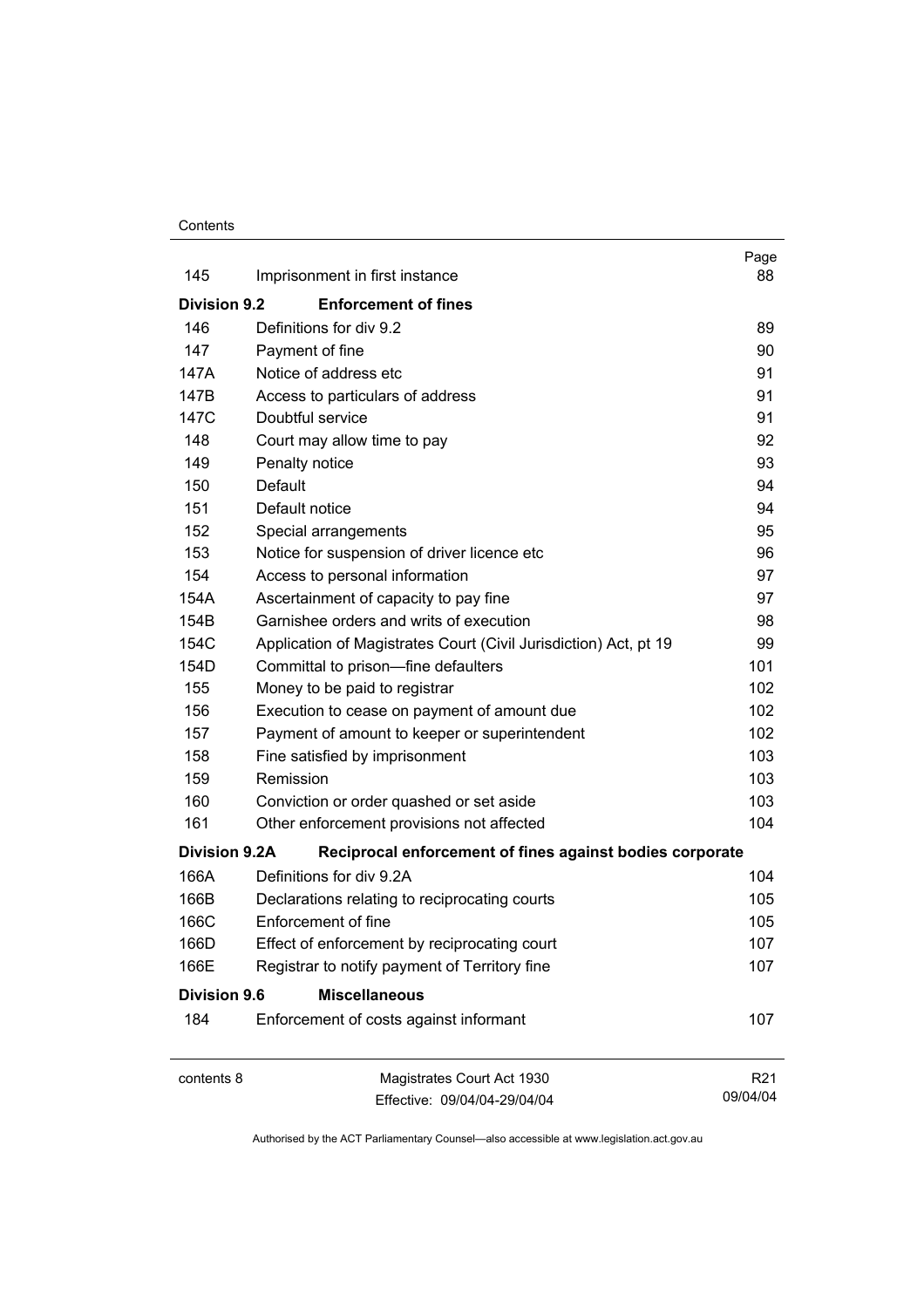|                      |                                                                      | Contents   |
|----------------------|----------------------------------------------------------------------|------------|
|                      |                                                                      | Page       |
| 185                  | Committal to prison-orders not involving payment of money            | 108        |
| 186                  | Warrant of commitment to prison                                      | 108        |
| 187                  | Warrant of commitment if defendant already in prison                 | 109        |
| 188                  | Mitigation of payment by court                                       | 109        |
| 191                  | Accounts to be kept in approved form                                 | 110        |
| 193                  | Forfeited goods may be sold                                          | 110        |
| 194                  | Warrant of commitment or writ of execution not void for form only    | 110        |
| 195                  | Convictions etc to be transmitted to registrar of Supreme Court      | 110        |
| Part 11              | <b>Appeals to Supreme Court</b>                                      |            |
| <b>Division 11.1</b> | <b>Appellate jurisdiction of Supreme Court</b>                       |            |
| 207                  | Jurisdiction of Supreme Court                                        | 112        |
| <b>Division 11.2</b> | <b>Appeals</b>                                                       |            |
| 208                  | Appeals to which div 11.2 applies                                    | 112        |
| 209                  | Institution of appeal                                                | 113        |
| 210                  | Substituted service of notice of appeal                              | 114        |
| 214                  | Appeals in cases other than civil cases                              | 114        |
| 216                  | Stay of execution pending appeal in certain cases                    | 115        |
| 218                  | Orders by Supreme Court on appeals                                   | 116        |
| 219                  | Barring of right of appeal under div 11.2 if order to review granted | 116        |
| Division 11.3        | <b>Orders to review</b>                                              |            |
| 219B                 | Appeals by way of orders to review                                   | 117        |
| 219C                 | Grant of order nisi to review                                        | 118        |
| 219D                 | Security for costs and stay of execution                             | 119        |
| 219E                 | Non-appearance of applicant                                          | 120        |
| 219F                 | Powers of Supreme Court                                              | 120        |
| <b>Division 11.4</b> | <b>General provisions</b>                                            |            |
| 222                  | Control of Supreme Court over summary convictions                    | 123        |
| 223                  | Amendment                                                            | 123        |
| 224                  | In cases of certiorari                                               | 124        |
| 225                  | Notice dispensed with                                                | 124        |
| 226                  | Power of court to admit to bail                                      | 124        |
| 227                  | Respecting the amendment of convictions etc                          | 125        |
| R <sub>21</sub>      | Magistrates Court Act 1930                                           | contents 9 |
| 09/04/04             | Effective: 09/04/04-29/04/04                                         |            |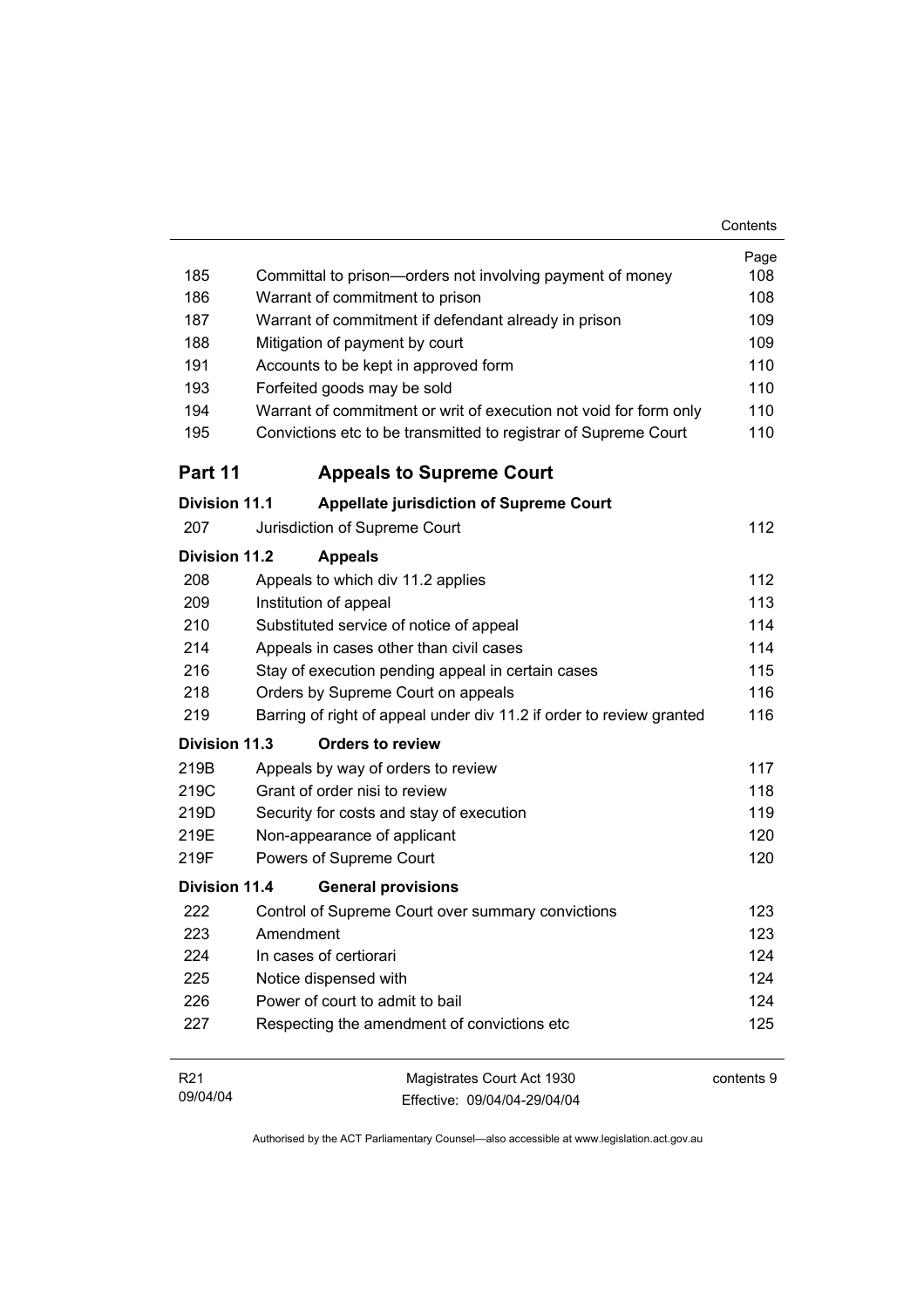| 228         | Want of summons or information                                                                                                        | Page<br>125     |
|-------------|---------------------------------------------------------------------------------------------------------------------------------------|-----------------|
| 229         | Distribution of penalty                                                                                                               | 125             |
| 230         | Provisions applicable in relation to security given for costs of appeal                                                               | 125             |
| Part 12     | Protection of magistrates in the execution of<br>their office                                                                         |                 |
| 231         | Magistrate sued for act not within jurisdiction                                                                                       | 127             |
| 232         | No action against magistrate after order nisi to quash conviction has<br>been granted                                                 | 128             |
| 233         | Warrant or writ by magistrate on order of court                                                                                       | 128             |
| 234         | No action for acts done under order of Supreme Court                                                                                  | 128             |
| 235         | No action where proceedings confirmed on appeal                                                                                       | 128             |
| 236         | Actions in cases prohibited                                                                                                           | 128             |
| 239         | Payment of money into court                                                                                                           | 129             |
| 240         | No action against magistrate for judicial acts in Magistrates Court                                                                   | 129             |
| 241         | Magistrate sued for acts within his or her jurisdiction only liable in case<br>of malice and absence of reasonable and probable cause | 129             |
| 242         | Verdict for defendant                                                                                                                 | 130             |
| 243         | Damages                                                                                                                               | 130             |
| Part 13     | Costs                                                                                                                                 |                 |
| 244         | Award of costs                                                                                                                        | 131             |
| 247         | Witnesses expenses                                                                                                                    | 132             |
| Part 13A    | <b>Court and tribunal fees</b>                                                                                                        |                 |
| 248         | Definitions for pt 13A                                                                                                                | 133             |
| 248A        | Determination of fees                                                                                                                 | 134             |
| 248B        | Payment of fees                                                                                                                       | 135             |
| 248C        | Remission, refund, deferral, waiver and exemption of fees                                                                             | 135             |
| 248D        | Recovery of fees in non-criminal proceedings if fees otherwise not<br>payable                                                         | 136             |
| 248E        | Recovery of fees in criminal proceedings if fees not otherwise payable                                                                | 137             |
| 248F        | Review of decisions                                                                                                                   | 137             |
| Part 14     | <b>Securities</b>                                                                                                                     |                 |
| 249         | Securities taken under Act                                                                                                            | 139             |
| contents 10 | Magistrates Court Act 1930                                                                                                            | R <sub>21</sub> |
|             | Effective: 09/04/04-29/04/04                                                                                                          | 09/04/04        |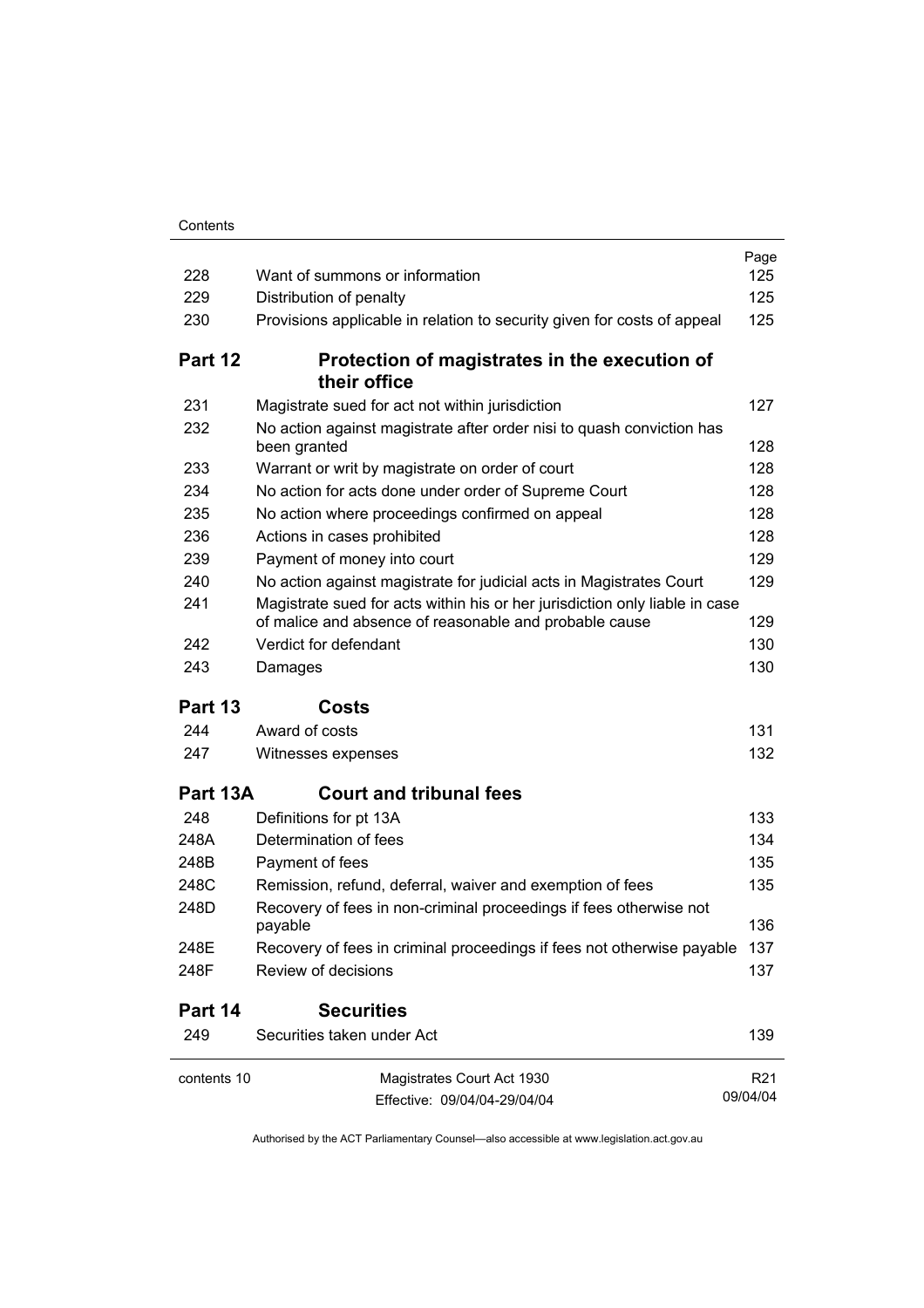|                                                            | Page<br>139                                                                               |
|------------------------------------------------------------|-------------------------------------------------------------------------------------------|
|                                                            |                                                                                           |
|                                                            | 139                                                                                       |
| Payment enforced by security                               | 139                                                                                       |
| Enforcement of recognisance                                | 140                                                                                       |
| Directions as to procedure                                 | 141                                                                                       |
| <b>Miscellaneous</b>                                       |                                                                                           |
| Appearance by audiovisual or audio links                   | 142                                                                                       |
| Contempt in face of court                                  | 142                                                                                       |
| Refusal or failure to give evidence—offence                | 144                                                                                       |
| Refusal or failure to give evidence—committal              | 145                                                                                       |
| Commitment to remand centre                                | 146                                                                                       |
| Registrar to give directions for preparation of transcript | 146                                                                                       |
| Applications for transcripts                               | 147                                                                                       |
| Forms                                                      | 149                                                                                       |
| Power to make rules or regulations                         | 149                                                                                       |
|                                                            | Recovery of sum due under security<br>Sums paid by surety may be recovered from principal |

### **Schedule 1** 151

#### **Endnotes**

|                | About the endnotes     | 152 |
|----------------|------------------------|-----|
| $\overline{2}$ | Abbreviation key       | 152 |
| 3              | Legislation history    | 153 |
| 4              | Amendment history      | 168 |
| 5              | Earlier republications | 202 |
| 6              | Uncommenced amendments | 203 |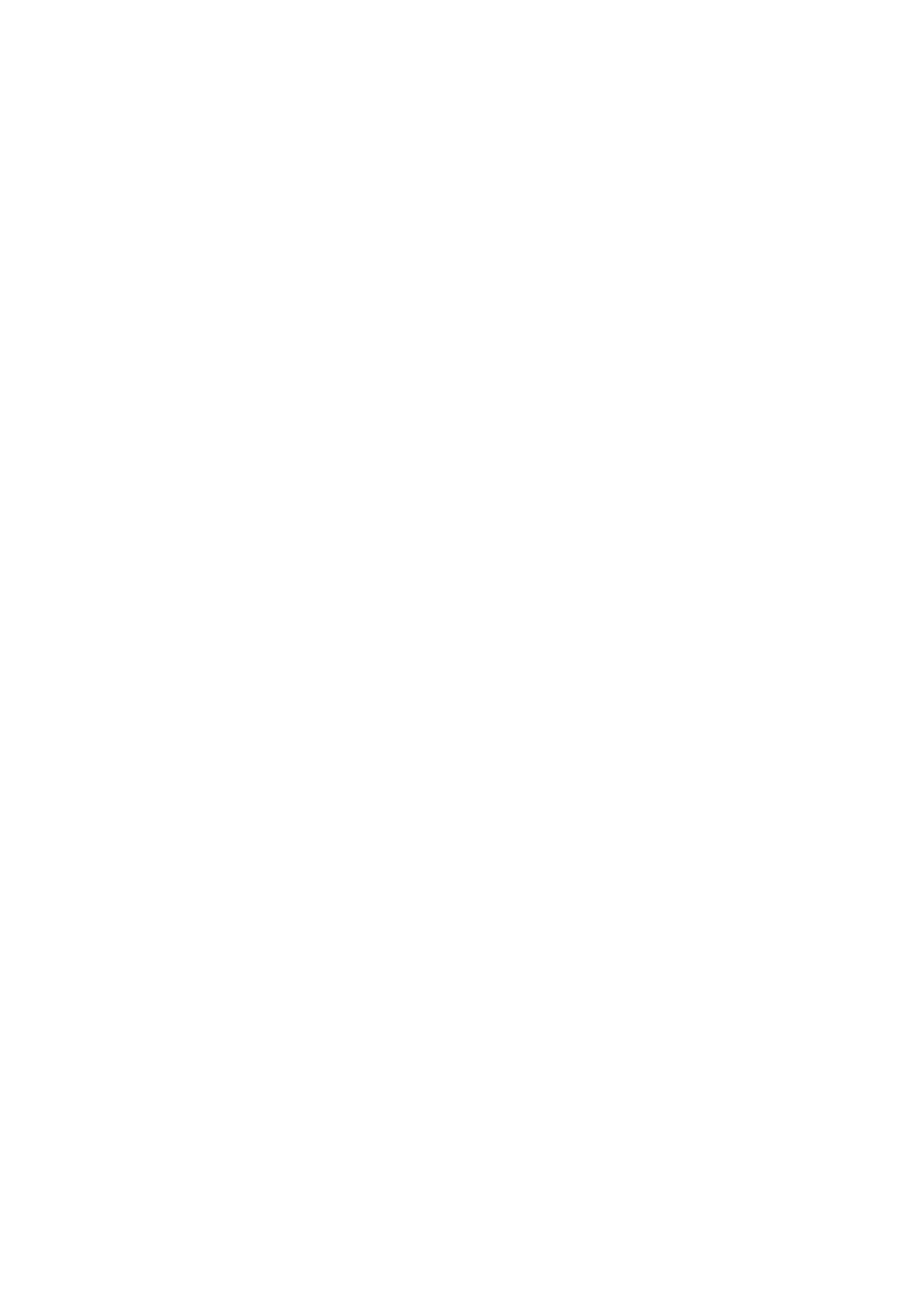

Australian Capital Territory

# **Magistrates Court Act 1930**

An Act to establish a Magistrates Court, to provide for the appointment of magistrates, and for other purposes

R21 09/04/04

I

Magistrates Court Act 1930 Effective: 09/04/04-29/04/04 page 1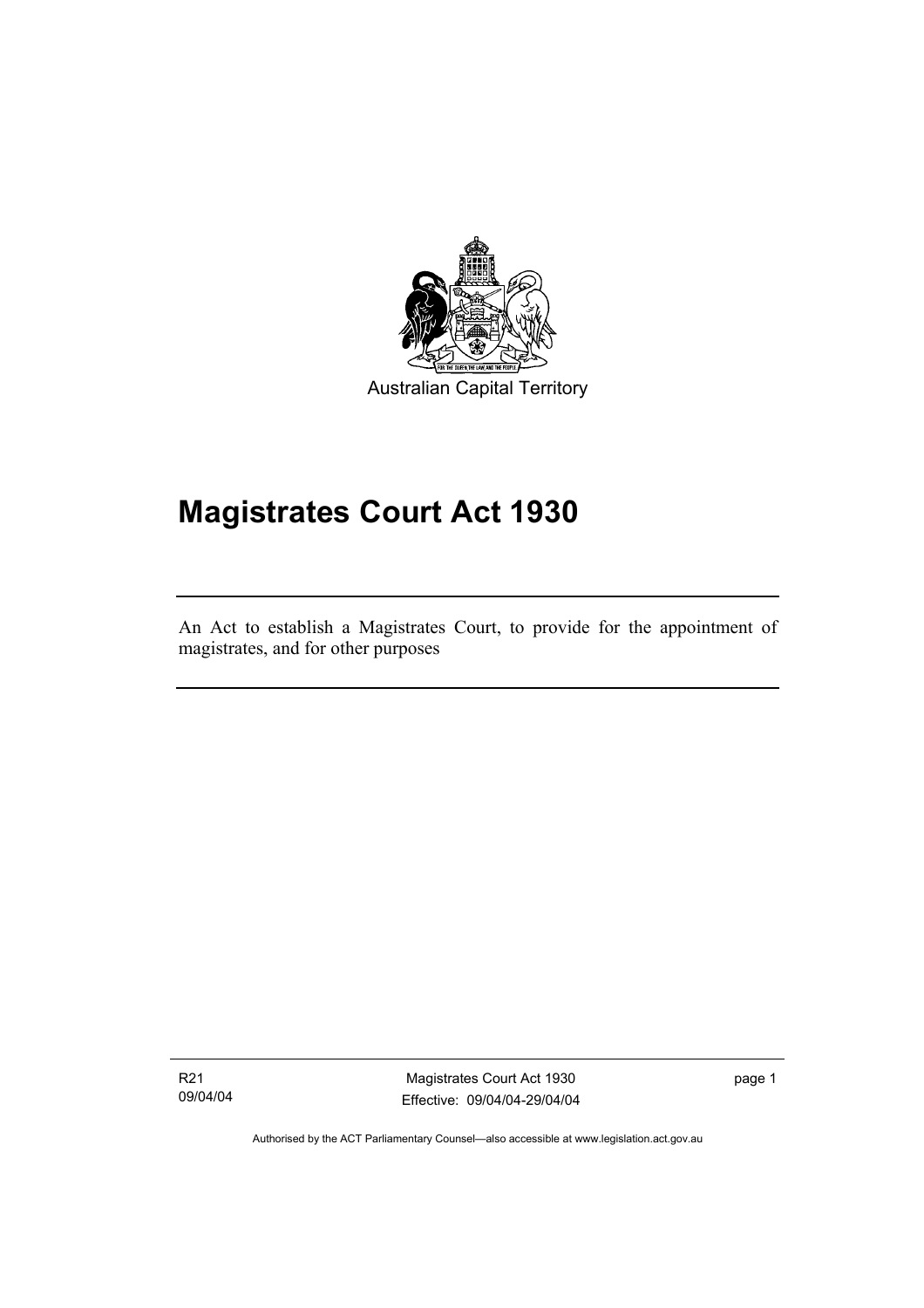#### **Part 1** Preliminary

Section 1

## **Part 1** Preliminary

#### **1 Name of Act**

This Act is the *Magistrates Court Act 1930*.

#### **5 Interpretation for Act**

- (1) In this Act:
	- *Note* A definition applies except so far as the contrary intention appears (see *Legislation Act 2001*, s 155).

*administrator*—see the *Remand Centres Act 1976*.

*approved form* means a form approved under section 256 (Forms).

*bail undertaking* means an undertaking given by a person charged with an offence in order to obtain bail in relation to the offence.

*bailiff* means a bailiff appointed under this Act.

*charge of an indictable offence* means charge of an indictable offence as such and an order to a committal for trial therefore.

*claim* means a claim under the *Magistrates Court (Civil Jurisdiction) Act 1982*.

*court* means Magistrates Court.

*Crimes Act* means the *Crimes Act 1900*.

*decision* includes a committal for trial and an admission to bail, and a conviction, order, order of dismissal, or other determination.

*defendant* means a person against whom an information is laid.

*escort* means an escort under the *Custodial Escorts Act 1998*.

*hearing* includes the examination of a person charged with an indictable offence.

page 2 Magistrates Court Act 1930 Effective: 09/04/04-29/04/04

R21 09/04/04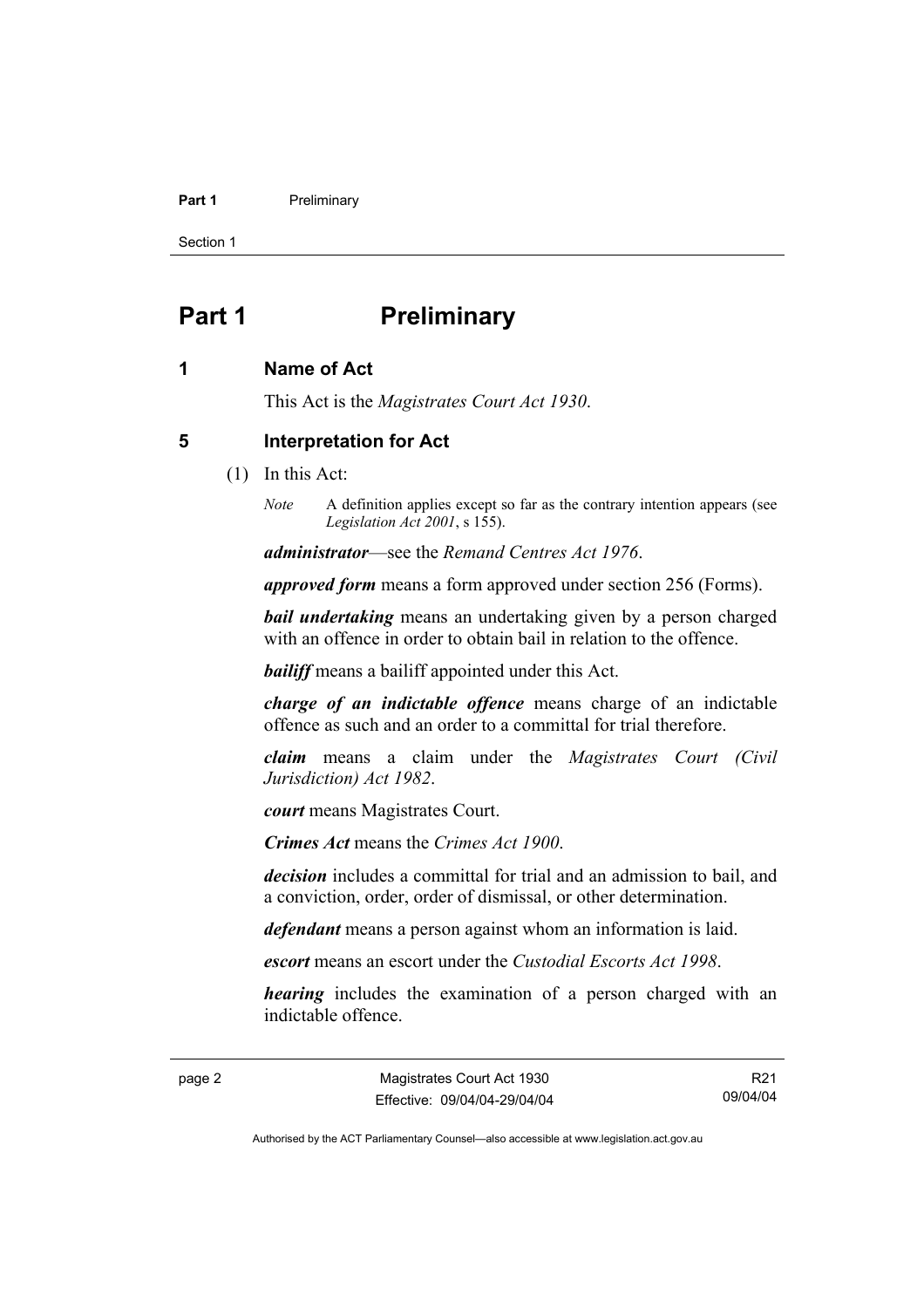*indictable offence* means an offence that may be prosecuted before the Supreme Court by charge or indictment.

*indictment* means an information for an indictable offence presented by some authorised officer to a court having jurisdiction to try the accused person.

*information* includes a complaint on which an order may be made for the payment of money under a Territory law.

*judge* means a judge of the Supreme Court.

*magistrate* means the Chief Magistrate, a magistrate or a special magistrate appointed under this Act and, where any power or function of a magistrate is exercisable by a registrar, includes a registrar.

*notice to defendant form* means the approved form containing the heading 'Notice to Defendant'.

*notice of intention to defend form* means the approved form containing the heading 'Notice of Intention to Defend'.

*plea of guilty form* means the approved form containing the heading 'Plea of Guilty'.

*registrar* means the registrar of the court, and includes a deputy registrar of the court.

*remand centre* means a remand centre or a temporary remand centre established under the *Remand Centres Act 1976*.

*summary conviction* or *conviction* means a conviction by a magistrate for an offence.

*superintendent*—see the *Remand Centres Act 1976*.

*the Territory* includes the Territory accepted by the Commonwealth under the *Jervis Bay Territory Acceptance Act 1915* (Cwlth).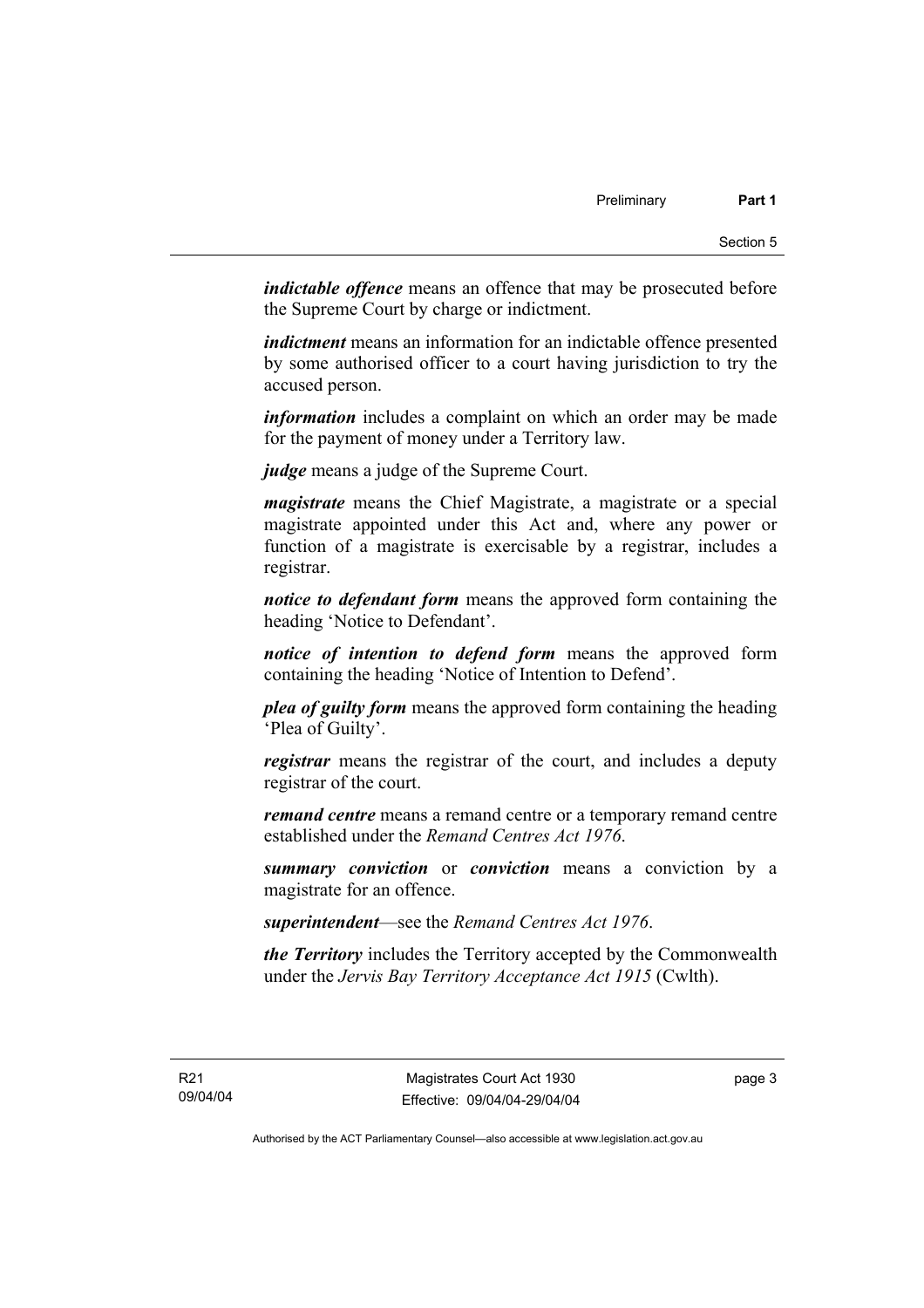#### **Part 1** Preliminary

#### Section 6

- (2) A reference in this Act to a certified copy of depositions or to a certified copy of a statement made by a person in reply to the question referred to in section 92 (1) is a reference to—
	- (a) if a record of the depositions or statement was made in accordance with section 54A (2)—a transcript of the record certified in accordance with section 255B (2); or
	- (b) if the depositions were or the statement was taken down in writing and signed in accordance with section 54A (3)—the depositions or statement as so taken down and signed.
- (3) A reference in this Act to appearance in proceedings, whether by a party or any other person, includes, if section 254B applies, appearance in accordance with that section.

#### **6 Application to Jervis Bay Territory**

This Act extends to the Territory accepted by the Commonwealth under the *Jervis Bay Territory Acceptance Act 1915* (Cwlth).

page 4 Magistrates Court Act 1930 Effective: 09/04/04-29/04/04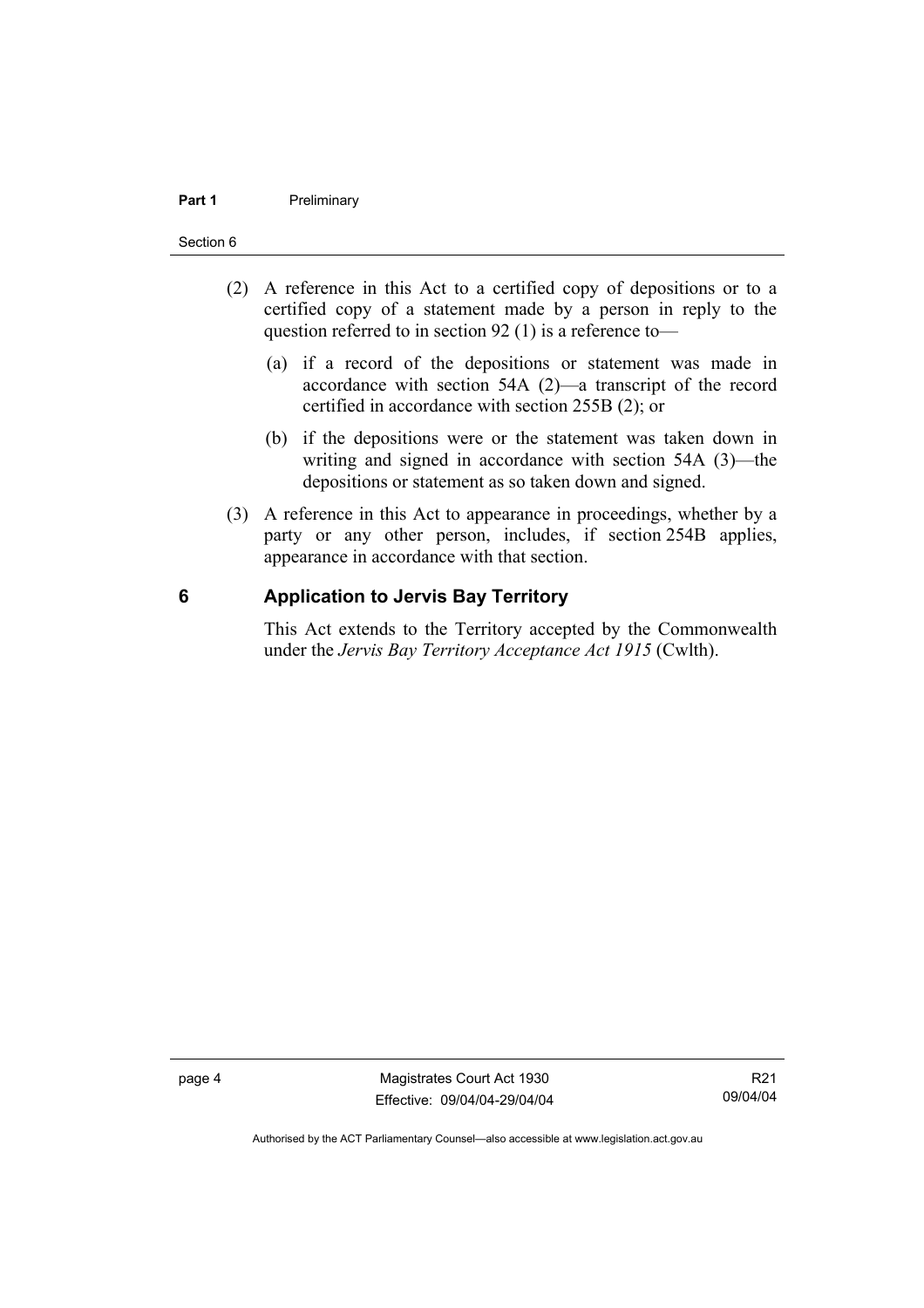## **Part 2 Appointment and jurisdiction of magistrates**

### **Division 2.1 Appointment of Chief Magistrate and magistrates**

### **6A Meaning of** *magistrate* **in div 2.1**

In this division:

*magistrate* means—

- (a) a person who holds the office of Chief Magistrate; or
- (b) a person who is appointed under section 7 to hold an office of magistrate.

### **7 Chief Magistrate and other magistrates**

- (1) For this Act, there shall be a Chief Magistrate and such other magistrates as from time to time hold office in accordance with this Act.
- (2) The Chief Magistrate and each other magistrate shall be appointed by the Executive.
- (3) If a person holding an office of magistrate is appointed to hold the office of Chief Magistrate, the person ceases to hold the office of magistrate.

#### **8 Eligibility for appointment as magistrate**

A person is not eligible for appointment under section 7 (2) unless he or she is a legal practitioner and has been for not less than 5 years.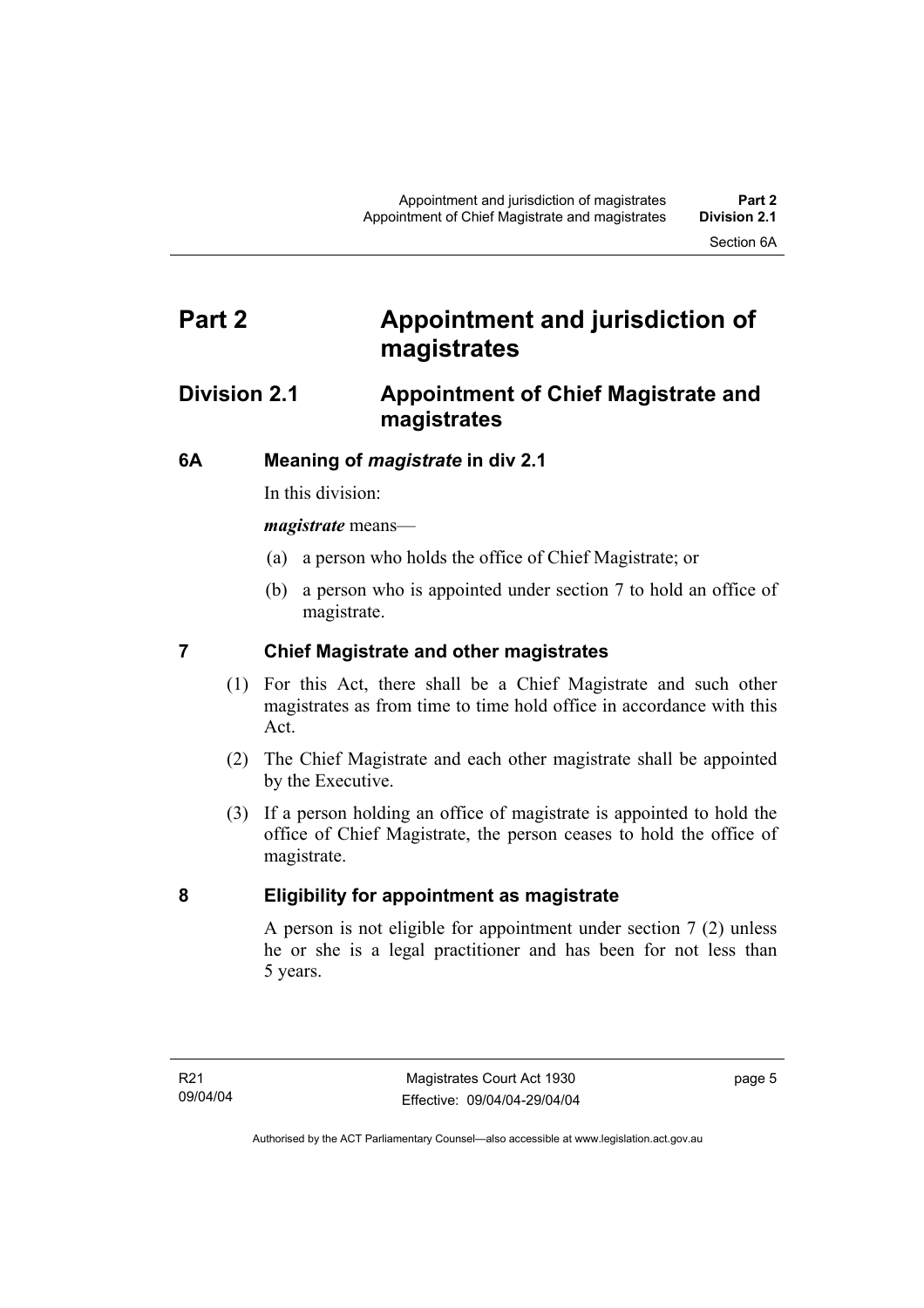**Part 2 Appointment and jurisdiction of magistrates**<br>**Division 2.1** Appointment of Chief Magistrate and magis Appointment of Chief Magistrate and magistrates Section 9

#### **9 Seniority of magistrates**

The magistrates other than the Chief Magistrate have seniority according to the dates when their appointments took effect or, if the appointments of 2 or more of them took effect on the same date, according to the precedence assigned to them by the instruments of their appointment.

#### **10 Terms and conditions of appointment**

A magistrate holds office on such terms and conditions as the Executive, from time to time, determines.

#### **10A Tenure of office**

- (1) Subject to this Act, a magistrate holds office until he or she attains the age of 65 years.
- (2) A person who has attained the age of 65 years shall not be appointed under section 7.

#### **10B Resignation**

A magistrate may resign his or her office by writing signed by him or her and delivered to the Executive.

#### **10C Acting Chief Magistrate**

- $(1)$  If—
	- (a) there is a vacancy in the office of Chief Magistrate; or
	- (b) the Chief Magistrate is absent from duty or from the Territory or, for any other reason, is unable to carry out the duties of his or her office;

the Executive may appoint a magistrate to act as Chief Magistrate during that vacancy, absence or inability, as the case may be.

R21 09/04/04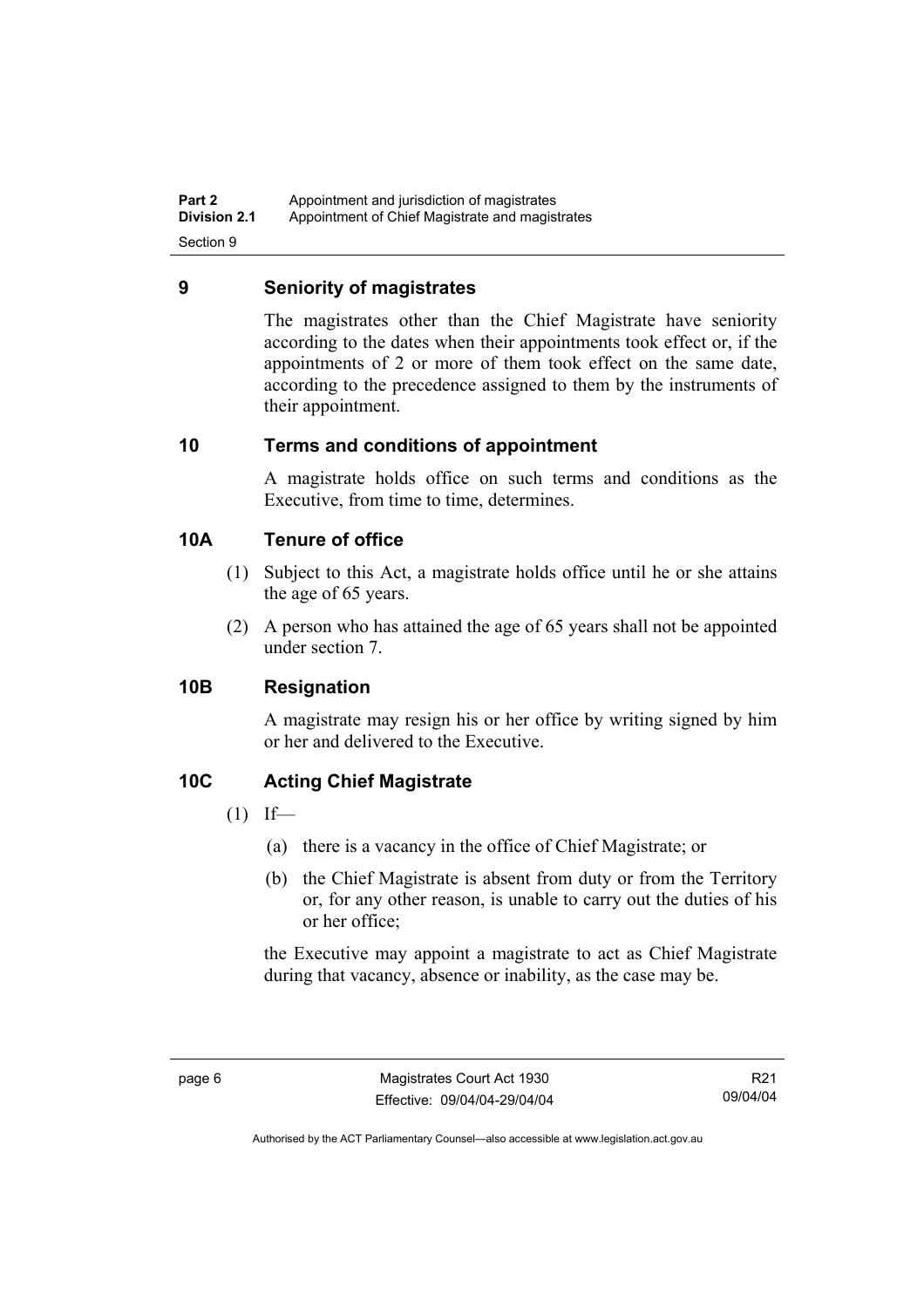#### $(2)$  If—

- (a) either—
	- (i) there is a vacancy in the office of Chief Magistrate; or
	- (ii) the Chief Magistrate is absent from duty or from the Territory or, for any other reason, is unable to carry out the duties of his or her office; and
- (b) no appointment is in force under subsection (1);

the senior magistrate who is in the Territory and is able and willing to do so shall act as Chief Magistrate.

- (3) Subject to this section, a person appointed under subsection (1) shall not continue to act as Chief Magistrate for more than 12 months.
- (4) If a person is acting as Chief Magistrate under subsection (1) or  $(2)$ —
	- (a) a reference in a law of the Territory (including this Act) to the Chief Magistrate includes a reference to that person; and
	- (b) that person has all the powers, functions and duties given to or imposed on the Chief Magistrate by this Act or by any other Territory law.
- (5) The Executive may—
	- (a) determine the terms and conditions of appointment of a person under this section; and
	- (b) at any time terminate such an appointment.
- (6) If a person is acting as Chief Magistrate under an appointment under subsection (1) and the office of Chief Magistrate becomes vacant while that person is so acting, that person may continue so to act until the Executive otherwise directs, the vacancy is filled or a period of 12 months from the date when the vacancy occurred expires, whichever first happens.

page 7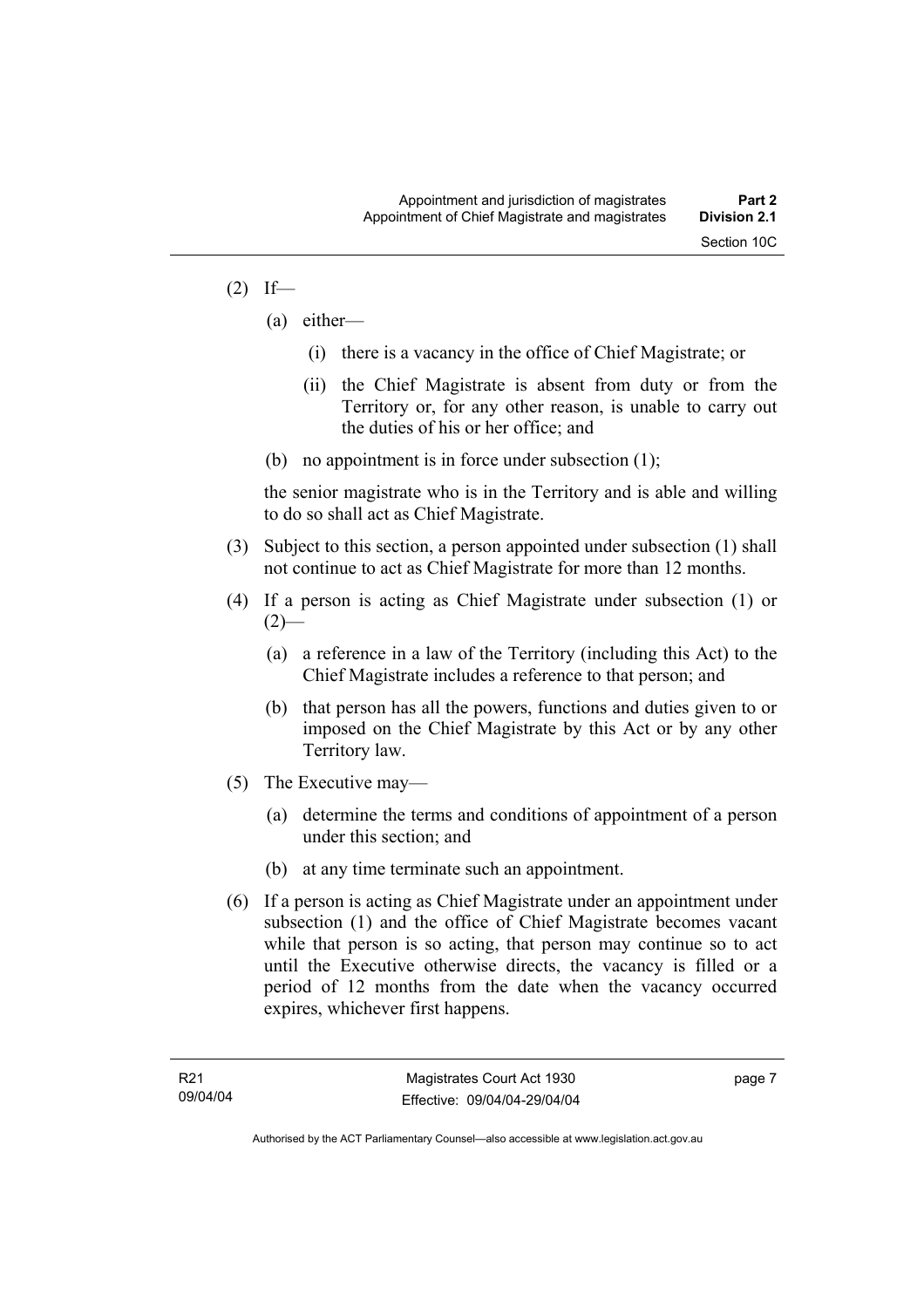| Part 2              | Appointment and jurisdiction of magistrates     |
|---------------------|-------------------------------------------------|
| <b>Division 2.1</b> | Appointment of Chief Magistrate and magistrates |
| Section 10D         |                                                 |

- (7) A person may resign an appointment under subsection (1) by writing signed by him or her and delivered to the Executive.
- (8) The validity of anything done by a person acting as Chief Magistrate under this section shall not be called in question—
	- (a) on the ground that the occasion for his or her action had not arisen or had ceased; or
	- (b) for a person acting under an appointment under subsection (1)—by reason of any defect or irregularity in, or in connection with, that appointment.

#### **10D Retirement**

The Executive may, with the consent of a magistrate who is—

- (a) an eligible employee for the *Superannuation Act 1976* (Cwlth); or
- (b) a member of the Superannuation Scheme for the *Superannuation Act 1990* (Cwlth);

retire the magistrate from office on the ground of invalidity.

#### **10E Magistrates not to undertake other work**

- (1) A magistrate shall not engage in practice as a legal practitioner.
- (2) A magistrate is not, without the written consent of the Attorney-General, entitled to—
	- (a) engage in remunerative employment otherwise than in connection with the duties of office as a magistrate; or
	- (b) accept appointment to another office under a law of the Territory, the Commonwealth, a State or another Territory.
- (3) The Attorney-General shall consult with the Chief Magistrate before giving consent.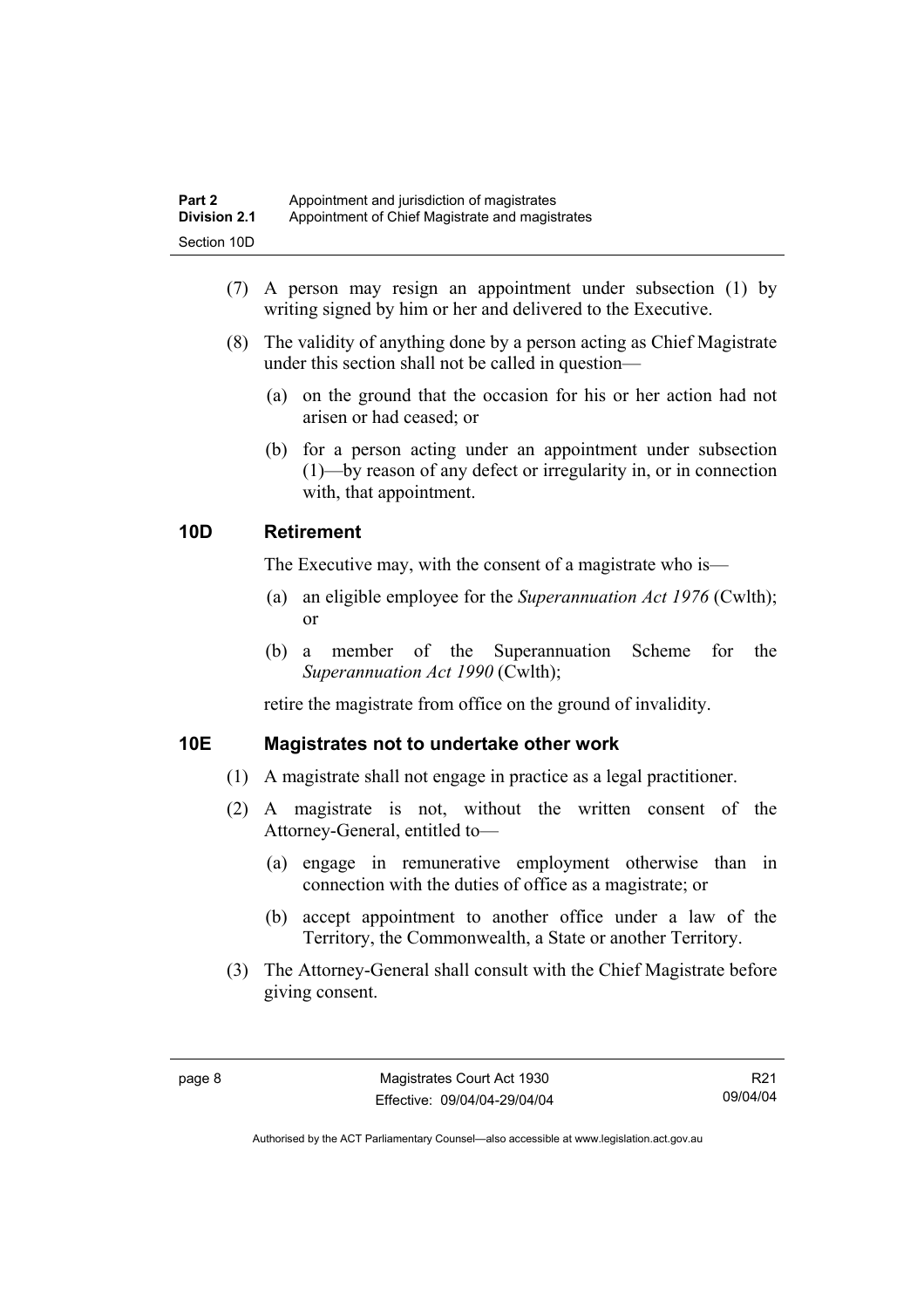#### **10F Rights of public servants**

Where a magistrate was, immediately before his or her appointment—

- (a) an officer of the public service;
- (b) an officer of the Australian Public Service; or
- (c) a person to whom the *Officers' Rights Declaration Act 1928* (Cwlth) applied;

he or she retains his or her existing and accruing rights.

#### **10G Arrangement of business of courts**

 (1) The Chief Magistrate is responsible for ensuring the orderly and prompt discharge of the business of the Magistrates Court and accordingly may, subject to such consultation with the Magistrates and special magistrates as is appropriate and practicable, make arrangements as to the magistrate or special magistrate who is to constitute that court in particular matters or classes of matters.

### **Division 2.2 Special magistrates**

#### **10H Appointment of special magistrates**

For this Act, the Executive may appoint such special magistrates as are required.

#### **10J Tenure of office**

- (1) A special magistrate holds office—
	- (a) for the period specified in the instrument of appointment; or
	- (b) if a period is not so specified—until he or she attains the age of 70 years.
- (2) A person who has attained the age of 70 years shall not be appointed under section 10H.

| R21      | Magistrates Court Act 1930   | page 9 |
|----------|------------------------------|--------|
| 09/04/04 | Effective: 09/04/04-29/04/04 |        |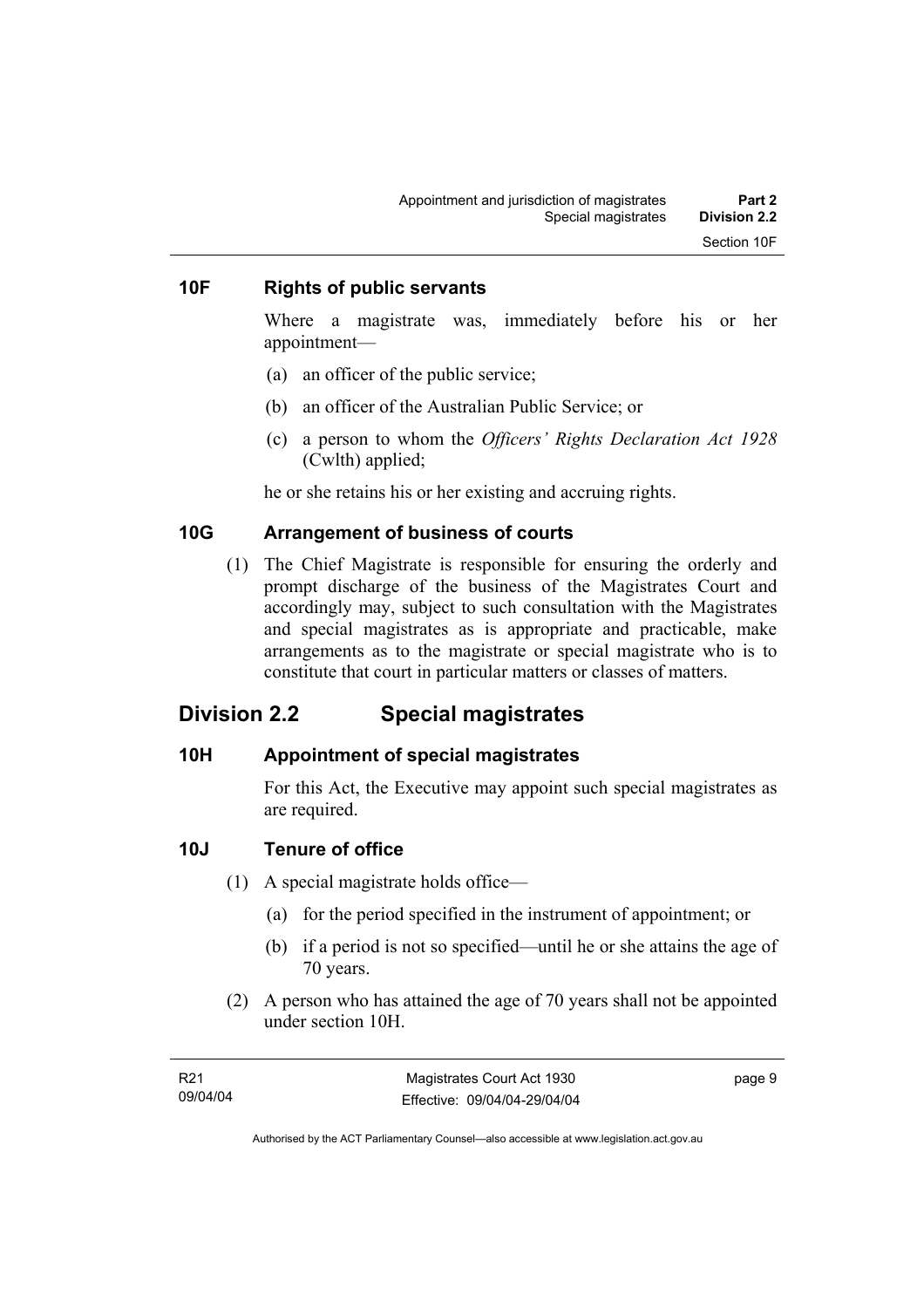(3) A person shall not be appointed under section 10H for a period that extends beyond the person's 70th birthday.

### **10K Resignation**

A special magistrate may resign his or her office by writing signed by him or her and delivered to the Executive.

### **10L Terms and conditions of appointment**

A special magistrate holds office on such terms and conditions as the Executive, from time to time, determines.

## **Division 2.3 Registrar and other officers of Magistrates Court**

### **10M Appointment of registrar etc**

- (1) The Minister may appoint a registrar of the Magistrates Court.
- (2) The registrar may appoint such deputy registrars of the court, bailiffs and other officers as are required.
- (3) The power conferred by subsection (2) may not be exercised by a deputy registrar of the court.

#### **10MA Staff assisting registrar**

- (1) The staff assisting the registrar shall be employed under the *Public Sector Management Act 1994*.
- (2) The *Public Sector Management Act 1994* applies in relation to the management of the staff assisting the registrar.

#### **10N Duties of registrar**

The registrar shall perform such duties as are prescribed by or under this Act or as the Chief Magistrate directs.

R21 09/04/04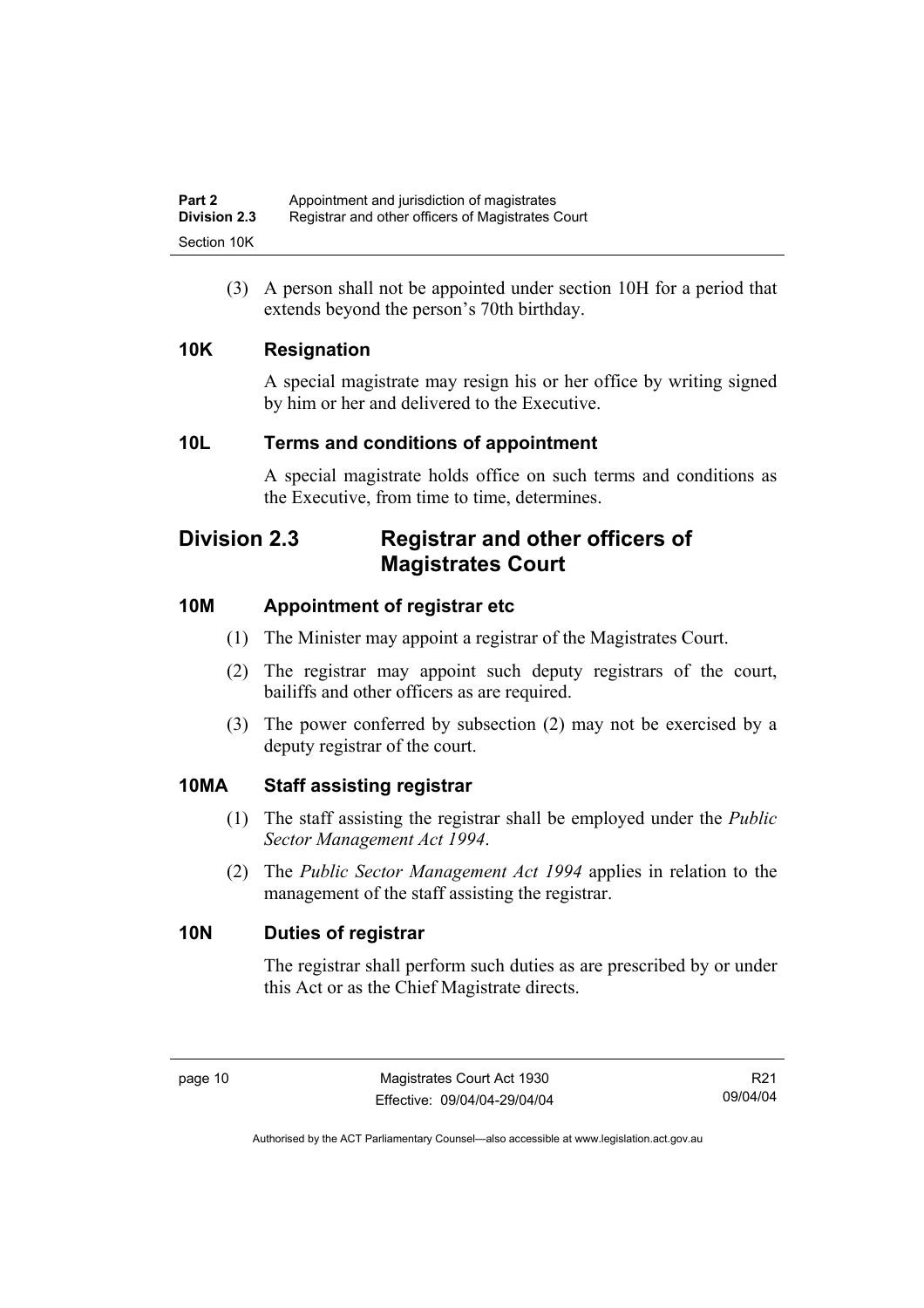## **Division 2.4 Jurisdiction of magistrates**

#### **10P Oath etc of office**

- (1) A person appointed under section 7 (2) or 10H shall not exercise any of the powers, functions or duties given to or imposed on a magistrate by any Territory law unless he or she has made an oath or affirmation in accordance with the form in schedule 1.
- (2) An oath or affirmation for subsection (1) shall be made before the Chief Justice of the Supreme Court.

### **10Q Acts done beyond Territory**

- (1) An act done by a magistrate, by virtue of his or her office, outside the Territory for the purpose of authenticating the signature of a person to an instrument intended to take effect in the Territory shall, unless the act is required by law to be done in the Territory, be effective for any Territory law.
- (2) An oath or affirmation administered by a magistrate, by virtue of his or her office, outside the Territory in any case in which an oath or affirmation may be administered by a magistrate shall, unless the oath or affirmation is required by law to be administered in the Territory, be effective for any Territory law.

#### **11 Authentication of acts of magistrate or registrar**

- (1) Every summons, warrant, writ, conviction, and order (other than one by law authorised to be made by word of mouth only) shall be in writing signed by the magistrate or registrar issuing or making it and sealed with the court's seal.
- (2) Documents relating to court process shall not be signed in blank.

#### **12 Acts by magistrate or registrar**

 (1) Any magistrate out of court or the registrar may receive an information and grant a summons or warrant thereon and may issue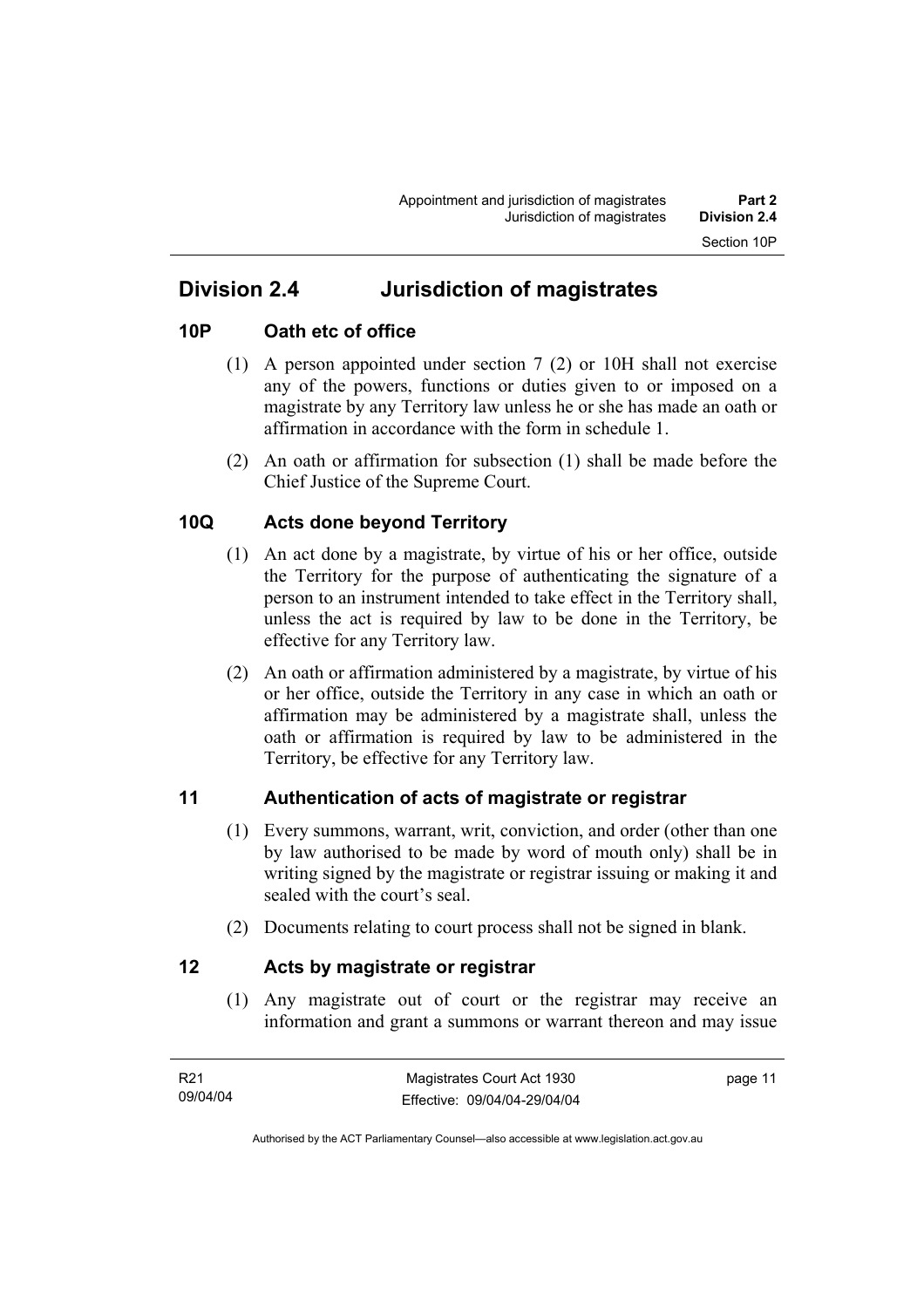his or her summons or warrant to compel the attendance of witnesses and do all other necessary acts and matters preliminary to the hearing.

 (2) Without affecting the generality of subsection (1), if it is provided in any law in force in the Territory that an information or complaint may be laid or made before, or a summons or warrant issued by, a court, a justice of the peace, a clerk of petty sessions or a registrar of petty sessions, the information or complaint may be laid or made, and the summons or warrant may be issued by, a magistrate or the registrar.

### **13 Issue of warrant of commitment or writ of execution**

After a case has been heard and determined, any magistrate or a registrar may issue any warrant of commitment or writ of execution thereon.

### **15 Process not avoided by death of magistrate or registrar**

A summons, warrant or writ issued by a magistrate or registrar shall not be avoided by reason of the magistrate or registrar dying or ceasing to hold office.

### **16 Order instead of mandamus**

- (1) If a magistrate or registrar refuses to do any act relating to the duties of his or her office as a magistrate or registrar, the party requiring the act to be done may apply to the Supreme Court, on affidavit of the facts, for an order calling on the magistrate or registrar and also the party to be affected by the act to show cause why the act should not be done, and if, after due service of the order, good cause is not shown against it, the Supreme Court may make the order absolute, with or without payment of costs.
- (2) A magistrate or registrar on being served with an order absolute shall obey the order, and do the act required by it to be done.

R21 09/04/04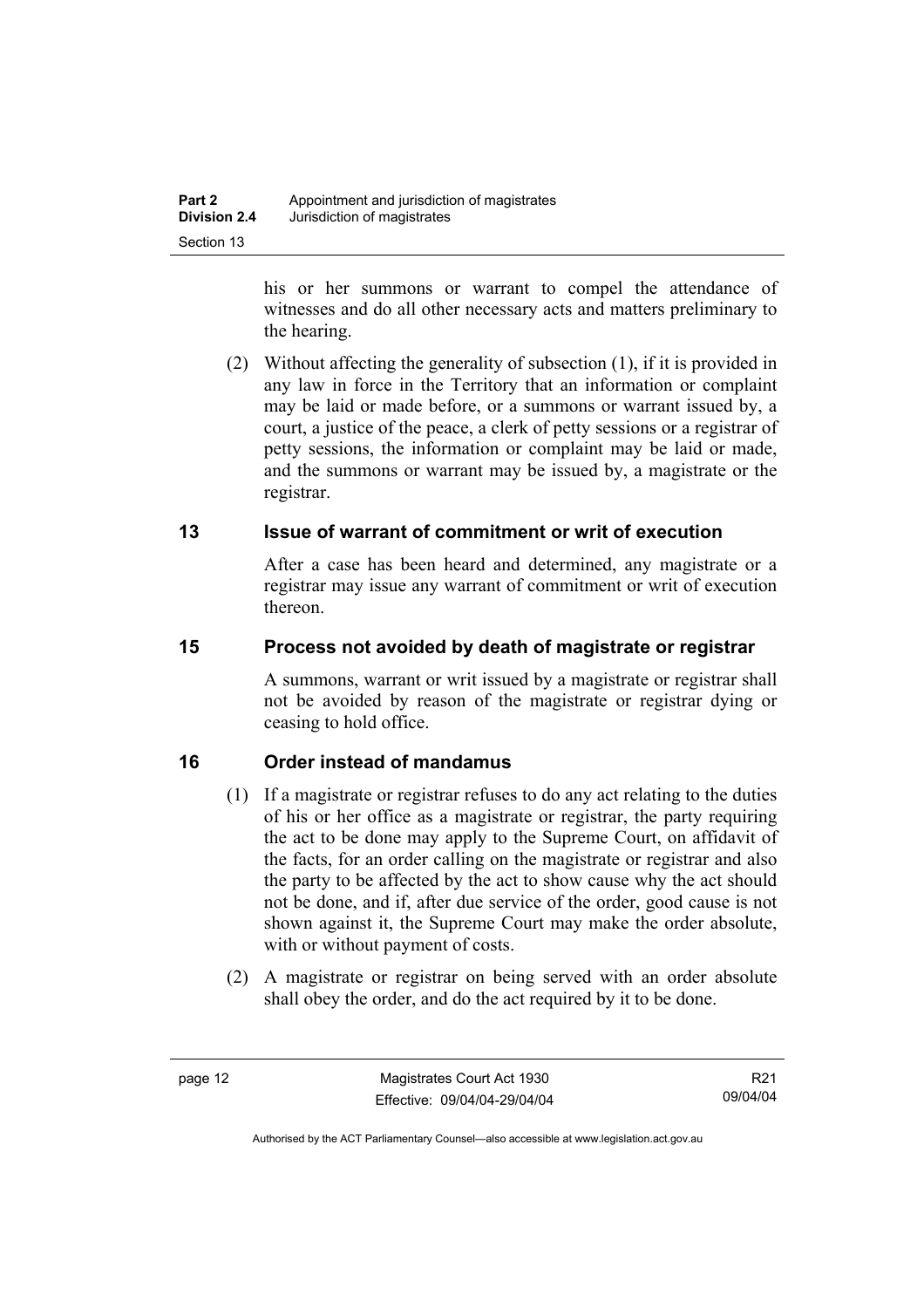- (3) If, before 28 March 1977, a magistrate or the registrar had refused to do an act relating to the duties of his or her office, subsections (1) and (2) apply, on and after that date, and proceedings under subsection (1) may be continued, as if—
	- (a) sections 7, 10H and 10M had been in operation at the time of the refusal; and
	- (b) the magistrate or registrar had held office under section 7, section 10H or section 10M, as the case may be.

#### **17 Powers and functions of magistrates**

If under any law in force in the Territory, anything is required or permitted to be done before, to or by a justice of the peace, it may be done before, to or by a magistrate.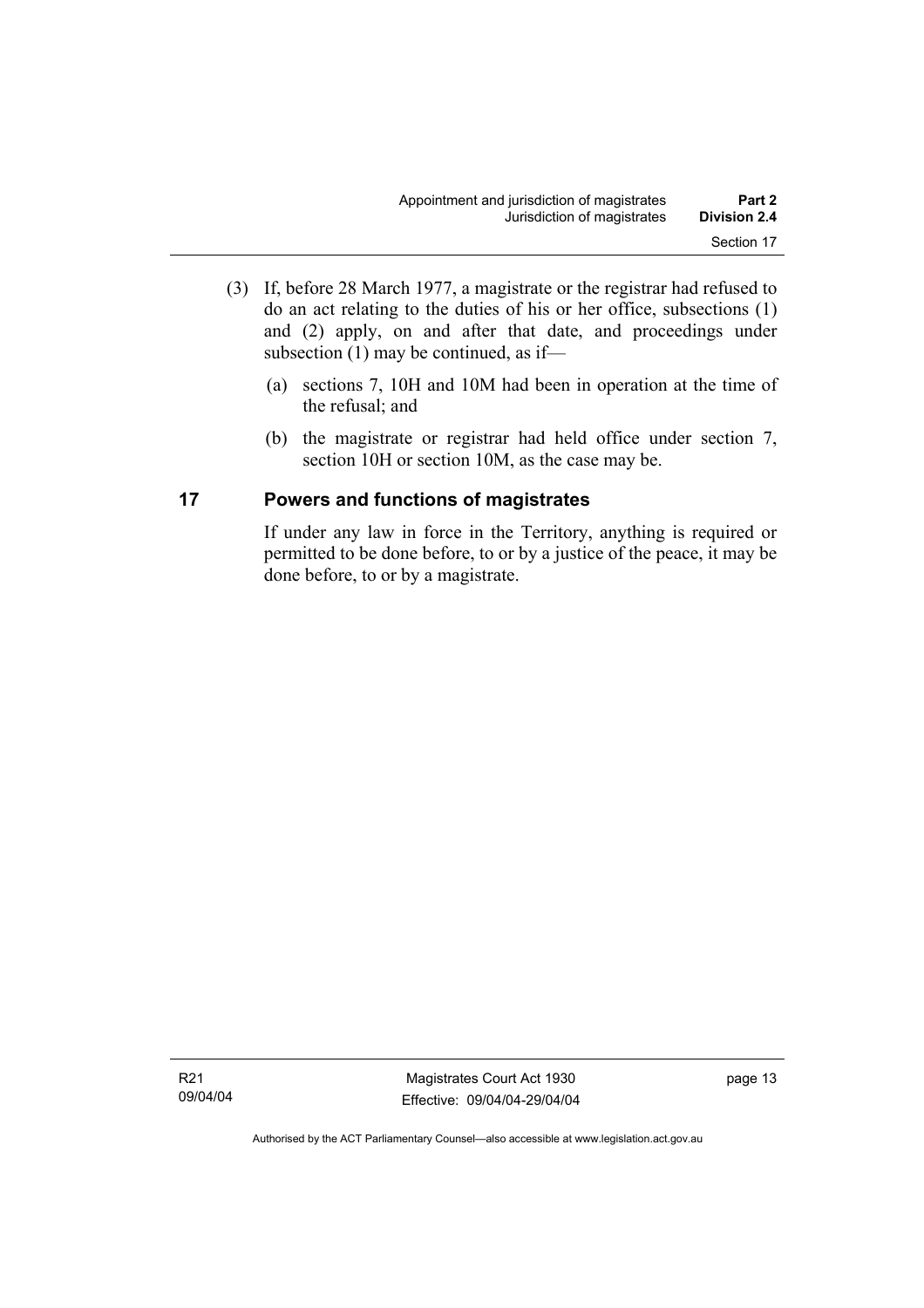## **Part 3 Magistrates Court**

## **Division 3.1 Establishment of Magistrates Court**

### **18 Constitution of court**

- (1) There is hereby established a Magistrates Court which shall have and exercise jurisdiction in the Territory and shall sit at Canberra, Jervis Bay and such other places as are determined, in writing, by the Minister.
- (2) The jurisdiction of the court may be exercised by a magistrate (other than a special magistrate) or by 1 or more special magistrates.
- (3) When 2 or more special magistrates are divided in opinion on any case, the case shall be decided according to the decision of the majority, if there is a majority; but if the court is equally divided in opinion, the case shall be adjourned for hearing and determination by a magistrate (other than a special magistrate) on the next day appointed for the holding of the court constituted by that magistrate.

## **Division 3.2 Jurisdiction of Magistrates Court**

### **19 Jurisdiction of court**

 (1) If, by any law for the time being in force in the Territory, any offence is punishable on summary conviction or any person is made liable to a penalty or punishment or to pay a sum of money for any offence, act or omission, and no other provision is made for the trial of the person committing the offence, the matter may be heard and determined by the court in a summary manner under the provisions of this Act, and the jurisdiction shall be deemed to be conferred on and may be exercised by the court.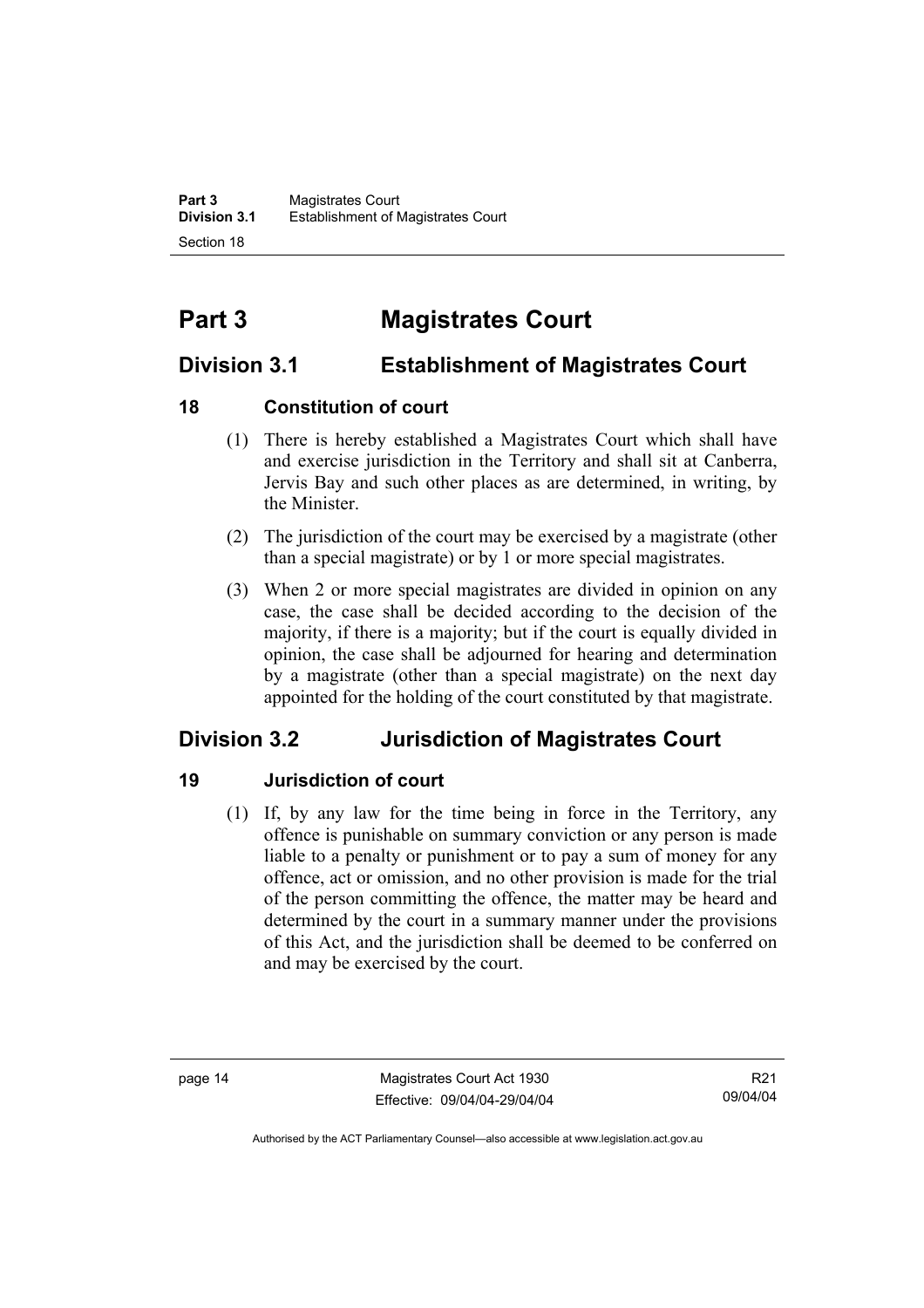### **21 Jurisdiction of court if defendant absent from Territory**

The court shall have jurisdiction notwithstanding that the defendant is not within the Territory.

#### **22 Proceedings of court if it considers offence should be dealt with on indictment**

If, for an information with respect to an offence that is punishable either summarily or on indictment it appears to the court, on the close of the case for the prosecution, that the offence ought to be dealt with on indictment, the court shall abstain from adjudication thereon and shall deal with the case for the purpose of committal for trial only.

### **23 Ex parte order may be set aside**

- (1) If a conviction or order is made when one party does not appear, the party in whose absence the conviction or order was made may apply to the court for an order that the court set aside the conviction or order.
- (2) Subsection (1) does not apply to or in relation to a conviction or order made in the absence of a defendant who has entered a plea of guilty in accordance with section 116D and has not, before the entry of the conviction or the making of the order, withdrawn his or her plea.
- (3) If, in his or her absence, a conviction is entered or an order is made against a person who has duly been served with a summons in accordance with section 116B and—
	- (a) that person did not return the notice of intention to defend form or the plea of guilty form to the registrar before the day when he or she was required by the summons to appear before the court; or
	- (b) the court, if it has previously, in the absence of that person, adjourned the hearing under section 116E (3), is satisfied that a

page 15

Authorised by the ACT Parliamentary Counsel—also accessible at www.legislation.act.gov.au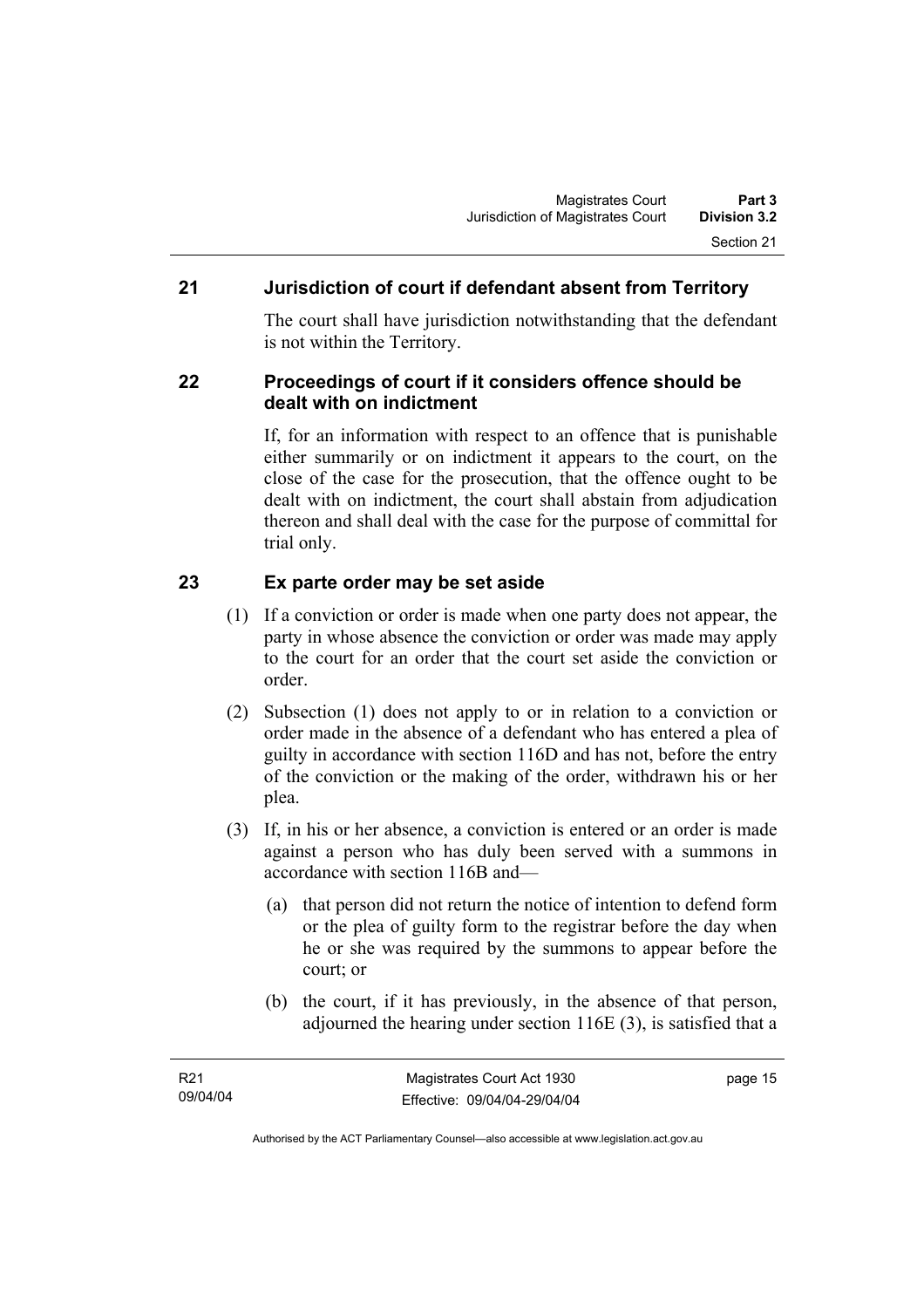notice under that subsection did not come to his or her attention before the conviction is entered or the order made; or

 (c) the court is satisfied that the notice referred to in section 116F or 116H did not come to his or her attention before the date fixed under that section for the hearing of the matter;

the court, on the application of that person, shall set aside the conviction or order.

- (4) In any case other than an application to set aside a conviction or order referred to in subsection (3), the court may set aside the conviction, order or judgment on such terms as to costs or otherwise as the court thinks just.
- (7) If, under this section, the court has set aside a conviction, the court may set aside a warrant issued under this Act in consequence of the conviction.
- (8) If, under this section, the court has set aside a conviction or order, the court may, on service of such reasonable notice on the parties as the court directs, proceed to hear and determine the matter, or may adjourn the hearing to the time and place the court thinks fit.
- (9) If the court has adjourned the hearing of a matter under subsection (8), the court shall direct such notice as the court thinks fit of the adjourned hearing to be given to the parties.

#### **23AA Ex parte conviction may be set aside on application by informant**

- (1) Subject to subsection (2), if a conviction is entered or an order is made against a person charged with an offence and the conviction is entered or the order is made in the absence of that person, the informant may apply to the court for an order that the court set aside the conviction or order.
- (2) Subsection (1) does not apply to, or in relation to, a conviction entered or an order made in the absence of a defendant who has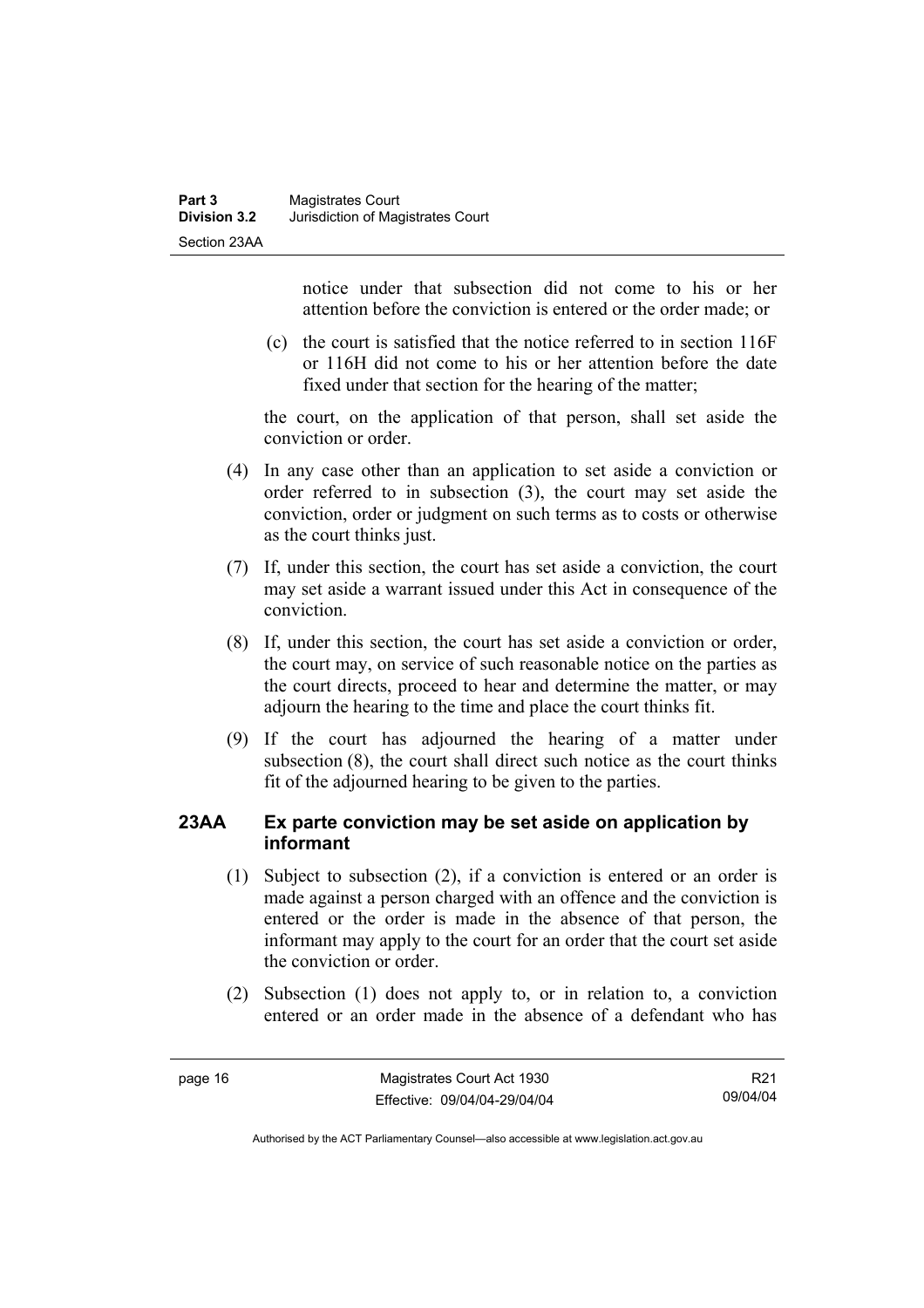entered a plea of guilty in accordance with section 116D and has not, before the entry of the conviction or the making of the order, withdrawn his or her plea.

- (3) If an application to set aside a conviction or order is made under this section, the court may set aside the conviction or order on such terms as to costs or otherwise as the court thinks just.
- (4) If, under this section, the court sets aside a conviction or order, the court shall dismiss the information and set aside any warrant issued under this Act in consequence of the conviction.

#### **23A Requests under conventions regarding legal proceedings in civil and commercial matters**

The court shall have jurisdiction to make any order or take any action that is necessary to comply with any request received from the consular or other authority of a foreign country, with which a convention regarding legal proceedings in civil and commercial matters has been made and extended to the Commonwealth, for the service of documents in the Territory or for the taking of evidence in the Territory.

### **23B Rectification of certain orders etc**

- (1) In this section—
	- (a) a reference to a *penalty* includes a reference to a cancellation, forfeiture, suspension or other loss of a licence or privilege and to a disqualification of a person from obtaining, holding, using or enjoying a licence or exercising a privilege; and
	- (b) a reference to *the court* in relation to proceedings is a reference to the magistrate who convicted the defendant or made the order against the defendant; and
	- (c) a reference to a *business day* is a reference to a day other than a Saturday, a Sunday or a public holiday.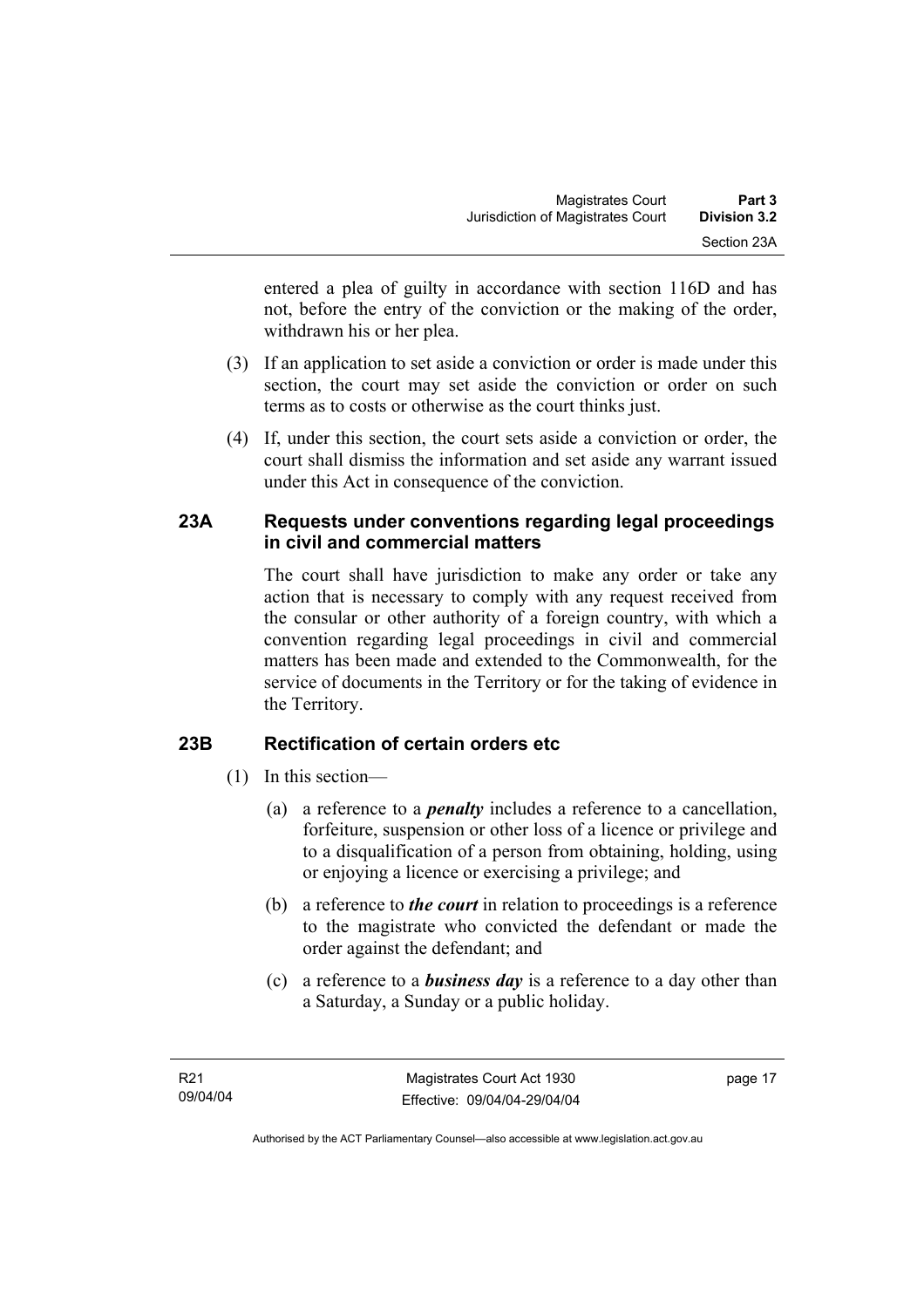- (2) Subject to subsection (3), if the court enters a conviction or makes an order against a defendant and—
	- (a) imposes a penalty that is contrary to law; or
	- (b) fails to impose a penalty that is required by law to be imposed;

the court may, of its own motion or on the application of a party to the proceedings, reopen the proceedings and, after giving the parties an opportunity of being heard, amend the conviction or order to impose a penalty that is in accordance with the law.

- (3) The court may reopen proceedings under subsection (2)—
	- (a) of its own motion before the end of 28 days after the day when the penalty was imposed, the conviction was entered or the order was made, as the case may be; or
	- (b) on application under subsection (2) before the end of 28 days after the day when the penalty was imposed, the conviction was entered or the order was made, as the case may be; or
	- (c) with the consent of the parties to the proceedings, at any time.
- (4) Subject to subsection (5)—
	- (a) the registrar shall serve on each party to the proceedings written notice of the intention of the court to reopen proceedings of its own motion under subsection (2) at least 3 business days before the proceedings are reopened; and
	- (b) an applicant shall serve on the registrar and, at least 3 business days before the day when the application is heard, on the other party to the proceedings, written notice of an application referred to in subsection (2).
- (5) The requirements of subsection (4) may be dispensed with by the court when each of the parties is before the court.
- (6) If, under subsection (2), the court reopens proceedings and, in the absence of a party to those proceedings, amends a conviction or an

R21 09/04/04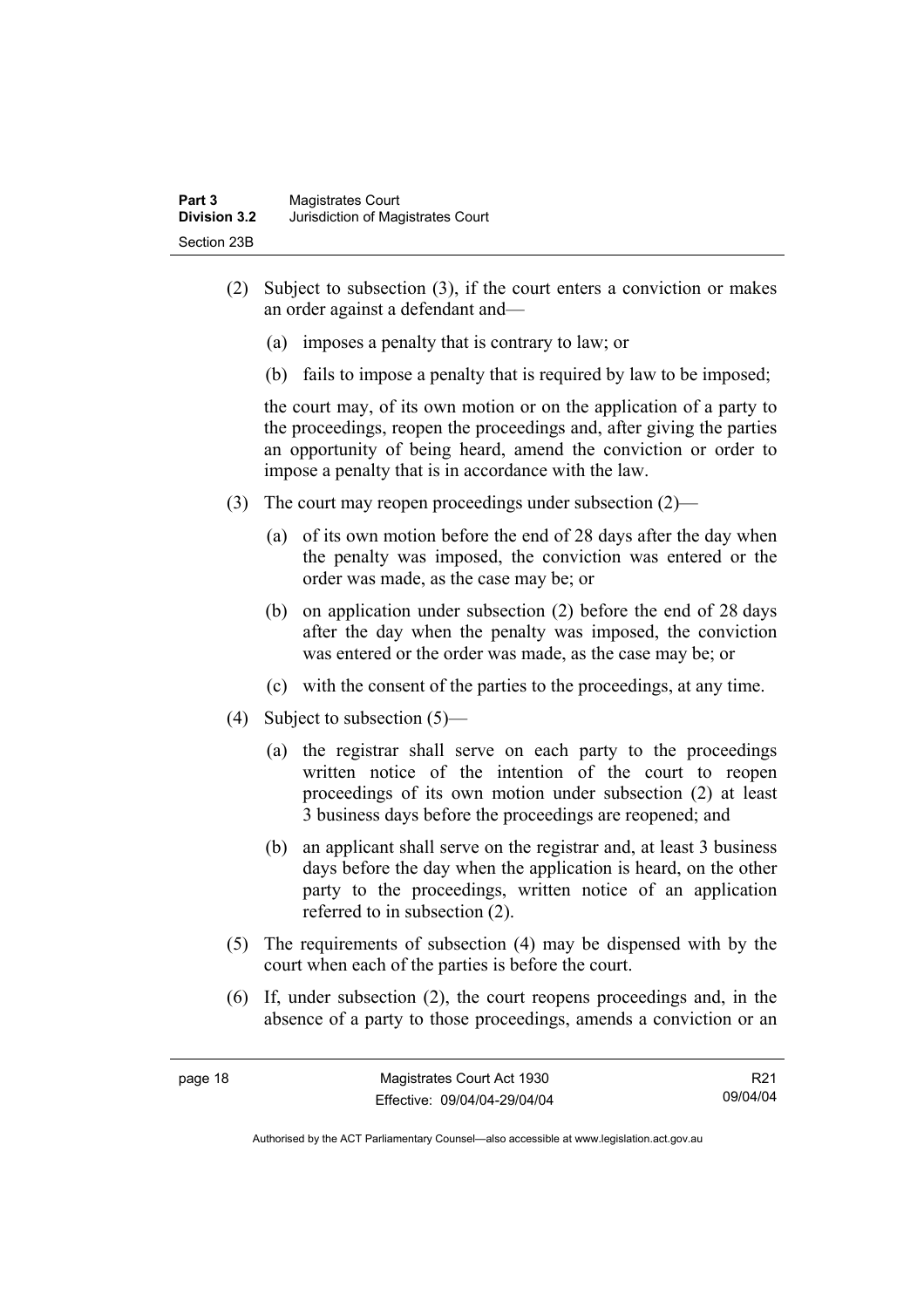order, the registrar shall cause written notice of the amended conviction or order to be served on that absent party forthwith.

- (7) Service of any notice referred to in subsection (4) or (6) may be effected in accordance with section 41 as if the notice were a summons issued in respect of an information.
- (8) The jurisdiction conferred on the court by subsection (2) shall be exercised only on the evidence and material before the court in the original proceedings.
- (9) Proceedings shall not be reopened under subsection (2) in respect of a conviction or order that is the subject of an appeal.
- (10) If proceedings reopened under this section have not been determined in respect of a conviction or order that, after the proceedings have been reopened but before they are determined, becomes the subject of an appeal, the reopened proceedings shall be stayed until the appeal is determined.
- (11) If the court reopens proceedings under subsection (2), the court may make such order as to costs as it thinks just and reasonable.
- (12) Subject to subsection (13), an order made or a conviction or order amended by the court in determining proceedings that have been reopened under this section shall, unless the court otherwise directs, take effect from the beginning of the day when the original conviction was entered or when the original order was made, as the case requires.
- (13) For part 11, if the court, in determining proceedings that have been reopened under this section, makes an order or amends a conviction or order, the time within which an appeal may be made from that order, amended conviction or amended order shall commence on the day when that order was made, or that conviction or order was amended, as the case may be.

page 19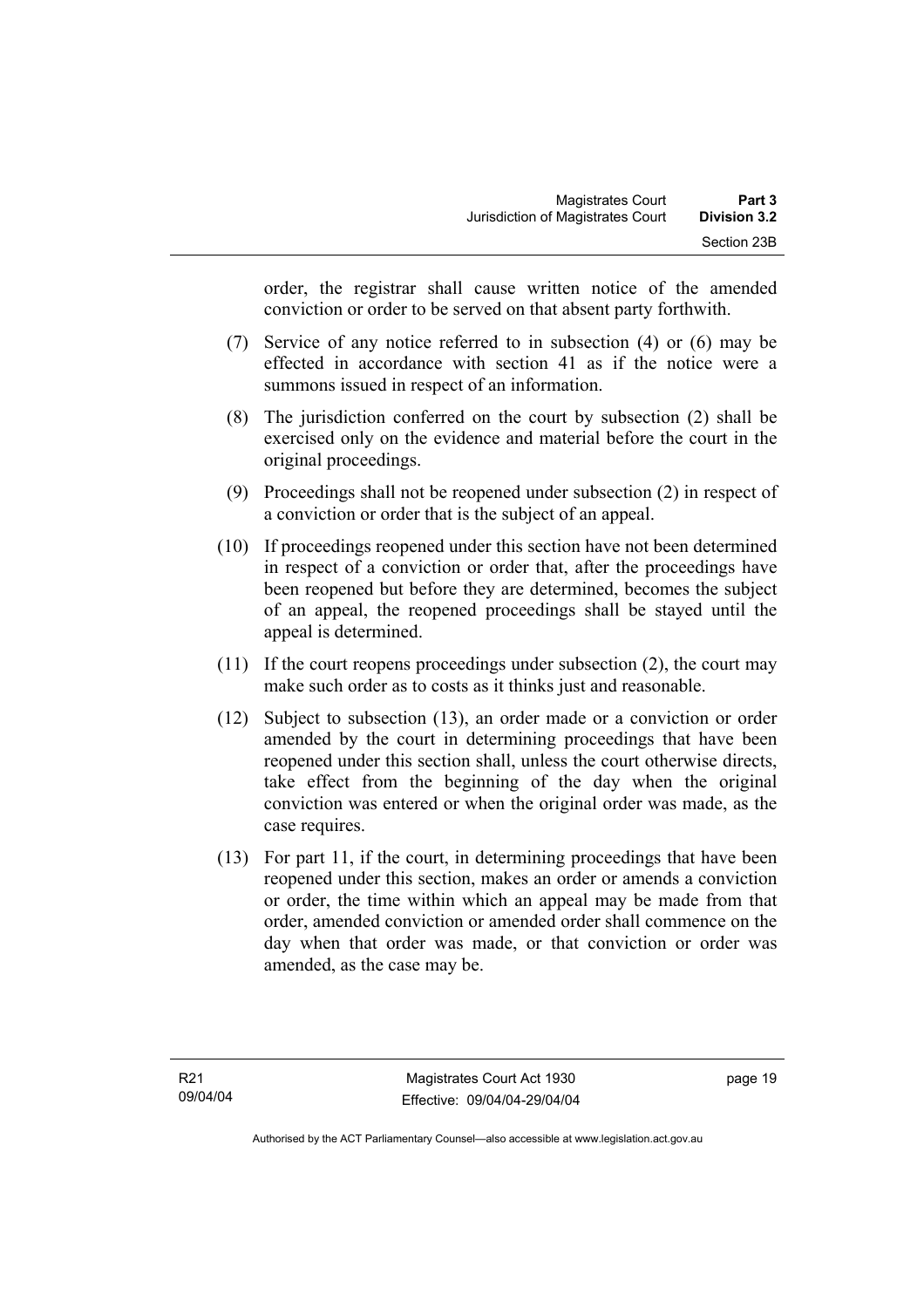**Part 4 Commencement of proceedings Division 4.1** General Section 25

## **Part 4 Commencement of proceedings**

### **Division 4.1 General**

#### **25 Informations**

Proceedings may be commenced in the court by information laid by the informant or by a legal practitioner or other person representing the informant.

### **Division 4.2 Informations**

#### **26 Laying of informations**

An information may be laid before a magistrate in any case where a person has committed or is suspected of having committed, in the Territory, an indictable offence or an offence that may be dealt with summarily as provided in section 19.

#### **27 Description of persons and property and of offences**

- (1) Such description of persons or things as would be sufficient in an indictment shall be sufficient in informations.
- (2) The description of any offence in the words of the Act, ordinance, law, order, by-law, regulation, or other instrument creating the offence, or in similar words, shall be sufficient in law.

#### **28 Power of court to amend information**

 (1) If at the hearing of any information or summons any objection is taken to an alleged defect therein in substance or form or if objection is taken to any variance between the information or summons and the evidence adduced at the hearing thereof, the court may make such amendment in the information or summons as appears to it to be desirable or to be necessary to enable the real question in dispute to be determined.

| page 20 | Magistrates Court Act 1930   | R <sub>21</sub> |
|---------|------------------------------|-----------------|
|         | Effective: 09/04/04-29/04/04 | 09/04/04        |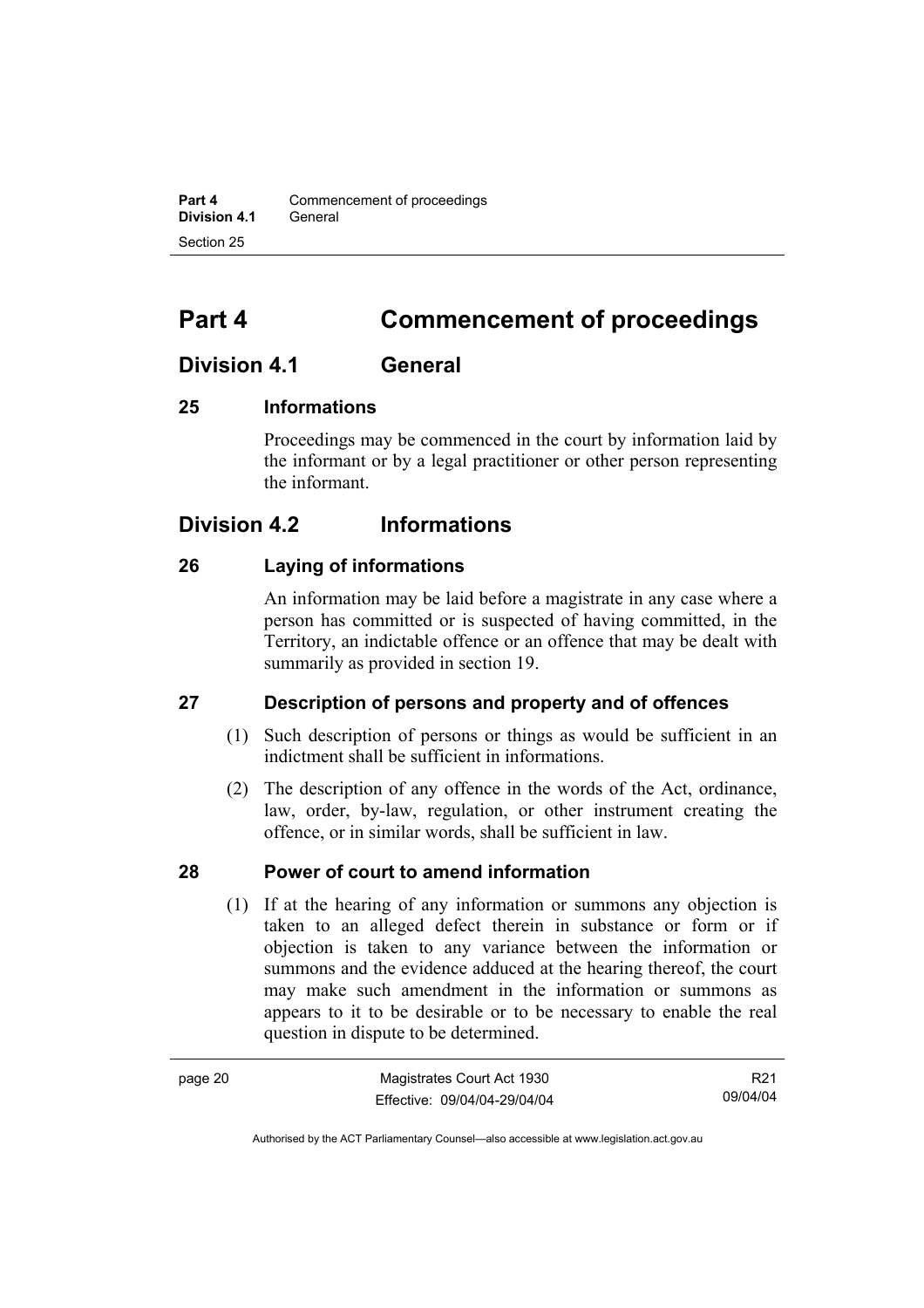(2) The court shall not make any such amendment where it considers that the amendment cannot be made without injustice to the defendant.

### **29 Court may adjourn hearing if amendment made**

If in any case where an amendment in an information or summons has been made under section 28 the court considers that the defendant has been misled by the form in which the information or summons has been made out, it may adjourn the hearing of the case for such period as it thinks fit and may make such order as to the costs of the adjournment as it thinks proper.

#### **30 Form of information**

- (1) If it is intended to issue a warrant in the first instance against the party charged, the information shall be in writing and on oath, which oath may be made either by the informant or some other person.
- (2) If it is intended to issue a summons instead of a warrant in the first instance, the information need not be in writing or on oath, but may be verbal merely, and without oath, whether any law under which the information is laid requires it to be in writing or not.

### **Division 4.4 Summonses**

#### **37 When magistrate may issue summons**

If an information is laid before a magistrate, the magistrate may issue a summons.

#### **38 Form of summons**

A summons issued in the case of an information shall be directed to the defendant, and shall state shortly the matter of the information and require him or her to appear at a certain time and place before the court, to answer to the information and to be further dealt with according to law.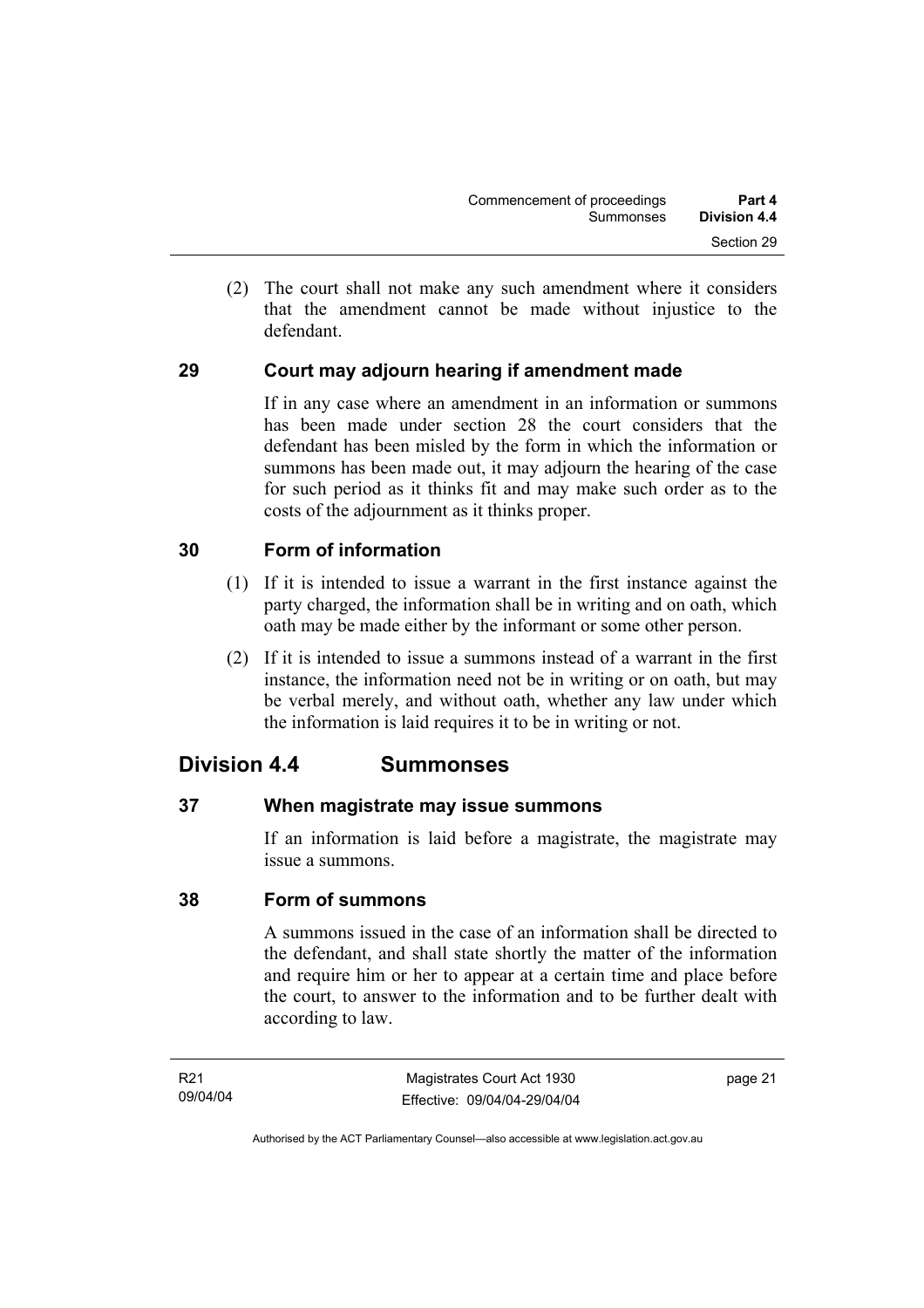#### **41 Service of summons**

- (1) A summons issued in respect of an information may be served on the person to whom it is directed by—
	- (a) delivering a copy of the summons to that person; or
	- (b) by leaving a copy of the summons at the last-known or usual place of abode or business of that person with some other person who is apparently an inmate of, or employed at, that place and apparently over the age of 16 years.
- (2) Service of a summons under subsection (1) shall be effected at least 72 hours before the time appointed in the summons for the hearing of the information.
- (3) If it appears to the court or a magistrate or the registrar, by statement on oath or by affidavit, that from any cause service in accordance with subsections (1) and (2) cannot be effected, the court or magistrate or the registrar may extend the time for hearing.
- (4) Service of a summons in accordance with this section may be proved by the oath of the person who served it or by affidavit or otherwise.

## **Division 4.5 Warrants of arrest**

### **42 Issue of warrant and summons**

- (1) If an information is laid before a magistrate as hereinbefore provided, against any person and the matter thereof is substantiated by the oath of the informant or a witness, the magistrate may, if the person is not then in custody, issue his or her warrant in the first instance for the arrest of that person, and for bringing him or her before the court to answer to the information, and to be further dealt with according to law.
- (2) The magistrate, if he or she thinks fit, instead of issuing his or her warrant in the first instance for the arrest of the person charged, may

R21 09/04/04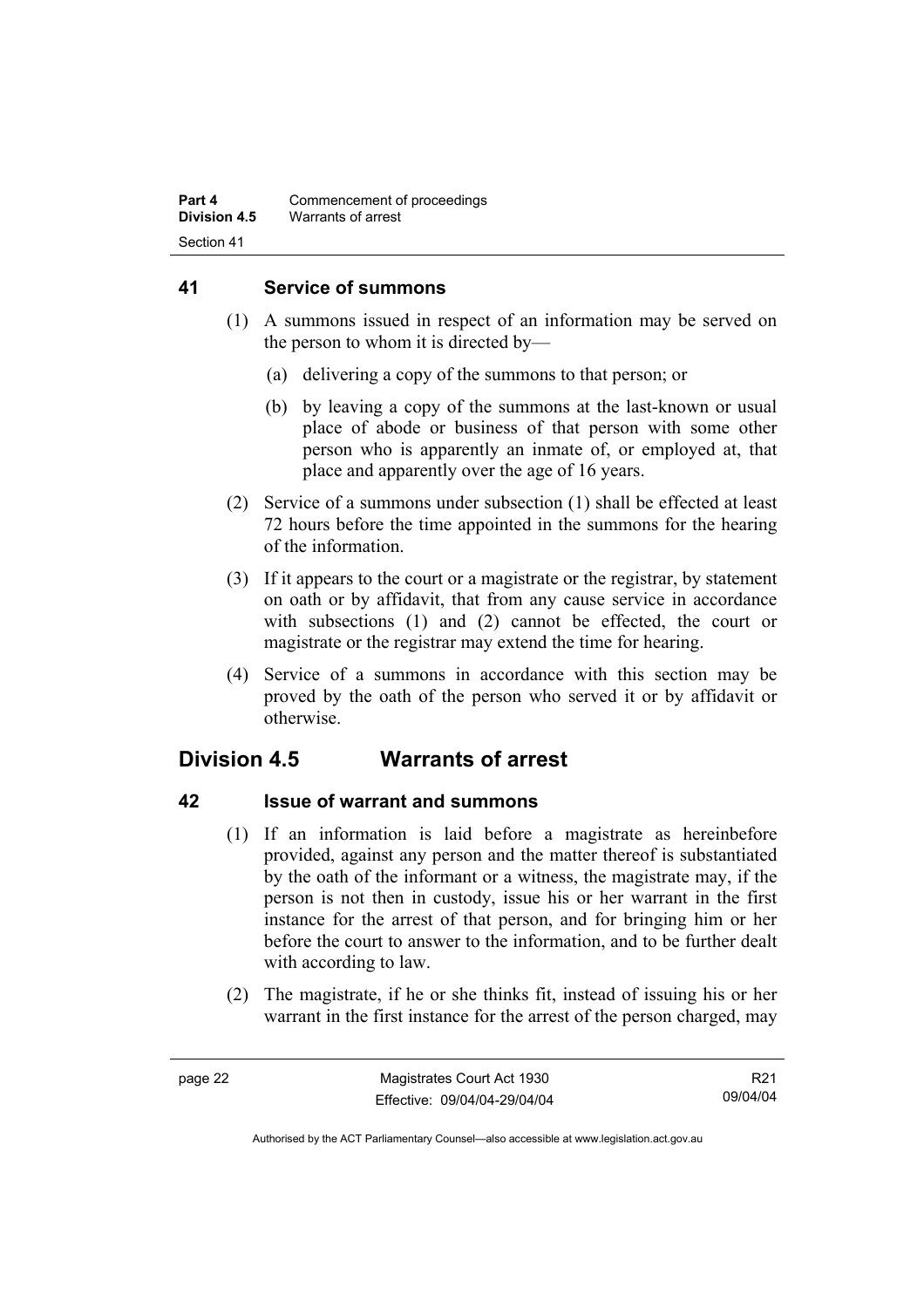proceed by summons and issue a summons against him or her accordingly.

- (3) Subject to subsection (4), a magistrate may, notwithstanding the issue of a summons, issue his or her warrant at any time before or after the time mentioned in the summons for the appearance of the defendant.
- (4) Subsection (3) does not authorise the issue of a warrant for bringing a person before the court to answer to an information in relation to which a summons has been served in accordance with section 116B.

### **43 Procedure on filing indictment**

- (1) If an indictment in respect of an offence committed in the Territory has been filed in the Supreme Court by the Attorney-General, Attorney-General of the Commonwealth or other officer, authority or person duly appointed in that behalf against any person then at large, whether on bail or not, the registrar of the Supreme Court shall at any time after the end of the then sittings of the court if the person so indicted has not already appeared and pleaded to the indictment, on application by or on behalf of the prosecutor, grant to the prosecutor or person applying on his or her behalf a certificate that the indictment has been filed.
- (2) On production of the certificate to a magistrate, the magistrate shall—
	- (a) if the person indicted is, at the time of both the application for and the production of the certificate, confined in prison for any other offence than that charged in the indictment—on proof on oath that the person so confined in prison is the person charged and named in the indictment, issue his or her warrant directed to the gaoler of the prison where the person is so confined, commanding him or her to detain the person in his or her custody until, by a writ of habeas corpus, he or she is removed from custody for the purpose of being tried on the indictment,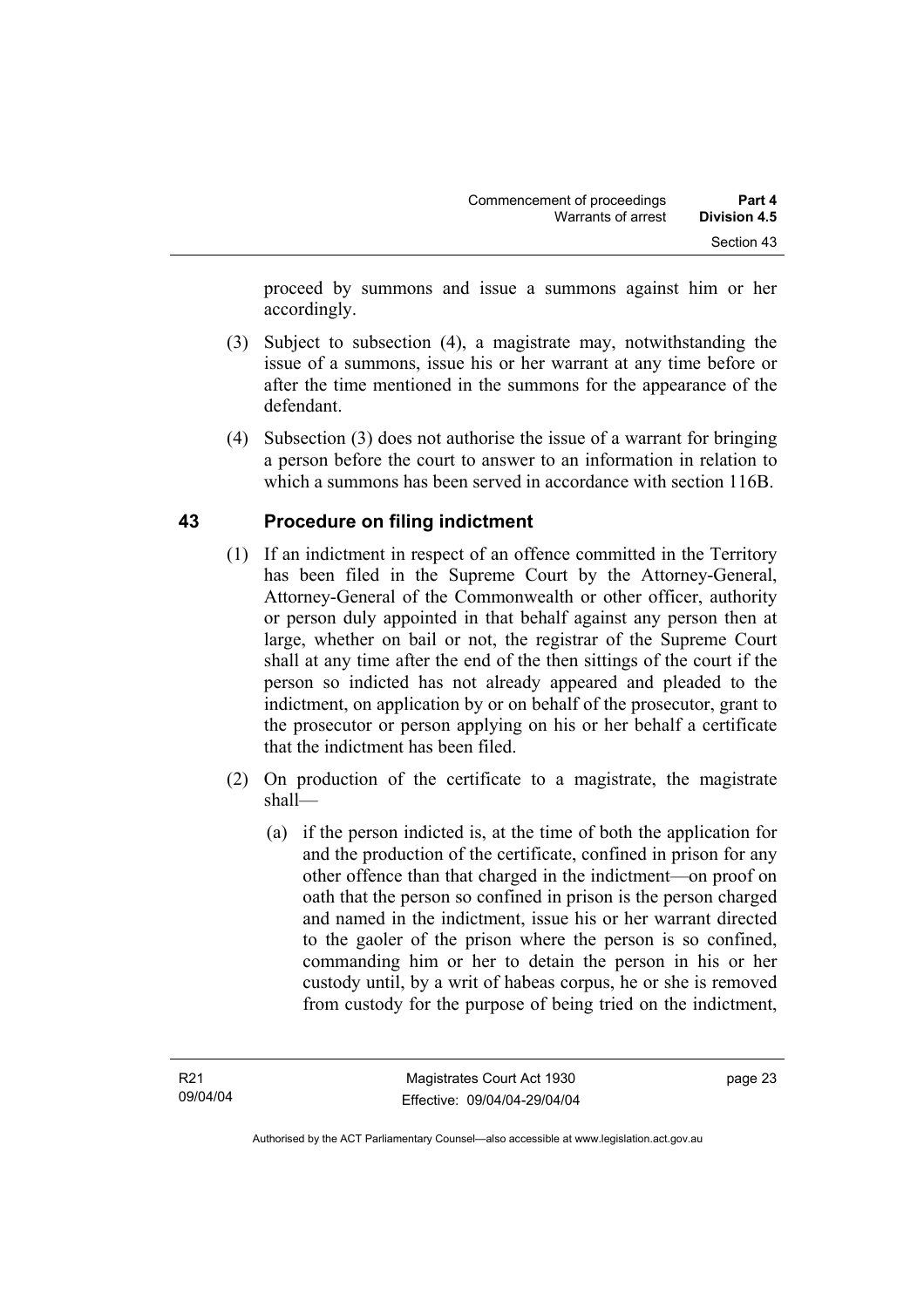or until he or she is otherwise removed or discharged out of custody by due course of law; and

 (b) in any other case—issue his or her warrant to apprehend the person so indicted and to cause him or her to be brought before the court to be dealt with according to law and the court when any person apprehended under any such warrant is brought before it shall on proof on oath that the person is the person charged and named in the indictment, and without further inquiry commit him or her for trial or admit him or her to bail in accordance with the provisions of the *Bail Act 1992*.

### **44 Direction of warrant**

A warrant to apprehend a defendant that he or she may answer to an information may be directed either to any police officer by name or generally to all police officers within the Territory, without naming them, or to both.

### **45 Any police officer may execute warrant**

When a warrant is directed to all police officers, any police officer may execute the warrant as if it were directed specially to him or her by name.

### **47 Form of arrest warrant**

A warrant shall state shortly the offence or matter of the information on which it is founded, and shall name or otherwise describe the person against whom it is issued, and it shall order the police officers to whom it is directed to apprehend the defendant, and to cause him or her to be brought before the court to answer to the information and to be further dealt with according to law.

### **48 Warrant to be in force till executed**

A warrant need not be returnable at any particular time, but may remain in force until executed.

page 24 Magistrates Court Act 1930 Effective: 09/04/04-29/04/04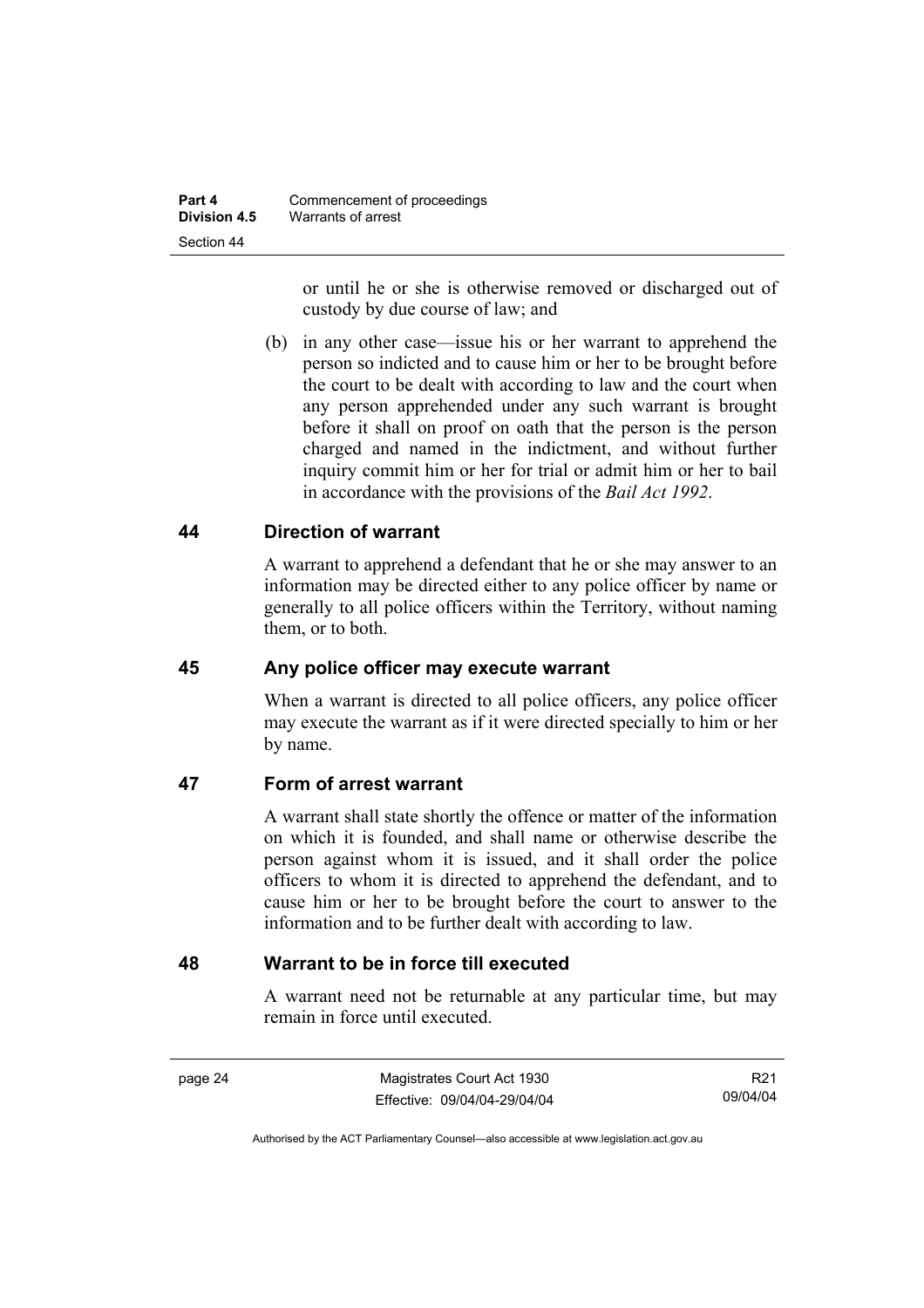### **49 Sunday warrants**

A magistrate may grant or issue a warrant on an information of an indictable offence, or a search warrant, on a Sunday as on any other day.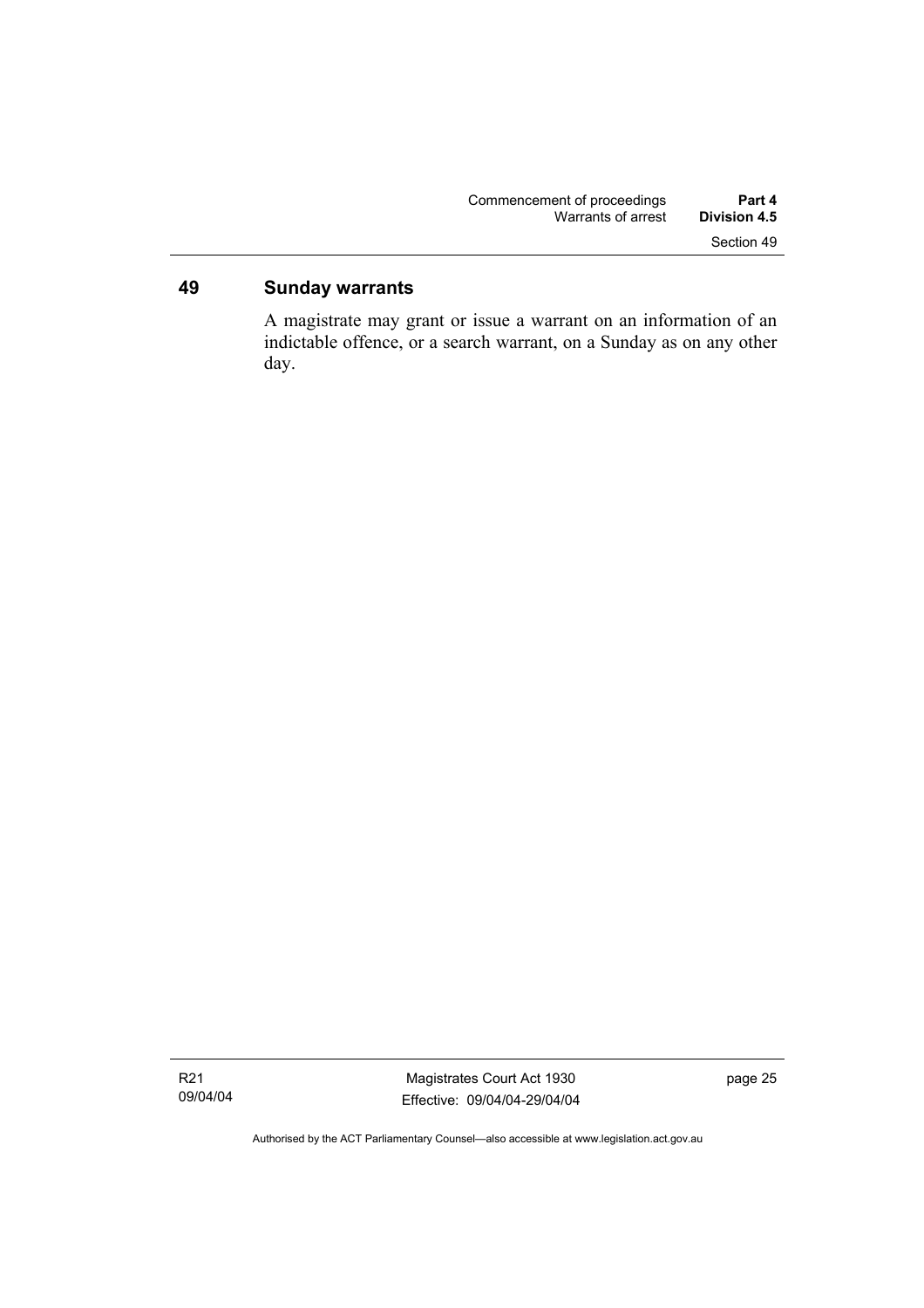**Part 5** Hearing **Division 5.1** General Section 51

# **Part 5 Hearing**

### **Division 5.1 General**

### **51 Hearings to be in public except in special circumstances**

- (1) Subject to subsection (2), the hearing of a proceeding before the court shall be in public.
- (2) If the magistrate presiding at a hearing is of the opinion that it is desirable in the public interest or in the interests of justice to do so, the magistrate may, by order—
	- (a) direct that the hearing or part of the hearing shall take place in private and give directions as to the persons who may be present; and
	- (b) give directions prohibiting or restricting the publication of evidence given at the hearing, whether in public or in private, or of matters contained in documents lodged with the court or received in evidence by the court for the purposes of the proceeding; and
	- (c) give directions prohibiting or restricting the disclosure to some or all of the parties to the proceeding of evidence given at the hearing, or of a matter contained in a document lodged with the court or received in evidence by the court for the purposes of the proceeding.

page 26 Magistrates Court Act 1930 Effective: 09/04/04-29/04/04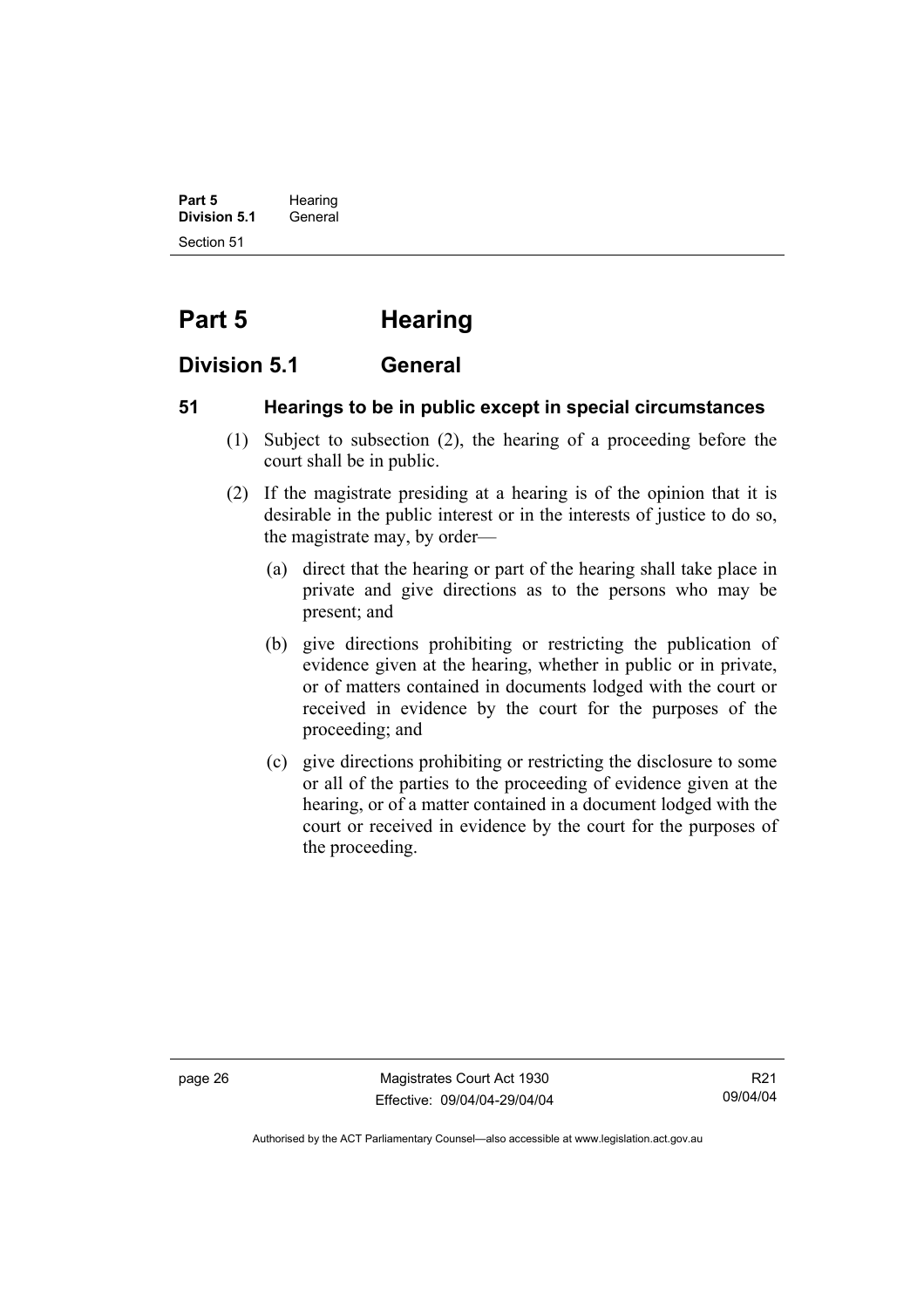| Hearing | Part 5       |
|---------|--------------|
| General | Division 5.1 |
|         | Section 53   |

 (3) A person who, without reasonable excuse, contravenes an order under subsection (2) commits an offence.

Maximum penalty: 100 penalty units, imprisonment for 1 year or both.

### **53 Conduct of case**

- (1) The informant may himself or herself or by a legal practitioner representing the informant conduct his or her case and may examine and cross-examine the witnesses giving evidence for or against him or her and may, if the defendant gives any evidence or examines any witness as to any matter other than as to general character, call and examine witnesses in reply.
- (2) The defendant may himself or herself or by a legal practitioner representing the defendant make full answer and defence and may give evidence himself or herself and may examine and crossexamine the witnesses giving evidence for or against him or her respectively.

### **54 If both parties present in court to hear case**

If both parties appear either personally or by legal practitioners or other persons appearing for them, the court shall proceed to hear and determine the information.

### **U 54A Recording of proceedings**

(1) In this section:

*deposition* includes a statement made by an accused person in reply to the question referred to in section 92 (1), but does not include a written statement admitted under section 90AA or 110 (2).

- (2) Subject to subsection (3), a record of the depositions of a witness in any proceedings shall be made—
	- (a) in proceedings concerning bail and if, in relation to proceedings or a part of proceedings, the court has given a

| R <sub>21</sub> | Magistrates Court Act 1930   | page 27 |
|-----------------|------------------------------|---------|
| 09/04/04        | Effective: 09/04/04-29/04/04 |         |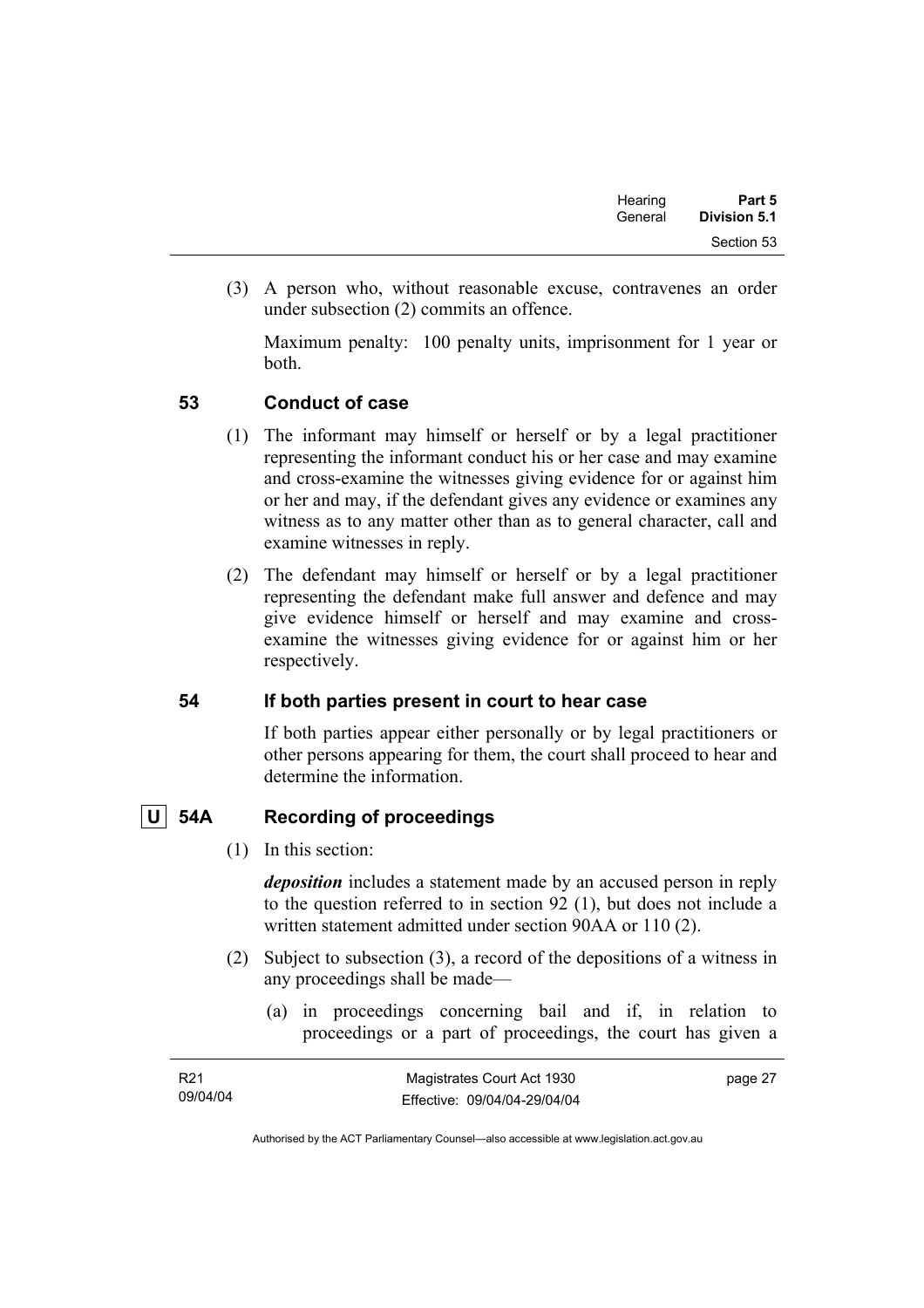direction under the *Evidence (Miscellaneous Provisions) Act 1991*, section 18 (1) or 30 (1) that evidence be taken or a submission be made by audiovisual link—by means of audiovisual recording apparatus or sound-recording apparatus; and

- (b) in any other case—
	- (i) by means of sound-recording apparatus; or
	- (ii) if the court so directs, by means of shorthand or any similar means.
- (3) If the court so directs, the depositions of a witness in any proceedings shall not be recorded in accordance with subsection (2), but shall be taken down in writing, and, after being read over to the witness or given to him or her to read, signed by the witness and the magistrate constituting the court.
- (4) The registrar shall have the custody of any record of depositions made in accordance with subsection (2).
- (5) The registrar may cause to be erased the record of the depositions of a witness recorded by means of recording apparatus and the record of any other part of a proceeding made by means of recording apparatus after the end of 7 years after the date of completion of the proceedings in which the record was made.
- (6) Notwithstanding subsection (5), the sound recording of any part of proceedings—
	- (ii) in which a person charged with an indictable offence is committed to take his or her trial before the Supreme Court; or
	- (iii) in which evidence is taken under a request referred to in section 23A; or
	- (iv) under the *Safety, Rehabilitation and Compensation Act 1988* (Cwlth); or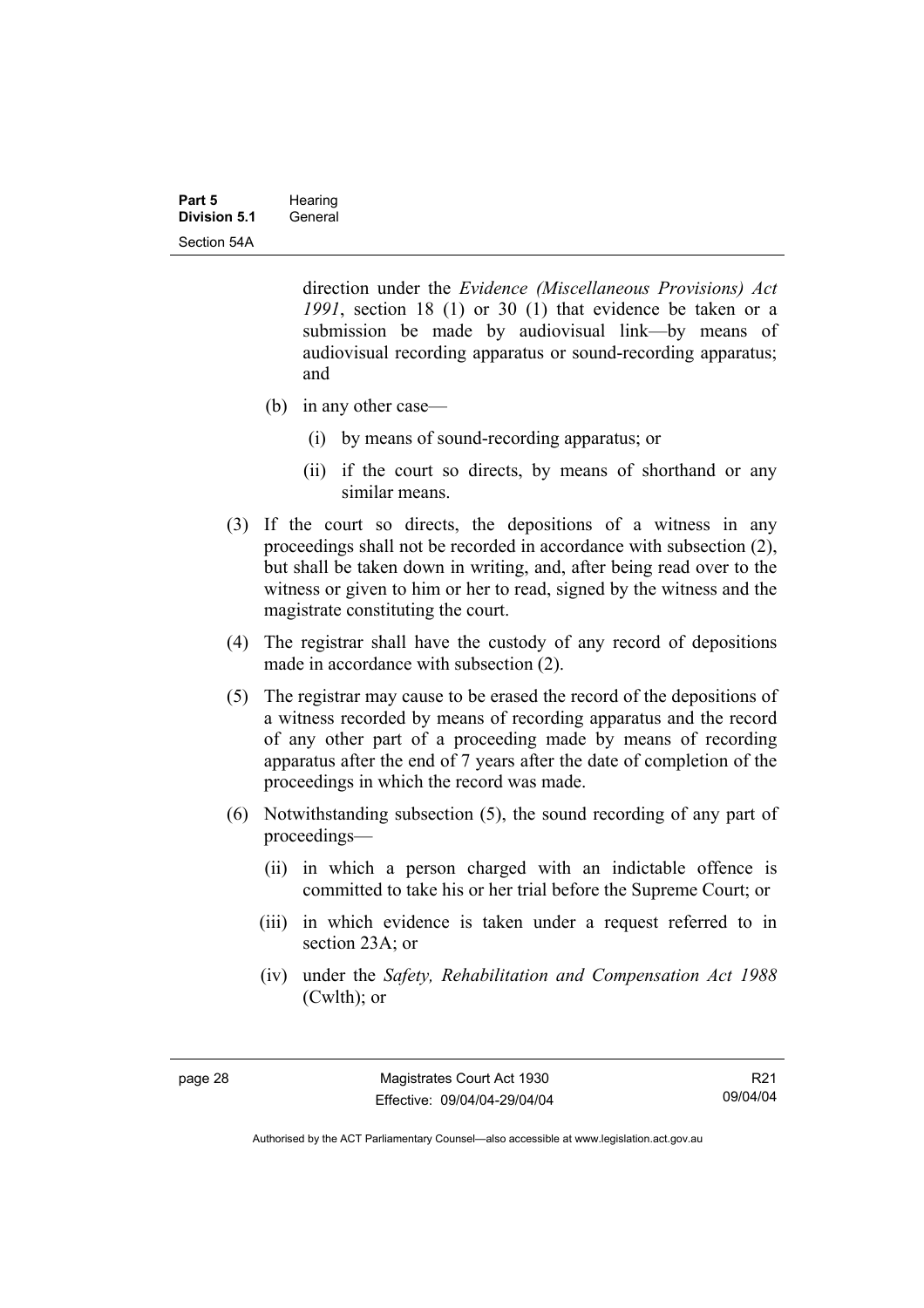| Part 5       | Hearing  |
|--------------|----------|
| Division 5.2 | Evidence |
| Section 55   |          |

 (v) under the *Workers Compensation Act 1951* (other than prosecutions for offences against that Act);

shall not be erased unless a transcript of the record of that part of the proceedings has been prepared.

 (7) This section applies to and in relation to proceedings before a magistrate as if a reference to the court were a reference to a magistrate.

# **Division 5.2 Evidence**

### **55 Examination to be on oath**

- (1) Every person appearing to give evidence shall be examined on oath.
- (2) The court may administer or cause to be administered to every person so appearing the usual or other lawful oath.
- (3) It shall not be necessary to administer an oath to any person who appears solely for the purpose of producing documents.

### **60 Record of proceedings and transcript**

- (1) If a record made by means of recording apparatus, shorthand or similar means is produced out of the custody of the registrar and the record purports to be a record made in accordance with section 54A (2) of the depositions of a witness in any proceedings, the record is evidence that that person made those depositions in those proceedings.
- $(2)$  If—
	- (a) a recording is produced out of the custody of the registrar; and
	- (b) the recording contains a record of comments that purport—
		- (i) to have been made at the same time as a recording made in accordance with section 54A (2) of the depositions of a person in any proceedings; and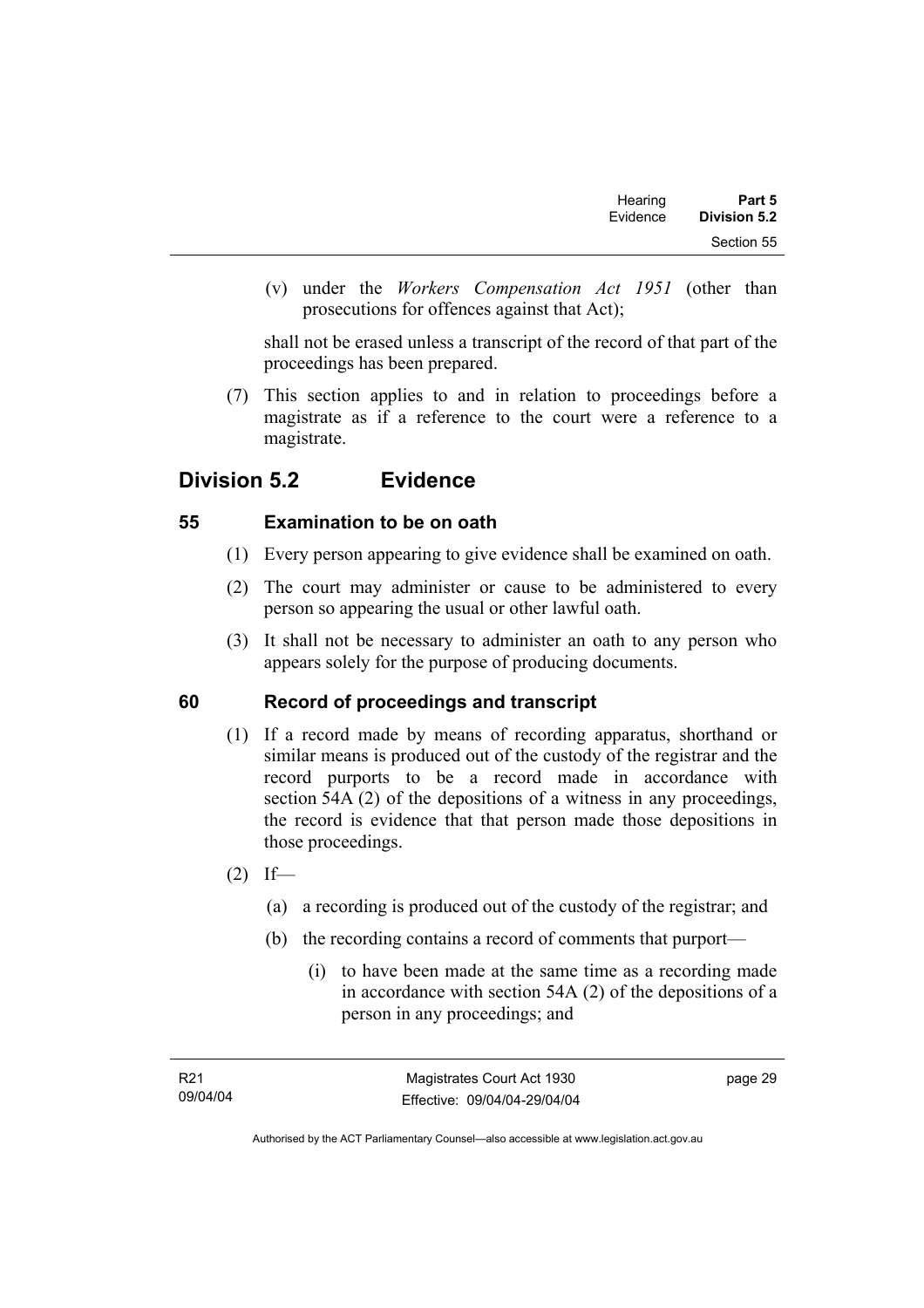(ii) to have been made for the purpose of identifying the proceedings, voices recorded on the lastmentioned recording or any other matter or thing so recorded;

the firstmentioned recording is evidence of the identity of the proceedings, of the voices or of that other matter or thing, as the case may be.

- $(3)$  If—
	- (a) a document purports to be a transcript, or a copy of a transcript, of a record made in accordance with section 54A (2) of depositions made by a person in any proceedings; and
	- (b) the document bears a certificate that purports to be a certificate given in accordance with section 255B (2) or 255C (6);

the document is evidence that the person made those depositions in those proceedings.

- (4) If a document—
	- (a) purports to be the depositions of a witness in any proceedings as taken down in writing and signed in accordance with section 54A (3); or
	- (b) purports to be a copy of the depositions of a witness in any proceedings as so taken down in writing and signed and bears a certificate that purports to be a certificate given in accordance with section  $255C(6)$ ;

the document is evidence that the witness made those depositions in those proceedings.

(5) In this section:

*recording apparatus* means the recording apparatus, whether audiovisual or sound, by means of which a record of depositions of witnesses has been made under section 54A (2).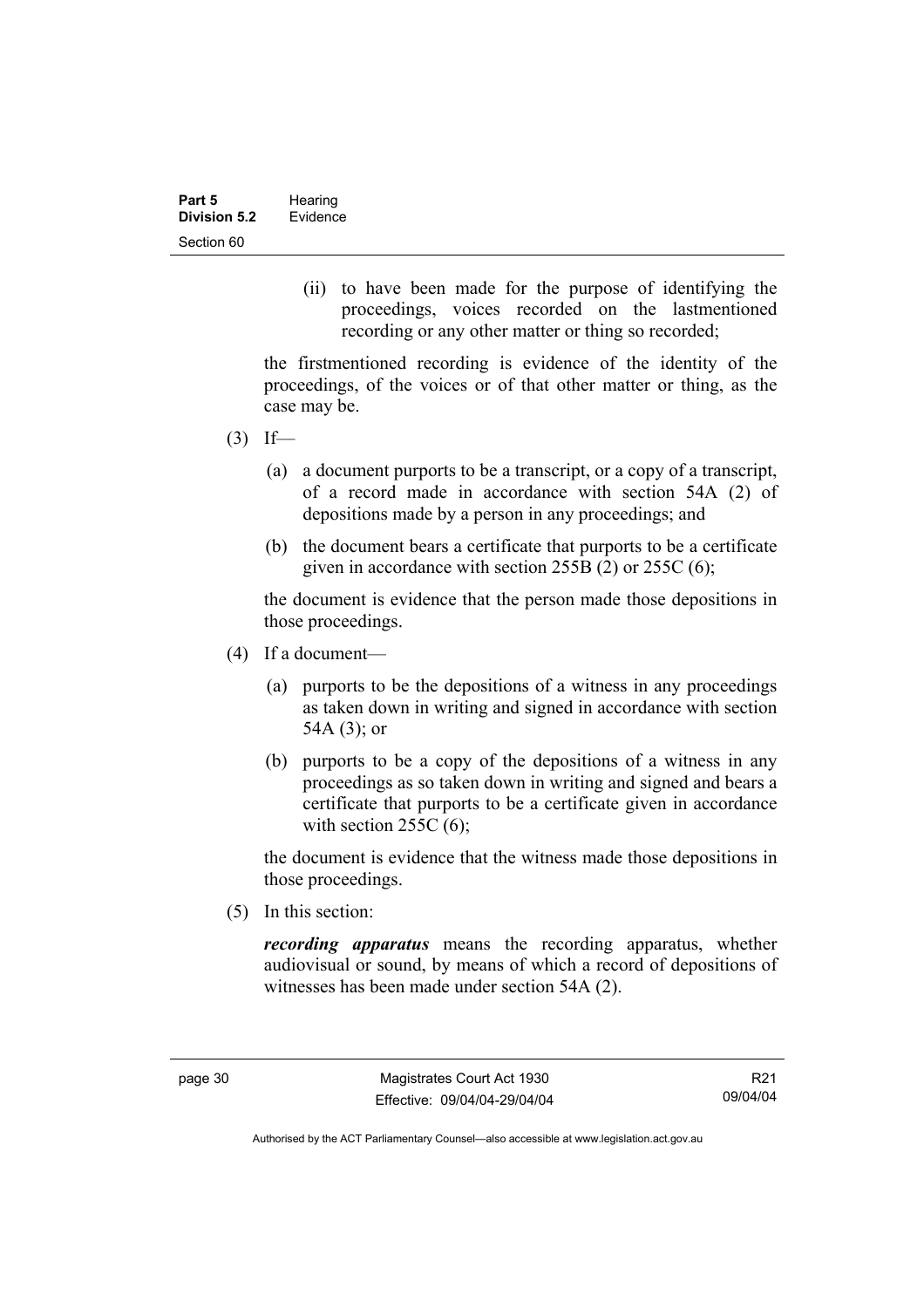| Hearing  | Part 5       |
|----------|--------------|
| Evidence | Division 5.2 |
|          | Section 60A  |

### **60A Informant may request witnesses to attend**

- (1) The informant may, by letter sent by a form of post that requires a signature on receipt, request a person to appear as a witness at the hearing of an information.
- (2) The letter shall—
	- (a) set out the time and place for the hearing; and
	- (b) be accompanied by an undertaking to appear for the signature of the person and return to the informant by the date specified in the undertaking; and
	- (c) be accompanied by a form to be completed by the person to claim his or her reasonable costs and expenses of attendance at the hearing.

### **61 Power of magistrate to summon witnesses**

- (1) If it appears to a magistrate that a person who is likely to give material evidence at the hearing of an information will not voluntarily appear at the hearing, the magistrate shall issue a summons requiring the person to appear before the court at the time and place specified in the summons to give that evidence.
- (2) In considering whether a person will voluntarily appear at a hearing or not, a magistrate may take into account any response by the person to any request made of the person to appear.

### **62 Service of summons on witness**

- (1) A summons may be served on a witness—
	- (a) personally; or
	- (b) by sending it to the witness's last-known place of residence or employment by a form of post that requires a signature on receipt; or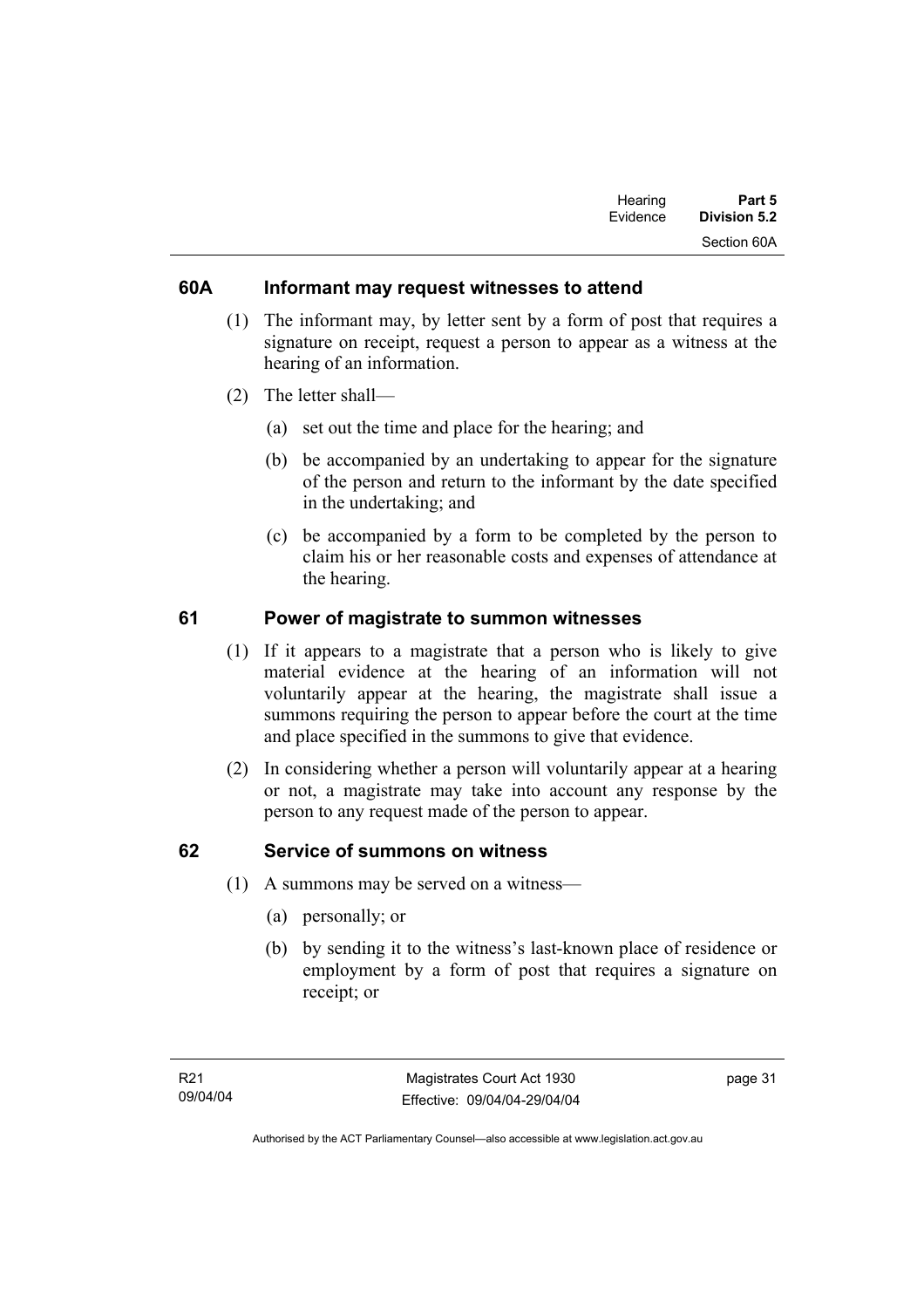- (c) by leaving it with a responsible adult at the witness's last-known place of residence or employment.
- (2) The summons shall be accompanied by—
	- (a) an undertaking to appear for the signature of the person and return to the court by the date specified in the undertaking; and
	- (b) a form to be completed by the person to claim his or her reasonable costs and expenses of attendance at the hearing.
- (3) Service of a summons on a witness may be proved by the oath of the person who served it or by affidavit.

### **62A Witnesses entitled to claim expenses**

- (1) Any notice (however described and whether written or oral) requiring a person to appear as a witness at a hearing shall be accompanied by a form to be completed by the person to claim his or her reasonable costs and expenses of attendance at the hearing.
- (2) A person is not entitled to refuse to comply with such a notice because it was not accompanied by that form.

### **63 Warrant to bring witness to court**

If a witness—

- (a) has been informed of the time and place for the hearing; and
- (b) has been requested, has given an undertaking, or has been served with a summons, to appear at the hearing to give evidence; and
- (c) the witness does not appear in accordance with that request, undertaking or summons and does not provide to the court a reasonable explanation for his or her non-appearance;

the court may issue a warrant requiring the witness to be brought before the court at the time and place specified in the warrant to give evidence.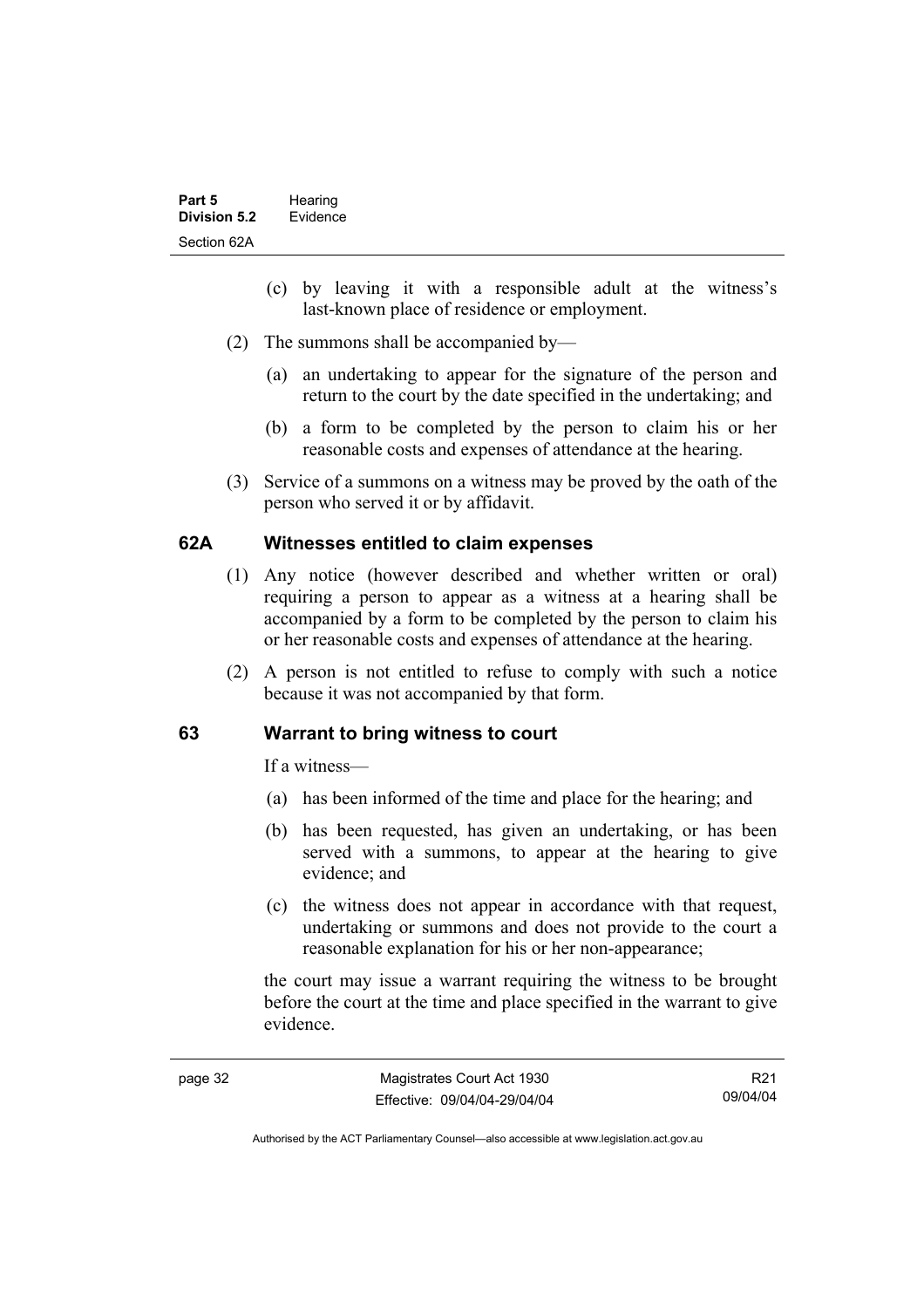| Hearing<br>Evidence | Part 5<br><b>Division 5.2</b> |
|---------------------|-------------------------------|
|                     | Section 64                    |

### **64 Warrant in the first instance**

If a magistrate is satisfied by evidence on oath that it is probable that a person whose evidence is desired will not attend to give evidence without being compelled to do so, then, instead of issuing a summons, he or she may issue a warrant in the first instance.

### **66 Production of documents before magistrate**

- (1) If a magistrate has authority to summon any person as a witness, he or she shall have the like authority to require and compel him or her to bring and produce, for the purposes of evidence, all documents and writings in his or her possession or power, and to proceed against him or her, in case of neglect or refusal so to do, in the same manner as in case of neglect or refusal to attend or refusal to be examined.
- (2) A person shall not be bound to produce any document or writing not specified or otherwise sufficiently described in the summons, or that he or she would not be bound to produce on a subpoena duces tecum in the Supreme Court.

### **66A Setting aside summons**

- (1) A summons issued under section 61 or 66 may be set aside, wholly or in part, by the court on the application of the person to whom the summons is addressed.
- (2) An applicant shall serve a copy of the application on the party to the proceedings on whose request the summons was issued.

### **67 Person about to leave Territory may be ordered to be examined or produce documents**

 (1) If, by evidence on oath, a magistrate is satisfied that any person is able to give material evidence or to produce relevant or material documents relating to any information or claim pending before a court, and that that person is likely to be absent from the Territory when the case comes on for hearing, the magistrate may, on the

| R21      | Magistrates Court Act 1930   | page 33 |
|----------|------------------------------|---------|
| 09/04/04 | Effective: 09/04/04-29/04/04 |         |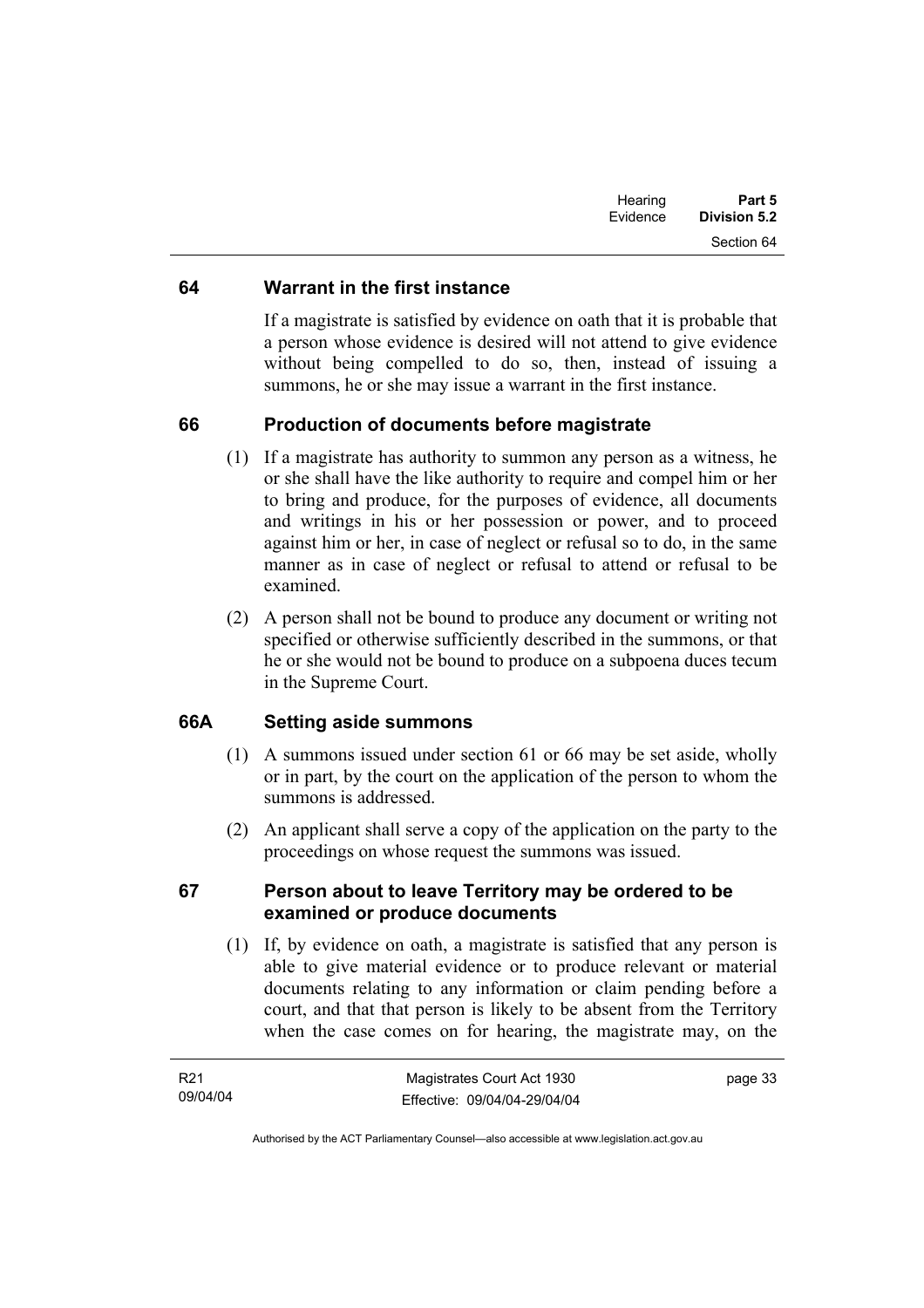application of any party, order that the evidence of that person be taken or the documents be produced before him or her, at any time before the hearing, in the same manner as the evidence would be taken or the documents be produced at the hearing and after reasonable notice of the intended examination or production is given to the other party.

- (2) When an order under subsection (1) is served on a person, it shall be accompanied by a form to be completed by the person to claim his or her reasonable costs and expenses of attending the examination or production.
- (3) A person is not entitled to refuse to comply with an order under subsection (1) because the person was not given the form mentioned in subsection (2) at the time the order was served on him or her.
- (4) The taking of depositions before a magistrate under subsection (1) is a proceeding for section 54A.

### **67A Examination of witnesses—application of Magistrates Court (Civil Jurisdiction) Act**

The *Magistrates Court (Civil Jurisdiction) Act 1982*, section 202 applies in relation to proceedings on an information in respect of the alleged commission of an offence against a law in force in the Territory, as if references in that section to proceedings were references to proceedings on an information.

### **67B Affidavits—application of Magistrates Court (Civil Jurisdiction) Act**

The *Magistrates Court (Civil Jurisdiction) Act 1982*, sections 203, 204, 205, 210, 211, 212, 213 and 214 apply in relation to affidavits for use in proceedings under this Act.

### **68 Witnesses' rights and liabilities**

On service on any person of an order made under section 67, that person shall attend at the time and place thereby appointed, and

| page 34 | Magistrates Court Act 1930   | R21      |
|---------|------------------------------|----------|
|         | Effective: 09/04/04-29/04/04 | 09/04/04 |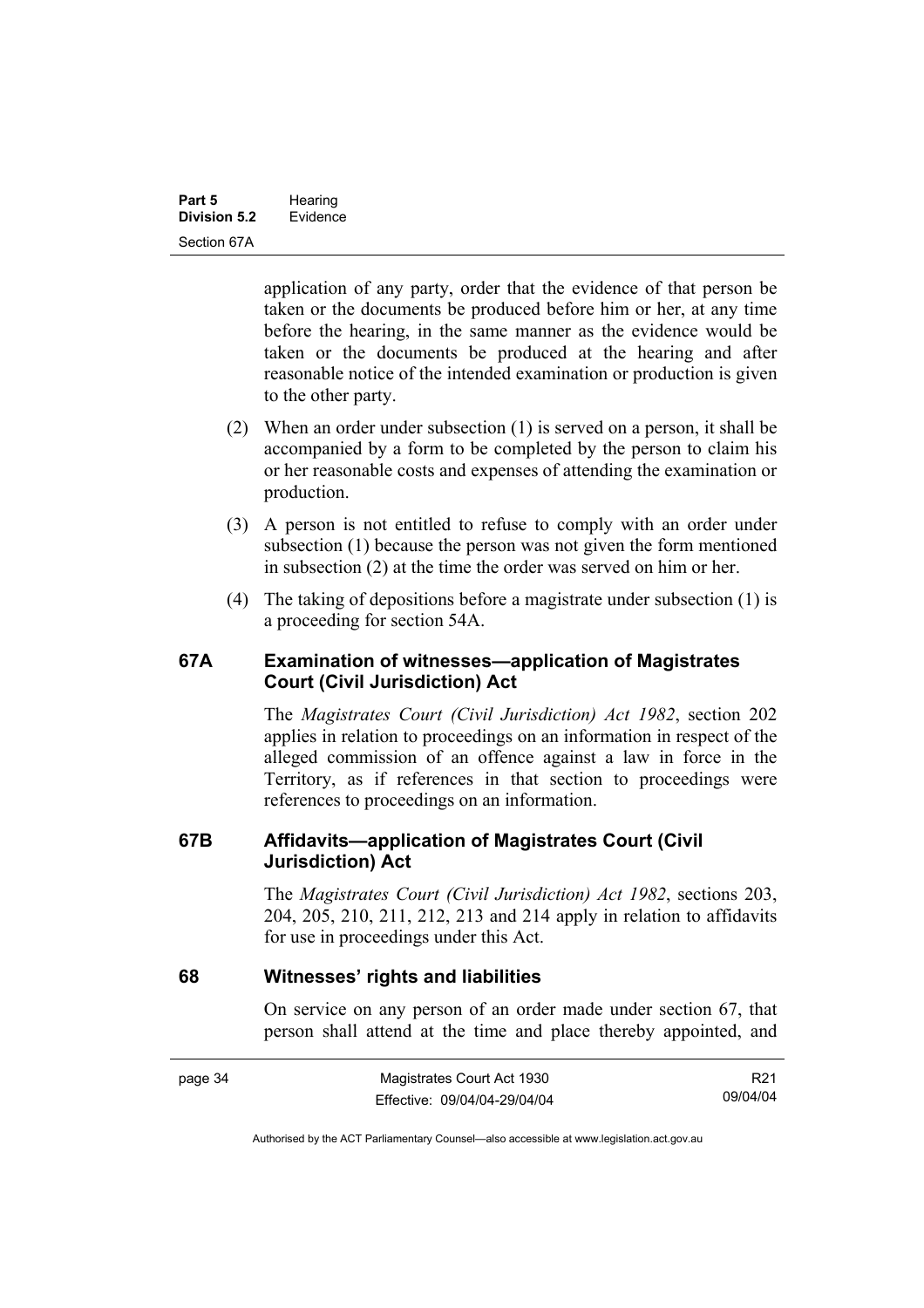| Part 5       | Hearing |
|--------------|---------|
| Division 5.3 | Remand  |
| Section 69   |         |

shall have all the rights and liabilities that he or she would have if he or she was duly summoned to appear to give evidence or to produce documents on the hearing.

### **69 Depositions to be delivered to registrar**

- (1) Where depositions are taken before a magistrate under section 67 there shall be delivered to the registrar—
	- (a) the record of the depositions made in accordance with section 54A (2) or the document containing the depositions as taken down in writing and signed in accordance with section 54A (3); and
	- (b) any documents produced to the magistrate.
- (2) If documents are produced by a person not giving evidence, the documents, shall, on delivery to the registrar, be accompanied by a certificate signed by the magistrate stating the name of the person producing them.
- (3) If the court is satisfied that the person who made the depositions is not in the Territory, his or her depositions may be read by any party.
- (4) Any documents so delivered to the registrar may, subject to all just exceptions, be put in at the hearing as if produced at the hearing by the person producing them.

### **Division 5.3 Remand**

# **U 70 Remand of defendant**

- $(1)$  If—
	- (a) because of the absence of witnesses; or
	- (b) for any other reasonable cause;

it becomes necessary or advisable to defer the hearing of proceedings for an indictable offence, the court may adjourn the

page 35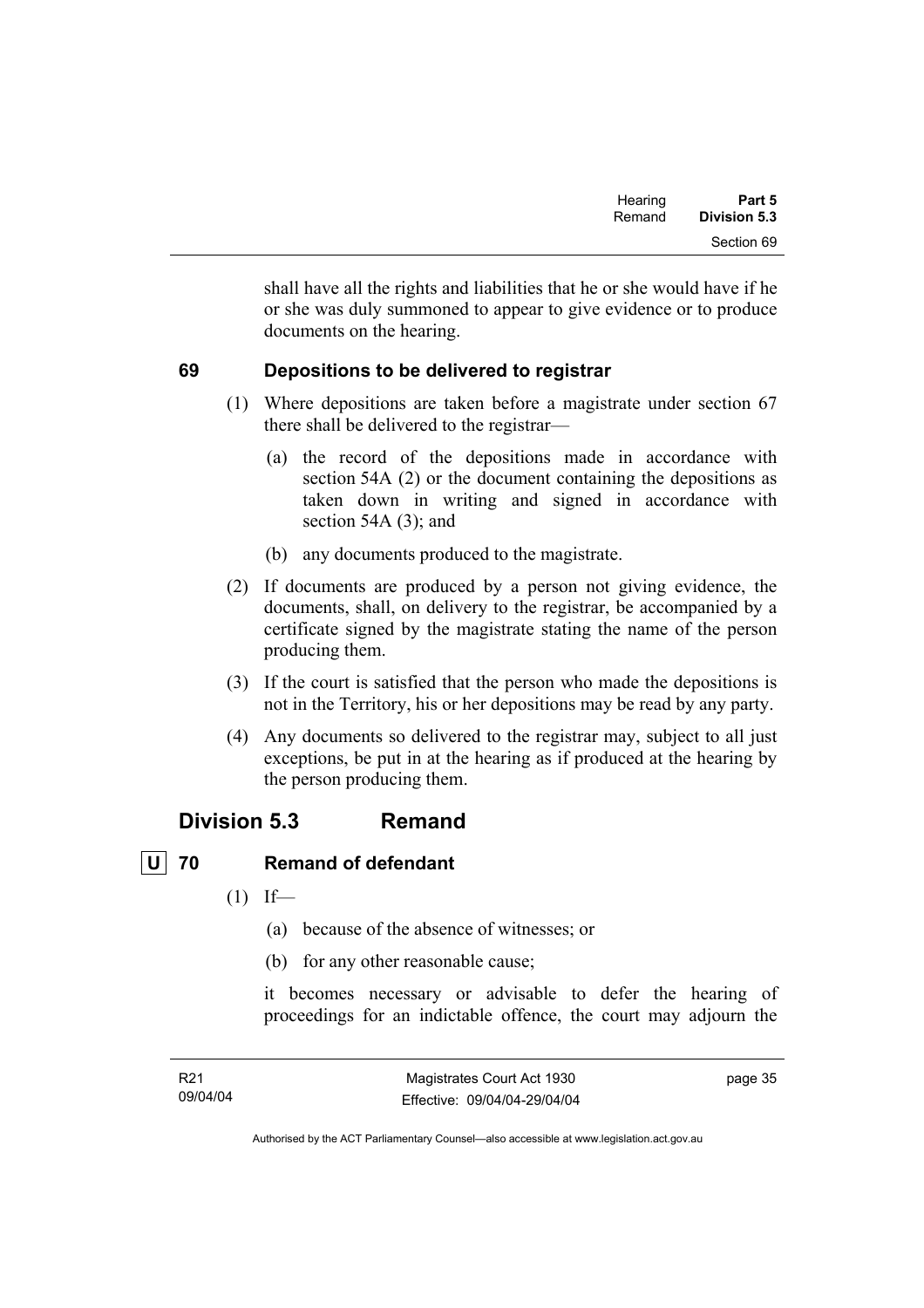hearing and may by warrant or, if the period of remand is not to exceed 3 days, by order made orally, remand the defendant into the custody of the administrator for the period (not exceeding 15 days at any one time) that the court considers reasonable.

- (2) A warrant or order under subsection (1) shall direct the administrator to—
	- (a) keep the defendant in custody for the specified period; and
	- (b) bring the defendant before the court at the specified time and place for the hearing.
- (3) A warrant or order under subsection (1) in which a transfer direction is given to all police officers or all escorts—
	- (a) shall be taken in that respect to be directed to each police officer, or each escort, respectively; and
	- (b) may be executed in that respect by any police officer, or any escort, respectively.
- (4) In this section:

*transfer direction* means a direction to the effect that the remandee is to be taken, safely conveyed and delivered into the custody of the administrator.

### **72 Bringing up during remand**

The court may order the defendant to be brought before it at any time before the end of the time for which he or she was so remanded, and the officer in whose custody he or she then is shall duly obey the order.

# **U 72A Hearing of bail applications**

(1) Unless the court otherwise directs, if—

Authorised by the ACT Parliamentary Counsel—also accessible at www.legislation.act.gov.au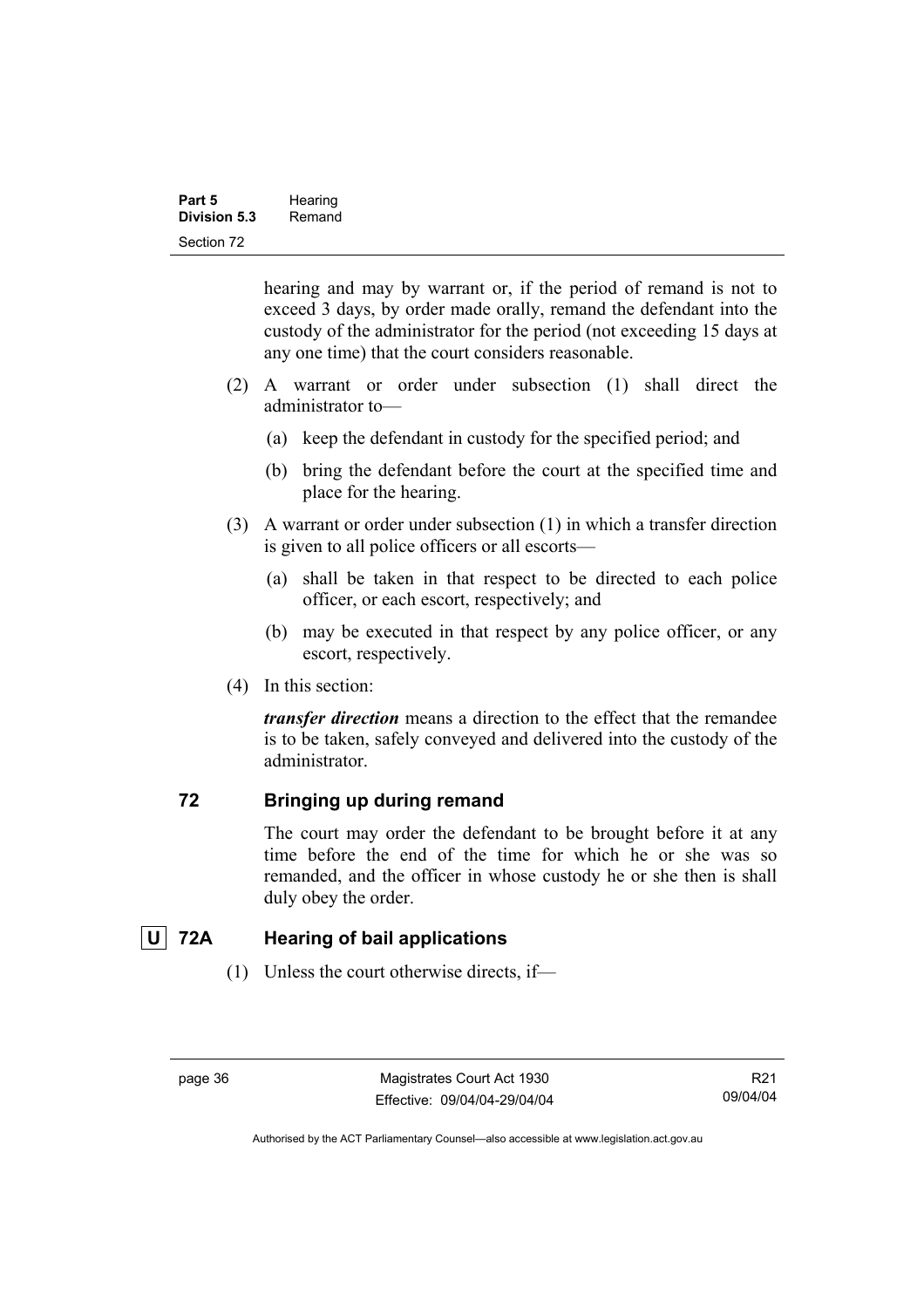- (a) a person who is in custody is required or entitled to appear, or is required to be brought, before the court for the hearing of an application in relation to bail; and
- (b) an audiovisual link is available between the place where the court is sitting and a place where the person is in custody;

the proceeding shall be conducted by the audiovisual link.

- (2) The court may at any time vary or revoke a direction made under subsection (1), either on its own motion or on the application of a party to the proceeding.
- (3) In this section:

*audiovisual link*—see the *Evidence (Miscellaneous Provisions) Act 1991*, section 14.

### **72B Defendant's appearance in proceedings other than bail proceedings**

For sections 70 and 72, a person who is directed by warrant or order to bring a person before the court shall ensure that, where section 254B applies, the person appears before the court in accordance with that section

### **73 Bail of defendant during examination**

Instead of detaining the defendant in custody during the period for which he or she is remanded, the magistrate before whom he or she appears or is brought may admit the defendant to bail in accordance with the provisions of the *Bail Act 1992*.

# **Division 5.4 Committal and recognisance**

### **73A Application of div 5.4**

This division applies in relation to a person in respect of whom a warrant has been issued under the *Magistrates Court (Civil Jurisdiction) Act 1982*, section 187 (8).

| R21      | Magistrates Court Act 1930   | page 37 |
|----------|------------------------------|---------|
| 09/04/04 | Effective: 09/04/04-29/04/04 |         |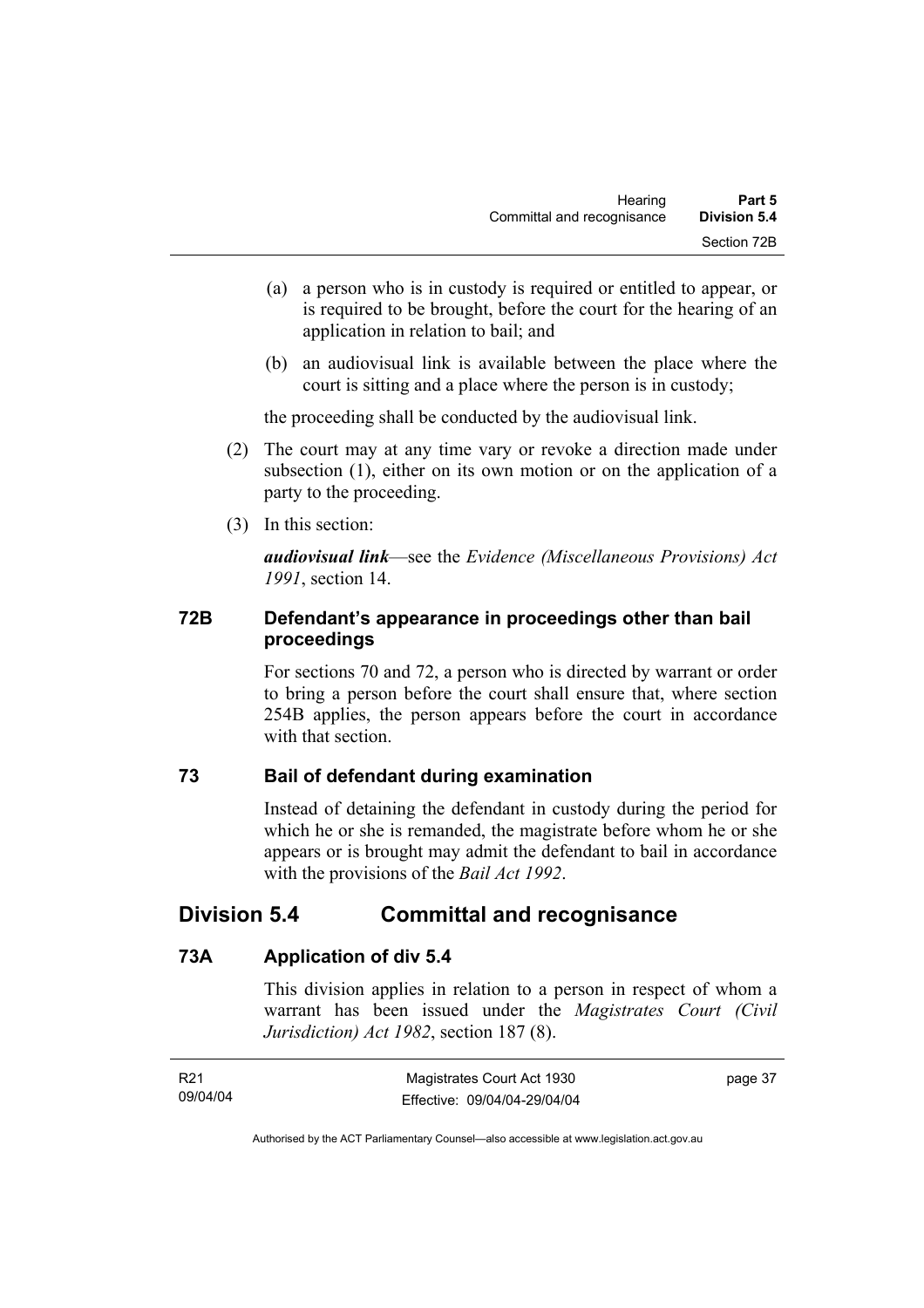### **74 Committal or detention before decision**

If the court commits a defendant by way of remand or on adjournment, or at any time before the decision, it may remand the defendant into the custody of the administrator.

### **75 Committal of witness or of defendant after decision**

- (1) If the court commits a witness, or a person sought to be made a witness, it shall remand him or her into the custody of the administrator.
- (2) If the court commits a defendant after the decision, it shall remand the defendant into the custody of the administrator.

### **76 Witnesses may be discharged on recognisance**

A witness, other than a witness committed under section 255AB, or person sought to be made a witness may be discharged on recognisance.

### **77 Recognisances**

If the court is authorised to discharge the witness, or person sought to be made a witness, on recognisance, it may order his or her discharge on his or her entering into a recognisance, with or without a surety or sureties at its discretion, conditioned for his or her appearance at the time and place to which the hearing is adjourned, or that is named in the recognisance.

### **78 Issue of warrant for non-appearance**

If the witness, or person sought to be made a witness does not appear at the time and place mentioned in the recognisance the court may adjourn the hearing, and may issue a warrant for his or her apprehension in accordance with the provisions of division 4.5.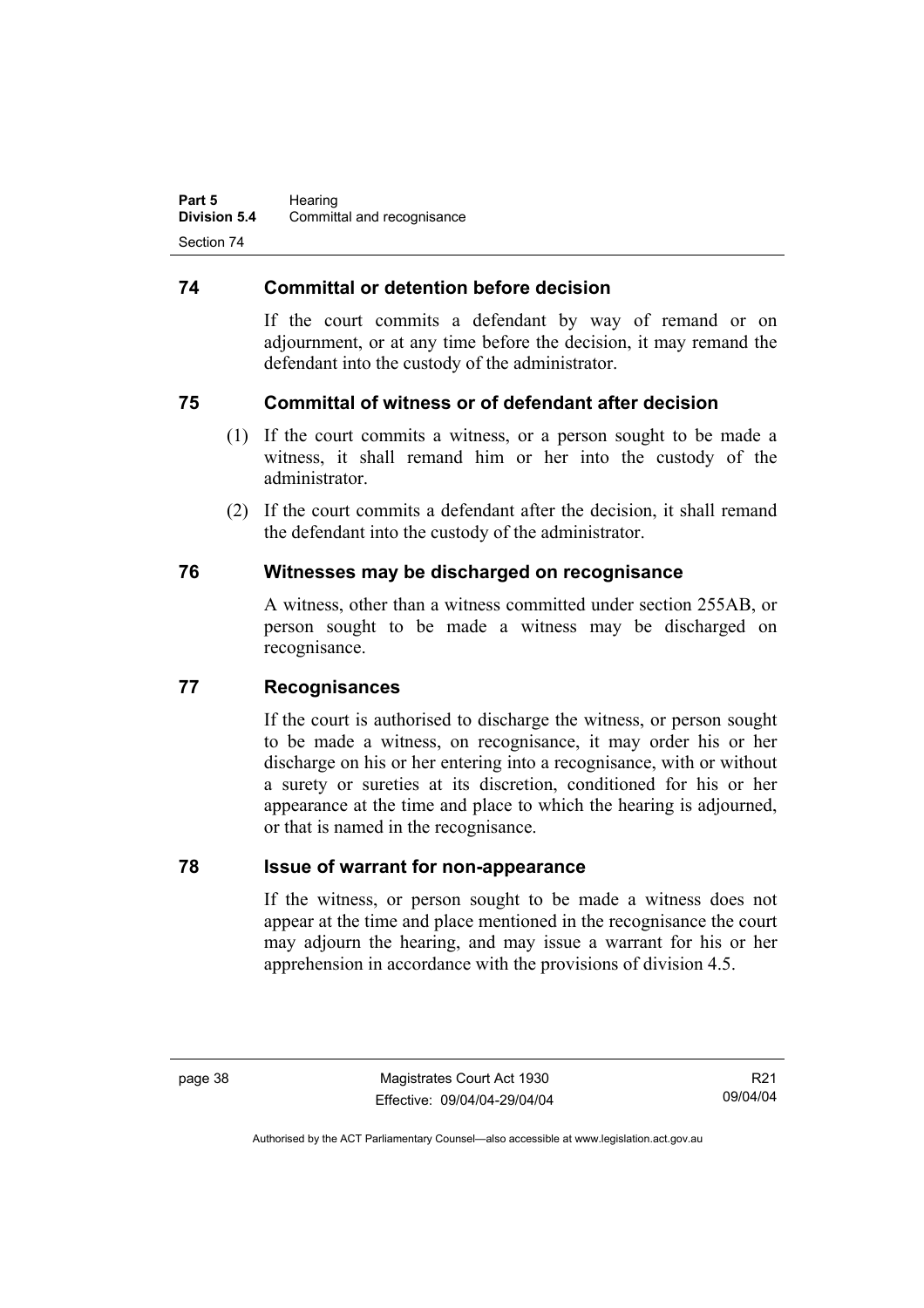### **79 Recognisances taken out of court**

Notwithstanding anything in this or any other Act, a recognisance under this Act need not be entered into before the court, but may be entered into by the parties before any magistrate or before any registrar, or before a police officer who is in charge of a police station, or, if any one of the parties is in gaol or in a remand centre, before the keeper of the gaol or superintendent of the remand centre, as the case requires; and thereupon all the consequences of the law shall ensue, and the provisions of this Act with respect to recognisances taken before the courts shall apply, as if the recognisance had been entered into before the court in accordance with section 77.

### **80 Forfeited recognisances—how enforced**

If the conditions, or any of them, in a recognisance entered by a witness or a person sought to be made a witness are not complied with, any magistrate may certify on the back of the recognisance in what respect the conditions have not been observed, and transmit it to the proper officer, to be proceeded on in like manner as other recognisances, and that certificate shall be deemed sufficient prima facie evidence of the recognisance having been forfeited.

### **82 Conveying persons to custody**

- (1) The person to whom a warrant of remand or commitment is directed shall convey and deliver the person named in the warrant into the custody of the administrator, and shall also deliver the warrant to the administrator.
- (2) If a person is delivered to the administrator in accordance with subsection (1), the administrator shall give a written acknowledgment of the delivery stating the condition of the person at the time.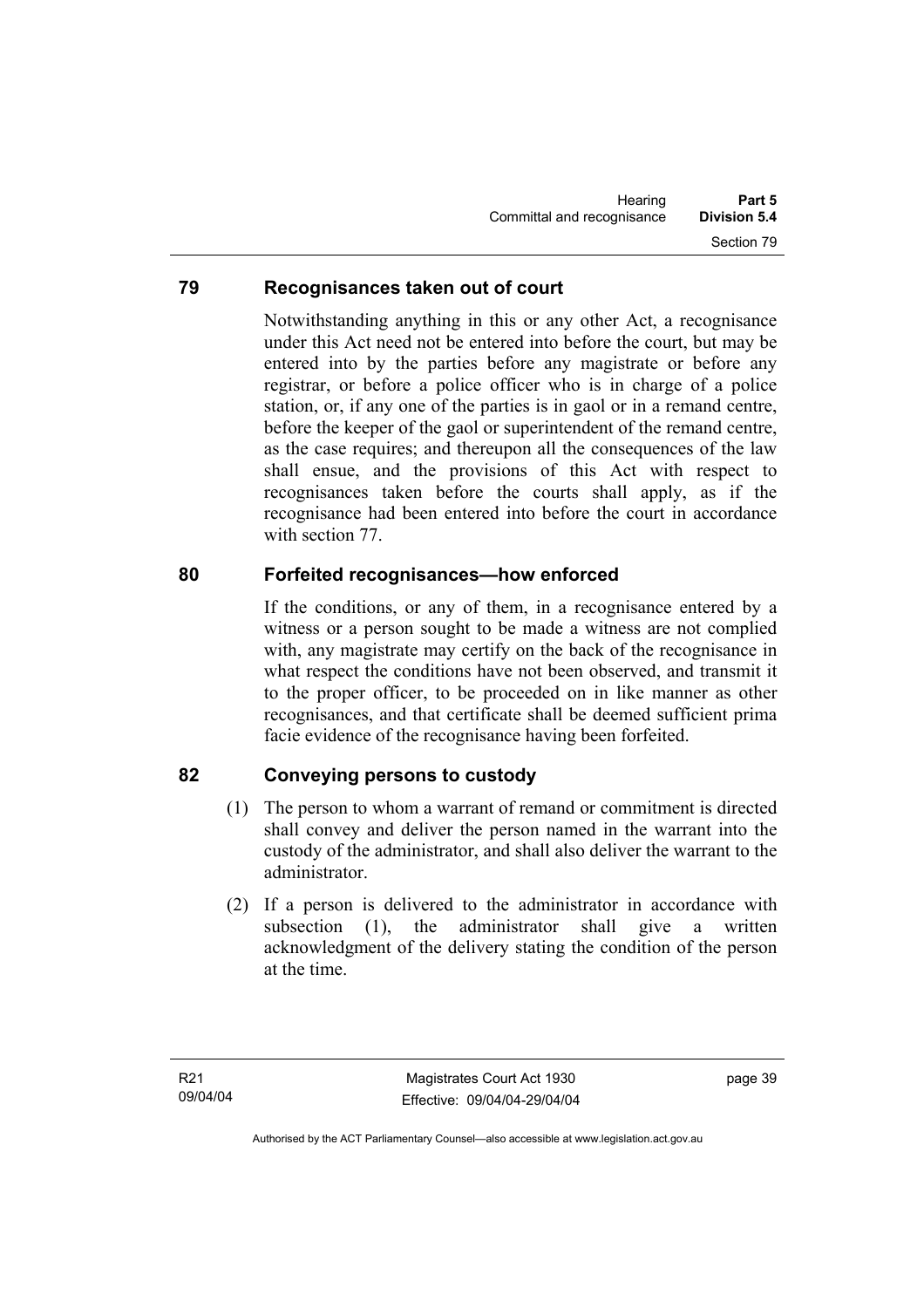Part 5 **Hearing Division 5.5** Adjournment of proceedings Section 83

# **Division 5.5 Adjournment of proceedings**

### **83 Magistrate may adjourn court generally**

If all the cases have not been heard and determined at any sitting of the court, the magistrate may adjourn the cases remaining unheard or undetermined, either to the next day appointed for the holding of the court or to the other time he or she thinks fit.

### **84 Particular cases may be adjourned**

- (1) If, before or during the hearing or further hearing of any information, it appears advisable, the magistrate may, in his or her discretion, adjourn the hearing or further hearing to a certain time and place to be then appointed and stated in the presence and hearing of the parties or the legal practitioners or other persons appearing for them.
- (2) The magistrate may, in the meantime, suffer the defendant to go at large or commit him or her to gaol or a place of security, or to any other safe custody the magistrate thinks fit, or may admit the defendant to bail in accordance with the provisions of the *Bail Act 1992*.

### **85 Proceedings if either party not present at adjourned hearing**

If, at the time and place to which the hearing or further hearing is so adjourned, either or both of the parties do not appear personally or by legal practitioners or other persons appearing for them, the court may proceed to the hearing or further hearing as if the party or parties were present, or, if the informant does not appear, the court may dismiss the information, with or without costs as to the court appears just.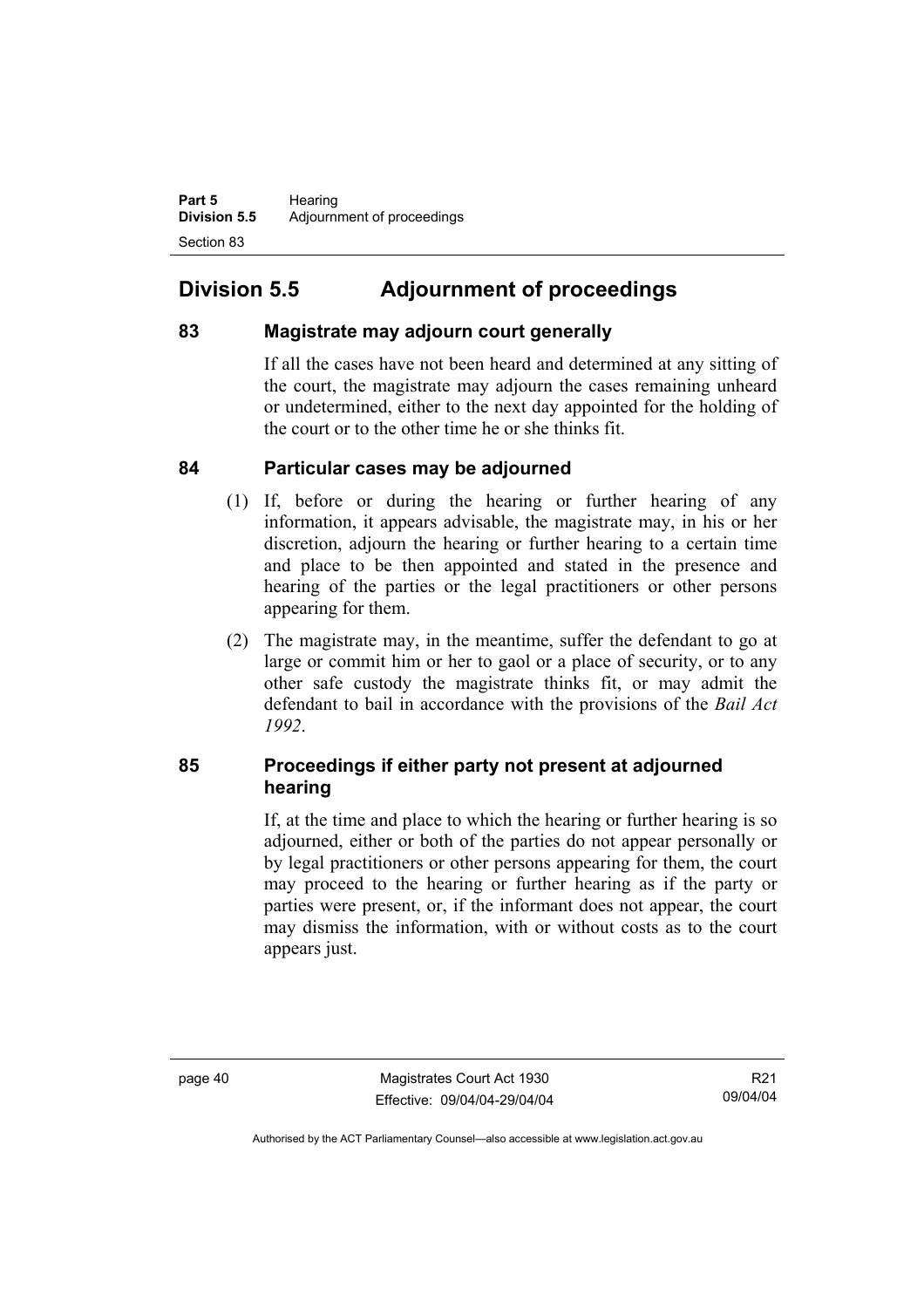### **86 Proceedings if both parties present at adjourned hearing**

If, at the time and place to which the hearing or further hearing is so adjourned, the parties appear personally or by legal practitioners or other persons appearing for them, the court may, subject to the provisions of this Act, proceed with the further hearing.

### **87 Witnesses to attend adjourned sittings**

All persons whose attendance to give evidence or produce documents has been required by summons in any cases that have been adjourned or postponed, shall attend at the time and place to which the case has been adjourned or postponed without the issue or service of any further summons, but shall nevertheless be entitled to their additional expenses for so attending.

### **88 Postponement of hearing**

If, on the return of any summons or at any adjournment of the hearing or at the time to which the hearing is postponed, a magistrate is not present, the registrar may, and after the lapse of an hour, at the request of the informant, shall, postpone the hearing until the next day when a court will be held at the place mentioned in the summons or to which the case has been so adjourned.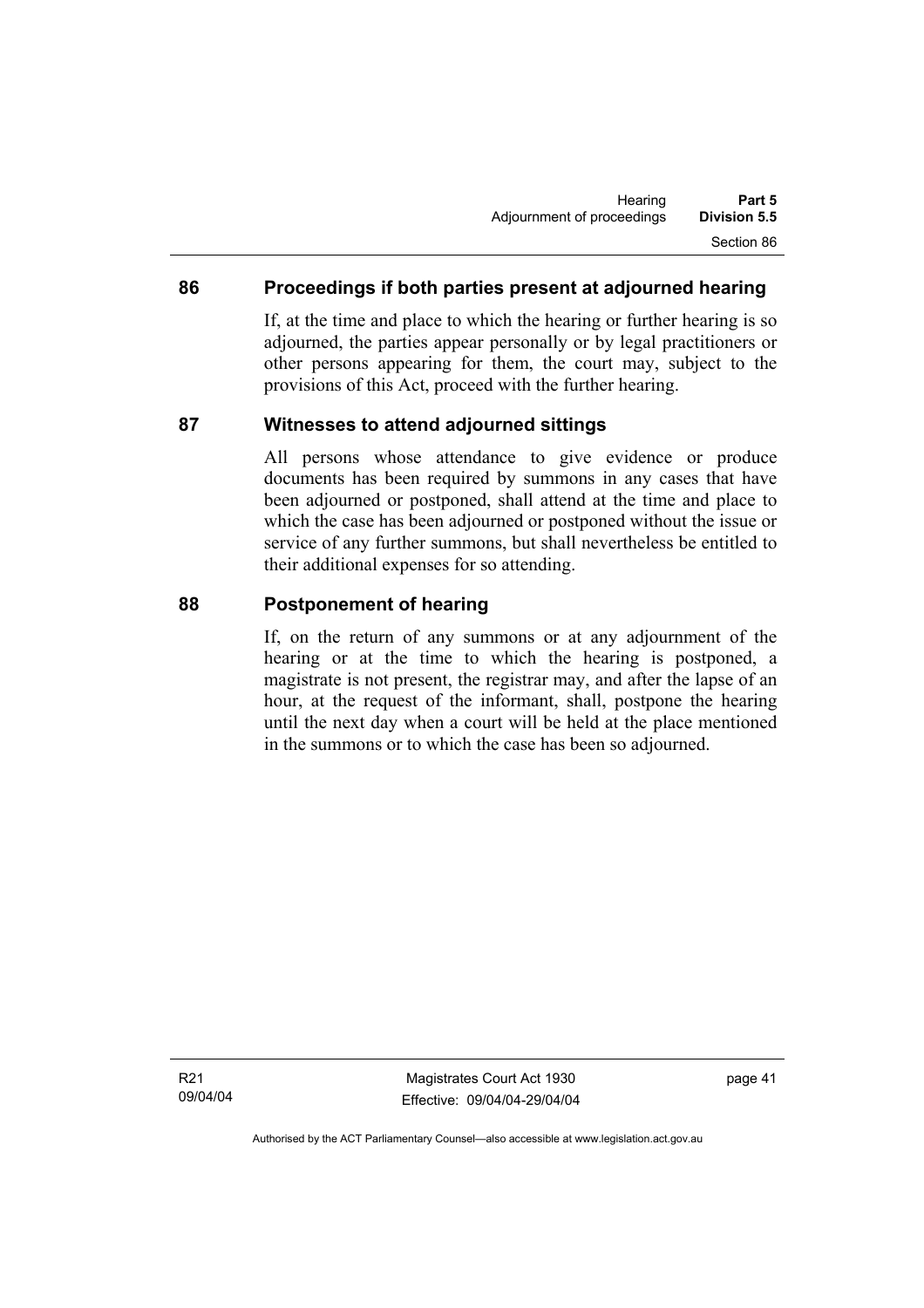# **Part 6 Proceedings in case of indictable offences**

## **Division 6.1A Preliminary**

### **88A Meaning of** *jury* **in pt 6**

In this part:

*jury* means a reasonable jury properly instructed.

### **Division 6.1 Institution of proceedings**

### **89 Disobedience of summons**

- (1) Subject to subsection (2), if a person who is alleged by an information to have committed an indictable offence and against whom a summons has been issued does not appear before the court at the time and place mentioned in the summons, and it is made to appear to the court, by oath, that the summons was duly served on him or her a reasonable time before the time therein appointed for appearing to it, the court, on oath being made before it substantiating the matter of the information to its satisfaction, may issue its warrant for the arrest of the defendant and to bring him or her before the court to answer to the information and to be further dealt with according to law.
- (2) Subsection (1) does not apply where an order has been made under section 89A (1).

### **89A Accused person may be excused from attendance before court**

- $(1)$  If—
	- (a) an information for an indictable offence has been laid; and

R21 09/04/04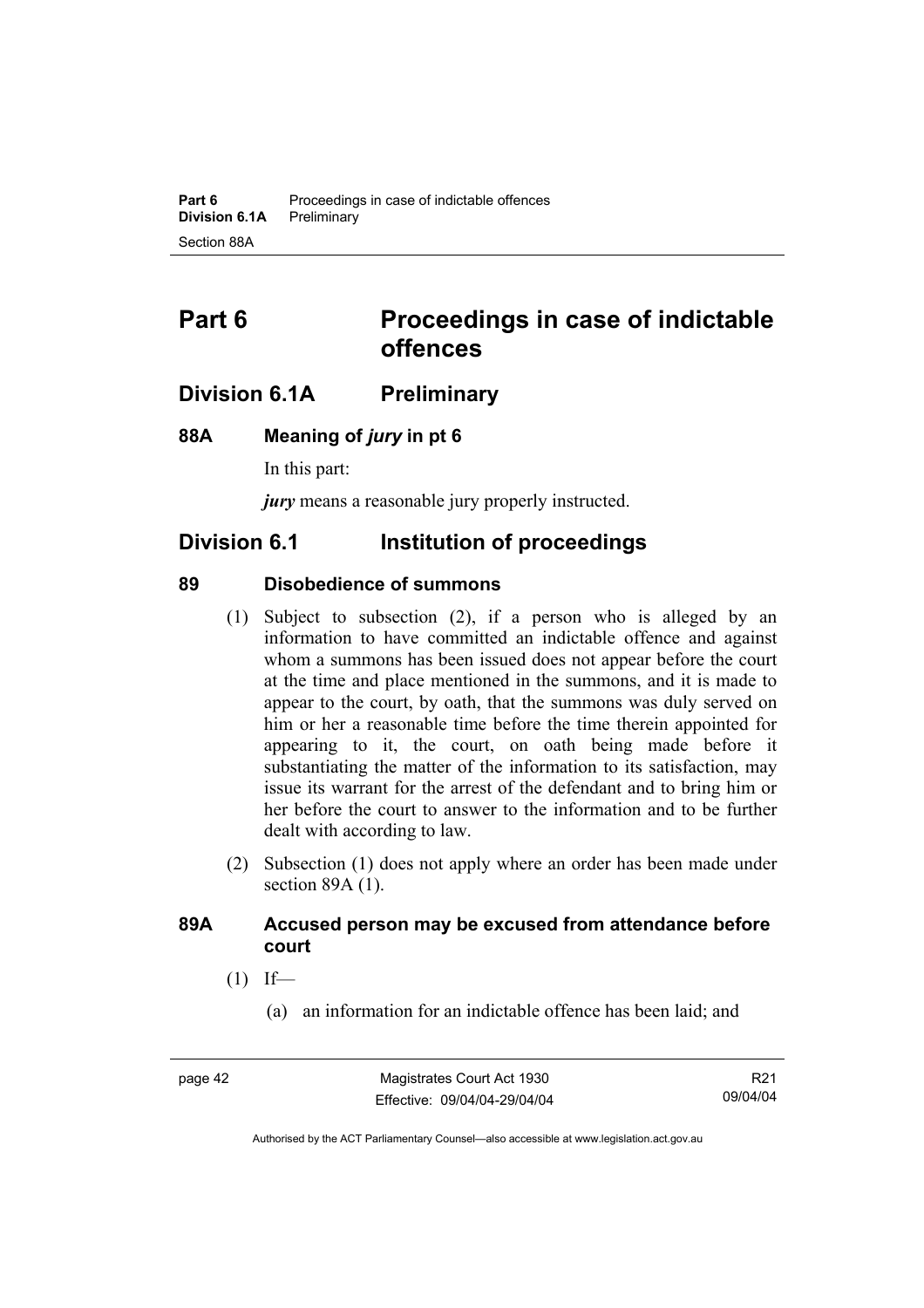(b) a summons has been issued against the person named in the information;

the court may, on an application made by or on behalf of that person, by order excuse that person from attendance before the court to answer the information or for any other purpose in connection with the proceedings commenced by the information.

- (2) An order under subsection (1) may be made—
	- (a) at any time after the issue of the summons and before the completion of the taking of evidence for the prosecution; and
	- (b) whether or not any evidence has been taken in the proceedings; and
	- (c) whether or not the applicant for the order is before the court or has attended before the court in connection with the proceedings.
- (3) The court shall not make an order under subsection (1) unless the court has been informed, by or on behalf of the applicant, that the applicant is represented by a legal practitioner for the purposes of the proceedings.
- (4) The court may, at any time during proceedings commenced by an information for an indictable offence, direct the informant to give to a person in respect of whom an order has been made under subsection (1) written notice requiring him or her to attend before the court, for the purposes of those proceedings, at the time and place specified by the court.
- $(5)$  If—
	- (a) a person has been excused, under subsection (1), from attendance before the court; and
	- (b) after all the evidence for the prosecution has been taken, the court is of the opinion, having regard to all the evidence before it, that the evidence is capable of satisfying a jury beyond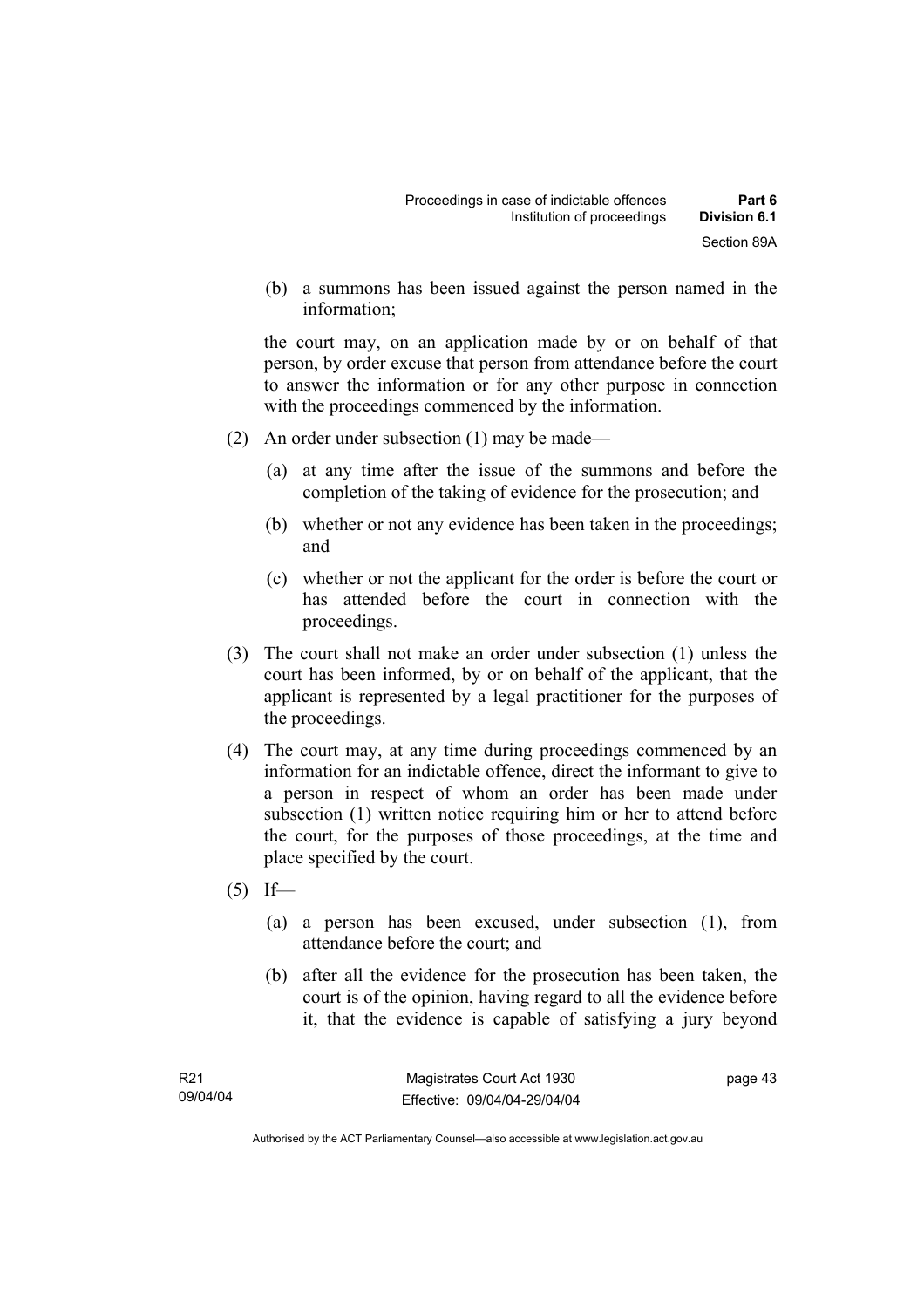reasonable doubt that the person has committed an indictable offence;

the court shall direct the informant to give to the person a written notice requiring him or her to attend, at the time and place specified by the court, to be dealt with in accordance with section 92.

- (6) A notice under subsection (4) or (5) may be given to a person by delivering a copy of the notice to him or her or by leaving a copy of the notice at his or her last-known or usual place of residence or business with a person who is apparently an inmate of, or employed at, that place and is apparently over the age of 16 years.
- (7) The giving of a notice under subsection (4) or (5) may be proved in the same manner as the service of a summons.
- (8) If an accused person does not attend before the court in accordance with a notice under subsection (4) or (5), the court may issue a warrant for the arrest of the person and for bringing him or her before the court at the time and place specified in the warrant.

### **90 Procedure if informant proposes to tender written statements to court**

- (1) If a person is alleged to have committed an indictable offence, the informant, not later than 14 days, or such shorter period as the court may approve, before the date fixed for the taking of the preliminary examination, may give to that person a written notice—
	- (a) informing him or her of the time and place of the preliminary examination; and
	- (b) stating that the court will be asked to admit written statements as evidence without requiring the attendance of the persons who made the statements; and
	- (c) setting out the terms of this section and section 90AA.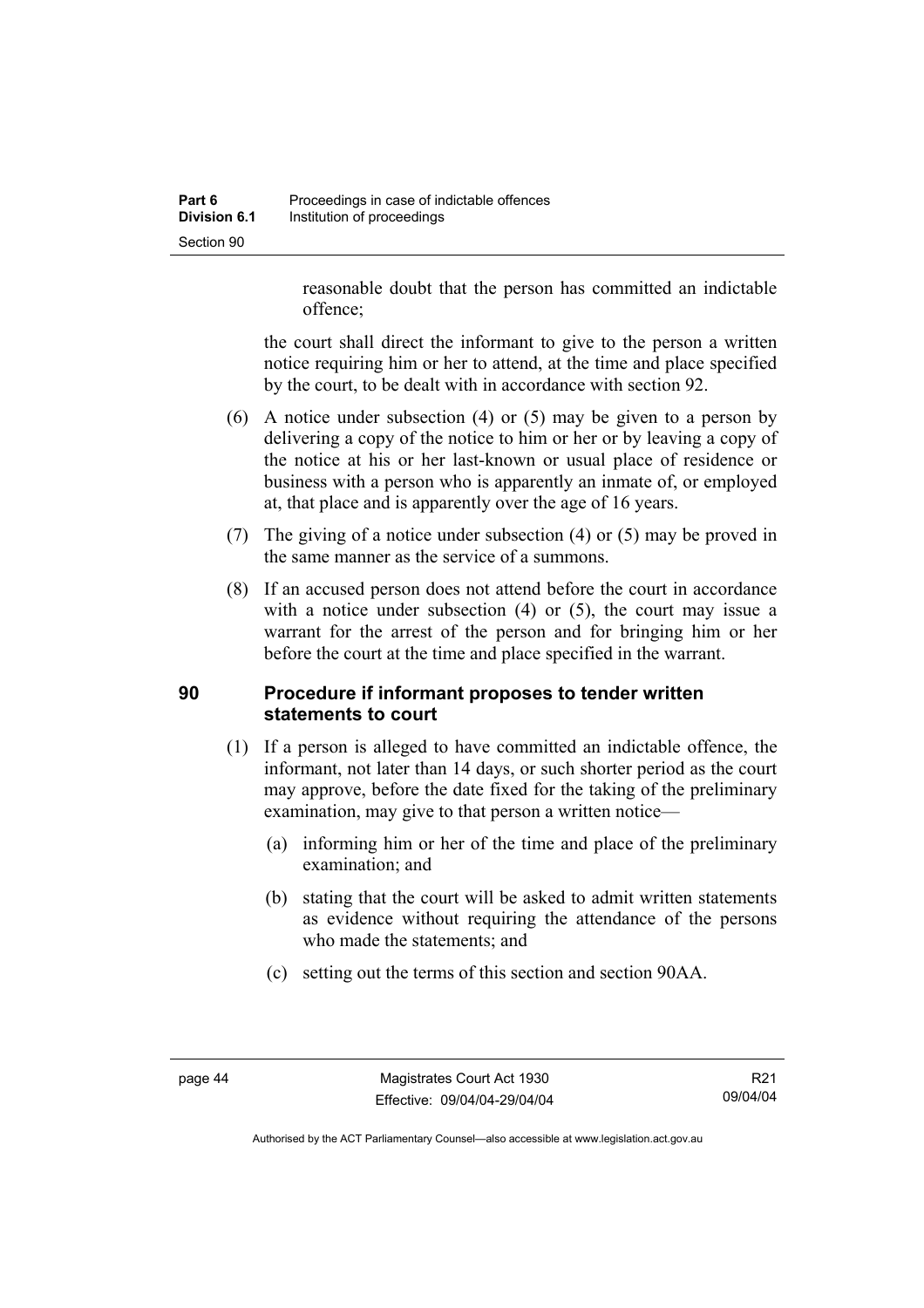- (2) A notice under subsection (1) is not duly given unless it is accompanied by—
	- (a) a copy of the information; and
	- (b) a list of persons who have made written statements that the informant proposes to tender to the court at the preliminary examination; and
	- (c) a copy of each of those statements; and
	- (d) a list of the documents and things (if any) referred to in those statements that the informant proposes to tender to the court at the preliminary examination; and
	- (e) if a thing, other than a document, cannot adequately be described in that list—a photograph of that thing; and
	- (f) a copy of each document mentioned in the list.
- (3) A notice and accompanying documents may be given to an accused person in any manner in which a summons issued in respect of an information may be served under any provision of this Act.
- (4) The giving of a notice under subsection (3) may be proved in the same manner as the service of a summons.
- (5) If a notice has been given to an accused person under this section, the informant, not later than 7 days, or any shorter period the court may approve, before the date set down for the preliminary examination, shall file with the registrar a copy of the notice together with a copy of each document and photograph accompanying the notice.
- (6) If copies are filed with the registrar under subsection (5), he or she shall transmit them before the preliminary examination to the magistrate constituting the court for the preliminary examination.
- (7) The informant, if so requested by the accused person or a legal practitioner representing the accused person shall, before the taking of the preliminary examination, permit the accused person or his or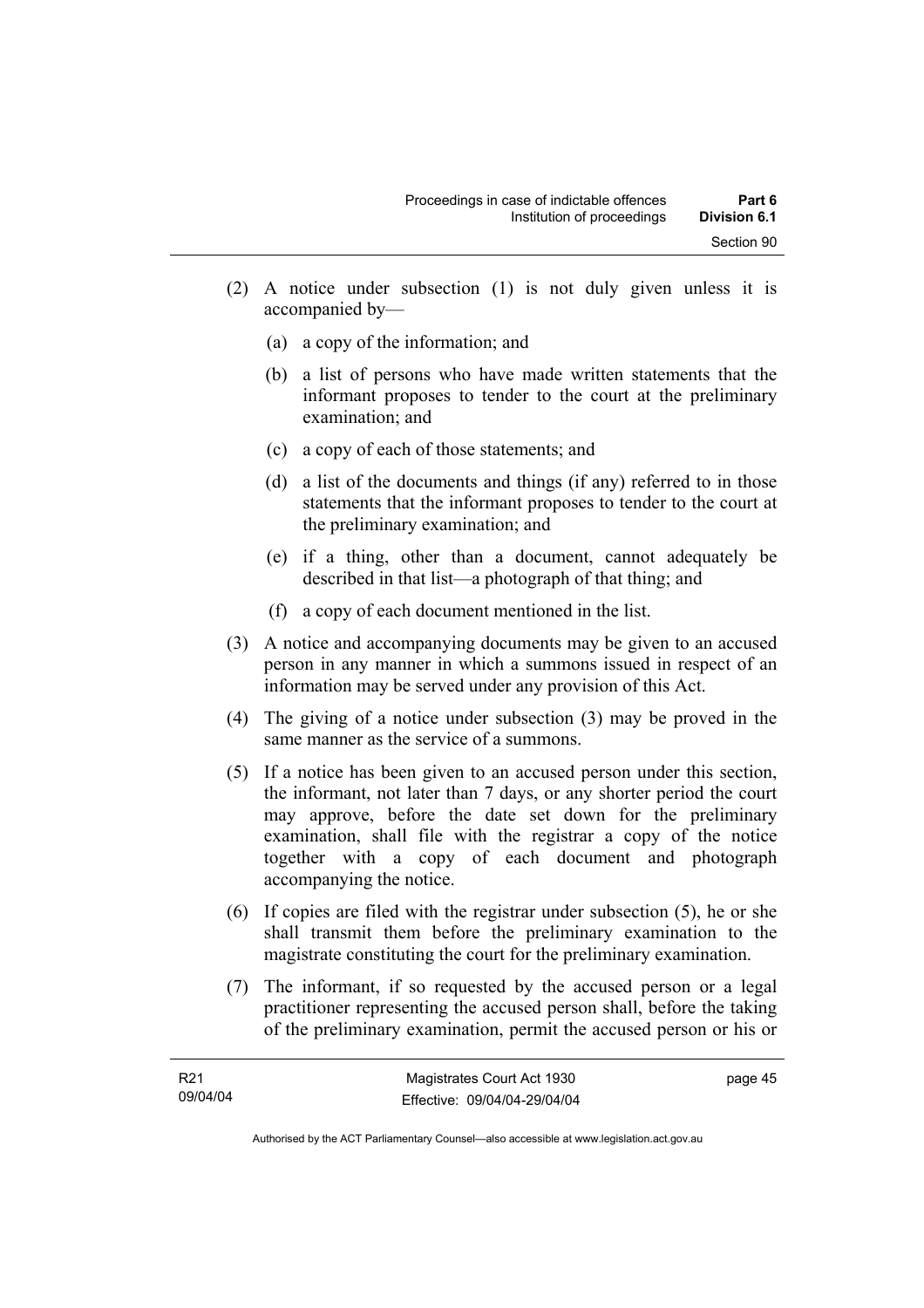her legal practitioner to inspect the documents and things referred to in the list (if any) given to the accused person under subsection (2) (d).

### **90AA Written statements may be admitted in evidence**

- (1) Subject to this section, if an informant has duly given notice to an accused person under section 90, the court at the preliminary examination may admit a written statement, a copy of which accompanied that notice, as evidence of the matters stated in the statement, and the statement shall thereupon constitute depositions of the person who made it.
- (2) A written statement shall not be admitted in evidence by the court unless—
	- (a) it is made in the form of a statutory declaration; and
	- (b) it contains a statement that the person who made it—
		- (i) has attained the age of 18 years; or
		- (ii) has attained the age of 14 years but not the age of 18 years; and
	- (c) it contains a statement that before he or she signed it, the person who made it read the statement or had it read to him or her.
- (3) If a person has made a written statement that, but for this subsection, would be admissible under subsection (1), that statement shall not be admissible where the accused person, not later than 5 days before the date set down for the preliminary examination, gives written notice to the informant that he or she requires the attendance at the preliminary examination of the person who made the statement.
- (4) If the accused person gives written notice to the informant under subsection (3), he or she shall file a copy of that notice with the registrar.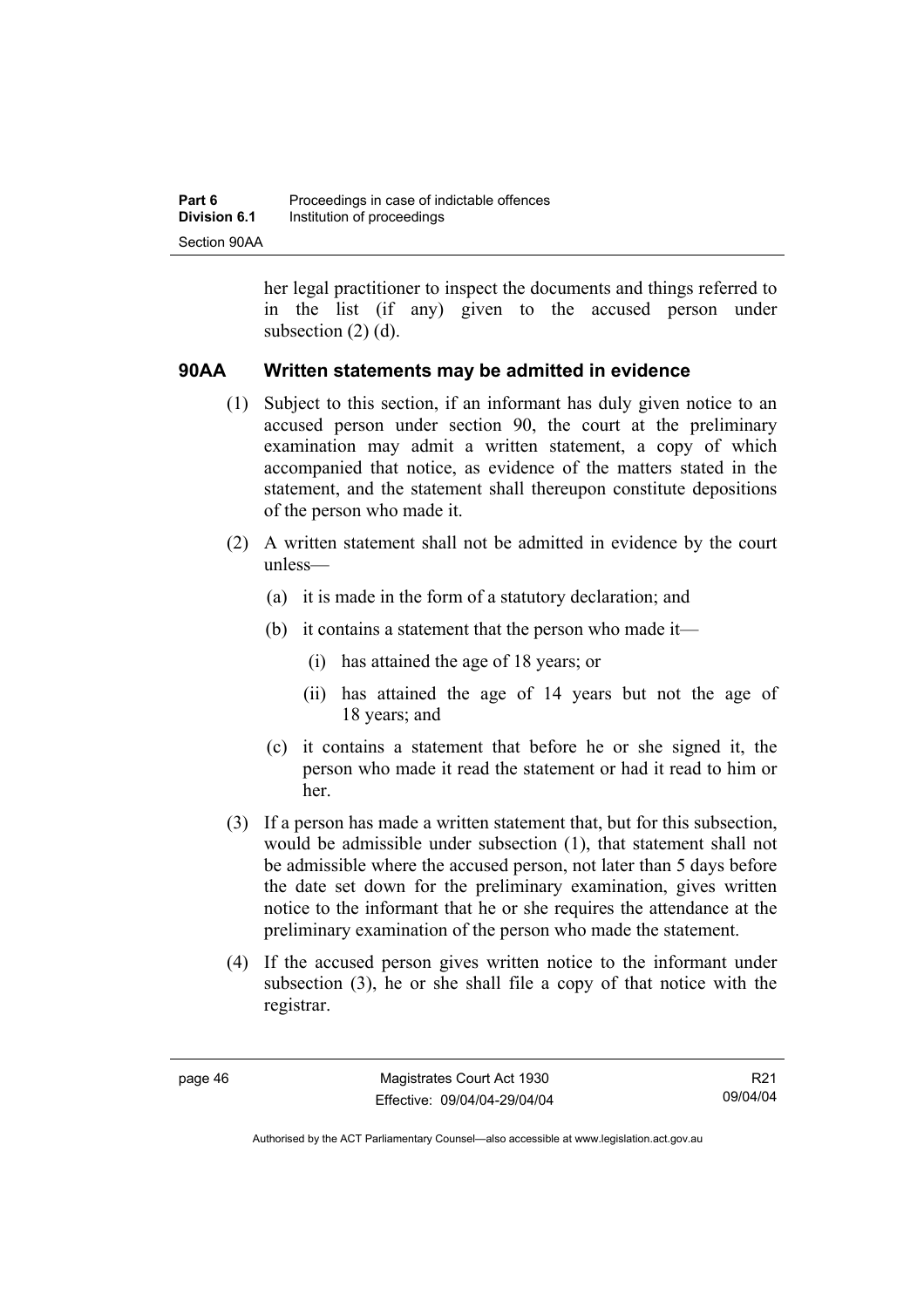- (5) If an accused person has given notice under subsection (3), he or she may, at any time before the preliminary examination, notify the informant in writing that he or she withdraws that notice and this section shall apply as if the notice under subsection (3) had not been given.
- (6) Notwithstanding the failure by an accused person to give notice under subsection (3), he or she may object at the preliminary examination to a written statement being tendered in evidence and the court may, if it thinks fit, uphold the objection and require the person who made the statement to attend and give evidence to the court.
- (7) If, under this section, the court admits a written statement, the court may, of its own motion, require the person who made the statement to attend before the court to give evidence.
- (8) If it appears to the court that any part of a written statement tendered in evidence under this section is inadmissible according to the rules of evidence, the court may, if the statement is otherwise admissible under this section, admit that statement, but, if it does so, shall identify the part that is inadmissible and shall, with reference to that part, write on the statement the words 'ruled inadmissible' or words to that effect.
- (9) If the court admits a written statement under this section, the informant, or a legal practitioner representing the informant, may call the person who made the statement to give oral evidence and that person and any other witnesses, other than witnesses called by the accused person, who attend before the court—
	- (a) shall be examined in the presence or hearing of the accused person and, if the accused person so desires, in the presence or hearing of a legal practitioner representing the accused person; and
	- (b) may be cross-examined by the accused person or his or her legal practitioner.

Authorised by the ACT Parliamentary Counsel—also accessible at www.legislation.act.gov.au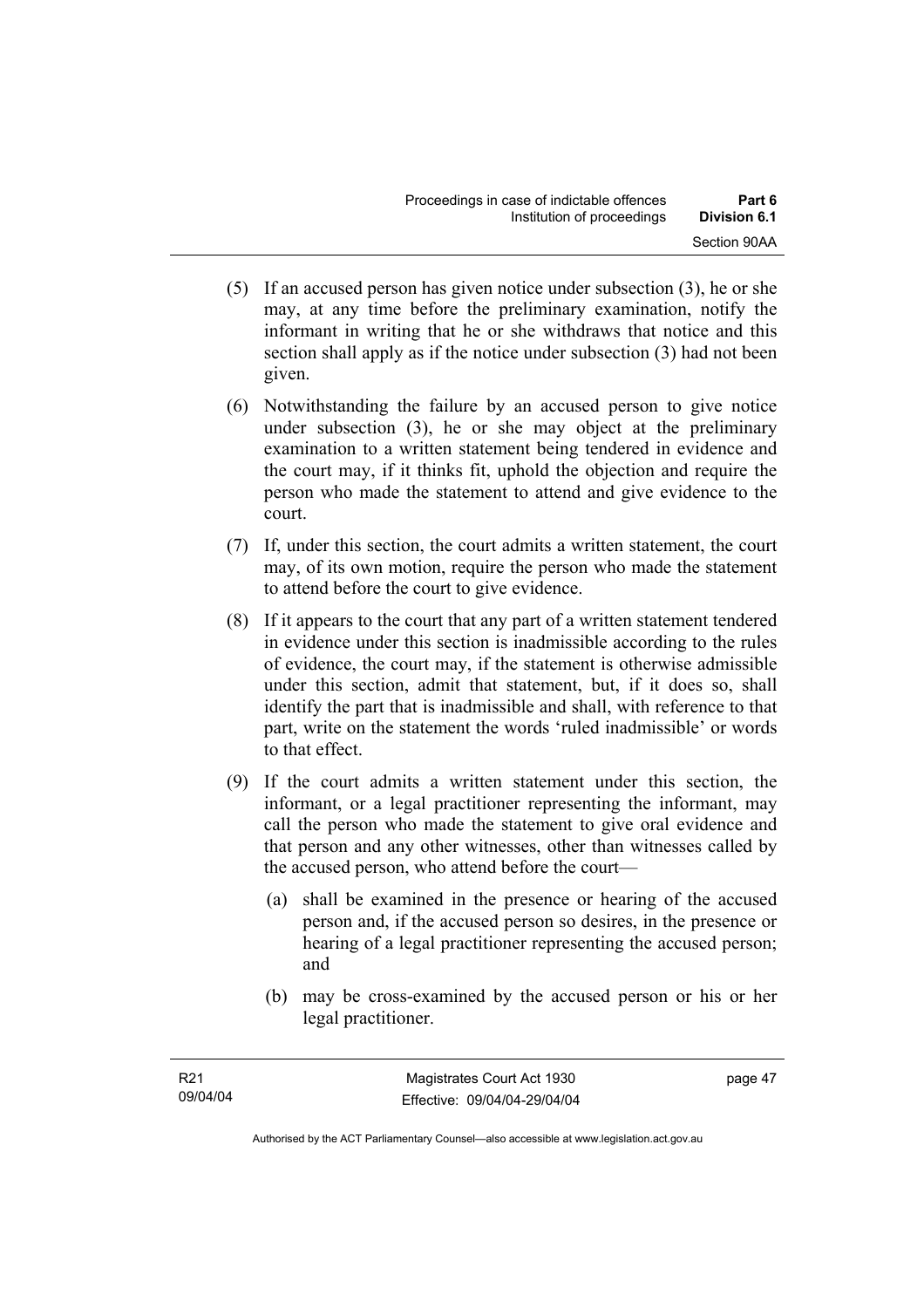### **90AB Preliminary examination if written statements not tendered**

If a person is alleged to have committed an indictable offence and a notice has not been given to that person in accordance with section 90, the court shall, in the presence or hearing of the accused person and, if the accused person so desires, in the presence or hearing of a legal practitioner representing the accused person, take the preliminary examination or statement on oath of any persons who know the facts and circumstances of the case, and the accused person or his or her legal practitioner may cross-examine those persons.

### **90ABA Attendance not required under s 90AA or s 90AB if order made under s 89 (1)**

An accused person is not required to be present during the preliminary examination under section 90AA (9) or 90AB if he or she is excused from attendance during that examination under section 89A.

### **90A Plea of guilty in committal proceedings**

- (1) This section does not apply in relation to a person charged with an indictable offence punishable by imprisonment for life.
- (2) Subsections (3), (4), (5) and (6) do not apply in relation to a person charged with an offence in relation to which the Crimes Act, section 375 applies.
- (3) A person (the *accused person*) who is before the court charged with an indictable offence may at any stage of the proceedings plead guilty to the charge.
- (4) The court may accept or reject the plea but the rejection of the plea at any stage of the proceedings does not prevent the accused person from pleading guilty under this section at a later stage of the proceedings and the court may accept or reject the plea at that later stage.

| Magistrates Court Act 1930   | R21      |
|------------------------------|----------|
| Effective: 09/04/04-29/04/04 | 09/04/04 |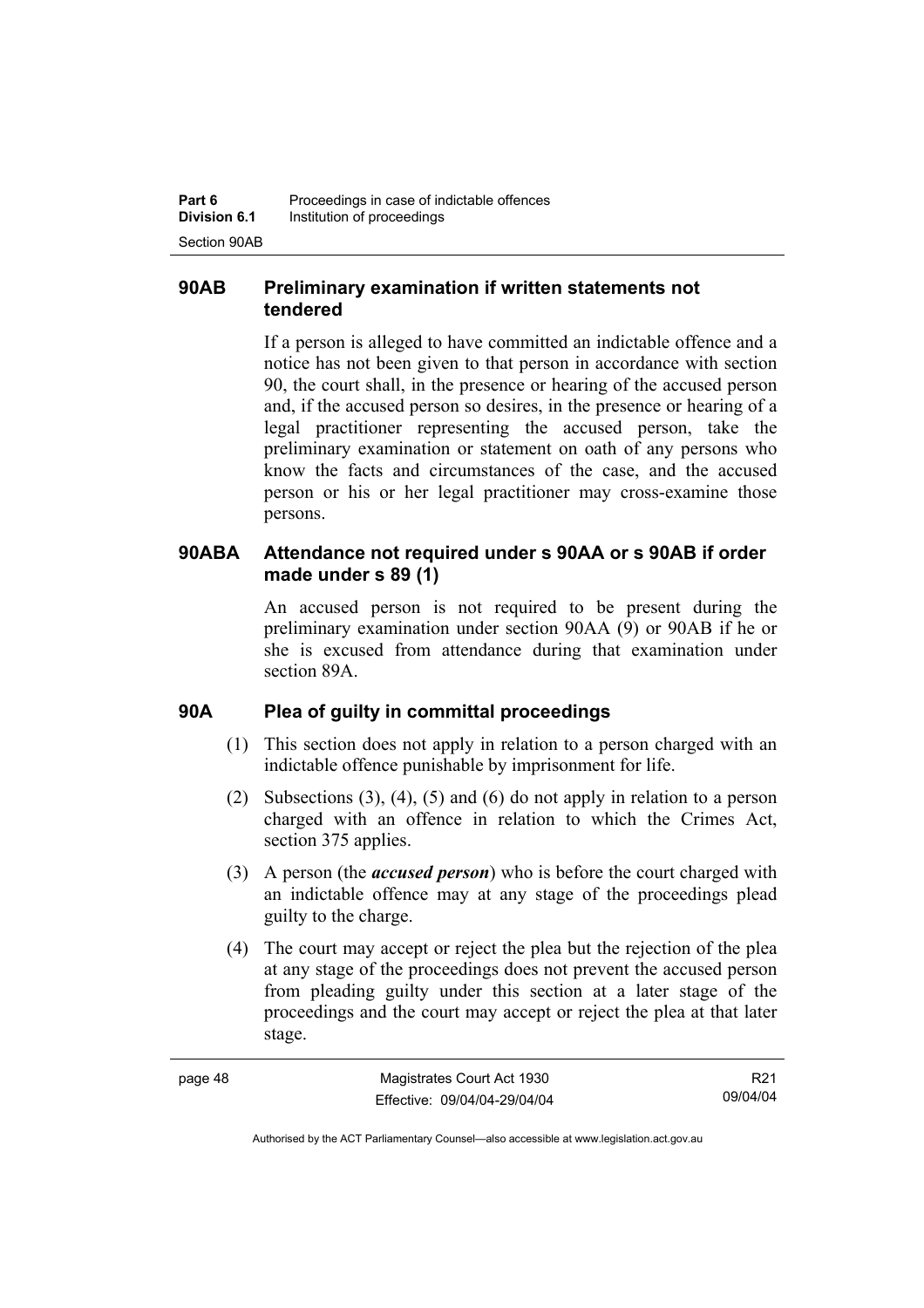- (5) If the court rejects the plea, the proceedings before the court shall continue as if the plea had not been made.
- (6) If the court accepts the plea and—
	- (a) the offence is one that, under any law in force in the Territory is punishable either on indictment or on summary conviction; or
	- (b) the offence is one that may be dealt with summarily without the consent of the accused person; or
	- (c) the offence is one that may be dealt with summarily if the accused person consents to its being so dealt with and the accused person does so consent; or
	- (d) the offence is one that may, on the request of the prosecutor, be dealt with summarily and the prosecutor requests that it be so dealt with;

and it appears to the court that it is proper to deal with the case summarily, the court may, without hearing further evidence, sentence or otherwise deal with the accused person and finally dispose of the charge and all incidental matters.

- (7) If the court accepts the plea and—
	- (a) it does not appear to the court that it is proper to deal with the case summarily; or
	- (b) the offence is one that is punishable only on indictment; or
	- (c) the offence is one that may be dealt with summarily if the accused person consents to it being so dealt with and the accused person does not so consent; or
	- (d) the offence is one that may, on the request of the prosecutor, be dealt with summarily and the prosecutor does not so request; or
	- (e) this section applies to an accused person under the Crimes Act, section 375;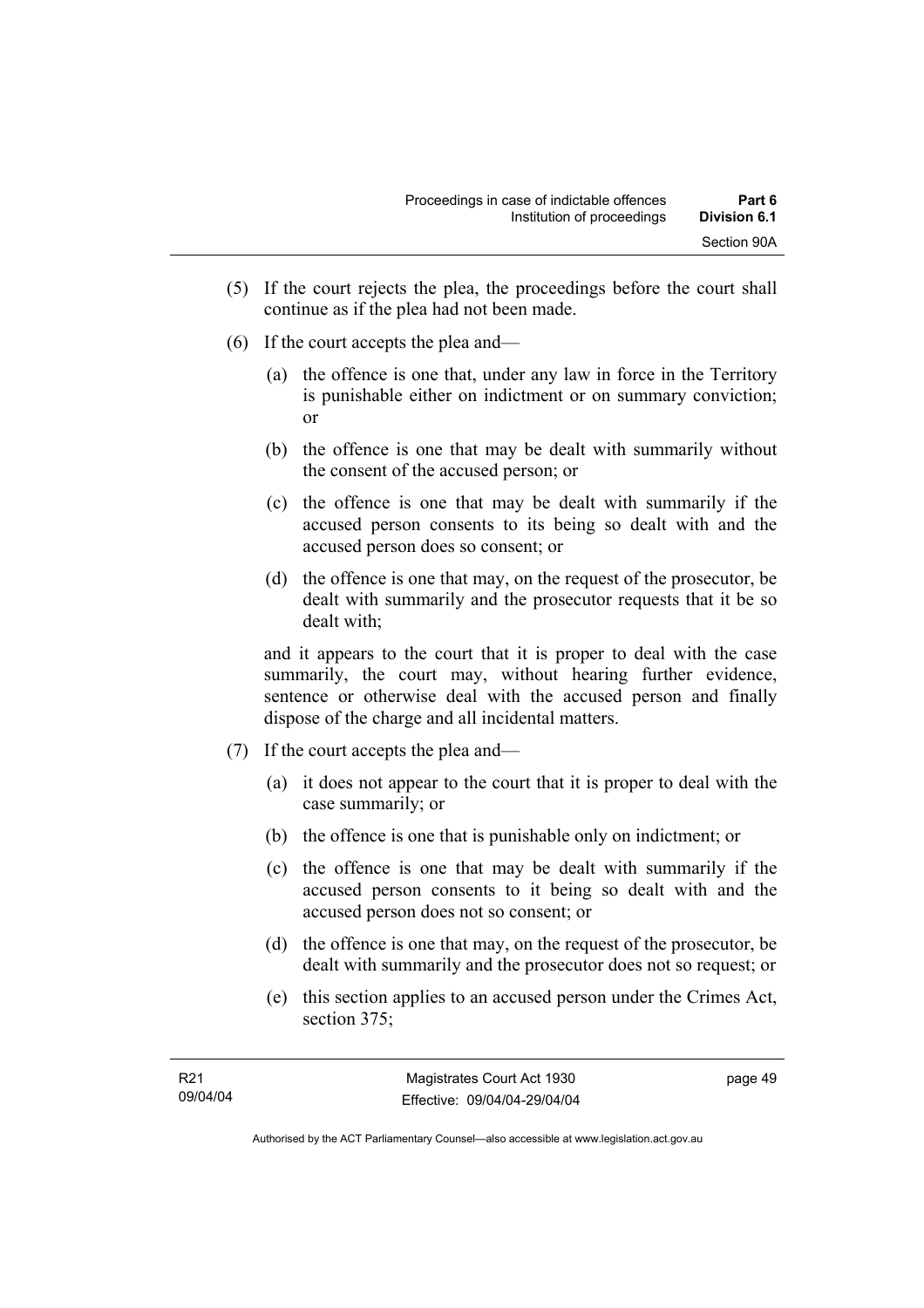the court shall commit the accused person to the sittings of the Supreme Court that the court directs and the Supreme Court shall deal with the accused person in accordance with subsections (8) to  $(12)$ .

- (8) A committal under subsection (7) shall, for all purposes relating to the venue or change of venue of proceedings consequent on that committal, be deemed to be a committal for trial.
- (9) The Supreme Court shall, if it appears to the Supreme Court from the information or evidence given to or before it that the facts in respect of which the accused person was charged before the court do not support the charge to which the accused person pleaded guilty or if the accused person or a legal practitioner representing either the accused person or the informant requests that an order be made under this subsection, and may, if for any other reason it sees fit so to do, order that the proceedings before the court where the accused pleaded guilty be continued at a time or place specified in the order.
- (10) Except where an order is made under subsection (9), the Supreme Court has the same powers of sentencing or otherwise dealing with the accused person and of finally disposing of the charge and of all incidental matters as it would have had if the accused person, or arraignment at any sittings of the court, had pleaded guilty to the offence charged on an indictment filed by the Attorney-General or the Attorney-General of the Commonwealth.
- (11) The procedure relating to committal for trial applies, as nearly as may be, to a committal under subsection (7) and bail may be granted as on a committal for trial, but a person shall not be bound over to give evidence on a committal under that subsection unless the court otherwise orders.
- (12) If an order is made by the Supreme Court under subsection (9) that proceedings before a court where an accused person pleaded guilty be continued at a time and place specified in the order—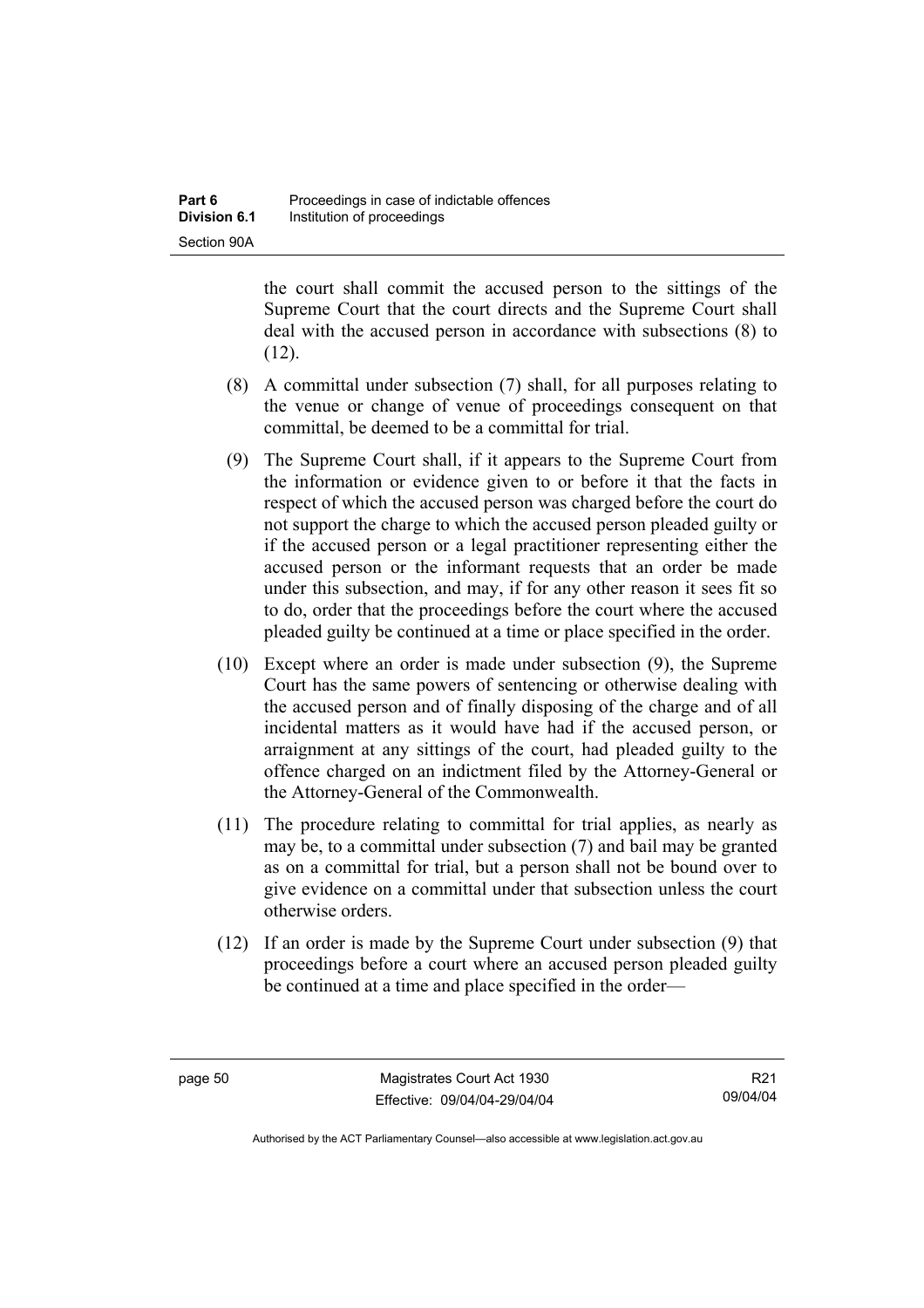- (a) those proceedings shall be continued in all respects as if the accused person had not pleaded guilty and as if those proceedings had been adjourned by the court to the time and place so specified; and
- (b) the Supreme Court may exercise any power that the court might have exercised under division 5.3 if the order had been an order made by the court adjourning the proceedings to the time and place so specified, and the provisions of division 5.3 apply to and in respect of the accused person.

### **91 Court may discharge accused**

When all the evidence offered on the part of the prosecution against a person charged with an indictable offence has been taken, the court shall—

- (a) if the court is not of the opinion referred to in paragraph  $(b)$  forthwith order the accused person, if in custody, to be discharged from custody in respect of that offence; or
- (b) if the court is of the opinion, having regard to all the evidence before it, that the evidence is capable of satisfying a jury beyond reasonable doubt that the accused person has committed an indictable offence—proceed as hereinafter provided.

### **92 Proceedings if evidence sufficient to put accused on trial**

 (1) If the court is of the opinion, having regard to the evidence for the prosecution, that the evidence is capable of satisfying a jury beyond reasonable doubt that the accused person has committed an indictable offence, the court shall charge the accused person with the offence and shall say to the accused person these words, or words to the like effect:

'Do you wish to say anything in answer to the charge? You are not obliged to say anything unless you desire to do so; but whatever you say may be given in evidence against you on your trial. You are

| R <sub>21</sub> | Magistrates Court Act 1930   | page 51 |
|-----------------|------------------------------|---------|
| 09/04/04        | Effective: 09/04/04-29/04/04 |         |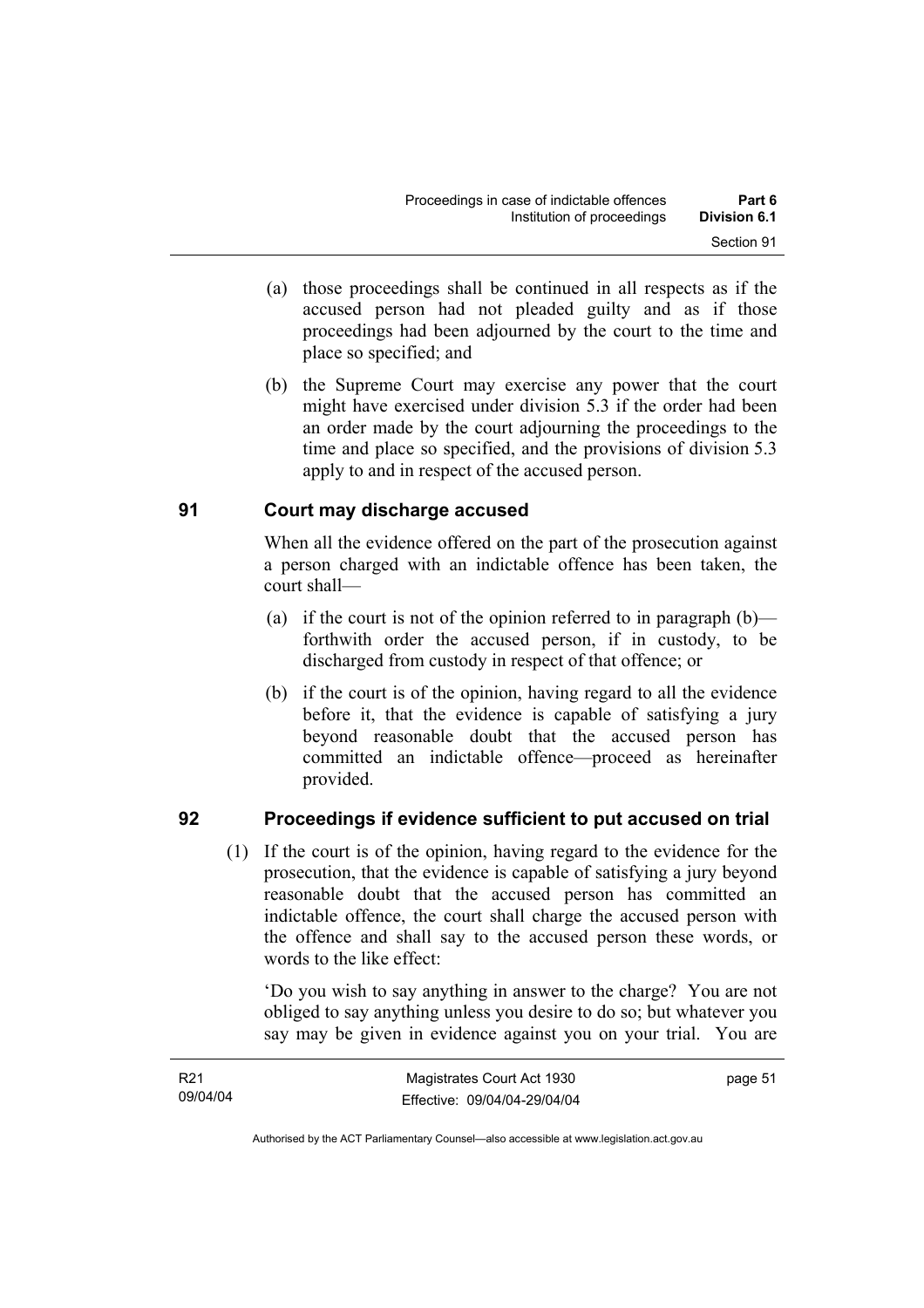clearly to understand that you have nothing to hope from any promise or favour, and nothing to fear from any threat that may have been held out to you to induce you to make any admission or confession of your guilt; but whatever you now say may be given in evidence against you on your trial, notwithstanding any such promise or threat.'.

- (2) Subsection (1) does not apply in relation to a person charged with an indictable offence if the court has decided to dispose of the case summarily under a law in force in the Territory.
- (3) If the court commits the accused person for trial before the Supreme Court, any statement made by the person in reply to the question referred to in subsection (1) is on the trial of the accused person, admissible as evidence.
- (4) Whether or not the accused person makes a statement in reply to the question referred to in subsection (1), the magistrate shall ask him or her if he or she desires to give evidence himself or herself or to call any witnesses on his or her behalf and, if the accused person or any other person then gives evidence, the prosecutor is at liberty to cross-examine the witness and to adduce evidence in reply.

### **92A Committal for sentence for indictable offence tried summarily**

- (1) On the summary conviction of a person charged with an indictable offence, the court may, if it appears to it that by reason of the character and antecedents of that person it is desirable that sentence be passed upon him or her by the Supreme Court, commit him or her for sentence to such sittings of the Supreme Court as the court directs.
- (2) If the court commits a person for sentence under subsection (1), the court shall deal with him or her in the same way as a person who is committed for trial under section 94 (b).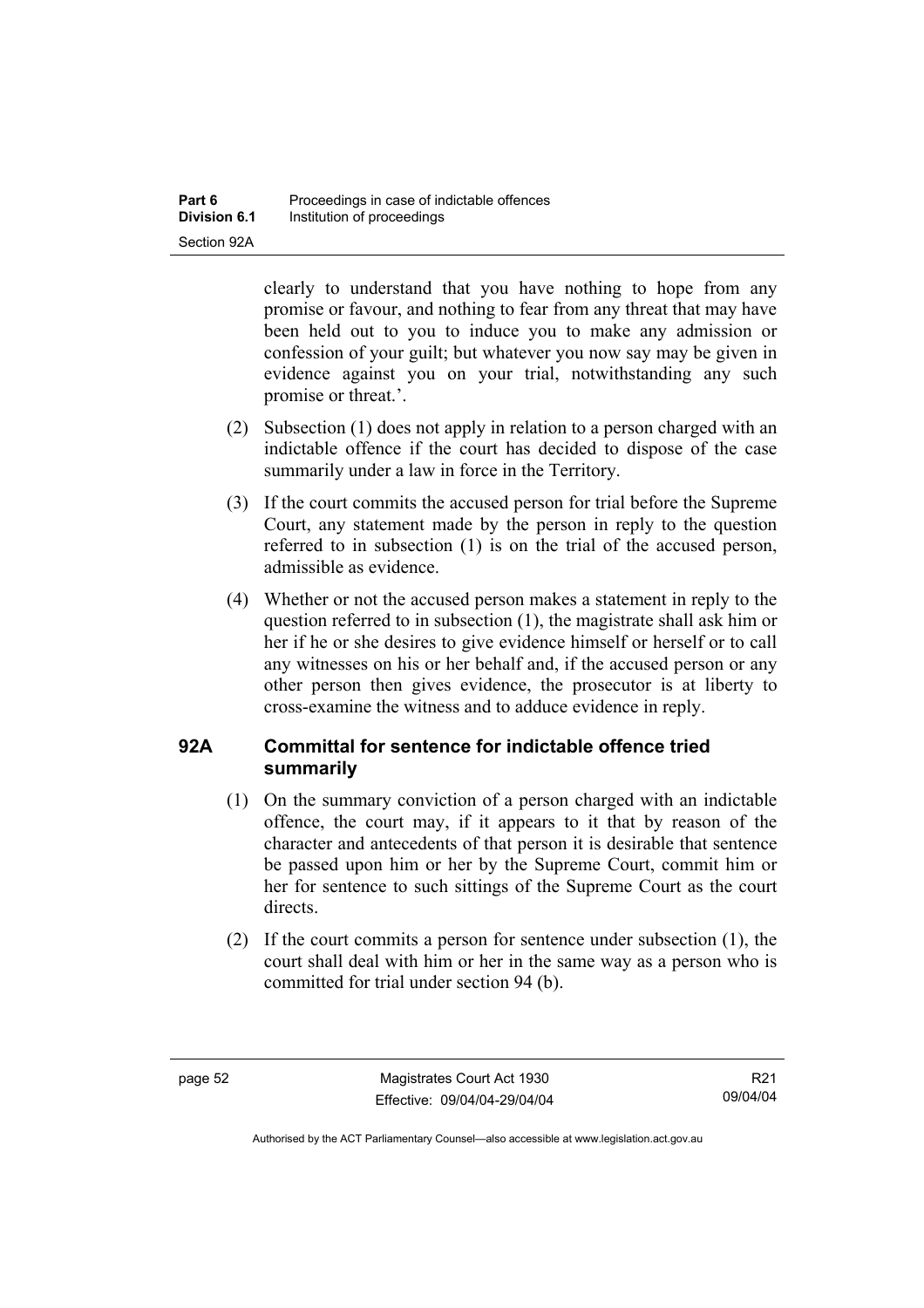(3) The Supreme Court has the same powers of sentencing or otherwise dealing with a person committed for sentence under this section as it would have had if that person had been convicted in that court.

### **92B Depositions as evidence**

If—

- (a) a person is charged with an indictable offence; and
- (b) the person has not admitted the truth of the charge; and
- (c) the court has decided to dispose of the case summarily under a law in force in the Territory;

the depositions of the witnesses who gave evidence for the prosecution at the preliminary hearing shall be deemed to be evidence given on the hearing of the charge and those witnesses, or any of them, shall, if so required by the prosecutor or the defendant, be called or recalled, as the case requires, for examination or cross-examination.

### **93 Admissions and confessions**

Nothing in this Act shall prevent the prosecutor in any case from giving in evidence any admission or confession or other statement of the defendant made at any time, which by law would be admissible as evidence against that person.

## **Division 6.2 Proceedings subsequent to hearing of evidence**

### **94 Discharge or committal for trial**

When all the evidence for the prosecution and the defence has been taken—

 (a) if the court is of opinion, having regard to all the evidence before it, that a jury would not convict the defendant of an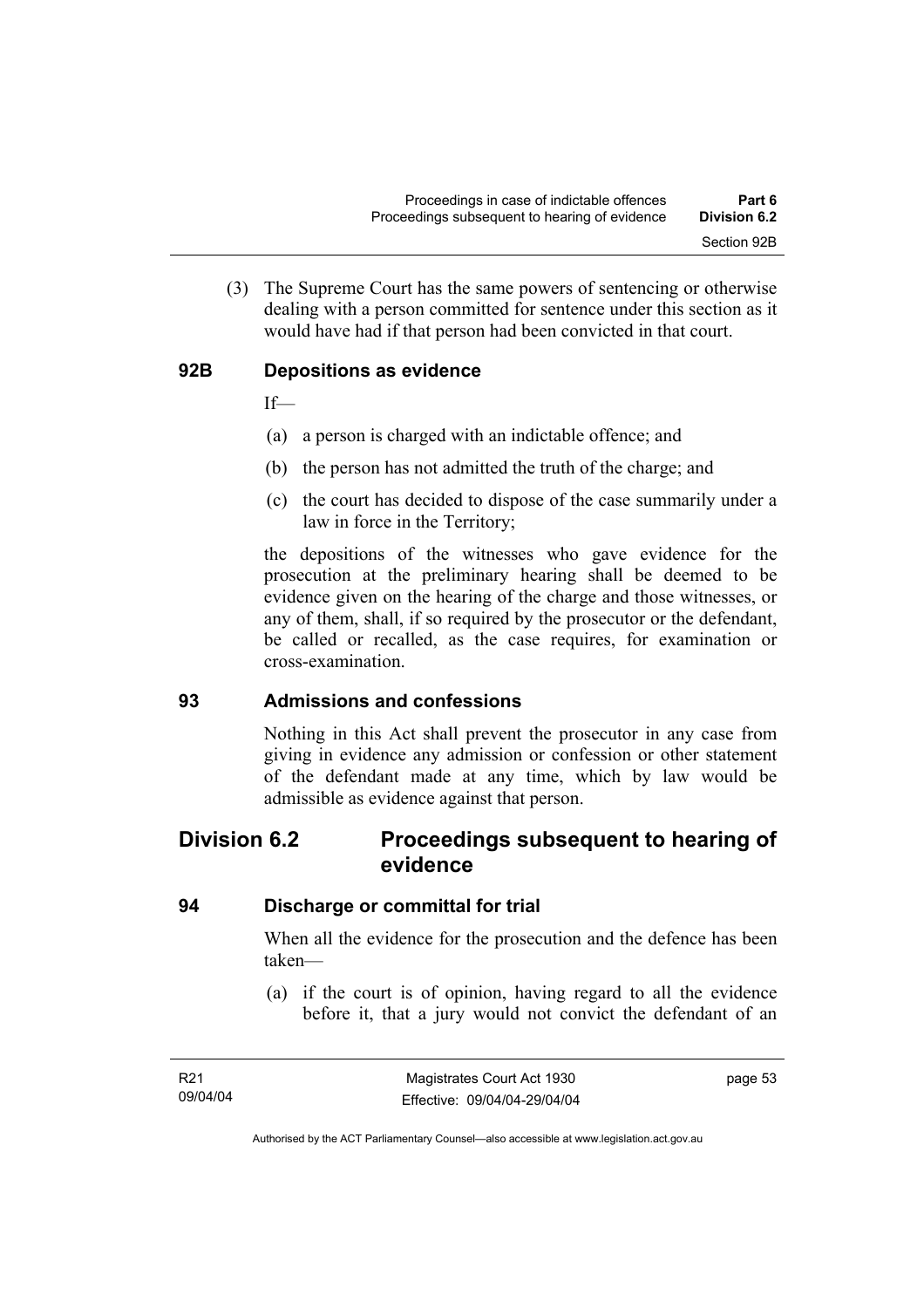indictable offence—it shall forthwith order the defendant, if he or she is in custody, to be discharged as to the information then under inquiry; and

 (b) if the court is not of the opinion referred to in paragraph (a)—it shall commit him or her to take his or her trial for the offence before the Supreme Court, and in the meantime either shall by warrant commit him or her to gaol, a lockup or a remand centre, to be there safely kept until the sittings of the court before which he or she is to be tried, or until he or she is delivered by due course of law or admitted to bail in accordance with the *Bail Act 1992*.

### **95 Depositions of dead or absent persons**

If, on the trial of a person who has previously been charged before the court with an indictable offence and committed for trial, it is proved—

- (a) that a witness whose depositions were taken at the hearing of the charge before the magistrate is dead or so ill as not to be able to travel or to give evidence, or is absent from Australia; and
- (b) that the depositions of the witness were taken in the presence of the accused person; and
- (c) that the accused person or a legal practitioner representing the accused person had a full opportunity of cross-examining the witness;

the depositions are admissible as evidence—

 (d) if taken in the manner specified in section 54A (3)—be read as evidence at the trial of the accused person without further proof unless it is proved that the magistrate by whom the depositions purport to have been signed did not in fact sign them; or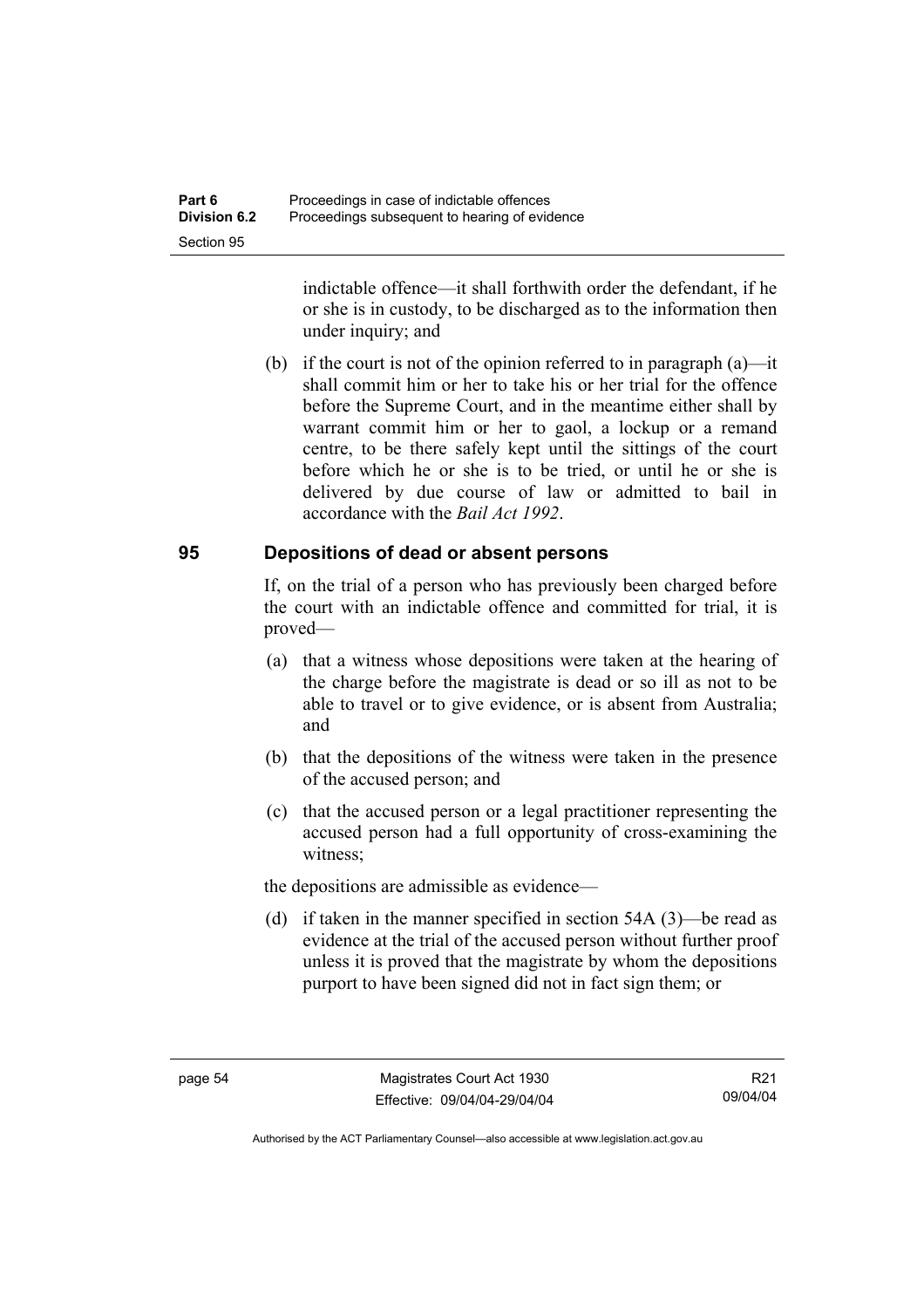(e) if recorded by 1 of the means specified in section 54A (2)—be read as evidence at the trial of the accused person if it is proved that the record is a correct record of the depositions and that the transcript is a correct transcript of that record.

### **96 Evidence for defence**

If a person is charged with an indictable offence as such, the court shall be bound to hear any evidence tendered on his or her behalf tending to show that the defendant is not guilty of the offence with which he or she is charged.

# **Division 6.2A Costs**

### **97 Discontinued proceedings**

 $If$ 

- (a) in proceedings under this part, the court is of the opinion that the evidence for the prosecution is not capable of satisfying a jury beyond reasonable doubt that the accused person has committed an indictable offence or is of the opinion, having regard to all the evidence before it, that a jury would not convict the defendant of an indictable offence; or
- (b) proceedings under this part are discontinued for any other reason;

the court may order that the informant shall pay to the defendant the costs the court thinks just.

# **Division 6.3 Recognisances of witnesses**

### **103 Recognisance of witnesses etc**

 (1) The court may bind by recognisance every person whose written statement was admitted in evidence under section 90AA, or who was examined before it, to appear at the court at which the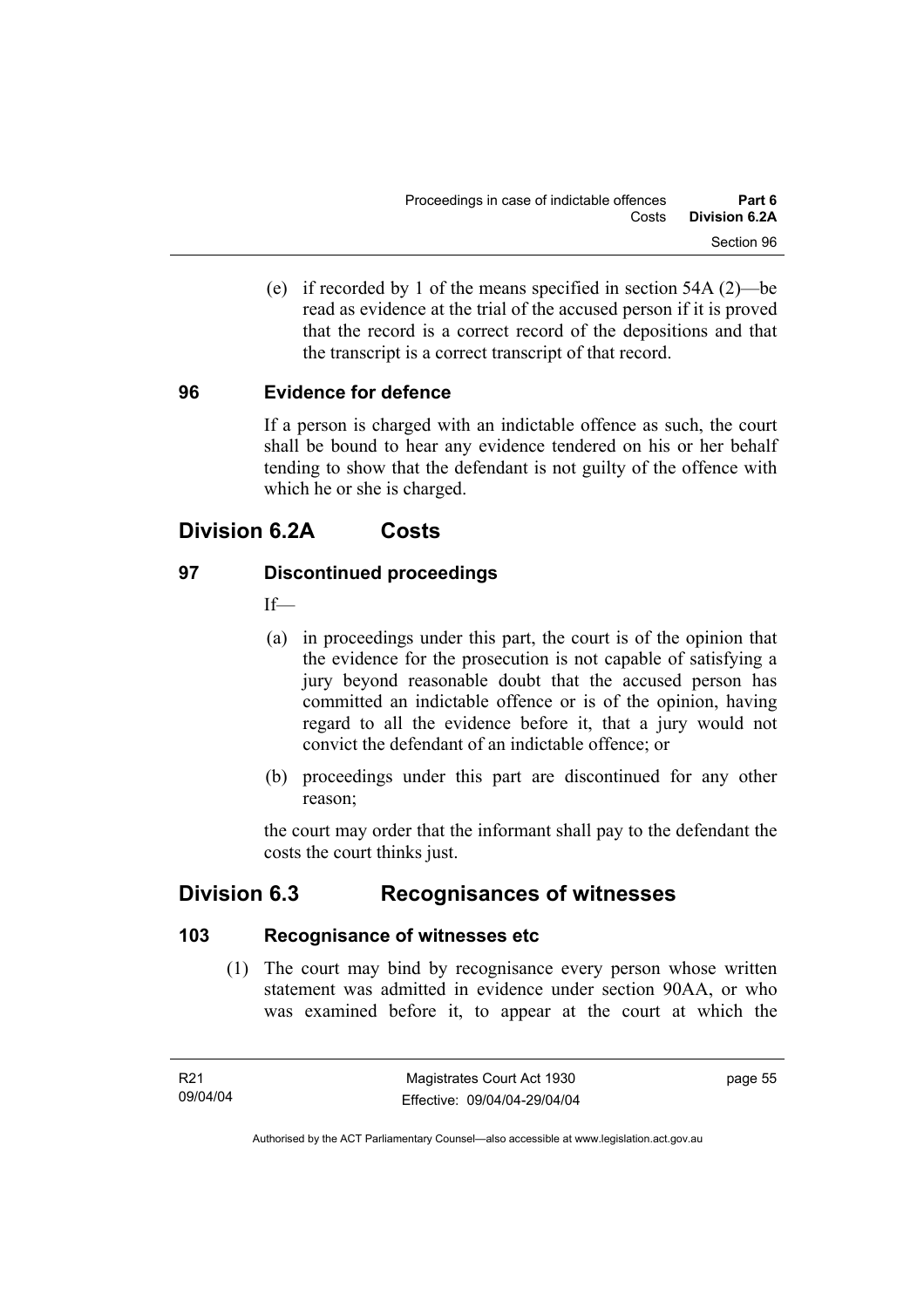defendant is to be tried, and then and there to give evidence against the defendant.

 (2) The recognisance shall particularly specify the profession, trade, or calling of every person who enters into it, together with his or her full name and place of residence.

### **104 Signature of magistrate—notice to witnesses**

Every such recognisance shall be duly acknowledged by every person who enters into it, and shall be subscribed by the magistrate before whom it is acknowledged, and a notice thereof signed by the magistrate shall at the same time be given to every person bound thereby.

### **105 Court may commit refractory witness**

- (1) If a witness refuses to enter into the recognisance, the court may by warrant commit him or her to gaol or to a remand centre, there to be safely kept until after the trial of the defendant, unless in the meantime the witness duly enters into the recognisance before a magistrate.
- (2) If afterwards, the defendant is not committed for trial for the offence with which he or she is charged, or if the duly appointed officer declines to file an information against the defendant for the offence, any magistrate, on being duly informed of the fact, may, by his or her order in that behalf, order and direct the keeper of the goal or superintendent of the remand centre, as the case requires where the witness is in custody to discharge him or her from custody, and the keeper or superintendent shall thereupon forthwith discharge him or her accordingly, as to that warrant.

page 56 Magistrates Court Act 1930 Effective: 09/04/04-29/04/04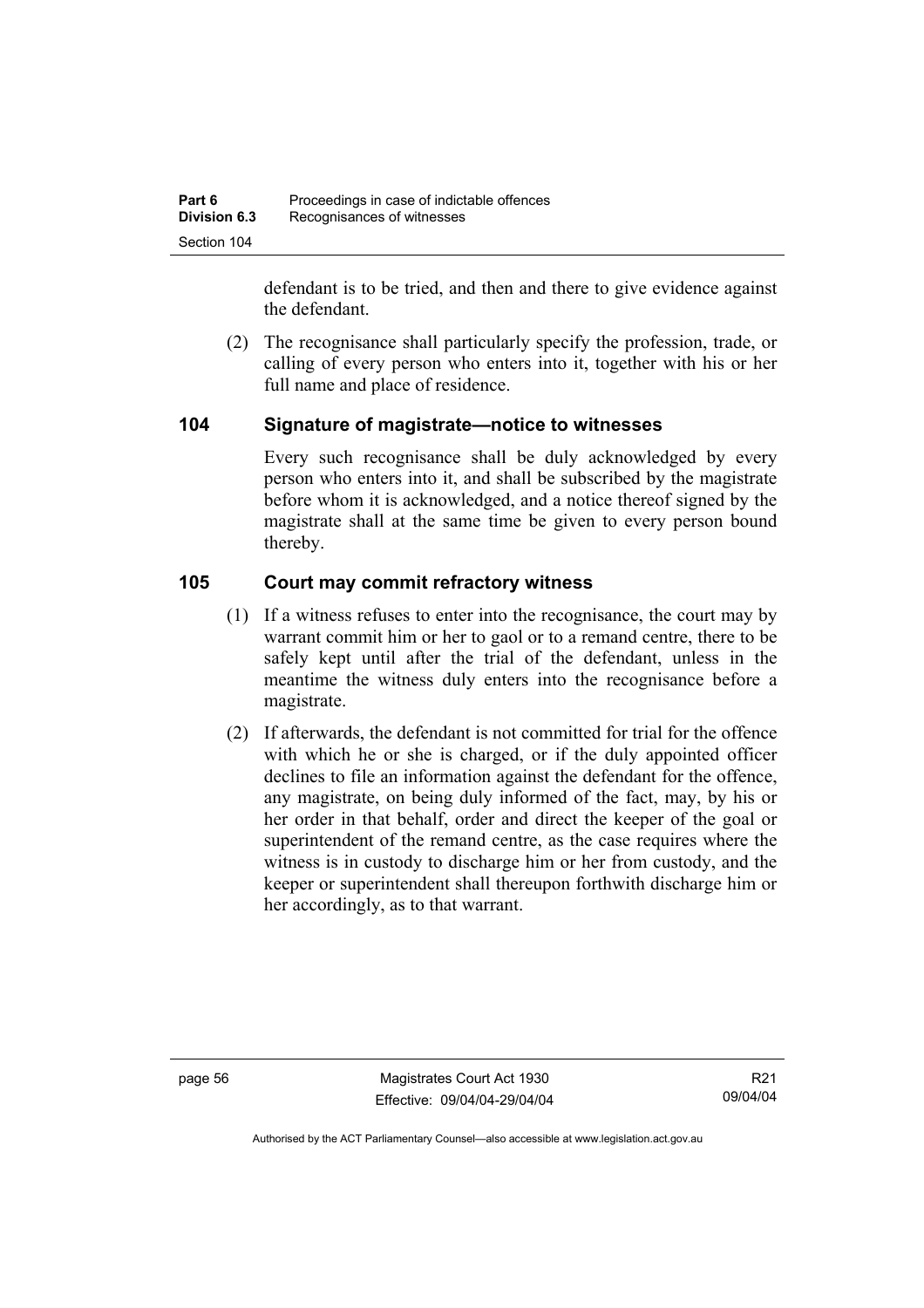# **Division 6.4 Miscellaneous**

### **106 Transmission of depositions etc to director of public prosecutions**

- (1) If a defendant is committed for trial or for sentence the court shall as soon as possible after the conclusion of the case before it, transmit to the director of public prosecutions or a person authorised by the director of public prosecutions all informations, examinations, depositions, statements, bail undertakings and other documents sworn taken or acknowledged in the case.
- (2) The reference in subsection (1) to depositions is a reference to a certified copy of depositions and the reference in that subsection to statements includes a reference to a certified copy of the statement (if any) made by a defendant in reply to the question referred to in section 92 (1).

### **107 Delivery of documents to proper officer of court**

- (1) After the transmission of the documents and before the day of trial, the director of public prosecutions or a person authorised by the director of public prosecutions shall have and be subject to the same duties and liabilities with respect to the documents on a certiorari directed to him or her, or on a rule or order directed to him or her instead of that writ, as the court would have had and been subject to on a certiorari to it if the documents had not been transmitted.
- (2) The director of public prosecutions, a person authorised by the director of public prosecutions, the person representing the director of public prosecutions or the person representing the informant, shall, at any time after the opening of the Supreme Court at the sitting at which the trial is to be had, deliver or cause to be delivered the documents or any of them to the proper officer of the Supreme Court, if the presiding judge so directs.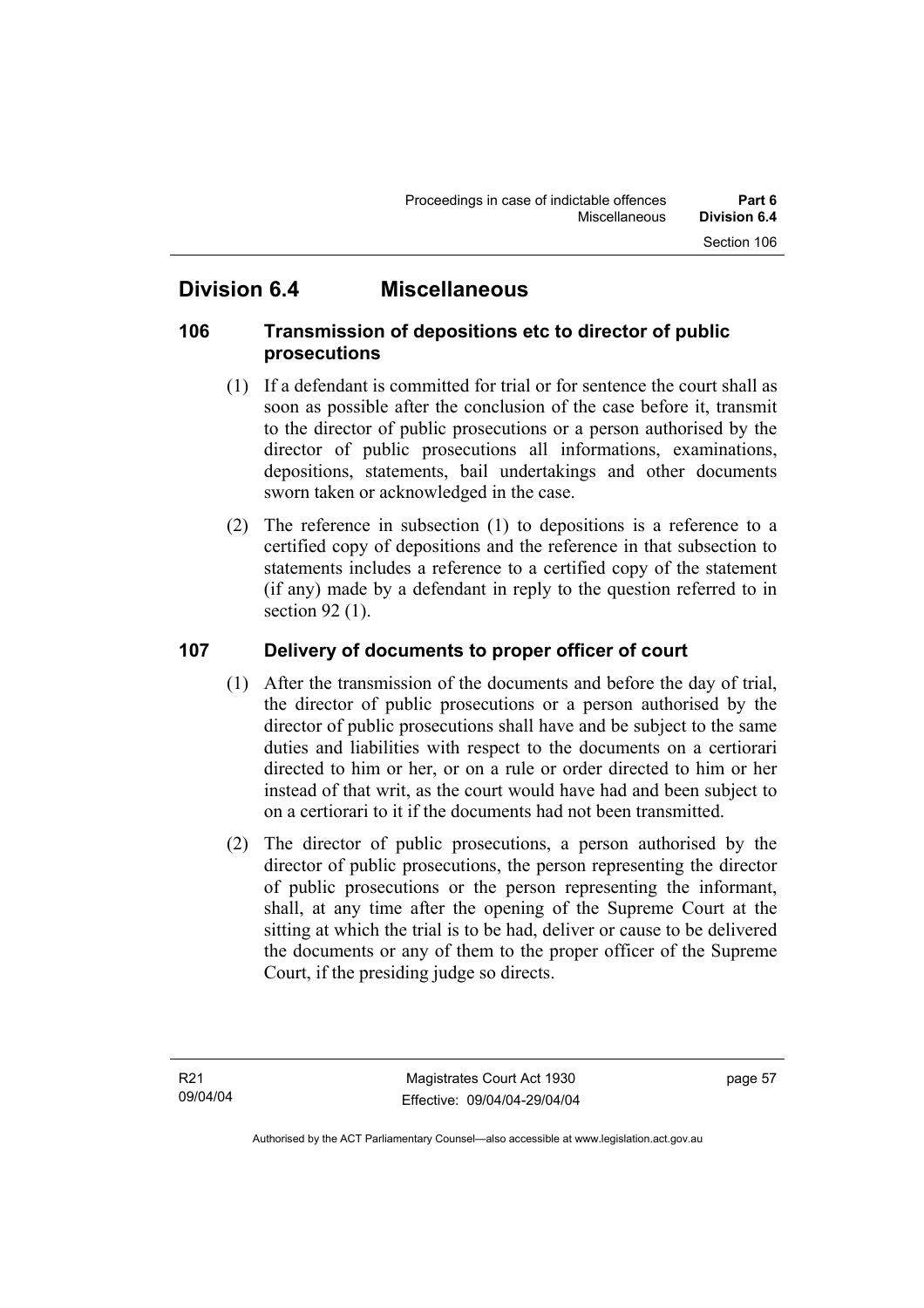| Part 6              | Proceedings in case of indictable offences |
|---------------------|--------------------------------------------|
| <b>Division 6.4</b> | Miscellaneous                              |
| Section 108         |                                            |

### **108 Copies of depositions may be obtained by accused**

- (1) If any person charged with any indictable offence is directed by the Magistrates Court to be tried, if that person, at any time after the examinations in his or her case have been concluded and before the first sitting of the Supreme Court at which he or she is to be tried, makes application to the officer having the custody thereof, that person shall receive from the officer certified copies of the depositions on which he or she has been directed to be tried, and of the evidence given on the cross-examination or the examination of any witnesses that have been cross-examined or called and examined by or on behalf of that person.
- (2) Any gaoler or officer having that person in his or her custody shall convey or cause to be conveyed any such application to the officer having the custody of the depositions and evidence.

page 58 Magistrates Court Act 1930 Effective: 09/04/04-29/04/04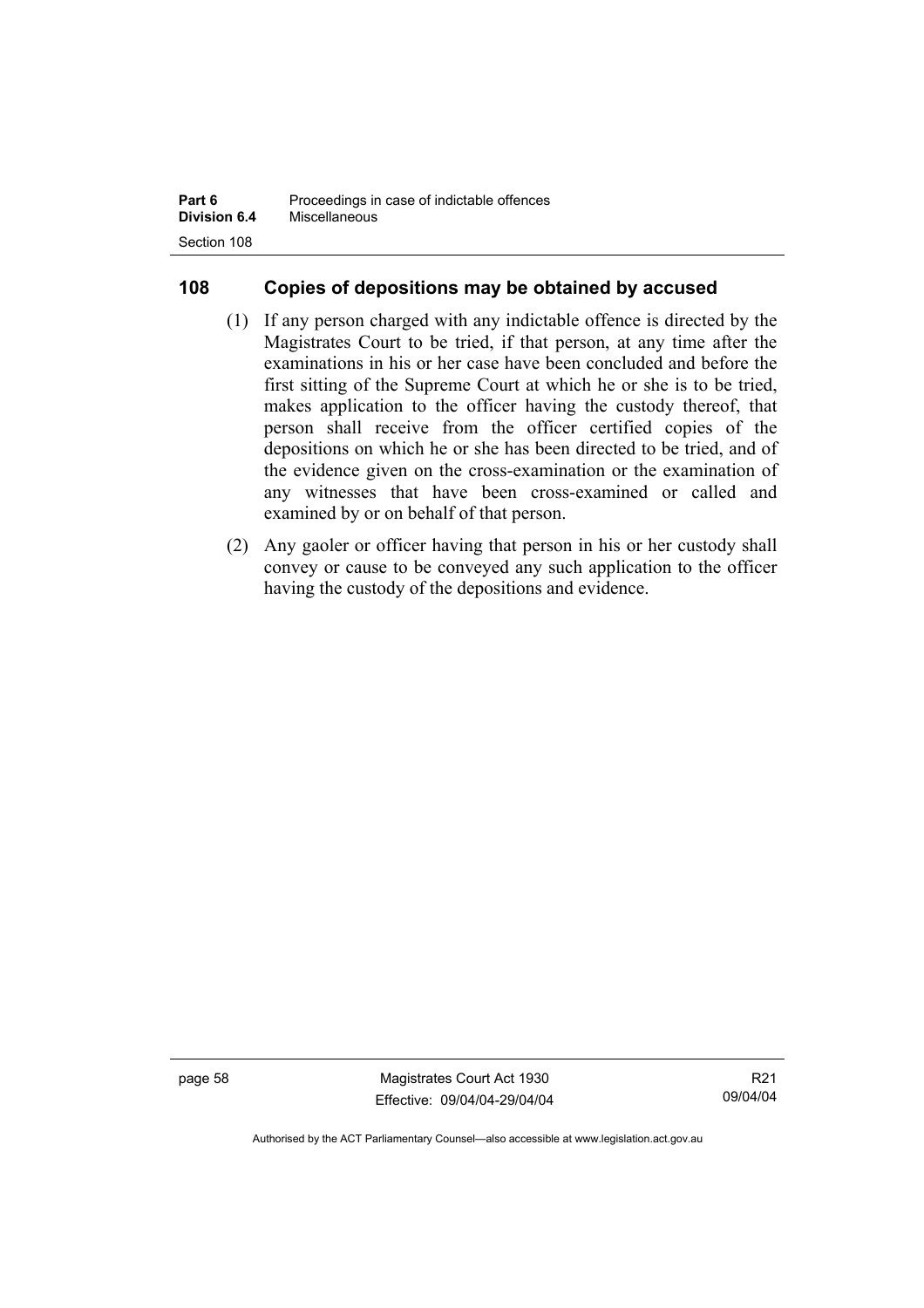# **Part 7** Proceedings for offences **punishable summarily**

#### **108A Indictable offences dealt with summarily**

If—

- (a) a person is charged with an indictable offence; and
- (b) the court has decided to dispose of the case summarily under a law in force in the Territory;

this part applies, so far as it is applicable, to the summary disposal of the case.

## **109 Dismissal or adjournment in absence of informant**

- $(1)$  If—
	- (a) the defendant appears (whether voluntarily, in accordance with a summons or under a warrant) at the time and place for the hearing of an information in respect of an offence punishable summarily; and
	- (b) the informant, having been notified of the time and place for the hearing, does not appear either personally or by a legal practitioner appearing for him or her;

the court shall, subject to subsection (2), dismiss the information.

 (2) The court may, if it thinks it is appropriate to do so, adjourn to another day the hearing of an information that would otherwise be dismissed under subsection (1).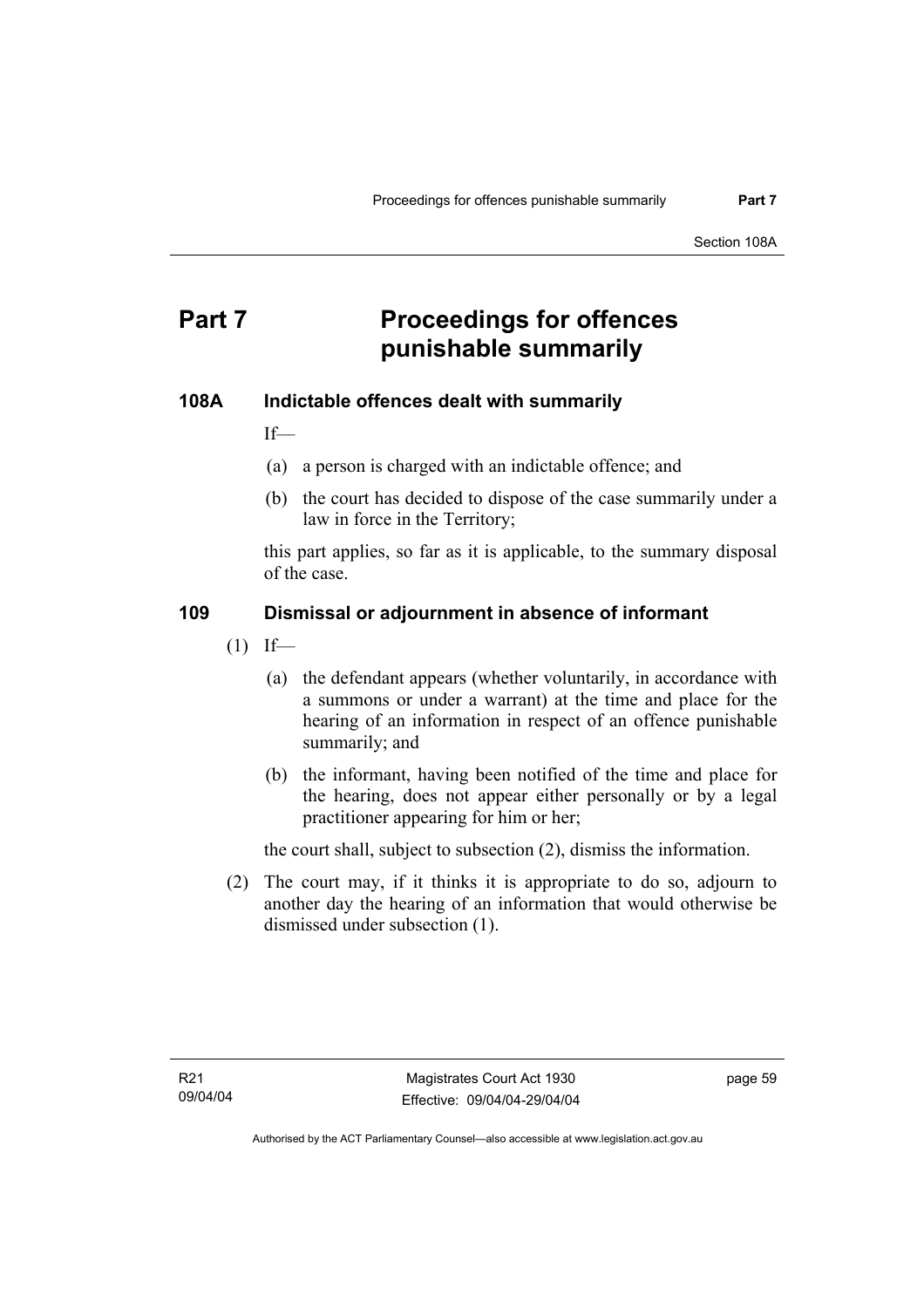Section 110

#### **110 Ex parte hearing in absence of defendant**

- (1) If a summons has been served in accordance with section 41 and the defendant does not appear when called, the court may either—
	- (a) proceed ex parte to hear and determine the case in the absence of the defendant; or
	- (b) on oath being made before it, substantiating the matter of the information to its satisfaction, issue its warrant for the arrest of the defendant and to bring him or her before the court to answer to the information and be further dealt with according to law.
- (2) If the court proceeds under subsection  $(1)$  (a)—
	- (a) the evidence of the informant or another person may be given orally; or
	- (b) a written statement made by the informant or another person may be admitted as evidence of the matters contained in it.
- (3) A written statement admitted in evidence shall constitute the depositions of the person who made the statement.
- (4) A written statement shall not be admitted in evidence unless it is sworn before—
	- (a) a legal practitioner; or
	- (b) a justice of the peace; or
	- (c) the registrar; or
	- (d) a prescribed person.
- (5) If the court admits a written statement in evidence it may, of its own motion, adjourn the hearing of the information and require the person who made the statement to attend before the court to give evidence.

R21 09/04/04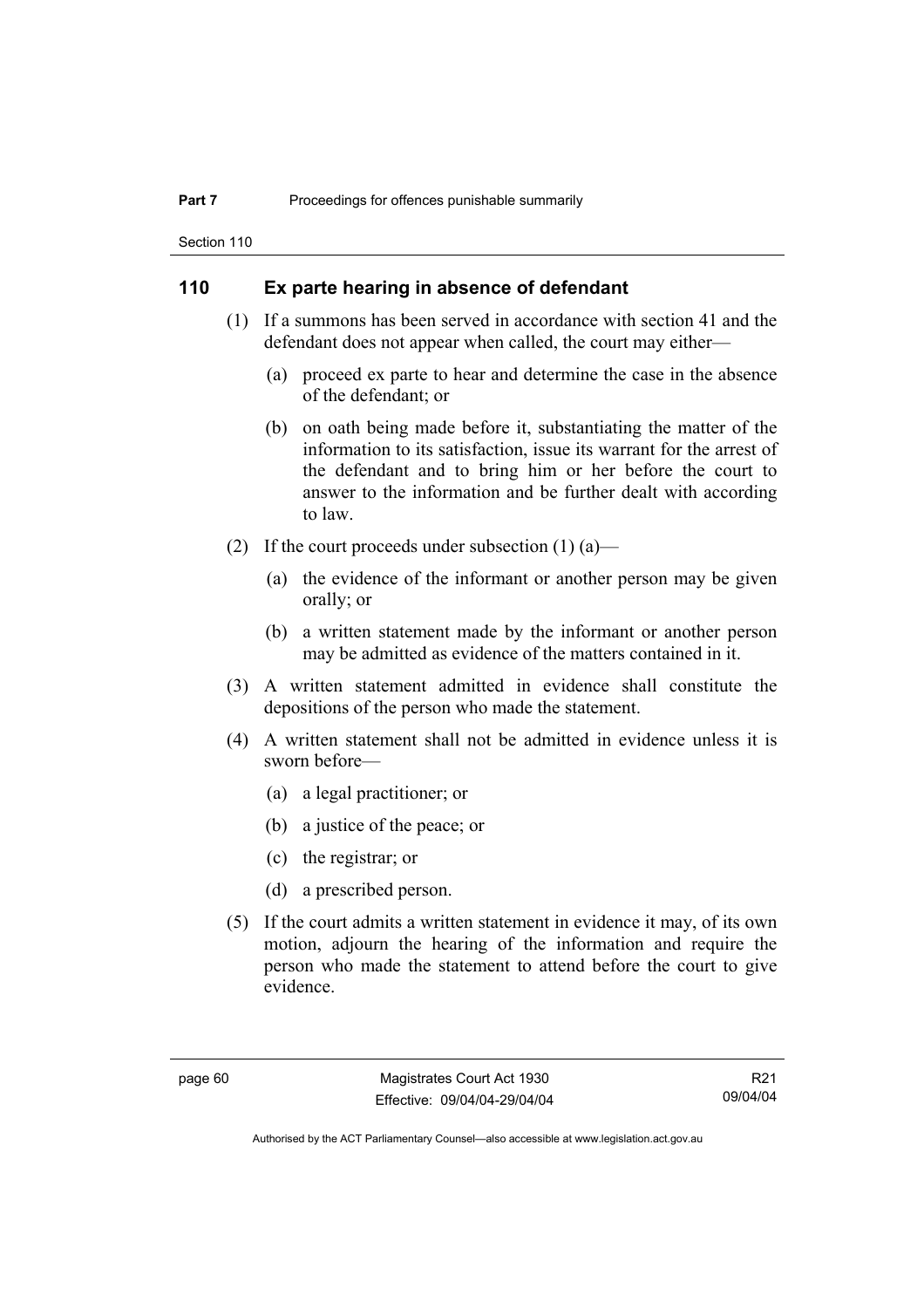(6) Although a part of a written statement tendered in evidence under this section is inadmissible according to the rules of evidence, that statement is nevertheless admissible under this section as evidence of the matters contained in the remainder of that statement, but if the court admits such a statement, the court shall identify the part that is inadmissible and shall, with reference to that part, write on the statement 'ruled inadmissible' or words to that effect.

#### **111 Magistrate may adjourn case**

If the court on the non-appearance of the defendant issues its warrant, it shall adjourn the hearing of the information until the defendant is arrested, and if the defendant is afterwards arrested under the warrant he or she shall be detained in safe custody until he or she can be brought up before the court at a convenient time and place of which the informant shall have due notice.

## **112 Both parties appearing**

If both parties appear either personally or by legal practitioners appearing for them, the court shall proceed to hear and determine the information.

## **113 Proceedings at hearing on defendant's confession**

If the defendant is present at the hearing, the substance of the information shall be stated to the defendant, and the defendant shall be asked if he or she has any cause to show why he or she should not be convicted or why an order should not be made against him or her, and if the defendant has no cause to show, the court may convict the defendant, or make an order against the defendant accordingly.

#### **114 If defendant does not admit the case**

If the defendant does not admit the truth of the information, the court shall proceed to hear the informant and his or her witnesses and also the defendant and his or her witnesses and also such

| R21      | Magistrates Court Act 1930   | page 61 |
|----------|------------------------------|---------|
| 09/04/04 | Effective: 09/04/04-29/04/04 |         |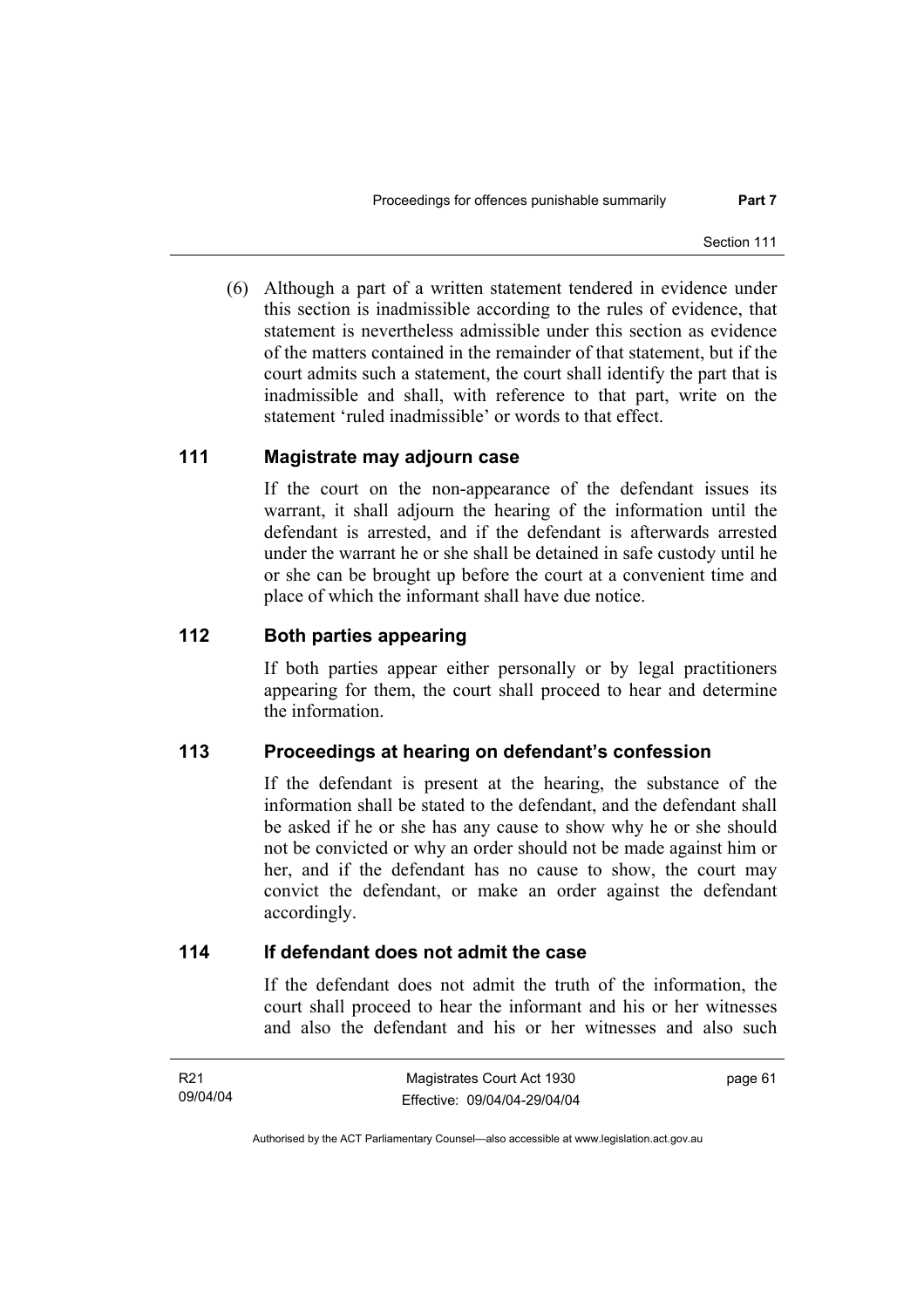Section 115

witnesses as the informant may examine in reply, if the defendant has given any evidence other than as to his or her general character; and the court having heard what each party has to say, and the evidence so adduced, shall consider the whole matter and determine it, and shall convict or make an order on the defendant or dismiss the information as justice requires.

## **115 Court may proceed to hearing in absence of both or either of the parties**

If at the time or place to which a hearing or further hearing is adjourned, either or both of the parties does not or do not appear personally or by legal practitioners appearing for them, the court may proceed to the hearing or further hearing as if the party or parties were present, or if the informant does not appear the court may dismiss the information with or without costs.

#### **116 Conduct of summary proceedings regulated**

The defendant or a legal practitioner representing the defendant may address the court after all the evidence for the informant and the evidence (if any) for the defendant and for the informant in reply has been given and the informant or a legal practitioner representing the informant shall have a closing address.

page 62 Magistrates Court Act 1930 Effective: 09/04/04-29/04/04

R21 09/04/04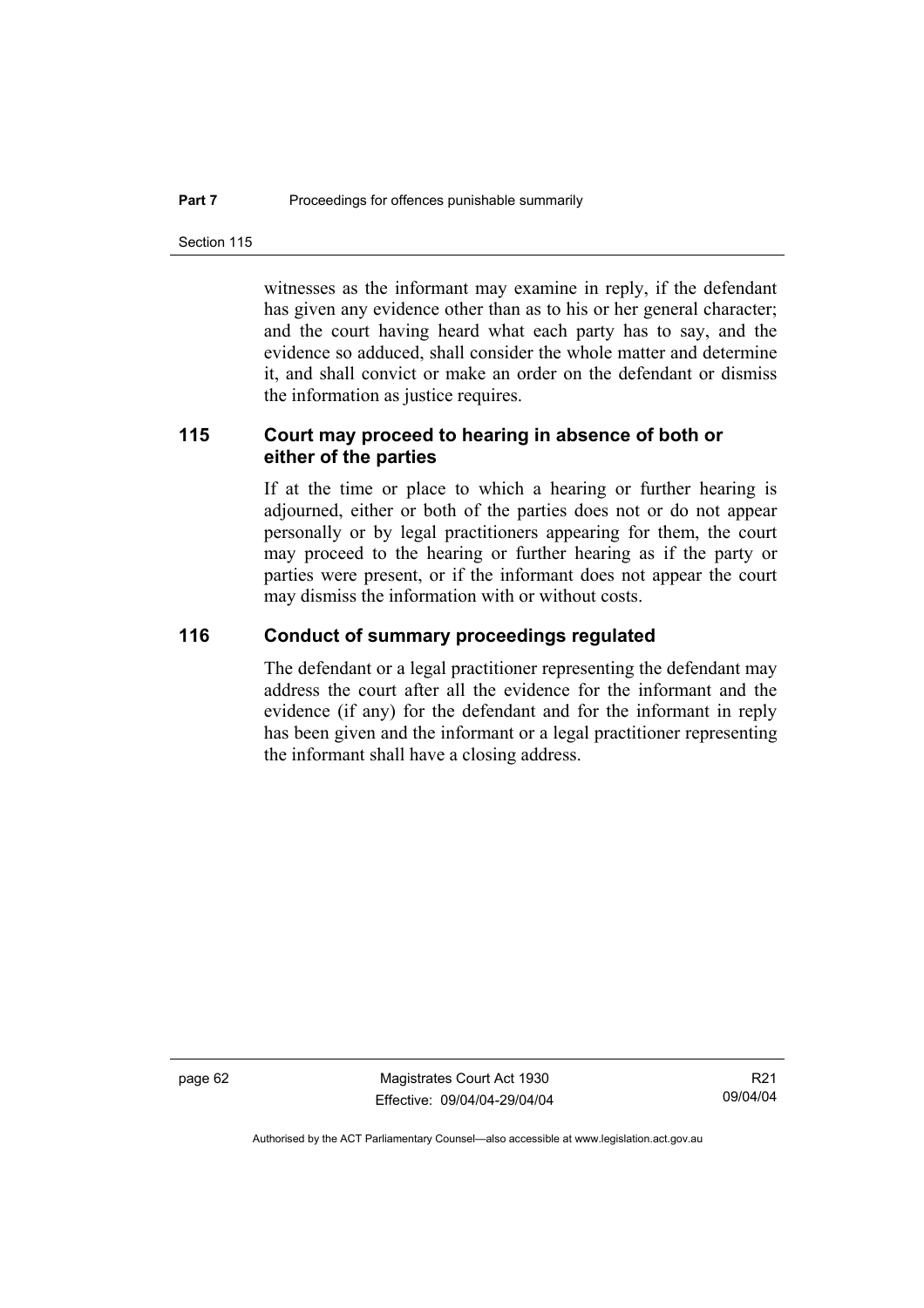# **Part 7A Service and pleading by post for certain offences**

#### **116A Interpretation for pt 7A**

(1) In this part:

*defendant* means a person who has been duly served with a summons in accordance with section 116B.

- (2) A reference in this part, other than in section 116B (2), to the notice to defendant form, the notice of intention to defend form or the plea of guilty form is a reference to a copy of that form printed on the back of a copy of a summons.
- (4) In this part, a reference to a law in force in the Territory includes a reference to—
	- (a) the Australian National University Parking and Traffic Statute as amended and in force from time to time; and
	- (b) if that statute is repealed and remade—the remade statute as amended and in force from time to time.

#### **116AA Meaning of prescribed offence for pt 7A**

- (1) For this part, an offence against a law in force in the Territory is a *prescribed offence* in relation to a person if—
	- (a) for an offence against the road transport legislation—the maximum fine that can be imposed on the person for the offence is 30 penalty units; or
	- (b) for any other offence—the maximum fine that can be imposed on the person for the offence is 10 penalty units.

page 63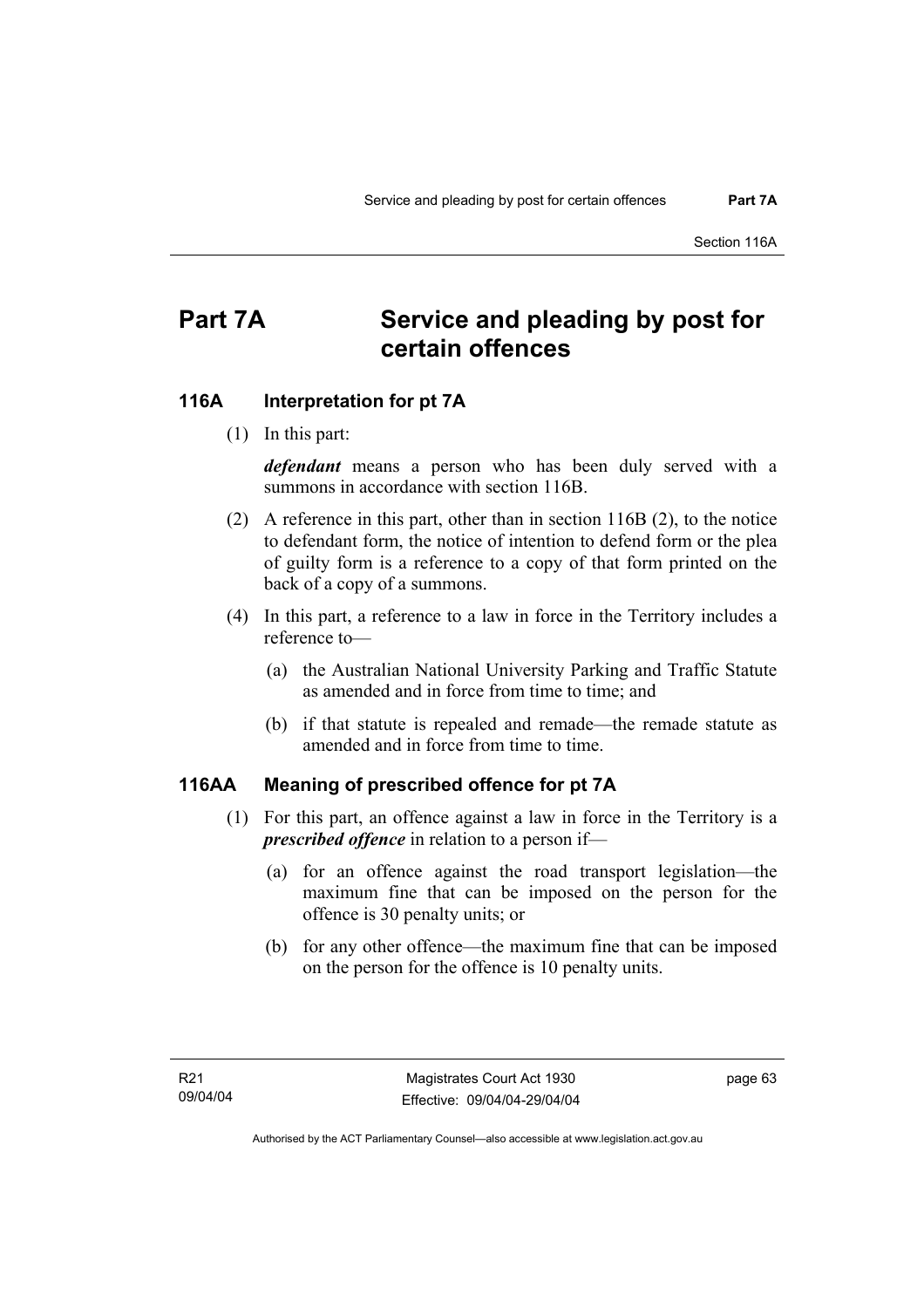Section 116B

(2) In subsection (1):

*road transport legislation* means the following:

- (a) the *Road Transport (Dimensions and Mass) Act 1990*;
- (b) the *Road Transport (Driver Licensing) Act 1990*;
- (c) the *Road Transport (General) Act 1990*;
- (d) the *Road Transport (Public Passenger Services) Act 2001*;
- (e) the *Road Transport (Safety and Traffic Management) Act 1999*;
- (f) the *Road Transport (Vehicle Registration) Act 1999*;
- (g) any other Act or any regulations (or provision of an Act or regulations) prescribed under the regulations;
- (h) any regulations made under an Act mentioned in paragraphs (a) to (g) or any provisions of such an Act.

#### **116B Service of summons**

- (1) Without prejudice to the methods of service provided for by section 41 (1), a summons with respect to a prescribed offence may be served on the person to whom it is directed—
	- (a) by delivering 2 copies of the summons to him or her personally; or
	- (b) by sending 2 copies of the summons by post addressed to him or her at his or her last-known place of residence or business; or
	- (c) by leaving 2 copies of the summons at his or her last-known place of residence or business with a person apparently resident or employed at that place and apparently over the age of 16 years.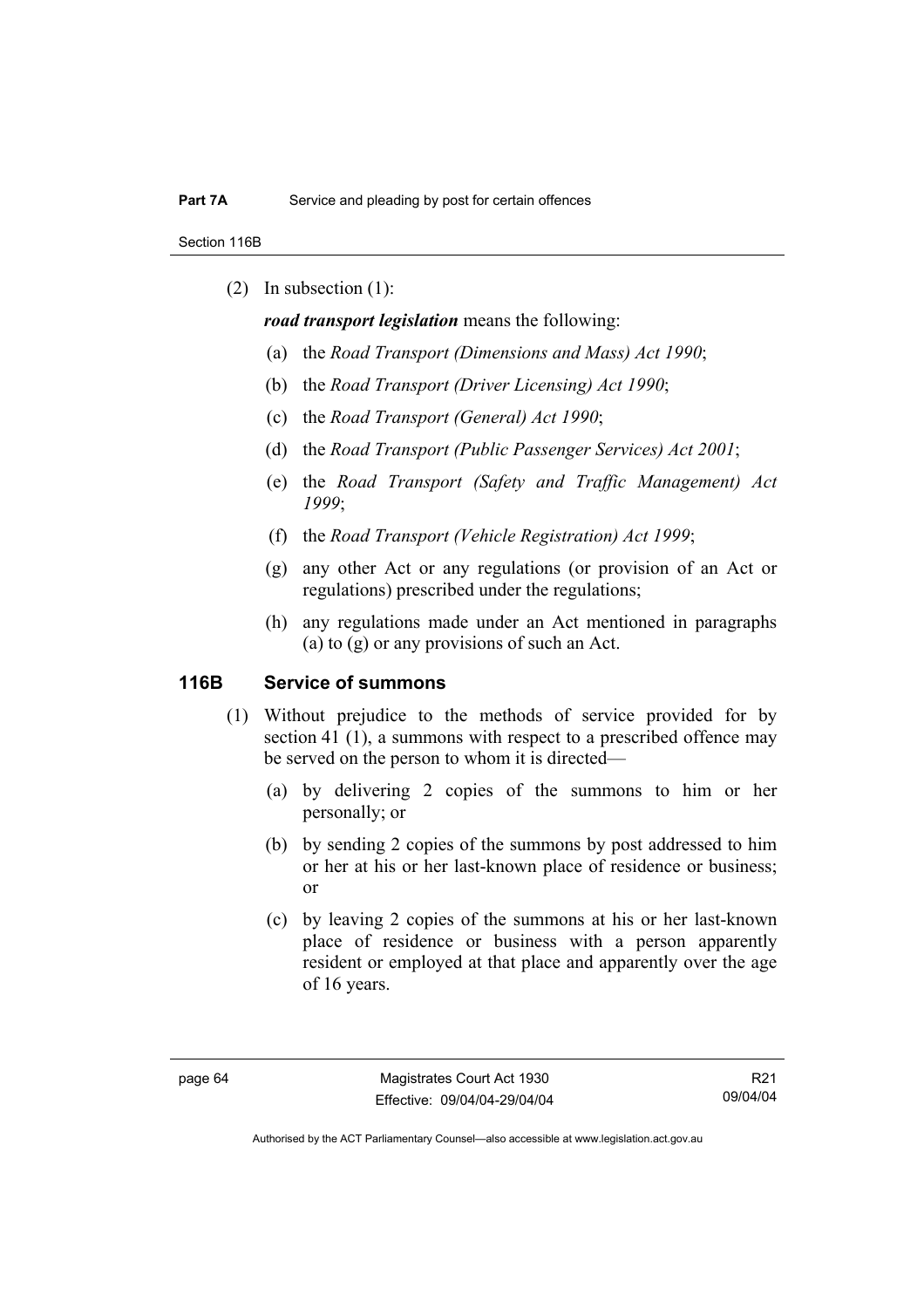- (2) One copy of a summons with respect to a prescribed offence served in accordance with this section shall have the notice to defendant form printed on the back of it, and the other copy of that summons so served shall have the notice of intention to defend form and the plea of guilty form printed on the back of it.
- (3) Service in accordance with this section of a summons with respect to a prescribed offence, being service in a manner referred to in subsection (1) (a) or (c), shall be effected not less than 14 days before the day when the person to whom it is directed is required by the summons to appear before the court.
- (4) If a summons with respect to a prescribed offence is served in accordance with this section in the manner referred to in subsection (1) (b), the 2 copies of the summons shall be sent by post not less than 21 days before the day when the person to whom it is directed is required by the summons to appear before the court.

## **116BA Giving of notice**

If the registrar is required to give notice to a person under this part, the notice may be served by sending a copy by post addressed to the person at his or her last-known place of residence or business.

## **116C Proof of service**

- (1) Service of a summons or notice for this part may be proved by the oath of the person who served it, by affidavit or otherwise.
- (2) For this part, if—
	- (a) a summons has been served in accordance with section 116B; and
	- (b) a copy of the summons is returned to the registrar with the notice of intention to defend form or the plea of guilty form completed;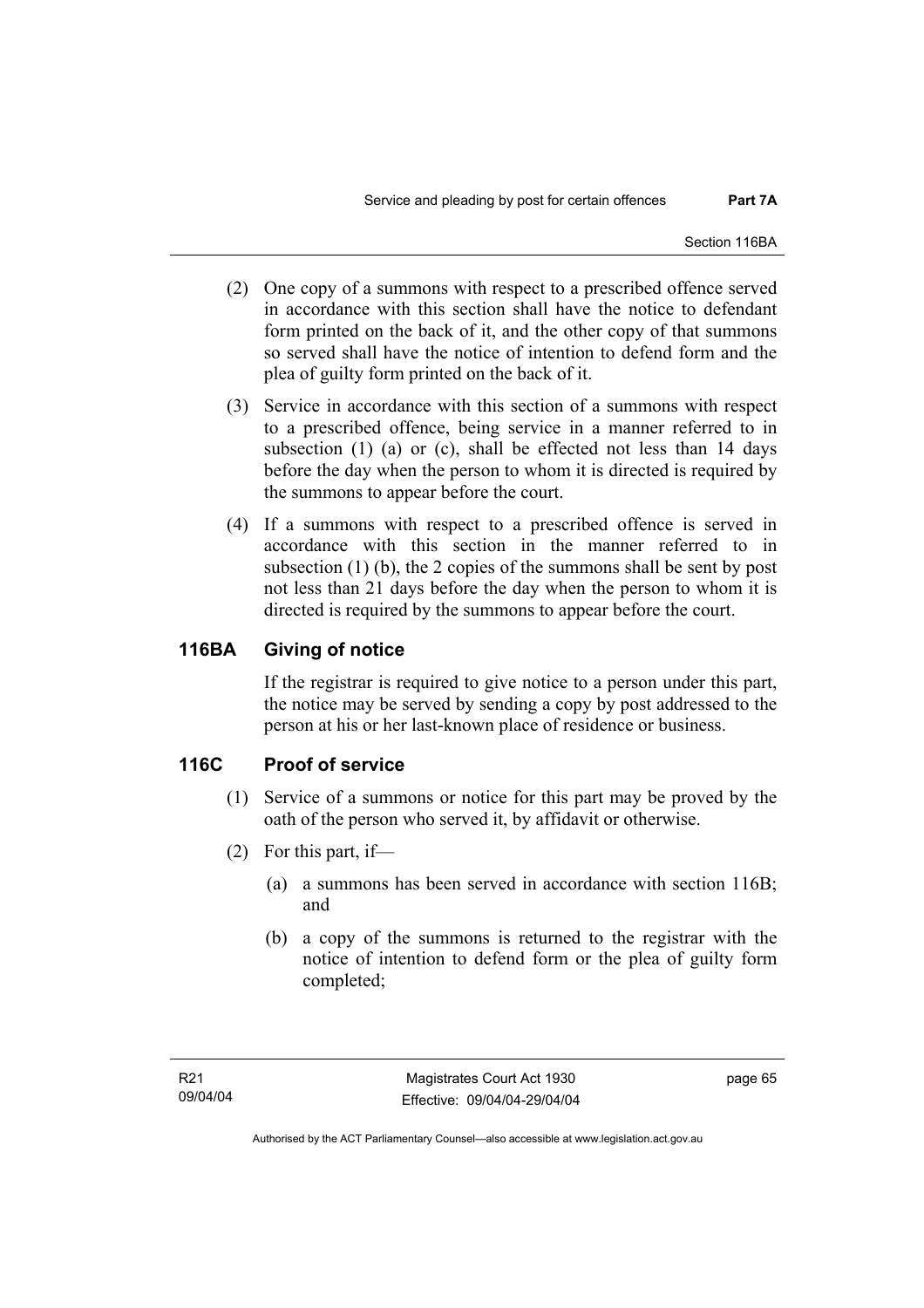#### **Part 7A** Service and pleading by post for certain offences

Section 116D

the defendant shall, unless the contrary is proved, be taken to have completed and signed the form so completed and to have returned the form to the registrar.

- (3) The plea of guilty form shall be signed in the presence of one of the following persons:
	- (a) the registrar;
	- (b) a legal practitioner;
	- (c) a justice of the peace;
	- (d) a prescribed person.

#### **116D Pleas**

A defendant may—

- (a) without prejudice to any other means of pleading guilty, enter a plea of guilty by completing the plea of guilty form and returning the form, whether by post or otherwise, to the registrar; or
- (b) give notice of his or her intention to defend by completing the notice of intention to defend form and returning the form, whether by post or otherwise, to the registrar.

## **116E Procedure if plea of guilty entered**

- $(1)$  If—
	- (a) a defendant enters a plea of guilty in accordance with section 116D; and
	- (b) the defendant—
		- (i) does not appear at the hearing; or
		- (ii) appears but does not withdraw his or her plea of guilty; and

R21 09/04/04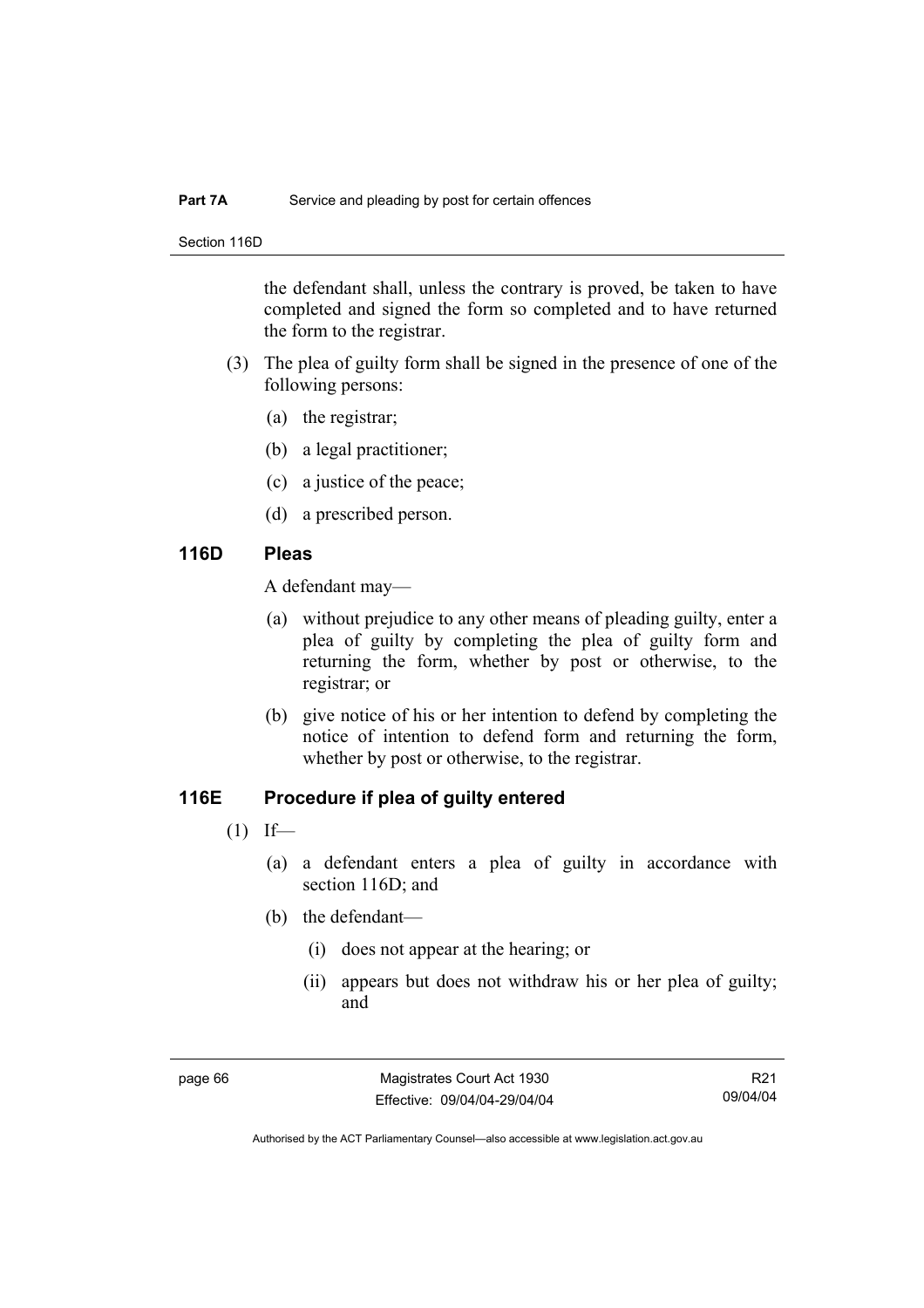(c) the court accepts the plea of guilty;

the court shall record a plea of guilty and determine the proceedings accordingly.

- (2) The court shall, in determining proceedings under subsection (1), have regard to the matters (if any) drawn to the attention of the court in the plea of guilty and shall give to those matters the weight that to the court seems proper.
- (3) If the court declines to accept a plea of guilty entered in accordance with section 116D—
	- (a) the court shall adjourn the hearing and fix a time and place for the hearing of the proceedings; and
	- (b) if the defendant is not before the court—the registrar shall give to the defendant notice of the time and place so fixed.
- (4) If a defendant does not appear at the time and place fixed under subsection (3), the court may hear and determine the proceedings in the absence of the defendant.

## **116F Procedure if notice of intention to defend given**

If a defendant returns the notice of intention to defend form to the registrar before the day when he or she is required by the summons to appear before the court—

- (a) the court shall fix a time and place for the hearing of the proceedings; and
- (b) the registrar shall give to the defendant notice of the time and place so fixed.

## **116FA Procedure if defendant pleads not guilty**

If the defendant appears before the court at the time and place at which he or she is required by the summons to appear and pleads not guilty, the court shall adjourn the hearing, fix a time and place

page 67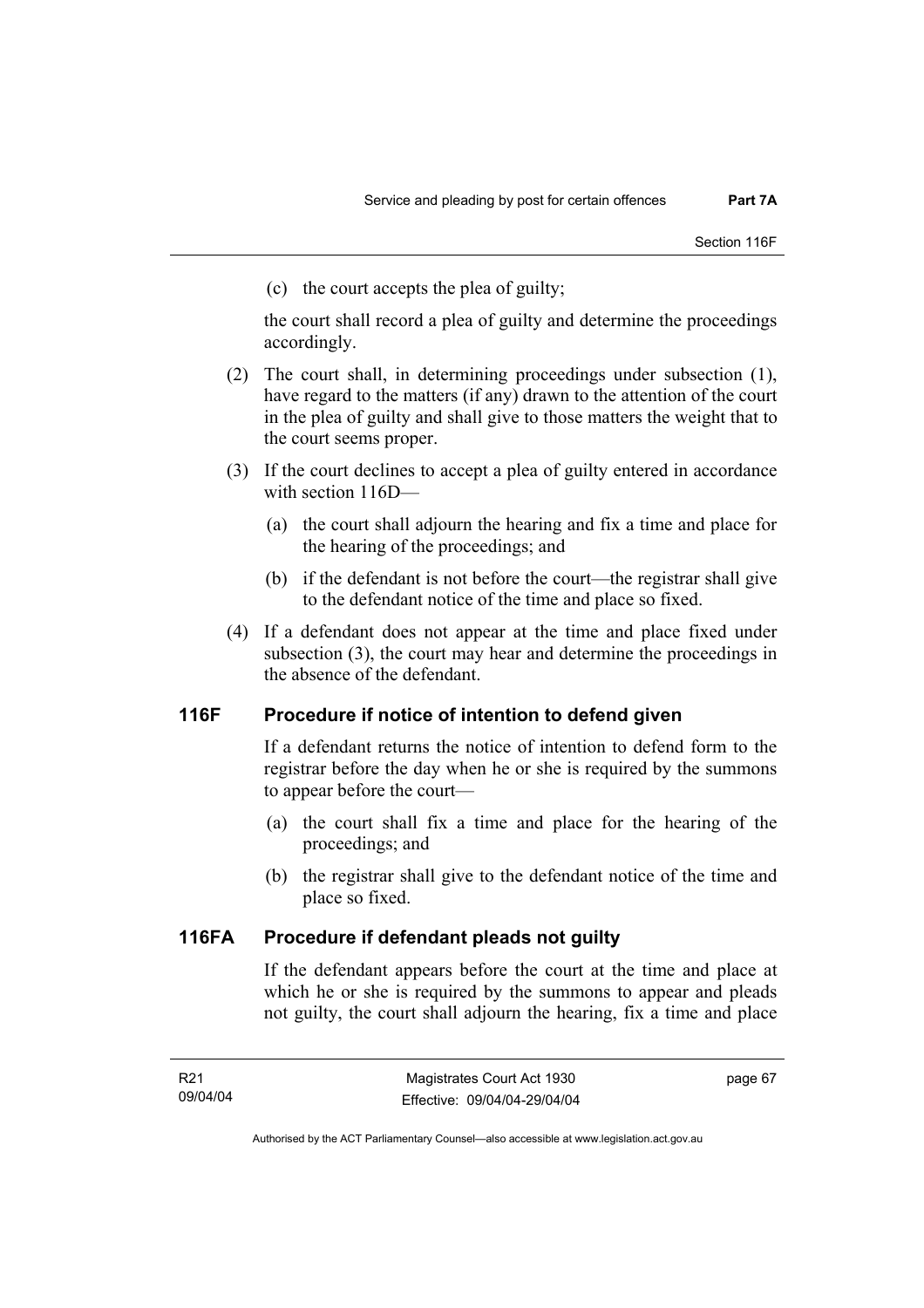#### **Part 7A** Service and pleading by post for certain offences

Section 116G

for the hearing of the proceedings and inform the defendant of the time and place so fixed.

#### **116G Procedure if defendant does not plead**

If—

- (a) a summons has been served in accordance with section 116B; and
- (b) either—
	- (i) the defendant does not enter a plea of guilty in accordance with section 116D or return the notice of intention to defend form to the registrar before the day when he or she is required by the summons to appear before the court, and does not appear before the court at the time and place specified in the summons; or
	- (ii) the defendant does not appear before the court at the time and place specified in the notice given to him or her in accordance with section 116F or fixed by the court in accordance with section 116FA; and
- (c) the court is satisfied—
	- (i) that the matters alleged in the summons are reasonably sufficient to inform the defendant of the offence alleged against him or her; and
	- (ii) that the matters so alleged constitute the offence charged in the summons;

the court may convict the defendant of the offence charged in the summons.

#### **116H Restricted penalties under pt 7A**

(1) Subject to subsection (3), if—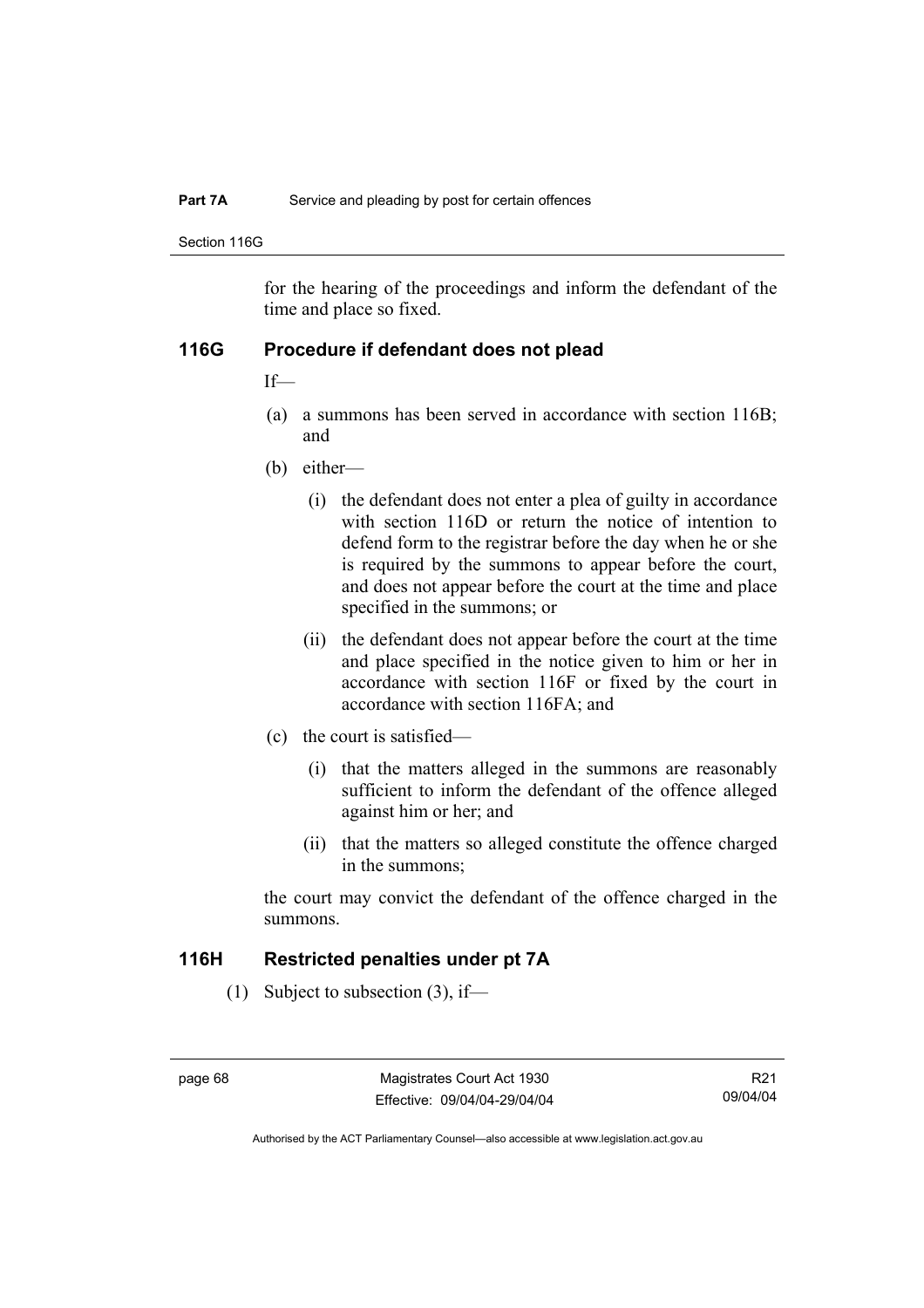- (a) a defendant is convicted under this part of an offence against a law referred to in a paragraph of section 116AA (1); and
- (b) at the time that the defendant is sentenced, the defendant is not before the court or is not represented before the court by a legal practitioner;

the only penalty that the court may impose is a fine of an amount not exceeding the amount referred to in that paragraph.

- $(2)$  If—
	- (a) the court convicts a defendant of an offence against a law referred to in a paragraph of section 116AA (1); and
	- (b) the law provides in effect that a penalty other than a fine may be imposed on the defendant; and
	- (c) at the time that the defendant is sentenced, the defendant is not before the court or is not represented before the court by a legal practitioner;

and the court considers that a penalty other than a fine may be appropriate—

- (d) the court shall adjourn the hearing and fix a time and place for sentence; and
- (e) the registrar shall give to the defendant notice of the time and place so fixed.
- (3) If a defendant convicted of an offence against a law referred to in a paragraph of section 116AA (1) does not appear at the time and place fixed under subsection (2), the court, in the absence of the defendant, may impose on the defendant any penalty that is applicable under that law.

#### **116I Consequences of conviction ex parte**

If a defendant is, in his or her absence, convicted of an offence, the registrar shall give to the defendant written notice of—

| R21      | Magistrates Court Act 1930   | page 69 |
|----------|------------------------------|---------|
| 09/04/04 | Effective: 09/04/04-29/04/04 |         |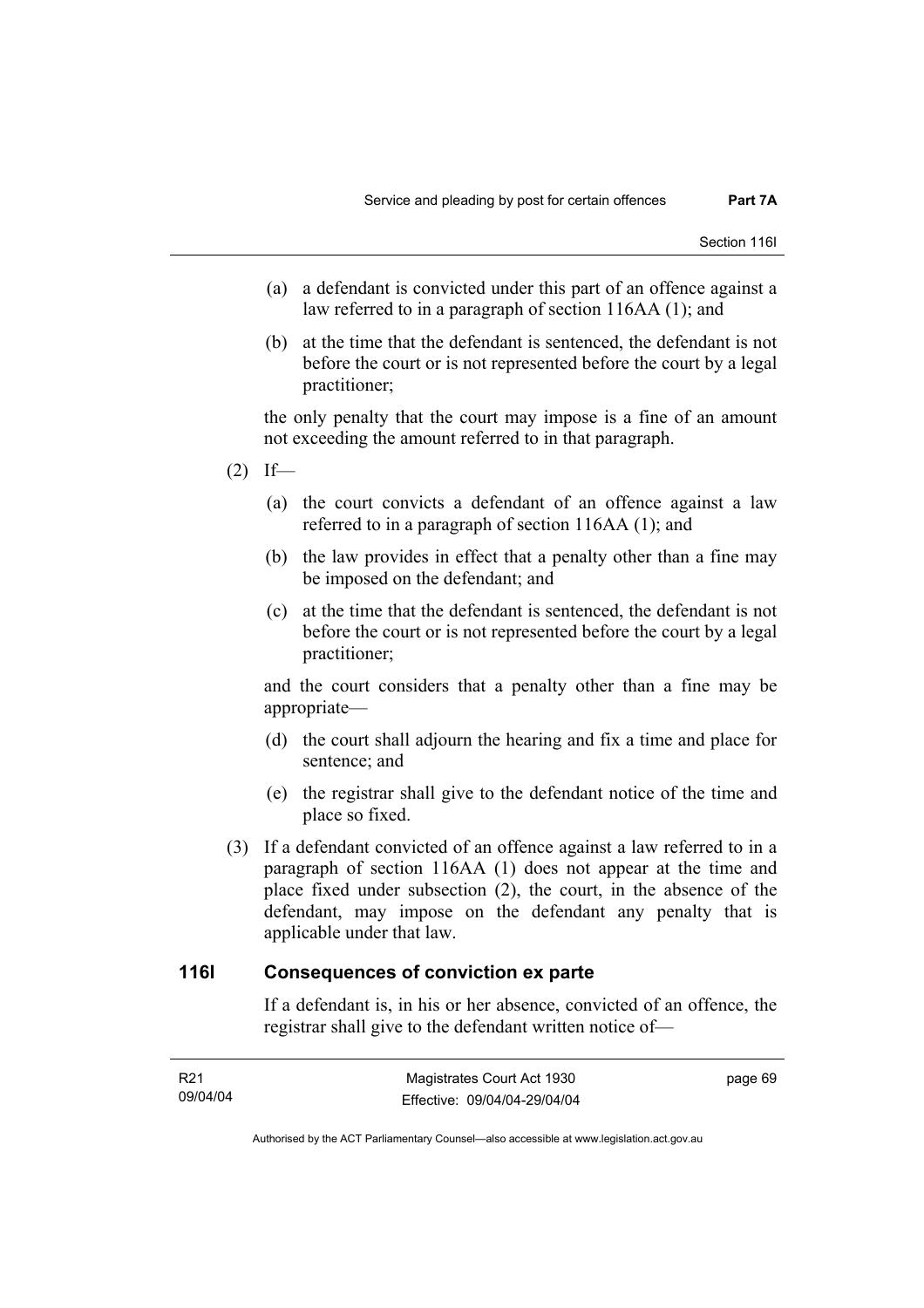Section 116I

- (a) the conviction and order of the court; and
- (b) the penalty (if any) imposed by the court, and the means by which and the time by which the penalty is required to be discharged; and
- (c) except where the proceedings are determined in accordance with section 116E (1), the defendant's right to apply for the setting aside of the conviction or order in accordance with section 23.

page 70 Magistrates Court Act 1930 Effective: 09/04/04-29/04/04

R21 09/04/04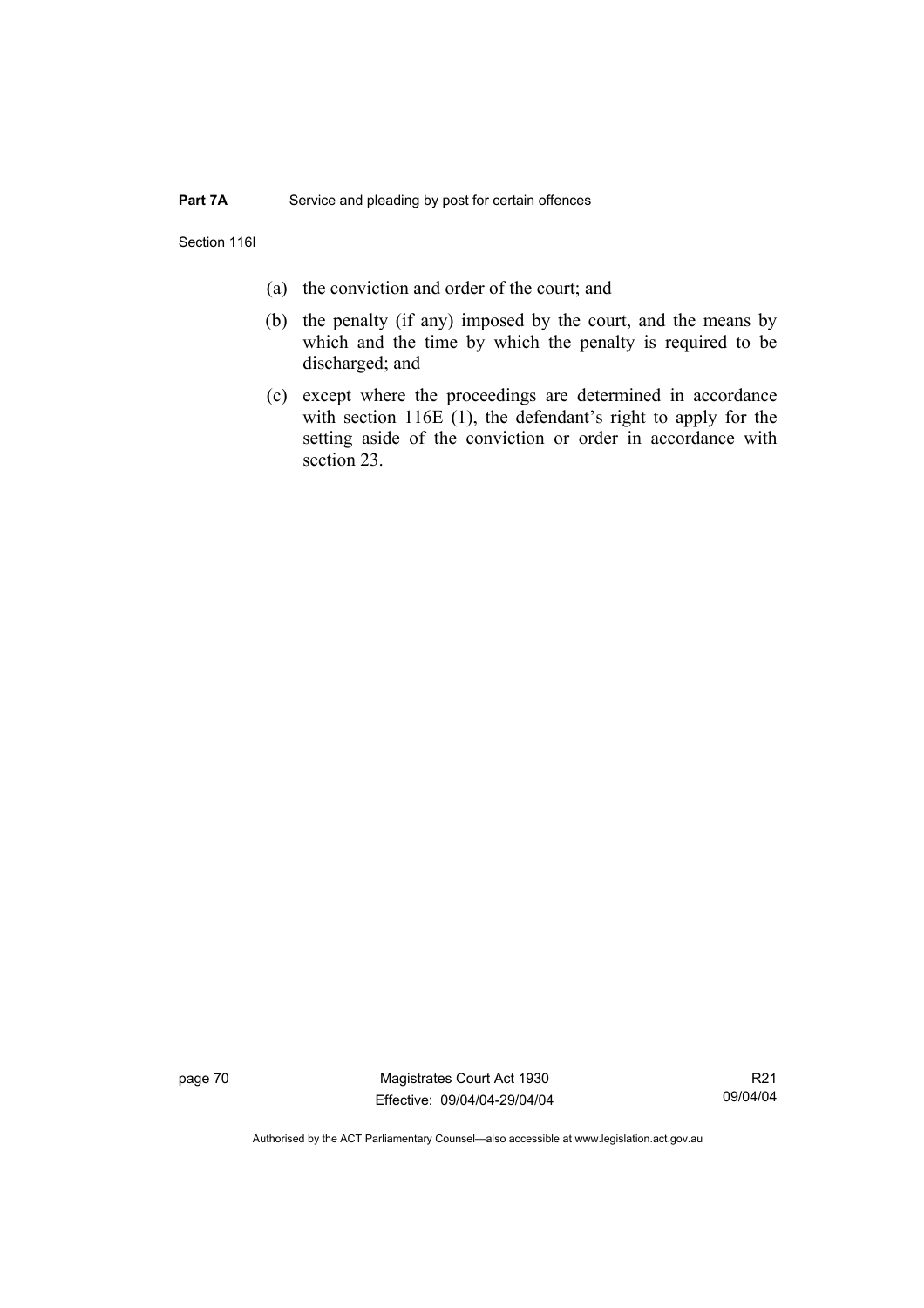# **Division 8.1 Preliminary**

#### **117 Definitions for pt 8**

In this part:

*administering authority*, for an infringement notice offence, means the entity that, under the regulations, is the administering authority for the offence.

*authorised person*, for part 8 (Infringement notices for certain offences)—see section 134A (3).

*date of service*, of an infringement notice or reminder notice that has been, or is to be, served on a person, means the date the notice is served on the person.

*infringement notice* means a notice under section 120 (Service of infringement notices).

*infringement notice offence* means an offence declared under the regulations to be an offence to which this part applies.

*infringement notice penalty*, for a person for an infringement notice offence, means—

- (a) the amount prescribed under the regulations as the penalty payable by the person for the offence under an infringement notice for the offence; or
- (b) if a reminder notice has also been served on the person for the offence—the total of the amount mentioned in paragraph (a) and the amount prescribed under the regulations as the amount payable by the person for the cost of serving the reminder notice.

page 71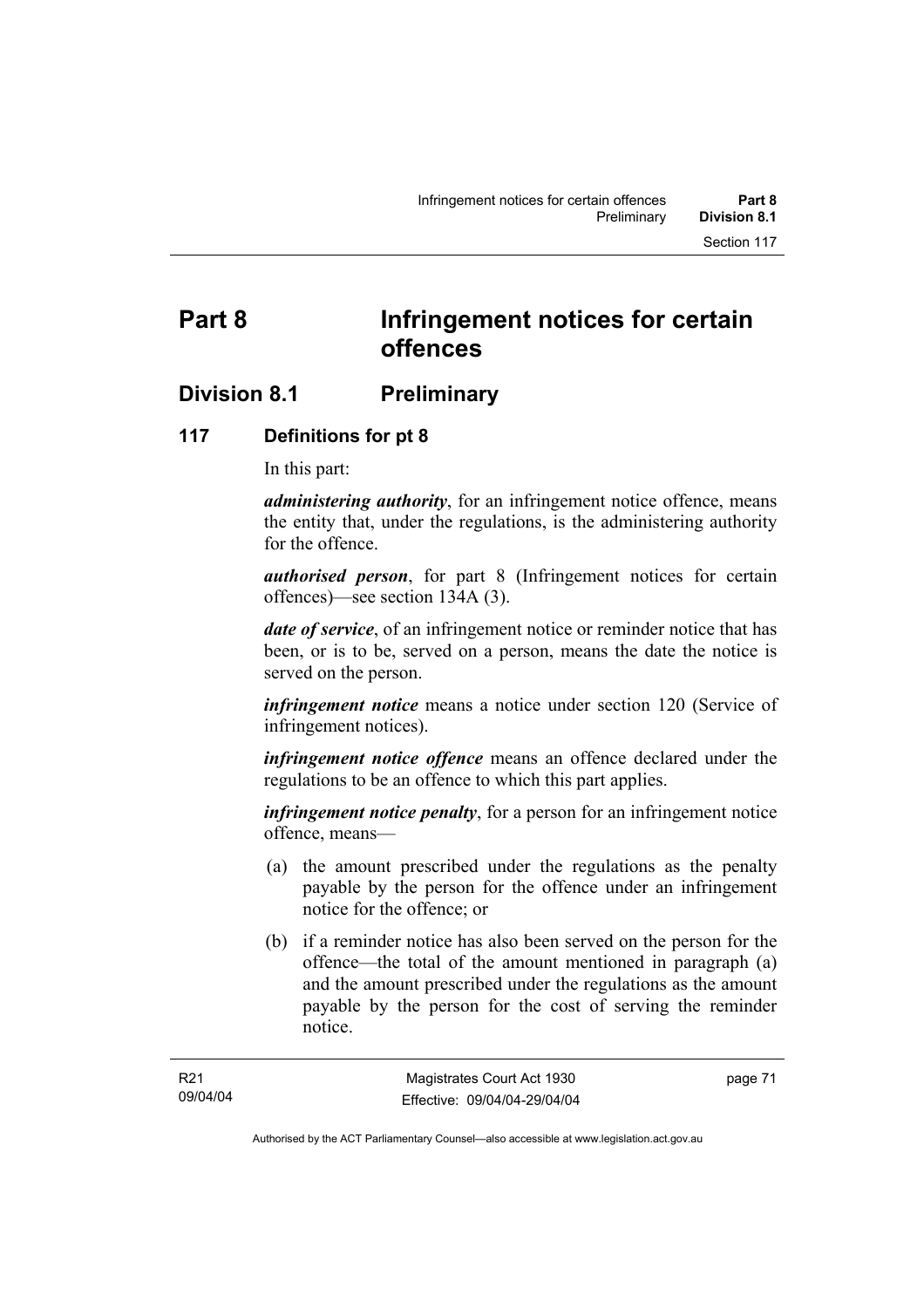*reminder notice* means a notice under section 129 (Reminder notices).

# **118 Purpose and effect of pt 8**

- (1) The purpose of this part is to create a system of infringement notices for certain offences as an alternative to prosecution.
- (2) This part does not—
	- (a) require an infringement or reminder notice to be served on a person; or
	- (b) affect the liability of a person to be prosecuted for an offence if—
		- (i) an infringement or reminder notice is not served on the person for the offence; or
		- (ii) the person does not comply with an infringement or reminder notice served on the person for the offence; or
		- (iii) an infringement notice served on the person for the offence is withdrawn; or
	- (c) prevent the service of 2 or more infringement notices on a person for an offence; or
	- (d) limit or otherwise affect the penalty that may be imposed by a court on a person for an offence.

## **119 Regulations about infringement notice offences**

- (1) The regulations may prescribe an offence for the definition of *infringement notice offence* in section 117 by—
	- (a) stating the offence; or
	- (b) referring to the provision creating the offence; or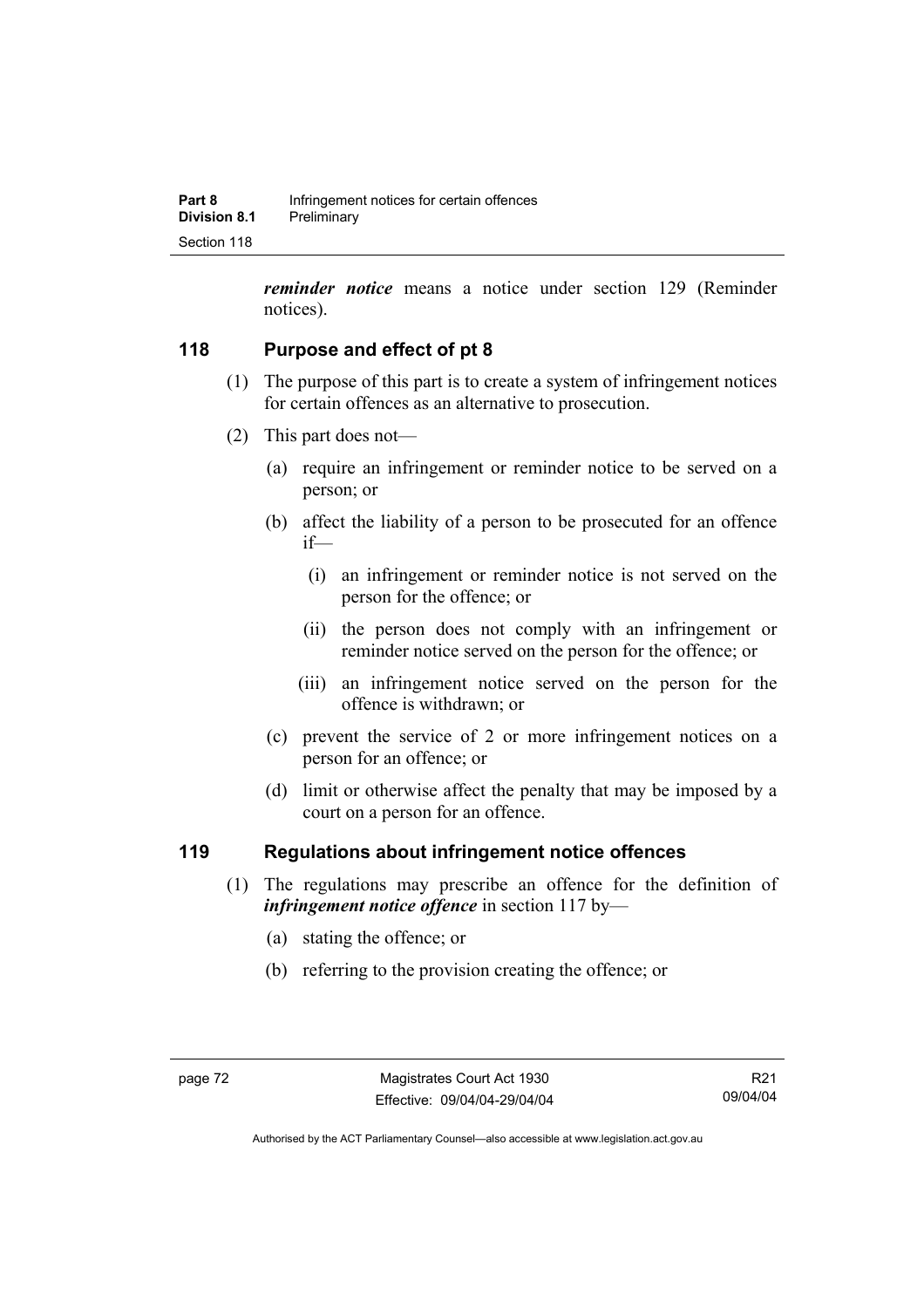- (c) providing that all offences, or all offences except for stated offences, against an Act or subordinate law are infringement notice offences.
- (2) Subsection (1) does not limit the ways that the regulations may prescribe an offence for that definition.
- (3) The regulations may, for the definition of infringement notice penalty in section 117, prescribe—
	- (a) an amount as the penalty payable by anyone for an offence if it is dealt with under this part; or
	- (b) different amounts as the penalties payable for different offences if they are dealt with under this part; or
	- (c) different amounts as the penalties payable for the same kind of offence committed by different people or in different circumstances if the offence is dealt with under this part.
- (4) However, an infringement notice penalty prescribed for a person for an offence must not exceed the maximum fine that could be imposed by a court on the person for the offence.
- (5) Subsection (3) does not limit the ways that the regulations may prescribe an amount for that definition.

# **Division 8.2 Infringement and reminder notices**

# **120 Service of infringement notices**

If an authorised person believes, on reasonable grounds, that a person has committed an infringement notice offence, the authorised person may serve a notice (an *infringement notice*) on the person for the offence.

# **121 Contents of infringement notices**

 (1) An infringement notice served on a person by an authorised person for an infringement notice offence must—

| R21      | Magistrates Court Act 1930   | page 73 |
|----------|------------------------------|---------|
| 09/04/04 | Effective: 09/04/04-29/04/04 |         |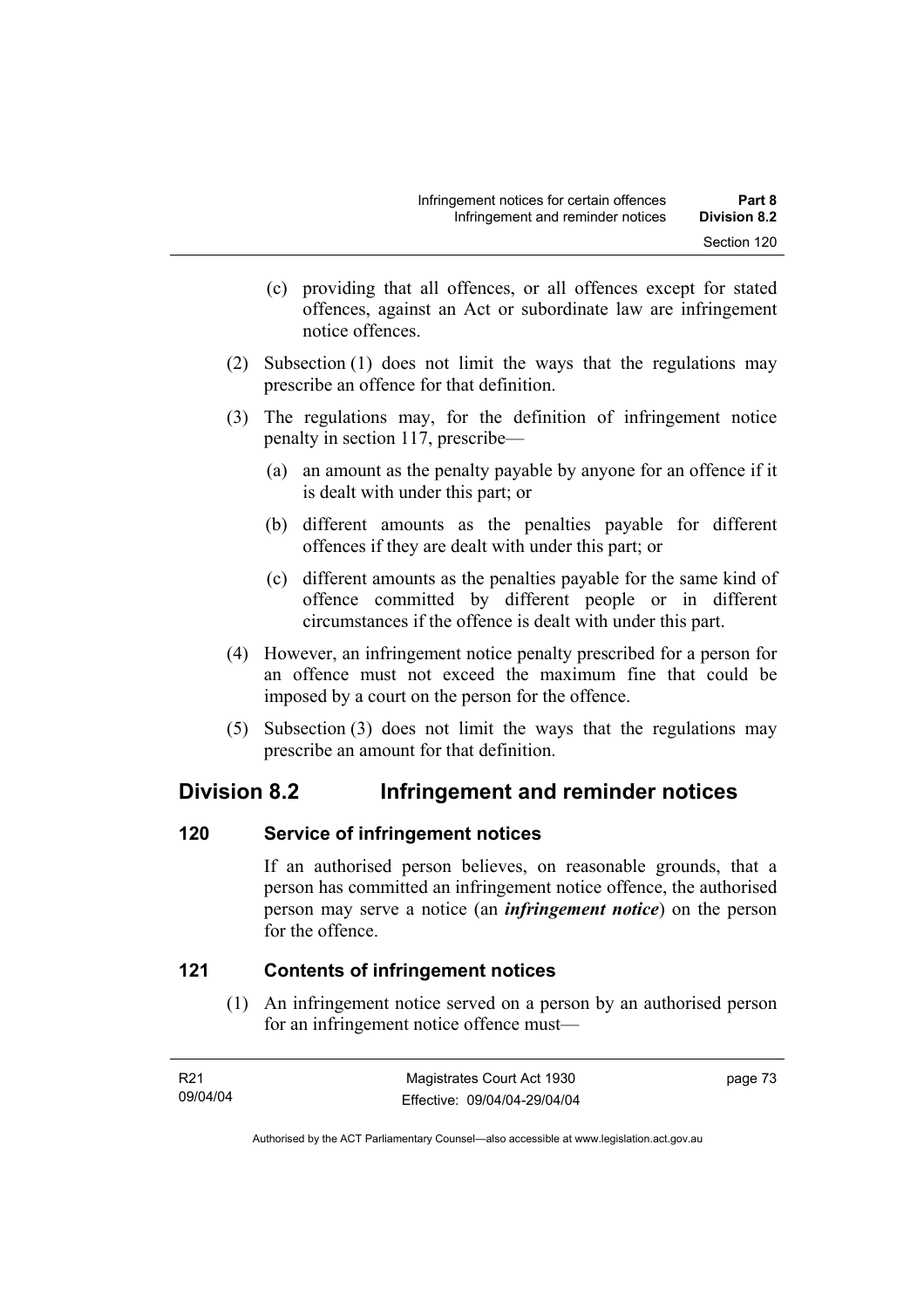- (a) be identified by a unique number; and
- (b) state the date of service of the notice; and
- (c) state—
	- (i) the full name, or surname and initials, and address of the person on whom the notice is served; or
	- (ii) the particulars that are, under the regulations, identifying particulars for the person; and
- (d) give brief details of the offence, including the Act or subordinate law, and the provision of it, contravened by the person, and—
	- (i) if the offence took place over a period—the period, or approximate period, when the offence was committed; or
	- (ii) in any other case—the place where the offence was committed and the date and approximate time of the offence; and
- (e) state the infringement notice penalty payable by the person for the offence; and
- (f) contain the information required by section 122 (Additional information in infringement notices); and
- (g) identify the authorised person in accordance with the regulations; and
- (h) include any other information required under the regulations and any additional information that the administering authority considers appropriate.
- (2) The regulations may provide that subsection (1) (c) does not apply to an infringement notice.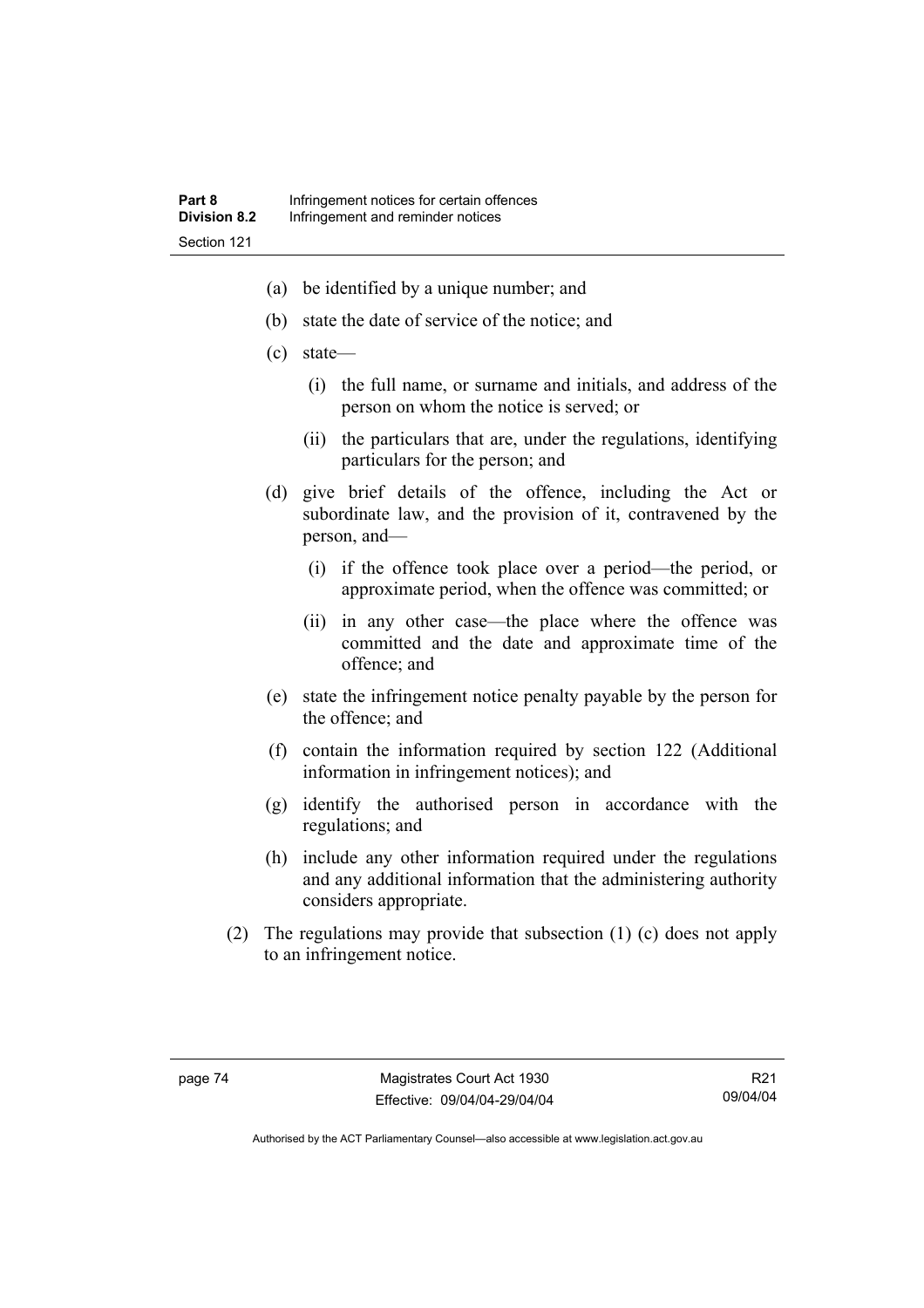#### **122 Additional information in infringement notices**

- (1) The infringement notice must also tell the person on whom it is served that—
	- (a) the person may pay the infringement notice penalty for the offence or dispute liability for the offence within 28 days after the day when the notice is served on the person (the *date of service* of the notice); and
	- (b) the person may apply to the administering authority for additional time in which to pay the penalty or dispute liability for the offence; and
	- (c) the notice may be withdrawn before or after the penalty is paid; and
	- (d) if the person pays the penalty within the 28 days (or any additional time allowed by the administering authority), then, unless the infringement notice is withdrawn and any penalty refunded—
		- (i) any liability of the person for the offence is discharged; and
		- (ii) the person will not be prosecuted in court for the offence; and
		- (iii) the person will not be taken to have been convicted of the offence; and
	- (e) if the person wishes to dispute liability for the offence, the issue may be referred to the Magistrates Court; and
	- (f) if the Magistrates Court finds against the person or the person is prosecuted in court for the offence, the person may be convicted of the offence and ordered to pay a penalty and costs, and be subject to other court orders; and
	- (g) if the person does not pay the infringement notice penalty, or disputes liability for the offence, within the 28 days (or any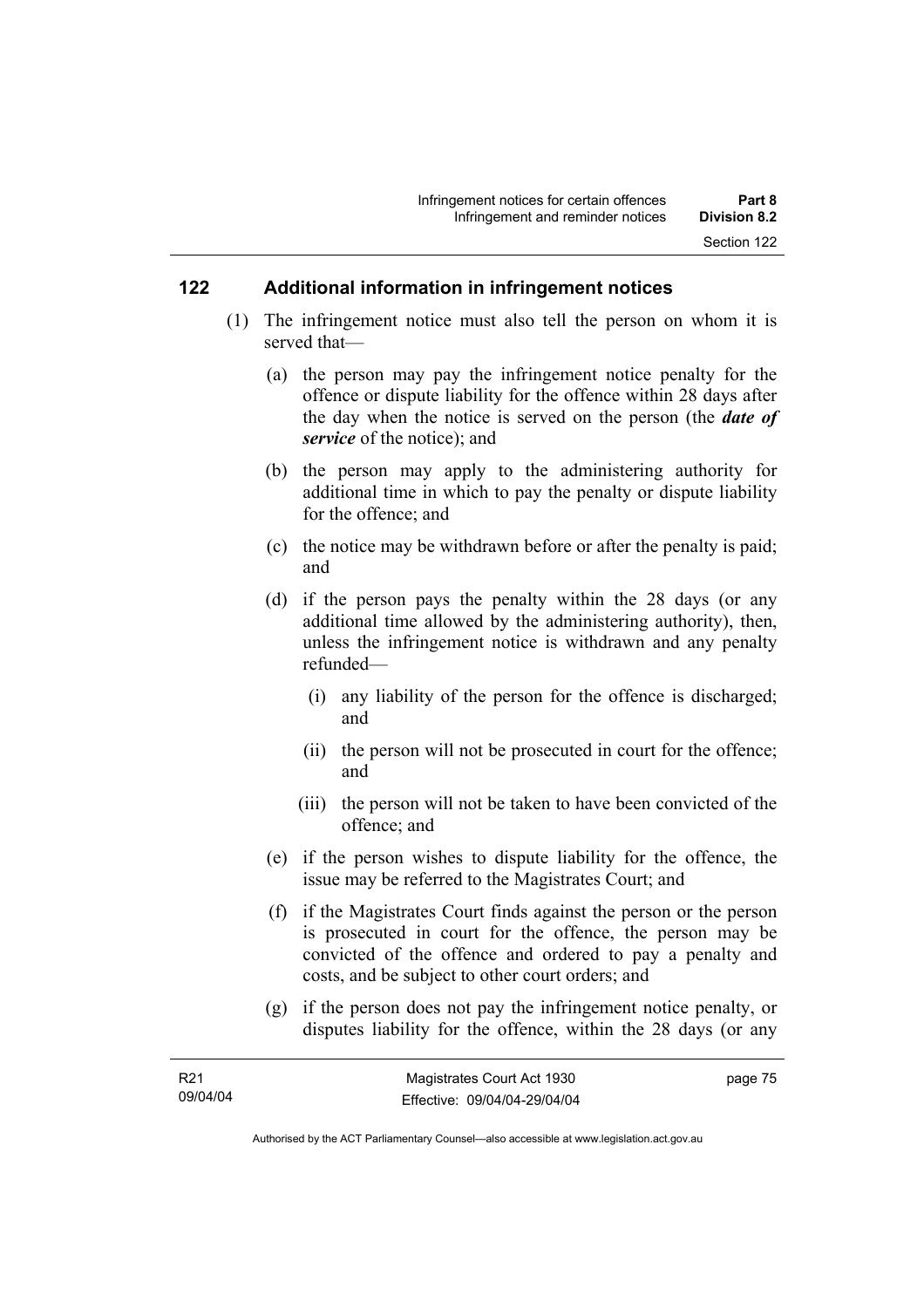additional time allowed by the administering authority), a reminder notice may be served on the person for the offence or the person may be prosecuted in court for the offence; and

- (h) if a reminder notice is served on the person, the infringement notice penalty is increased by the amount payable by the person for the cost of serving the reminder notice.
- (2) In addition, the infringement notice must—
	- (a) explain how the person may pay the infringement notice penalty or dispute liability for the offence; and
	- (b) explain how the person may apply for additional time to pay the infringement notice penalty or dispute liability for the offence.

## **123 Time for payment of infringement notice penalty**

The infringement notice penalty payable by a person under an infringement notice or reminder notice is payable—

- (a) within 28 days after the date of service of the notice; or
- (b) if the person applies to the administering authority within the 28 days for additional time to pay and the additional time is allowed—within the additional time allowed by the administering authority; or
- (c) if the person applies to the administering authority within the 28 days for additional time to pay and the application is refused—within 7 days after the day the person is told of the refusal or 28 days after the date of service of the notice, whichever is later.

## **124 Extension of time to pay penalty**

 (1) The person on whom an infringement notice or reminder notice is served may apply, in writing, to the administering authority, within 28 days after the date of service of the notice, for a stated additional

R21 09/04/04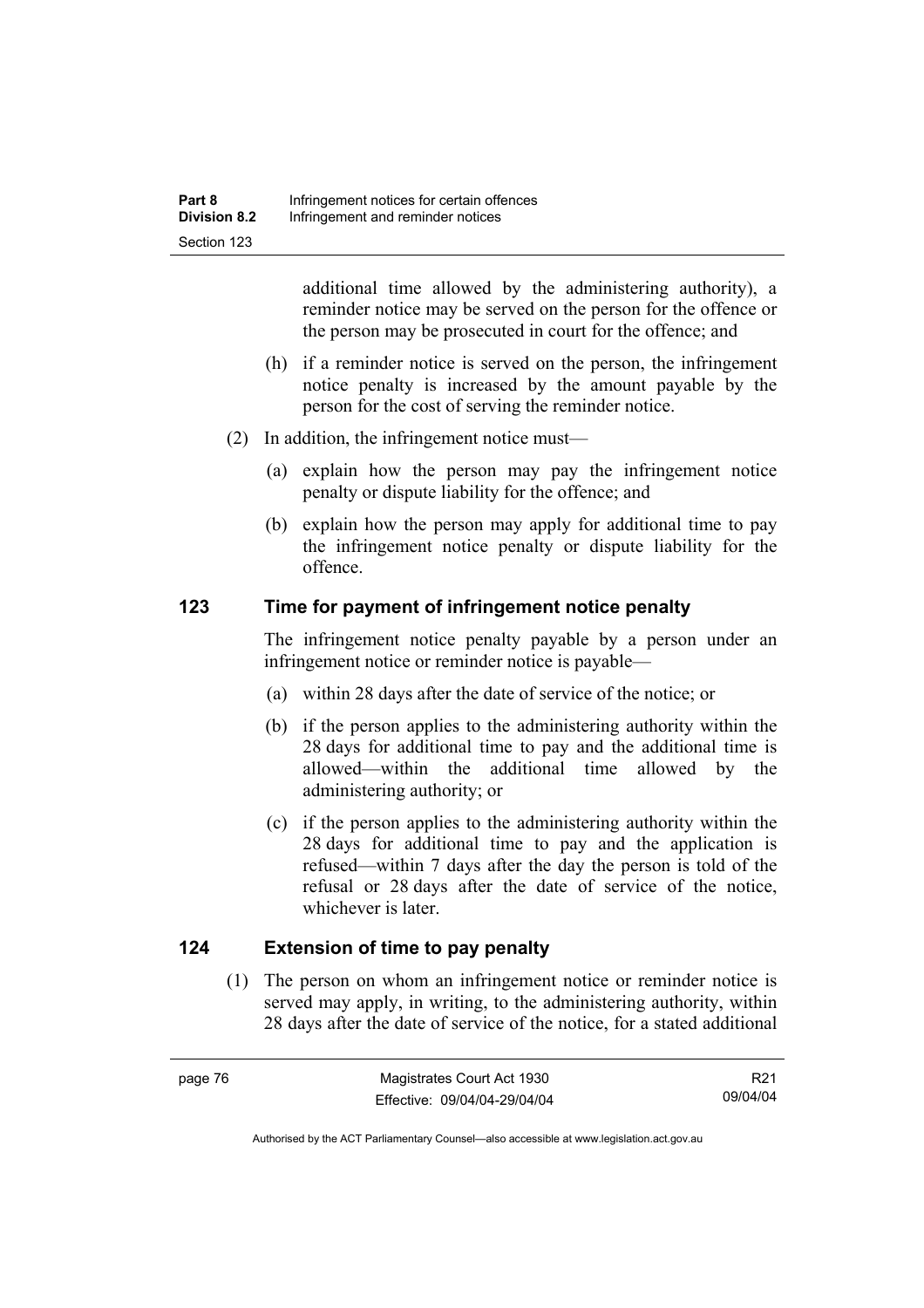time (of not longer than 6 months) in which to pay the infringement notice penalty.

- (2) The administering authority must—
	- (a) allow or refuse to allow the additional time; and
	- (b) tell the person in writing of the decision and, if the decision is a refusal, the reasons for it.

#### **125 Effect of payment of infringement notice penalty**

- (1) This section applies if—
	- (a) an infringement notice has been served on a person for an infringement notice offence; and
	- (b) the person pays the infringement notice penalty for the offence in accordance with this part; and
	- (c) when the payment is made, the infringement notice had not been withdrawn and an information had not been laid in the Magistrates Court against the person for the offence.
	- *Note* Section 127 (Withdrawal of infringement notice) provides for the withdrawal at any time of an infringement notice that has been served on a person. If s 125 applied to the infringement notice offence, it ceases to apply, and is taken never to have applied, on the withdrawal of the notice (see s  $127(4)$ ).
- (2) If this section applies—
	- (a) any liability of the person for the offence is discharged; and
	- (b) the person must not be prosecuted in a court for the offence; and
	- (c) the person is not taken to have been convicted of the offence.
- (3) If 2 or more infringement notices were served on the person for the offence, then, unless all the infringement notices have been withdrawn, subsection (2) applies to the person in relation to the offence if the person pays, in accordance with this part, the

| R21      | Magistrates Court Act 1930   | page 77 |
|----------|------------------------------|---------|
| 09/04/04 | Effective: 09/04/04-29/04/04 |         |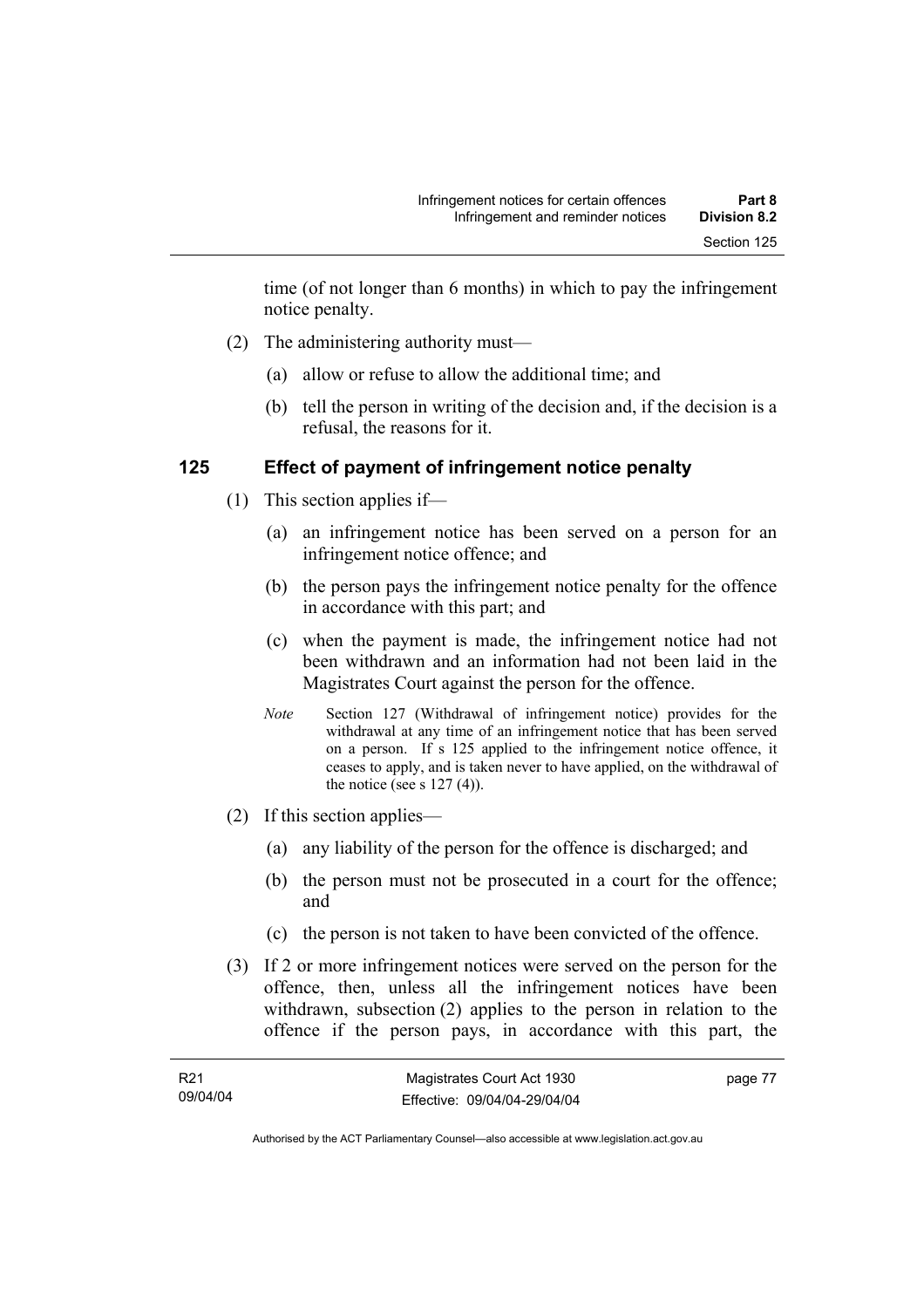| Part 8              | Infringement notices for certain offences |
|---------------------|-------------------------------------------|
| <b>Division 8.2</b> | Infringement and reminder notices         |
| Section 126         |                                           |

infringement notice penalty in relation to any of the notices (together with any costs and disbursements payable under this part in relation to the notice).

## **126 Application for withdrawal of infringement notice**

- (1) The person on whom an infringement notice for an infringement notice offence is served may apply to the administering authority, in writing, for the withdrawal of the notice within 28 days after the day when the infringement notice, or a reminder notice for the offence, is served on the person (or any additional time allowed by the administering authority).
- (2) The administering authority must—
	- (a) withdraw the notice or refuse to withdraw the notice; and
	- (b) tell the person in writing of the decision and, if the decision is a refusal, the reasons for it.

#### **127 Withdrawal of infringement notice**

- (1) This section applies to an infringement notice that has been served on a person for an infringement notice offence.
- (2) The administering authority may, by notice served on the person, withdraw the infringement notice, whether or not—
	- (a) the person has made an application for the withdrawal of the infringement notice; or
	- (b) the infringement notice penalty (or part of it) has been paid for the offence; or
	- (c) the person has disputed liability for the infringement notice offence.
- (3) The notice must—
	- (a) include the number of the infringement notice and the date of service of the infringement notice; and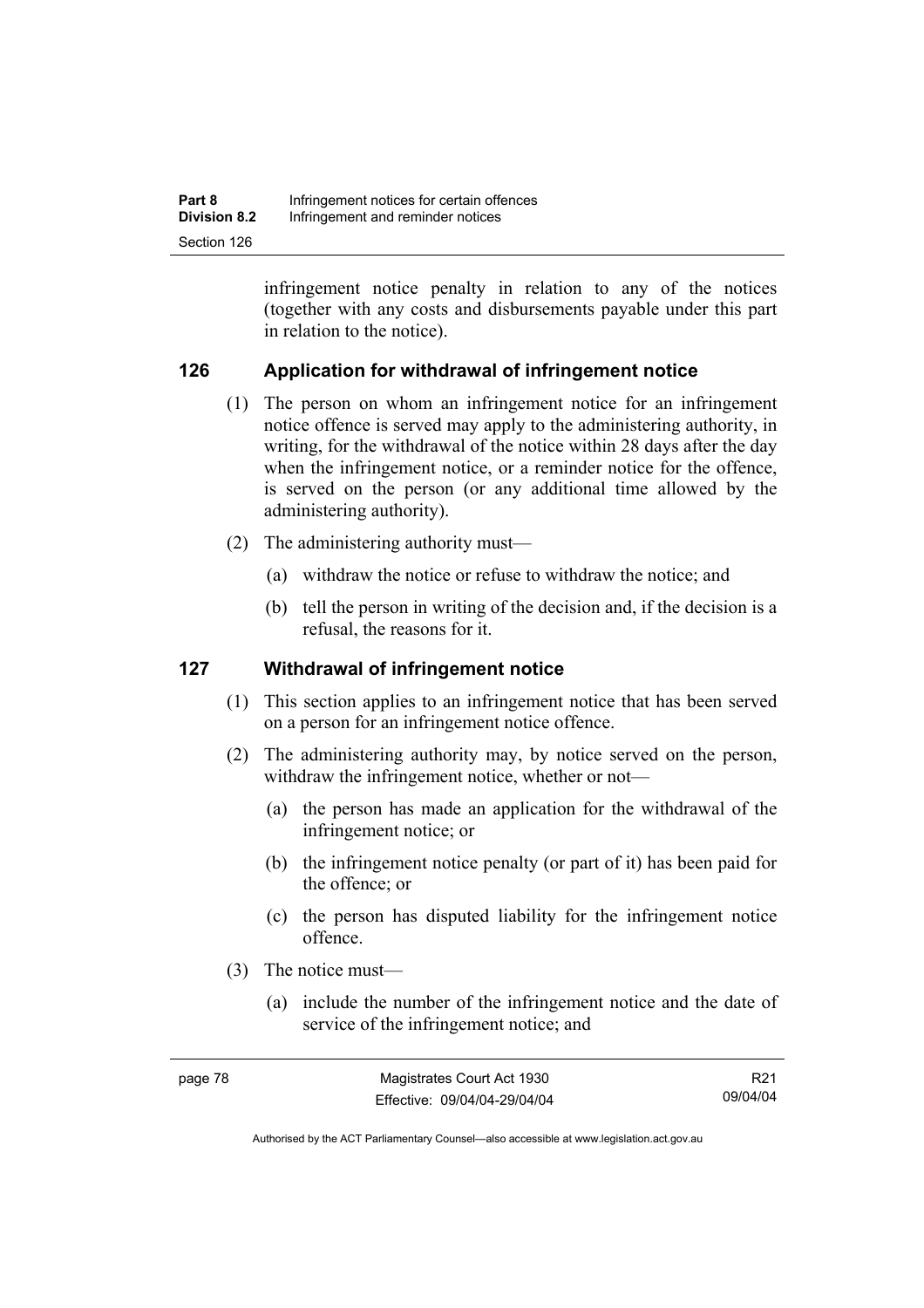- (b) tell the person that the infringement notice is withdrawn and, in general terms, about subsection (4).
- (4) On service of the notice—
	- (a) this part ceases to apply to the infringement notice; and
	- (b) if the infringement notice penalty (or part of it) has been paid—the amount paid must be repaid by the administering authority; and
	- (c) if section 125 (Effect of payment of infringement notice penalty) applies to the offence—the section ceases to apply, and is taken never to have applied, to the offence; and
	- (d) a proceeding for the offence may be taken in a court against anyone (including the person) as if the infringement notice had not been served on the person.

## **128 Guidelines about withdrawal of infringement notices**

- (1) The Minister may, in writing, issue guidelines about the exercise of an administering authority's functions under section 126 (Application for withdrawal of infringement notice), section 127 (Withdrawal of infringement notice) or section 133 (Extension of time to dispute liability).
- (2) The administering authority for an infringement notice offence must comply with any guidelines applying to the offence.
- (3) Guidelines are a disallowable instrument.
	- *Note* A disallowable instrument must be notified, and presented to the Legislative Assembly, under the *Legislation Act 2001*.

#### **129 Reminder notices**

An authorised person may serve a notice (a *reminder notice*) on a person if—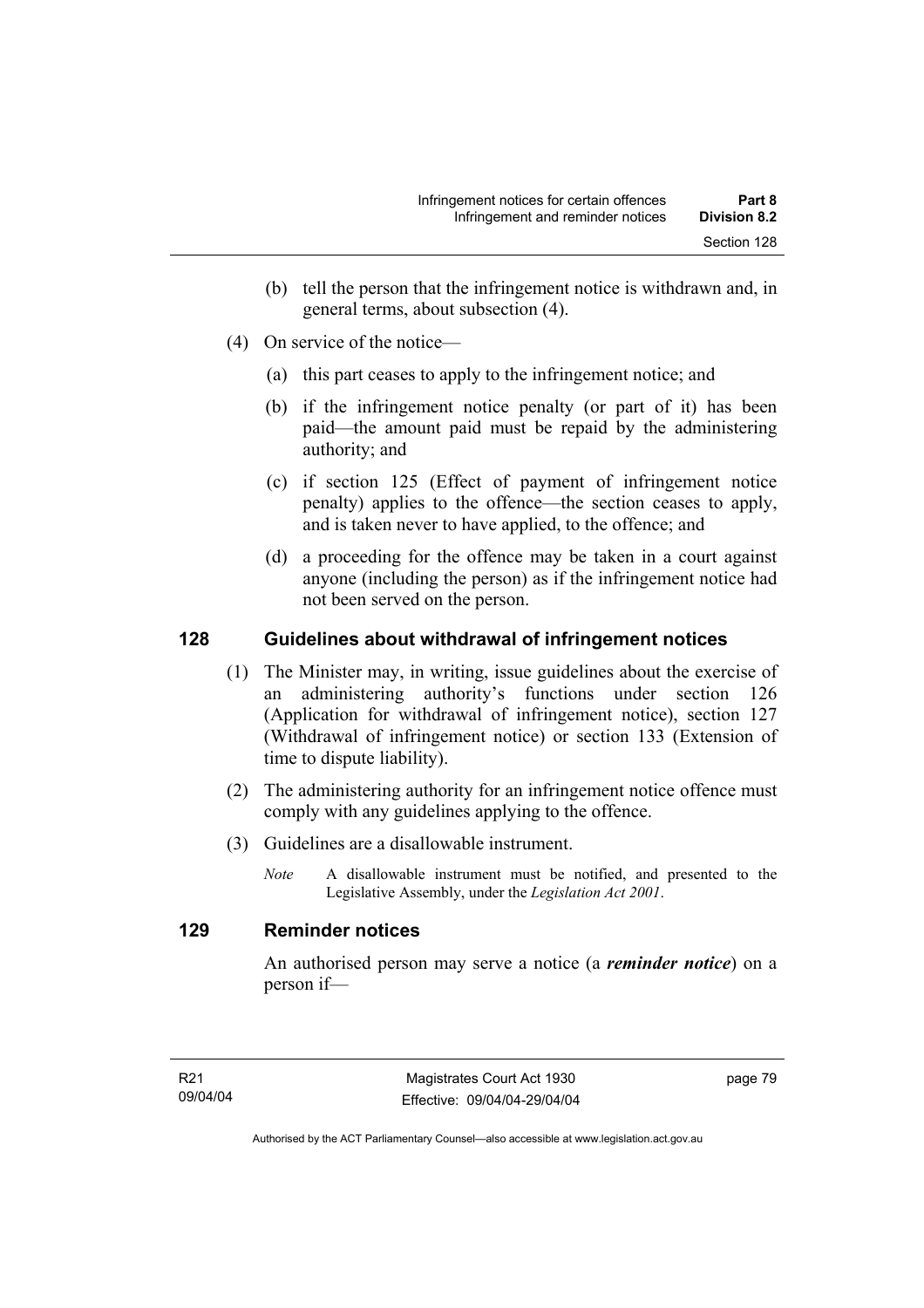- (a) an infringement notice has been served on the person for an infringement notice offence; and
- (b) the infringement notice has not been withdrawn; and
- (c) the infringement notice penalty has not been paid to the administering authority within the time for payment under this part; and
- (d) written notice disputing liability has not been given to the administering authority in accordance with this part; and
- (e) a reminder notice has not previously been served on the person for the offence.

#### **130 Contents of reminder notices**

A reminder notice served on a person by an authorised person for an infringement notice offence must—

- (a) be identified by a unique number; and
- (b) include the following information:
	- (i) the Act or subordinate law, and the provision of it, contravened by the person;
	- (ii) the number of the infringement notice served on the person for the offence;
	- (iii) the date of service of the infringement notice; and
- (c) state the date of service of the reminder notice; and
- (d) state the infringement notice penalty that is now payable by the person for the offence; and
- (e) contain the information required by section 131 (Additional information in reminder notices); and
- (f) identify the authorised person in accordance with the regulations; and

R21 09/04/04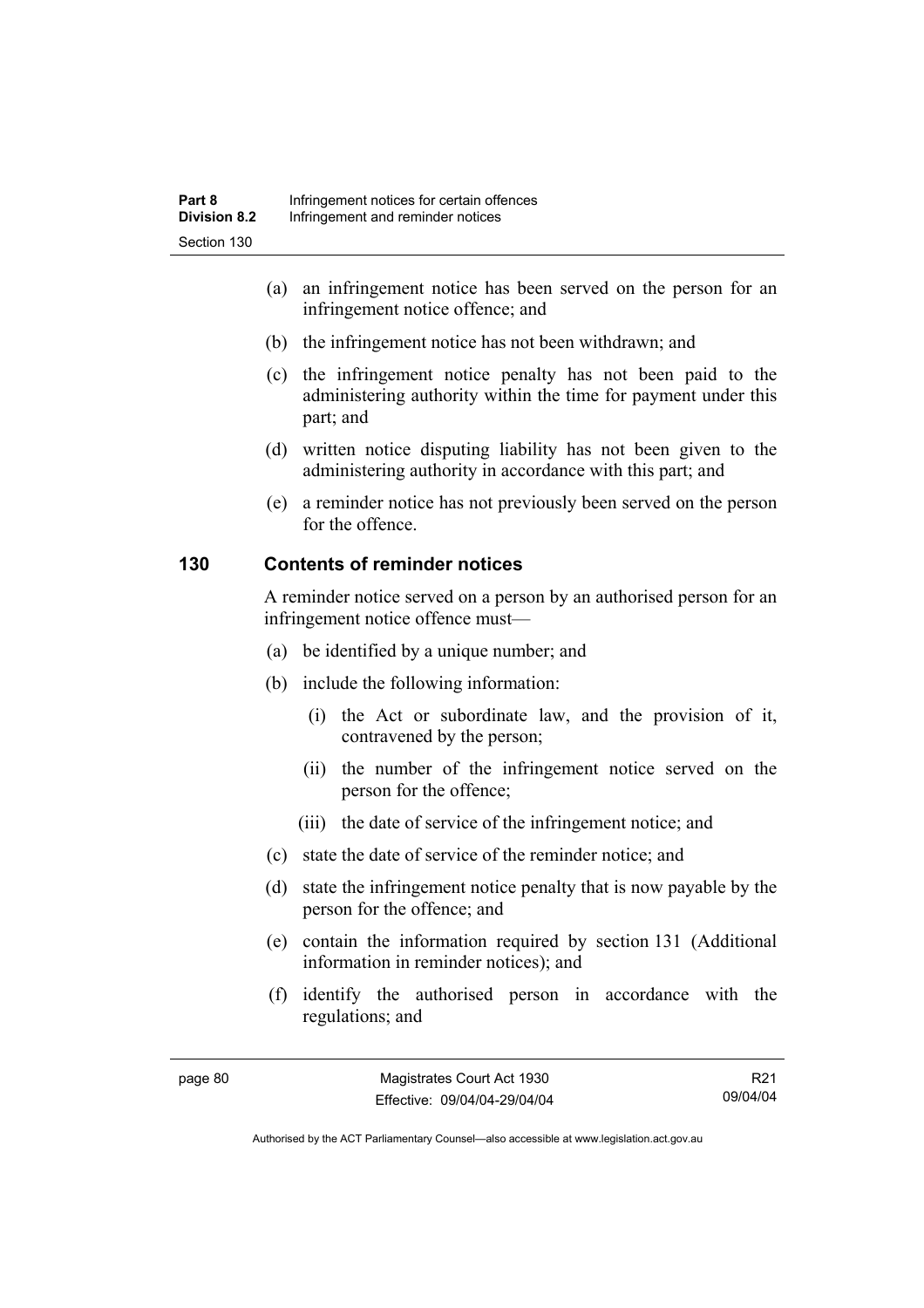(g) include any other information required under the regulations and any additional information that the administering authority considers appropriate.

#### **131 Additional information in reminder notices**

- (1) The reminder notice must also tell the person on whom it is served that—
	- (a) the infringement notice penalty for the offence has not been paid; and
	- (b) the infringement notice has not been withdrawn; and
	- (c) written notice disputing liability has not been received by the administering authority from the person for the offence; and
	- (d) the infringement notice penalty for the offence has been increased by the amount payable by the person for the cost of serving the reminder notice; and
	- (e) the person may pay the infringement notice penalty that is now payable by the person for the offence or dispute liability for the offence within 28 days after the day when the reminder notice is served on the person (the *date of service* of the notice); and
	- (f) the person may apply to the administering authority for additional time in which to pay the penalty or dispute liability for the offence; and
	- (g) the infringement notice may be withdrawn before or after the penalty is paid; and
	- (h) if the person pays the penalty within the 28 days (or any additional time allowed by the administering authority), then, unless the infringement notice is withdrawn and any penalty refunded—
		- (i) any liability of the person for the offence is discharged; and

page 81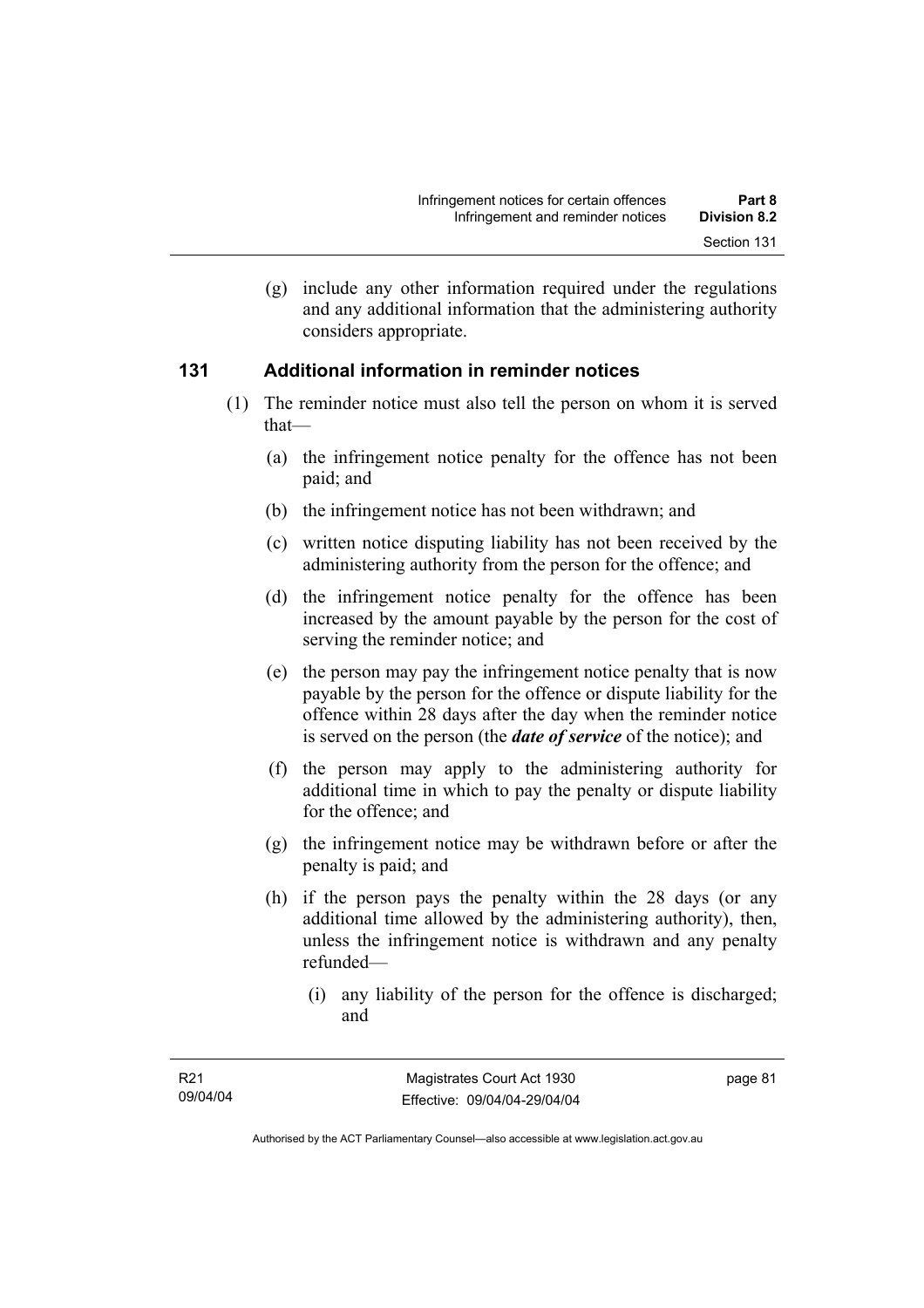- (ii) the person will not be prosecuted in court for the offence; and
- (iii) the person will not be taken to have been convicted of the offence; and
- (i) if the person wishes to dispute liability for the offence, the issue may be referred to the Magistrates Court; and
- (j) if the Magistrates Court finds against the person or the person is prosecuted in court for the offence, the person may be convicted of the offence and ordered to pay a penalty and costs, and be subject to other court orders; and
- (k) if the person does not pay the infringement notice penalty, or dispute liability for the offence, within the 28 days (or any additional time allowed by the administering authority), the person may be prosecuted in court for the offence.
- (2) In addition, the reminder notice must—
	- (a) explain how the person may pay the infringement notice penalty or dispute liability for the offence; and
	- (b) explain how the person may apply for additional time to pay the infringement notice penalty or dispute liability for the offence.

# **Division 8.3 Disputing liability**

## **132 Disputing liability for infringement notice offence**

- (1) A person on whom an infringement notice or reminder notice has been served for an infringement notice offence may dispute liability for the offence by written notice given to the administering authority.
- (2) The notice must set out the grounds on which the person relies.
- (3) The notice must be given to the administering authority—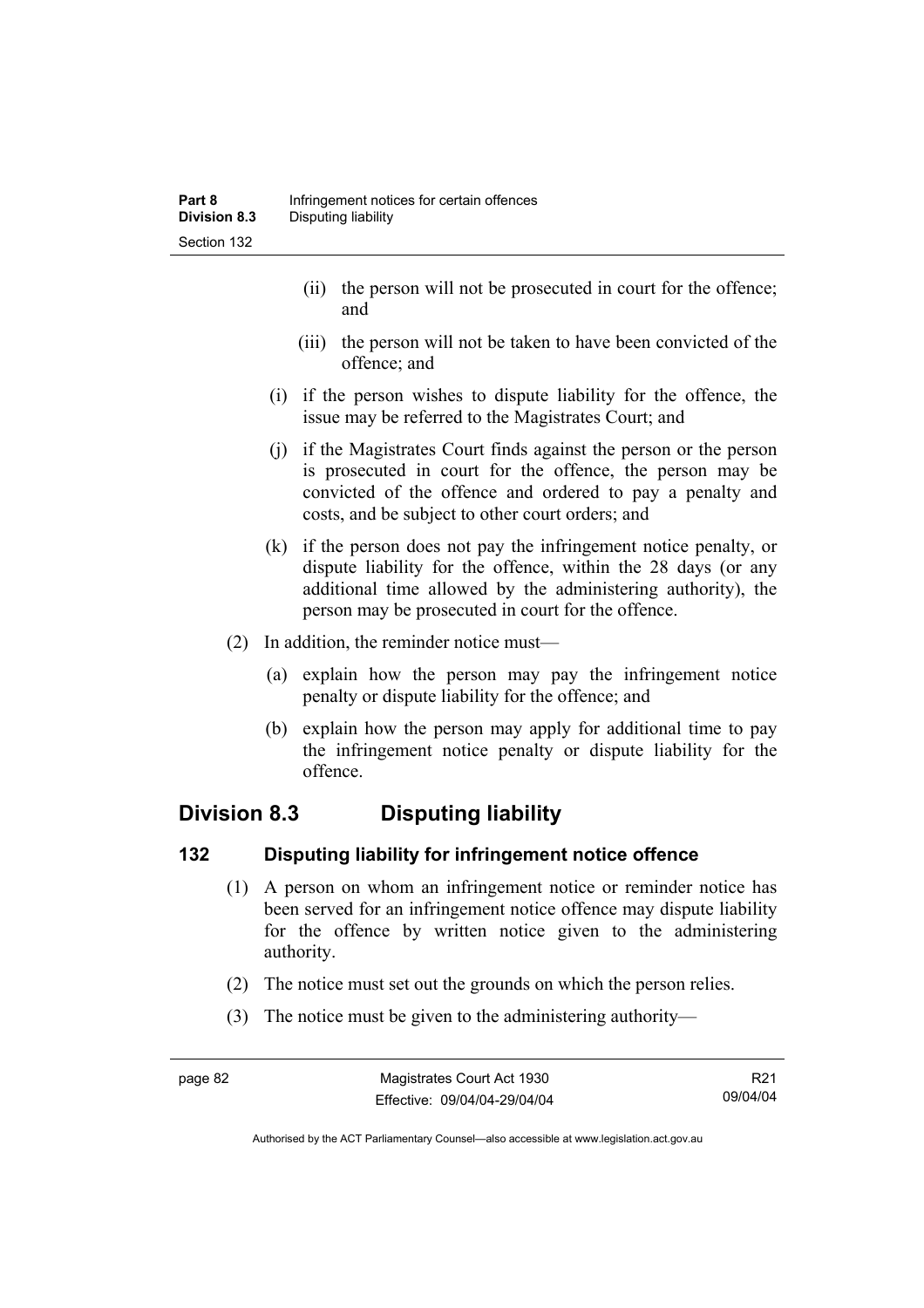- (a) within 28 days after the date of service of the infringement notice or reminder notice; or
- (b) if the person applies to the administering authority within the 28 days for additional time to dispute liability for the offence and the additional time is allowed—within the additional time allowed by the administering authority; or
- (c) if the person applies to the administering authority within the 28 days for additional time to dispute liability for the offence and the application is refused—within 7 days after the day the person is told of the refusal or 28 days after the date of service of the infringement notice or reminder notice, whichever is later.

# **133 Extension of time to dispute liability**

- (1) The person on whom an infringement notice or reminder notice is served may apply, in writing, to the administering authority, within 28 days after the date of service of the notice, for a stated additional time in which to dispute liability for the offence.
- (2) The administering authority must—
	- (a) allow or refuse to allow the additional time; and
	- (b) tell the person in writing of the decision and, if the decision is a refusal, the reasons for it.

# **134 Procedure if liability disputed**

- (1) This section applies if a person disputes liability for an infringement notice offence by giving the administering authority a notice in accordance with section 132 (Disputing liability for infringement notice offence).
- (2) The administering authority may lay an information in the Magistrates Court against the person for the offence within 60 days after being given the notice.

page 83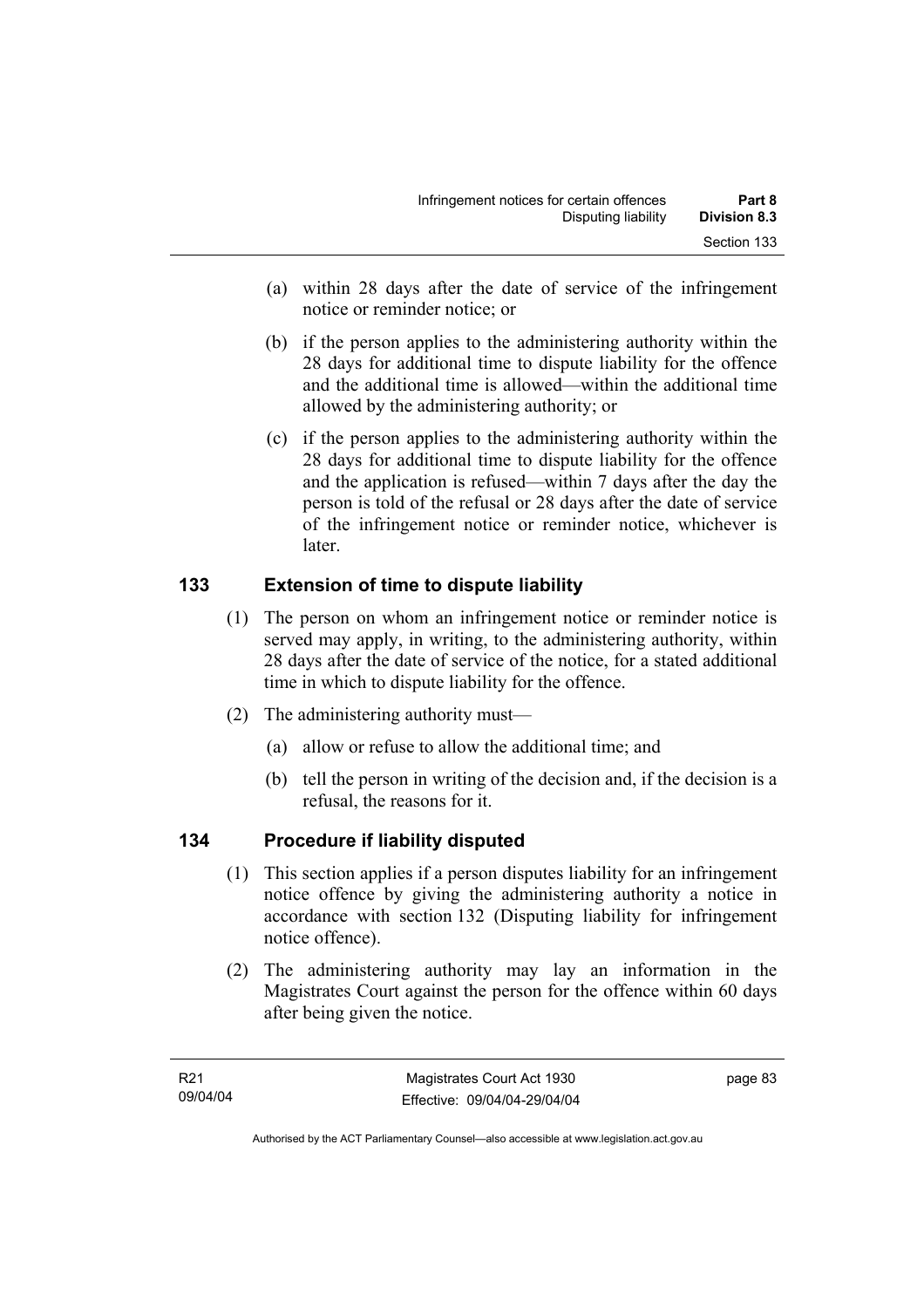- (3) The administering authority must discontinue a proceeding brought against the person for the offence if, before the hearing of the proceeding, the person pays the total of—
	- (a) the infringement notice penalty; and
	- (b) the costs (if any) prescribed under the regulations for beginning the proceeding; and
	- (c) the disbursements (if any) incurred by the administering authority up to the day payment is made.
- (4) If subsection (3) applies, section 125 (Effect of payment of infringement notice penalty) also applies to the person in relation to the offence, even though the person paid the infringement notice penalty for the offence after an information had been laid in the Magistrates Court against the person for the offence.
- (5) If the administering authority does not lay an information in the Magistrates Court against the person for the offence within 60 days after being given the notice, the administering authority must—
	- (a) tell the person, in writing, that no further action will be taken against the person for the offence; and
	- (b) take no further action against the person for the offence.

## **Division 8.4 Miscellaneous**

#### **134A Authorised people for infringement notice offences**

- (1) The administering authority for an infringement notice offence may appoint a person to be an authorised person to serve infringement notices or reminder notices.
	- *Note 1* For the making of appointments (including acting appointments), see *Legislation Act 2001*, pt 19.3.
- *Note 2* In particular, a person may be appointed for a particular provision of a law (see *Legislation Act* 2001, s 7 (3)) and an appointment may be made by naming a person or nominating the occupant of a position (see s 207).

R21 09/04/04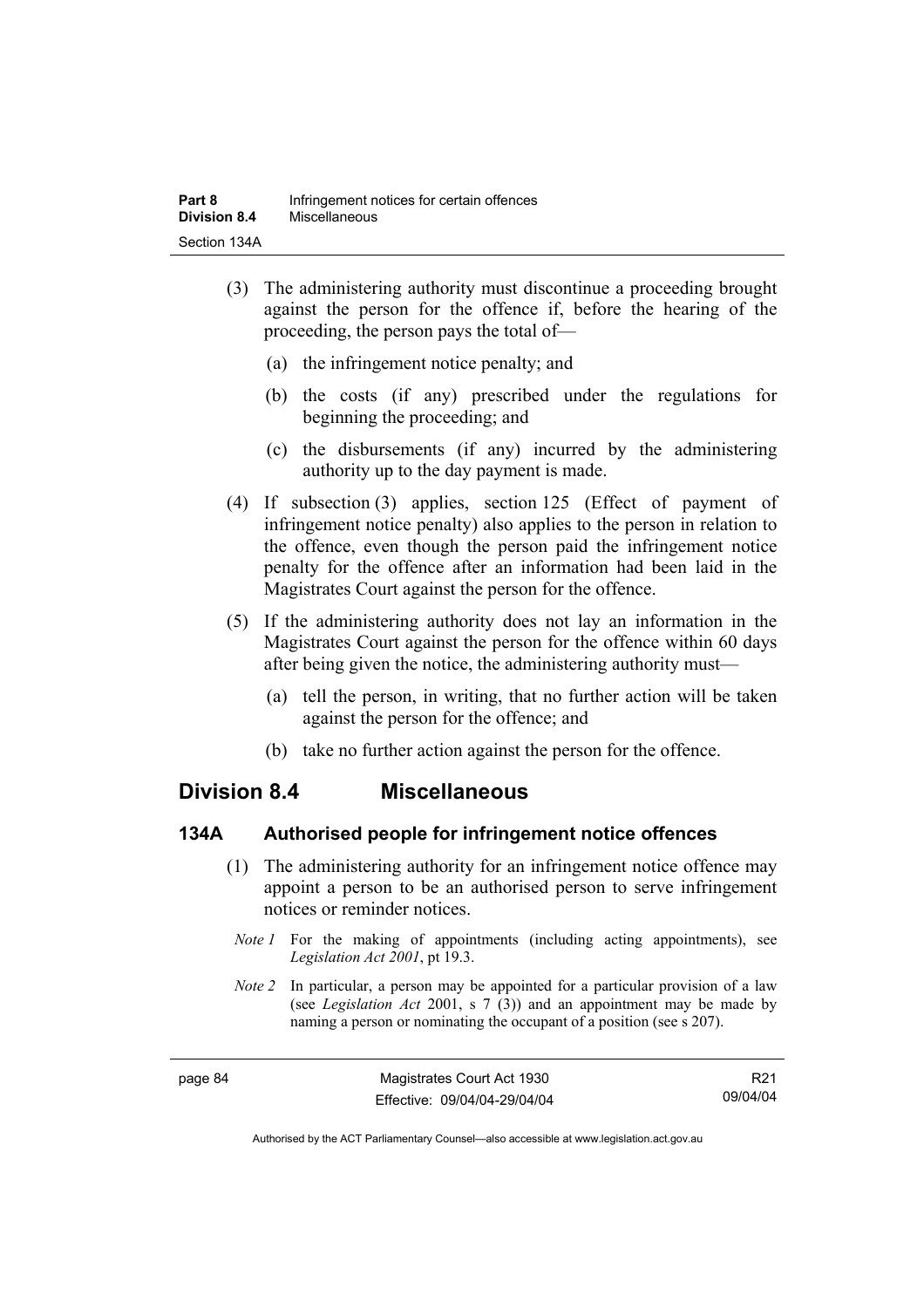- (2) The regulations may prescribe a person to be an authorised person for the service of infringement notices or reminder notices.
- (3) In this part:

#### *authorised person* means—

- (a) for an infringement notice for an infringement notice offence—
	- (i) the administering authority; or
	- (ii) a person who is appointed under this section by the administering authority to serve an infringement notice for the offence; or
	- (iii) anyone else who, under the regulations, may serve an infringement notice for the offence; or
- (b) for a reminder notice for an infringement notice offence—
	- (i) the administering authority; or
	- (ii) a person who is appointed under this section by the administering authority to serve a reminder notice for the offence; or
	- (iii) anyone else who, under the regulations, may serve a reminder notice for the offence.

## **135 Delegation of administering authority's functions**

- (1) The administering authority for an infringement notice offence may delegate the administering authority's functions under this part to an authorised person or a person prescribed under the regulations.
- (2) A person prescribed under the regulations for subsection (1) may delegate the functions delegated to the person under that subsection to anyone else.
	- *Note* For the making of delegations and the exercise of delegated functions, see *Legislation Act 2001*, pt 19.4.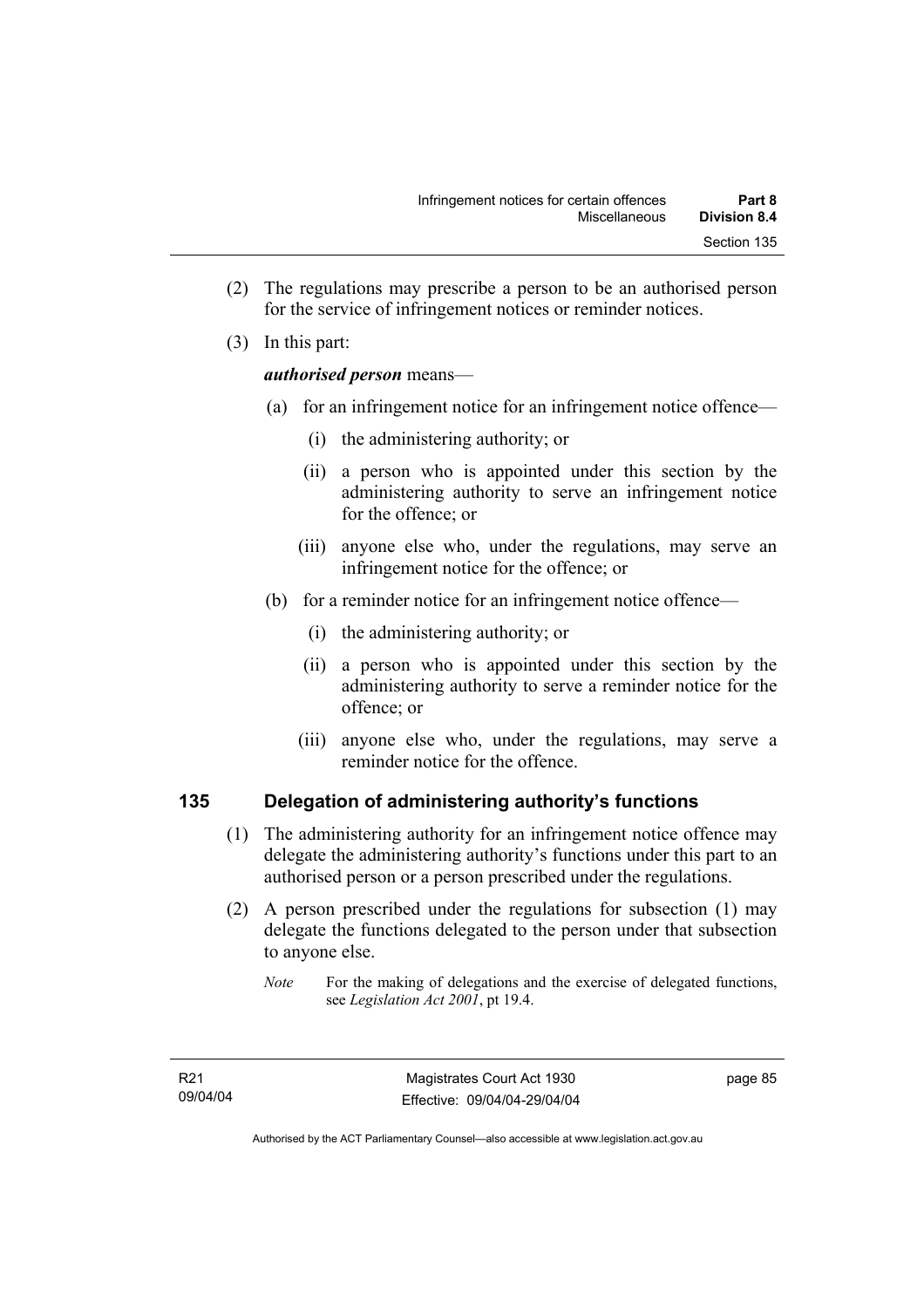## **136 Evidentiary certificates**

- (1) This section applies to a proceeding for an infringement notice offence.
- (2) A certificate that appears to be signed by or on behalf of the administering authority, and states any matter relevant to anything done or not done under this part in relation to the offence, is evidence of the matter.
- (3) Without limiting subsection (2), a certificate given under that subsection may state any of the following:
	- (a) a stated infringement notice or reminder notice was served by a stated authorised person in a stated way on a stated person on a stated date for a stated infringement notice offence;
	- (b) the administering authority did not allow additional time, or allowed stated additional time, for payment of the infringement notice penalty or to dispute liability for the offence;
	- (c) the infringement notice penalty was not paid within the time in which it was required to be paid under this part;
	- (d) the infringement notice has not been withdrawn or was withdrawn on a stated date;
	- (e) a stated address was, on a stated date, the latest business, home or email address, or fax number, of a stated person recorded in a register or other record kept by the administering authority;
	- (f) an infringement notice penalty has not been paid by, or a penalty has not been imposed on, a stated person or anyone for the offence.
- (4) A court must accept a certificate given under this section as proof of the matters stated in it if there is no evidence to the contrary.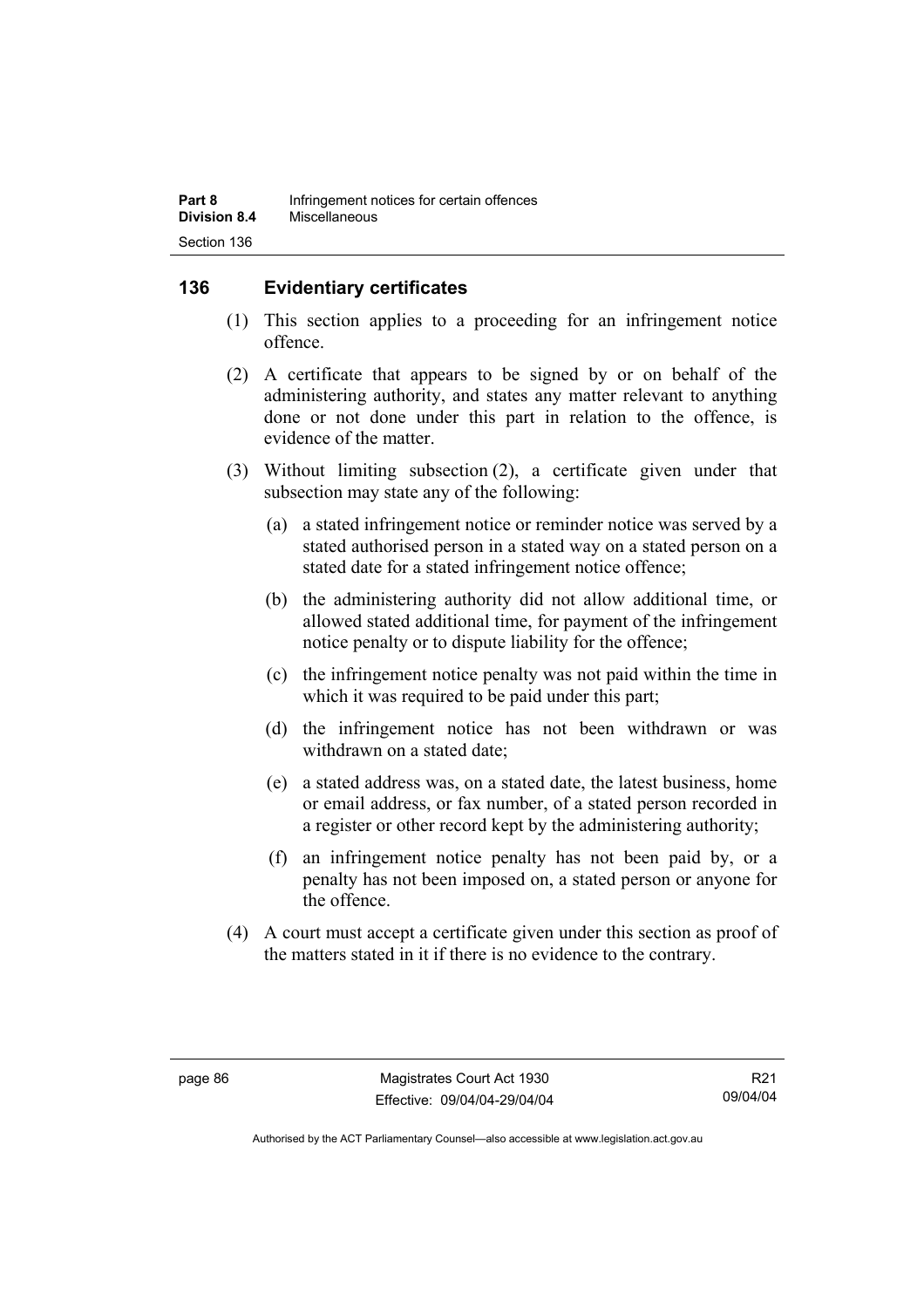# **Part 9 Enforcement of decisions**

# **Division 9.1 General**

## **141 Minute of decision and notice to defendant**

- (1) If the court convicts or makes an order against a defendant—
	- (a) a minute or memorandum of the conviction or order shall be made and signed by the magistrate exercising the jurisdiction of the court; and
	- (b) the defendant shall be notified in writing of the conviction or order.
- (2) A minute or memorandum under subsection (1) (a) shall specify the amount of any levy imposed under the *Victims of Crime (Financial Assistance) Act 1983*, part 5.
- (3) Failure to comply with subsection (1) does not invalidate a conviction or order or the enforcement of a conviction or order.
- (4) The minute shall not form any part of the warrant of commitment or of execution.
- (5) A document purporting to be a copy of the minute or memorandum signed by the registrar shall be prima facie evidence in all courts of law of the making of the conviction or order.

## **142 Formal convictions and orders**

- (1) The conviction or order shall afterwards, if required, be drawn up by the court in proper form, and it shall cause the conviction or order to be lodged with the registrar, to be by him or her filed among the records of the court.
- (2) It shall not be necessary for a court formally to draw up a conviction or order or any other record of a decision, unless it is demanded by a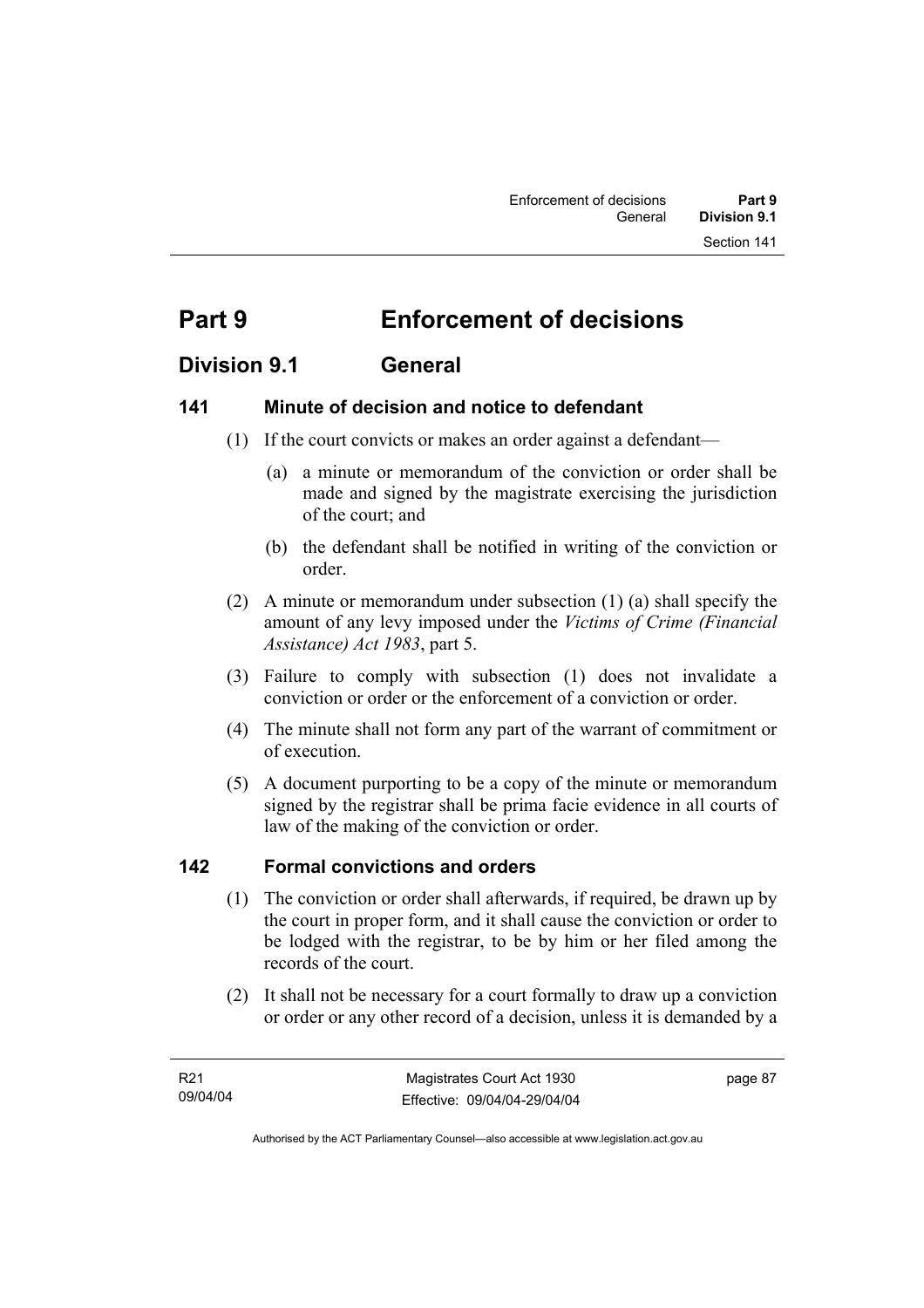| Part 9       | Enforcement of decisions |
|--------------|--------------------------|
| Division 9.1 | General                  |
| Section 143  |                          |

party to the proceedings for the purpose of an appeal against the decision, or is required for the purpose of a return to a writ of habeas corpus or other writ from the Supreme Court.

## **143 Proceedings in case of dismissal**

- (1) If the court dismisses the information the court shall make an order of dismissal, and shall, on application, give the defendant a certificate thereof signed by the adjudicating magistrate or the registrar.
- (2) The certificate, without further proof, shall, on its production be a bar to any other information or legal proceeding in any court (other than proceedings on appeal) for the same matters respectively against the same party.

#### **144 Copies of informations and other documents**

- (1) On application, the registrar shall give the applicant a copy of—
	- (a) an information; or
	- (c) a minute or memorandum of a conviction or order; or
	- (d) a formal conviction or order.
- (2) The registrar may refuse an application under subsection (1) if—
	- (a) the applicant is not a party to the relevant proceedings; and
	- (b) the registrar or a magistrate is not satisfied that the applicant has a good reason for being given that copy.

#### **145 Imprisonment in first instance**

If the court on a conviction sentences the defendant to a term of imprisonment, it shall issue its warrant of commitment accordingly.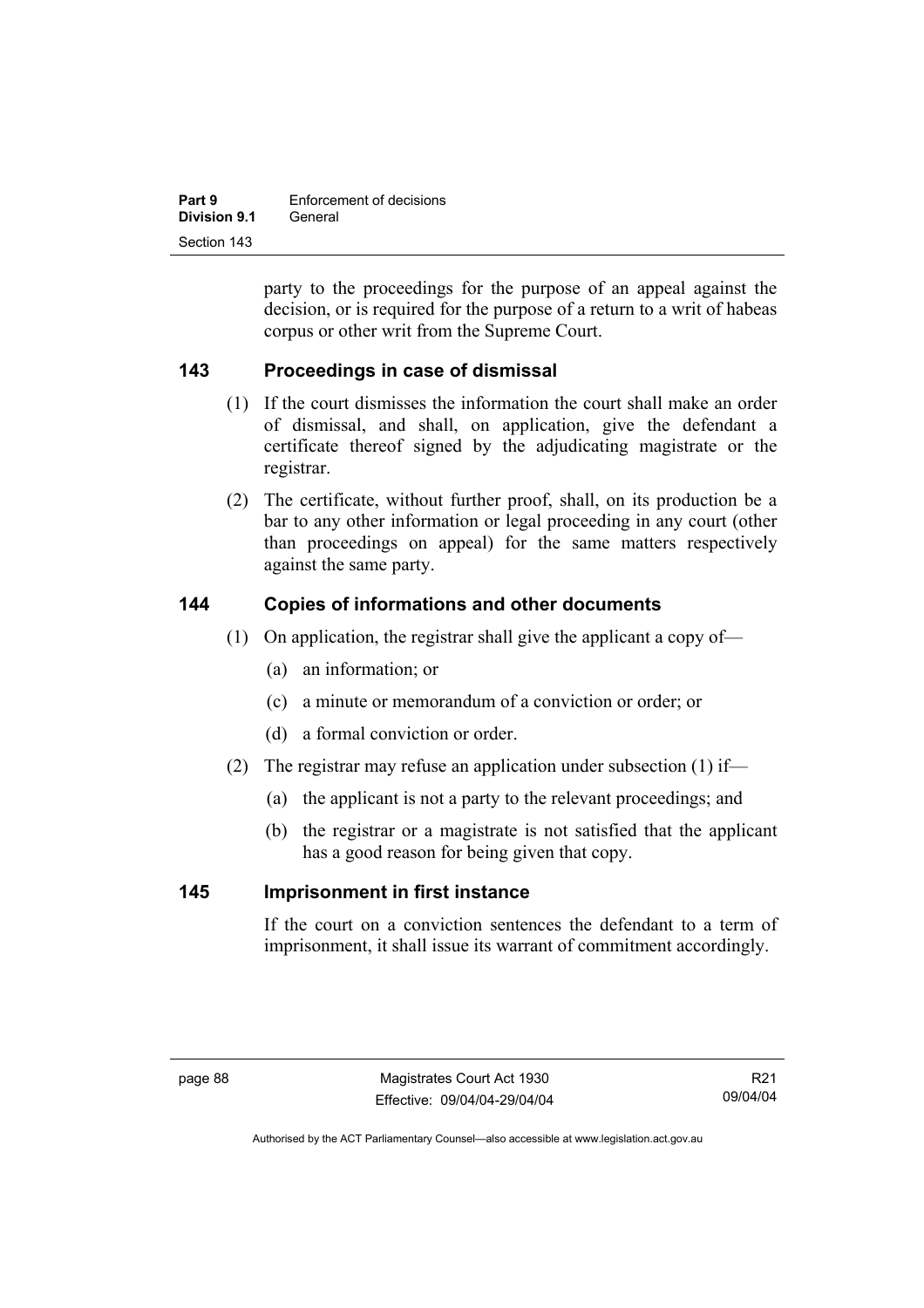# **Division 9.2 Enforcement of fines**

# **146 Definitions for div 9.2**

In this division:

*chief police officer* means the police officer who is responsible for the day-to-day administration and control of police services in the Territory.

*default notice* means a notice in force under section 151 including any variation under section 152.

#### *fine* means—

- (a) a pecuniary penalty imposed by a court in respect of an offence; or
- (b) a fee or charge payable to the Territory that is imposed by a court in proceedings for an offence; or
- (c) costs payable to the Territory under a court order in proceedings for an offence; or
- (d) a levy imposed under the *Victims of Crime (Financial Assistance) Act 1983*; or
- (e) an amount payable to the Territory under an order for reparation under the Crimes Act, section 350.

*fine defaulter* means a person to whom a default notice has been given who subsequently defaults in payment of the relevant outstanding fine.

#### *government agency* means—

- (a) an administrative unit; or
- (b) ACTEW Corporation Limited; or
- (c) a prescribed Territory entity.

page 89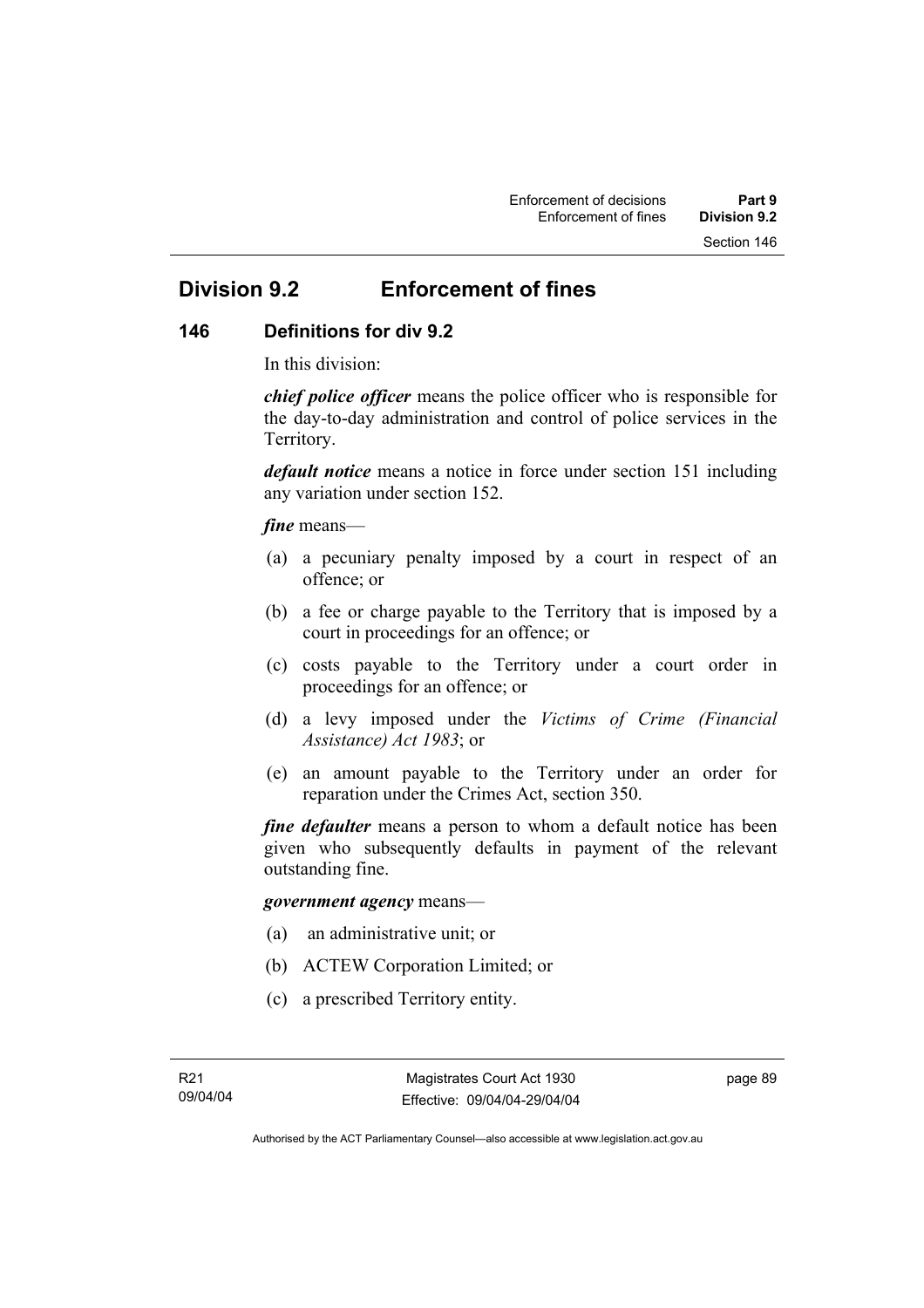*outstanding fine* means the sum of—

- (a) the whole or any part of a fine; and
- (b) the whole or any part of an administrative fee payable in relation to the fine;

that a person is liable to pay.

*penalty notice* means a notice in force under section 149 including any variation under section 152.

*Territory entity*—see the *Auditor-General Act 1996*.

#### **147 Payment of fine**

A fine is payable in accordance with this division to the registrar.

page 90 Magistrates Court Act 1930 Effective: 09/04/04-29/04/04

R21 09/04/04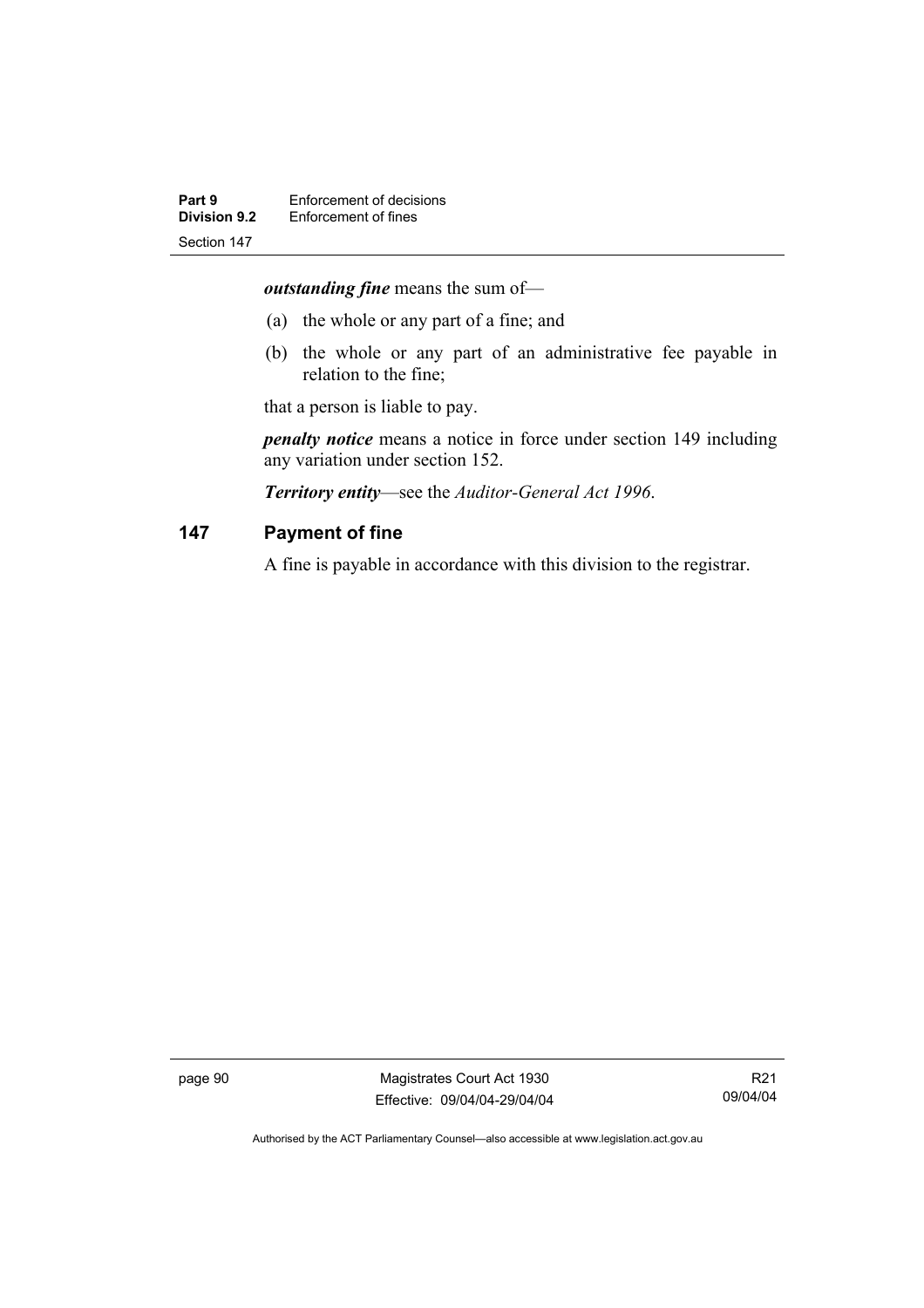#### **147A Notice of address etc**

 (1) A person on whom a fine is imposed shall not, without reasonable excuse, fail to give to the registrar particulars of his or her address within 7 days after the day when the fine is imposed.

Maximum penalty: 5 penalty units.

 (2) A person who is liable to pay a fine and who changes address before the fine and any relevant administrative fee are paid shall not, without reasonable excuse, fail to give to the registrar particulars of the new address within 7 days after changing address.

Maximum penalty: 5 penalty units.

 (3) A person who is liable to pay a fine, and any relevant administrative fee, shall not, without reasonable excuse, fail to give the registrar evidence of his or her address when required to do so by the registrar.

Maximum penalty: 5 penalty units.

#### **147B Access to particulars of address**

- $(1)$  For this division, the registrar may, in writing, require—
	- (a) the commissioner for housing; or
	- (b) the chief police officer; or
	- (c) the chief executive (however described) of a government agency;

to give the registrar any particulars held by that person concerning an address of a specified person who is liable to pay a fine.

 (2) A person to whom such a requirement is given shall comply with it as far as practicable.

#### **147C Doubtful service**

(1) This section applies if—

| R21      | Magistrates Court Act 1930   | page 91 |
|----------|------------------------------|---------|
| 09/04/04 | Effective: 09/04/04-29/04/04 |         |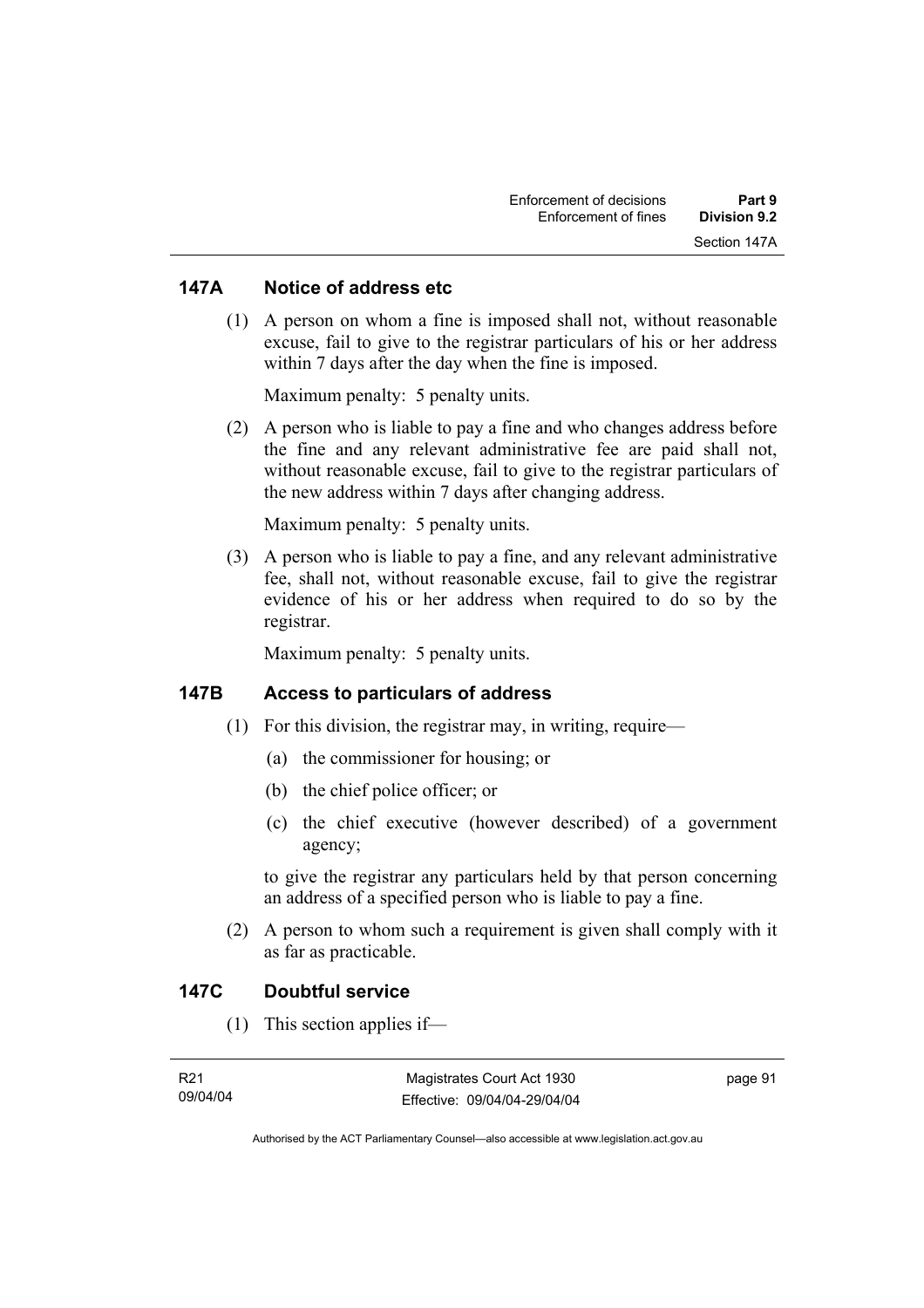- (a) a document has been served on a person for this division, other than by personal service; and
- (b) the registrar is satisfied that—
	- (i) the document has not come to the knowledge of the person; or
	- (ii) doubt exists whether the document has come to the knowledge of the person.
- (2) If this section applies, the registrar shall not take any further action under this division in relation to the person unless—
	- (a) the document has been served again on the person in the manner the registrar thinks fit; and
	- (b) the registrar is satisfied that the document has come to the knowledge of the person.

## **148 Court may allow time to pay**

- (1) If the court imposes a fine on a person—
	- (a) the court shall, for a fine imposed on conviction for an offence where the summons was served in accordance with section 116B; and
	- (b) the court may, in any other case;

allow time for the payment of the amount.

- (2) For a fine referred to in subsection (1) (a), the time allowed by the court shall be not less than 14 days from the date of conviction.
- (3) In addition to allowing time for the payment of an amount, the court may direct that the person liable to pay the amount give security, to the satisfaction of the person specified by the court, with or without sureties, for the payment of the amount.
- (4) The security referred to in subsection (3) shall be given, and may be enforced, in the manner provided by this Act.

| page 92 | Magistrates Court Act 1930   | R21      |
|---------|------------------------------|----------|
|         | Effective: 09/04/04-29/04/04 | 09/04/04 |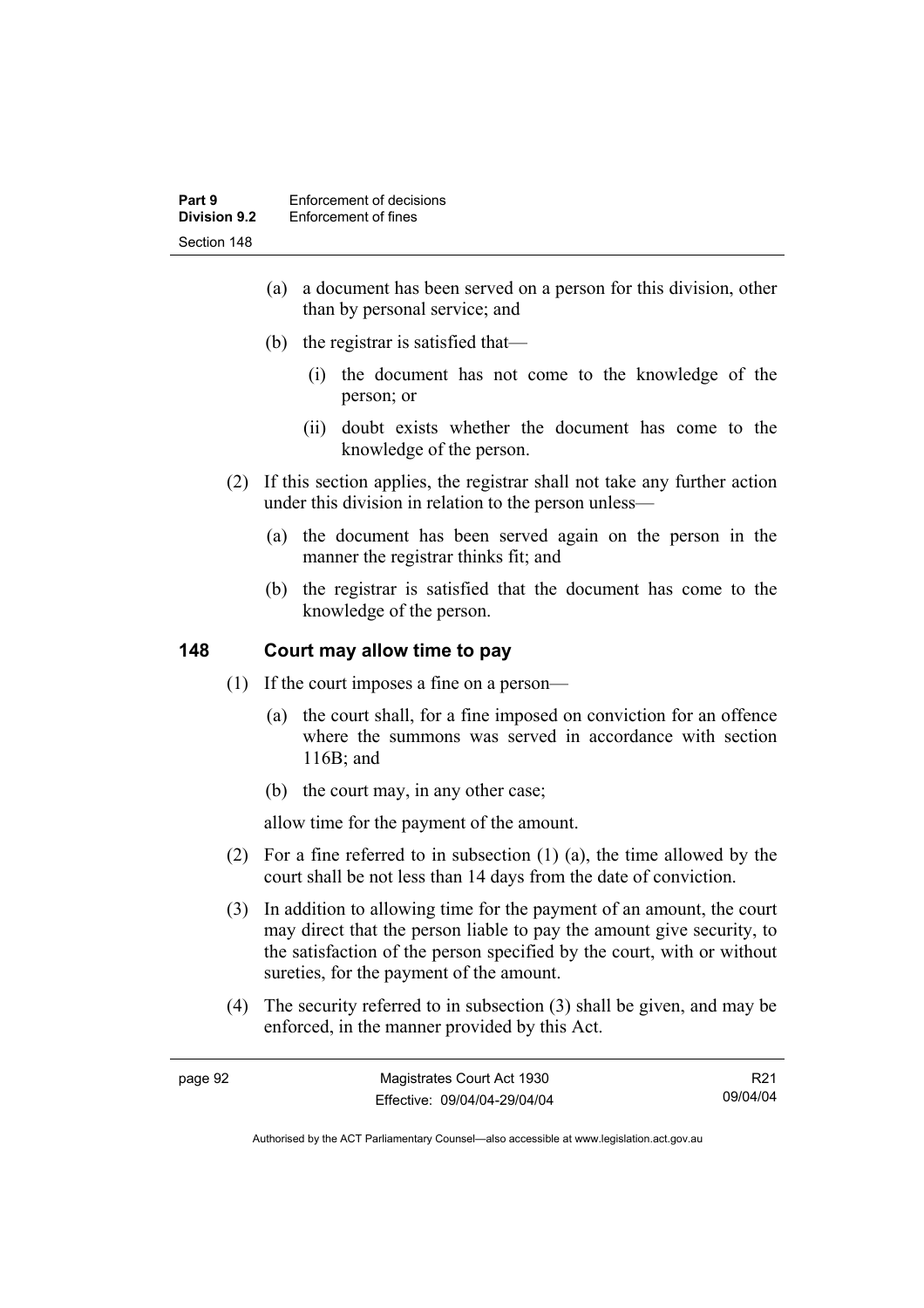#### **149 Penalty notice**

- (1) If the registrar of the Supreme Court gives to the registrar a certificate of conviction that indicates that a person is liable to pay a fine as a result of a conviction or order made by the Supreme Court, the registrar shall give the person a penalty notice concerning the fine.
- (2) If a person is liable to pay a fine as a result of a conviction or order by the court, the notice of the conviction or order required by section 116I or 141 (1) (b) shall contain a penalty notice concerning the fine.
- (3) A penalty notice concerning a fine shall—
	- (a) specify the amount of the fine and the due date for payment; and
	- (b) if the fine is payable by instalments—specify the amount of each instalment and the due date for payment; and
	- (c) contain a statement to the effect that if the fine or any instalment is not paid by the due date the person shall be liable for the administrative fee under section 150 in addition to the fine; and
	- (d) contain a statement to the effect that, under section 152, the registrar may, on application, approve an arrangement concerning the payment of the fine; and
	- (e) indicate the obligation to notify the registrar of any change of address under section 147A.
- (4) If a penalty notice is varied under section 152, the notice shall specify particulars of the approved arrangement for payment as so varied.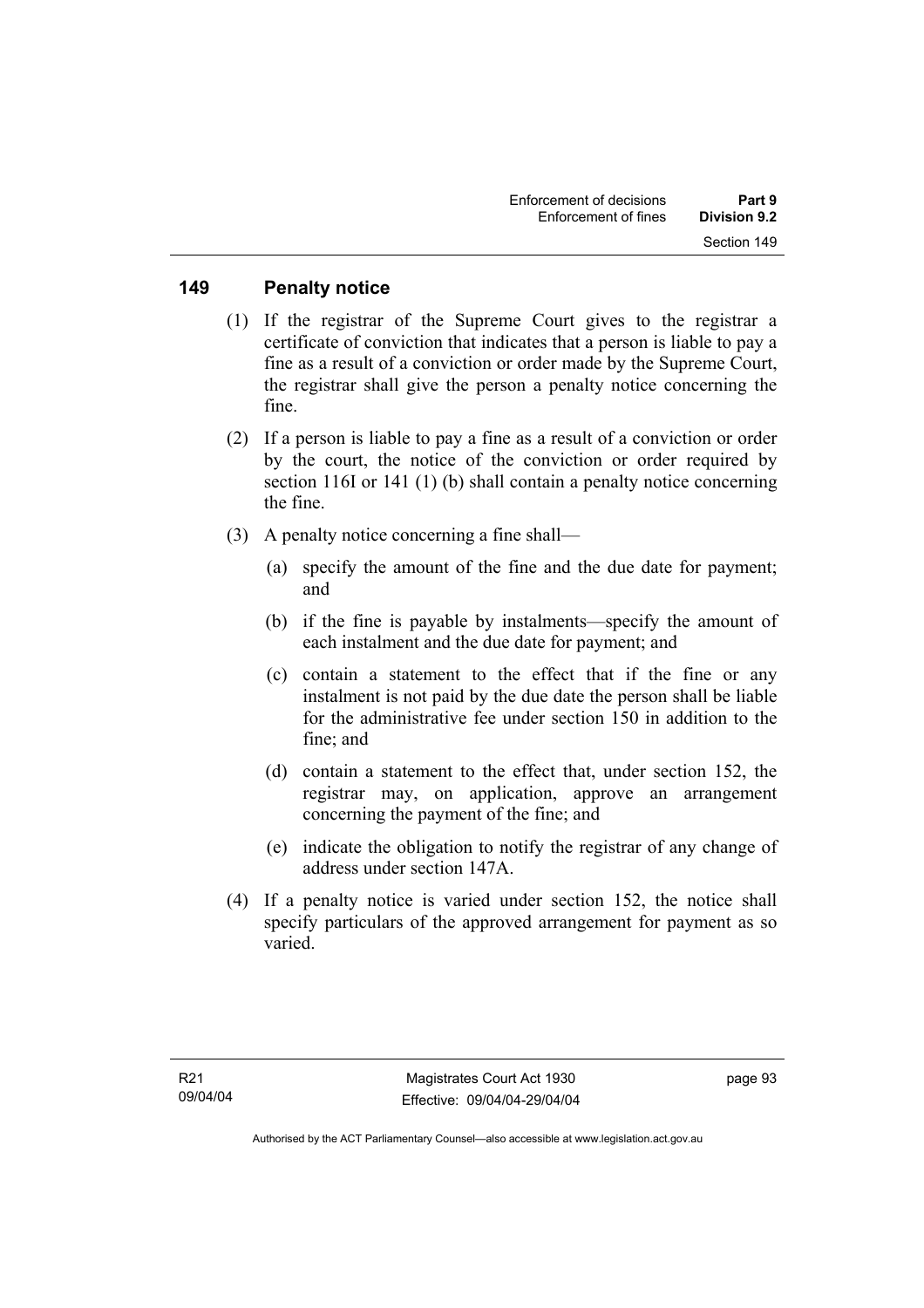| Part 9              | Enforcement of decisions |
|---------------------|--------------------------|
| <b>Division 9.2</b> | Enforcement of fines     |
| Section 150         |                          |

## **150 Default**

- (1) If a person defaults in payment of a fine to which a penalty notice relates—
	- (a) the person is liable to pay to the Territory, in addition to the amount of the fine that remains unpaid, the administrative fee determined under section 248A (1) for this paragraph; and
	- (b) the registrar shall give a default notice to the person.
- (2) If a person to whom a default notice has been given subsequently defaults in payment of the fine, the registrar must give notice of the default to the road transport authority under section 153.
- (3) For this division, a person defaults in payment of a fine or any relevant administrative fee if the person fails to pay any part of the amount payable by—
	- (a) the due date specified in the relevant penalty notice; or
	- (b) if a default notice has been issued in relation to the amount the due date specified in the default notice.

#### **151 Default notice**

- (1) A default notice under section 150 shall—
	- (a) specify the default to which the notice relates; and
	- (b) indicate that, subject to section 152, the amount of the fine remaining unpaid and the relevant administrative fee are due on the date or dates specified in the notice; and
	- (c) contain a statement indicating the consequences under section 150 (2) of a default in payment of an amount to which the notice relates; and
	- (d) contain a statement to the effect that, under section 152, the registrar may, on application, approve an arrangement concerning the payment of the fine; and

R21 09/04/04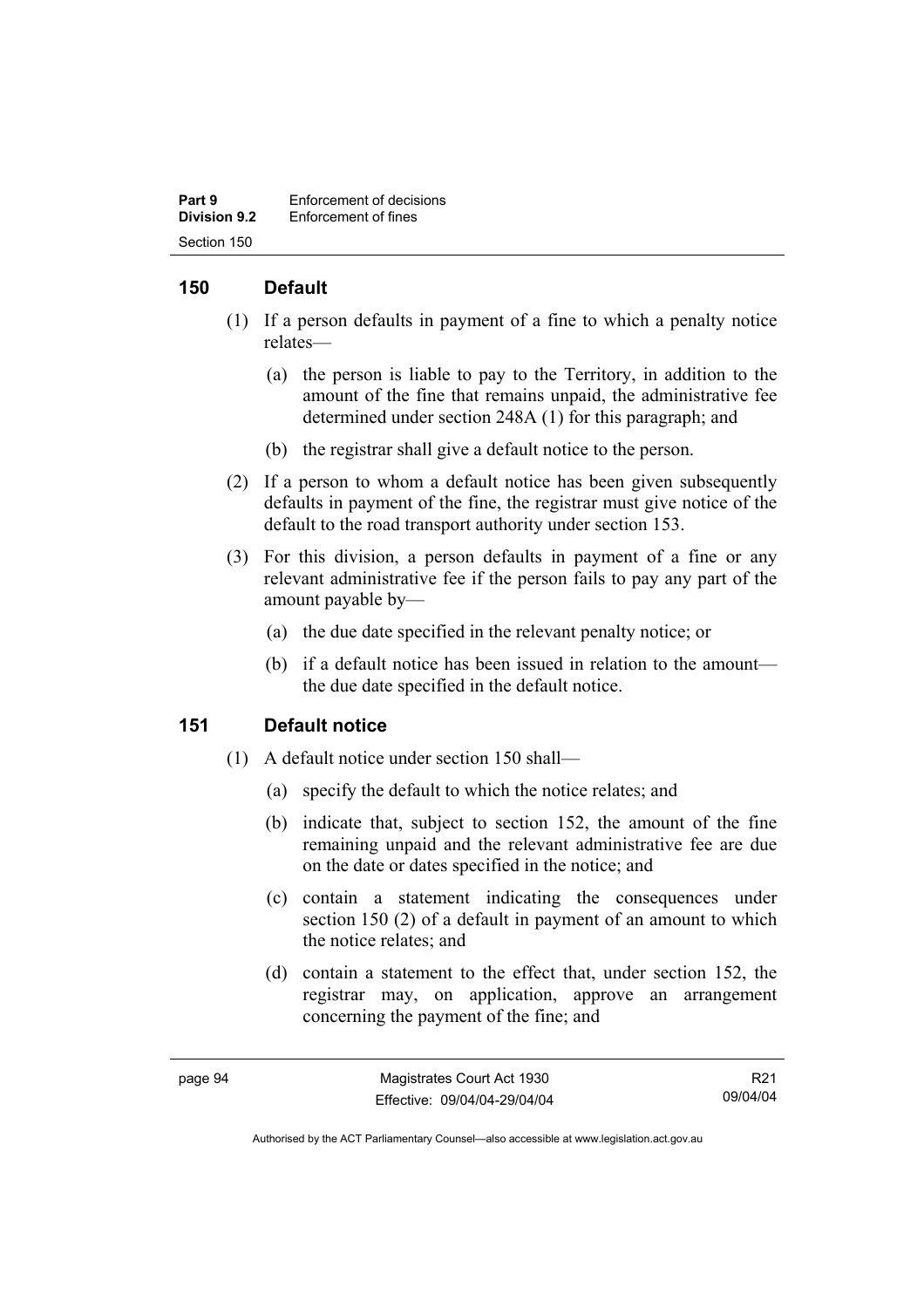- (e) indicate the obligation to notify the registrar of any change of address under section 147A.
- (2) The registrar may specify in a default notice matters concerning a person's property or financial circumstances that are to be set out in any application by the person for approval of a special arrangement under section 152.
- (3) If a default notice is varied under section 152, the notice shall specify particulars of the approved arrangement for payment as so varied.

# **152 Special arrangements**

- (1) The registrar may, on application, approve in writing an arrangement for—
	- (a) further time for the payment of all or any part of a fine or administrative fee, or an instalment of such an amount; or
	- (b) payment of all or any part of a fine or administrative fee by instalments.
- (2) An arrangement under subsection (1) (a) may also be made in respect of an amount that is overdue for payment under a previous approved arrangement.
- (3) To the extent to which an approval for time to pay all or any part of a fine or instalment is inconsistent with an order of a court, the order has no effect.
- (4) An application for an approval shall—
	- (a) be made in writing; and
	- (b) specify the grounds on which it is made; and
	- (c) be lodged with the registrar by the date, or within the period, ascertained in accordance with the current penalty notice, or current default notice, concerning the fine; and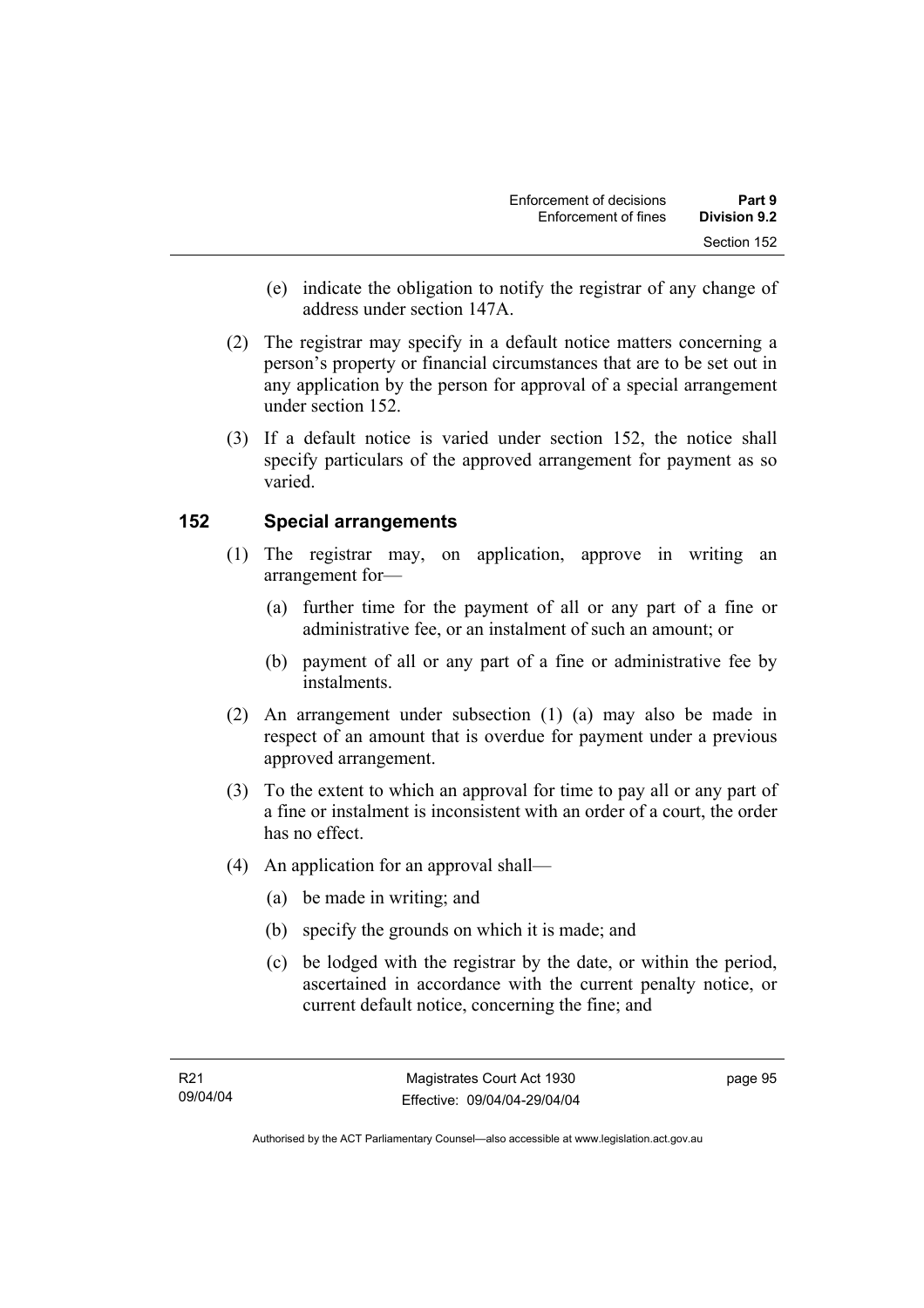| Part 9              | Enforcement of decisions |
|---------------------|--------------------------|
| <b>Division 9.2</b> | Enforcement of fines     |
| Section 153         |                          |

- (d) for an applicant to whom a default notice has been given contain any particulars requested by the registrar in the notice.
- (5) A person committed to prison under section 154D is not entitled to make an application.
- (6) If an approval concerns a fine for which a penalty notice or a default notice has been given to a person, the registrar shall vary the notice  $by-$ 
	- (a) altering the notice in accordance with the approval; or
	- (b) reissuing the notice, revised in accordance with the approval.

#### **153 Notice for suspension of driver licence etc**

- (1) The registrar must notify the road transport authority of the name, address and date of birth of each person who, after being given a default notice for a fine, defaults in payment of the outstanding fine.
- (2) If notice is given under subsection (1) and the registrar subsequently approves an arrangement under section 152, the registrar must notify the road transport authority of the approval.
- (3) If notice has been given under subsection (1) and no later notice has been given under subsection (2), the registrar must notify the road transport authority if—
	- (a) the outstanding fine is paid; or
	- (b) the outstanding fine is remitted under section 159; or
	- (c) the person has completed serving a period of imprisonment under a committal under section 154D; or
	- (d) the conviction or order that gave rise to the liability to pay the fine is quashed or set aside.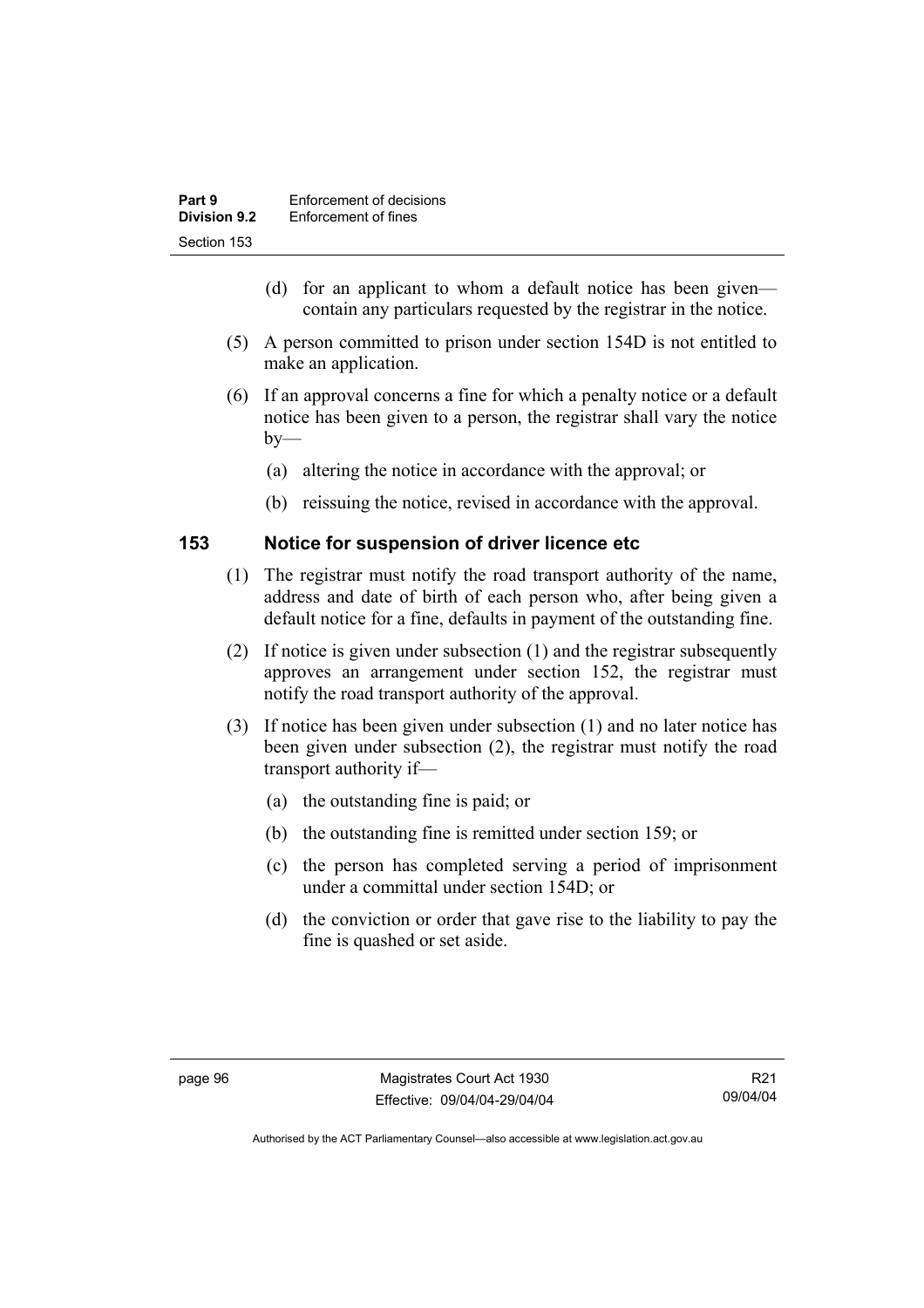#### **154 Access to personal information**

 (1) For the purpose of ensuring the payment of an outstanding fine, the registrar may, in writing, require any of the following persons to give the registrar specified particulars of personal information held by that person concerning the relevant fine defaulter:

- (a) the commissioner for housing;
- (b) the chief police officer;
- (c) the chief executive (however described) of a government agency.
- (2) A person to whom such a requirement is given shall comply with it as far as practicable.
- (3) In this section:

*personal information* means particulars concerning the financial circumstances or criminal record of a fine defaulter.

#### **154A Ascertainment of capacity to pay fine**

- (1) The registrar may orally examine a person who is liable to pay a fine—
	- (a) as to the person's property or other means of satisfying the fine; and
	- (b) generally as to the person's financial circumstances.
- (2) An examination—
	- (a) shall be taken on oath administered by the registrar; and
	- (b) may be conducted in open court or in chambers, as the registrar directs.
- (3) If at the time set down (whether originally or on an adjournment) for the examination of a person to whom an examination summons is directed—

page 97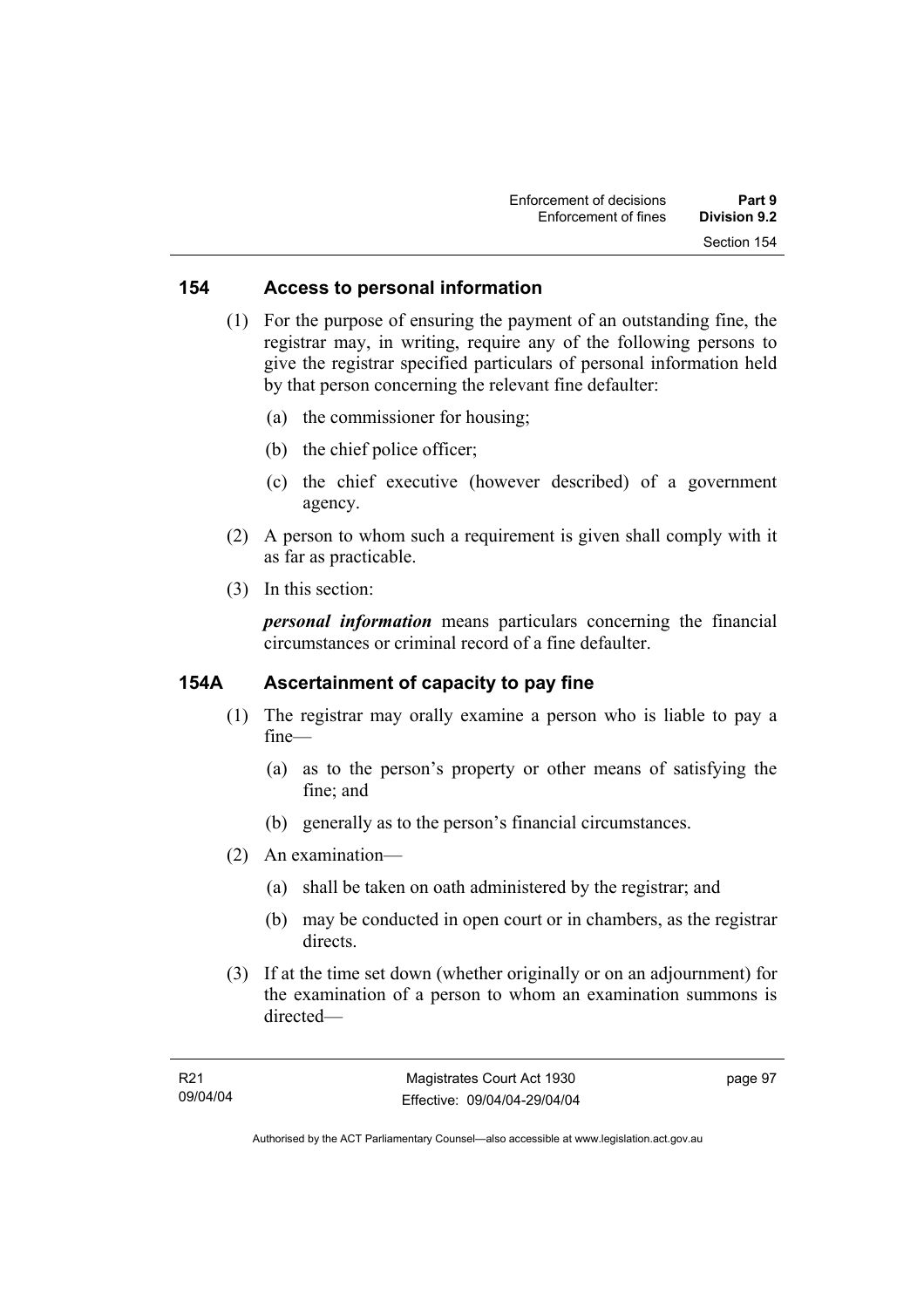- (a) the person fails to attend before the registrar; and
- (b) the registrar is satisfied that—
	- (i) the person has been served with the summons in accordance with the *Magistrates Court (Civil Jurisdiction) Act 1982*, section 297 as applied by section 154C; or
	- (ii) if the examination has been adjourned—the person has been notified of the date, time and place fixed for the examination;

the registrar shall issue a warrant in accordance with the *Magistrates Court (Civil Jurisdiction) Act 1982*, section 303 as applied by section 154C for the apprehension of the person to whom the summons was directed.

 (4) A person apprehended under such a warrant shall be brought before the registrar for the purposes of examination under subsection (1).

#### **154B Garnishee orders and writs of execution**

- (1) If the registrar is satisfied that a fine defaulter has the capacity to pay an outstanding fine, the registrar may—
	- (a) make a garnishee order in accordance with the *Magistrates Court (Civil Jurisdiction) Act 1982*, section 319 as applied by section 154C in respect of the outstanding fine; or
	- (b) issue a writ of execution in accordance with the *Magistrates Court (Civil Jurisdiction) Act 1982*, section 343 (2) and (3) as applied by section 154C against goods of the fine defaulter to enforce the outstanding fine.
- (2) If the registrar issues a writ of execution in respect of 2 or more outstanding fines payable by a person, the writ operates in respect of the amount of each outstanding fine separately.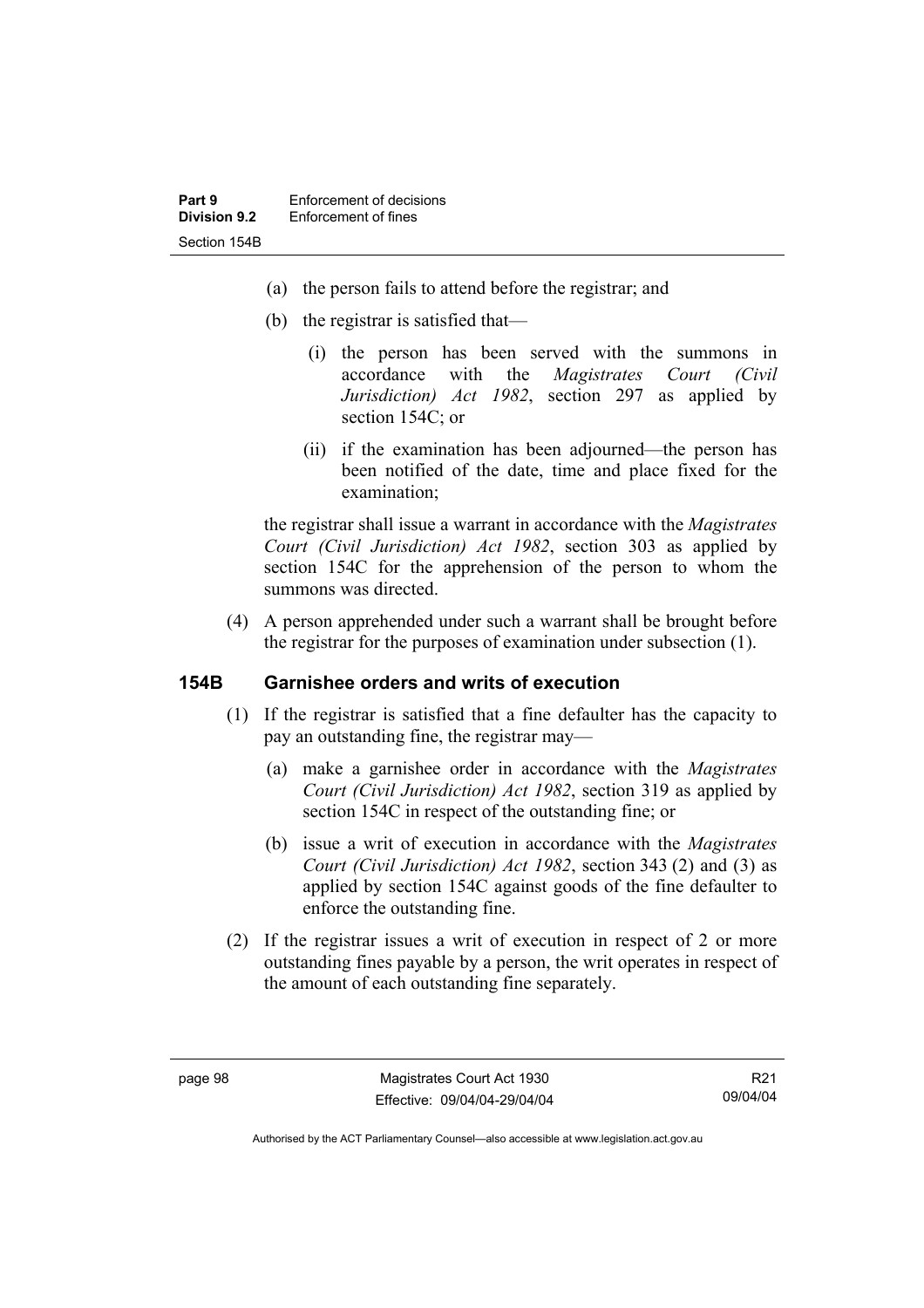# **154C Application of Magistrates Court (Civil Jurisdiction) Act, pt 19**

- (1) The purpose of this section is to ensure, as far as practicable, that—
	- (a) a fine defaulter may be examined under section 154A and dealt with in the same manner as a judgment debtor in respect of whom an examination summons has been issued; and
	- (b) a garnishee order under section 154B has the same effect as a garnishee order in respect of a judgment debtor; and
	- (c) a writ of execution under section 154B has the same effect as a writ of execution against goods of a judgment debtor.
- (2) For subsection (1) (a), the *Magistrates Court (Civil Jurisdiction) Act 1982*, division 19.3, other than sections 294, 298, 300, 302, 305 and 306, applies so far as applicable, with the necessary changes.
- (3) For subsection (1) (b), the *Magistrates Court (Civil Jurisdiction) Act 1982*, division 19.5, other than sections 317, 321 and 331, applies so far as applicable, with the necessary changes, and in particular, as if—
	- (a) sections  $319(1)$  (c) (i) and (e) (i) and  $340(2)$  (a) were omitted; and
	- (b) a reference in sections 320 and 329 (1) to the judgment creditor were a reference to the registrar; and
	- (c) the words 'may order the registrar to repay' were omitted from section 325 (8) and 'shall repay' were substituted; and
	- (d) the reference in section 330 to an application in accordance with section 123 were a reference to an application to the registrar; and
	- (e) sections 332 and 334 (1) did not refer to the judgment creditor.
- (4) For subsection (1) (c), the *Magistrates Court (Civil Jurisdiction) Act 1982*, division 19.6, other than sections 344, 355, 357, 358, 359, 377

page 99

Authorised by the ACT Parliamentary Counsel—also accessible at www.legislation.act.gov.au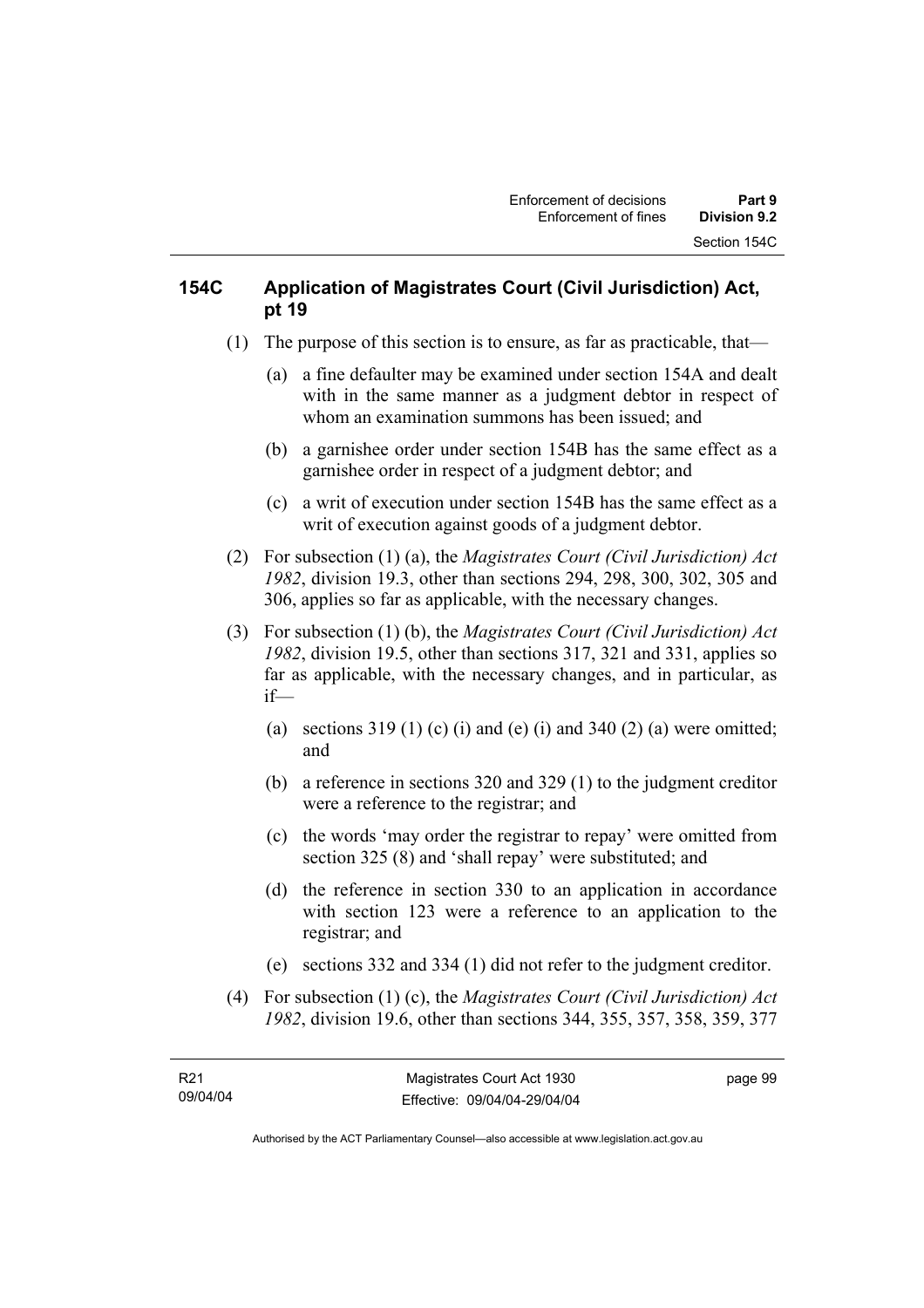and 378, applies so far as applicable, with the necessary changes, and in particular, as if—

- (a) section 343 (1) were omitted; and
- (b) the reference in section 346 (3) to a writ that issues out of the Magistrates Court included a reference to a writ issued by the registrar; and
- (c) section 363 (2) (a) and 363 (3) were omitted; and
- (d) section 376 (2) were omitted.
- (5) The provisions applied by subsections (2), (3) and (4) have effect as if, in addition to any other necessary changes—
	- (a) a reference in such a provision to an examination summons were a reference to an examination summons under applied section 295; and
	- (b) a reference in such a provision to a garnishee order were a reference to a garnishee order under section 154B (1) (a); and
	- (c) a reference in such a provision to a writ of execution were a reference to a writ of execution under section 154B (1) (b) or applied section 333; and
	- (d) a reference in such a provision to a bailiff included a reference to the sheriff or a deputy sheriff under the *Supreme Court Act 1933*; and
	- (e) a reference in such a provision to a judgment debt were a reference to an outstanding fine; and
	- (f) a reference in such a provision to a judgment debtor were a reference to a fine defaulter; and
	- (g) a reference in such a provision to a judgment creditor, other than in applied section 320 or 329 (1), were a reference to the Territory; and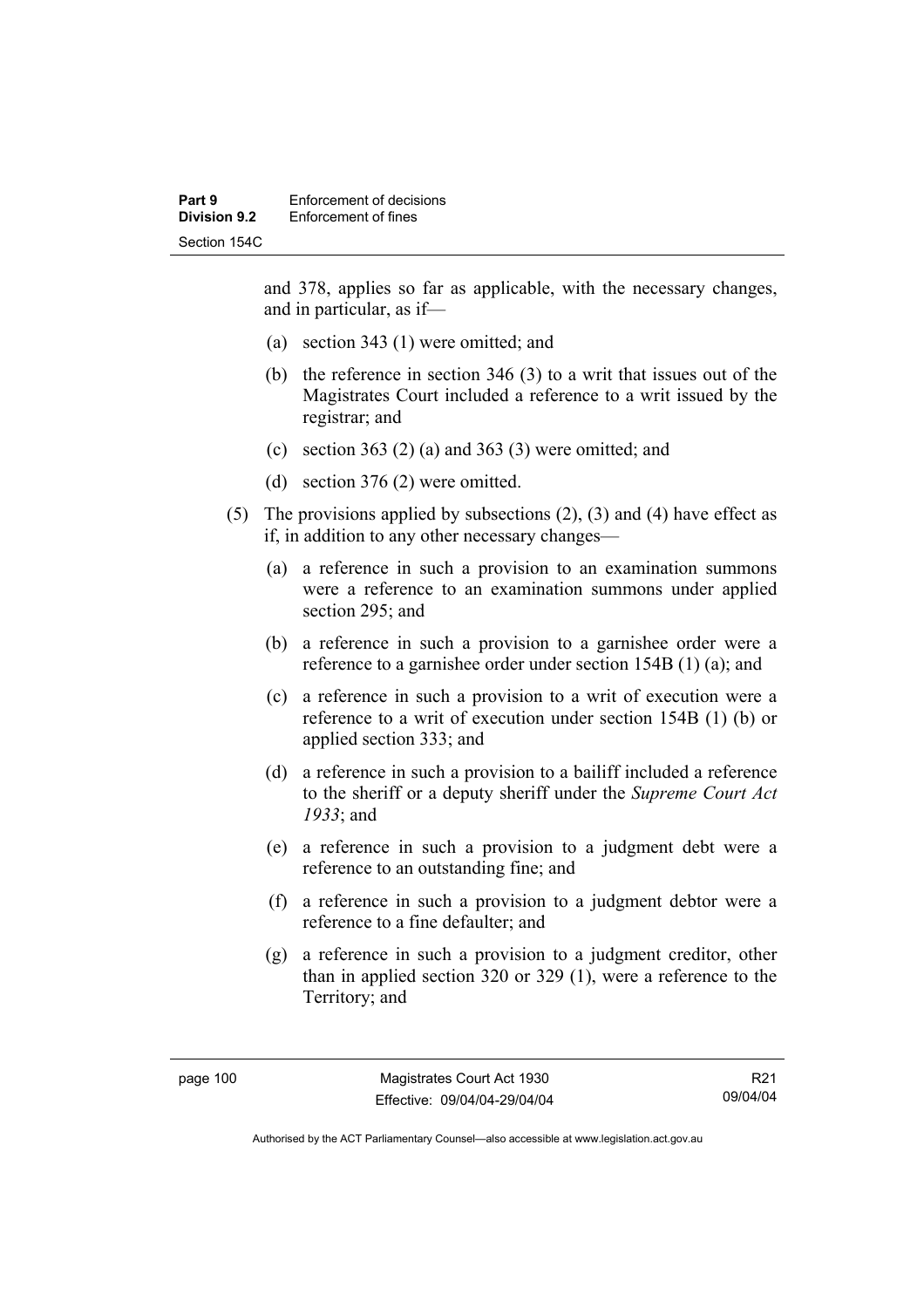- (h) a reference to the court in such a provision, other than in applied section 349, were a reference to the registrar.
- (6) If, but for this subsection, a power of the registrar under a provision applied by subsection (2), (3) or (4) would be dependent on action being taken by the judgment creditor, the registrar may act on his or her own initiative in the exercise of the power.
- (7) The registrar shall not make an order under a provision applied by subsection (2), (3) or (4) for the payment of a fine or administrative fee by instalments.
- $(8)$  If—
	- (a) a provision of the *Magistrates Court (Civil Jurisdiction) Act 1982* applies in relation to a matter; and
	- (b) a regulation or determination under this Act or that Act also applies in relation to that matter; and
	- (c) the provision of the *Magistrates Court (Civil Jurisdiction) Act 1982* is applied in relation to a corresponding matter by subsection  $(2)$ ,  $(3)$  or  $(4)$ ;

a reference in this section to the applied provision referred to in paragraph (c) includes a reference to the relevant regulation or determination.

 (9) A reference in this section to an applied provision by number is a reference to the provision so numbered of the *Magistrates Court (Civil Jurisdiction) Act 1982*, as applied by subsection (2), (3) or  $(4)$ .

# **154D Committal to prison—fine defaulters**

 (1) The registrar shall, by warrant, commit a fine defaulter to prison if—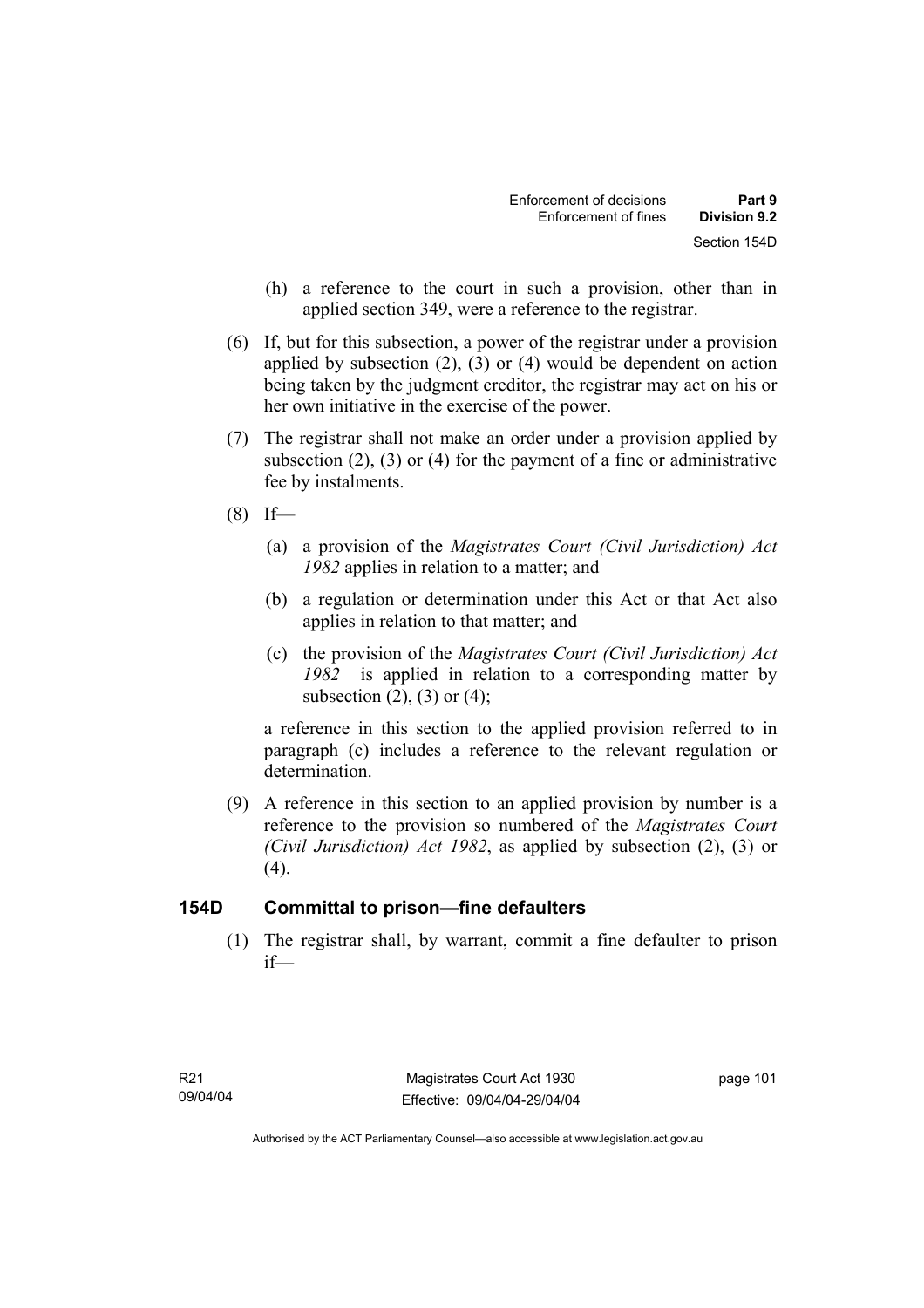| Part 9              | Enforcement of decisions |
|---------------------|--------------------------|
| <b>Division 9.2</b> | Enforcement of fines     |
| Section 155         |                          |

- (a) the registrar is satisfied that all reasonable action has been taken under this division to secure payment and there is no reasonable likelihood of the outstanding fine being paid; and
- (b) the outstanding fine has not been remitted under section 159.
- (2) The period for which the fine defaulter is to be committed to prison shall be the lesser of—
	- (a) a period calculated at the rate of 1 day for each \$100, or part of \$100, of the outstanding fine; and
	- (b) 6 months.
- (3) Subsection (1) does not apply to a person whose liability to pay the fine is derived from an order under the Crimes Act, section 350.

#### **155 Money to be paid to registrar**

If a person adjudged by the conviction or order of a court or magistrate to pay any amount of money pays the amount to any police officer or other person, the police officer or other person shall forthwith pay the amount to the registrar.

#### **156 Execution to cease on payment of amount due**

In any case where a warrant of commitment has been issued, the defendant pays or tenders to the police officer having the execution of the warrant the sum or sums mentioned in it, the police officer shall cease to execute the warrant.

#### **157 Payment of amount to keeper or superintendent**

 (1) If a person is imprisoned for nonpayment of an outstanding fine, the person may pay, or cause to be paid, to the keeper of the prison or, for a person in respect of whom a warrant under section 255A has been issued, the superintendent of the remand centre, and the keeper or superintendent shall receive—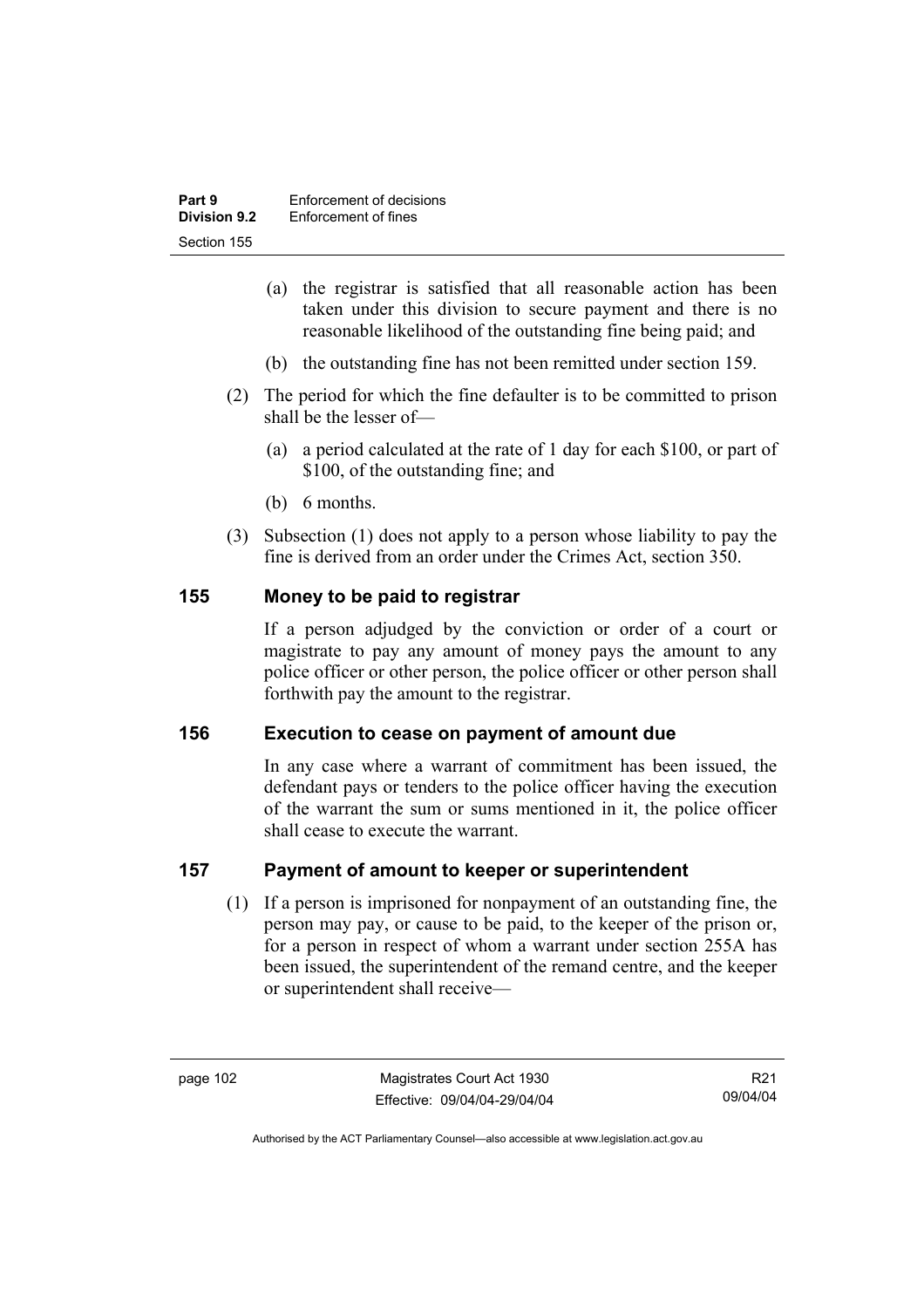- (a) the sum mentioned in the warrant of commitment and the keeper or superintendent shall thereupon discharge the person unless he or she is in custody for some other matter; or
- (b) any sum in part satisfaction of the outstanding fine and thereupon the term of imprisonment shall be reduced by a number of days bearing as nearly as possible the same proportion to the total number of days for which he or she was committed as the sum so paid bears to the sum for which he or she is so liable and the keeper or superintendent shall at the end of the term so reduced discharge the person unless he or she is in custody for some other matter.
- (2) The keeper or superintendent shall forthwith pay all sums received by him or her under the subsection (1) to the registrar.

# **158 Fine satisfied by imprisonment**

A person who is committed to prison under a warrant issued under section 154D discharges his or her liability to pay the outstanding fine—

- (a) at the rate of \$100 for each day or part of a day for which the person is so imprisoned; or
- (b) if the person is so committed to prison for 6 months—on the completion of the 6 months.

# **159 Remission**

The Executive may, in writing, remit all or any part of a fine.

#### **160 Conviction or order quashed or set aside**

If the conviction or order that gave rise to a person's liability to pay a fine is quashed or set aside, the registrar shall, in addition to notifying the road transport authority under section 153 (3) (d)—

(a) refund to the person any amount paid in respect of the fine; and

page 103

Authorised by the ACT Parliamentary Counsel—also accessible at www.legislation.act.gov.au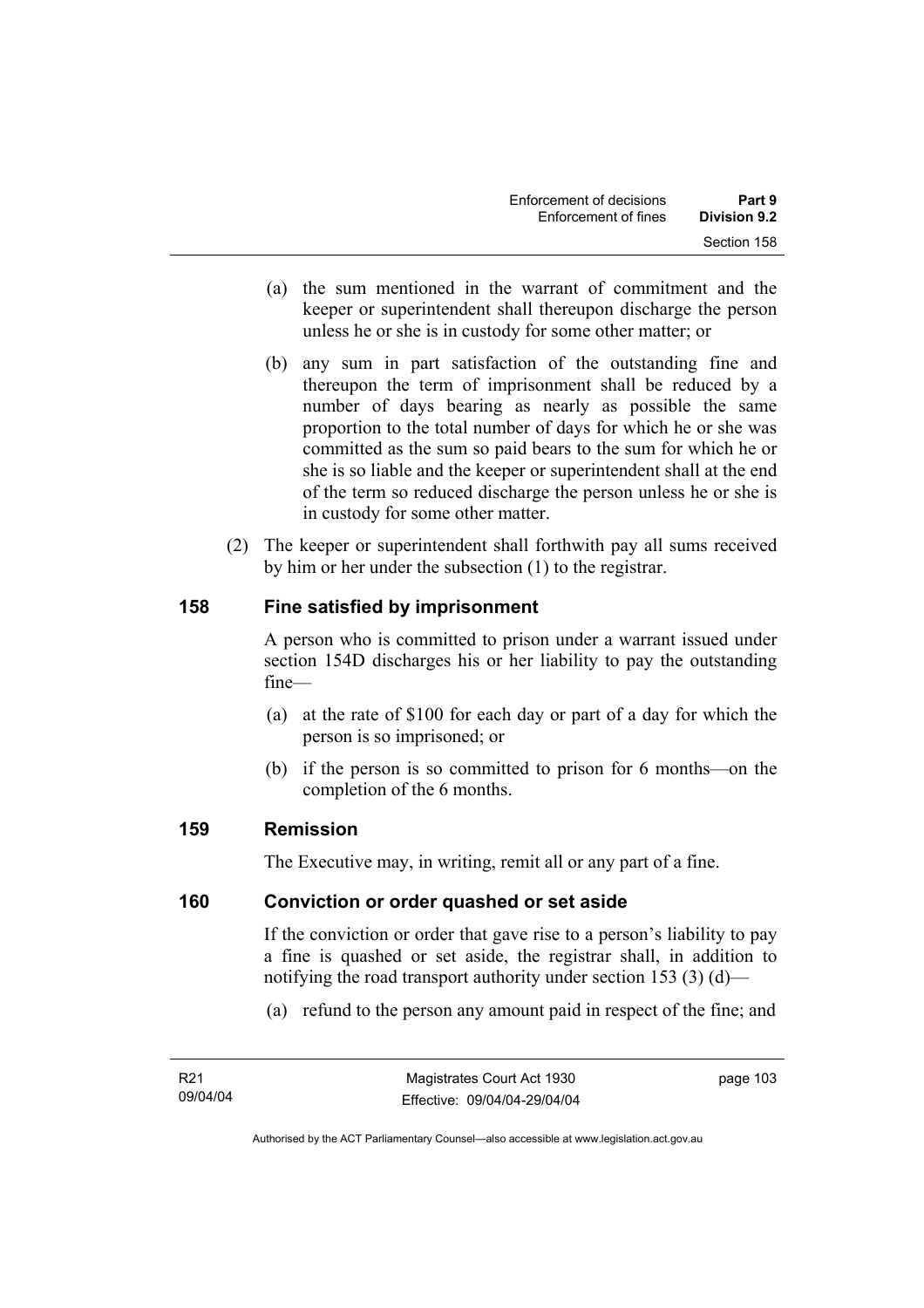(b) refund to the person any amount paid in respect of a relevant administrative fee.

#### **161 Other enforcement provisions not affected**

This division shall not be taken to affect the operation of any other law in force in the Territory that provides for the recovery or enforcement of a fine.

# **Division 9.2A Reciprocal enforcement of fines against bodies corporate**

# **166A Definitions for div 9.2A**

In this division:

*conviction* means a conviction or order entered or made by a court in the exercise of summary jurisdiction in proceedings for an offence.

#### *fine* includes—

- (a) a pecuniary penalty, pecuniary forfeiture and pecuniary compensation; and
- (b) fees, charges and costs payable by a body corporate under an order made in proceedings in which a conviction was entered in respect of the body corporate.

#### *reciprocating court* means—

- (a) a court declared under section 166B to be a reciprocating court; and
- (b) a court included in a class of courts declared under section 166B to be a class of reciprocating courts.

*relevant officer*, in relation to a reciprocating court, means the registrar or other corresponding officer of the court.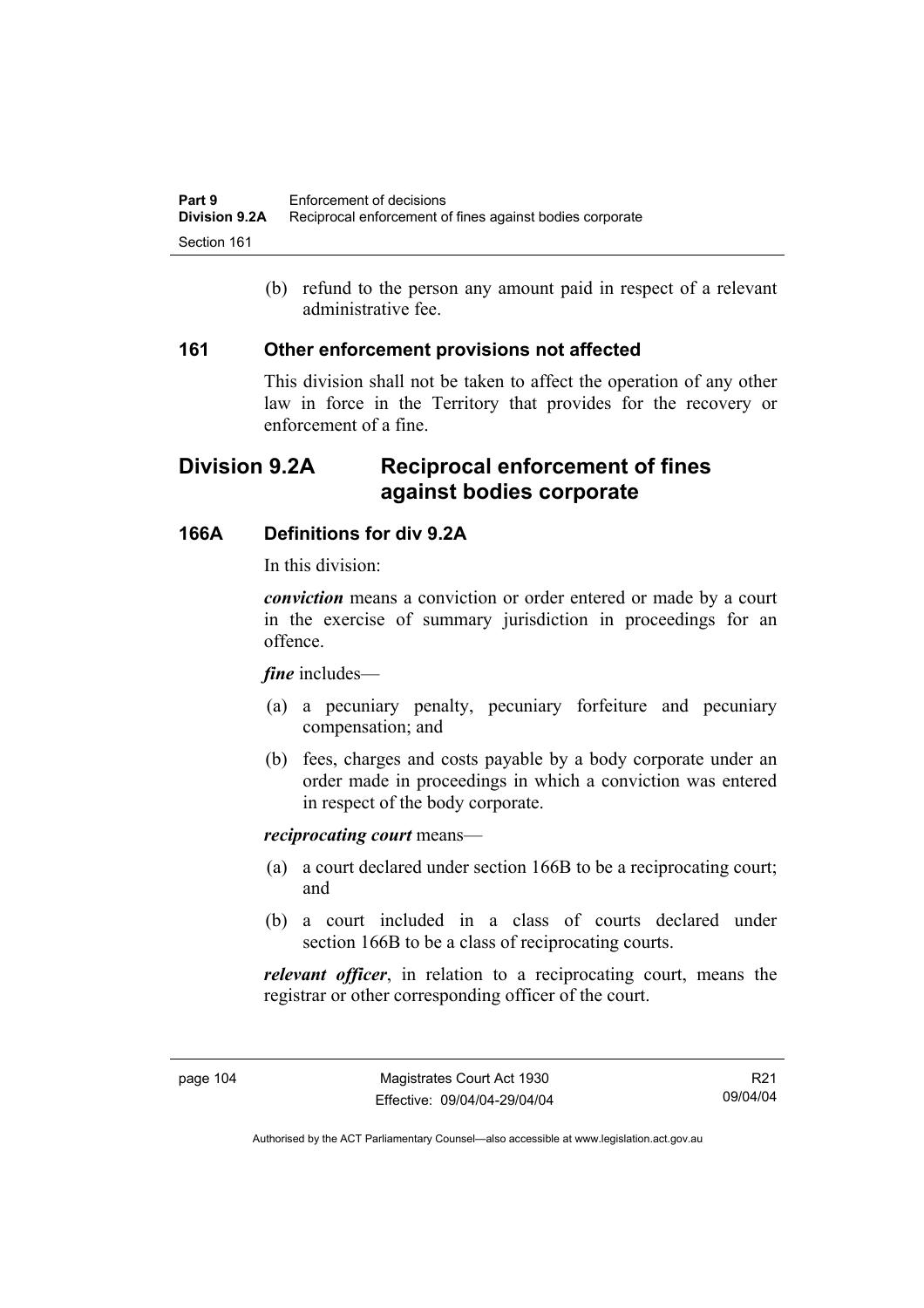*State* includes a Territory other than the Australian Capital Territory and the Jervis Bay Territory.

*Territory fine* means a fine payable under a conviction of the court.

# **166B Declarations relating to reciprocating courts**

- (1) If a State has laws providing for enforcement in the State of a Territory fine against a body corporate, the Attorney-General may, in writing—
	- (a) declare a court of summary jurisdiction in the State to be a reciprocating court; or
	- (b) declare a class of courts of summary jurisdiction in the State to be a class of reciprocating courts.
- (2) A declaration is a notifiable instrument.

*Note* A notifiable instrument must be notified under the *Legislation Act 2001*.

# **166C Enforcement of fine**

- (1) If a fine is payable by a body corporate under a conviction of a reciprocating court and the registrar receives a written request from the relevant officer of the reciprocating court for the enforcement of the conviction accompanied by—
	- (a) a copy, certified by the relevant officer to be correct, of the conviction; and
	- (b) a certificate signed by the relevant officer specifying the amount of the fine that remains unpaid;

the registrar shall—

- (c) register the conviction by filing in the court the certified copy of the conviction; and
- (d) note the date of the registration on the copy.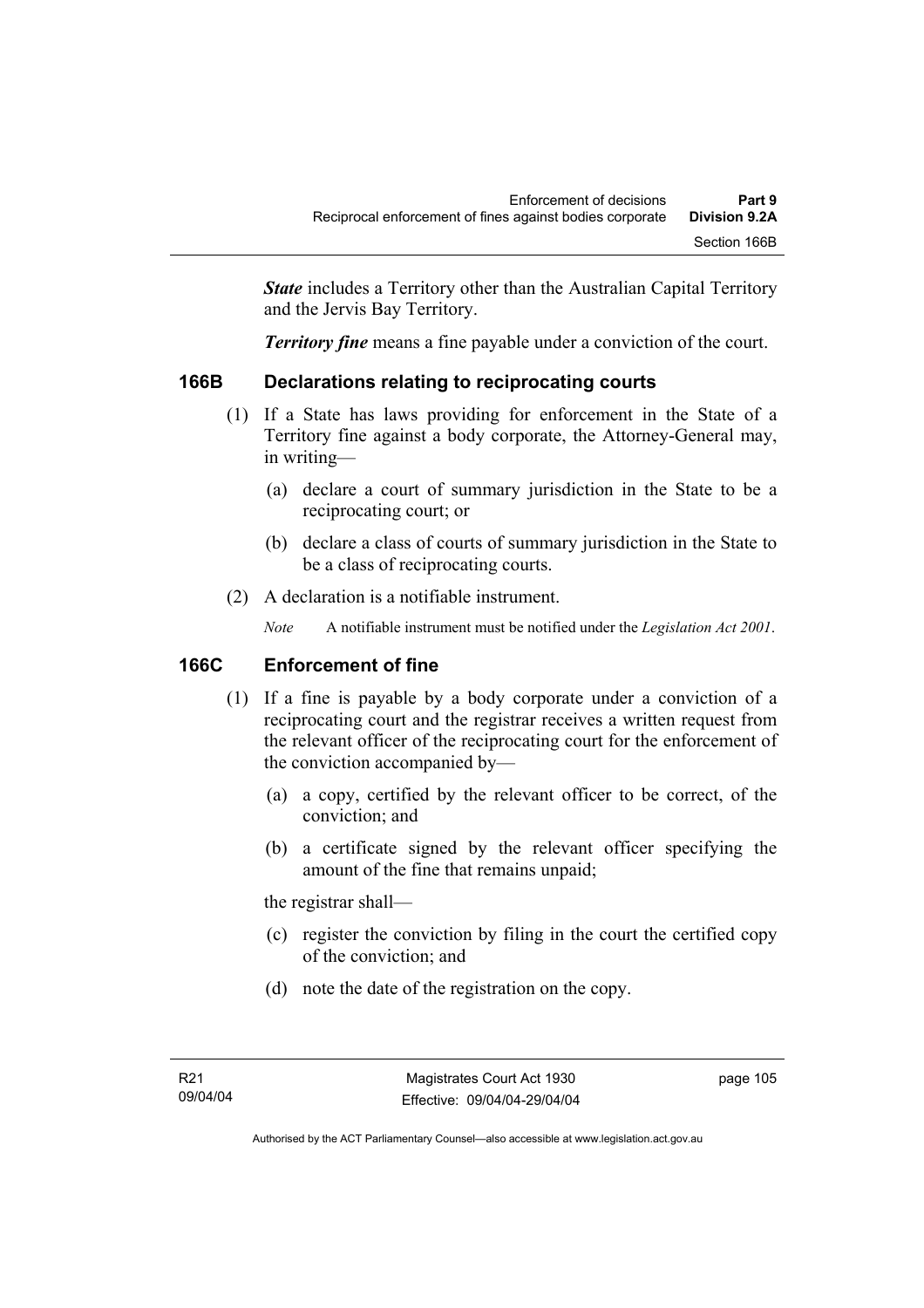- (2) On the registration of a conviction under subsection  $(1)$ 
	- (a) the conviction shall, for this part, be deemed to be a conviction of the court adjudging payment of a fine by the body corporate in the amount specified as unpaid in the certificate referred to in subsection (1) (b); and
	- (b) the registrar shall issue a writ of execution for the purpose of recovering the amount referred to in paragraph (a); and
	- (c) subject to this section, this Act and the *Magistrates Court (Civil Jurisdiction) Act 1982* apply in relation to a writ issued under paragraph (b) as if the writ had been issued in connection with a conviction of the court.
- (3) If a request is made under this section in respect of a fine payable under a conviction of a reciprocating court and the registrar later receives a notification from the relevant officer of the reciprocating court of payment of an amount in satisfaction in whole or part of the amount of the fine, the registrar shall note the particulars of the payment on the certified copy of the conviction filed in the court.
- (4) Notwithstanding anything in this part, if—
	- (a) a writ is issued under subsection (2) in respect of a fine; and
	- (b) before execution, the registrar receives a notification referred to in subsection (3) relating to the fine;

the registrar shall arrange for the return of the writ and, on its return, he or she shall—

- (c) if the amount of the fine has been paid in full—withdraw the writ; or
- (d) if part of the amount of the fine remains unpaid—amend the writ to show the amount still unpaid.
- (5) If a writ is amended under subsection (4), the writ shall be enforced in respect of the amount of the fine for the time being shown in the writ as unpaid.

| page 106 | Magistrates Court Act 1930   | R <sub>21</sub> |
|----------|------------------------------|-----------------|
|          | Effective: 09/04/04-29/04/04 | 09/04/04        |

Authorised by the ACT Parliamentary Counsel—also accessible at www.legislation.act.gov.au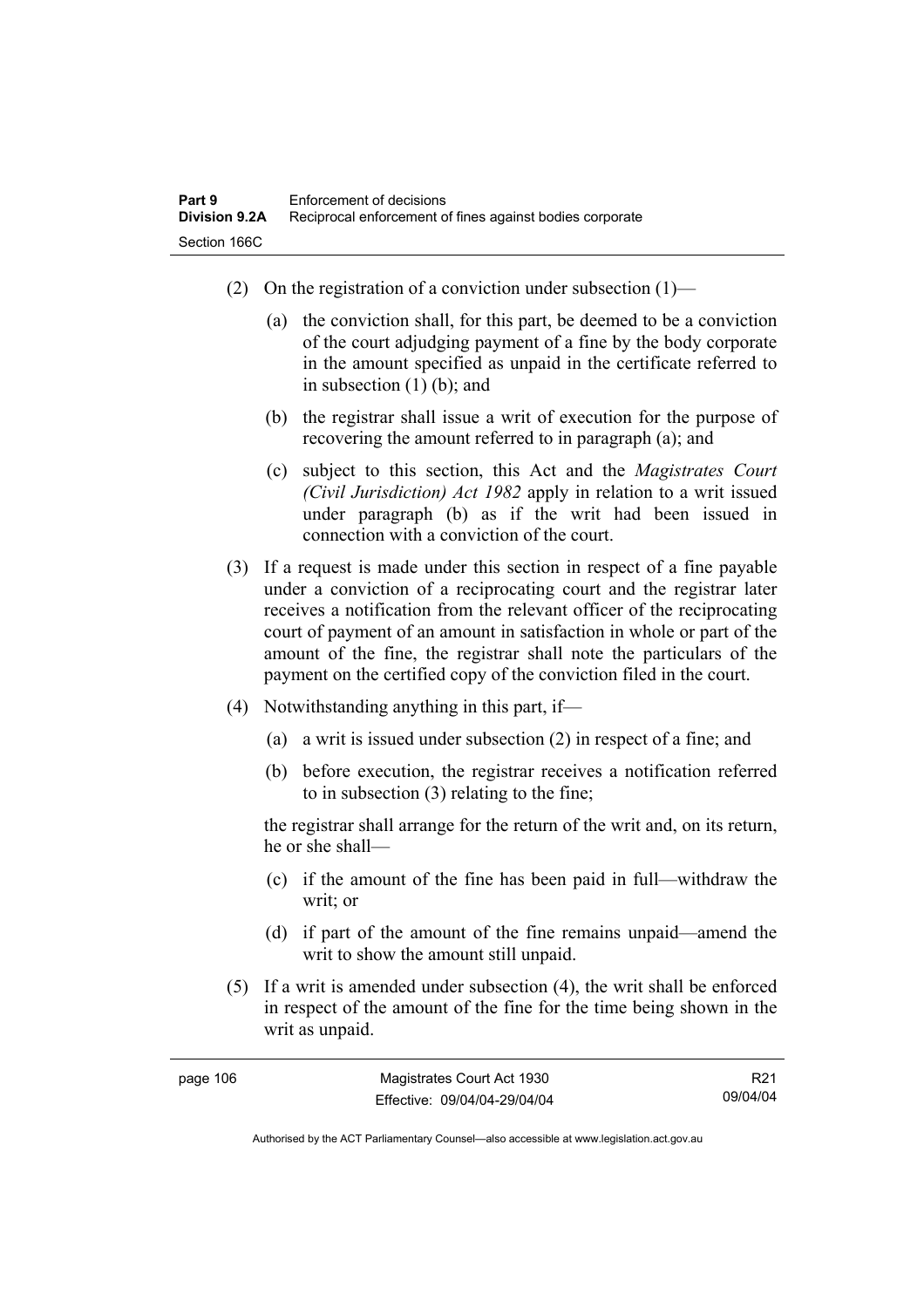- (6) Notwithstanding section 190, if a sum of money is paid to the registrar in satisfaction in whole or in part of a fine payable under a conviction registered under subsection (1), the registrar shall remit the sum of money to the relevant officer of the reciprocating court by which the conviction was entered.
- (7) For this section, a document that purports to have been signed by the relevant officer of a reciprocating court shall be taken to have been so signed unless the contrary is proved.

# **166D Effect of enforcement by reciprocating court**

A sum of money received by the registrar from a reciprocating court in satisfaction in whole or in part of a Territory fine shall be applied to the registrar as if the sum had been paid to him or her by the body corporate by which the fine was payable in satisfaction in whole or in part of the fine.

# **166E Registrar to notify payment of Territory fine**

 $If$ —

- (a) a conviction of the court under which a fine is payable is registered by the relevant officer of a reciprocating court; and
- (b) a sum of money is received by the registrar in satisfaction in whole or in part of the fine;

the registrar shall, as soon as practicable, notify the relevant officer of the amount of that payment.

# **Division 9.6 Miscellaneous**

# **184 Enforcement of costs against informant**

If a court orders an informant in criminal proceedings to pay costs to a defendant, the order operates as a judgment given or entered in respect of a claim for the payment of money and is enforceable as such.

| R21      | Magistrates Court Act 1930   | page 107 |
|----------|------------------------------|----------|
| 09/04/04 | Effective: 09/04/04-29/04/04 |          |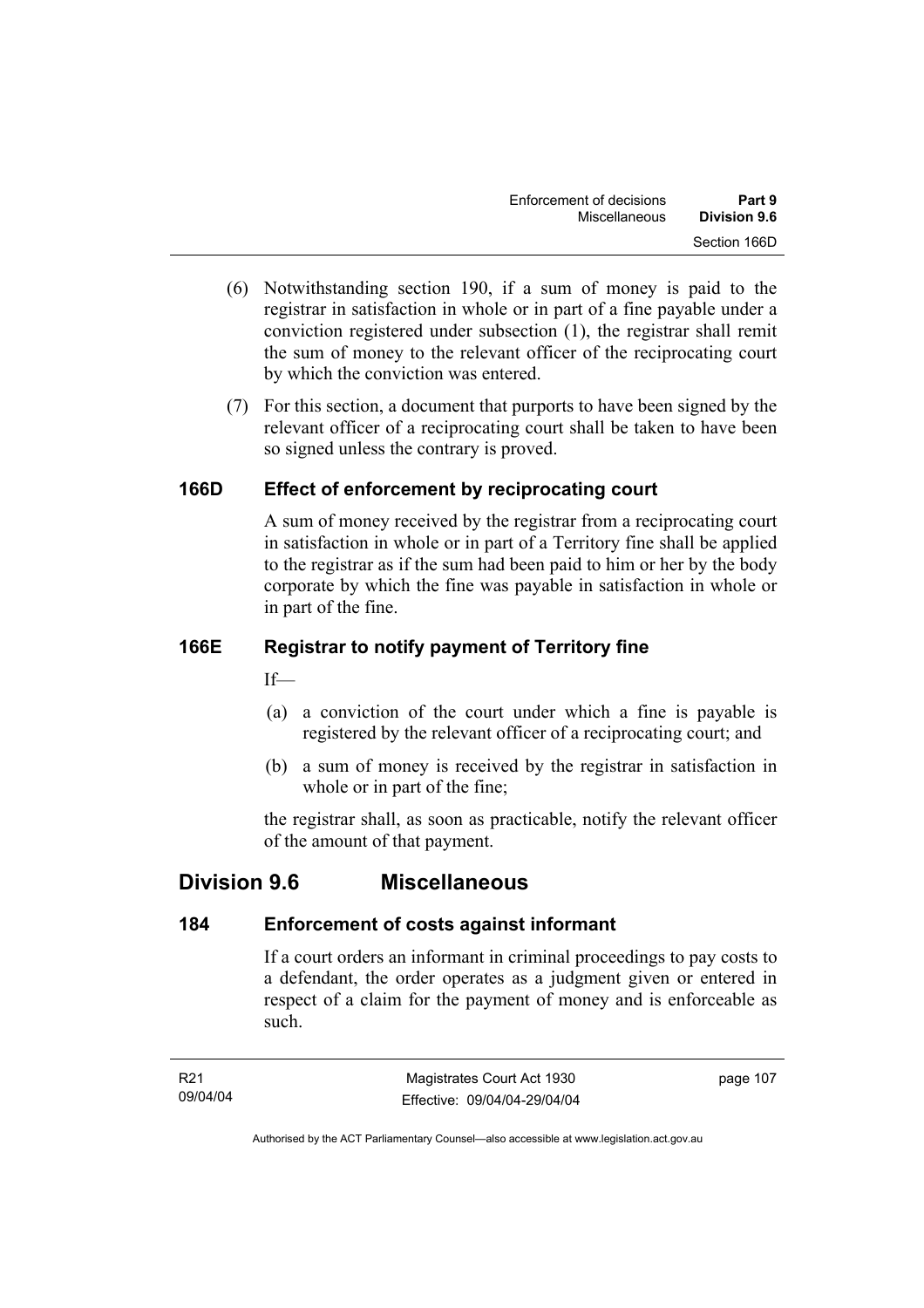#### **185 Committal to prison—orders not involving payment of money**

- $(1)$  If—
	- (a) a conviction does not order the payment of any fine or penalty but orders that the defendant be imprisoned for his or her offence; or
	- (b) an order is not for the payment of money but for the doing of some other act and directs that, if he or she neglects or refuses to do the act, the defendant be imprisoned and the defendant neglects or refuses to do the act;

the court or a magistrate may by warrant commit the defendant to prison there to be kept according to the terms in that behalf of the conviction or order.

 (2) A reference in subsection (1) (b) to an *order* does not include a reference to an order under the Crimes Act, section 350.

# **186 Warrant of commitment to prison**

- (1) A warrant of commitment—
	- (a) shall require the police officer or escort to whom it is directed to take the person named in the warrant to a prison mentioned in the warrant; and
	- (b) shall require the person in charge of the prison to which the person is taken to imprison the person in accordance with the warrant.
- (2) A warrant of commitment in which the direction referred to in subsection (1) (a) is given to all police officers or all escorts—
	- (a) shall be taken in that respect to be directed to each police officer, or each escort, respectively; and
	- (b) may be executed in that respect by any police officer, or any escort, respectively.

| page 108 | Magistrates Court Act 1930   | R <sub>21</sub> |
|----------|------------------------------|-----------------|
|          | Effective: 09/04/04-29/04/04 | 09/04/04        |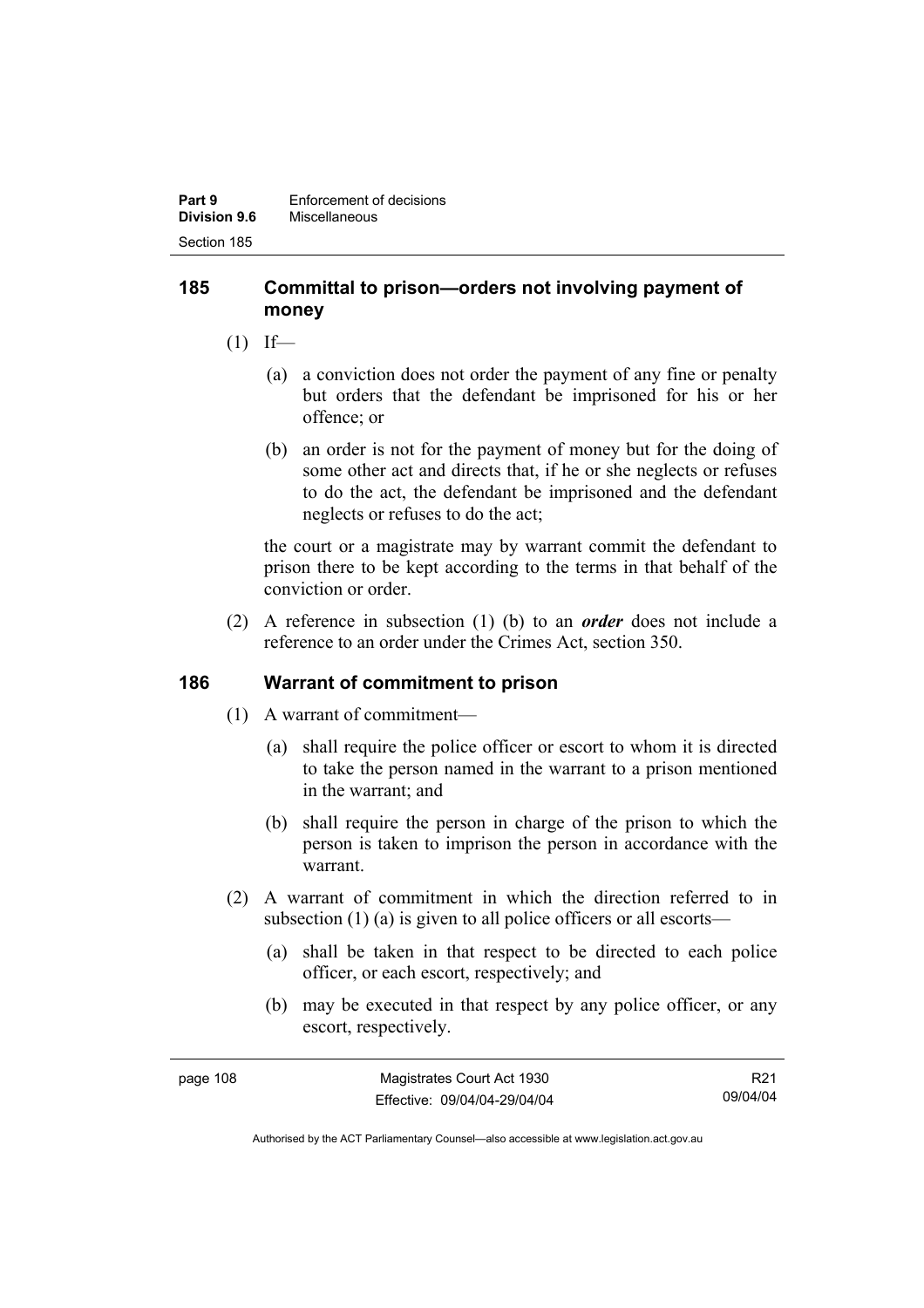- (3) On the arrival at the prison of the person named in the warrant, the person in charge of the prison or a person authorised by him or her—
	- (a) shall sign the receipt on the warrant for the person; and
	- (b) shall complete the report on the warrant about the person's apparent physical condition and state of health.

# **187 Warrant of commitment if defendant already in prison**

- (1) If by any conviction or order it is adjudged that the defendant be imprisoned and the defendant is then undergoing imprisonment on a conviction for another offence, the warrant of commitment in respect of the subsequent offence shall be forthwith delivered to the gaoler to whom it is directed.
- (2) The court or magistrate issuing the warrant of commitment may order thereby that the imprisonment for the subsequent offence shall commence at the termination of the imprisonment that the defendant is then undergoing.

# **188 Mitigation of payment by court**

- (1) If in a case when either imprisonment or a fine is imposed there is prescribed a requirement for the defendant to enter into his or her recognisance and to find sureties for keeping the peace, or being of good behaviour, and observing some other condition, or to do any of such things, the court may dispense with the requirement or any part thereof.
- (2) If the court has authority under any law in force in the Territory (other than this Act), whether past or future, to impose imprisonment for an offence punishable on summary conviction, and has no authority to impose a fine for that offence, it may notwithstanding, when adjudicating on that offence, if it thinks that the justice of the case will be better met by a fine than by imprisonment, impose a penalty not exceeding 50 penalty units, and not being of such an amount as will subject the offender under the

| R <sub>21</sub> | Magistrates Court Act 1930   | page 109 |
|-----------------|------------------------------|----------|
| 09/04/04        | Effective: 09/04/04-29/04/04 |          |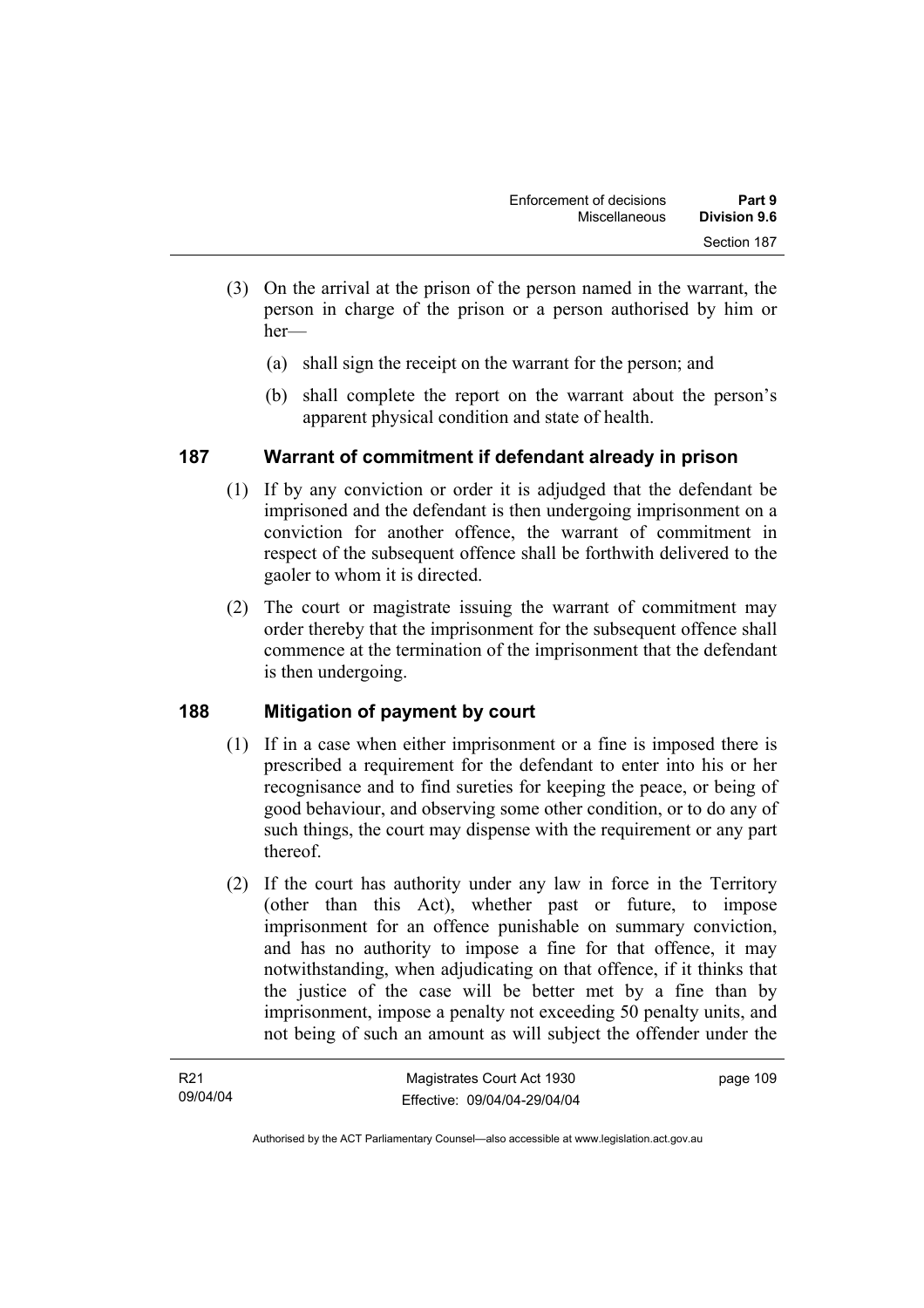| Part 9              | Enforcement of decisions |
|---------------------|--------------------------|
| <b>Division 9.6</b> | Miscellaneous            |
| Section 191         |                          |

provisions of this Act in default of payment of the penalty, to any greater term of imprisonment than that to which he or she is liable under the law authorising the imprisonment.

#### **191 Accounts to be kept in approved form**

Every registrar, keeper of a gaol and superintendent of a remand centre shall keep a true and exact account of all money received by him or her under or by virtue of any conviction or order, showing the persons from whom and the time when the sums were received and to whom and when the sums were paid, in accordance with the approved form.

Maximum penalty: 1 penalty unit.

#### **193 Forfeited goods may be sold**

Except where otherwise provided, all forfeitures, not pecuniary, that are incurred in respect of an offence triable by the court or that may be enforced by the court, may be sold or disposed of or dealt with in such a manner as the court directs, and the proceeds of the sale shall be applied in like manner as if the proceeds were a fine imposed under the Act, ordinance or law on which the proceeding for forfeiture is founded.

# **194 Warrant of commitment or writ of execution not void for form only**

A warrant of commitment or writ of execution shall not be held void by reason only of any defect or error in it if there is a conviction or order that is good and valid or that may be amended and made good and valid under this Act to sustain it.

# **195 Convictions etc to be transmitted to registrar of Supreme Court**

If any person is convicted before, or an information is dismissed by, the court in respect of any prosecution for an indictable offence, the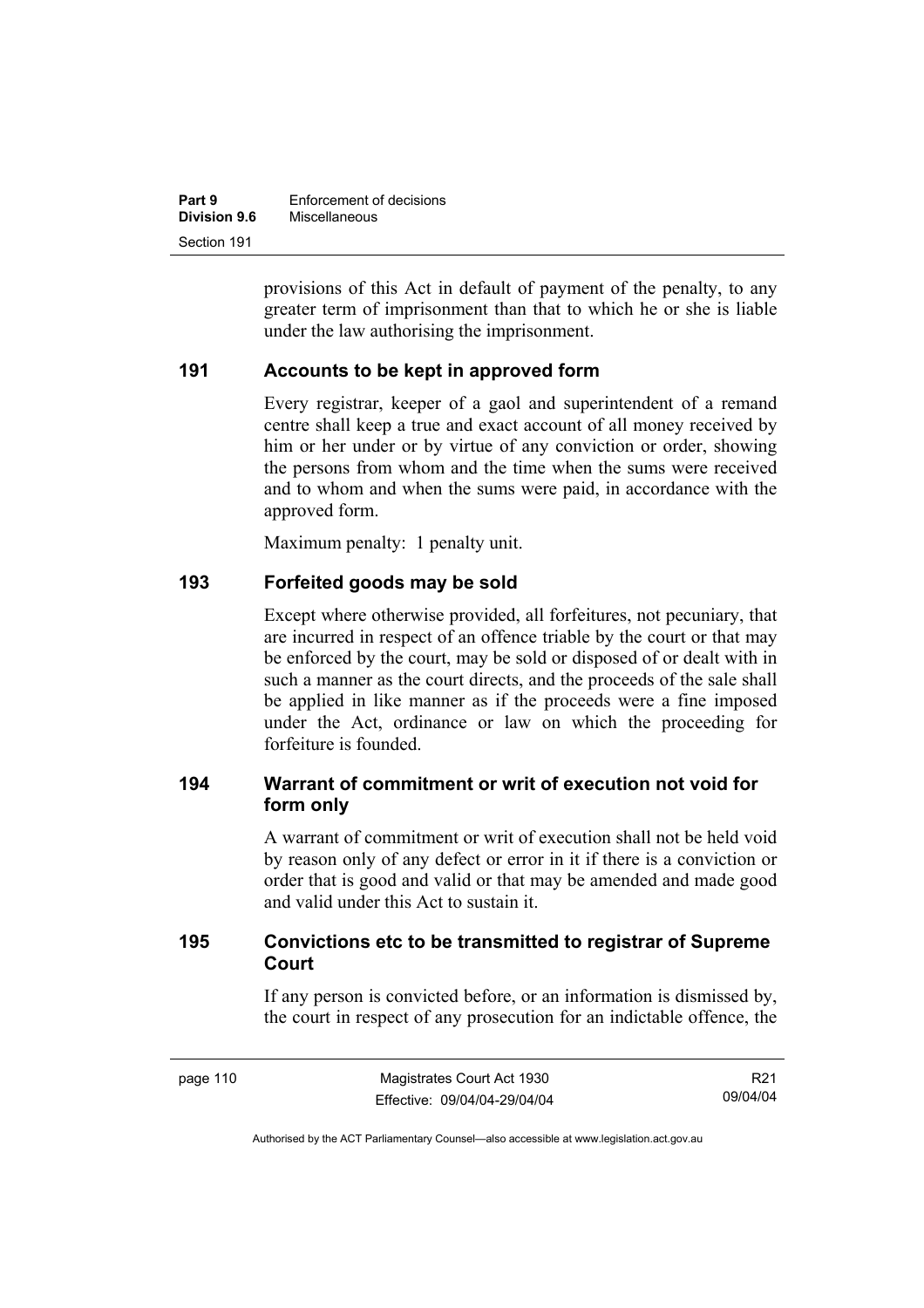| Enforcement of decisions | Part 9       |
|--------------------------|--------------|
| Miscellaneous            | Division 9.6 |
|                          | Section 195  |

court shall forthwith thereafter transmit the conviction and recognisances, or a copy of the certificate of dismissal (if any), as the case may be, to the registrar of the Supreme Court, to be kept by the registrar among the records of the Supreme Court; and the court shall also cause all such decisions to be registered in a book to be kept of the purpose.

Authorised by the ACT Parliamentary Counsel—also accessible at www.legislation.act.gov.au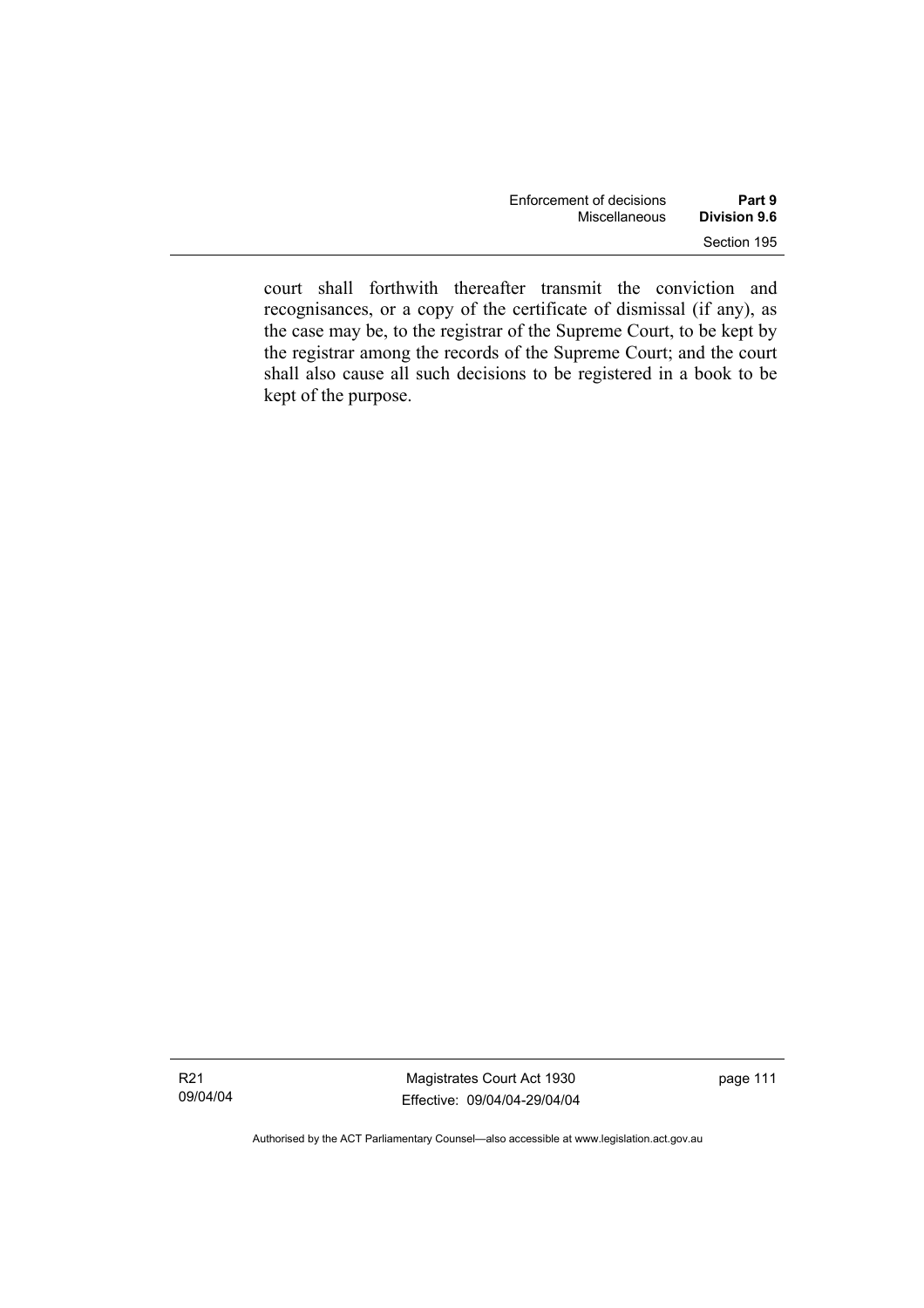# **Part 11 Appeals to Supreme Court**

# **Division 11.1 Appellate jurisdiction of Supreme Court**

# **207 Jurisdiction of Supreme Court**

- (1) The appellate jurisdiction of the Supreme Court with respect to decisions of the Magistrates Court under this Act extends to the hearing and determination of the following appeals and to no others:
	- (a) appeals to which division 11.2 applies;
	- (b) appeals from decisions of the Magistrates Court by way of orders to review made in accordance with division 11.3.
- (2) Nothing in this part limits the operation of any other Act that makes provisions with respect to the appellate jurisdiction of the Supreme Court.

# **Division 11.2 Appeals**

# **208 Appeals to which div 11.2 applies**

- (1) Each of the following appeals is an appeal to which this division applies:
	- (a) an appeal, by the person convicted, from a conviction for an offence dealt with by the Magistrates Court under this Act, part 7, part 7A or section 255 or under the Crimes Act, section 375:
	- (b) an appeal, by the person against whom the order is made, from an order made under this Act, section 113 or 114 in proceedings dealt with by the Magistrates Court under this Act, part 7 or under the Crimes Act, section 375;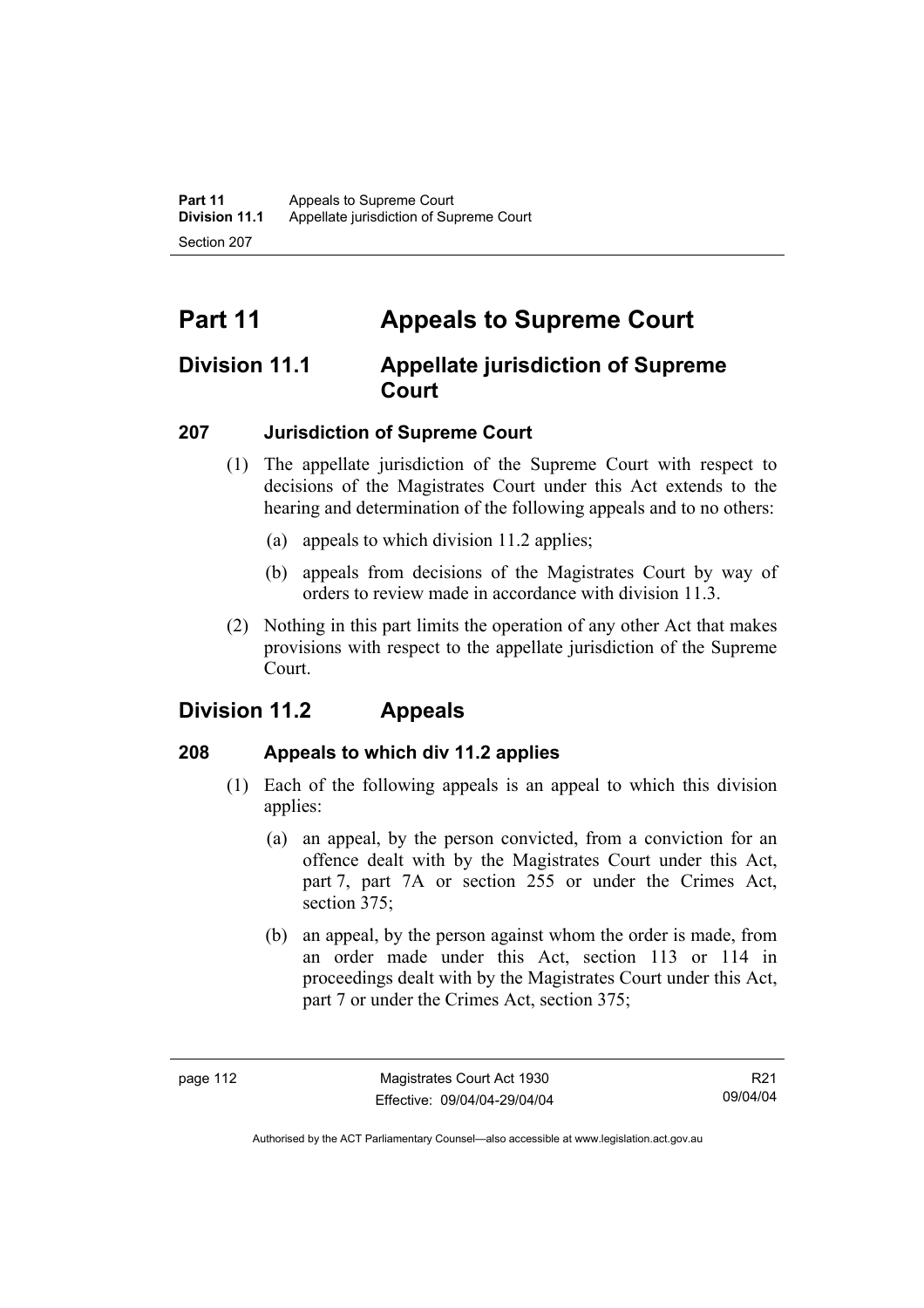- (c) an appeal from a sentence or penalty imposed by the Magistrates Court by a person convicted of an offence dealt with by that court under this Act, section 90A or 255, or part 7 or 7A, or under the Crimes Act, section 375, whether or not that person appeals against the conviction in respect of which the sentence or penalty was imposed;
- (d) an appeal, by the person charged, from a decision of the Magistrates Court made under—
	- (i) the Crimes Act, section 402 (1); or
	- (ii) the Crimes Act, section 402 (3); or
	- (iii) the Crimes Act, section 403 (1); or
	- (iv) the Crimes Act, section  $407(7)$  (b);
- (e) an appeal, by a person who has given a recognisance under the Crimes Act, section 402 or 403 or by his or her surety, from a decision of the Magistrates Court on an application made under that Act, section 405 to that court.
- (3) Nothing in subsection (1) shall be taken to affect any power that the Supreme Court has, apart from this Act, to grant bail or to vary the conditions of bail.

# **209 Institution of appeal**

- (1) An appeal shall be instituted by the appellant filing a notice of appeal in the office of the registrar of the Supreme Court within the period of 21 days after the conviction was entered, the order or decision was made or the sentence or penalty imposed, as the case requires, or within such further time as the Supreme Court allows.
- (2) As soon as practicable after the appeal has been instituted, the appellant shall—
	- (a) lodge a copy of the notice of appeal in the office of the Magistrates Court for inclusion in the records of that court; and

page 113

Authorised by the ACT Parliamentary Counsel—also accessible at www.legislation.act.gov.au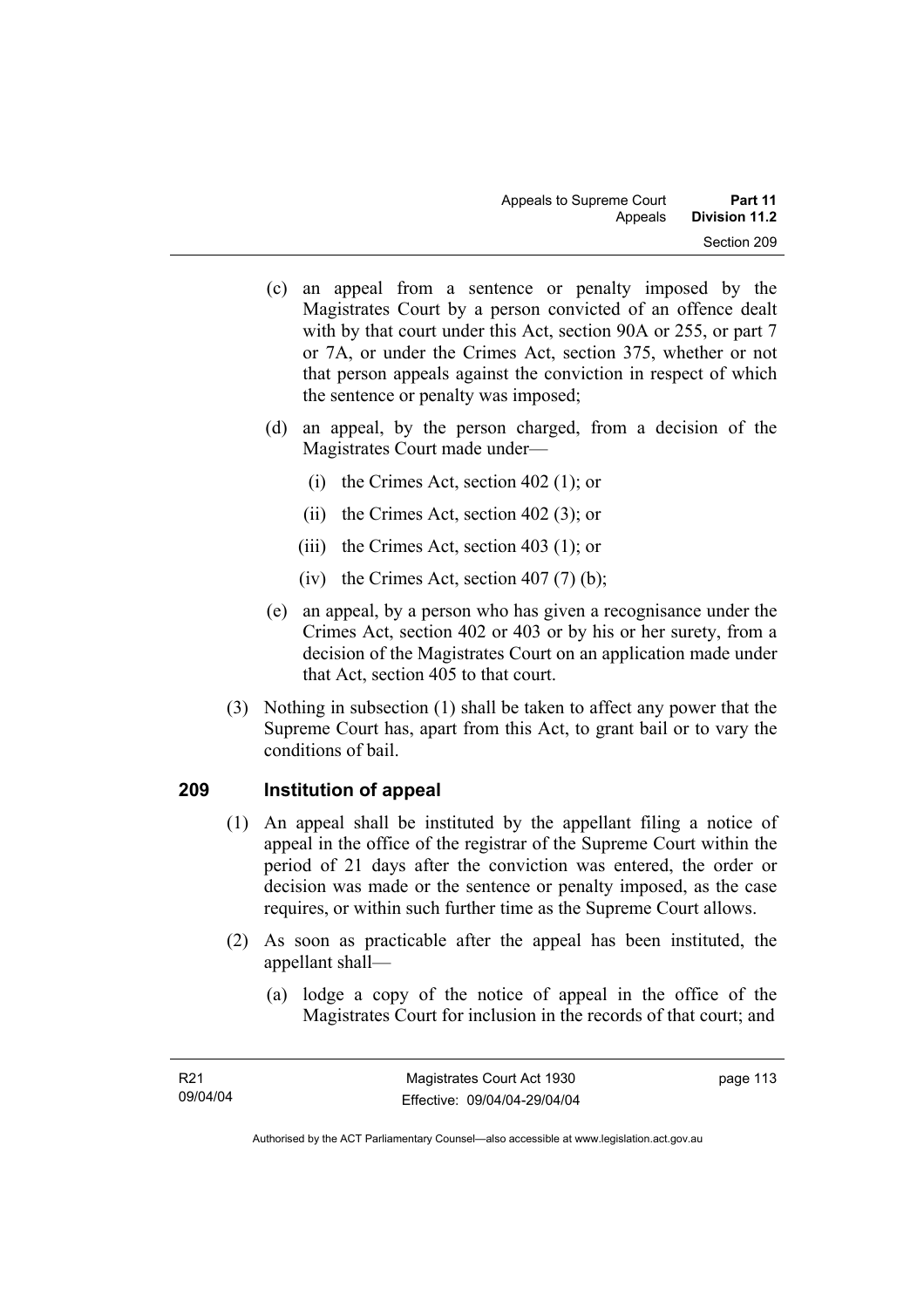(b) serve a copy of the notice of appeal on the informant.

#### **210 Substituted service of notice of appeal**

- (1) If it appears to the Supreme Court, on an application made for an order under this section, that personal service of a notice of appeal under section 209 on a person on whom it is required to be served cannot be effected, the Supreme Court may make the order for substituted or other service that the Supreme Court thinks just.
- (2) The Supreme Court may, on an application made for an order under this subsection, dispense with service of a notice of appeal if the court thinks it necessary or expedient to do so.
- (3) An order under subsection (2) may be made subject to the conditions (if any) the Supreme Court thinks fit.

#### **214 Appeals in cases other than civil cases**

- (1) This section applies to an appeal referred to in section 208 (1) (a), (b), (c), (d), (e) or (g).
- (2) In an appeal to which this section applies, the Supreme Court shall have regard to the evidence given in the proceedings out of which the appeal arose, and has power to draw inferences of fact.
- (3) In an appeal to which this section applies, the Supreme Court shall—
	- (a) if it thinks it necessary or expedient to do so in the interests of justice—
		- (i) order the production of any document or other thing that was an exhibit in, or was otherwise connected with, the proceedings out of which the appeal arose, being a document or thing the production of which appears to it to be necessary for the determination of the appeal; and
		- (ii) order any person who was, or would have been if he or she had been called, a compellable witness in those

| page | 1 | 14 |
|------|---|----|
|------|---|----|

R21 09/04/04

Authorised by the ACT Parliamentary Counsel—also accessible at www.legislation.act.gov.au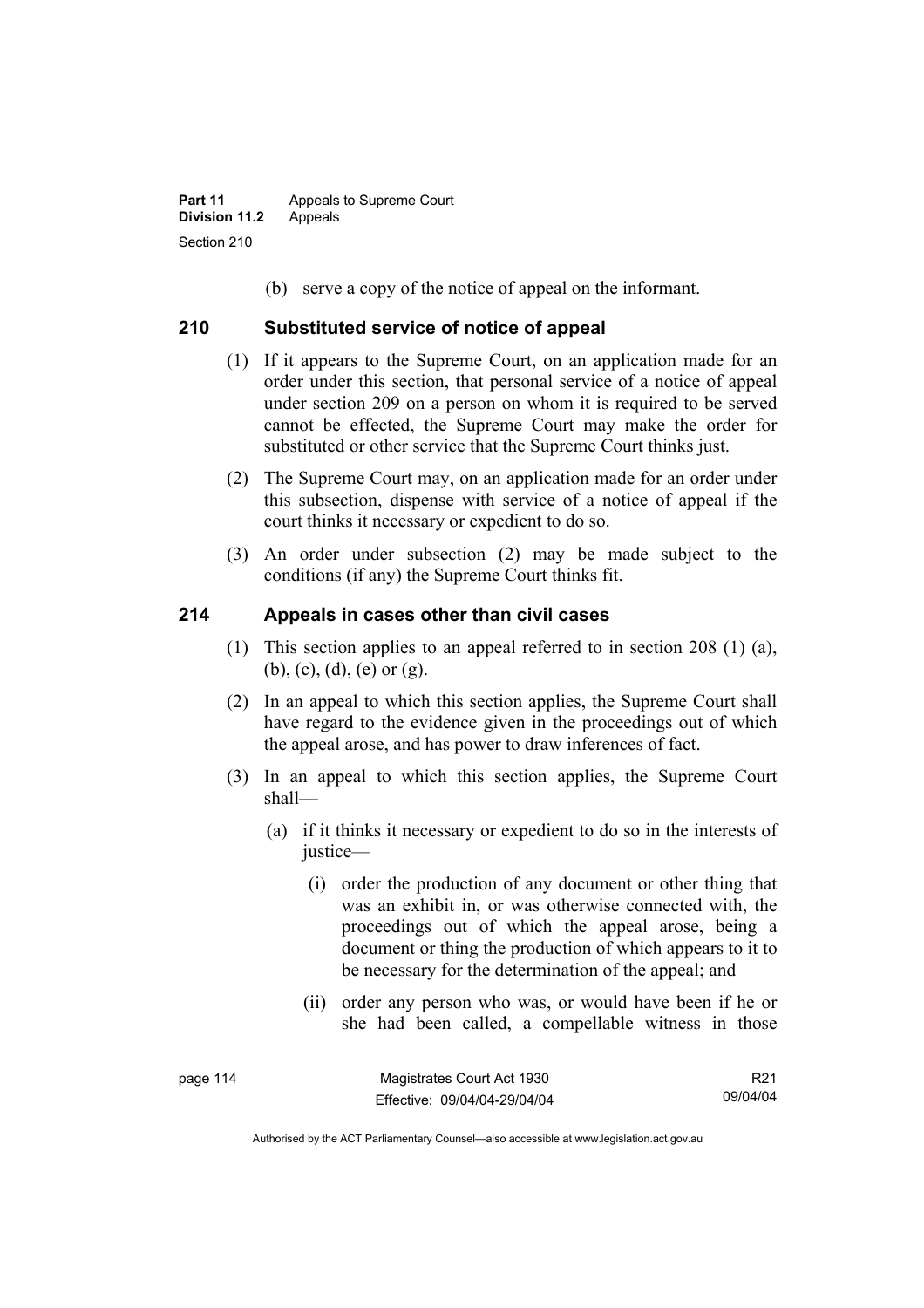proceedings to attend for examination before the Supreme Court; and

- (iii) receive the evidence, if tendered, of any witness; and
- (b) receive evidence with the consent of the parties to the appeal.
- (4) If evidence is tendered in an appeal to which this section applies, the Supreme Court shall, unless it is satisfied that the evidence would not afford any ground for allowing the appeal, receive the evidence if—
	- (a) it appears to the Supreme Court that the evidence is likely to be credible and would have been admissible in the proceedings out of the which the appeal arose on an issue relevant to the appeal; and
	- (b) the Supreme Court is satisfied that the evidence was not adduced in those proceedings and there is a reasonable explanation for the failure to adduce it.

# **216 Stay of execution pending appeal in certain cases**

- (1) If an appeal to which this division applies has been duly instituted, the enforcement or execution of the conviction, order, sentence or penalty appealed from shall be stayed until the appeal is concluded or is abandoned or discontinued and, if the appellant is in custody, he or she may, if not detained for any other cause, be granted bail in accordance with the provisions of the *Bail Act 1992*.
- (2) If the appellant in custody in respect of whom the enforcement or execution of a conviction is stayed—
	- (a) is not granted bail under the *Bail Act 1992*; or
	- (b) is not detained for any other cause;

the court or a magistrate may, by warrant, commit the person to a remand centre.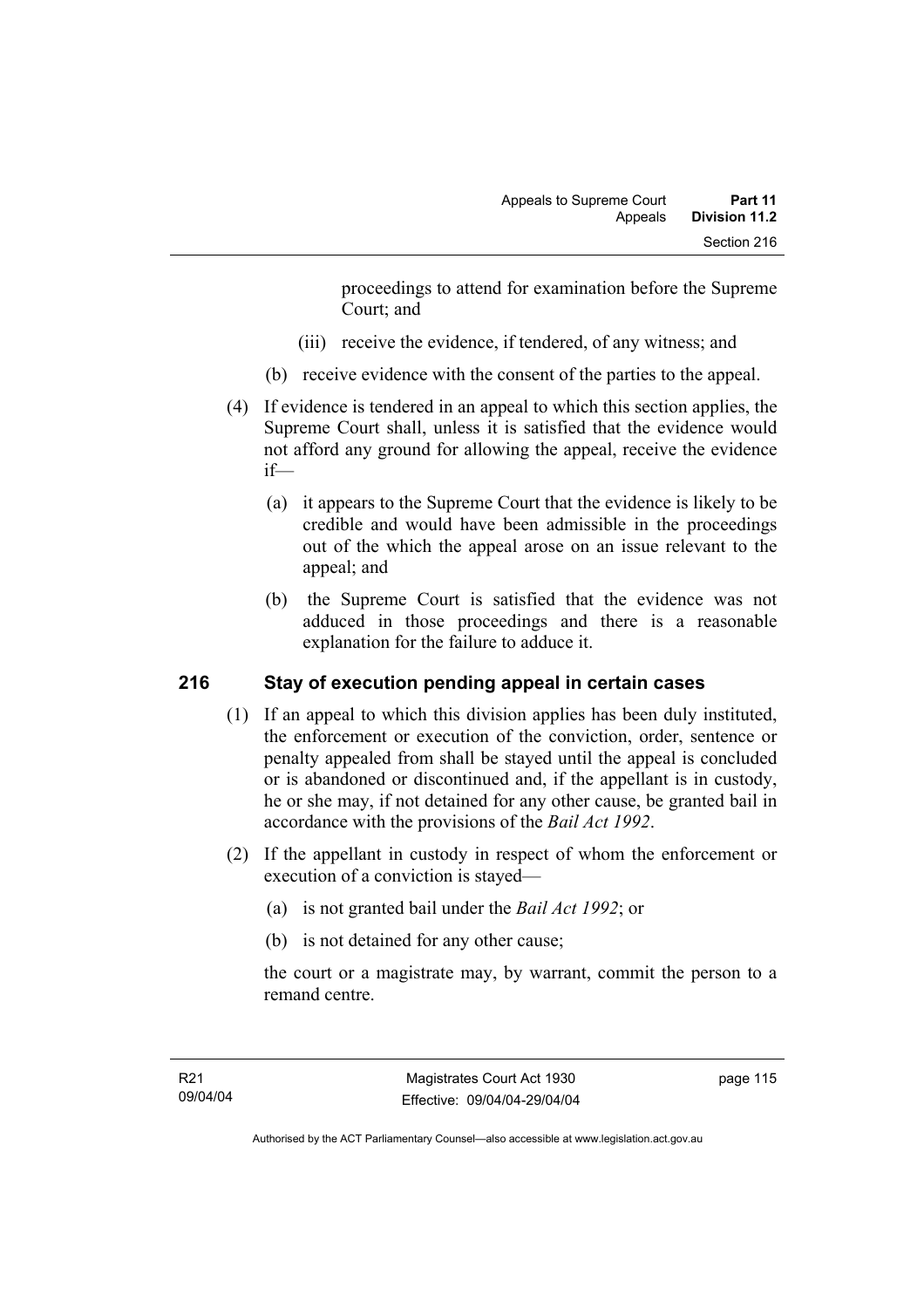# **218 Orders by Supreme Court on appeals**

- (1) On an appeal to which this division applies, the Supreme Court may—
	- (a) affirm, reverse or vary the conviction, order, sentence, penalty or decision appealed from; or
	- (b) give such judgment, or make such order, as, in all the circumstances, it thinks fit, or refuse to make an order; or
	- (c) set aside the conviction, order, sentence, penalty or decision appealed from, in whole or in part, and remit the proceedings to the Magistrates Court for further hearing and determination, subject to the directions the Supreme Court thinks fit.
- (2) A judgment or order of the Supreme Court under subsection (1) (a) or (b) shall have effect as if it were a decision of the Magistrates Court and may be enforced by the Magistrates Court accordingly.

#### **219 Barring of right of appeal under div 11.2 if order to review granted**

- (1) If an order nisi to review a decision of the Magistrates Court has been granted under division 11.3 to a person entitled to appeal against that decision to the Supreme Court under this division, that person ceases to be entitled to appeal to the Supreme Court under this division.
- (2) If an order nisi to review a decision of the Magistrates Court is granted under division 11.3 to a person after the person has instituted an appeal to the Supreme Court under this division against that decision, the appeal shall be deemed to have been withdrawn.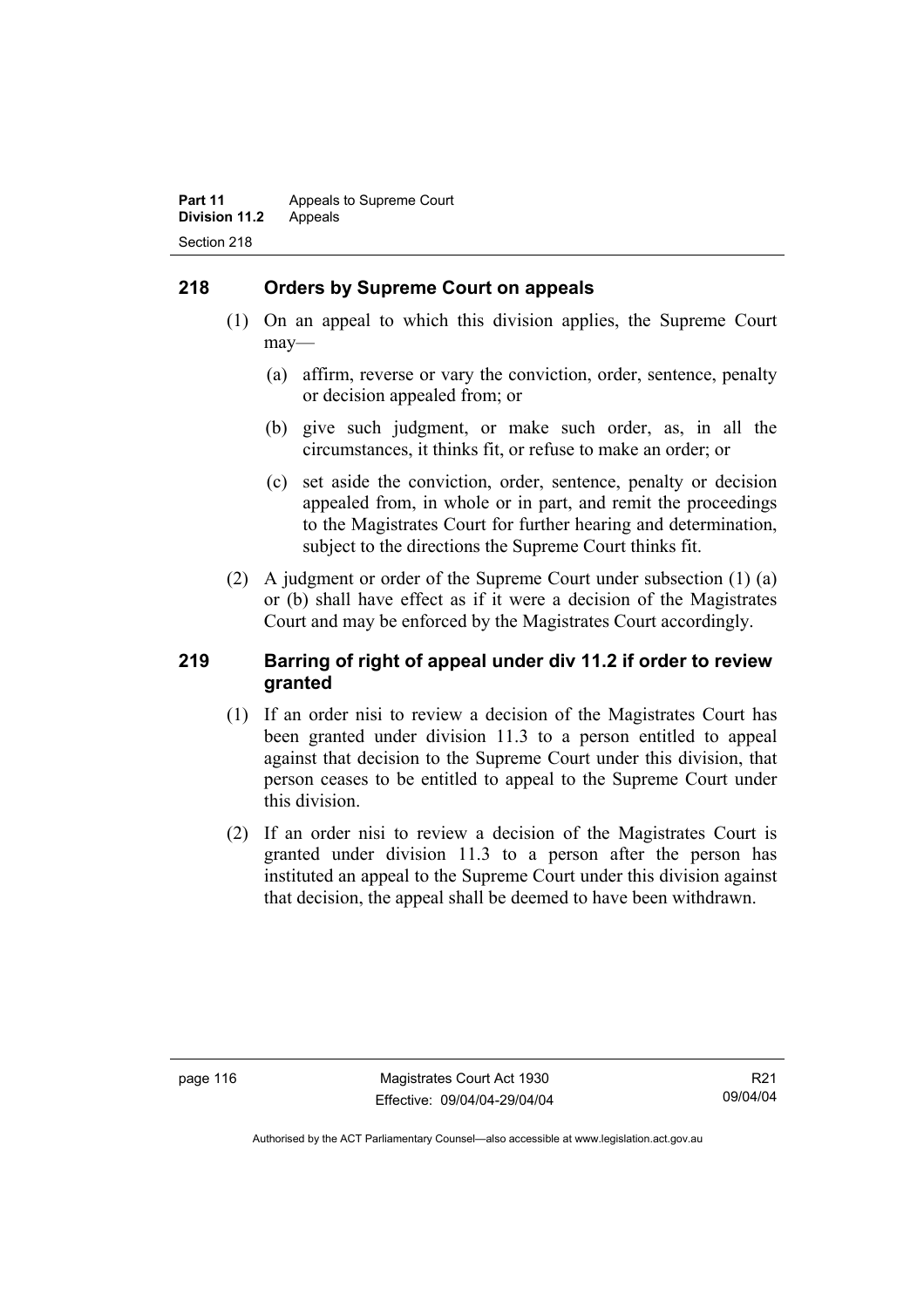# **Division 11.3 Orders to review**

#### **219B Appeals by way of orders to review**

- (1) Each of the following is a decision of the Magistrates Court from which an appeal by way of order to review may be made in accordance with this division:
	- (a) an order of the Magistrates Court dismissing an information dealt with by that court under this Act, part 7 or 7A or under the Crimes Act, section 375;
	- (b) a conviction by the Magistrates Court for an offence dealt with by that court under this Act, part 7 or 7A or under the Crimes Act, section 375;
	- (c) an order made under this Act, section 113 or 114 in proceedings dealt with by the Magistrates Court under this Act, part 7 or under the Crimes Act, section 375;
	- (d) a decision of the Magistrates Court not to commit a person to the Supreme Court for sentence under section 92A;
	- (e) a decision of the Magistrates Court to dispose of a case summarily under the Crimes Act, section 375 (6) or (7);
	- (f) a sentence or penalty imposed by the Magistrates Court for an offence dealt with by that court under this Act, section 90A or part 7 or 7A or section 255 or under the Crimes Act, section 375.
- (2) For subsection (1) (f), a reference to a *sentence or penalty* includes a reference to a decision order made under the Crimes Act, section 402 (1) or (3), 403 (1), 404 (4) or (7) or 405 (1) or (3), whether or not the person is convicted of the offence.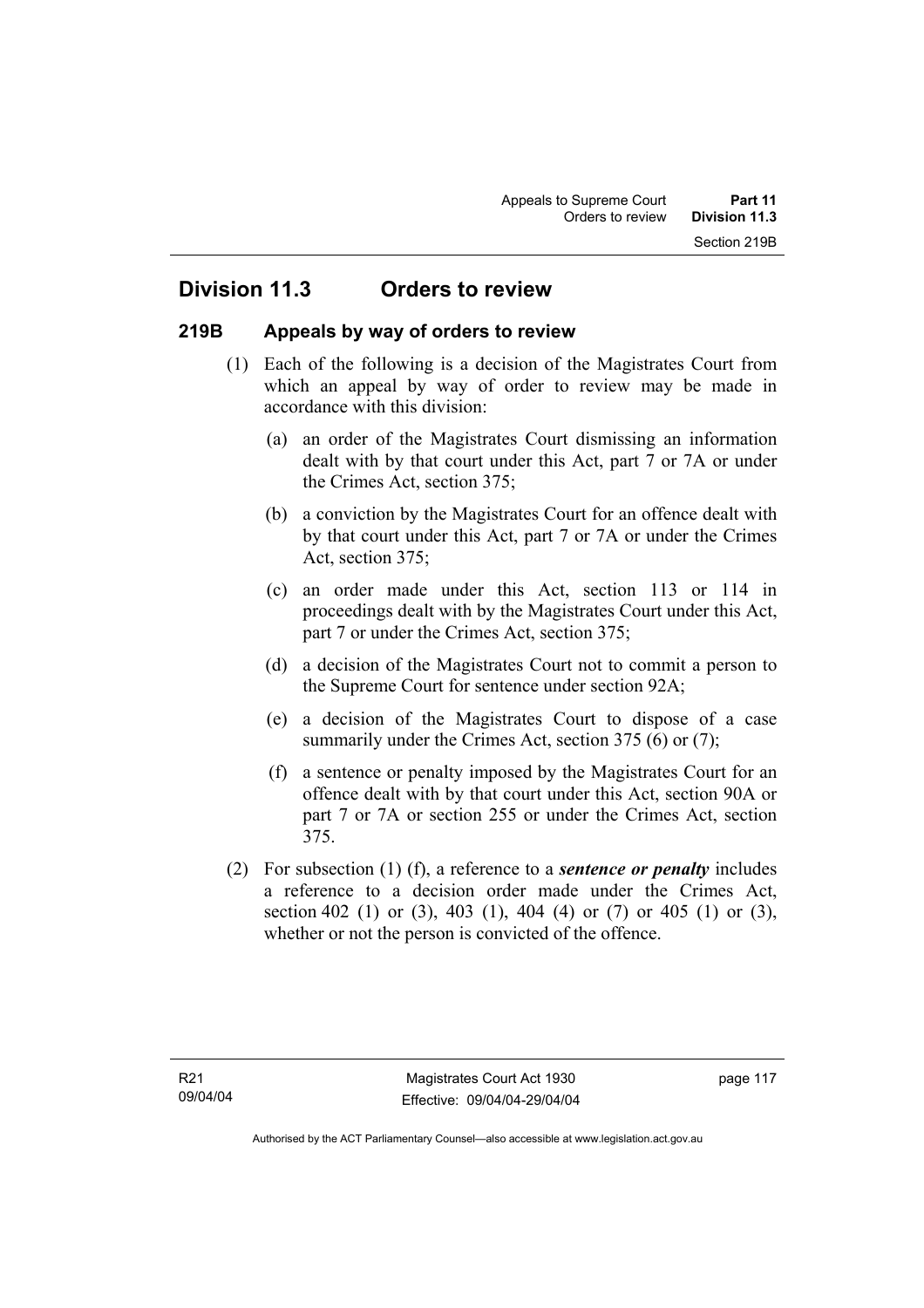**Part 11** Appeals to Supreme Court<br>**Division 11.3** Orders to review **Division 11.3** Orders to review Section 219C

#### **219C Grant of order nisi to review**

- $(1)$  If—
	- (a) within 21 days of the making of an order of a kind referred to in section 219B (1) (a) or within any further time the Supreme Court allows, an application is made by the informant in the proceedings before the Magistrates Court; or
	- (b) within 21 days of the making of a decision of a kind referred to in section 219B  $(1)$   $(d)$ ,  $(e)$  or  $(f)$ , an application is made by the informant in the proceedings before the Magistrates Court; or
	- (c) within 21 days after—
		- (i) the entering of a conviction of a kind referred to in section  $219B(1)$  (b); or
		- (ii) the making of an order of a kind referred to in section 219B (1) (c);

or within such further time as the Supreme Court allows, an application is made by the defendant in the proceedings before the Magistrates Court;

the Supreme Court may grant an order nisi calling on the other party to the proceedings to show cause, on a date specified in the order nisi, why the decision of the Magistrates Court should not be reviewed on any 1 or more of the following grounds:

- (d) that there was a prima facie case of error or mistake on the part of the Magistrates Court;
- (e) that the Magistrates Court did not have jurisdiction or authority to make the decision;
- (f) that the decision of the Magistrates Court should not in law have been made;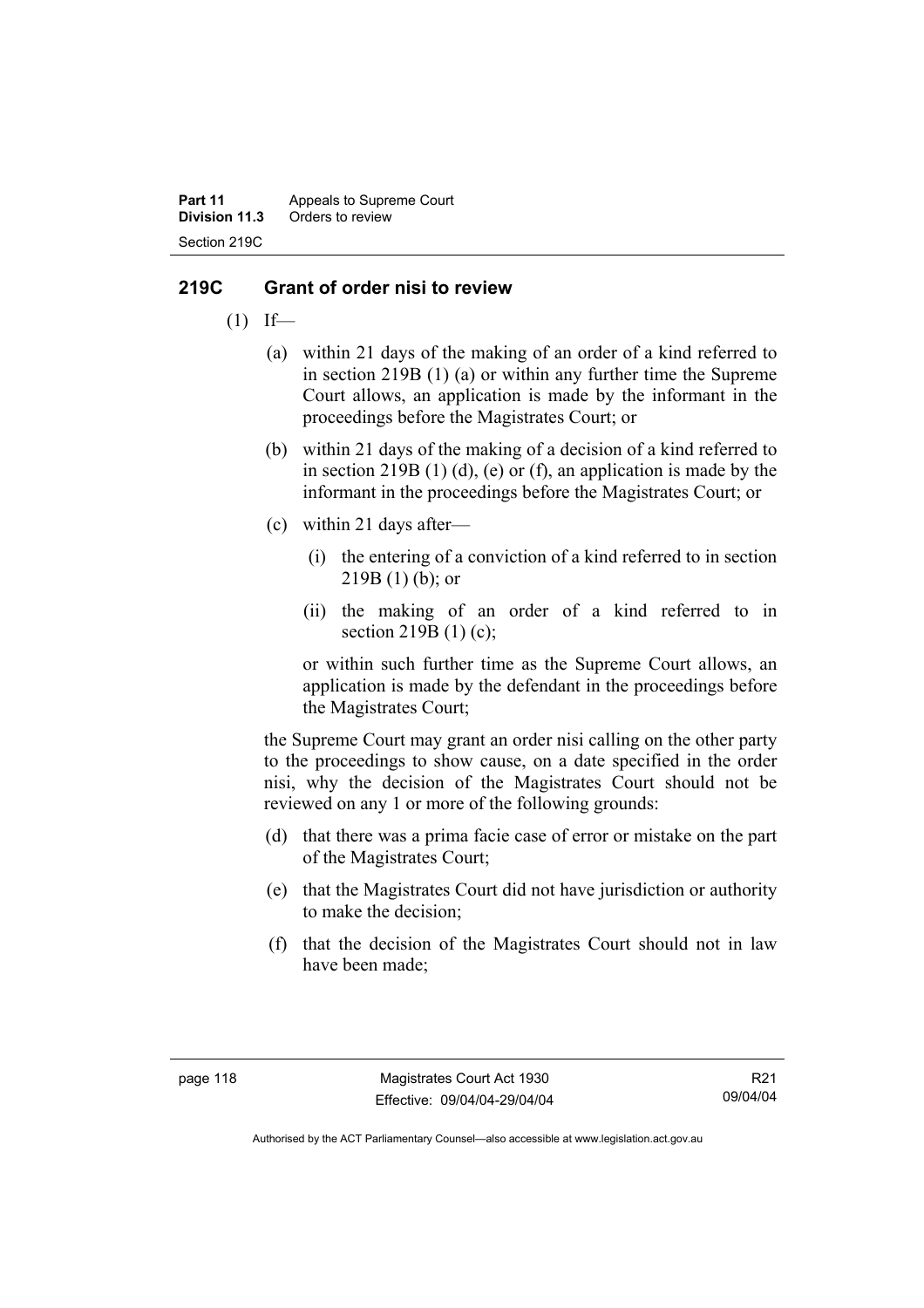- (g) that, in the circumstances of the case, a decision of a kind referred to in section 219B (1) (d) or (e) should not have been made;
- (h) that a sentence or penalty of a kind referred to in section 219B (1) (f) was manifestly inadequate or otherwise in error.
- (2) On an application for an order to review a decision of the Magistrates Court or on an application made after the making of such an order, the Supreme Court may, if it thinks fit, make an order requiring the magistrate by whom the Magistrates Court was constituted to give to the Supreme Court a report setting out the reasons for the decision of the Magistrates Court and any facts or matters that in the view of the magistrate were relevant to the decision of the Magistrates Court.

#### **219D Security for costs and stay of execution**

- (1) The Supreme Court, in granting an order nisi under section 219C (1)-
	- (a) may order that the person on whose application the order is made give, within the time specified in the order or within any further time the Supreme Court allows, security in the amount the Supreme Court thinks fit for the costs of the appeal; and
	- (b) may order that the enforcement or execution of the decision of the Magistrates Court be stayed pending the hearing of the appeal; and
	- (c) may, if the appellant is in custody and is not detained for any other cause, grant the appellant bail in accordance with the provisions of the *Bail Act 1992*; and
	- (d) if the order nisi is made in respect of a decision of a kind referred to in section 219B (1) (d) or (e) and, after making that decision, the Magistrates Court has, under the Crimes Act, section 375, heard and determined a case and sentenced or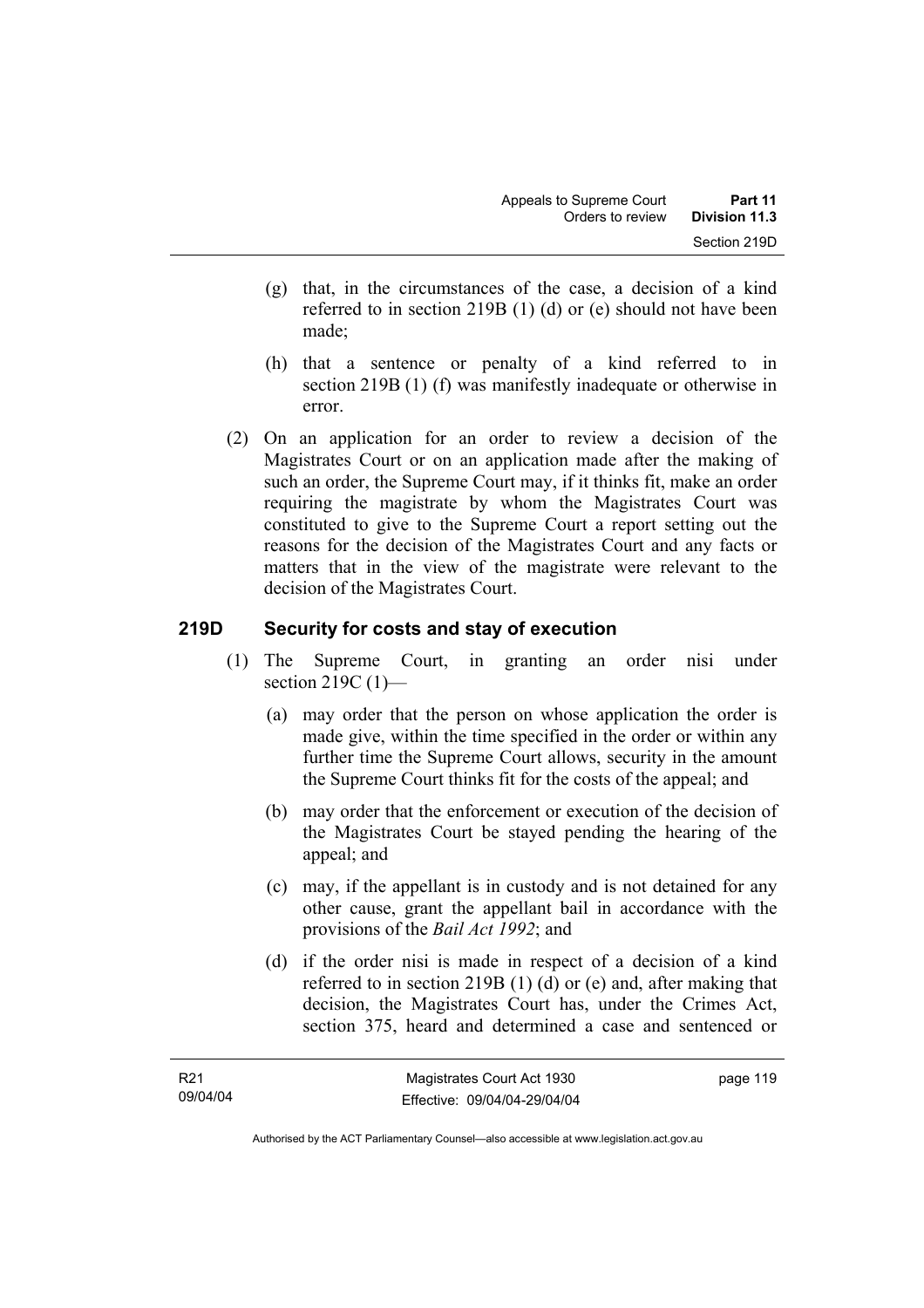| Part 11       | Appeals to Supreme Court |  |
|---------------|--------------------------|--|
| Division 11.3 | Orders to review         |  |
| Section 219E  |                          |  |

otherwise dealt with the defendant according to law—may order that the enforcement of any further decision made by the Magistrates Court in relation to the case be stayed.

- (2) If the Supreme Court grants an order nisi in relation to an application by the informant in respect of a decision of the Magistrates Court of a kind referred to in section 219B (1) (d) or (e), the proceedings in the Magistrates Court shall be stayed until the appeal is concluded, abandoned or discontinued.
- (3) If security for the costs of the appeal is not given in accordance with the order of the Supreme Court, the Supreme Court may, on an application made by the person called upon to show cause by the order nisi, revoke the order nisi.

# **219E Non-appearance of applicant**

If the person on whose application the order nisi has been granted under section 219C (1) fails to appear on the date specified in the order or on any date to which the hearing is adjourned, the Supreme Court may discharge the order.

# **219F Powers of Supreme Court**

- (1) On the return of an order nisi to review a decision of the Magistrates Court, the Supreme Court, on consideration of the evidence before the Magistrates Court, and any further evidence called by leave of the Supreme Court—
	- (a) may, if satisfied that the decision of the Magistrates Court should be confirmed, discharge the order nisi; or
	- (b) may set aside or quash, in whole or in part, or otherwise vary or amend, the decision of the Magistrates Court.
- (2) If, under subsection (1) (b), the Supreme Court sets aside, quashes or otherwise varies or amends a decision of the Magistrates Court, the Supreme Court may—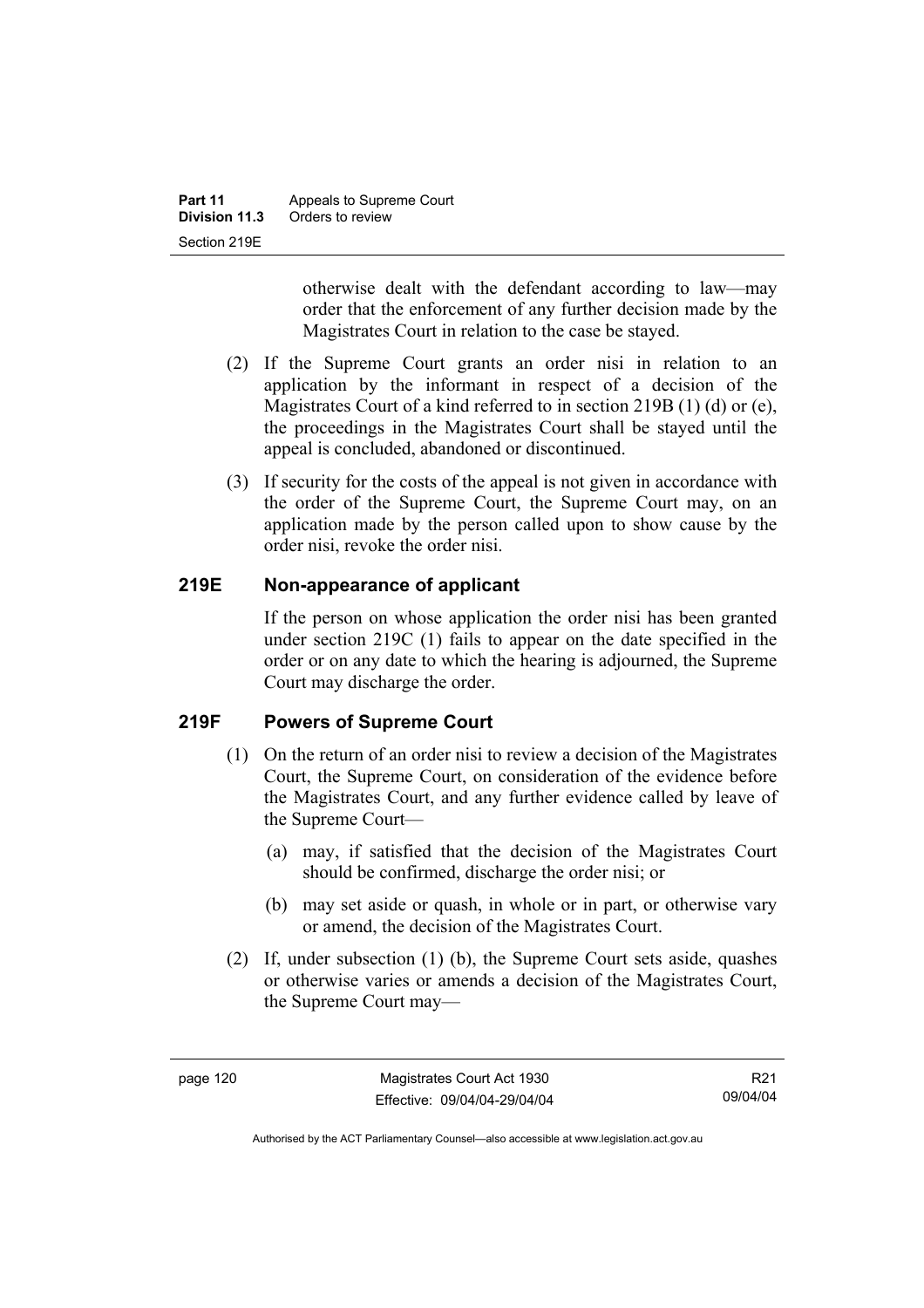- (a) for a decision specified in section 219B (1) (d)—order that the Magistrates Court commit the person to whom the decision relates to the Supreme Court for sentence under section 92A; or
- (b) for a decision specified in section 219B (1) (e)—order that the Magistrates Court continue the preliminary examination of the person to whom the decision relates in accordance with part 6; or
- (c) in the case of a decision specified in section 219B (1) (f)—
	- (i) impose the sentence or penalty the Supreme Court thinks fit; or
	- (ii) by order, exercise any power that the Magistrates Court might have exercised; or
- (d) in any other case—
	- (i) remit the matter to the Magistrates Court for rehearing or for further hearing with or without directions of law; or
	- (ii) make any further order, including an order granting any relief that the Supreme Court is empowered to grant on certiorari, mandamus, prohibition or habeas corpus, the Supreme Court thinks necessary to determine the matter finally.
- (3) For the purpose of—
	- (a) correcting any defect or error in the proceedings before the Magistrates Court; or
	- (b) enabling the matter to be determined on the merits;

the Supreme Court may make the amendments of the proceedings in the Magistrates Court it thinks appropriate.

(4) For subsections (1) (b) and (2) (c), the Supreme Court shall not—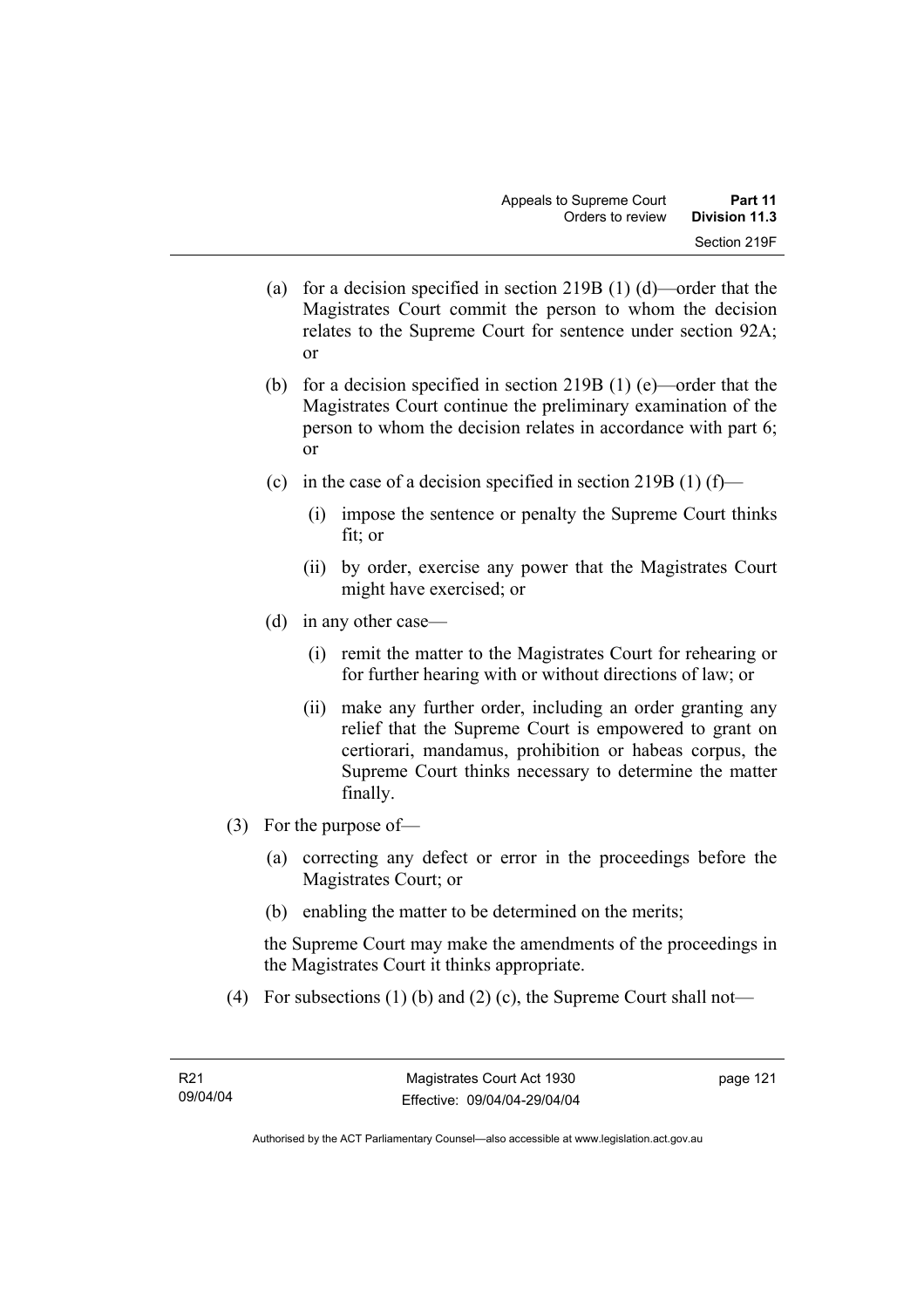- (a) vary a sentence or penalty such that the sentence or penalty as varied could not have been imposed by the Magistrates Court; or
- (b) impose a sentence or penalty that could not have been imposed by the Magistrates Court.
- (5) The Supreme Court may, notwithstanding the ground or any of the grounds on which the order nisi to review a decision of the Magistrates Court was granted has been established, discharge the order nisi if the Supreme Court is of the opinion that no substantial miscarriage of justice has occurred.
- (6) On the discharge of an order nisi to review a decision of the Magistrates Court, that decision may be enforced, executed or given effect to as if the order nisi had not been granted.
- (7) If, in respect of a sentence or penalty referred to in section 219B (1) (f), the Supreme Court—
	- (a) varies a sentence or penalty under subsection (1) (b); or
	- (b) imposes a sentence or penalty or makes an order under subsection  $(2)$  (b);

the sentence or penalty as varied or imposed or the order made shall have effect as if it were a decision of the Magistrates Court and may be enforced by the Magistrates Court accordingly.

- (8) On an appeal under this division from an order, decision, sentence or penalty referred to in section 219B  $(1)$   $(a)$ ,  $(d)$ ,  $(e)$  or  $(f)$ , the Supreme Court shall order that the costs of and incidental to the appeal shall be paid by the appellant.
- (9) Subsection (8) applies whether the Supreme Court orders that the order nisi be discharged or exercises any of the other powers conferred on it by this section.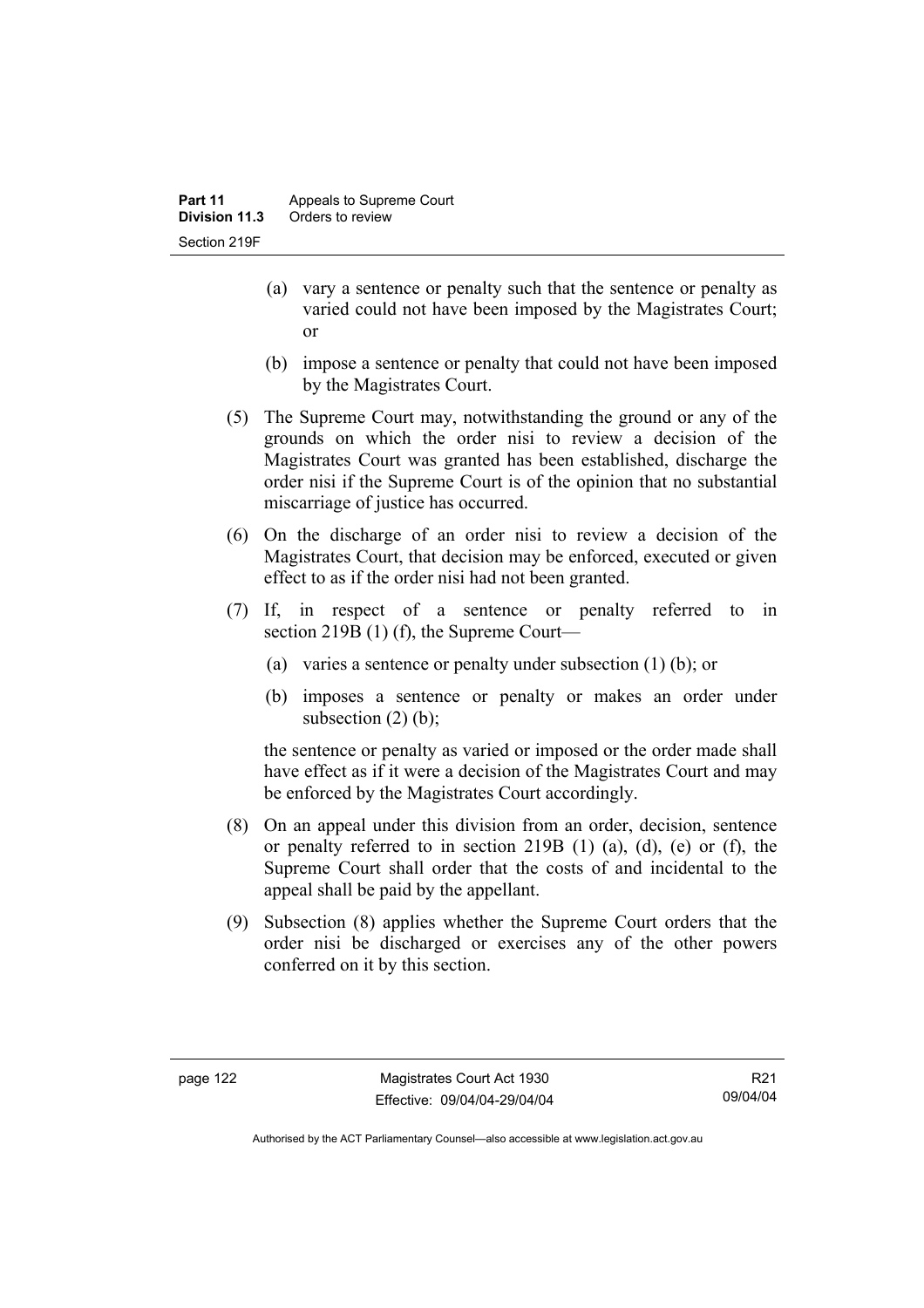# **222 Control of Supreme Court over summary convictions**

- (1) A person brought before the Supreme Court or the judge, on habeas corpus, shall not be discharged from custody by reason of any defect or error in a warrant of commitment of the Magistrates Court, unless the court, or the magistrate constituting the court, and the prosecutor or other party interested in supporting the warrant have received reasonable and sufficient notice of the intention to apply for the discharge.
- (2) The notice shall require them to transmit or cause to be transmitted to the Supreme Court or the judge the conviction, judgment or order (if any) on which the commitment was founded, together with the depositions and information or claim (if any) intended to be relied on in support of the conviction, judgment or order, or certified copies thereof.

# **223 Amendment**

If any such conviction, judgment or order, information or claim and depositions or certified copies, are so transmitted, and the offence charged or intended to be charged thereby or the cause of action mentioned therein appears to have been established, and the judgment of the court thereupon to have been in substance warranted, and the defects or errors appear to be defects of form only, or mistakes not affecting the substantial merits of the proceedings before the Magistrates Court, the Supreme Court or the judge shall allow the warrant of commitment, and may allow the conviction, judgment or order also, to be forthwith amended in all necessary particulars in accordance with the facts, and the person committed shall thereupon be remanded to his or her former custody.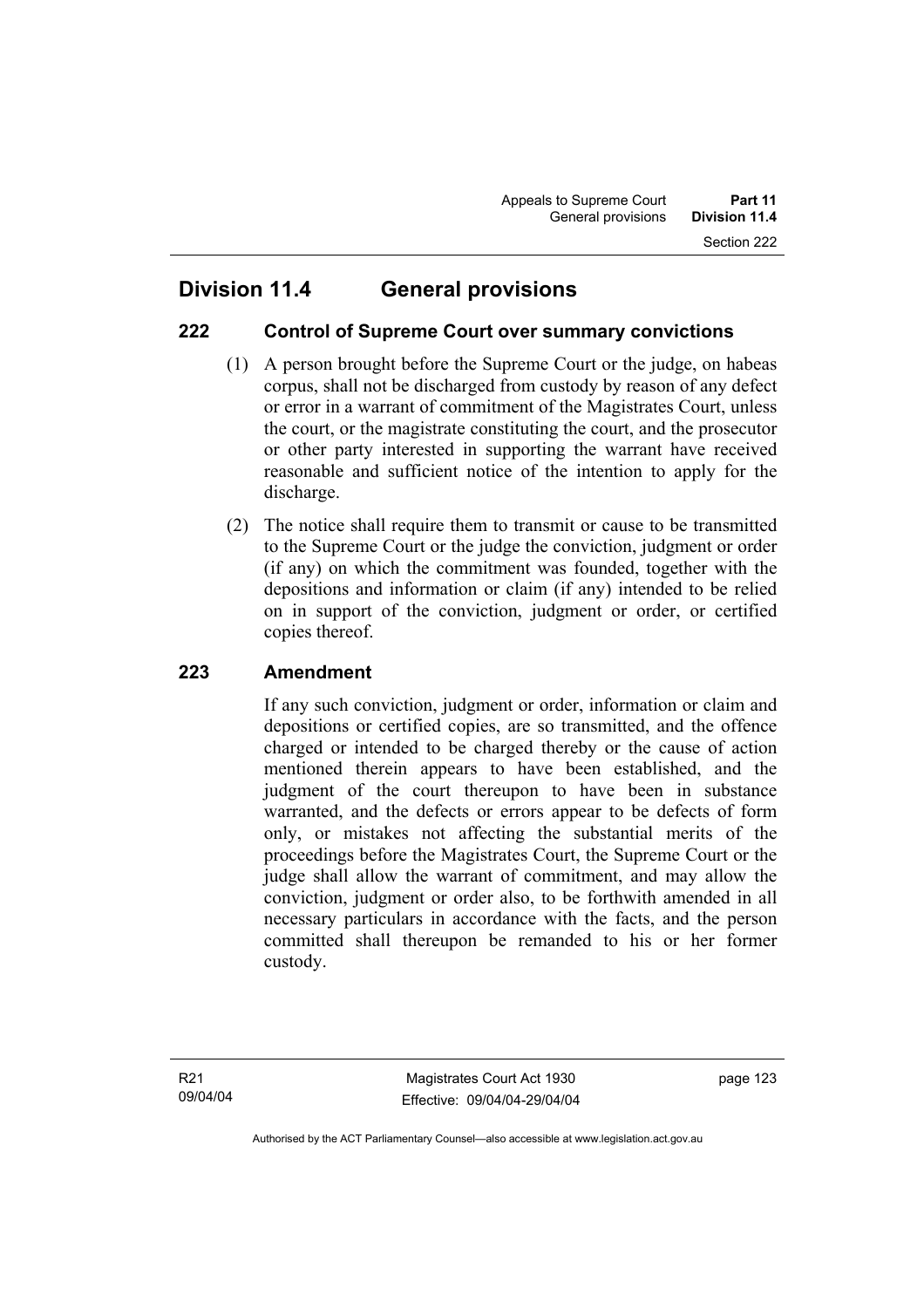**Part 11** Appeals to Supreme Court **Division 11.4** General provisions Section 224

#### **224 In cases of certiorari**

The like proceedings as mentioned in sections 223 and 224 shall be had, and the like amendments may and shall be allowed to be made, in respect of every order brought before the Supreme Court or the judge by writ of certiorari, and after amendment in any such case the order may be enforced in the proper manner, and shall in all respects and for all purposes be regarded and dealt with as if it had been drawn up originally as amended.

#### **225 Notice dispensed with**

- (1) The notice prescribed by section 222 may be given either before or after the issue of the writ of habeas corpus, or certiorari.
- (2) When at the time of applying for the writ—
	- (a) copies of the conviction or order and depositions are produced; or
	- (b) in cases of committal for trial or for sentence all informations, depositions, and statements have been transmitted, as provided in section 106, to the director of public prosecutions or a person authorised by the director of public prosecutions;

the Supreme Court or the judge may dispense with the notice.

# **226 Power of court to admit to bail**

- (1) If any person committed to gaol under a summary conviction or order is brought up by writ of habeas corpus, and the Supreme Court or the judge postpones the final decision of the case, the Supreme Court or the judge may admit the person to bail in accordance with the provisions of the *Bail Act 1992*.
- (2) If the judgment of the Supreme Court or the judge is against any person so brought up, the Supreme Court or the judge may remand him or her to his or her former custody, there to serve the rest of the term for which he or she was committed.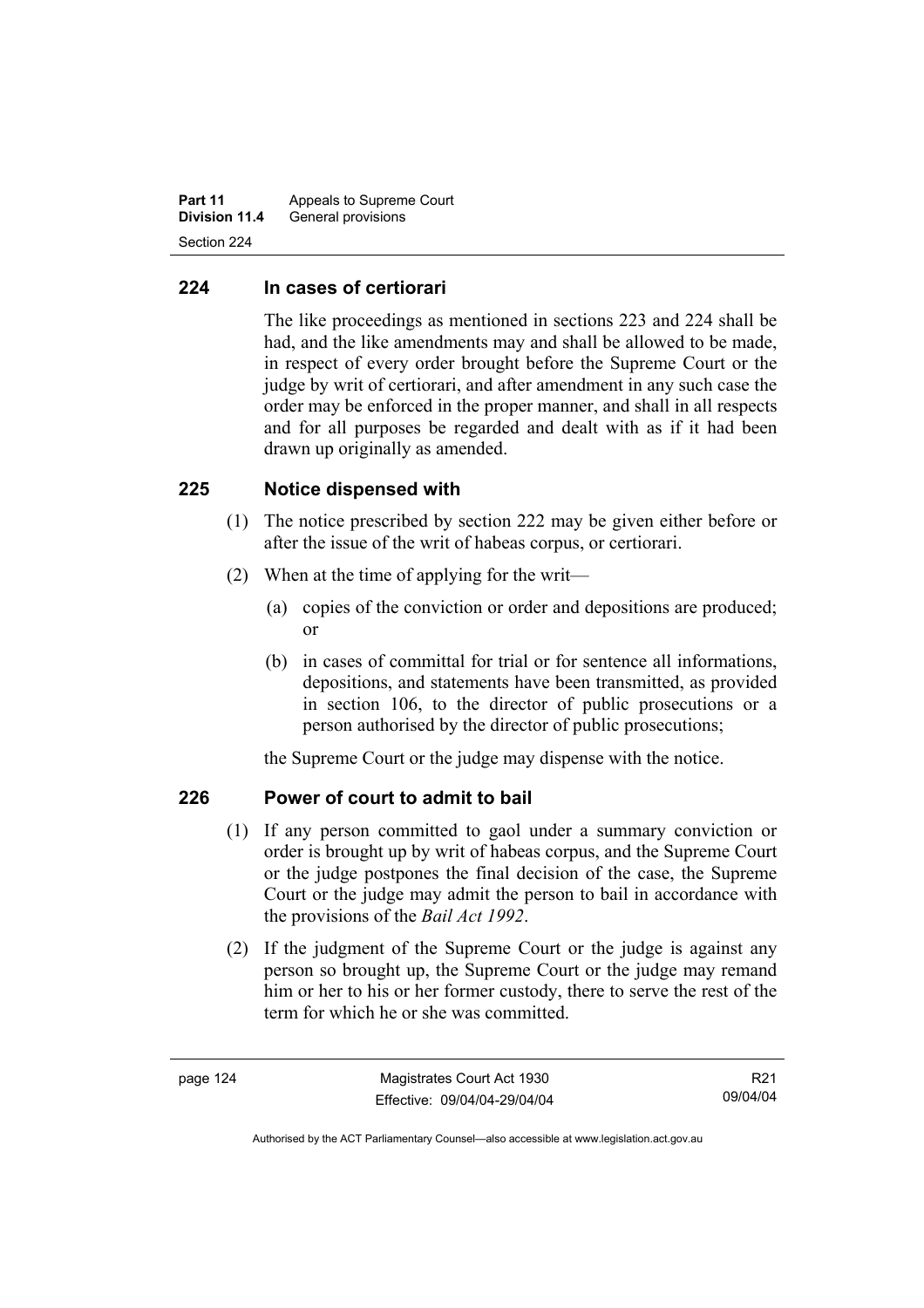# **227 Respecting the amendment of convictions etc**

- (1) Whenever the facts or evidence appearing by the depositions in substance support the decision of the Magistrates Court, if the decision does not extend beyond the information, and if the facts or evidence would have justified the court in making any necessary allegation or finding omitted in the decision, or in the formal conviction or order, or any warrant issued under the adjudication, the powers of amendment given by section 223 may be exercised, and if in a conviction there is some excess that may (consistently with the merits of the case) be corrected, the conviction shall be amended accordingly and shall stand good for the remainder.
- (2) All amendments shall be subject to the order as to costs and otherwise the Supreme Court or the judge thinks fit.

# **228 Want of summons or information**

If the person convicted, or against whom an order has been made, or any person whose goods have been condemned or directed to be sold as forfeited, was present at the hearing of the case, the conviction or order shall be sustained, although there may not have been any information or summons or amendment thereof unless he or she objected at the hearing that there was no information or summons or amendment thereof.

# **229 Distribution of penalty**

A conviction or an order shall not be defeated for the want of any distribution, or for a wrong distribution of the penalty or forfeiture.

#### **230 Provisions applicable in relation to security given for costs of appeal**

 (1) If security is given, in accordance with an order made under section 219D, by deposit of money with the registrar, the registrar shall—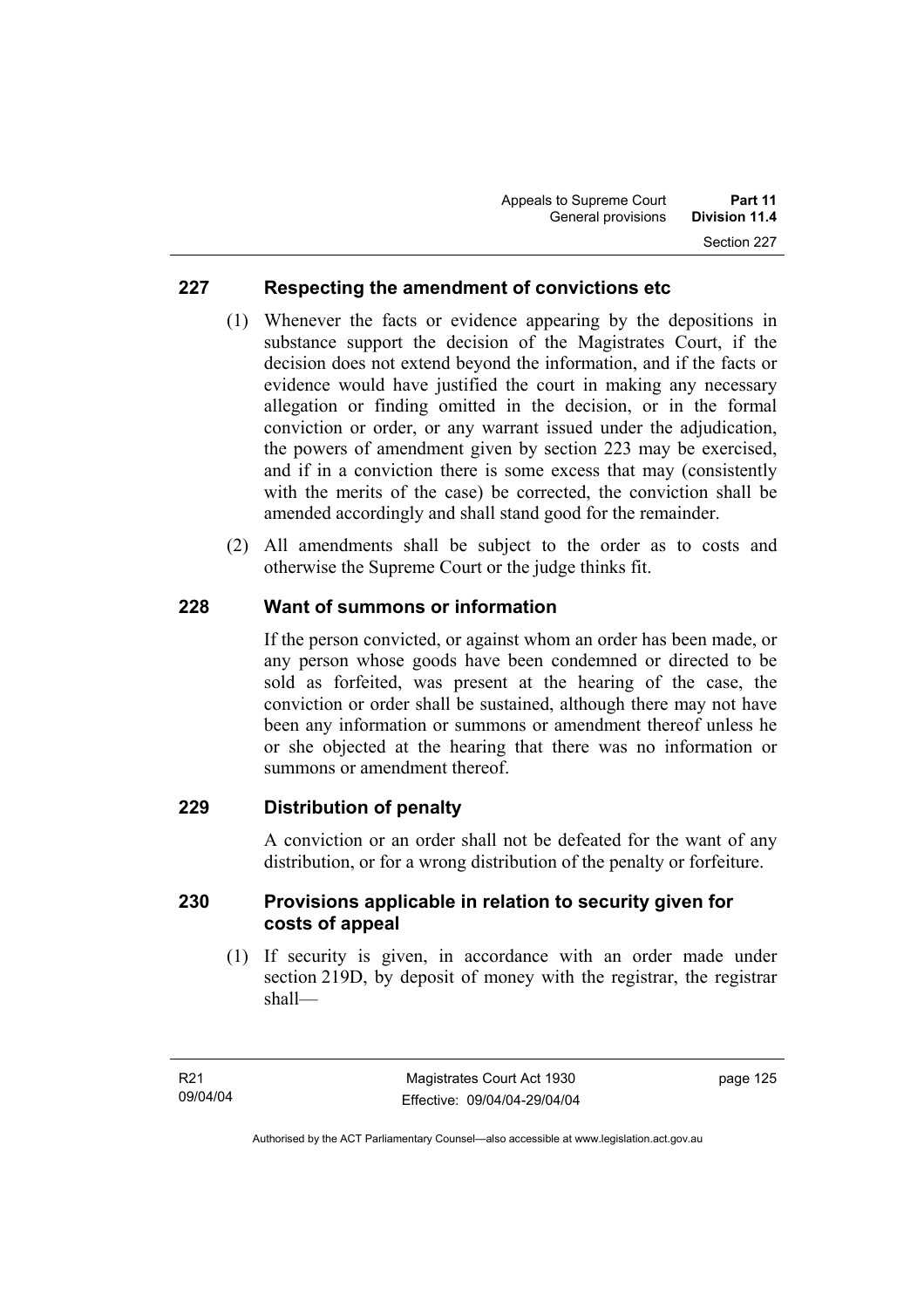- (a) if, on the determination of the appeal, the costs of and incidental to the appeal are not ordered to be paid by the appellant to the respondent—repay the amount deposited to the person by whom it was deposited; or
- (b) if, on determination of the appeal, the costs of and incidental to the appeal are ordered to be paid by the appellant to the respondent, the amount payable has been ascertained and the whole or any portion of that amount has not been paid to the respondent—apply the amount deposited in, or towards, satisfaction of the amount of costs unpaid and repay the balance (if any) to the person by whom it was deposited.
- (2) If security is given by bond, the registrar shall, if the costs of and incidental to the appeal are ordered to be paid by the appellant to the respondent, deliver the bond to the respondent who may enforce the bond according to its tenor.

page 126 Magistrates Court Act 1930 Effective: 09/04/04-29/04/04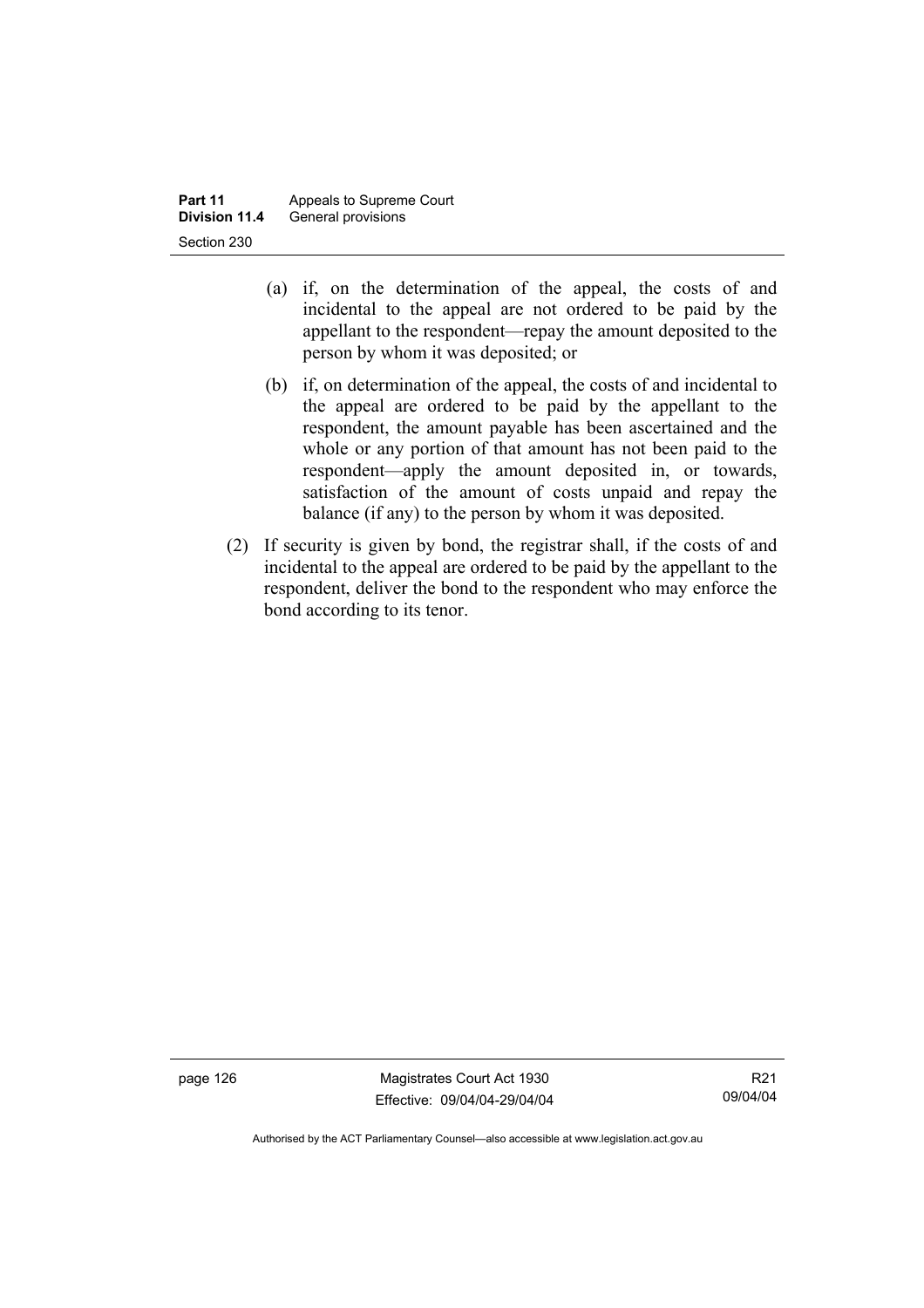# **Part 12** Protection of magistrates in the **execution of their office**

#### **231 Magistrate sued for act not within jurisdiction**

- (1) Any person injured by an act done by a magistrate in a matter in which by law he or she has no jurisdiction or in which he or she has exceeded his or her jurisdiction, or by an act done under any conviction or order made or warrant or writ issued by a magistrate in any such matter, may maintain in the Supreme Court an action against the magistrate without alleging in his or her statement of claim or plaint that the act complained of was done maliciously and without reasonable and probable cause.
- (2) No such action shall be maintainable for anything done under any such conviction or order until after the conviction or order has been quashed or set aside on appeal.
- (3) No such action shall be maintainable for anything done under any such warrant that was issued by the magistrate to procure the appearance of the person charged, and that has been followed by a conviction or order in the same matter, until after the conviction or order has been so quashed or set aside.
- (4) If the lastmentioned warrant has not been followed by a conviction or order, or if it is a warrant on an information of an alleged indictable offence, and if a summons was issued previously to the warrant being issued, and the summons was served on the person charged either personally or by leaving it for him or her with some person at his or her last-known or usual place of abode or business, and he or she did not appear according to the exigency of the summons, in that case no action shall be maintainable against the magistrate for anything done under the warrant.

page 127

Authorised by the ACT Parliamentary Counsel—also accessible at www.legislation.act.gov.au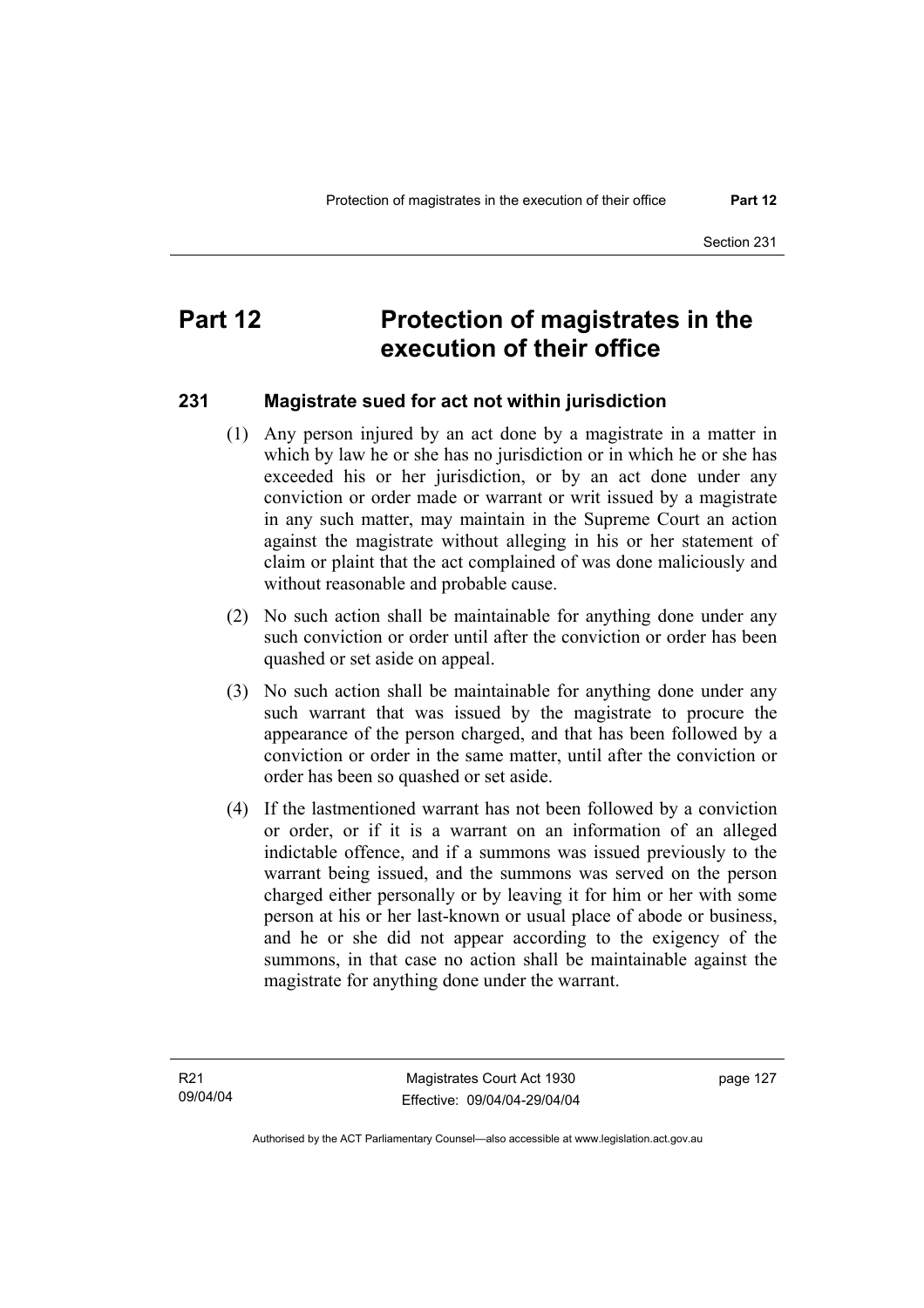Section 232

#### **232 No action against magistrate after order nisi to quash conviction has been granted**

If an order to show cause why a conviction or order should not be quashed has been granted an action shall not be maintainable against the magistrate constituting the court by which the conviction or order in question was made in respect of any proceeding taken under, or matter arising out of, the conviction or order.

#### **233 Warrant or writ by magistrate on order of court**

If a conviction or order is made by the court and a warrant of commitment or writ of execution is granted on it by a magistrate bona fide and without collusion, an action in respect of any defect in the conviction or order or any want of jurisdiction in the court making the conviction or order shall be maintainable only against the magistrate constituting the court that made the conviction or order.

#### **234 No action for acts done under order of Supreme Court**

If a magistrate does an act in obedience to an order of the Supreme Court or the judge, an action shall not be maintainable against him or her for obeying the order and doing the act thereby required.

#### **235 No action where proceedings confirmed on appeal**

If a warrant of commitment or writ of execution is granted by a magistrate on a conviction or order that, either before or after the granting of the warrant or writ, is confirmed on appeal, an action shall not be maintainable against the magistrate who granted the warrant or writ for anything done under it by reason of any defect in the conviction or order.

#### **236 Actions in cases prohibited**

If any action, which by this Act is declared to be not maintainable, is brought against a magistrate, the judge, on application of the

R21 09/04/04

Authorised by the ACT Parliamentary Counsel—also accessible at www.legislation.act.gov.au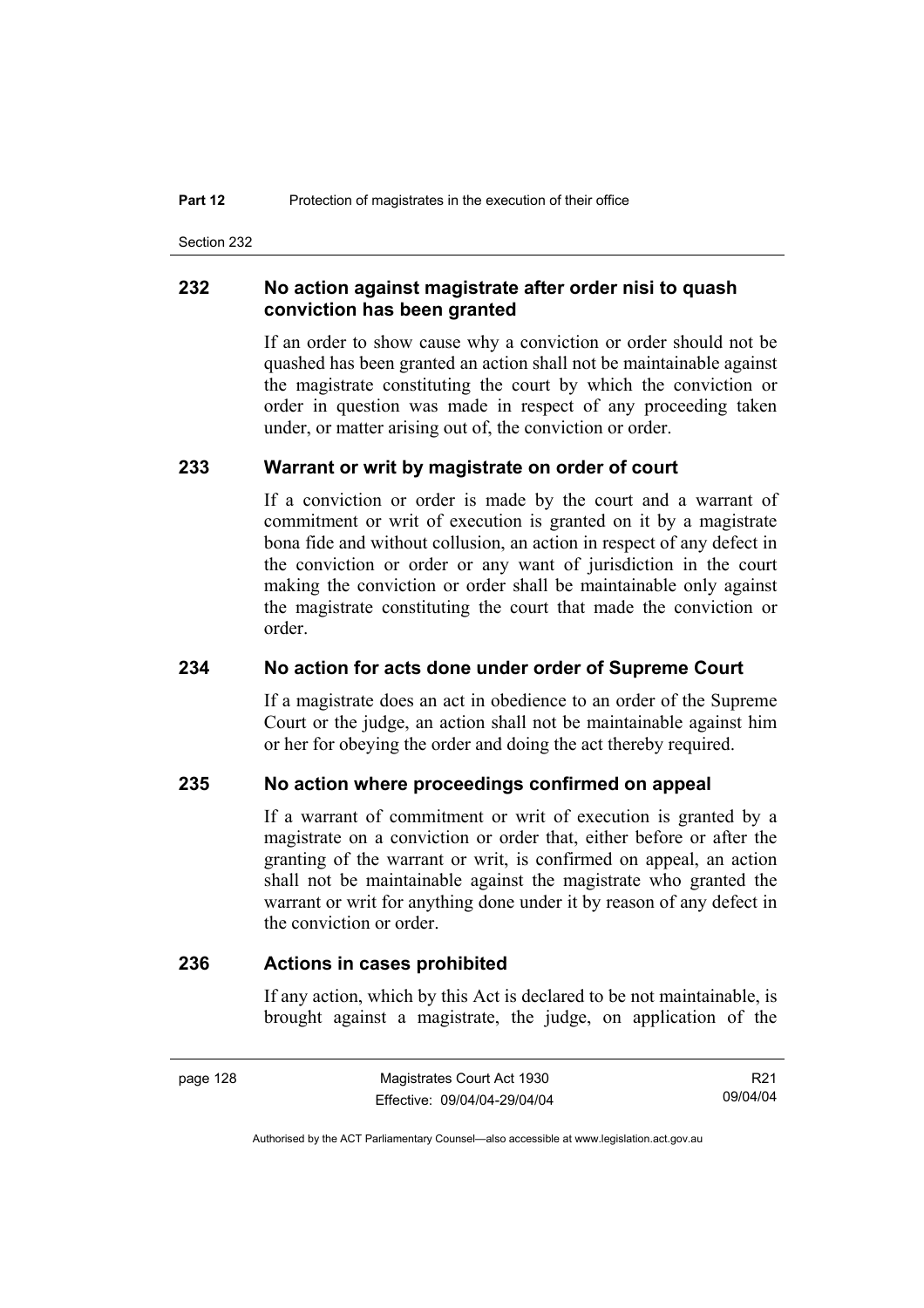defendant, and on affidavit of the facts, may set aside or stay the proceedings in the action with or without costs.

# **239 Payment of money into court**

- (1) After an action under this part has been commenced but before issue is joined, the defendant may pay into court the sum of money he or she thinks fit.
- (2) If the court at the trial is of opinion that the plaintiff is not entitled to damages beyond the sum so paid into court, judgment shall be given for the defendant; and the sum of money so paid into court, or so much thereof as is sufficient to pay or satisfy the defendant's costs in that behalf, shall thereupon be paid out of court to him or her, and the residue (if any) shall be paid to the plaintiff.
- (3) If when money is so paid into court the plaintiff elects to accept it in satisfaction of his or her damages in the action, he or she may apply to the judge for an order for the payment of the money out of court to him or her, with or without costs, and the judge may make the order, and thereupon the action shall be determined and the order shall be a bar to any other action for the same cause.

# **240 No action against magistrate for judicial acts in Magistrates Court**

An action shall not be brought in the Magistrates Court against a magistrate in respect of anything done by him or her in the execution of his or her office.

# **241 Magistrate sued for acts within his or her jurisdiction only liable in case of malice and absence of reasonable and probable cause**

In an action against a magistrate for any act done by him or her in the execution of his or her duty as a magistrate with respect to any matter within his or her jurisdiction as a magistrate, it must be expressly alleged in the statement of claim or plaint that the act was

page 129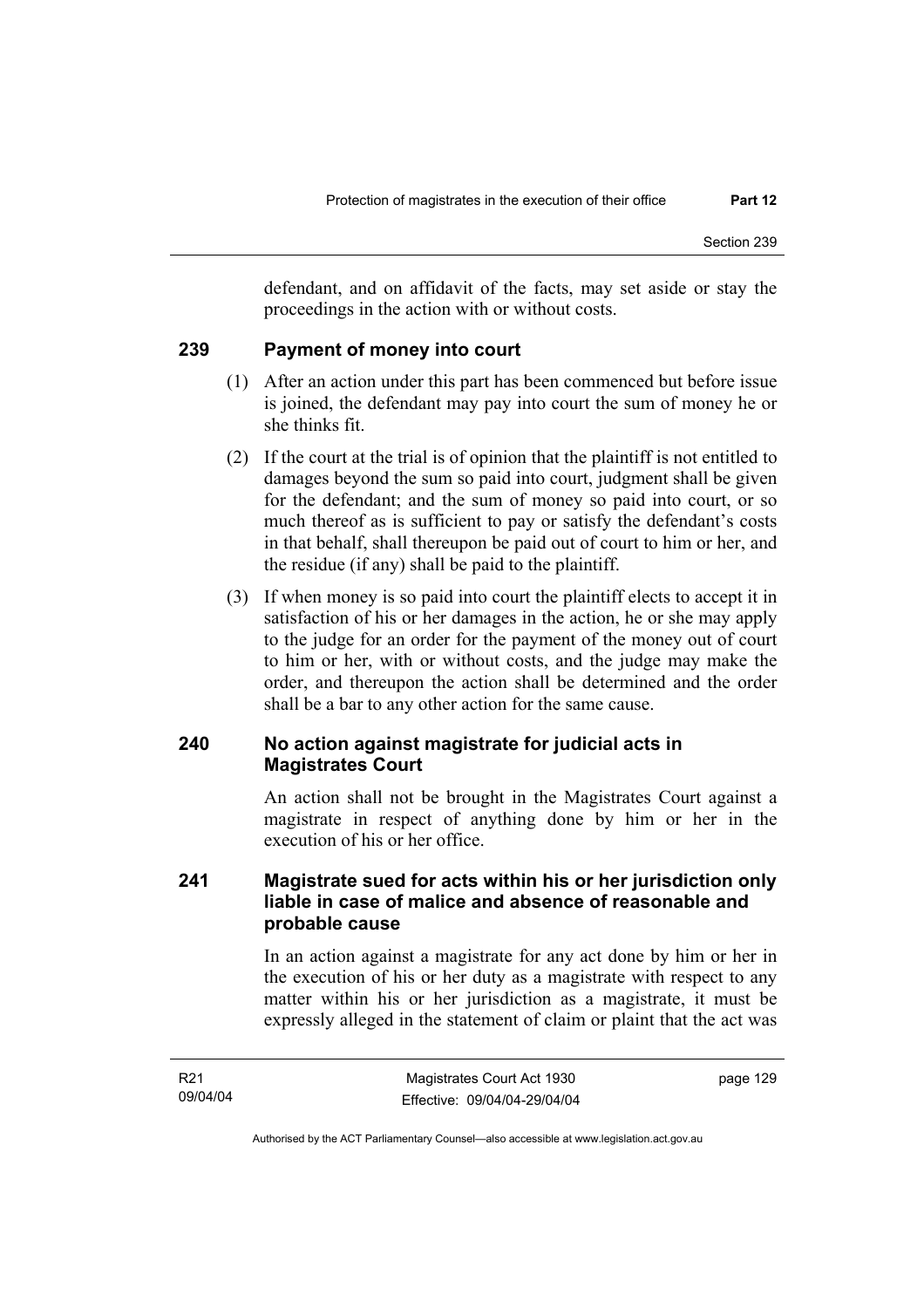Section 242

done maliciously and without reasonable and probable cause, and if the allegations are denied, and at the trial of the action the plaintiff fails to prove them, judgment shall be given for the defendant.

#### **242 Verdict for defendant**

If the plaintiff in an action against a magistrate does not prove the cause of action at the trial, judgment shall be given for the defendant.

# **243 Damages**

If—

- (a) the plaintiff in an action against a magistrate is entitled to recover, and seeks to recover a penalty or other sum paid or raised as a result of a conviction, judgment or order or to recover damages for imprisonment; and
- (b) it is proved that the plaintiff was guilty of the offence or liable to pay the sum or, for imprisonment, did not undergo any greater punishment than could have been imposed for the offence of which he or she was convicted;

the plaintiff is not entitled to recover the penalty or other sum paid or raised or, for imprisonment, damages greater than 1 cent, or any costs in the action.

page 130 Magistrates Court Act 1930 Effective: 09/04/04-29/04/04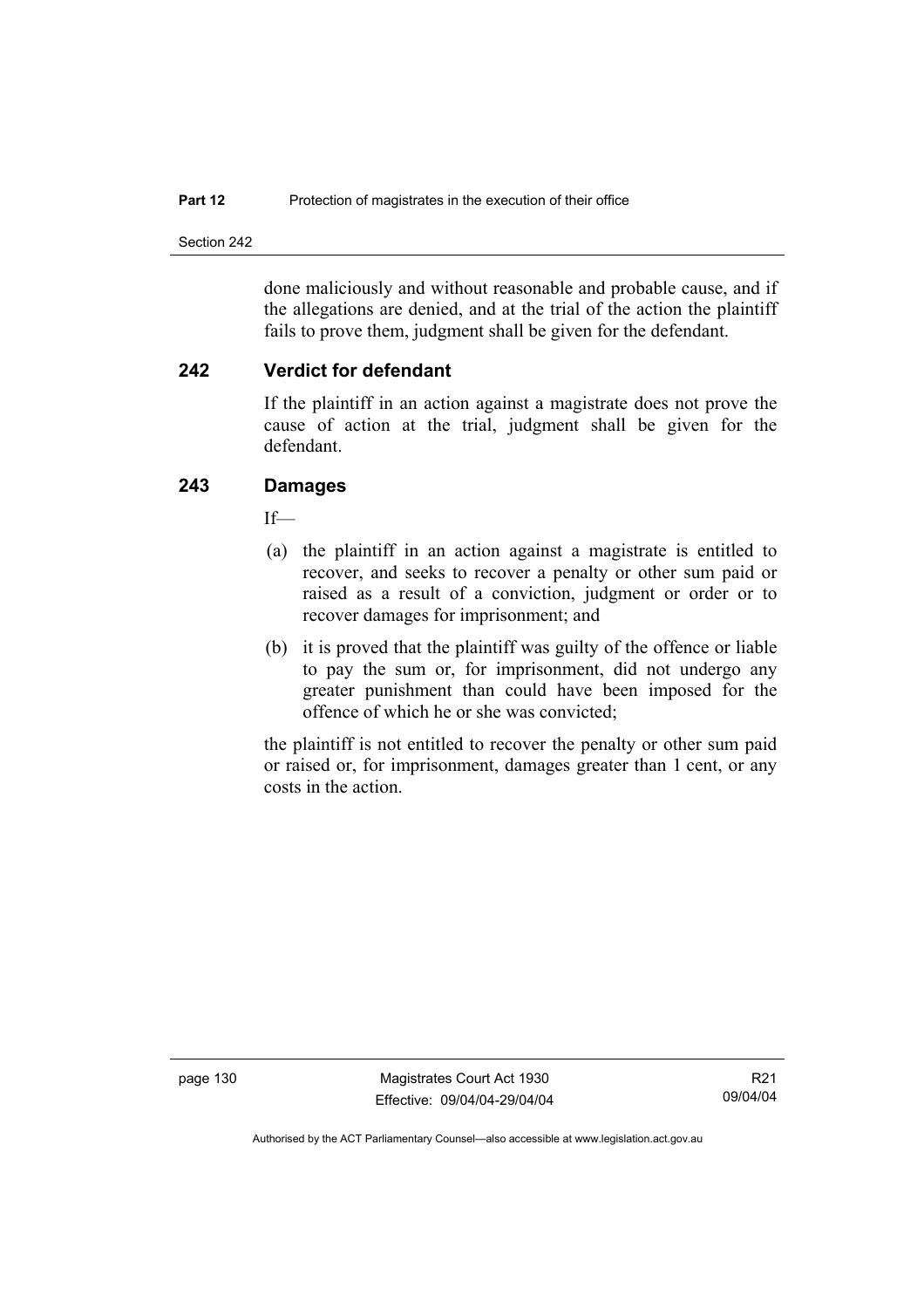# **Part 13 Costs**

# **244 Award of costs**

The power of the court to award costs and the award of costs by the court shall be subject to the following provisions:

- (a) if the court makes a conviction or order in favour of the informant—it may in its discretion award and order that the defendant shall pay to the informant the costs it thinks just and reasonable;
- (b) if the court dismisses the information, or makes an order in favour of the defendant—it may in its discretion award and order that the informant shall pay to the defendant the costs it thinks just and reasonable;
- (c) the sums so allowed for costs shall in all cases be specified in the conviction or order or order of dismissal;
- (d) any sum awarded or ordered to be paid by an informant or to a defendant for costs, may be recovered under the *Magistrates Court (Civil Jurisdiction) Act 1982*, part 19;
- (e) if any case is adjourned—the court may in its discretion order that the costs of and occasioned by the adjournment be paid by any party to any other party;
- (f) the costs of persons present to give evidence or produce documents, whether they have been examined or not, or have or have not produced documents shall, unless otherwise ordered by the court, be allowed to them though they have not been summoned; but their allowance for attendance shall in no case exceed the highest rate of allowance prescribed;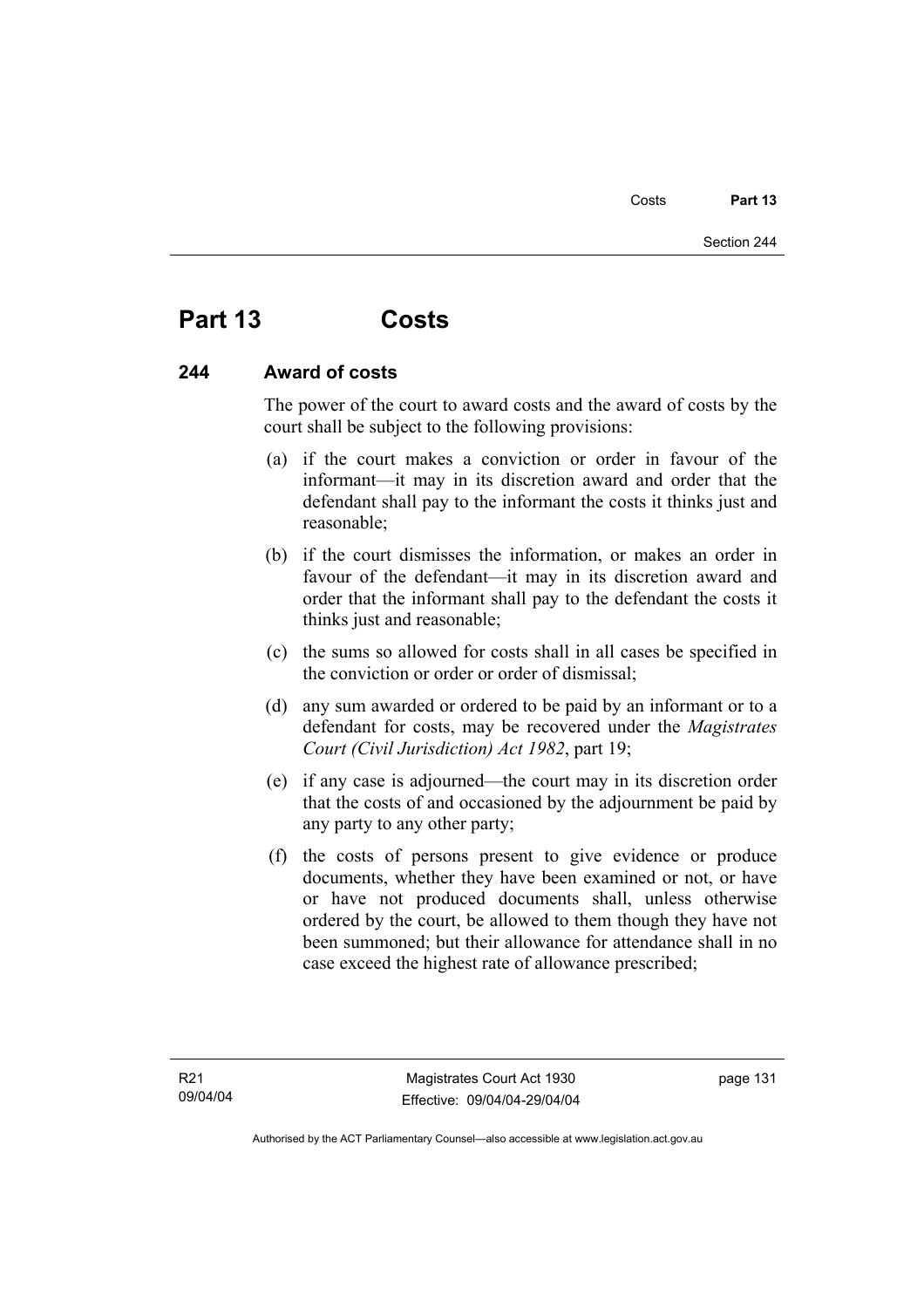## **Part 13** Costs

Section 247

 (g) the amount of costs to be paid by one party to another whether for the attendance of those persons or otherwise shall in all cases be fixed by the court.

## **247 Witnesses expenses**

The amount of costs that may be awarded under section 244 in respect of the attendance of a person who attends for the purpose of giving evidence before the court is the amount the court directs in accordance with the scale and conditions applicable in relation to persons who attend as witnesses before the Supreme Court.

page 132 Magistrates Court Act 1930 Effective: 09/04/04-29/04/04

R21 09/04/04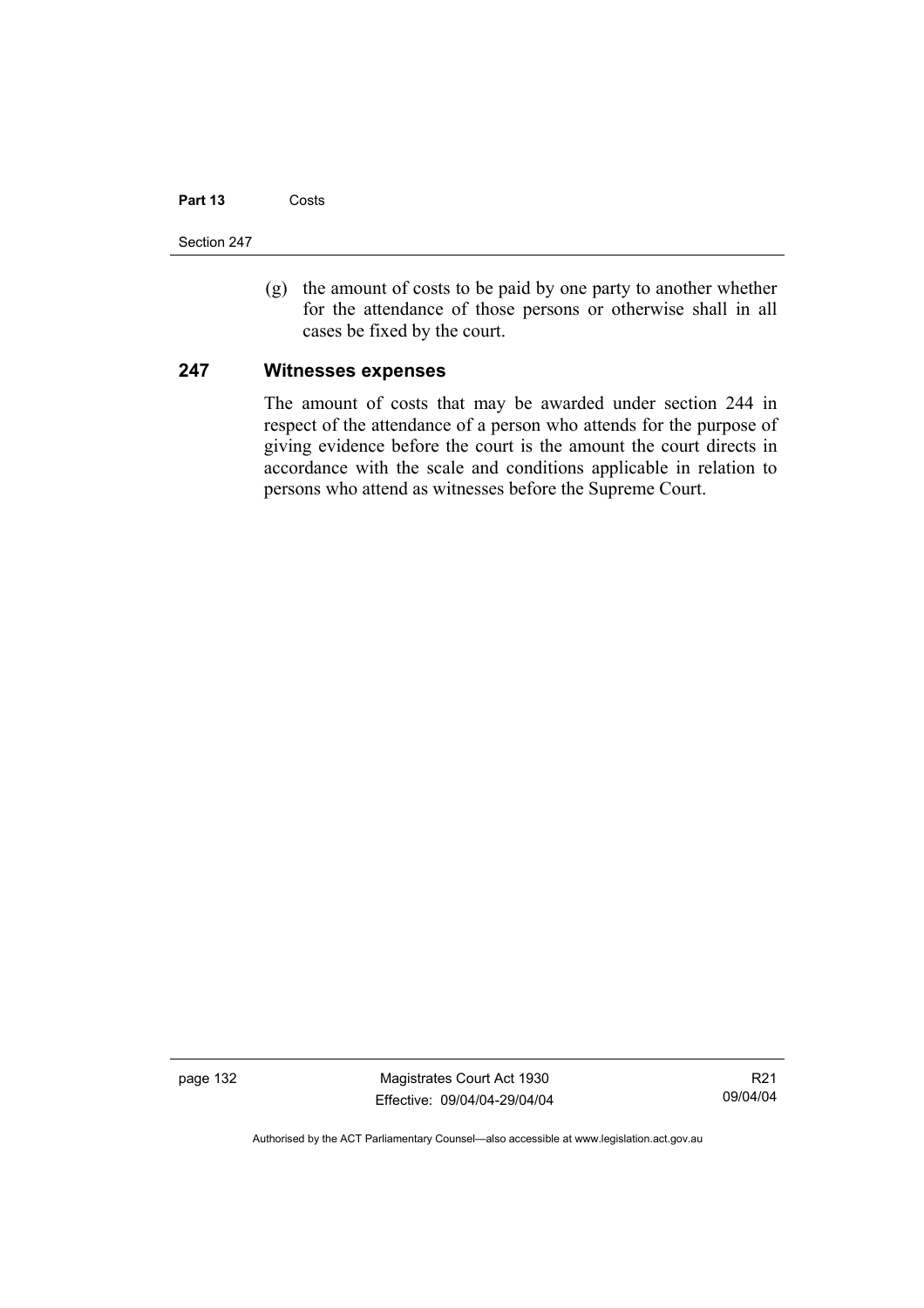# **Part 13A Court and tribunal fees**

# **248 Definitions for pt 13A**

In this part:

*court* means—

- (a) the Coroner's Court; or
- (b) the Magistrates Court.

*determined fee* means a fee determined under this part.

*fee* includes a charge and a tax.

*relevant legislation* means any of the following:

- (a) the *Administrative Appeals Tribunal Act 1989*;
- (b) the *Consumer Credit (Administration) Act 1996*;
- (c) the *Coroners Act 1997*;
- (d) the *Discrimination Act 1991*;
- (e) this Act;
- (f) the *Magistrates Court (Civil Jurisdiction) Act 1982*;
- (g) the *Residential Tenancies Act 1997*;
- (h) the *Leases (Commercial and Retail) Act 2001*;
- (i) regulations or other subordinate legislation made or in force under an Act mentioned in paragraphs (a) to (h).

*tribunal* means any of the following:

- (a) the administrative appeals tribunal;
- (b) the credit tribunal;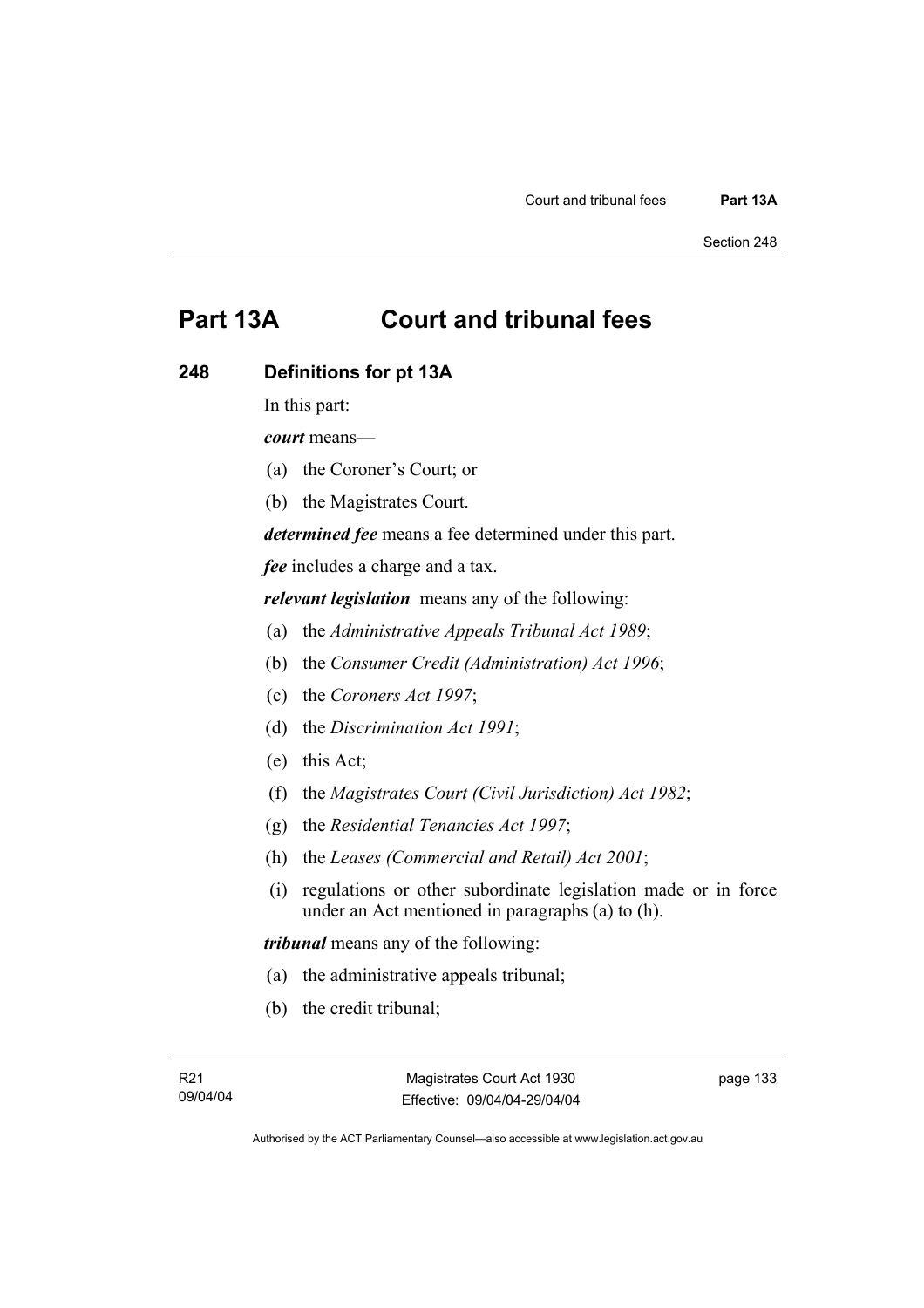#### **Part 13A** Court and tribunal fees

Section 248A

- (c) the discrimination tribunal;
- (d) the residential tenancies tribunal.

# **248A Determination of fees**

- (1) The Minister may, in writing, determine fees for any of the following purposes:
	- (a) proceedings in a court or tribunal, and matters incidental to such proceedings, including—
		- (i) the service and execution of the process of a court or tribunal; and
		- (ii) the taxation of costs by the registrar or other officers of a court or tribunal;
	- (b) facilities and services provided by a court or tribunal, including the service and execution of the process of a court of the Commonwealth, a State, another Territory or a foreign country;
	- (c) the general purposes of relevant legislation.
- (2) A determination under subsection (1) may make provision for or with respect to—
	- (a) exempting persons, in whole or part, from liability to pay determined fees in all or particular circumstances; or
	- (b) remitting, refunding or waiving determined fees, in whole or part, by the registrar of a court or tribunal in particular circumstances; or
	- (c) deferring by the registrar of a court or tribunal of liability, in whole or part, to pay determined fees in particular circumstances.
- (3) A determination under subsection (1) is a disallowable instrument.
	- *Note* A disallowable instrument must be notified, and presented to the Legislative Assembly, under the *Legislation Act 2001*.

R21 09/04/04

Authorised by the ACT Parliamentary Counsel—also accessible at www.legislation.act.gov.au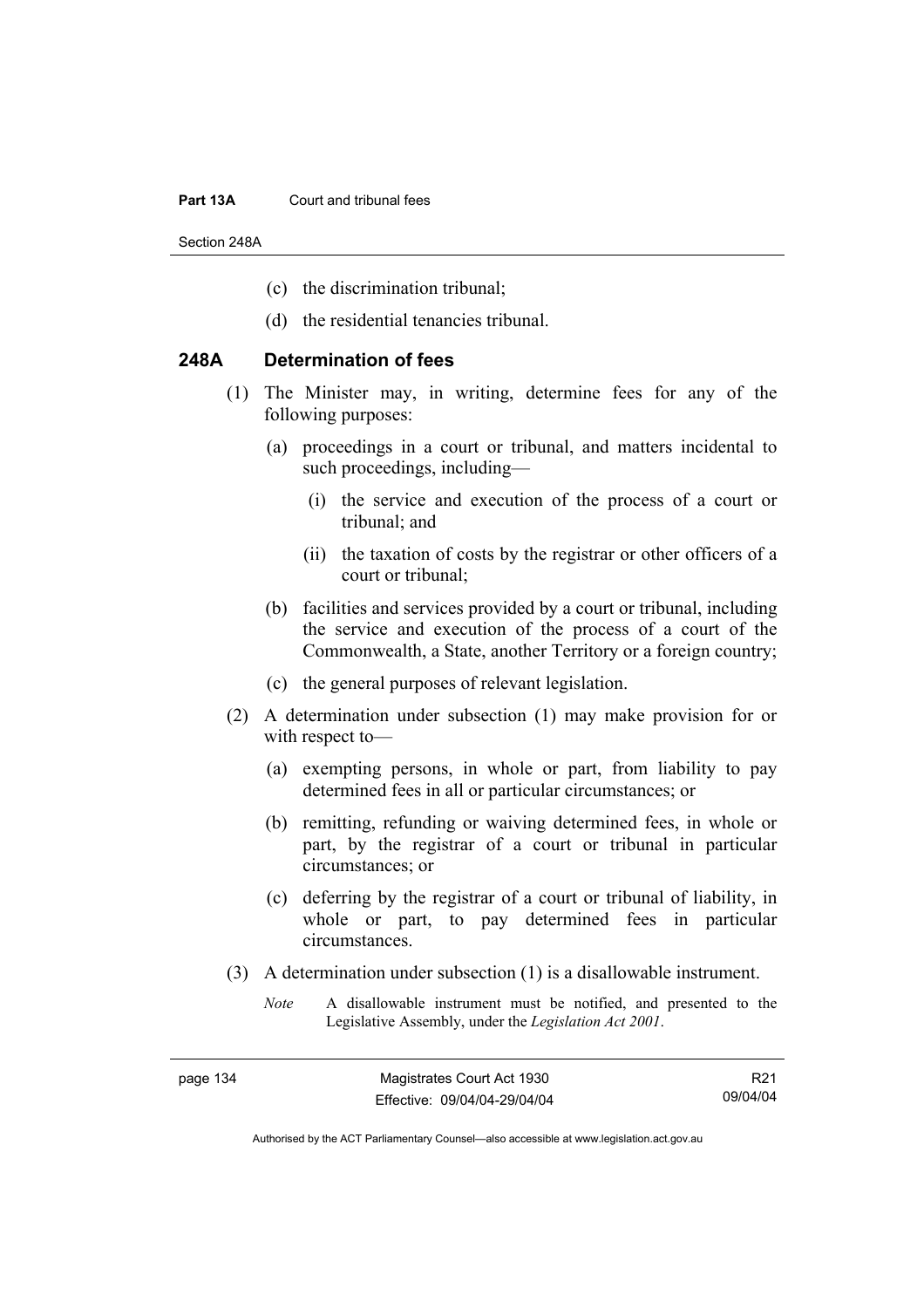# **248B Payment of fees**

- (1) A determined fee is payable, in advance, in accordance with the determination that determined the fee, but subject to this section.
- (2) A determined fee is payable on notice from the registrar of the court or tribunal if it is calculated by reference to expenses actually incurred in performing the function, or in providing the facility or service, for which the fee is payable.

# **248C Remission, refund, deferral, waiver and exemption of fees**

- (1) A determined fee may be remitted or refunded, or liability for its payment deferred, in accordance with the determination that determined the fee.
- (2) A determined fee is not payable—
	- (a) if the person otherwise liable to pay the fee is—
		- (i) exempt from liability to pay the fee under the determination that determined the fee; or
		- (ii) exempt from paying the fee under the *Legal Aid Act 1977*, section 93 (1); or
		- (iii) legally assisted under a scheme or service provided or approved by the Attorney-General; or
	- (b) if the registrar of the court or tribunal waives payment by a person of the fee in whole or part because the registrar considers that payment of the fee would impose hardship on the person—to the extent of the waiver; or
	- (c) for the laying of an information—
		- (i) by the director of public prosecutions acting in the performance of an official function under a Territory law; or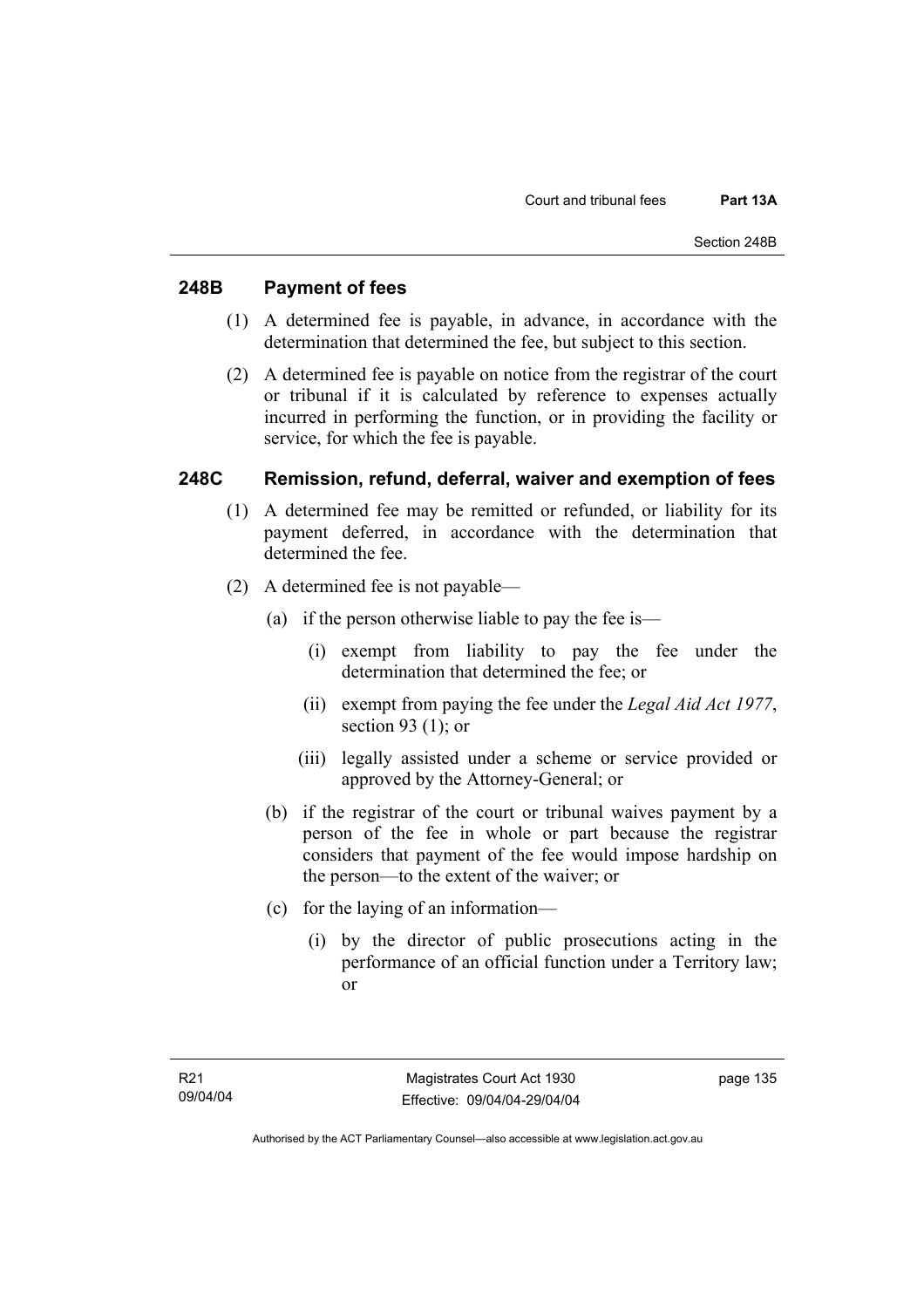## **Part 13A** Court and tribunal fees

Section 248D

- (ii) by a police officer acting in the performance of an official function under a Territory law; or
- (iii) for an offence against section 255 (1) (which is about contempt in the face of the court).
- (3) If the administrative appeals tribunal is satisfied that a proceeding ends in a way that is favourable to an applicant for a review by the tribunal of a decision, it may order another party to the proceeding to pay the amount of the application fee to the applicant.

# **248D Recovery of fees in non-criminal proceedings if fees otherwise not payable**

- (1) This section applies in relation to a civil proceeding in the Magistrates Court, or a proceeding in a tribunal, between at least 2 parties (the *first party* and the *second party*) if—
	- (a) a filing fee, or a fee for the service and execution of process, otherwise payable by the first party is—
		- (i) not payable in whole or part because of the exemption of the first party under this part; or
		- (ii) remitted, refunded or waived in whole or part under this part; and
	- (b) judgment is given or entered, or an order is made, in favour of the first party; and
	- (c) the first party's costs are payable by the second party.
- (2) If this section applies, the second party must pay to the registrar of the court or tribunal the amount of the exemption, remission, refund or waiver.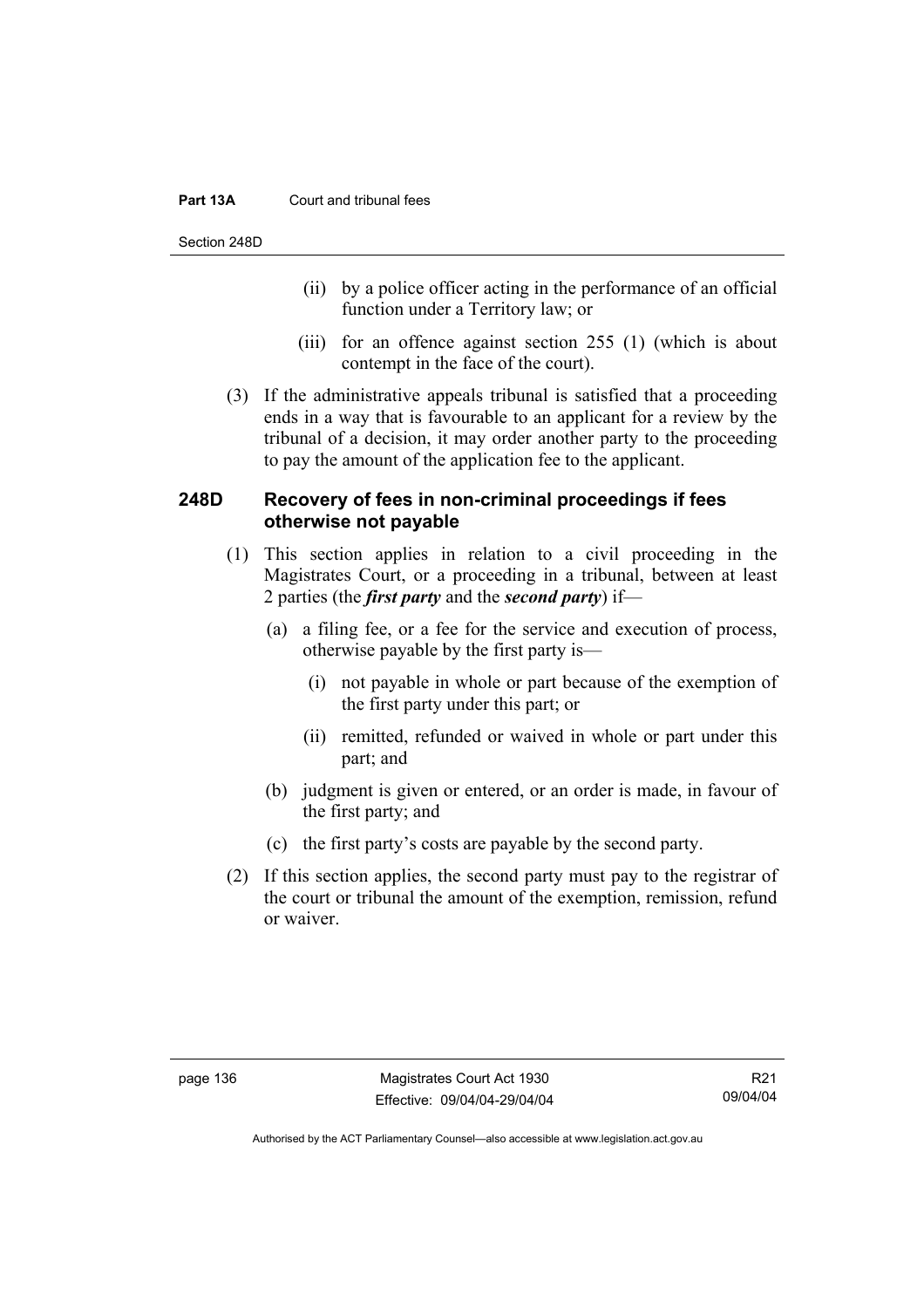# **248E Recovery of fees in criminal proceedings if fees not otherwise payable**

- (1) This section applies in relation to a criminal proceeding in the Magistrates Court if—
	- (a) the fee (the *information fee*) that would otherwise be payable by the informant for the laying of the information in the proceeding is not payable in whole or part under this part; and
	- (b) the defendant is convicted of the offence alleged in the information and ordered to pay a fine.
- (2) If this section applies, the defendant must pay to the registrar of the Magistrates Court, in addition to the fine—
	- (a) if payment of the fee is waived in part under this part—the amount of the waiver; or
	- (b) in any other case—the information fee.

# **248F Review of decisions**

- (1) This section applies to any of the following decisions made under this part by the registrar of a court or tribunal in relation to a person (the *eligible person*):
	- (a) a decision refusing to remit, in whole or part, a determined fee payable by the person;
	- (b) a decision refusing to refund, in whole or part, a determined fee paid by the person;
	- (c) a decision refusing to defer, in whole or part, the person's liability to pay a determined fee;
	- (d) a decision refusing to waive, in whole or part, payment of a determined fee by the person;
	- (e) a decision refusing to allow the person the benefit of an exemption to pay a determined fee.

page 137

Authorised by the ACT Parliamentary Counsel—also accessible at www.legislation.act.gov.au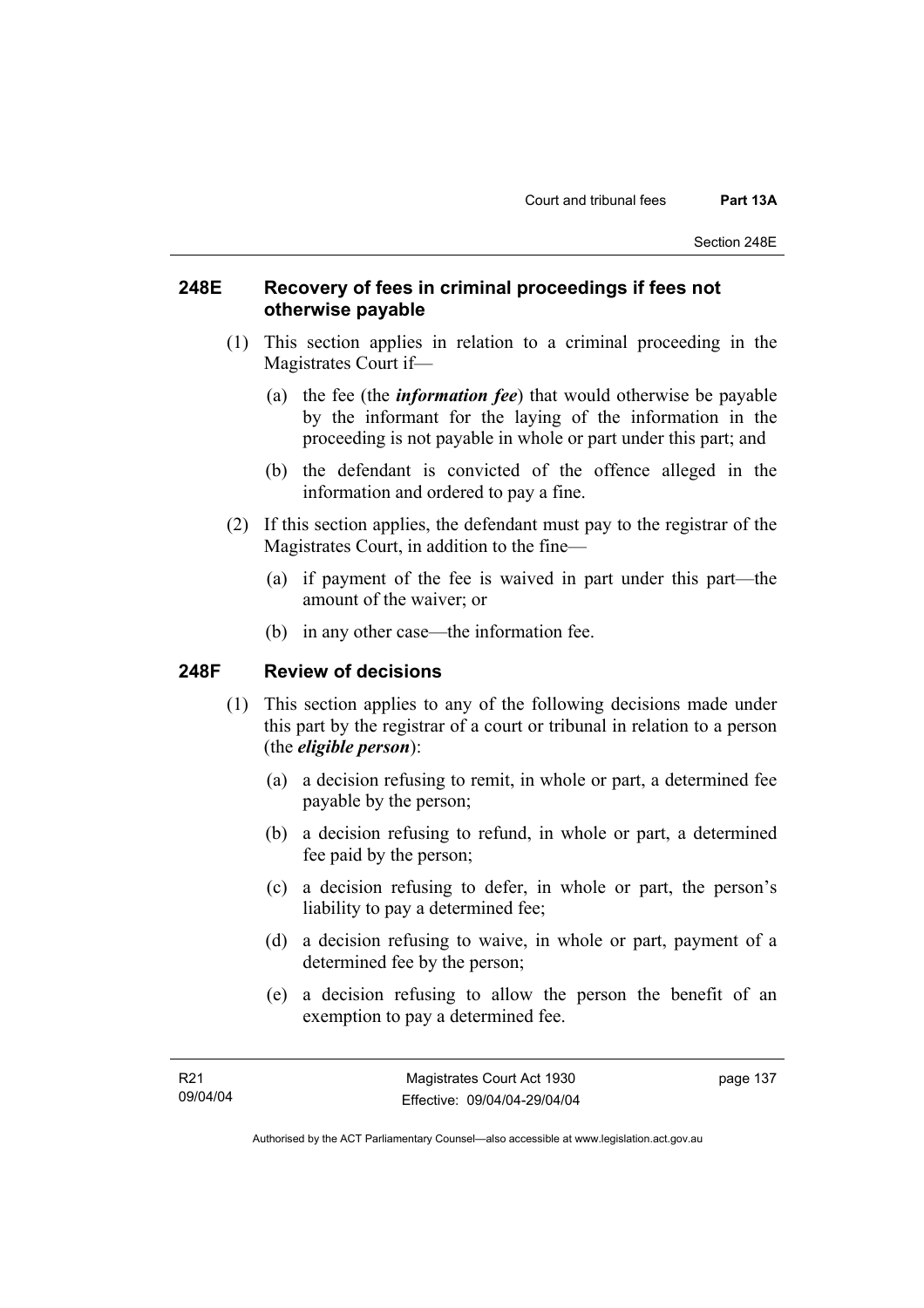#### **Part 13A** Court and tribunal fees

Section 248F

- (2) If the registrar makes a decision to which this section applies, the registrar must give written notice of the decision to the eligible person.
- (3) The notice must tell the eligible person that the person may—
	- (a) apply to the registrar for a statement of reasons for the decision; and
	- (b) apply for review of the decision under this section.
- (4) The eligible person may apply to the registrar for a statement of reasons for the decision within 28 days after the day when the person is given notice of the decision by the registrar.
- (5) The eligible person may apply to the court or tribunal for review of the decision within—
	- (a) 28 days after the day when the person is given notice of the decision by the registrar; or
	- (b) if the person applies within that 28 days for a statement of reasons for the decision—28 days after the day when the person is given the statement of reasons.
- (6) On the review, the court or tribunal—
	- (a) must be constituted by—
		- (i) for a court—a magistrate; or
		- (ii) for a tribunal—a member of the tribunal; and
	- (b) may make the orders the court or tribunal considers appropriate.
- (7) A fee is not payable for an application under this section.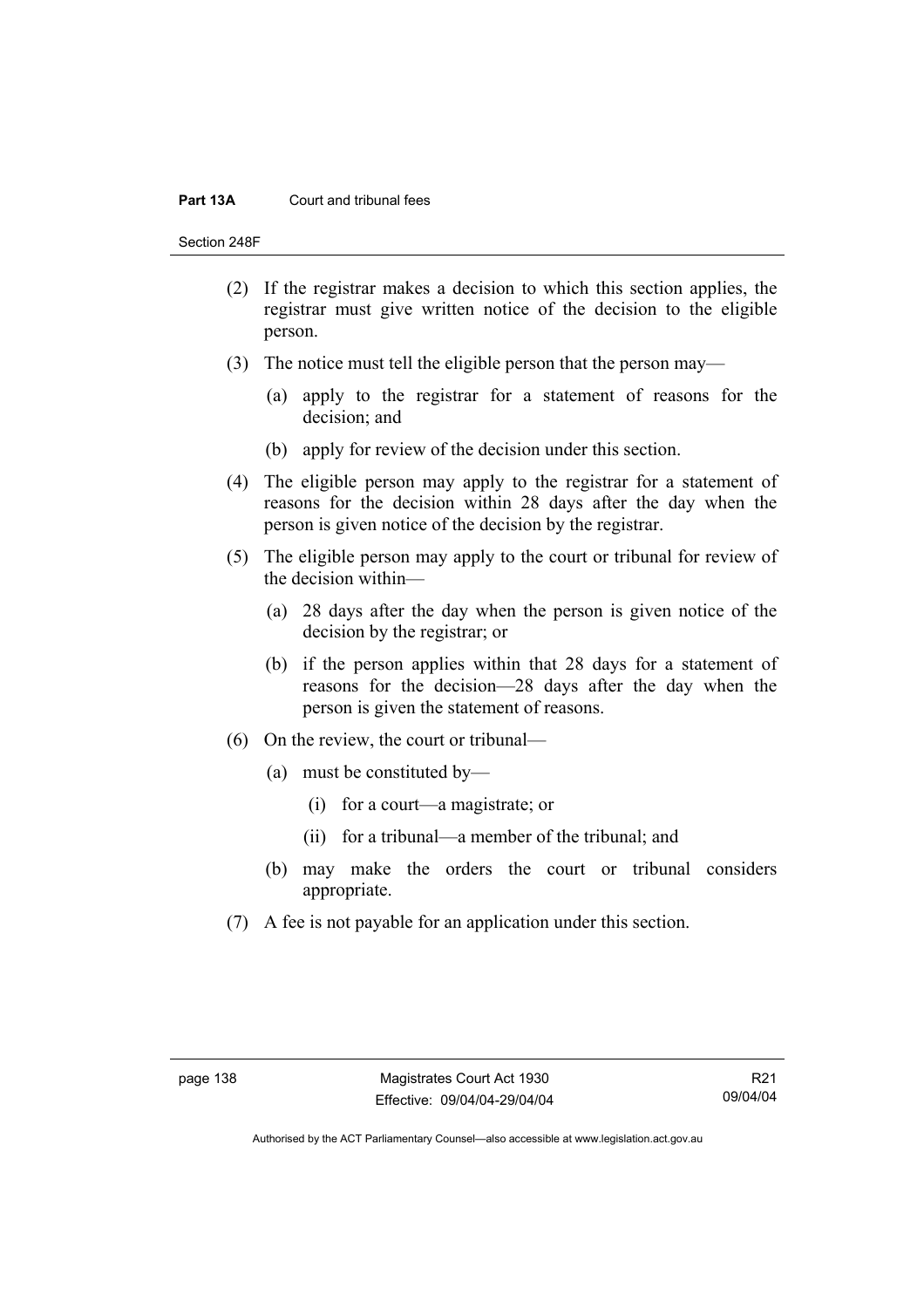# **Part 14 Securities**

# **249 Securities taken under Act**

- (1) A person shall give security under this Act, whether as principal or surety, either by the deposit of money with the registrar, or by an oral or written acknowledgment of the undertaking or condition by which, and of the sum for which, he or she is bound, in such manner and form as are prescribed.
- (2) Record of the security having been made may be provided by entry of it in the register under this Act or proceedings of the court or as is prescribed.

# **250 Recovery of sum due under security**

Any sum becoming due under a security under this Act or the *Bail Act 1992* shall be recoverable on a claim by a member of the police force or by the registrar or by some other person thereto authorised by the court.

# **252 Sums paid by surety may be recovered from principal**

Any sum paid by a surety on behalf of his or her principal in respect of a security under this Act or the *Bail Act 1992*, together with all costs, charges and expenses incurred by the surety in respect of the security, shall be deemed to be a debt due to him or her from the principal, and may be recovered on a claim by the surety.

# **253 Payment enforced by security**

If security is given under this Act or the *Bail Act 1992* for payment of a sum of money, the payment shall be enforced by means of the security in substitution for other means of enforcing the payment.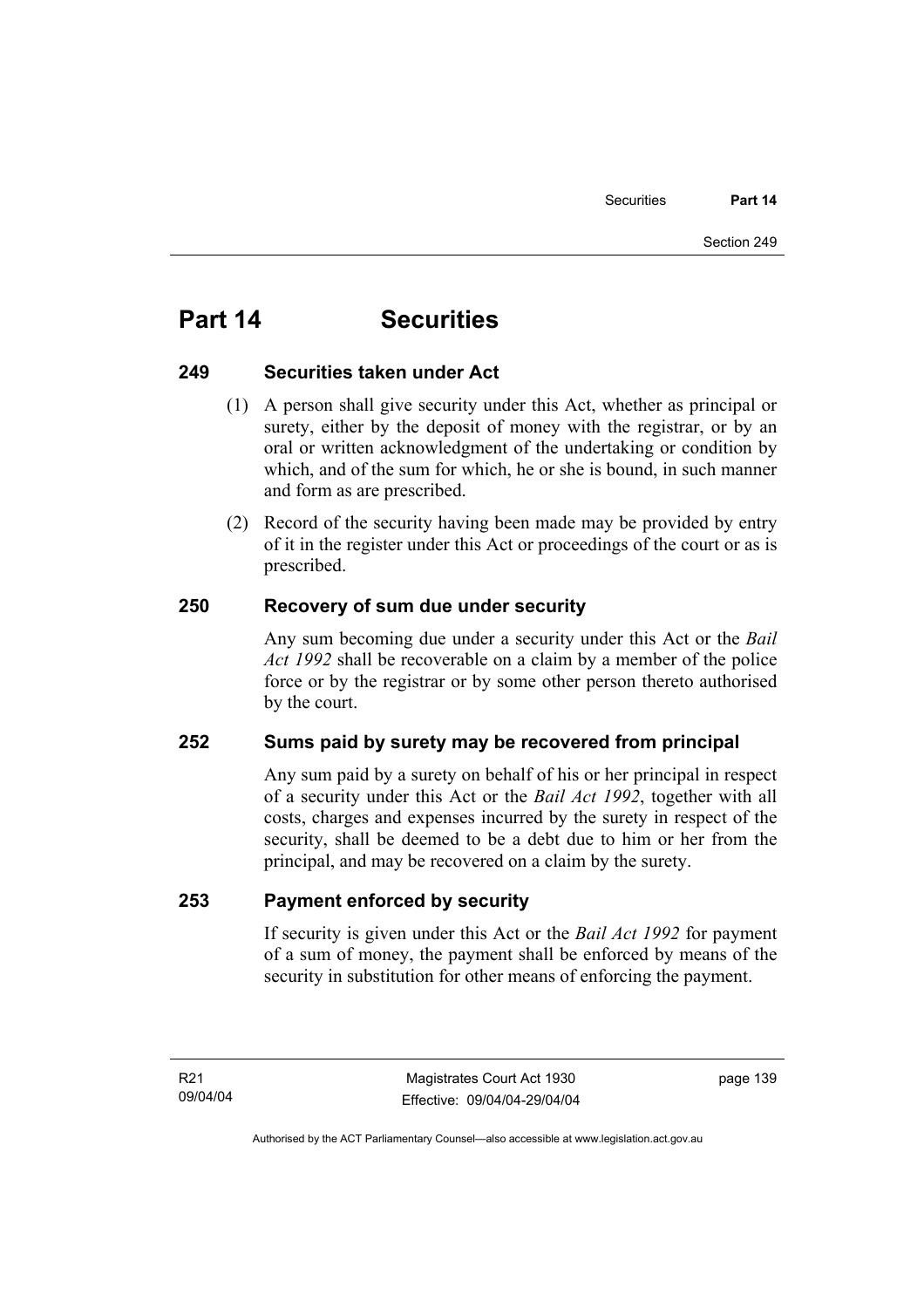#### **Part 14** Securities

Section 254

# **254 Enforcement of recognisance**

- $(1)$  If—
	- (a) a witness or a person sought to be made a witness has entered into a recognisance for this Act; and
	- (b) the court is satisfied that the witness or person sought to be made a witness has failed to comply with a condition of the recognisance;

the court may declare the recognisance to be forfeited and may make an order that the witness or person sought to be made a witness pay the whole or a part of the sum in which he or she is bound under the recognisance.

- $(2)$  If—
	- (a) the court has declared a recognisance to be forfeited under subsection (1); and
	- (b) a person is bound by the recognisance as surety for the performance of that condition;

the court may make an order that the person referred to in paragraph (b) pay the whole or a part of the sum in which he or she is bound under the recognisance.

- (3) An order made under subsection (1) or (2) may be enforced as if it were a judgment entered on a claim by the registrar.
- (4) Subject to subsection (5), the court may, on application by a person against whom an order has been made under subsection (1) or (2) or under the *Bail Act 1992*, section 36 (1)—
	- (a) vary the order by reducing the amount payable under the order; or
	- (b) revoke the order and, if the order was made under subsection (1), revoke the declaration that the recognisance is forfeited.

R21 09/04/04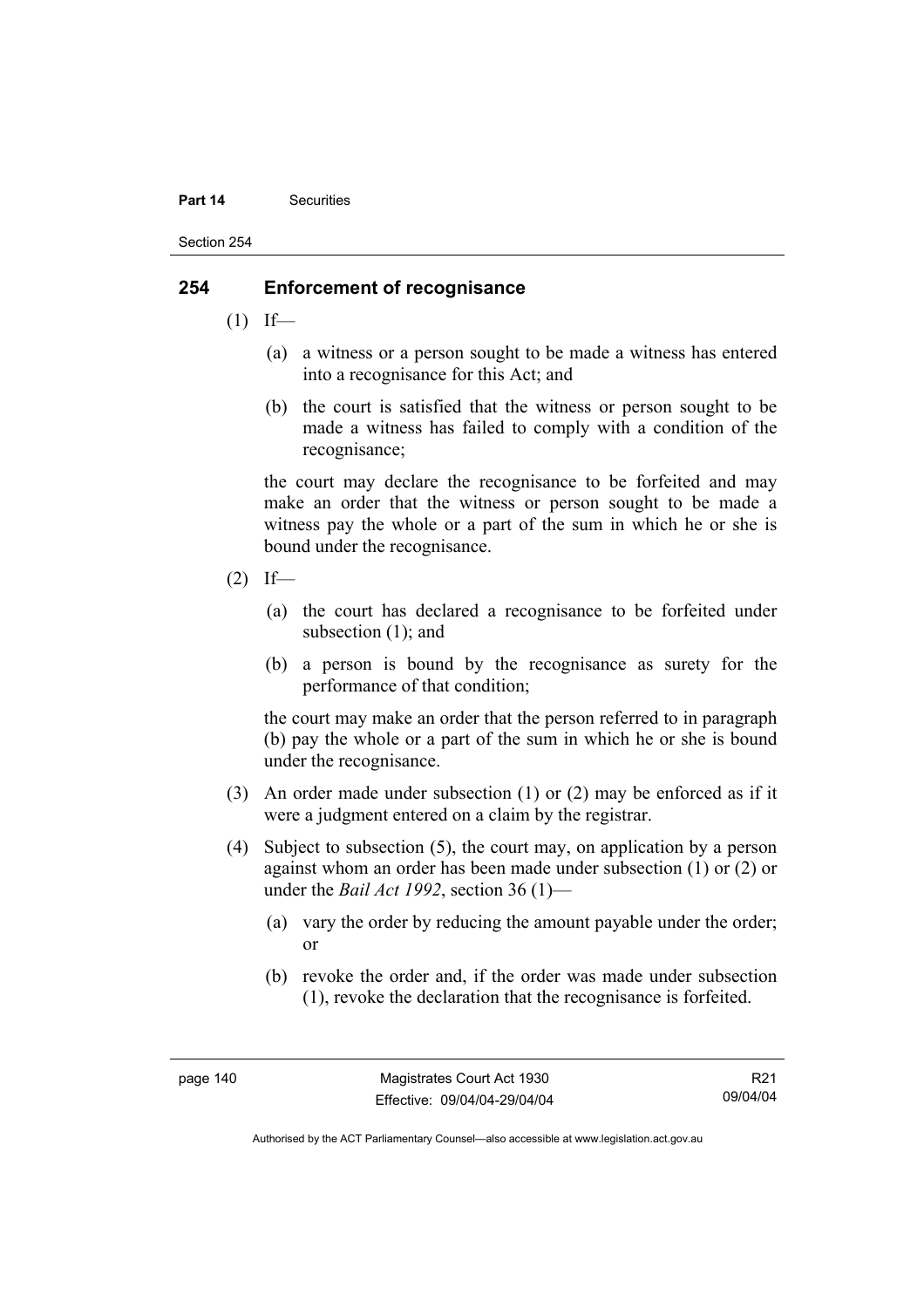- $(5)$  If—
	- (a) the court has made an order under subsection (1) or (2); and
	- (b) a writ of execution has been issued; and
	- (c) property has been sold under the writ;

the court shall not make an order under subsection (4).

 (6) It is not necessary that, for the purpose of hearing an application under subsection (4), the court be constituted by the magistrate who made the order to which the application relates.

# **254A Directions as to procedure**

If the procedure for taking any step in proceedings is not prescribed in this Act or the law under which the step is to be taken, the court may give directions with respect to the procedure to be followed as regards that step.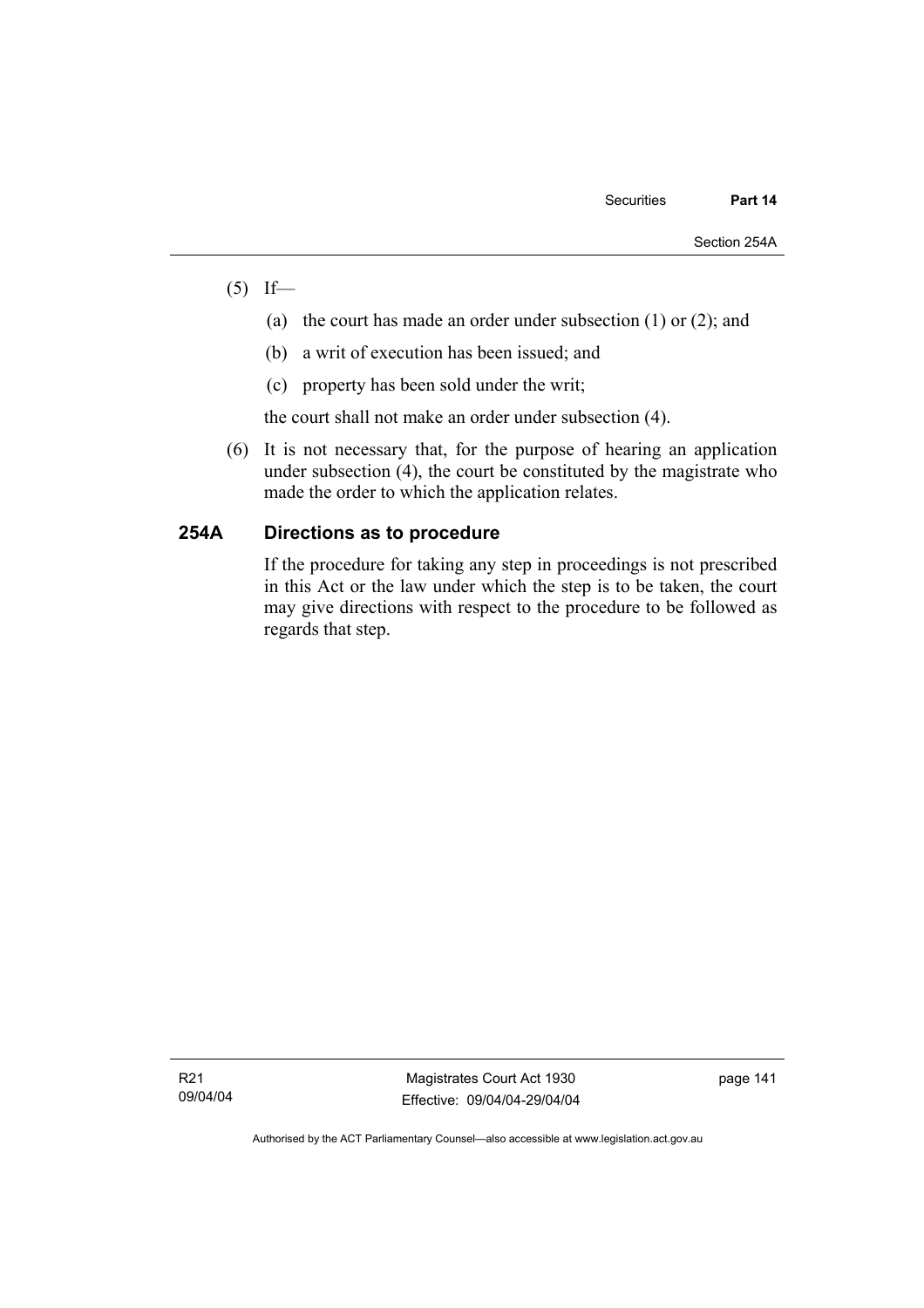#### **Part 15** Miscellaneous

Section 254B

# **Part 15 Miscellaneous**

# **U 254B Appearance by audiovisual or audio links**

- (1) This section applies if, in relation to a proceeding or a part of a proceeding (the *relevant proceeding*), the court has given a direction under the *Evidence (Miscellaneous Provisions) Act 1991*, section 18 (1) or 30 (1).
- (2) If this section applies a person who, in a relevant proceeding—
	- (a) is required or entitled to appear personally, whether as a party or as a witness; or
	- (b) is entitled to appear for another person;

may appear in the relevant proceeding and participate or give evidence, as the case requires, in accordance with the direction.

- (3) A person who appears in a relevant proceeding in accordance with this section shall be taken to be before the court.
- (4) In this section, a reference to a *proceeding* does not include a reference to a proceeding concerning bail.

# **255 Contempt in face of court**

- (1) A person shall not—
	- (a) wilfully threaten, disturb or insult the court; or
	- (b) wilfully interrupt, interfere with or obstruct the proceedings of the court; or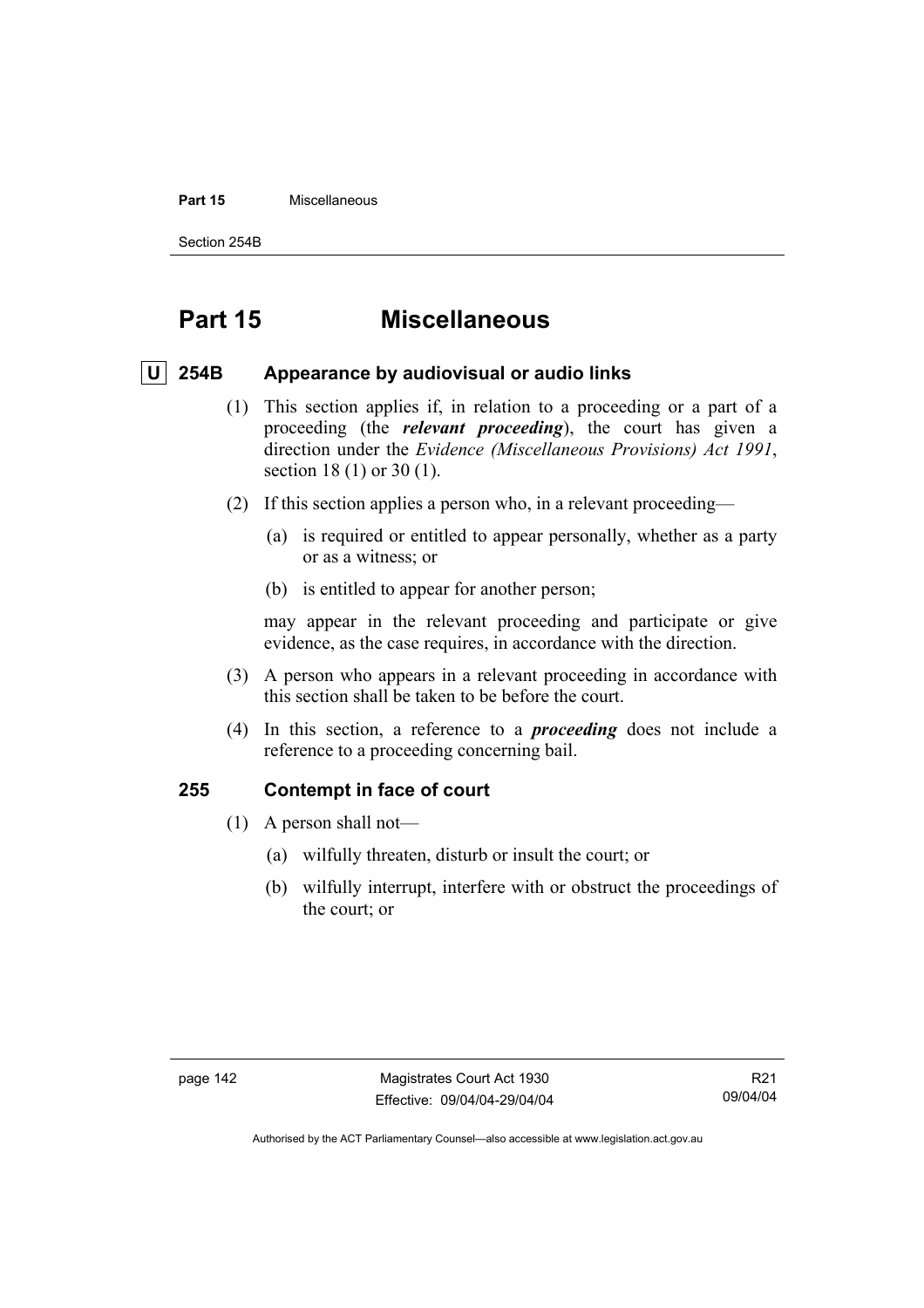(c) commit any other act that is a wilful contempt of the court.

Maximum penalty: 50 penalty units, imprisonment for 6 months or both.

- (2) Subsection (1) only applies to acts in the face, or within the hearing, of the court.
- (3) For this section, if a person appears in proceedings in accordance with section 254B, the acts of that person and of any other person who is visible or audible to the court by means of audiovisual or audio link (as the case requires) shall be taken to be in the face of the court.
- (4) Without limiting the operation of any other provision of this Act, if a person commits an offence against subsection (1), a magistrate may proceed to charge the person and hear and dispose of the matter immediately and for that purpose receive evidence including unsworn evidence.
- $(5)$  If—
	- (a) a person has been charged under subsection (4) but the matter has not been disposed of; and
	- (b) a magistrate has reasonable grounds to believe that the person has committed an offence against subsection (1); and
	- (c) the magistrate considers that it is reasonable in all the circumstances—
		- (i) to order that the person be taken into custody to appear before the court; or
		- (ii) to order that the person be remanded in custody from time to time for periods not exceeding 15 clear days at any one time; or
		- (iii) to release the person on bail; or

page 143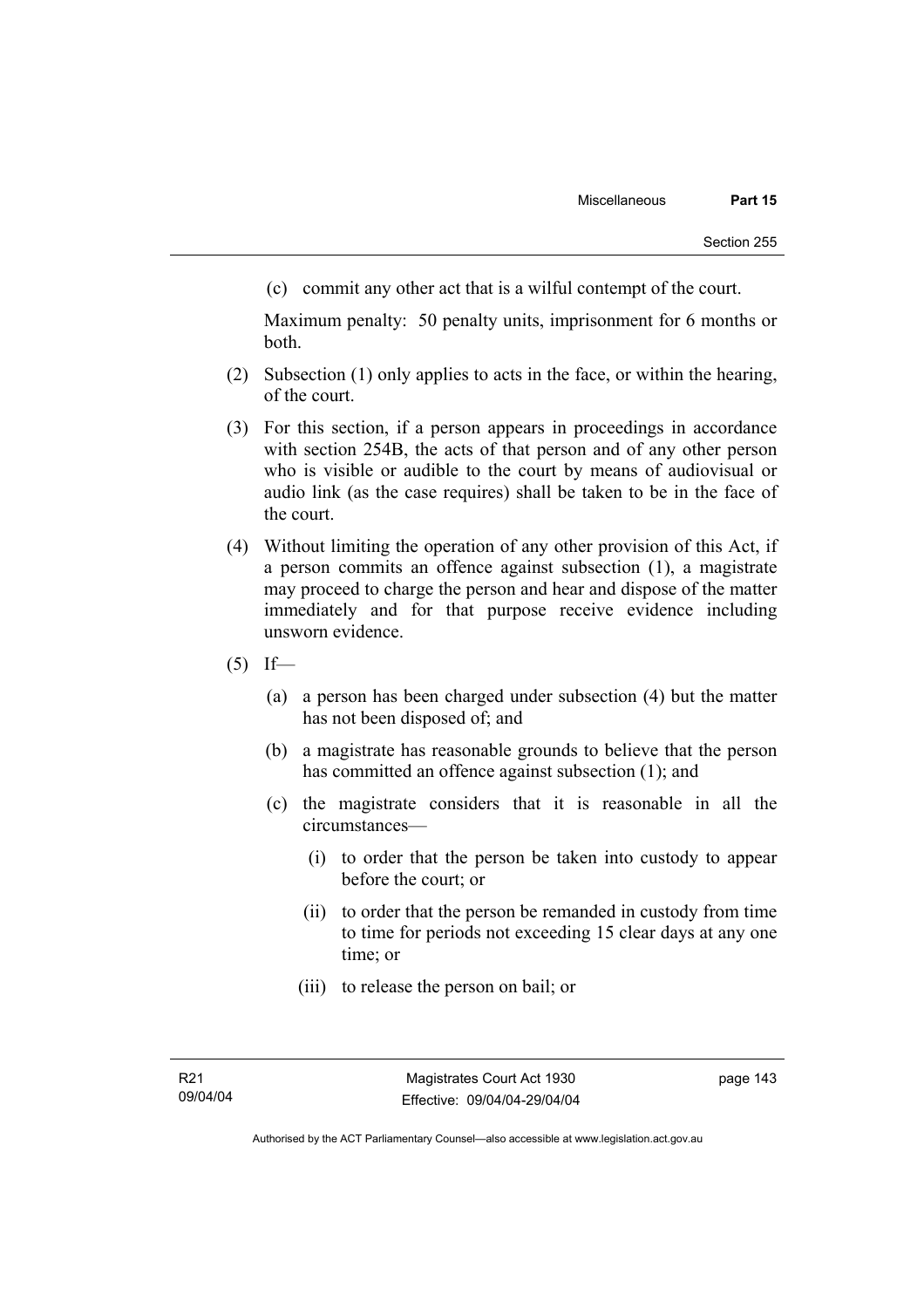#### **Part 15** Miscellaneous

Section 255AA

 (iv) to make an order in respect of the person under subsection (8) before the alleged offence has been heard;

the magistrate may make such an order.

- (6) An order under subsection (5) need not be in writing but such an order shall be reduced to writing, and a copy served on the alleged offender, as soon as practicable.
- (7) Failure to comply with subsection (6) does not invalidate an order.
- (8) If a person is convicted of an offence against subsection (1), the court, in addition to any penalty provided for under that subsection that it imposes, may make an order in relation to the person under subsection (9).
- (9) An order under this subsection may provide for—
	- (a) the exclusion of the person from any building where the court sits or the environs of such a building; or
	- (b) prohibiting the person from approaching a magistrate, an officer of the court or a witness; or
	- (c) the imposition of any reasonable condition on the person.
- (10) In this section:

*court* includes—

- (a) a magistrate when exercising the jurisdiction of the court; or
- (b) the registrar in the exercise of a judicial function.

# **255AA Refusal or failure to give evidence—offence**

- (1) This section applies to a person who—
	- (a) appears as a witness in proceedings in the court; or
	- (b) attends, or is brought, before the registrar for examination under the *Magistrates Court (Civil Jurisdiction) Act 1982*, section 154A or section 298*.*

| page 144 | Magistrates Court Act 1930   | R21      |
|----------|------------------------------|----------|
|          | Effective: 09/04/04-29/04/04 | 09/04/04 |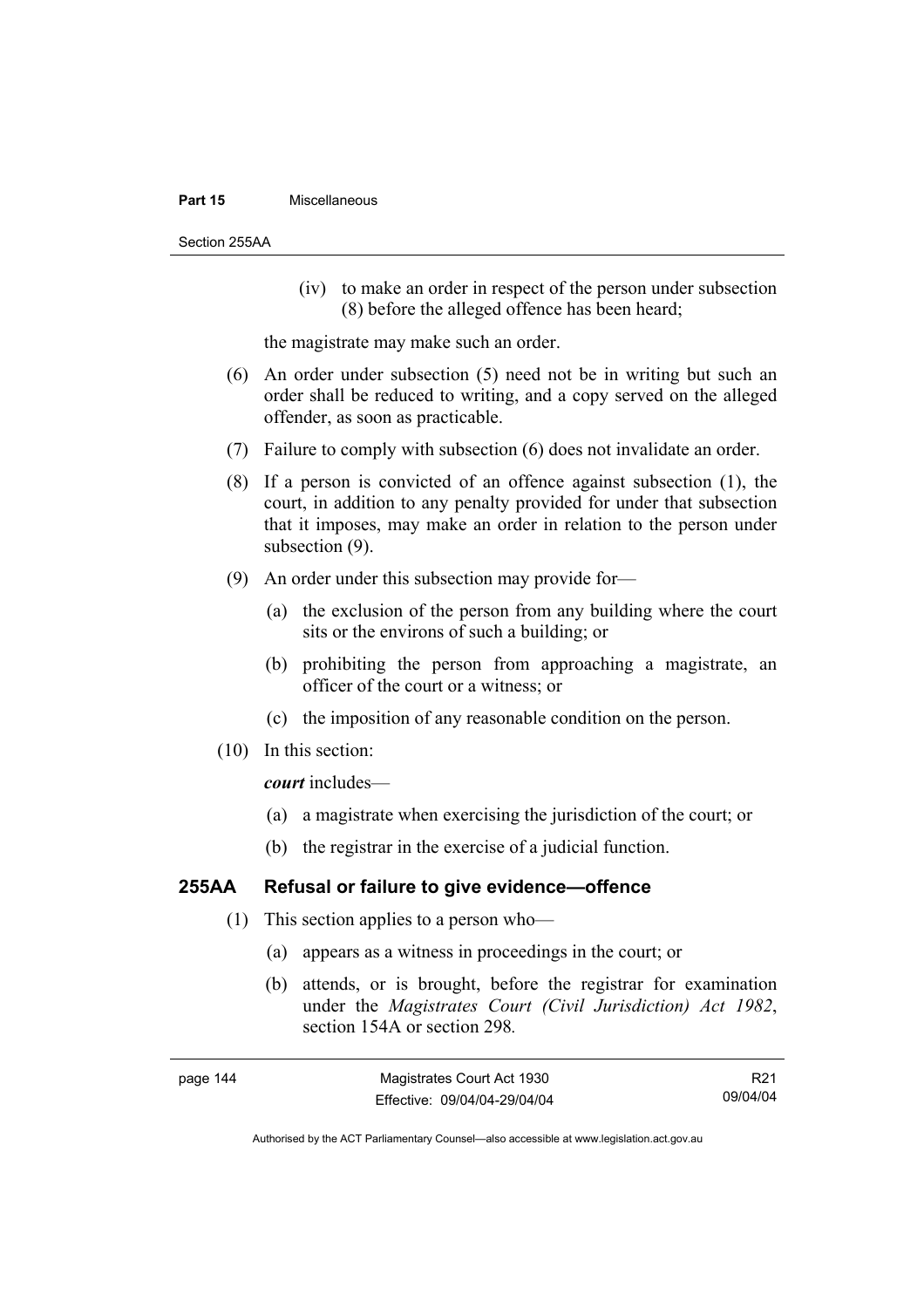- (2) A person shall not, without reasonable excuse—
	- (a) refuse or fail to take an oath; or
	- (b) refuse or fail to answer a question that he or she is required to answer by the court or registrar; or
	- (c) refuse or fail to produce a document required by the court or registrar, or by a summons or warrant, to be produced.
- (3) A person shall not give false information.

Maximum penalty: 50 penalty units, imprisonment for 6 months or both.

# **255AB Refusal or failure to give evidence—committal**

- $(1)$  If—
	- (a) a person appearing as a witness in a proceeding in the court contravenes section 255AA; or
	- (b) on hearing a matter referred to it under the *Magistrates Court (Civil Jurisdiction) Act 1982*, section 306, the court is satisfied that the person who is the subject of the referral has contravened section 255AA;

the court may, subject to subsection (4)—

- (c) adjourn the proceedings or hearing for a period not exceeding 8 days; and
- (d) issue a warrant for the committal of that person to a gaol, lockup or remand centre until—
	- (i) the date to which the proceedings or hearing is adjourned; or
	- (ii) the person consents to comply with section 255AA;

whichever occurs first.

 $(2)$  If—

page 145

Authorised by the ACT Parliamentary Counsel—also accessible at www.legislation.act.gov.au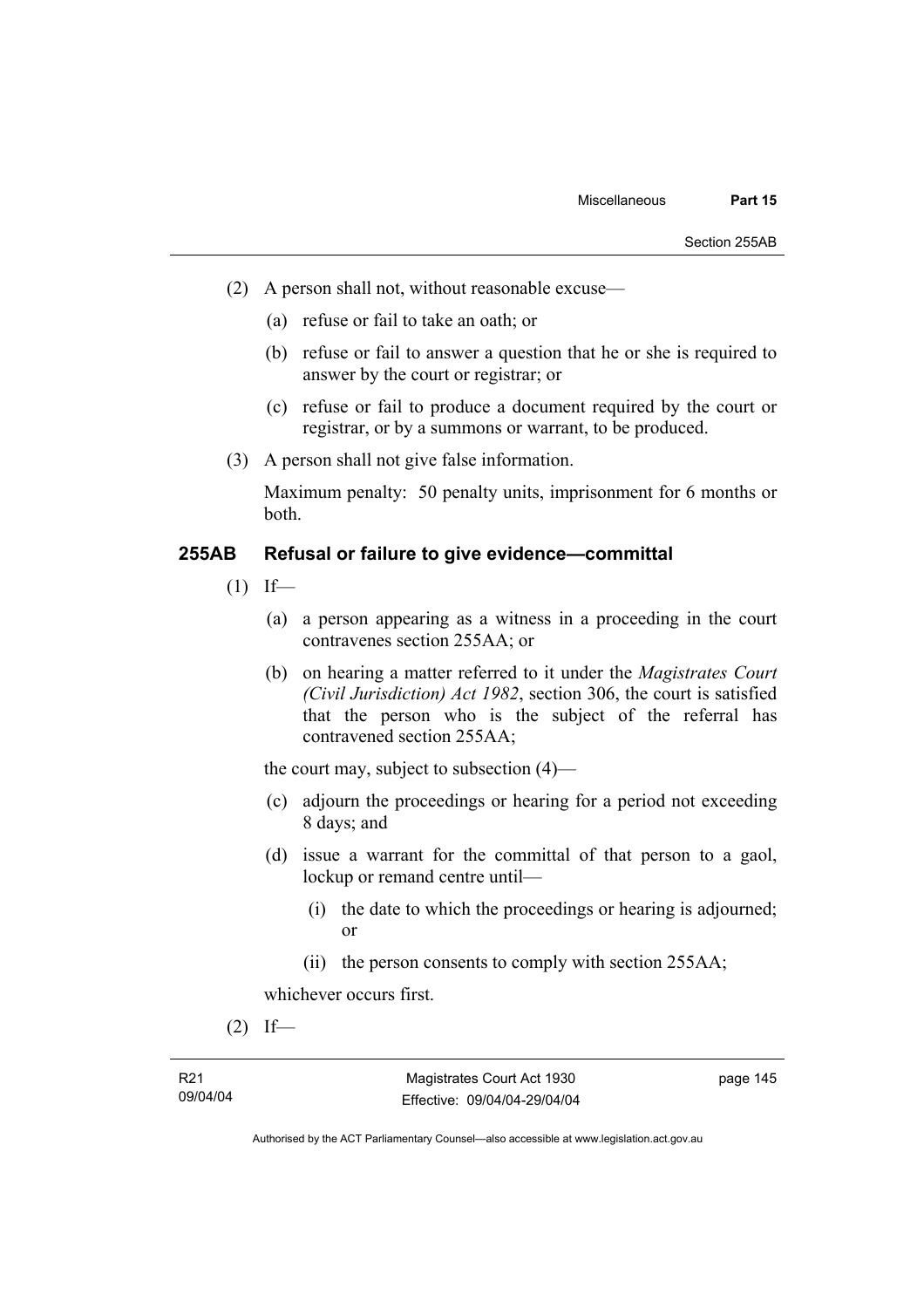#### **Part 15** Miscellaneous

Section 255A

- (a) the court has adjourned proceedings or a hearing, and committed a person, under subsection (1) or this subsection; and
- (b) the person who was committed is brought before the court; and
- (c) the person does not consent to comply with section 255AA;

the court may, subject to subsection (4), exercise the powers referred to in subsection (1) (c) and (d) in respect of that person.

- (3) The periods for which a person is committed under this section shall not, in the aggregate, exceed 1 month.
- (4) The court shall not commit a person pursuant to subsection (1) or (2) if the person is punished for an offence against section 255AA.

## **255A Commitment to remand centre**

- $(1)$  If—
	- (a) a warrant has been issued for the commitment of a person to prison under this Act, section 145, 154D or 185 or the Crimes Act, section 397 (2); and
	- (b) a warrant under the *Removal of Prisoners Act 1968*, section 5 is not in force in respect of that person on the day when the person is taken into custody under the warrant referred to in paragraph (a);

the court or a magistrate may, by warrant, commit the person to a remand centre.

 (2) If a warrant is issued under subsection (1), the warrant referred to in subsection (1) (a) ceases, by virtue of this section, to have any effect.

# **255B Registrar to give directions for preparation of transcript**

 (1) If an application has been made for a copy of a transcript of depositions of which a record was made in accordance with

R21 09/04/04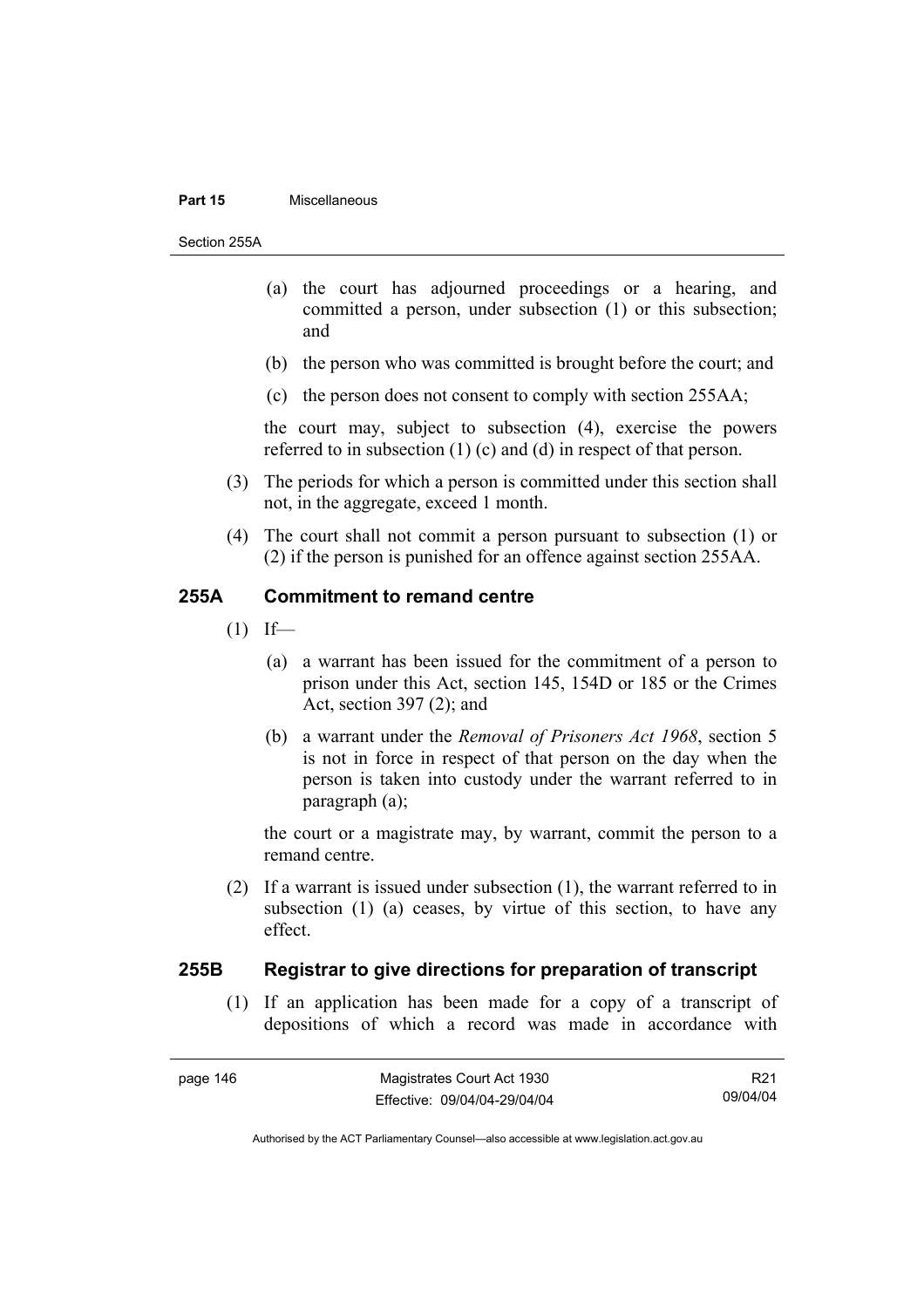section 54A (2), the registrar shall give the directions he or she considers necessary for ensuring that a transcript of the record is prepared and, for the purpose of enabling the transcript to be prepared, the record shall be produced out of the custody of the registrar.

 (2) If a transcript of a record is prepared in accordance with directions given under subsection (1), the person who prepared the transcript, or under whose supervision the transcript was prepared, shall certify on the transcript, by signed writing, that the transcript is a true transcript of a record produced out of the custody of the registrar.

# **255C Applications for transcripts**

- (1) Subject to this section, where a record of any proceedings is constituted by—
	- (a) an audiovisual or a sound recording made in accordance with section 54A (2); or
	- (b) a shorthand or similar record made in accordance with section 54A (2); or
	- (c) writing taken down in accordance with section 54A (3); or
	- (d) a written statement or statements in accordance with section 90AA or 110 (2);

a person may make application to the registrar for a copy or a transcript, as the case may be, of all or part of that record.

- (2) The registrar shall give the applicant a copy of the record or a transcript or a copy of the transcript of the record if—
	- (a) the applicant is a party to the proceedings; or
	- (b) for an applicant who is not a party to the proceedings—the registrar or a magistrate is satisfied that he or she has good reason for applying.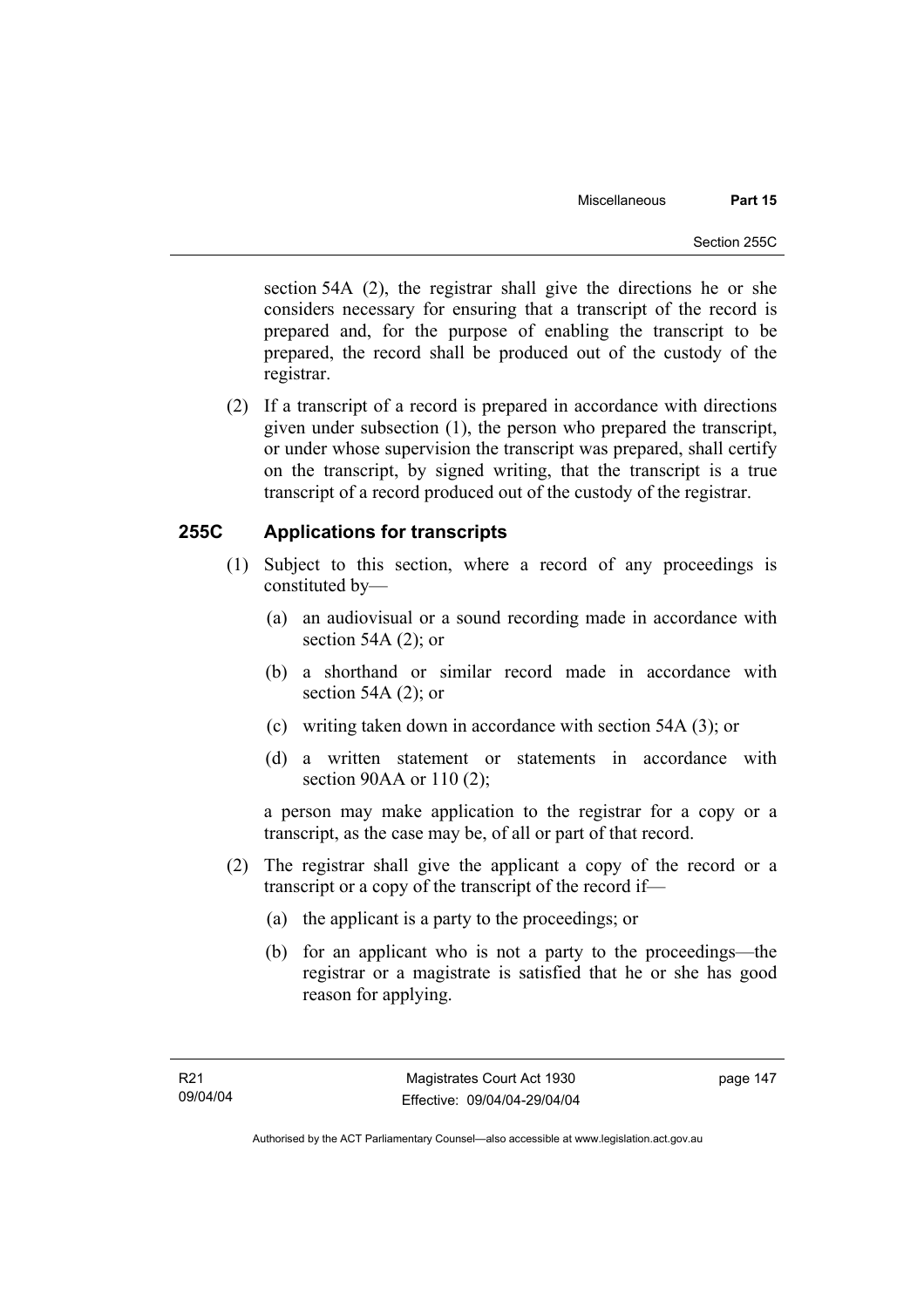#### **Part 15** Miscellaneous

Section 255C

- (4) If a person applies for a transcript that has not been prepared, the registrar may require the applicant to deposit with him or her in advance an amount that the registrar considers will not exceed the amount of the fee determined under section 248A (1) for the preparation of the transcript.
- (5) Subject to subsections (6) and (7), if the registrar receives an application in accordance with this section—
	- (a) he or she shall, for an application relating to depositions; and
	- (b) he or she may, in any other case;

give to the applicant a copy of the record or a copy of a transcript of the record relating to those depositions or other matter, as the case may be.

- (6) The registrar shall not give a copy of the record or a copy of a transcript under subsection (5) (a) unless there is written on the copy a certificate signed by the registrar stating that the copy is a true copy of the record or a true copy of a transcript of the record, as the case may be, produced out of the custody of the registrar.
- (7) Nothing in this section requires the registrar to give a copy of a transcript of any proceedings if—
	- (a) the proceedings were recorded by means of an audiovisual or a sound recording made in accordance with section 54A (2); and
	- (b) the application for the copy was made after the end of 7 years after the date of completion of the proceedings to which the record relates; and
	- (c) the registrar does not have the record or a transcript of that record in his or her custody.
- (8) If an amount deposited by a person under subsection (4) exceeds the fee determined under section 248A (1) for the preparation of the transcript, there is payable to the person an amount equal to the amount of the excess.

R21 09/04/04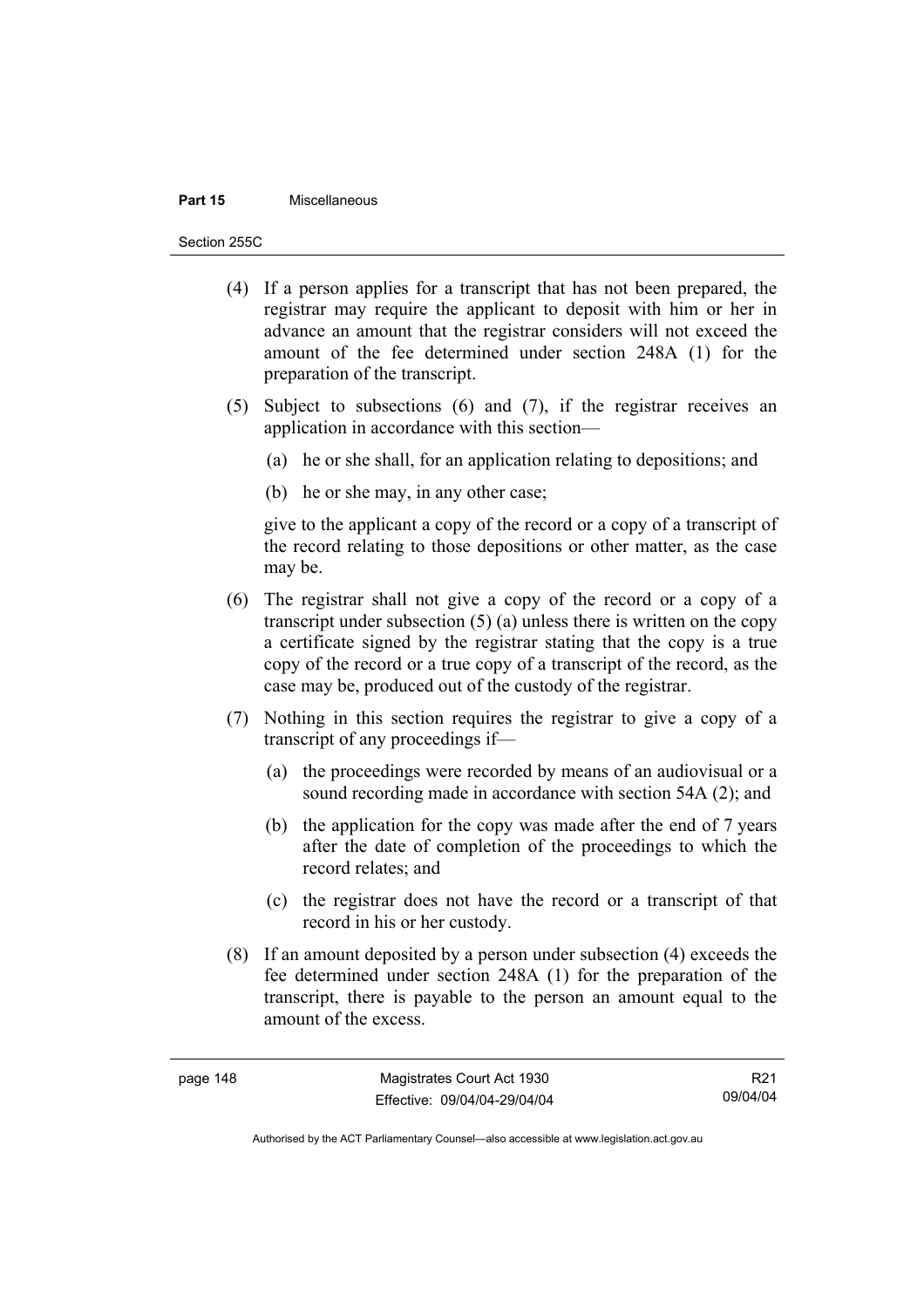# **256 Forms**

- (1) A form approved under subsection (5), or a form to the like effect, may be used for the purposes to which it applies, and an instrument in such a form is sufficient in law.
- (2) However, a form approved under subsection (5) (other than the notice to defendant form, the notice of intention to defend form or the plea of guilty form) may be adapted to suit the purposes for which the form is to be used.
- (3) Substantial compliance is required with the notice to defendant form, the notice of intention to defend form or the plea of guilty form.
- (4) No conviction, order or judgment shall be vacated, quashed or set aside for want of form, or be impeached or affected by reason of any defect, mistake or omission in it, if the proceeding or matter to which the form relates is sufficient in substance and effect.
- (5) The Minister may, in writing, approve forms for this Act.
- (6) If the Minister approves a form for a particular purpose, the approved form must be used for that purpose.
- (7) An approved form is a notifiable instrument.

*Note* A notifiable instrument must be notified under the *Legislation Act 2001*.

# **258 Power to make rules or regulations**

- (1) The Executive may make rules or regulations for this Act.
	- *Note* Rules and regulations must be notified, and presented to the Legislative Assembly, under the *Legislation Act 2001*.
- (2) The rules or regulations may make provision in relation to—
	- (a) the practice and procedure before magistrates and in the court; and
	- (b) the giving of security under this Act; and

page 149

Authorised by the ACT Parliamentary Counsel—also accessible at www.legislation.act.gov.au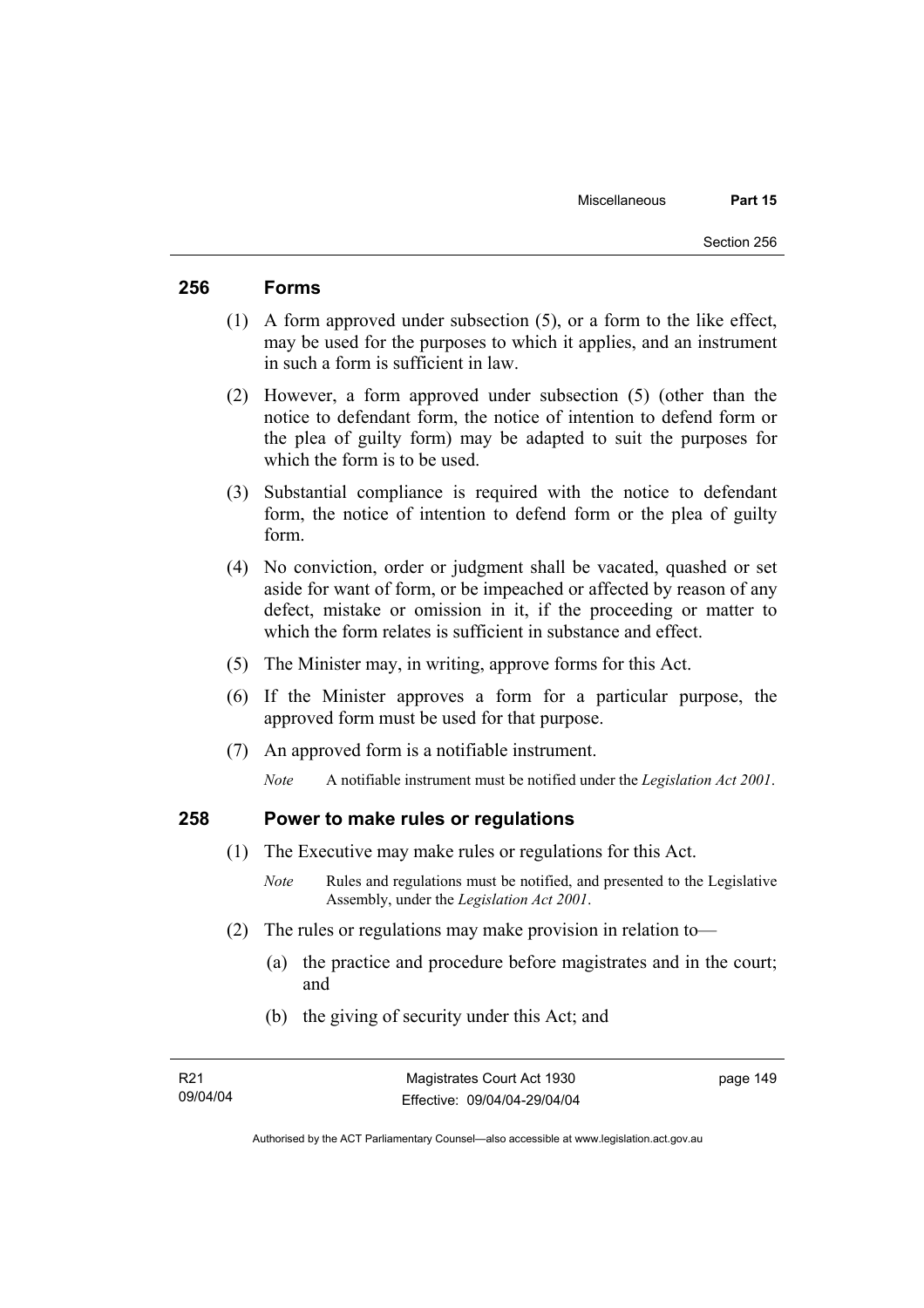#### **Part 15** Miscellaneous

Section 258

- (c) the fees, costs and charges in respect of proceedings under any other law for the time being in force so far as the other law relates to any matter or proceeding as to which the court or any magistrate has jurisdiction; and
- (d) the service of documents, and the taking of evidence, in the Territory, under any request from the consular or other proper authority of a foreign country under the terms of any convention relating to legal proceedings in civil and commercial matters to which the Commonwealth is a party.

page 150 Magistrates Court Act 1930 Effective: 09/04/04-29/04/04

R21 09/04/04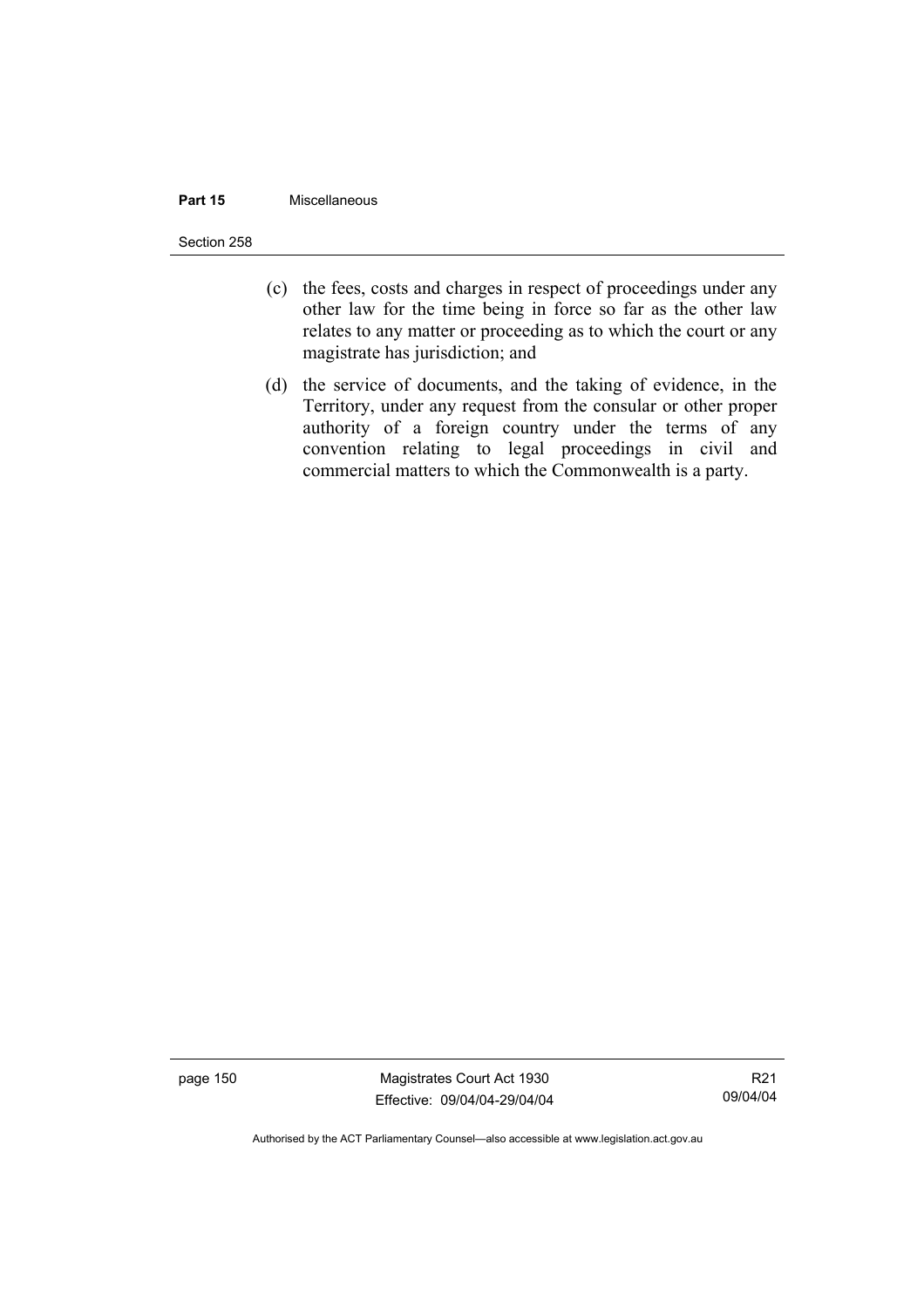# **Schedule 1**

(see s 10P)

Oath

I, [*name*], do swear that I will well and truly serve in the office of and that I will do right to all manner of people according to law, without fear or favour, affection or ill will. So help me God!

# Affirmation

I, [*name*], do solemnly and sincerely affirm and declare that I will well and truly serve in the office of and that I will do right to all manner of people, according to law, without fear or favour, affection or ill will.

R21 09/04/04

Magistrates Court Act 1930 Effective: 09/04/04-29/04/04 page 151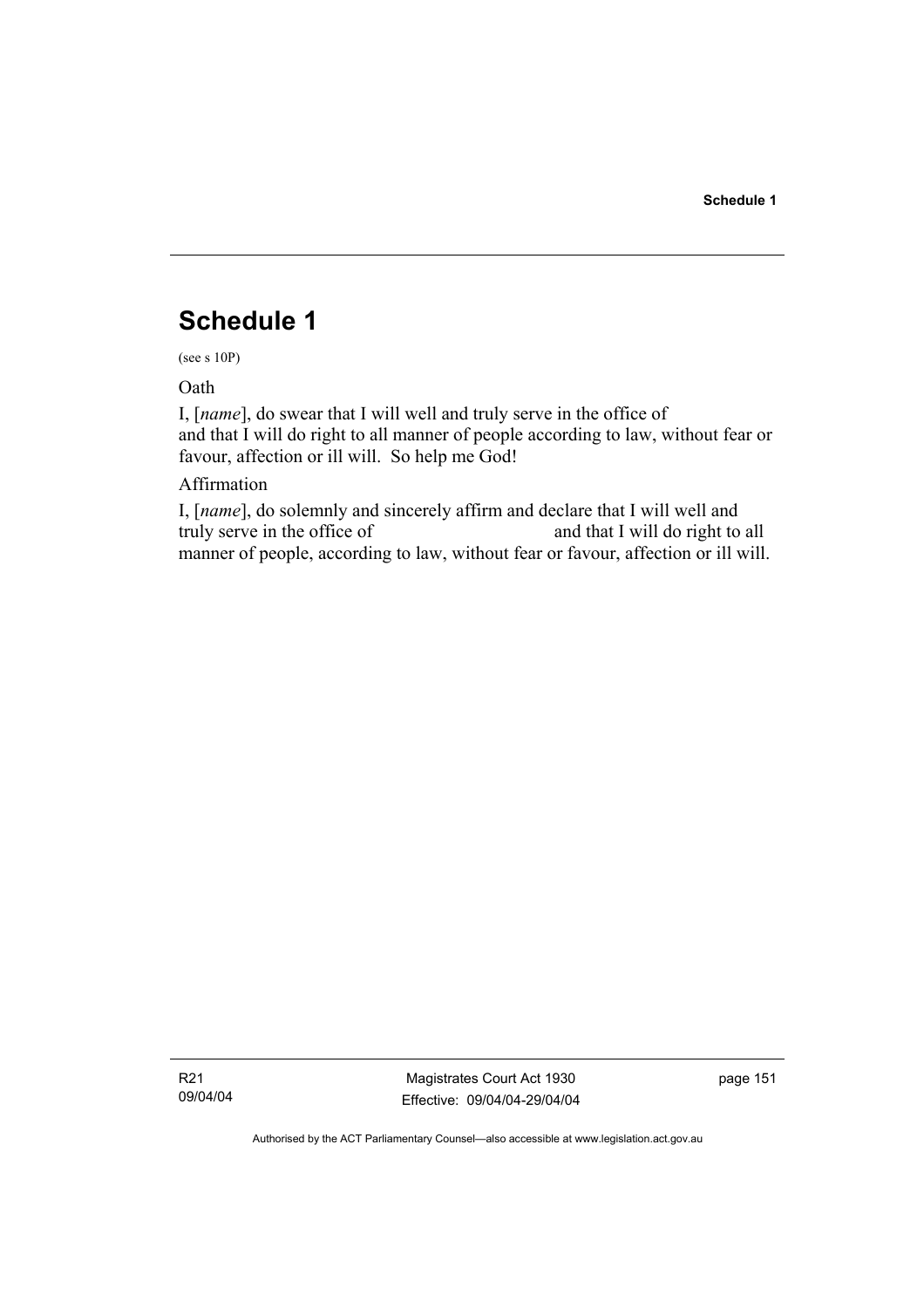1 About the endnotes

# **Endnotes**

# **1 About the endnotes**

Amending and modifying laws are annotated in the legislation history and the amendment history. Current modifications are not included in the republished law but are set out in the endnotes.

Not all editorial amendments made under the *Legislation Act 2001*, part 11.3 are annotated in the amendment history. Full details of any amendments can be obtained from the Parliamentary Counsel's Office.

Uncommenced amending laws and expiries are listed in the legislation history and the amendment history. These details are underlined. Uncommenced provisions and amendments are not included in the republished law but are set out in the last endnote.

If all the provisions of the law have been renumbered, a table of renumbered provisions gives details of previous and current numbering.

The endnotes also include a table of earlier republications.

| $am = amended$                             | $ord = ordinance$                         |
|--------------------------------------------|-------------------------------------------|
| $amdt = amendment$                         | orig = original                           |
| $ch = chapter$                             | par = paragraph/subparagraph              |
| $cl = clause$                              | $pres = present$                          |
| $def = definition$                         | $prev = previous$                         |
| $dict = dictionary$                        | $(\text{prev})$ = previously              |
| disallowed = disallowed by the Legislative | $pt = part$                               |
| Assembly                                   | $r = rule/subrule$                        |
| $div = division$                           | $reg = regulation/subregulation$          |
| $exp = expires/expired$                    | $renum = renumbered$                      |
| $Gaz = Gazette$                            | $reloc = relocated$                       |
| $hda =$ heading                            | $R[X]$ = Republication No                 |
| $IA = Interpretation Act 1967$             | $R1$ = reissue                            |
| ins = inserted/added                       | $s = section/subsection$                  |
| $LA =$ Legislation Act 2001                | $sch = schedule$                          |
| $LR =$ legislation register                | $sdiv = subdivision$                      |
| LRA = Legislation (Republication) Act 1996 | $sub =$ substituted                       |
| mod = modified/modification                | SL = Subordinate Law                      |
| $o = order$                                | underlining = whole or part not commenced |
| om = omitted/repealed                      | or to be expired                          |

# **2 Abbreviation key**

page 152 Magistrates Court Act 1930 Effective: 09/04/04-29/04/04

R21 09/04/04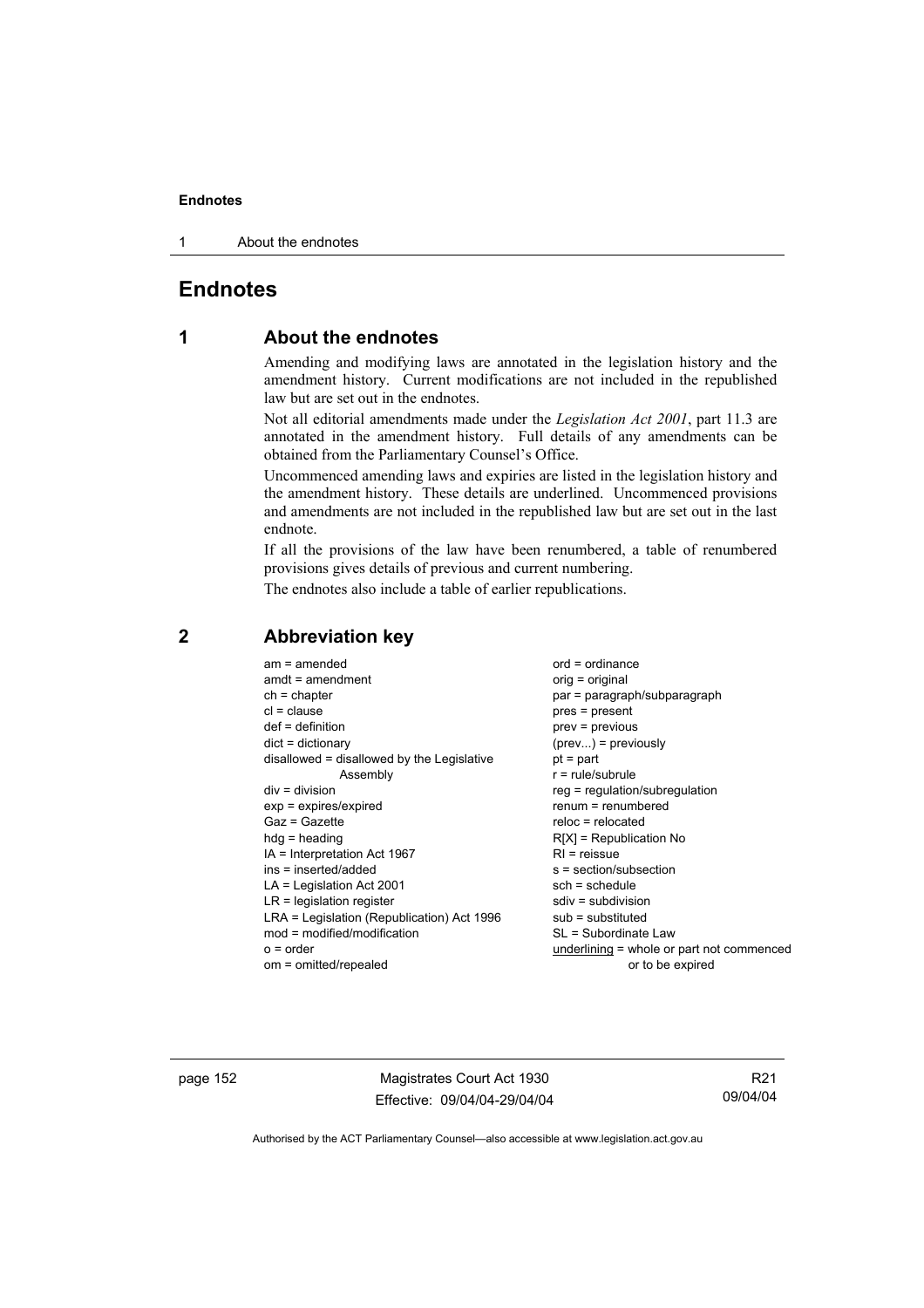## **3 Legislation history**

This Act was originally a Commonwealth ordinance—the *Magistrates Court Act 1930* No 21 (Cwlth).

The *ACT Self-Government (Consequential Provisions) Act 1988 No 109* (Cwlth), s 12) converted some former Commonwealth ordinances in force in the ACT into ACT enactments. This allowed the ACT Legislative Assembly to amend and repeal the laws. This Act was converted into an ACT enactment on 1 July 1990.

As with most ordinances in force in the ACT, the name was changed from *Ordinance* to *Act* by the *Self-Government (Citation of Laws) Act 1989* No 21, s 5 on its conversion to an ACT enactment on 1 July 1990.

Before 11 May 1989, ordinances commenced on their notification day unless otherwise stated (see *Seat of Government (Administration) Act 1910* (Cwlth), s 12).

After 11 May 1989 and before 10 November 1999, Acts commenced on their notification day unless otherwise stated (see *Australian Capital Territory (Self-Government) Act 1988* (Cwlth) s 25).

#### **Legislation before becoming Territory enactment**

#### **Magistrates Court Act 1930 No 21**

notified 21 November 1930 commenced 21 November 1930

as amended by

### **Court of Petty Sessions Ordinance 1932 No 21**

notified 17 November 1932 commenced 17 November 1932

#### **Court of Petty Sessions Ordinance 1934 No 17**

notified 19 July 1934 commenced 19 July 1934

## **Money Lenders Ordinance 1936 No 13**  notified 9 April 1936 commenced 1 May 1936

# **Court of Petty Sessions Ordinance 1937 No 5**  notified 27 May 1937

commenced 27 May 1937

R21 09/04/04 page 153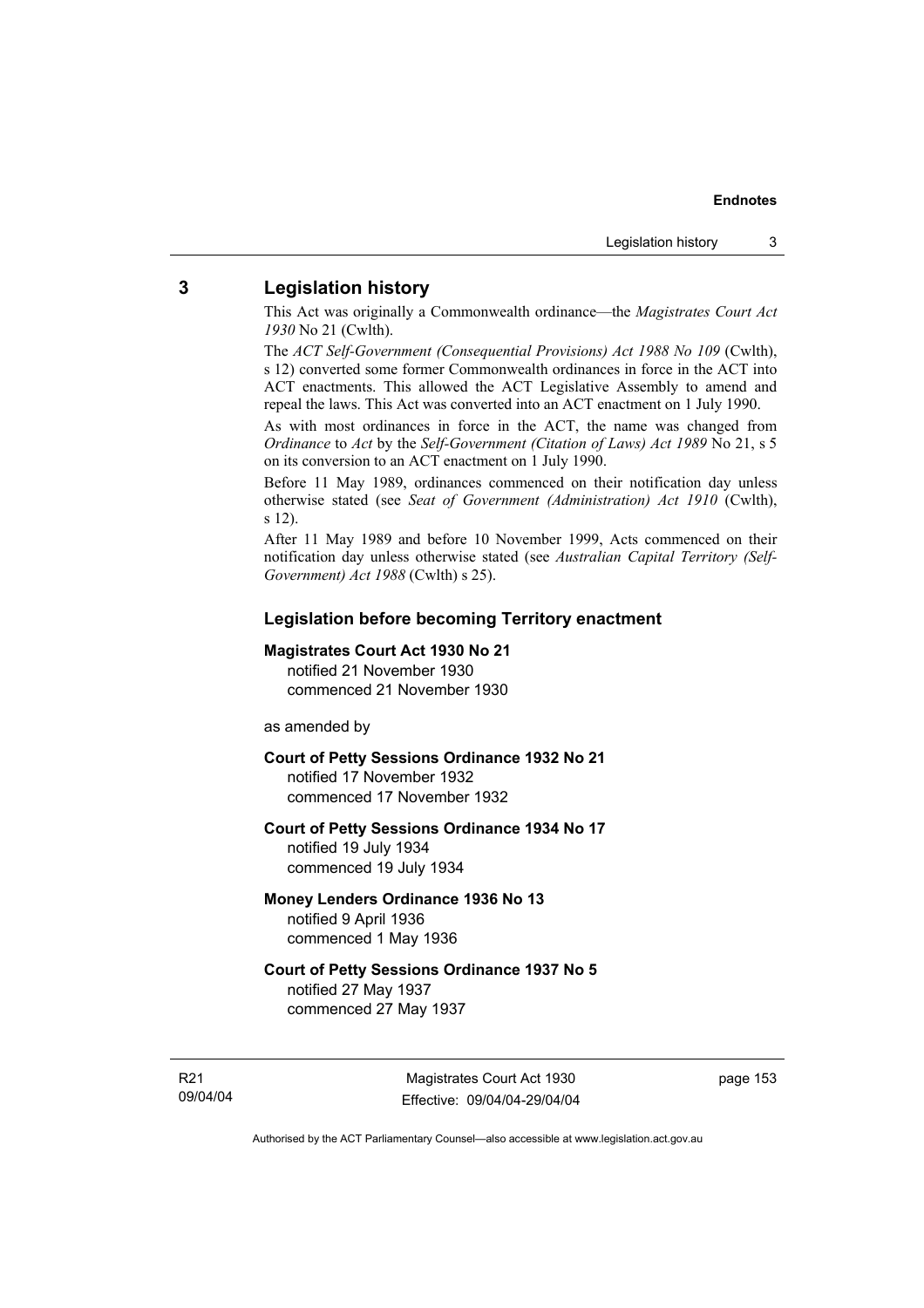3 Legislation history

**Court of Petty Sessions Ordinance (No 2) 1937 No 28**  notified 23 December 1937 commenced 23 December 1937 **Seat of Government (Designation) Ordinance 1938 No 25 (as amd by Ord 1938 No 35)**  notified 8 September 1938 commenced 8 September 1938 **Ordinances Revision Ordinance 1938 No 35**  notified 15 December 1938 commenced 15 December 1938 **Court of Petty Sessions Ordinance 1940 No 20**  notified 7 November 1940 commenced 7 November 1940 **Court of Petty Sessions Ordinance (No 2) 1940 No 22**  notified 12 December 1940 commenced 12 December 1940 **Court of Petty Sessions Ordinance 1949 No 13** 

notified 1 December 1949 commenced 1 December 1949 **Court of Petty Sessions Ordinance 1951 No 7**  notified 26 July 1951

commenced 26 July 1951

**Court of Petty Sessions Ordinance (No 2) 1951 No 12**  notified 14 December 1951 commenced 14 December 1951

**Court of Petty Sessions Ordinance 1953 No 14**  notified 12 November 1953 commenced 3 December 1953

**Court of Petty Sessions Ordinance 1958 No 12**  notified 24 July 1958 commenced 24 July 1958

page 154 Magistrates Court Act 1930 Effective: 09/04/04-29/04/04

R21 09/04/04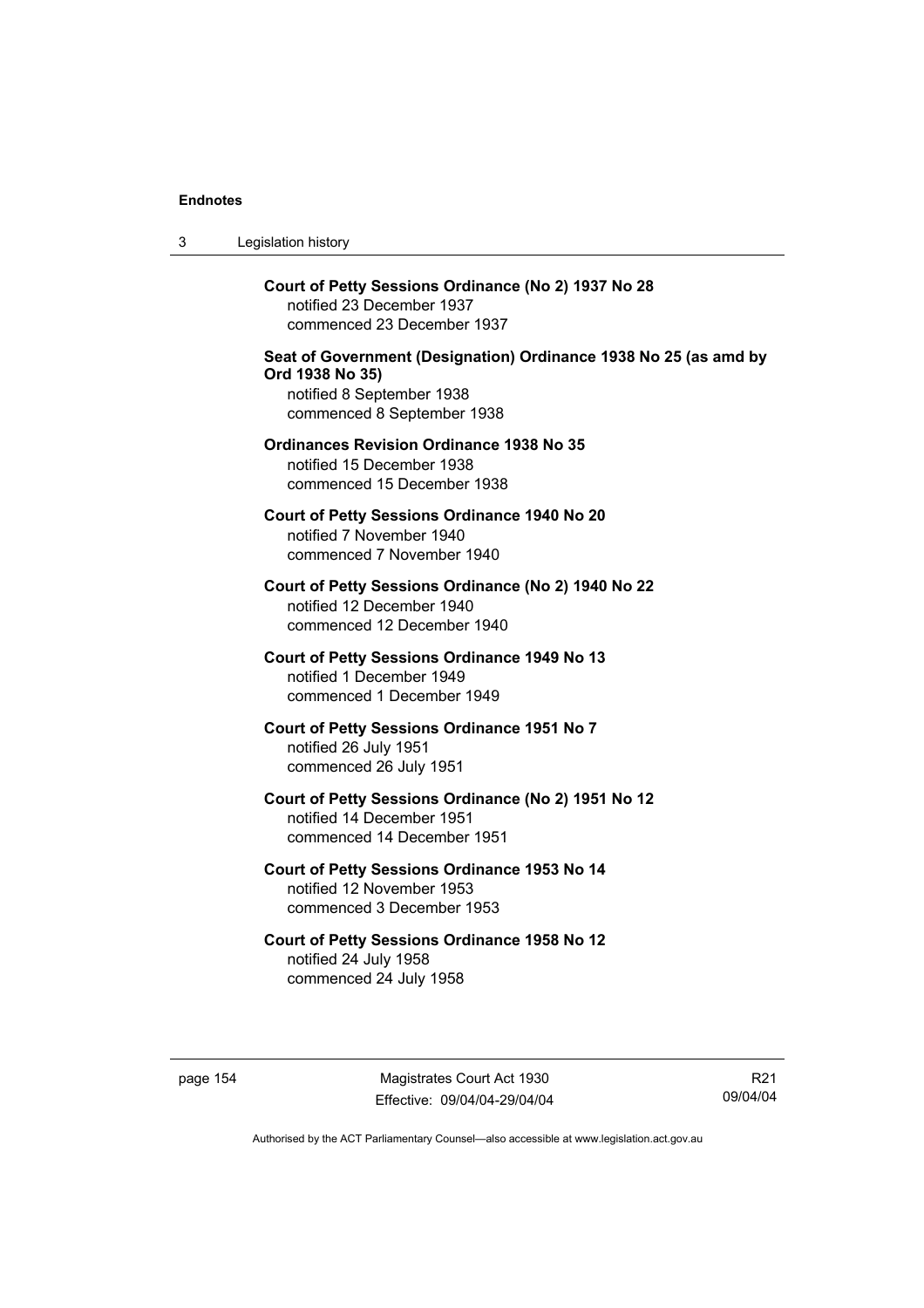Legislation history 3

# **Court of Petty Sessions Ordinance 1961 No 2**  notified 29 March 1961 commenced 29 March 1961 **Court of Petty Sessions Ordinance 1966 No 2**  notified 10 February 1966 commenced 14 February 1966 **Court of Petty Sessions Ordinance 1967 No 1**  notified 9 February 1967 commenced 9 February 1967 **Court of Petty Sessions Ordinance 1968 No 25**  notified 19 December 1968 commenced 1 January 1969 (Cwlth Gaz 1968 p 7565) **Court of Petty Sessions Ordinance 1969 No 12**  notified 20 June 1969 commenced 20 June 1969 **Court of Petty Sessions Ordinance 1970 No 15**  notified 19 March 1970 commenced 19 March 1970 **Court of Petty Sessions Ordinance 1972 No 37**  notified 16 November 1972 s 1, s 2, s 6, s 14, commenced 16 November 1972 remainder commenced 1 February 1973 (Cwlth Gaz 1972 No 118) **Court of Petty Sessions Ordinance 1973 No 48**  notified 17 December 1973 commenced 17 December 1973 **Court of Petty Sessions Ordinance 1974 No 14**

notified 17 April 1974 commenced 17 April 1974

**Ordinances Revision (Age of Majority) Ordinance 1974 No 47**  notified 24 October 1974 commenced 1 November 1974

R21 09/04/04

Magistrates Court Act 1930 Effective: 09/04/04-29/04/04 page 155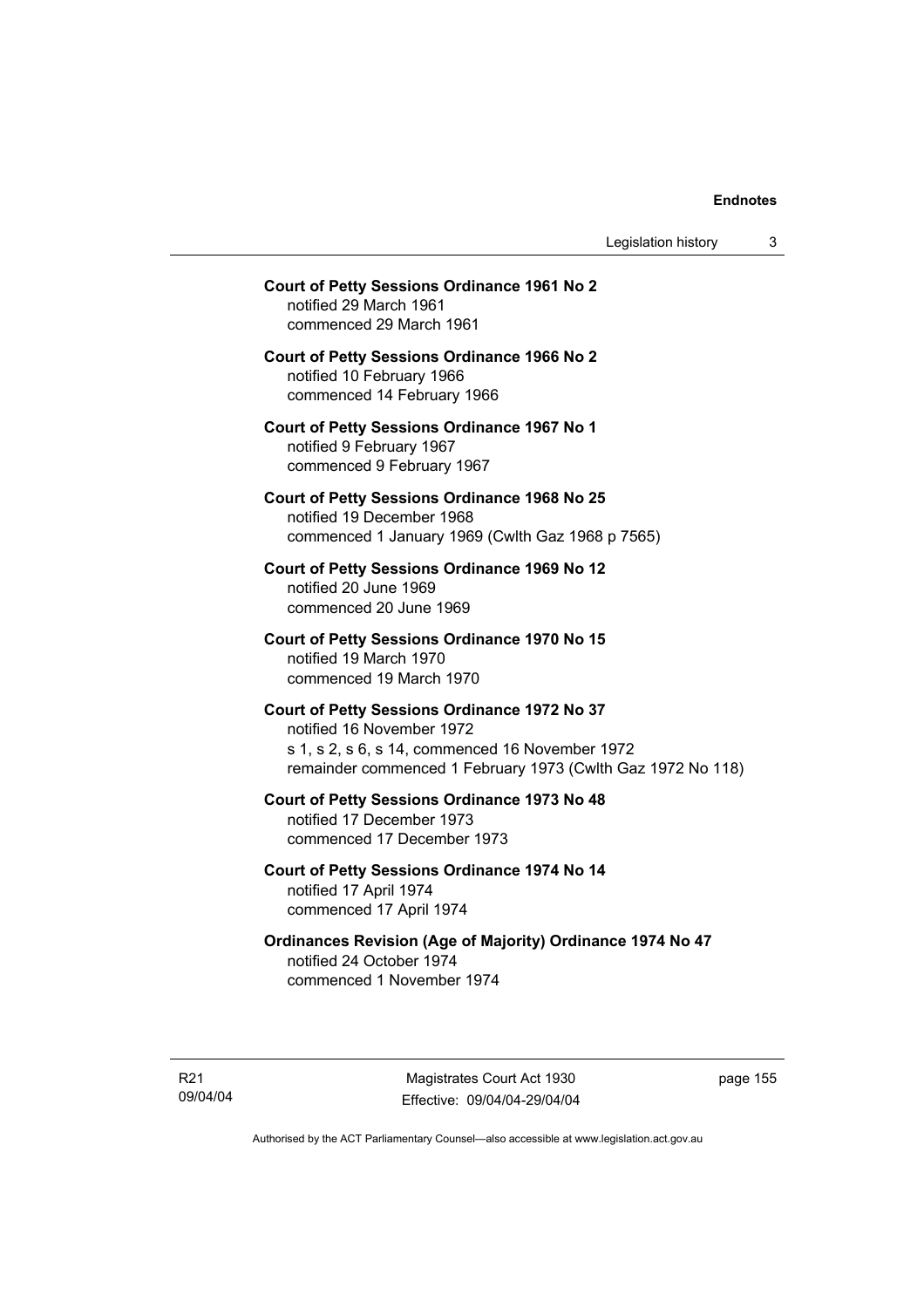| 3 | Legislation history                                                                                                                                                                  |
|---|--------------------------------------------------------------------------------------------------------------------------------------------------------------------------------------|
|   | Court of Petty Sessions (Amendment) Ordinance 1976 No 42<br>notified 13 September 1976<br>commenced 13 September 1976                                                                |
|   | Court of Petty Sessions (Amendment) Ordinance 1977 No 4<br>notified 24 March 1977<br>ss 1-3, 10 commenced 24 March 1977<br>remainder commenced 28 March 1977 (Cwlth Gaz 1977 No S52) |
|   | Court of Petty Sessions (Amendment) Ordinance (No 2) 1977 No 34<br>notified 28 July 1977<br>commenced 28 July 1977                                                                   |
|   | Court of Petty Sessions (Amendment) Ordinance (No 3) 1977 No 56<br>notified 6 October 1977<br>ceased to have effect because not tabled                                               |
|   | Court of Petty Sessions (Amendment) Ordinance (No 4) 1977 No 61<br>notified 21 November 1977<br>commenced 21 November 1977                                                           |
|   | <b>Ordinances Revision Ordinance 1978 No 46</b><br>notified 28 December 1978<br>commenced 28 December 1978                                                                           |
|   | Court of Petty Sessions (Amendment) Ordinance 1979 No 33<br>notified 14 November 1979<br>commenced 14 November 1979                                                                  |
|   | Court of Petty Sessions (Amendment) Ordinance (No 2) 1979 No 41<br>notified 18 December 1979<br>commenced 18 December 1979                                                           |
|   | Court of Petty Sessions (Amendment) Ordinance 1980 No 4<br>notified 20 March 1980<br>commenced 1 April 1980 (Cwlth Gaz 1980 No S66)                                                  |
|   | Court of Petty Sessions (Amendment) Ordinance (No 2) 1980 No 10<br>notified 26 March 1980<br>commenced 26 March 1980                                                                 |

R21 09/04/04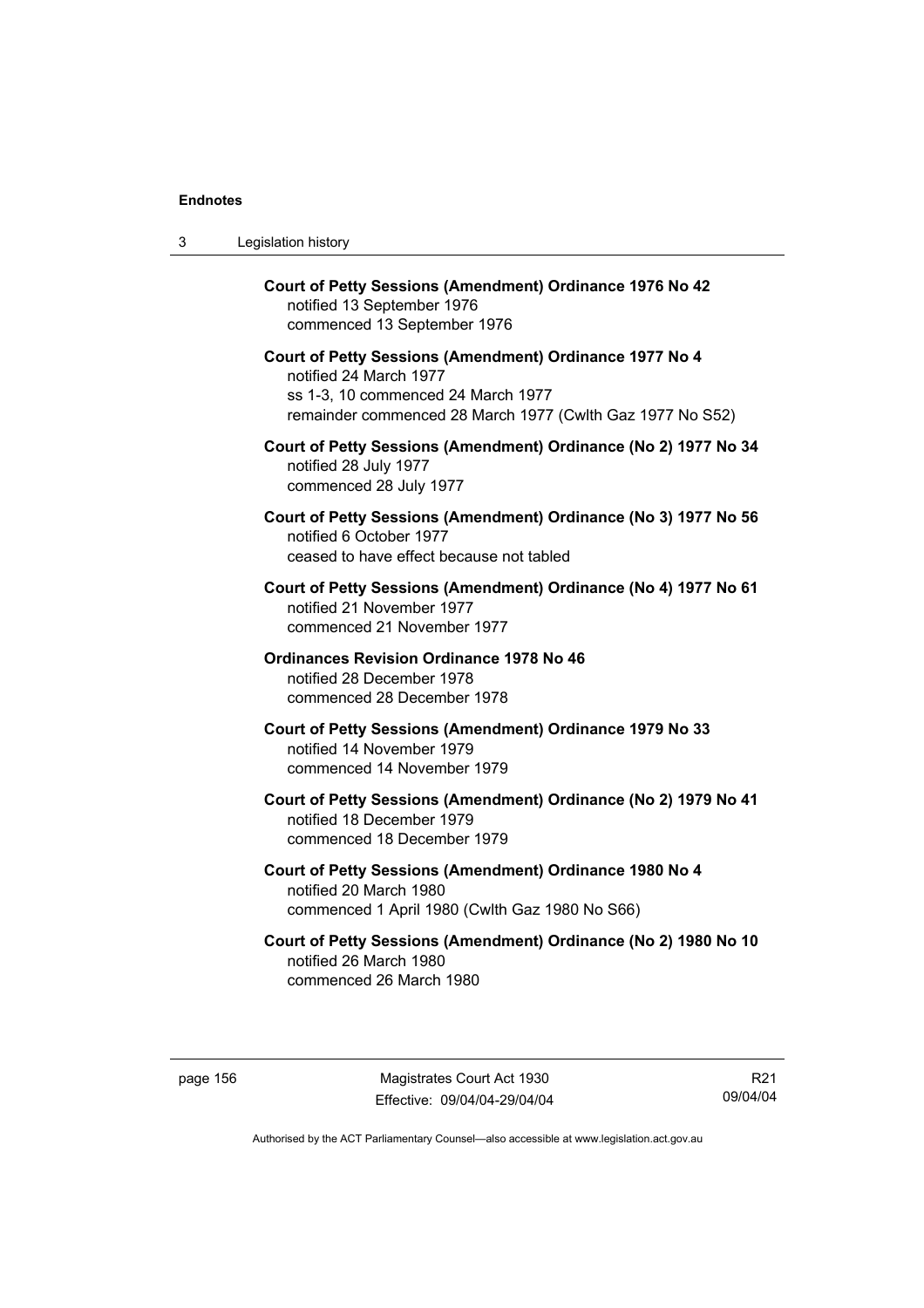| Court of Petty Sessions (Amendment) Ordinance 1982 No 2<br>notified 26 February 1982<br>commenced 1 September 1982 (Cwlth Gaz 1982 No S178) |  |
|---------------------------------------------------------------------------------------------------------------------------------------------|--|
| Court of Petty Sessions (Amendment) Ordinance (No 2) 1982 No 3<br>notified 26 February 1982<br>commenced 26 February 1982                   |  |
| Court of Petty Sessions (Amendment) Ordinance 1984 No 9<br>notified 11 April 1984<br>commenced 11 April 1984                                |  |
| Court of Petty Sessions (Amendment) Ordinance (No 2) 1984 No 10<br>notified 11 April 1984<br>commenced 11 April 1984                        |  |
| Court of Petty Sessions (Amendment) Ordinance (No 3) 1984 No 16<br>notified 1 June 1984<br>commenced 1 June 1984                            |  |
| Court of Petty Sessions (Amendment) Ordinance (No 4) 1984 No 61<br>notified 2 November 1984<br>commenced 2 November 1984                    |  |
| Court of Petty Sessions (Amendment) Ordinance (No 5) 1984 No 62<br>notified 2 November 1984<br>commenced 2 November 1984                    |  |
| Court of Petty Sessions (Amendment) Ordinance 1985 No 17<br>notified 17 April 1985<br>commenced 17 April 1985                               |  |
| Court of Petty Sessions (Amendment) Ordinance (No 2) 1985 No 18<br>notified 17 April 1985<br>commenced 17 April 1985                        |  |
| Court of Petty Sessions (Amendment) Ordinance (No 3) 1985 No 41<br>notified 5 September 1985<br>commenced 5 September 1985                  |  |
| <b>Limitation Ordinance 1985 No 66</b><br>notified 19 December 1985<br>commenced 19 December 1985                                           |  |
|                                                                                                                                             |  |

R21 09/04/04

Magistrates Court Act 1930 Effective: 09/04/04-29/04/04 page 157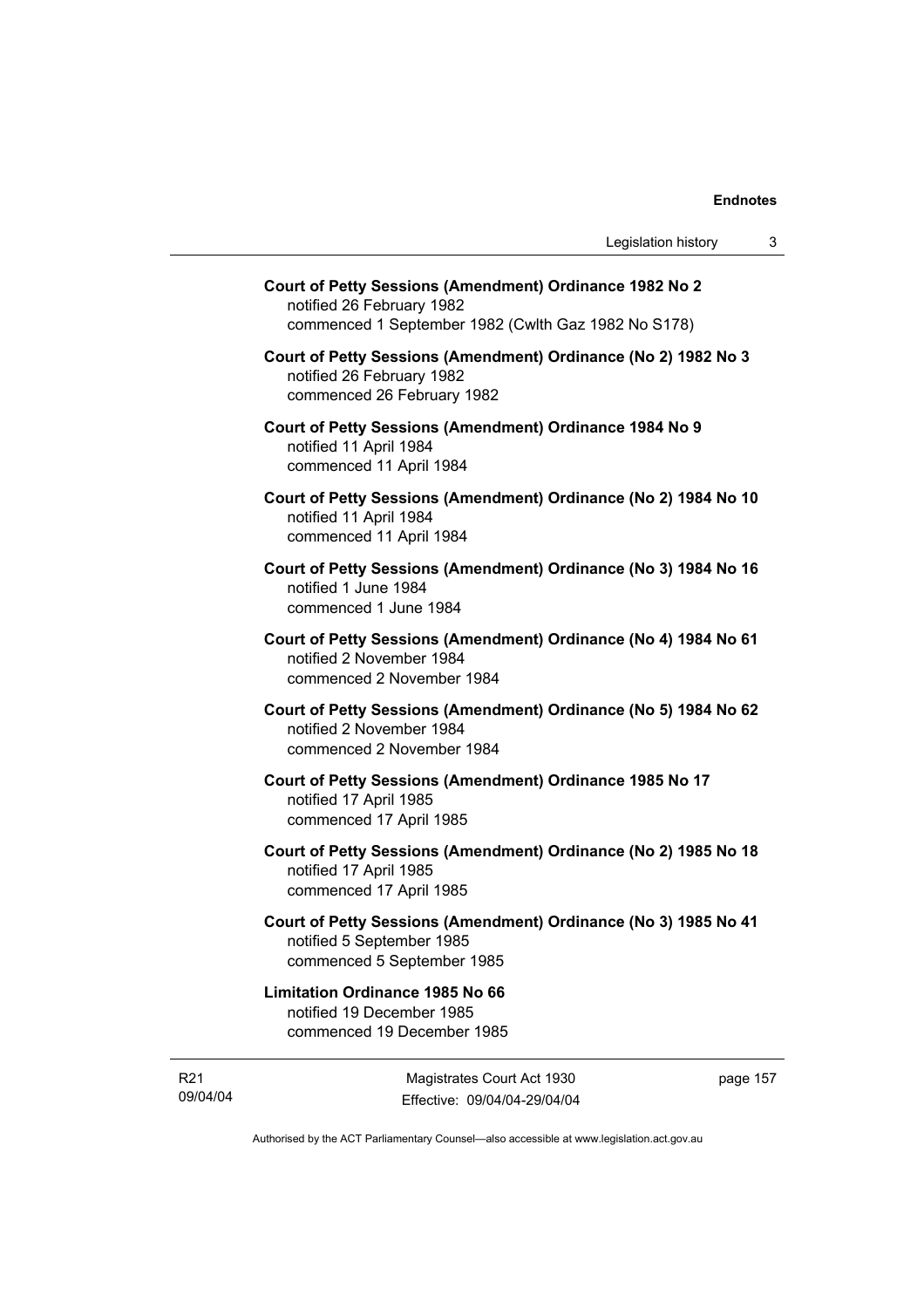| 3 | Legislation history                                                                                                                                                  |
|---|----------------------------------------------------------------------------------------------------------------------------------------------------------------------|
|   | <b>Magistrates Court Ordinance 1985 No 67</b><br>notified 19 December 1985<br>commenced 1 February 1986 (Cwlth Gaz 1986 No G3)                                       |
|   | <b>Magistrates Court (Amendment) Ordinance 1986 No 33</b><br>notified 7 August 1986<br>commenced 7 August 1986                                                       |
|   | <b>Domestic Violence (Miscellaneous Amendments) Ordinance 1986</b><br><b>No 53</b><br>notified 4 September 1986<br>commenced 1 October 1986 (Cwlth Gaz 1986 No S484) |
|   | Crimes (Amendment) Ordinance (No 4) 1986 No 57<br>notified 3 October 1986<br>commenced 3 October 1986                                                                |
|   | Magistrates Court (Amendment) Ordinance (No 2) 1986 No 71<br>notified 30 October 1986<br>commenced 1 April 1987 (Cwlth Gaz 1987 No S52)                              |
|   | Magistrates Court (Amendment) Ordinance (No 3) 1986 No 74<br>notified 14 November 1986<br>commenced 14 November 1986                                                 |
|   | Magistrates Court (Amendment) Ordinance (No 4) 1986 No 83<br>notified 22 December 1986<br>commenced 22 December 1986                                                 |
|   | <b>Magistrates Court (Amendment) Ordinance 1987 No 56</b><br>notified 21 October 1987<br>commenced 21 October 1987                                                   |
|   | <b>Magistrates Court (Amendment) Ordinance 1988 No 45</b><br>notified 27 July 1988<br>commenced 27 July 1988                                                         |
|   | <b>Magistrates Court (Amendment) Ordinance 1989 No 55</b><br>notified 30 June 1989<br>commenced 1 July 1989                                                          |

page 158 Magistrates Court Act 1930 Effective: 09/04/04-29/04/04

R21 09/04/04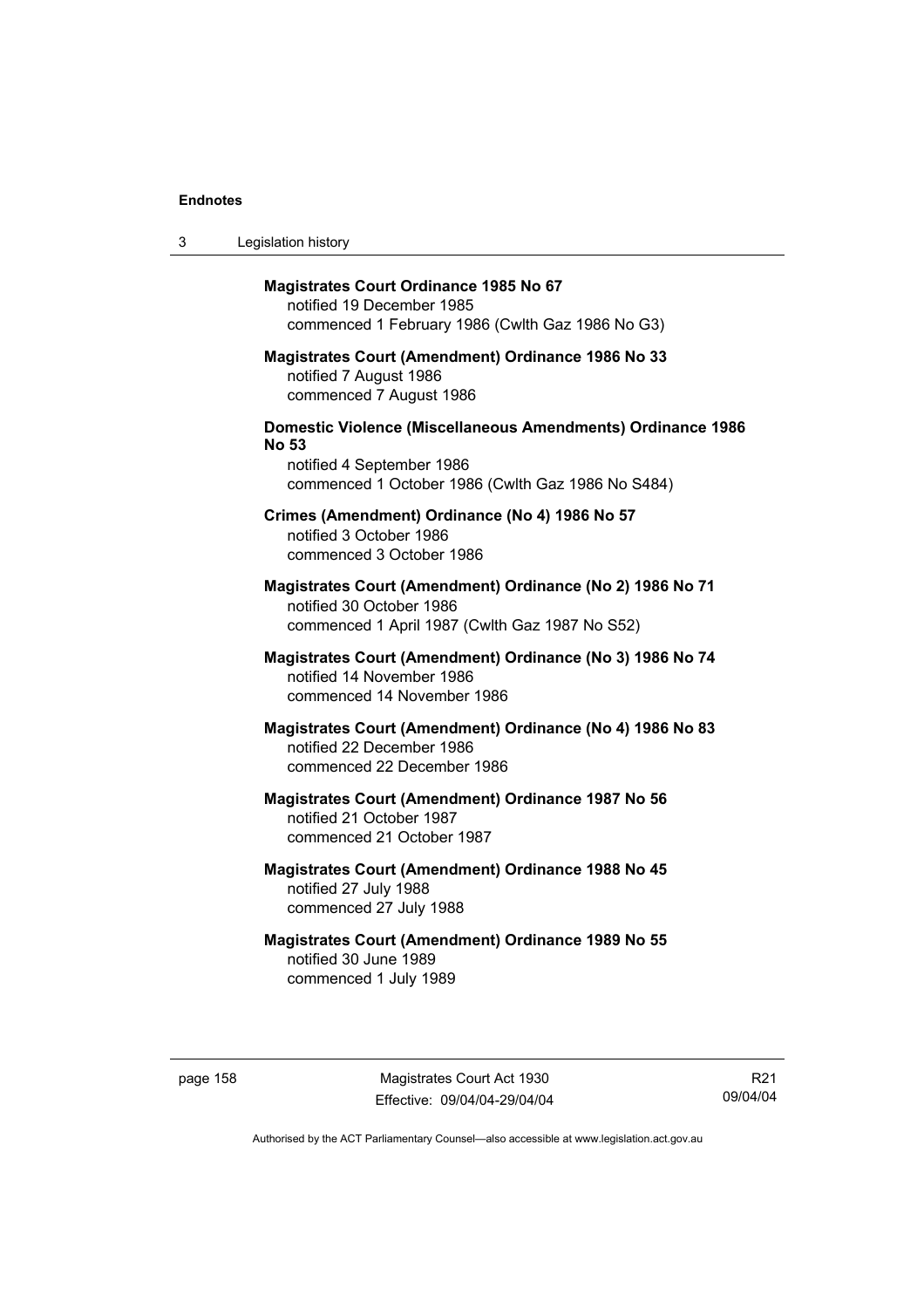| Legislation history<br>3                                                                                                                                                                         |
|--------------------------------------------------------------------------------------------------------------------------------------------------------------------------------------------------|
| Magistrates Court (Amendment) Ordinance (No 2) 1989 No 59<br>notified 25 October 1989<br>s 11, s 12, s 14 commenced 27 June 1990 (Cwlth Gaz 1990 No GN25)<br>remainder commenced 25 October 1989 |
| Magistrates Court (Amendment) Ordinance (No 3) 1989 No 60<br>notified 20 December 1989<br>commenced 14 February 1990 (Cwlth Gaz 1990 No GN5)                                                     |
| Crimes (Amendment) Ordinance 1990 No 1<br>notified 23 May 1990<br>commenced 23 May 1990                                                                                                          |
| Self-Government (Consequential Amendments) Ordinance 1990 No 5<br>notified 27 June 1990<br>s 1, s 2 commenced 27 June 1990<br>remainder commenced 1 July 1990                                    |
| Magistrates Court (Appeals Against Sentence) Ordinance 1990 No 9<br>notified 29 June 1990<br>commenced 29 June 1990                                                                              |
| <b>Legislation after becoming Territory enactment</b>                                                                                                                                            |
| Magistrates Court (Amendment) Act 1990 No 65<br>notified 24 December 1990<br>commenced 24 December 1990                                                                                          |
| Weapons (Consequential Amendments) Act 1991 No 9 sch<br>notified 3 April 1991 (Gaz 1991 No S19)<br>s 1, s 2 commenced 3 April 1991 (s 2 (1))<br>sch commenced 3 October 1991 (s 2 (2))           |
| Manistrates Court (Amendment) Act 1991 No 38                                                                                                                                                     |

## **Magistrates Court (Amendment) Act 1991 No 38**

notified 20 September 1991 ss 1-3 commenced 20 September 1991 remainder commenced 25 September 1991 (Gaz 1991 No S103)

page 159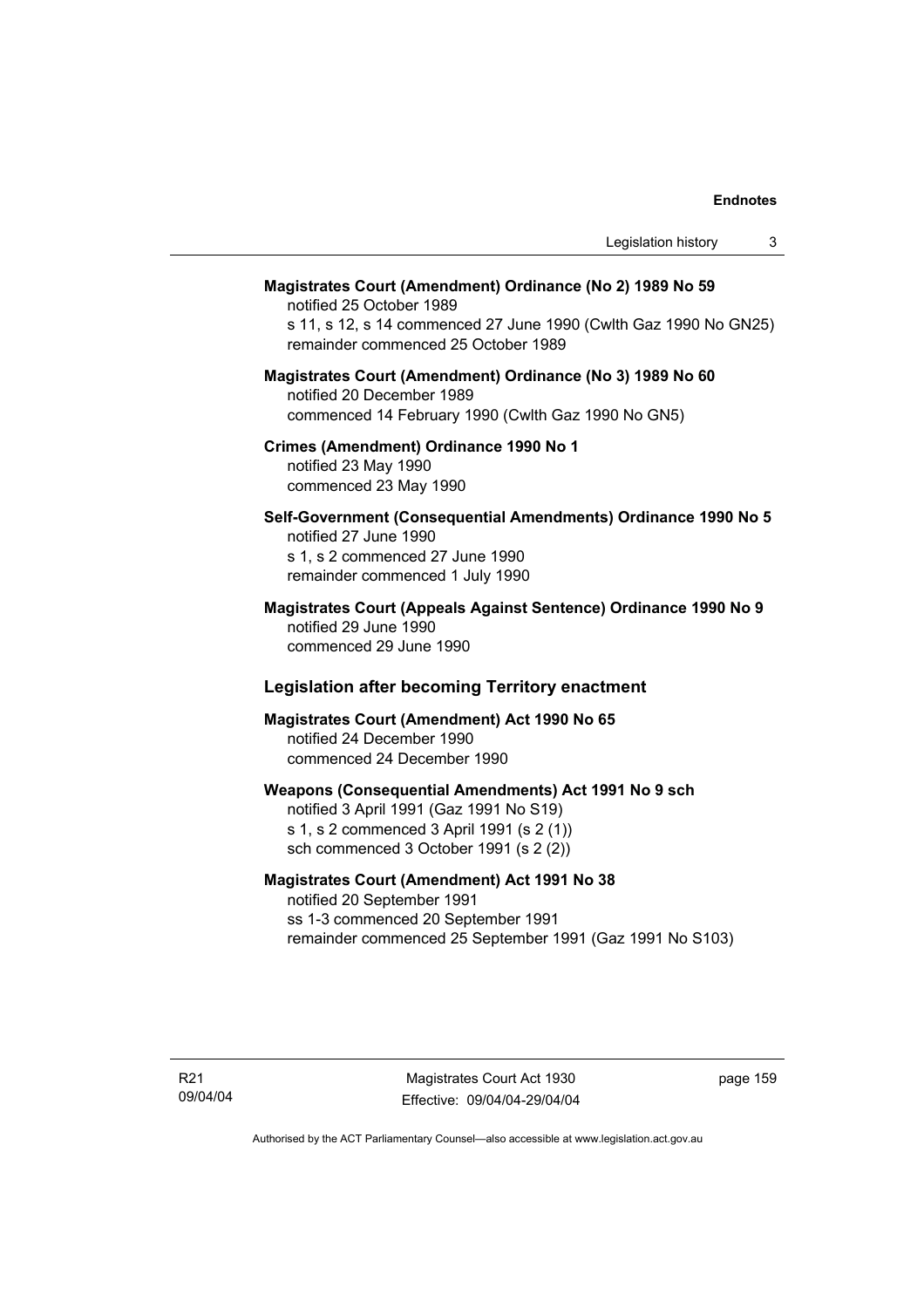| -3 | Legislation history |  |
|----|---------------------|--|
|----|---------------------|--|

## **Magistrates and Coroner's Courts (Registrar) Act 1991 No 44**

notified 20 September 1991 (Gaz 1991 No S95) s 1, s 2 commenced 20 September 1991 (s 2 (1)) remainder commenced 25 September 1991 (s 2 (2) and Gaz 1991 No S103)

#### **Magistrates Court (Amendment) Act (No 2) 1991 No 79**

notified 11 December 1991 ss 1-3 commenced 11 December 1991 remainder commenced 11 June 1992

#### **Workers' Compensation (Consequential Amendments) Act 1991 No 106 sch**

notified 15 January 1991 (Gaz 1992 No S3) s 1, s 2 commenced 15 January 1992 (s 2 (1)) remainder commenced 22 January 1992 (s 2 (2) and Gaz 1992 No S9)

## **Magistrates Court (Amendment) Act (No 3) 1991 No 112**

notified 10 January 1992 s 1, s 2 commenced 10 January 1992 remainder commenced 18 May 1992 (Gaz 1992 No S57)

## **Bail (Consequential Amendments) Act 1992 No 9**

notified 28 May 1992 (Gaz 1992 No S59) s 1, s 2 commenced 28 May 1992 (s 2 (1)) remainder commenced 28 November 1992 (s 2 (3))

**Statute Law Revision (Miscellaneous Provisions) Act 1992 No 23 sch 1** 

notified 4 June 1992 (Gaz 1992 No S71) commenced 4 June 1992

## **Protection Orders (Reciprocal Arrangements) (Consequential Amendments) Act 1992 No 37 pt 3**

notified 8 July 1992 (Gaz 1992 No S103) ss 1-6 and 8-11 commenced 8 July 1992 (s 2 (1)) s 7, s 12 commenced 3 August 1992 (s 2 (2) and Gaz 1992 No S130)

# **Evidence (Amendment) Act 1993 No 2**

notified 1 March 1993 commenced 1 March 1993

page 160 Magistrates Court Act 1930 Effective: 09/04/04-29/04/04

R21 09/04/04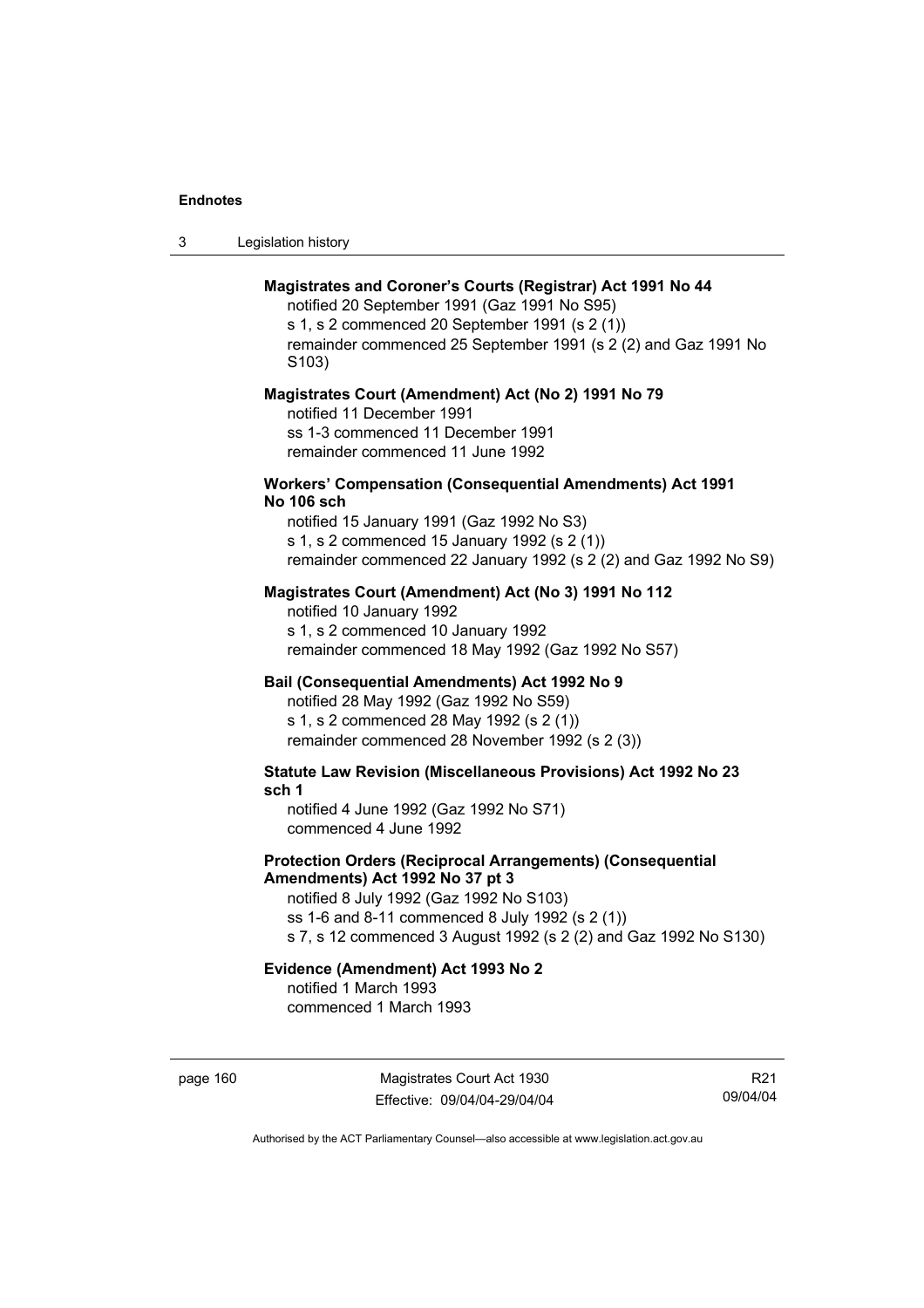#### **Magistrates Court (Amendment) Act 1993 No 4**

notified 1 March 1993 ss 1-3 commenced 1 March 1993 ss 4-19, 21-24, 26-32 commenced 8 March 1993 (Gaz 1993 No 32) remainder commenced 1 September 1993

#### **Magistrates Court (Amendment) Act (No 2) 1993 No 48**

notified 27 August 1993 ss 1-3 commenced 27 August 1993 remainder commenced 27 September 1993 (s 2 (2) and Gaz 1993 No S201)

## **Supreme Court (Amendment) Act (No 2) 1993 No 91**

notified 17 December 1993 commenced 17 December 1993

## **Magistrates Court (Amendment) Act 1994 No 4**

notified 14 March 1994 ss 1-4, s 10, s 12, s 13 commenced 14 March 1994 remainder commenced 1 July 1994 (s 2 (2))

## **Judicial Commissions (Consequential Amendments) Act 1994 No 10**  notified 14 March 1994 (Gaz 1994 No S44) commenced 14 March 1994 (s 2)

#### **Public Sector Management (Consequential and Transitional Provisions) Act 1994 No 38**

notified 30 June 1994 (Gaz 1994 No S121) s 1, s 2 commenced 30 June 1994 (s 2 (1)) remainder commenced 1 July 1994 (s 2 (2) and Gaz 1994 No S142)

#### **Mental Health (Consequential Provisions) Act 1994 No 45**

notified 7 September 1994 (Gaz 1994 No S177) s 1, s 2 commenced 7 September 1994 (s 2 (1)) remainder commenced 6 February 1995 (s 2 (2) and Gaz 1995 No S33)

#### **Magistrates Court (Enforcement of Judgments) Act 1994 No 61**  notified 11 October 1994

s 1, s 2 commenced 11 October 1994

remainder commenced 10 April 1995 (Gaz 1995 No S75)

R21 09/04/04 page 161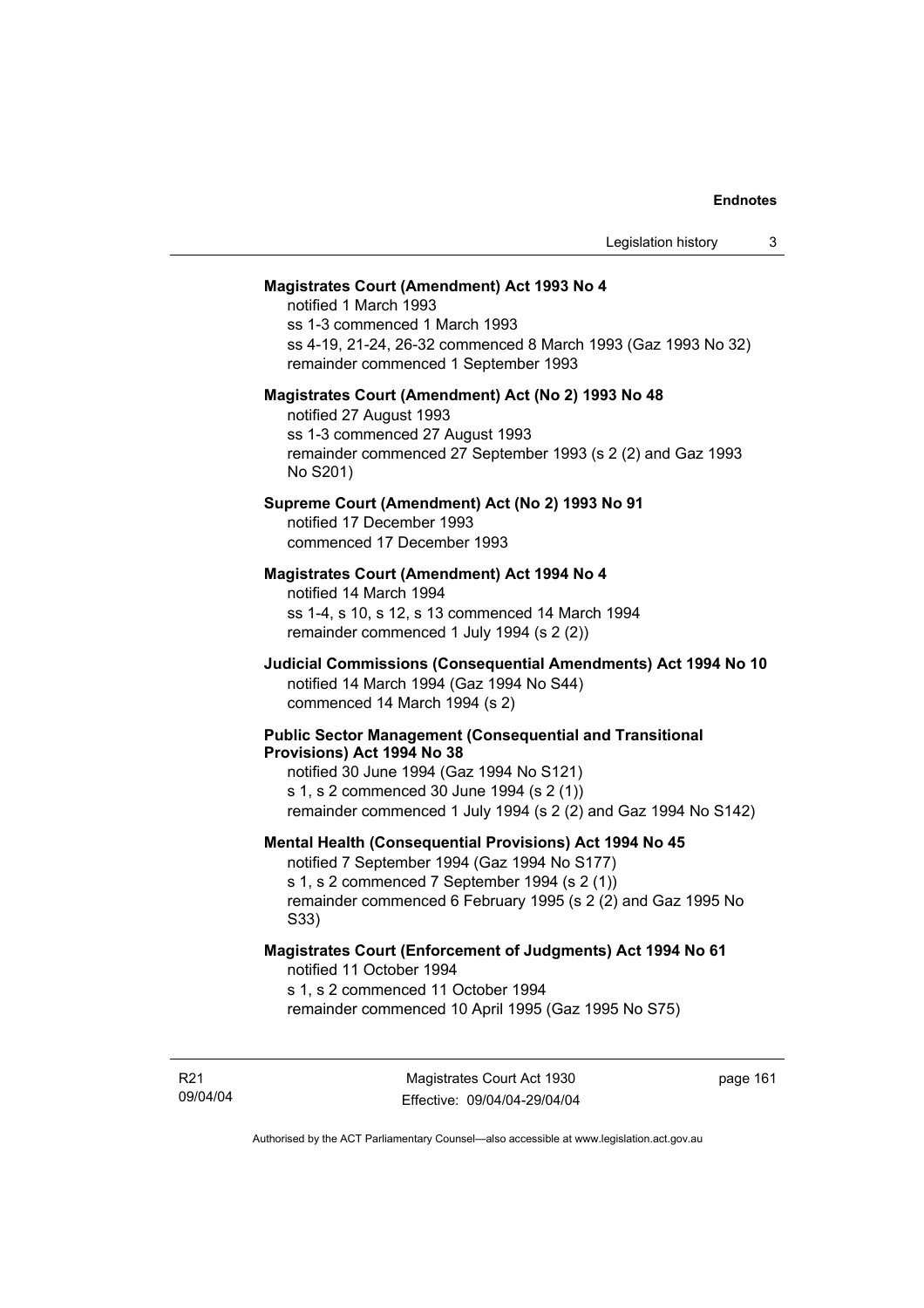| Legislation history<br>-3 |  |
|---------------------------|--|
|---------------------------|--|

## **Coroners (Amendment) Act (No 2) 1994 No 66**

notified 11 October 1994 commenced 11 October 1994

#### **Statute Law Revision (Penalties) Act 1994 No 81 sch**

notified 29 November 1994 (Gaz 1994 No S253) s 1, s 2 commenced 29 November 1994 (s 2 (1)) remainder commenced 29 November 1994 (s 2 (2) and Gaz 1994 No S269)

#### **Magistrates Court (Amendment) Act 1995 No 41**

notified 7 November 1995 s 1, s 2 commenced 7 November 1995 remainder commenced 7 May 1996

#### **Statute Law Revision Act 1995 No 46 sch**

notified 18 December 1995 (Gaz 1995 No S306) amdts commenced 18 December 1995 (s 2)

#### **Magistrates Court (Amendment) Act 1996 No 6**

notified 12 March 1996 ss 1-3 commenced 12 March 1996 s 7 commenced 25 September 1991 remainder commenced 12 September 1996

## **Criminal Injuries Compensation (Amendment) Act 1996 No 68**

notified 20 December 1996 ss 1-3 commenced 20 December 1996 remainder commenced 1 January 1997 (Gaz 1996 No S352)

#### **Firearms Act 1996 No 74**

notified 20 December 1996 s 1, s 2 commenced 20 December 1996 remainder commenced 17 May 1997 (Gaz 1997 No S135)

## **Magistrates Court (Amendment) Act (No 2) 1996 No 82**

notified 20 December 1996 ss 1-3 commenced 20 December 1996 remainder commenced 1 January 1997 (Gaz 1996 No S353)

page 162 Magistrates Court Act 1930 Effective: 09/04/04-29/04/04

R21 09/04/04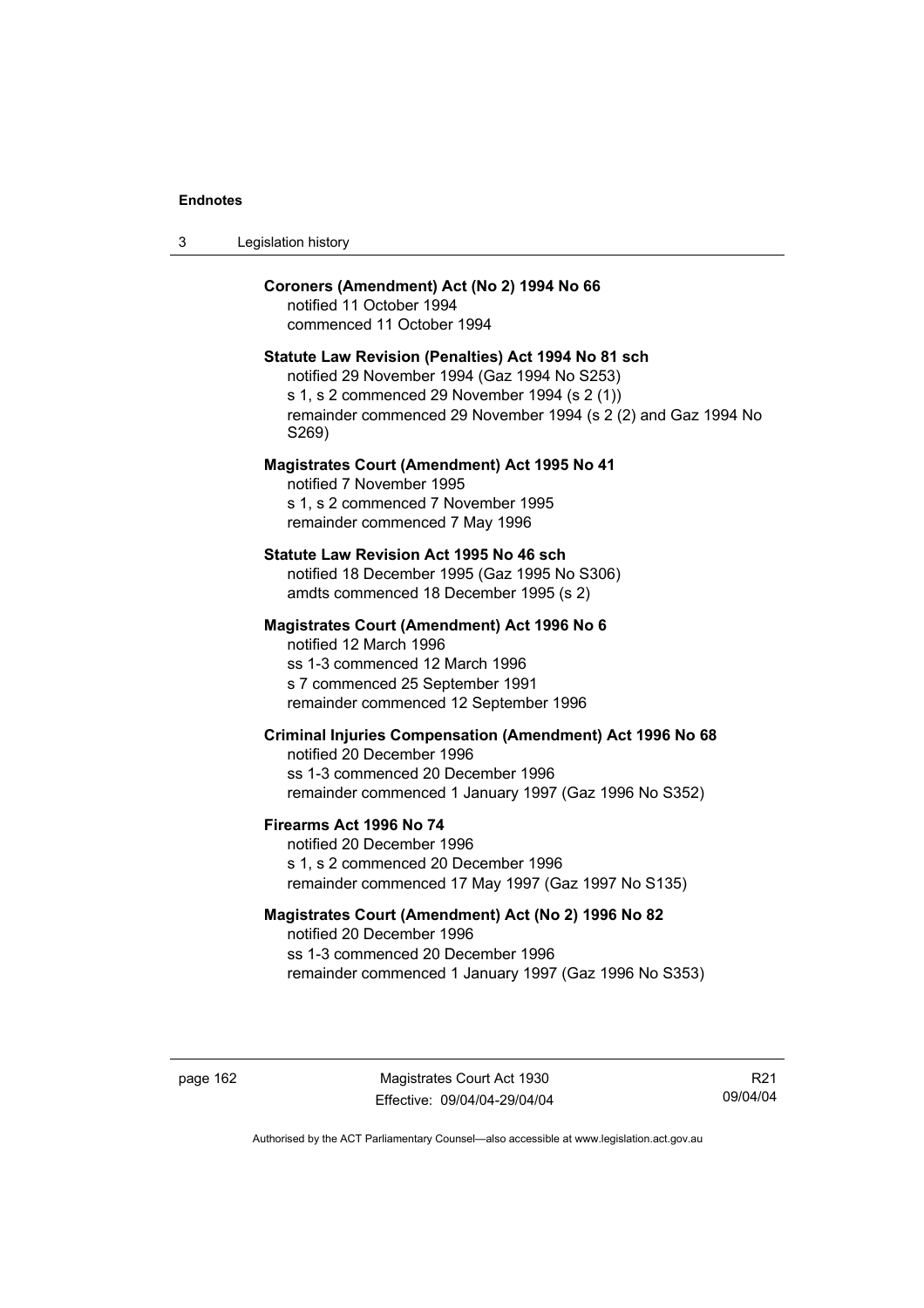#### **Magistrates Court (Amendment) Act 1997 No 25**

notified 29 May 1997 ss 1-3 commenced 29 May 1997 remainder commenced 30 May 1997 (s 2 (2) and Gaz 1997 No S149)

#### **Remuneration Tribunal (Consequential Amendments) Act 1997 No 41 sch 1 (as am by Act 2002 No 49 amdt 3.222)**

notified 19 September 1997 (Gaz 1997 No S264) commenced 24 September 1997 (s 2 as am by Act 2002 No 49 amdt 3.222)

#### **Magistrates Court (Civil Jurisdiction) (Amendment) Act 1997 No 94**  notified 1 December 1997

ss 1-3 commenced 1 December 1997 remainder commenced 25 May 1998 (Gaz 1998 No S140)

## **Legal Practitioners (Consequential Amendments) Act 1997 No 96 sch 1**

notified 1 December 1997 (Gaz 1997 No S380) s 1, s 2 commenced 1 December 1997 (s 2 (1)) sch 1 commenced 1 June 1998 (s 2 (2))

## **Magistrates Court (Amendment) Act 1998 No 25**

notified 10 July 1998 s 1, s 2 commenced 10 July 1998 remainder commenced 1 January 1999 (Gaz 1998 No 50)

## **Magistrates Court (Amendment) Act (No 2) 1998 No 38**

notified 14 October 1998 ss 1-3 commenced 14 October 1998 remainder commenced 19 October 1998 (Gaz 1998 No 41)

## **Statute Law Revision (Penalties) Act 1998 No 54 sch**

notified 27 November 1998 (Gaz 1998 No S207) s 1, s 2 commenced 27 November 1998 (s 2 (1)) remainder commenced 9 December 1998 (s 2 (2) and Gaz 1998 No 49)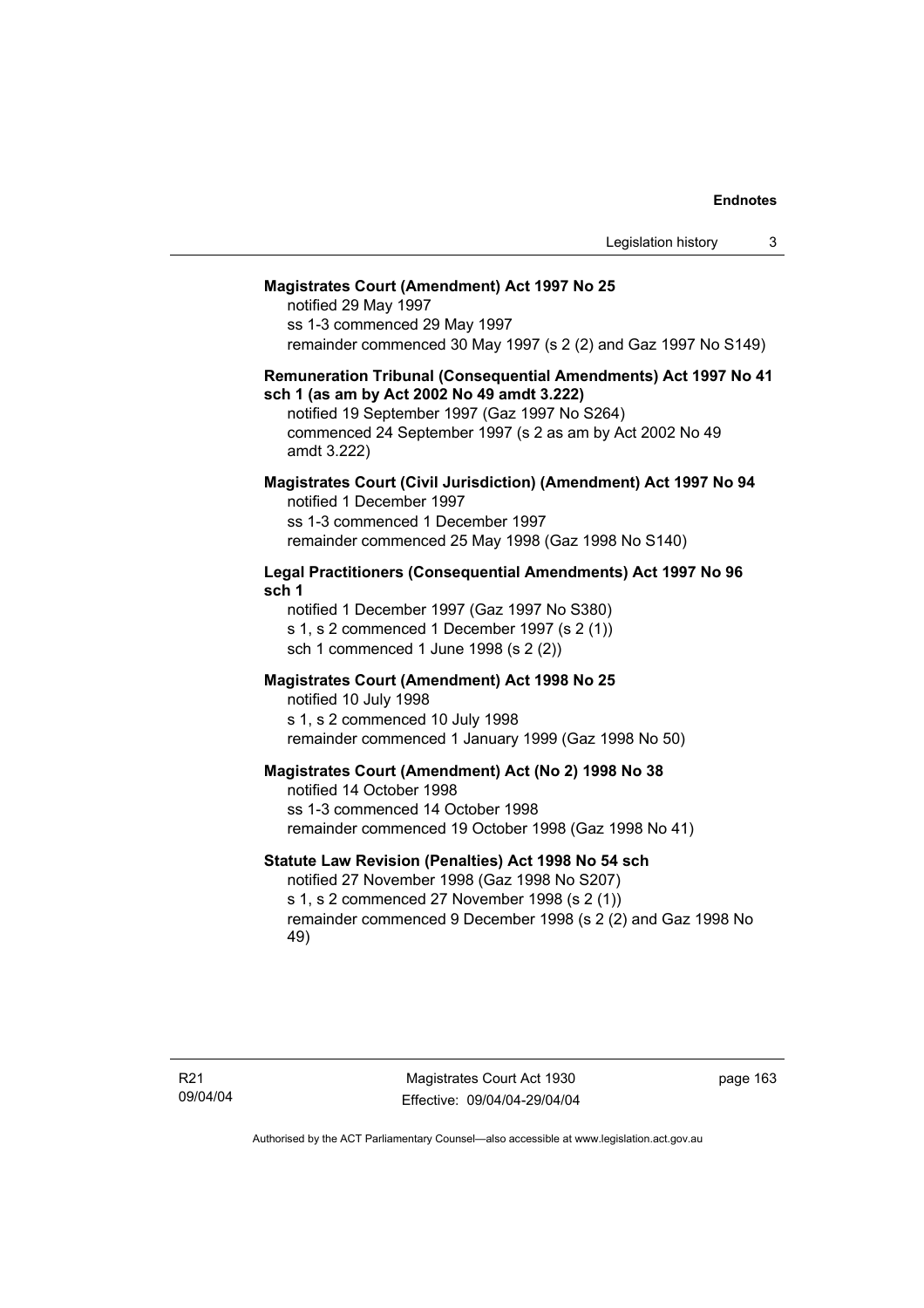3 Legislation history

#### **Custodial Escorts (Consequential Provisions) Act 1998 No 67**

notified 23 December 1998 (Gaz 1998 No S212) s 1, s 2 commenced 23 December 1998 (s 2 (1)) remainder commenced 23 December 1998 (s 2 (2) and Gaz 1998 No 51)

## **Children's Services (Amendment) Act 1999 No 12**  notified 23 March 1999 commenced 1 May 1999

## **Courts and Tribunals (Audio Visual and Audio Linking) Act 1999 No 22**

notified 14 April 1999 (Gaz 1999 No S16) s 1, s 2 commenced 14 April 1999 (s 2 (1)) remainder commenced 1 September 1999 (s 2 (2) and Gaz 1999 No 35)

## **Magistrates Court (Amendment) Act 1999 No 34**

notified 2 July 1999 commenced 2 July 1999

#### **Magistrates Court Amendment Act (No 2) 1999 No 59**

notified 10 November 1999 (Gaz 1999 No 45 and 1999 No 47) commenced 10 November 1999

#### **Children's Services Amendment Act (No 2) 1999 No 61**

notified 10 November 1999 s 1, s 2 commenced 10 November 1999 remainder commenced 1 December 1999

## **Children and Young People (Consequential Amendments) Act 1999 No 64 sch 2**

notified 10 November 1999 (Gaz 1999 No 45) s 1, s 2 commenced 10 November 1999 (s 2 (1)) remainder commenced 10 May 2000 (s 2 (2))

# **Law Reform (Miscellaneous Provisions) Act 1999 No 66 sch 3**

notified 10 November 1999 (Gaz 1999 No 45) commenced 10 November 1999 (s 2)

page 164 Magistrates Court Act 1930 Effective: 09/04/04-29/04/04

R21 09/04/04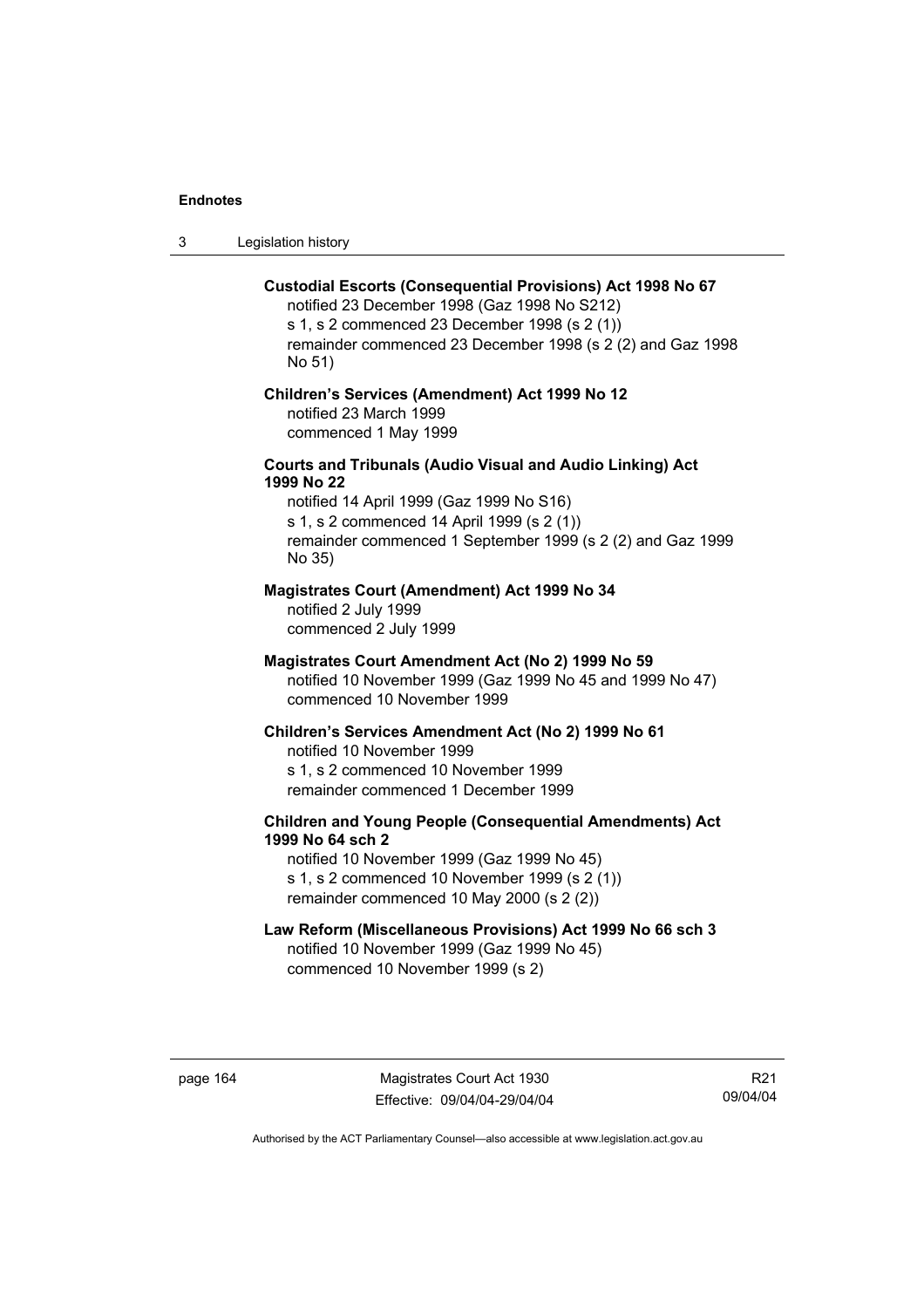#### **Road Transport Legislation Amendment Act 1999 No 79 sch 3**

notified 23 December 1999 (Gaz 1999 No S65)

s 1, s 2 commenced 23 December 1999 (IA s 10B) remainder commenced 1 March 2000 (s 2 (2) and Gaz 2000 No S5)

# **Victims of Crime (Financial Assistance) (Amendment) Act 1999 No 91 sch 2**

notified 23 December 1999 (Gaz 1999 No S65) s 1, s 2 commenced 23 December 1999 (IA s 10B) remainder commenced 24 December (s 2 (2) and Gaz 1999 No S69)

#### **Justice and Community Safety Legislation Amendment Act 2000 No 1 sch**

notified 9 March 2000 (Gaz 2000 No 10) s 1, s 2 commenced 9 March 2000 (s 2 (1)) amdts commenced 9 September 2000 (s 2 (3))

## **Justice and Community Safety Legislation Amendment Act 2000 (No 3) No 17 sch 1**

notified 1 June 2000 (Gaz 2000 No 22) commenced 1 June 2000 (s 2)

## **Magistrates Court Amendment Act 2000 No 60**

notified 5 October 2000 (Gaz 2000 No 40) commenced 5 October 2000 (s 2)

## **Leases (Commercial and Retail) Act 2001 No 18 s 174**

notified 19 April 2001 (Gaz 2001 No 16)

s 1, s 2 commenced 19 April 2001 (IA s 10B)

s 174 commenced 1 July 2002 (s 2)

## **Legislation (Consequential Amendments) Act 2001 No 44 pt 237**

notified 26 July 2001 (Gaz 2001 No 30) s 1, s 2 commenced 26 July 2001 (IA s 10B)

pt 237 commenced 12 September 2001 (s 2 and see Gaz 2001 No S65)

# **Statute Law Amendment Act 2001 (No 2) 2001 No 56 pt 3.37**

notified 5 September 2001 (Gaz 2001 No S65) commenced 5 September 2001 (s 2 (1))

R21 09/04/04 page 165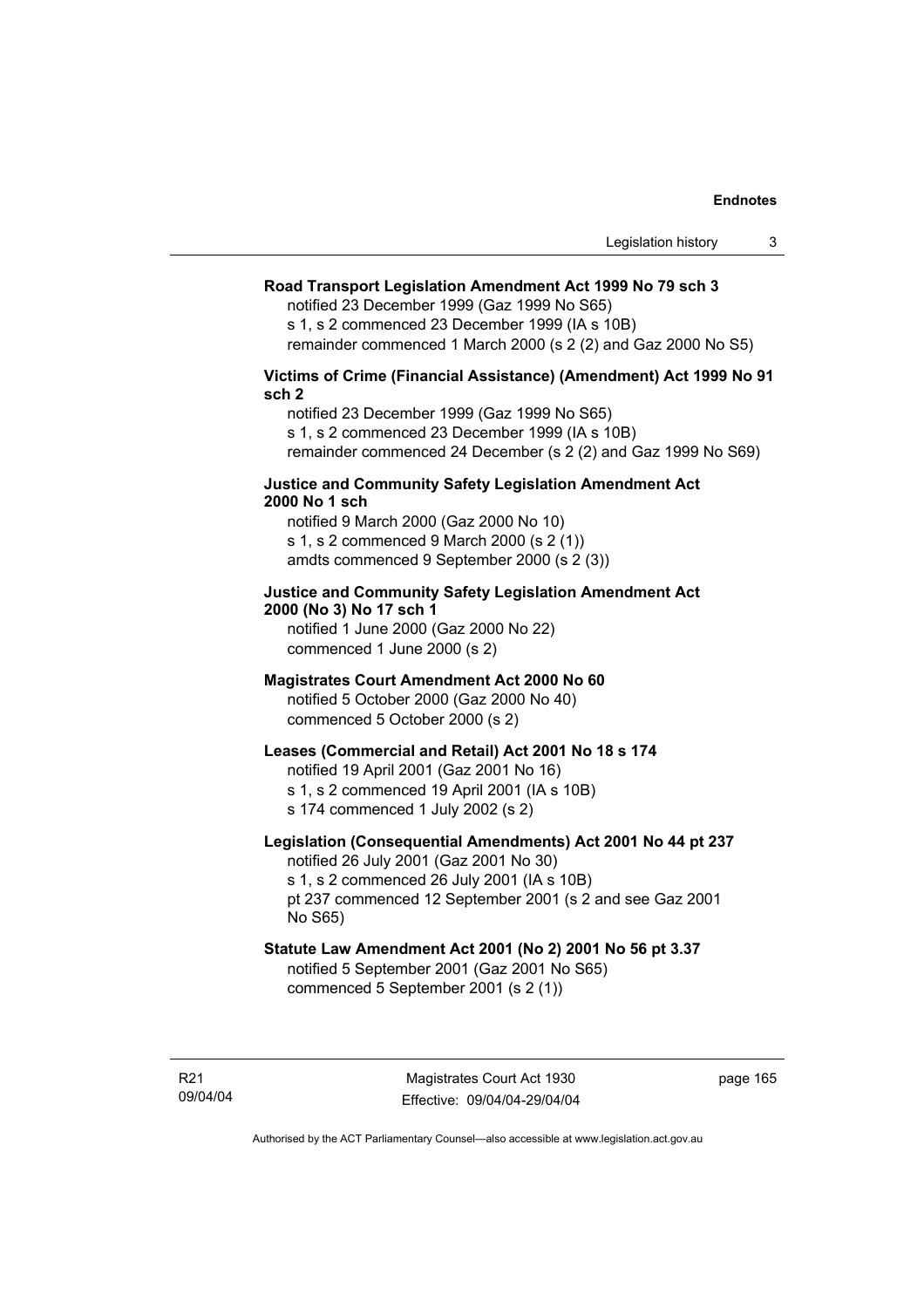| Legislation history<br>-3 |  |
|---------------------------|--|
|---------------------------|--|

## **Road Transport (Public Passenger Services) Act 2001 No 62 pt 1.1**

notified 10 September 2001 (Gaz 2001 No S66)

s 1, s 2 commenced 10 September 2001 (IA s 10B)

pt 1.1 commences 1 December 2001 (s 2 and CN 2001 No 2)

#### **Crimes Legislation Amendment Act 2001 No 63 pt 8**

notified 10 September 2001 (Gaz 2001 No S66)

s 1, s 2 commenced 10 September 2001 (IA s 10B)

pt 8 commenced 27 September 2001 (s 2 (2) and CN 2001 No 3)

## **Criminal Code 2001 Act No 64 sch 1 (as am by Criminal Code Amendment Act 2002 No 2)**

notified 10 September 2001 (Gaz 2001 No S66) repealed before commencement by Criminal Code 2002 No 51 s 126

## **Justice and Community Safety Legislation Amendment Act 2001 No 70 sch 1**

notified LR 14 September 2001 amdt commenced 14 September 2001 (s 2 (5))

### **Fair Trading Legislation Amendment Act 2001 No 77 pt 4**

notified LR 14 September 2001 s 1, s 2 commenced 14 September 2001 (LA s 75) pt 4 commenced 14 March 2002 (LA s 79)

## **Protection Orders (Consequential Amendments) Act 2001 No 90 sch 1 pt 8**

notified LR 27 September 2001 s 1, s 2 commenced 27 September 2001 (LA s 75) sch 1 pt 8 commenced 27 March 2002 (s 2 and LA s 79)

#### **Criminal Code Amendment Act 2002 No 2 s 4**

notified LR 7 March 2002

s 1, s 2 commenced 7 March 2002 (LA s 75)

remainder commenced 9 March 2002 (s 2)

*Note* This Act only amends the Criminal Code 2001 Act No 64. The Criminal Code 2001 was repealed before it commenced (see Act 2002 No 51 s 126)

page 166 Magistrates Court Act 1930 Effective: 09/04/04-29/04/04

R21 09/04/04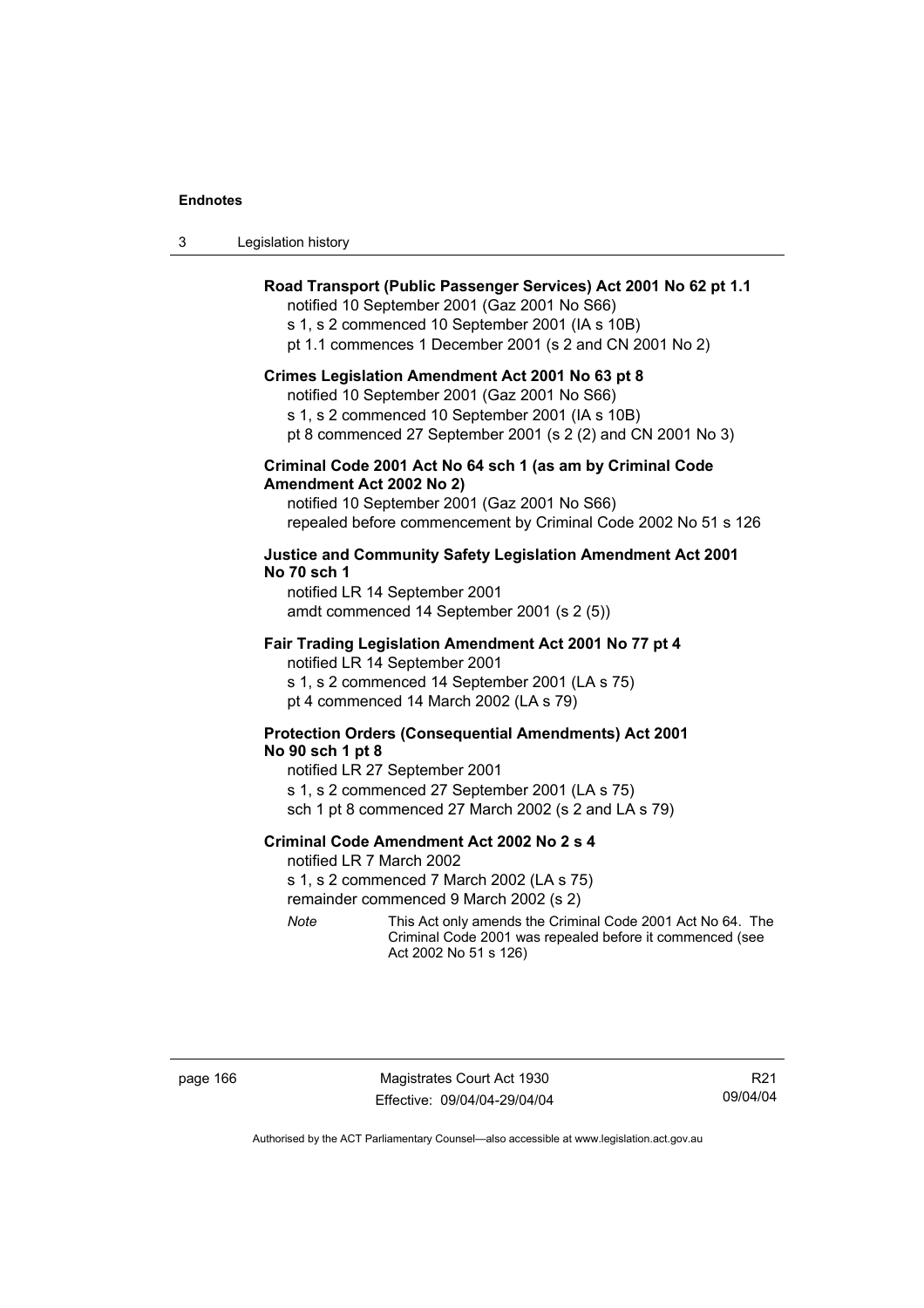### **Statute Law Amendment Act 2002 No 30 pt 3.46**

notified LR 16 September 2002

s 1, s 2 taken to have commenced 19 May 1997 (LA s 75 (2)) pt 3.46 commenced 17 September 2002 (s 2 (1))

### **Magistrates Court (Refund of Fees) Amendment Act 2002 No 36**

notified LR 10 October 2002

s 1, s 2 commenced 10 October 2002 (LA s 75 (1)) remainder commenced 11 October 2002 (s 2)

### **Statute Law Amendment Act 2002 (No 2) No 49 amdt 3.222**

notified LR 20 December 2002

s 1, s 2 taken to have commenced 7 October 1994 (LA s 75 (2))

amdt 3.222 taken to have commenced 24 September 1997 (s 2 (3))

*Note* This Act only amends the Remuneration Tribunal (Consequential Amendments) Act 1997 No 41.

### **Justice and Community Safety Legislation Amendment Act 2003 A2003-2 pt 14**

notified LR 3 March 2003

s 1, s 2 commenced 3 March 2003 (LA s 75 (1))

pt 14 commenced 31 March 2003 (s 2 (2))

### **Evidence (Miscellaneous Provisions) Amendment Act 2003 A2003-48 sch 2 pt 2.8**

notified LR 31 October 2003

s 1, s 2 commenced 31 October 2003 (LA s 75 (1))

sch 2 pt 2.8 awaiting commencement (s 2)

*Note* default commencement under LA s 79: 30 April 2004

### **Statute Law Amendment Act 2003 (No 2) A2003-56 sch 3 pt 3.14**

notified LR 5 December 2003

s 1, s 2 commenced 5 December 2003 (LA s 75 (1))

sch 3 pt 3.14 commenced 19 December 2003 (s 2)

### **Sexuality Discrimination Legislation Amendment Act 2004 A2004-2 sch 2 pt 2.6**

notified LR 18 February 2004

s 1, s 2 commenced 18 February 2004 (LA s 75 (1))

sch 2 pt 2.6 commenced 22 March 2004 (s 2 and CN2004-4)

R21 09/04/04 page 167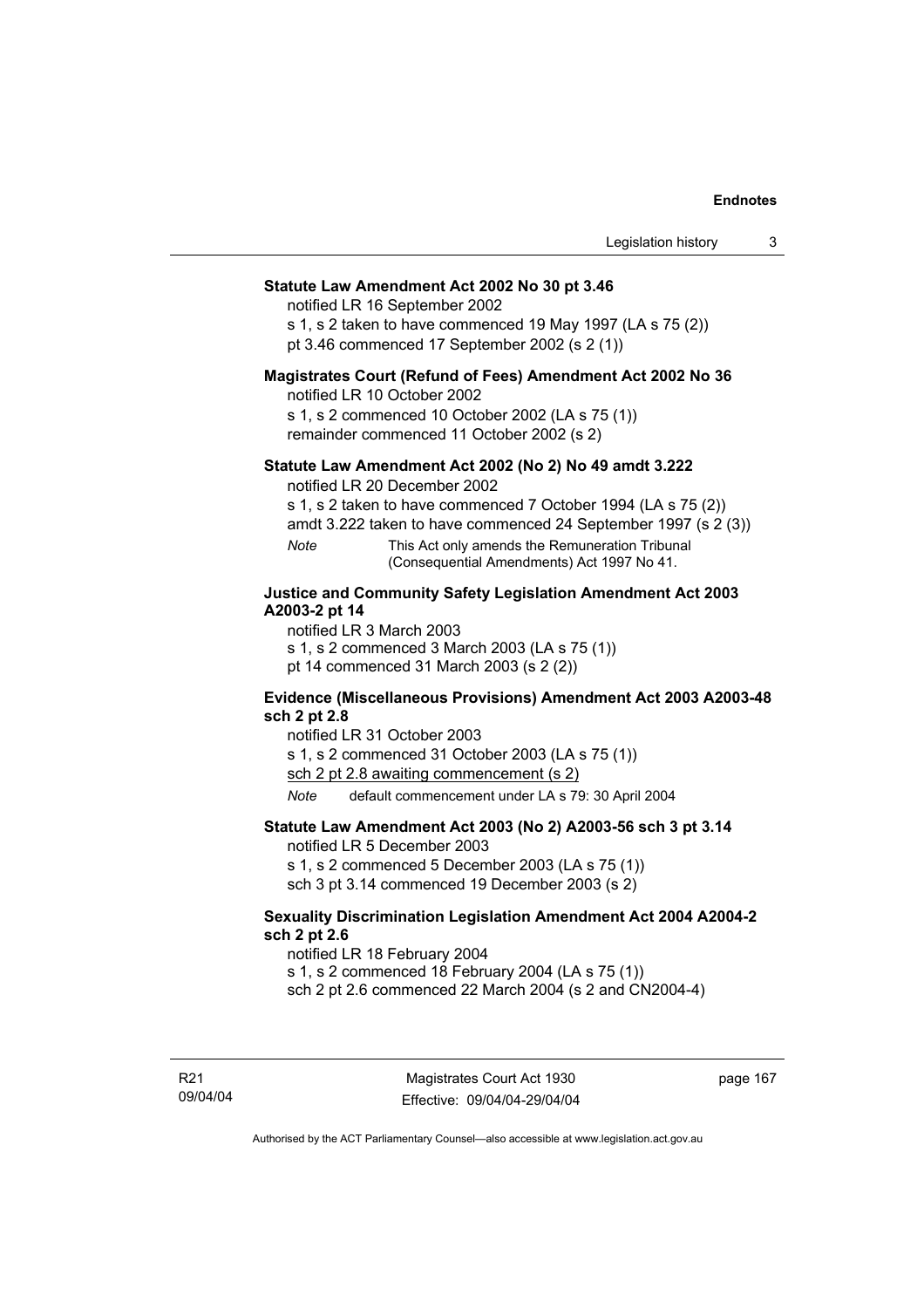4 Amendment history

### **Bail Amendment Act 2004 A2004-14 sch 2 pt 2.2**

notified LR 26 March 2004

s 1, s 2 commenced 26 March 2004 (LA s 75 (1)) sch 2 pt 2.2 commences 26 June 2004 (s 2 (1))

### **Criminal Code (Theft, Fraud, Bribery and Related Offences) Amendment Act 2004 A2004-15 sch 3 pt 3.4**

notified LR 26 March 2004

s 1, s 2 commenced 26 March 2004 (LA s 75 (1))

sch 3 pt 3.4 commenced 9 April 2004 (s 2 (1))

### **4 Amendment history**

The *Magistrates Court (Enforcement of Judgments) Act 1994* No 61 s 28 amended the Act by reversing the order of masculine and feminine pronouns. The amendments have been incorporated in the republication but have not been noted in the amendment history.

| Title<br>title                          | am 1985 No 67                                                                             |
|-----------------------------------------|-------------------------------------------------------------------------------------------|
| Name of Act<br>s 1                      | sub A2003-56 amdt 3.161                                                                   |
| <b>Administration</b><br>s <sub>2</sub> | om 1978 No 46                                                                             |
| Repeal<br>s 3                           | om 1994 No 61                                                                             |
| Parts<br>s <sub>4</sub>                 | am 1937 No 28; 1953 No 14<br>sub 1958 No 12<br>am 1968 No 25; 1972 No 37<br>om 1974 No 14 |

page 168 Magistrates Court Act 1930 Effective: 09/04/04-29/04/04

R21 09/04/04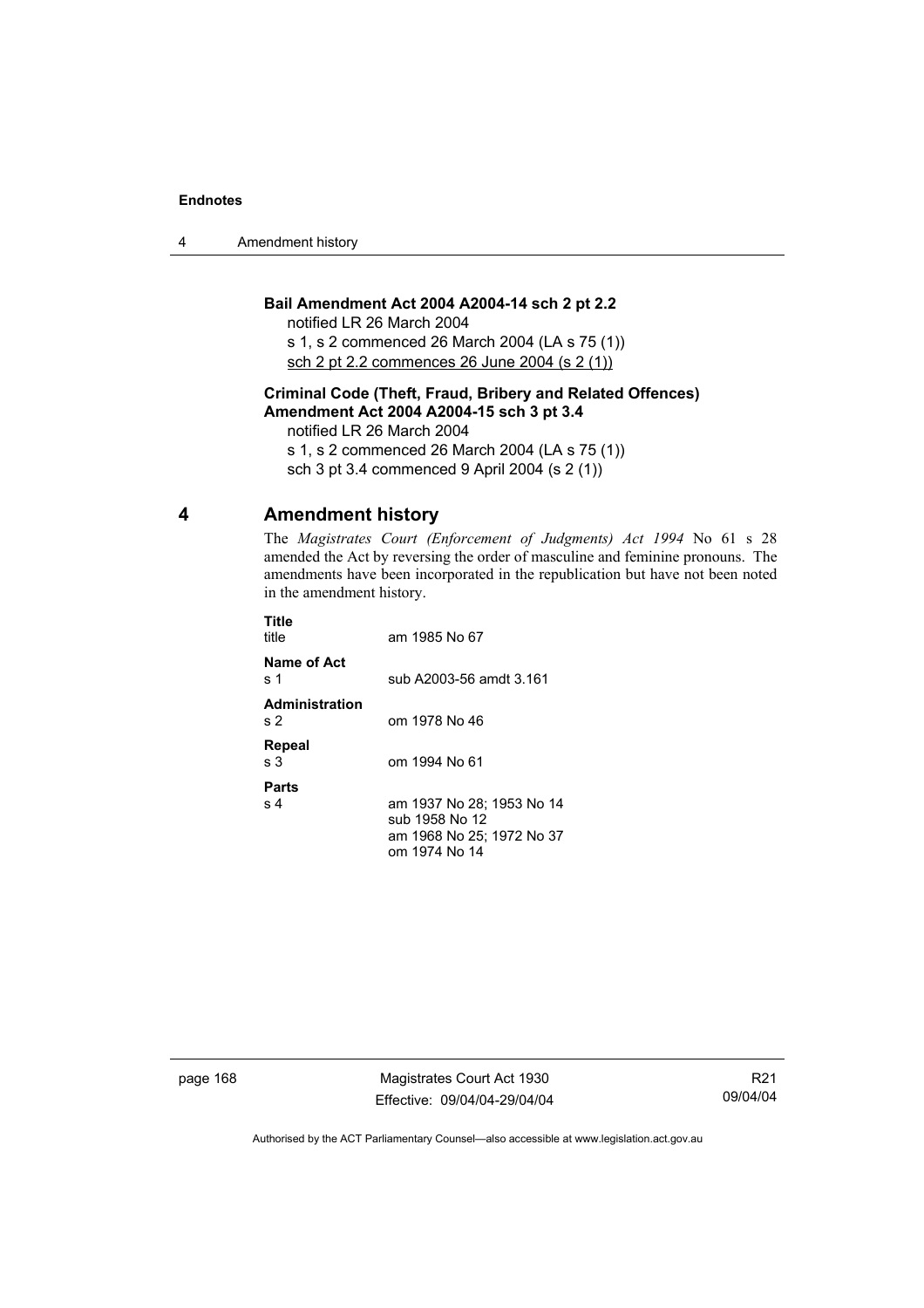### **Interpretation for Act**

s 5 am 1937 No 28; 1938 No 35; 1951 No 7; 1951 No 12; 1953 No 14;1958 No 12; 1967 No 1; 1968 No 25; 1973 No 48; 1976 No 42; 1980 No 4; 1984 No 62; 1985 No 17; 1985 No 41; 1985 No 67; 1986 No 74; 1989 No 59; 1989 No 60; ord 1990 No 5; 1991 No 38; 1991 No 44; 1992 No 9; 1993 No 4; 1993 No 91; 1994 No 4; 1996 No 6; 1996 No 82; 1997 No 96; 1998 No 67; 1999 No 22 s 18; 1999 No 66 sch 3; 1999 No 79 s 5 sch 3; 2001 No 44 amdt 1.2748

#### **Application to Jervis Bay Territory**

s 6 5 sub 1951 No 12

am ord 1990 No 5

#### **Appointment of Chief Magistrate and magistrates**

div 2.1 hdg (prev pt 2 div 1 hdg) ins 1977 No 4 am 1985 No 67 renum R8 LA

#### **Meaning of** *magistrate* **in div 2.1**

s 6A ins 1977 No 4 am 1985 No 67

#### **Chief Magistrate and other magistrates**

s 7 sub 1949 No 13 am 1951 No 7; 1951 No 12; 1973 No 48 sub 1977 No 4; 1985 No 67 am ord 1990 No 5

#### **Eligibility for appointment as Magistrate**

s 8 am 1949 No 13 sub 1977 No 4 am 1997 No 96

# **Functions of the Chief Magistrate**

ins 1983 No 48 om 1977 No 4

## **Duties of the clerk**

ins 1983 No 48 om 1977 No 4

#### **Seniority of magistrates**

s 9 sub 1977 No 4 am 1985 No 67

### **Terms and conditions of appointment**

s 10 am 1938 No 35; 1973 No 48 sub 1977 No 4 am ord 1990 No 5 sub 1997 No 41

R21 09/04/04

Magistrates Court Act 1930 Effective: 09/04/04-29/04/04 page 169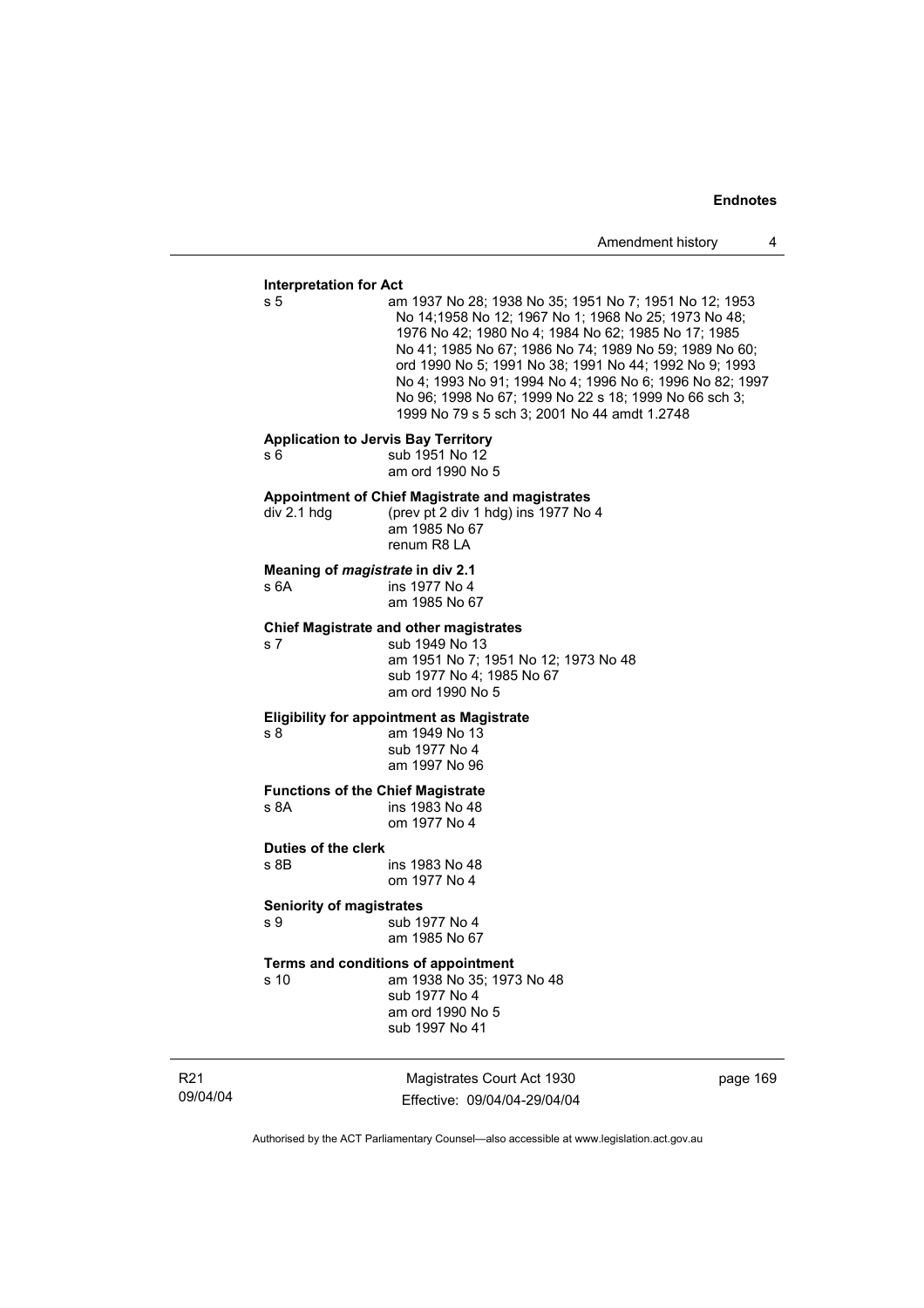4 Amendment history

**Tenure of office**  ins 1977 No 4 **Resignation**  ins 1977 No 4 am ord 1990 No 5 **Acting Chief Magistrate**  s 10C ins 1977 No 4 am 1985 No 67; ord 1990 No 5 **Retirement**  s 10D ins 1977 No 4 sub 1994 No 10 **Magistrates not to undertake other work**  s 10E ins 1977 No 4 am 1993 No 4; 1996 No 6 **Rights of public servants**  s 10F ins 1977 No 4 sub 1994 No 38 **Arrangement of business of courts**  s 10G ins 1977 No 4 am 1985 No 67; 1986 No 74; 1994 No 66 sub 1999 No 12 am 1999 No 61 s 6; 1999 No 64 s 4 sch 2 **Special magistrates**  div 2.2 hdg (prev pt 2 div 2 hdg) ins 1977 No 4 renum R8 LA **Appointment of special magistrates**  ins 1977 No 4 am ord 1990 No 5 **Tenure of office**  s 10J ins 1977 No 4 sub 1994 No 10 am 1996 No 6 **Resignation**  ins 1977 No 4 am ord 1990 No 5 **Terms and conditions of appointment**  s 10L ins 1977 No 4 am ord 1990 No 5 sub 1997 No 41

page 170 Magistrates Court Act 1930 Effective: 09/04/04-29/04/04

R21 09/04/04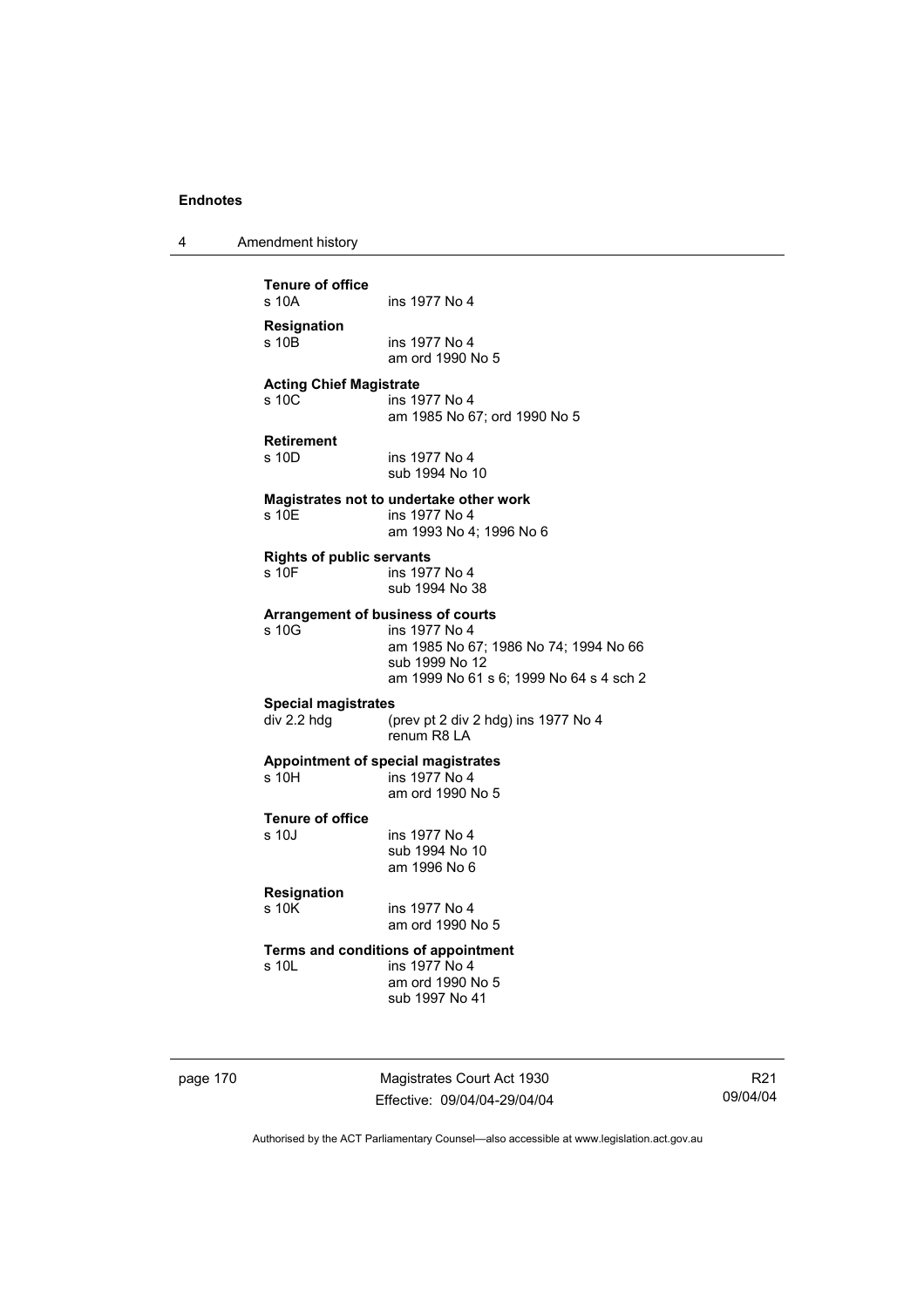|                                                       | Magistrates Court Act 1930                                                                                 | nage 17 |
|-------------------------------------------------------|------------------------------------------------------------------------------------------------------------|---------|
| s 17                                                  | Powers and functions of magistrates<br>am 1937 No 28; ord 1990 No 5                                        |         |
| Order instead of mandamus<br>s 16                     | am 1937 No 28; 1977 No 4; 1991 No 44; 1996 No 6                                                            |         |
| s 15 hdg<br>s 15                                      | Process not avoided by death of magistrate or registrar<br>am 1991 No 44<br>am 1991 No 44; 1994 No 61      |         |
| s 14                                                  | Warrants of execution after appeal<br>om 1972 No 37                                                        |         |
| s 13                                                  | Issue of warrant of commitment or writ of execution<br>am 1991 No 44; 1994 No 61                           |         |
| Acts by magistrate or registrar<br>$s$ 12 hdg<br>s 12 | am 1991 No 44<br>am 1937 No 28; 1986 No 74; 1991 No 44; 1996 No 6                                          |         |
| s 11 hdq<br>s 11                                      | Authentication of acts of magistrate or registrar<br>am 1991 No 44<br>am 1991 No 44; 1994 No 61; 1996 No 6 |         |
| <b>Acts done beyond Territory</b><br>s 10Q            | ins 1977 No 4                                                                                              |         |
| Oath etc of office<br>s 10P                           | ins 1977 No 4<br>am ord 1990 No 5; 2001 No 44 amdt 1.2749                                                  |         |
| <b>Jurisdiction of magistrates</b><br>div 2.4 hdg     | (prev pt 2 div 4 hdg) ins 1977 No 4<br>renum R8 LA                                                         |         |
| Duties of registrar<br>s 10N hdg<br>s 10N             | am 1991 No 44<br>ins 1977 No 4<br>am 1991 No 44                                                            |         |
| <b>Staff assisting registrar</b><br>s 10MA            | ins 1994 No 38                                                                                             |         |
| Appointment of registrar etc<br>s 10M hdg<br>s 10M    | am 1991 No 44<br>ins 1977 No 4<br>am 1985 No 67; 1991 No 44<br>sub 1993 No 4                               |         |
| div 2.3 hdg                                           | (prev pt 2 div 3 hdg) ins 1977 No 4<br>am 1985 No 67; 1991 No 44<br>renum R8 LA                            |         |

R21 09/04/04

Magistrates Court Act 1930 Effective: 09/04/04-29/04/04 page 171

 $\overline{\phantom{a}}$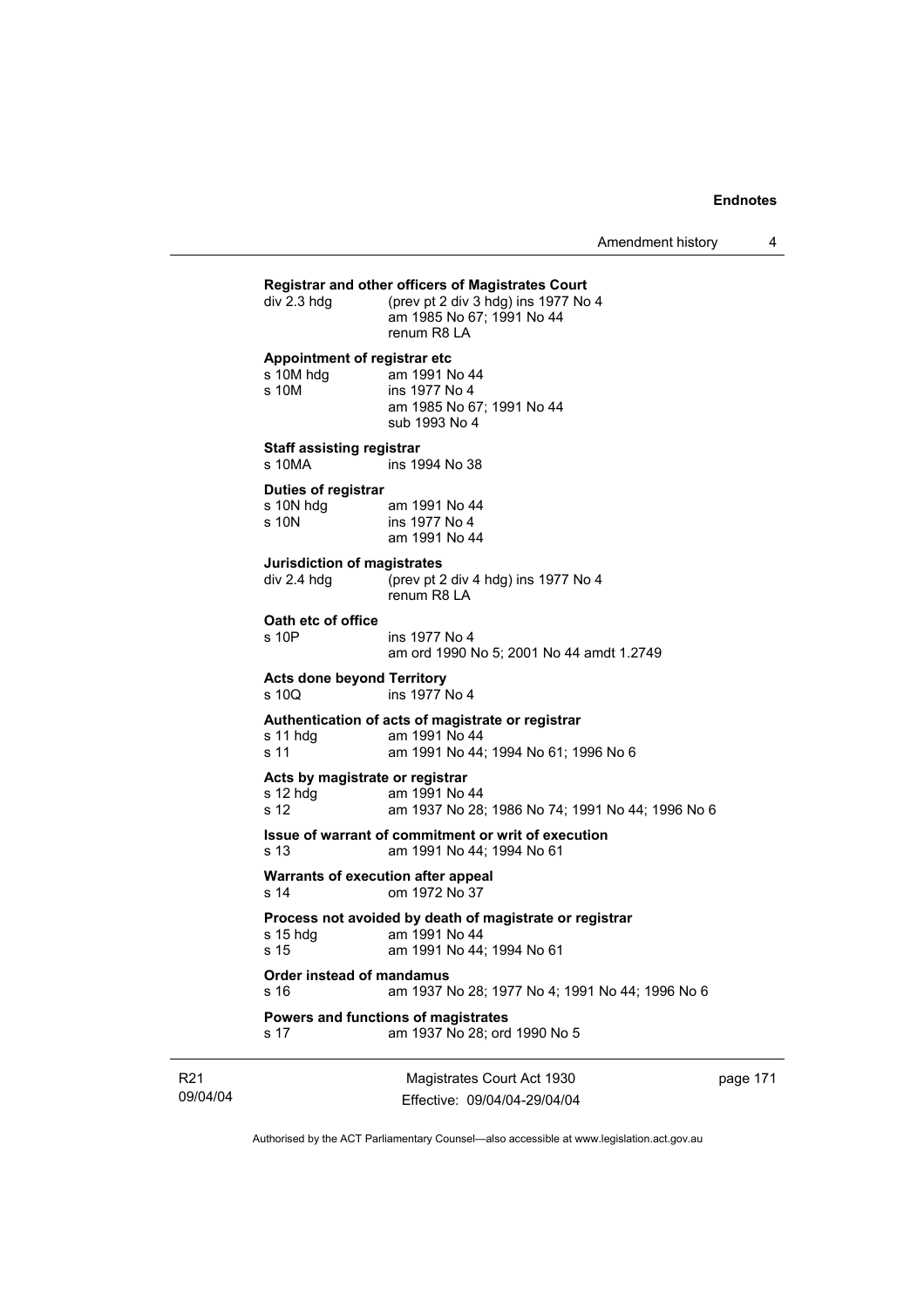4 Amendment history

**Magistrates Court**  sub 1985 No 67 **Establishment of Magistrates Court**  div 3.1 hdg (prev pt 3 div 1 hdg) am 1985 No 67 renum R8 LA **Constitution of court**  s 18 am 1940 No 20; 1985 No 67; ord 1990 No 5; 2001 No 44 amdt 1.2750 **Jurisdiction of Magistrates Court**  div 3.2 hdg (prev pt 3 div 2 hdg) am 1985 No 67 renum R8 LA **Jurisdiction of court**  s 19 am 1937 No 28; 1985 No 67; 1986 No 74; ord 1990 No 5; 1999 No 66 sch 3; 2001 No 44 amdt 1.2751; 2001 No 56 amdt 3.447, amdt 3.448 **Civil jurisdiction of the court**  am 1936 No 13; 1967 No 1; 1969 No 12; 1977 No 4 om 1986 No 74 **Civil jurisdiction of court in action for nuisance**  s 20A ins 1961 No 2 am 1967 No 1 om 1986 No 74 **Jurisdiction of court if defendant absent from Territory**  s 21 am 1937 No 28; 1958 No 12; 1986 No 74; 1996 No 6 **Ex parte order may be set aside**  s 23 am 1970 No 15 sub 1974 No 14 am 1979 No 33; 1986 No 74; 1989 No 60; 1991 Nos 44 and 112; 1993 Nos 4 and 48; 1998 No 25 **Ex parte conviction may be set aside on application by informant**  s 23AA ins 1982 No 3 **Requests under conventions regarding legal proceedings in civil and commercial matters**  ins 1932 No 21 **Rectification of certain orders etc**  s 23B ins 1985 No 18 am 1991 No 44 **Cases excepted from court's jurisdiction**  s 24 om 1986 No 74

page 172 Magistrates Court Act 1930 Effective: 09/04/04-29/04/04

R21 09/04/04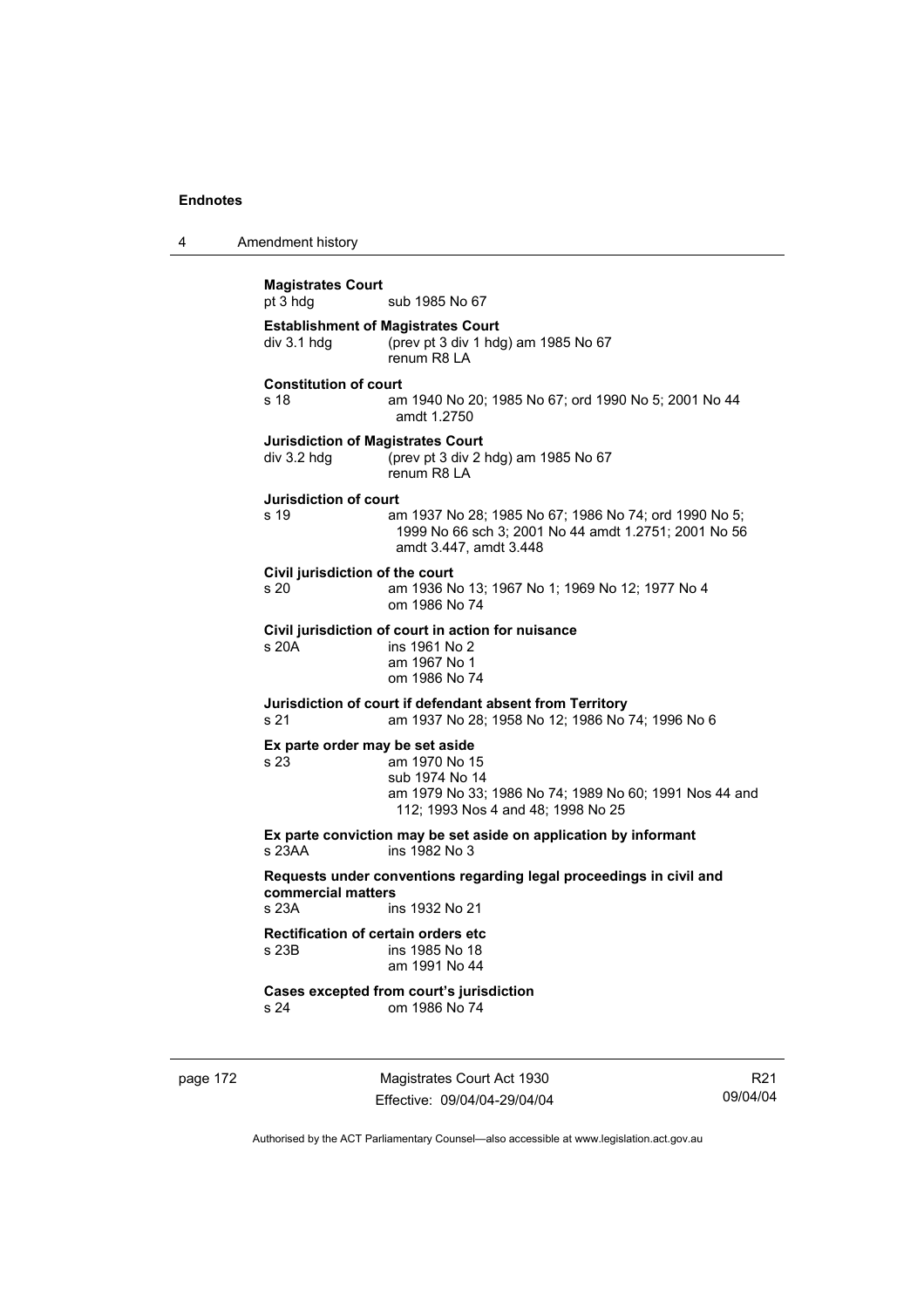| s 24A                                    | Removal of civil cases to the Supreme Court<br>ins 1937 No 28<br>om 1986 No 74                               |
|------------------------------------------|--------------------------------------------------------------------------------------------------------------|
| s 24B                                    | Procedure after removal of cases<br>ins 1937 No 28<br>am 1953 No 14; 1980 No 10; 1985 No 67<br>om 1986 No 74 |
| General<br>div 4.1 hdg                   | (prev pt 4 div 1 hdg) renum R8 LA                                                                            |
| <b>Informations</b><br>div 4.2 hdg       | (prev pt 4 div 2 hdg) renum R8 LA                                                                            |
| <b>Informations</b><br>s 25              | sub 1974 No 14<br>am 1986 No 74; 1996 No 6                                                                   |
| <b>Laying of informations</b><br>s 26    | am 1991 No 38; 1993 No 4; 1994 No 4                                                                          |
| s 27                                     | Description of persons and property and of offences<br>am ord 1990 No 5                                      |
| s 27A                                    | Authority to appear etc in place of informant<br>ins 1974 No 14<br>om 1985 No 17                             |
| <b>Limitation of proceedings</b><br>s 31 | am 1989 No 59; ord 1990 No 5; 1996 No 6; 1999 No 59 s 3<br>om 2001 No 63 s 58                                |
| <b>Complaints</b><br>pt 4 div 3 hdg      | om 1986 No 74                                                                                                |
| s 32                                     | Commencement of action by entry of complaint<br>am 1961 No 2<br>om 1986 No 74                                |
| s 33                                     | Complaint may be for 1 or more matters<br>am 1967 No 1; 1969 No 12; 1977 No 4<br>om 1986 No 74               |
| s 34                                     | Demands not to be divided into 2 suits or complaints<br>om 1986 No 74                                        |
| Infant may sue                           | am 1974 No 47                                                                                                |
| s 35                                     | om 1986 No 74                                                                                                |

R21 09/04/04

J.

Magistrates Court Act 1930 Effective: 09/04/04-29/04/04 page 173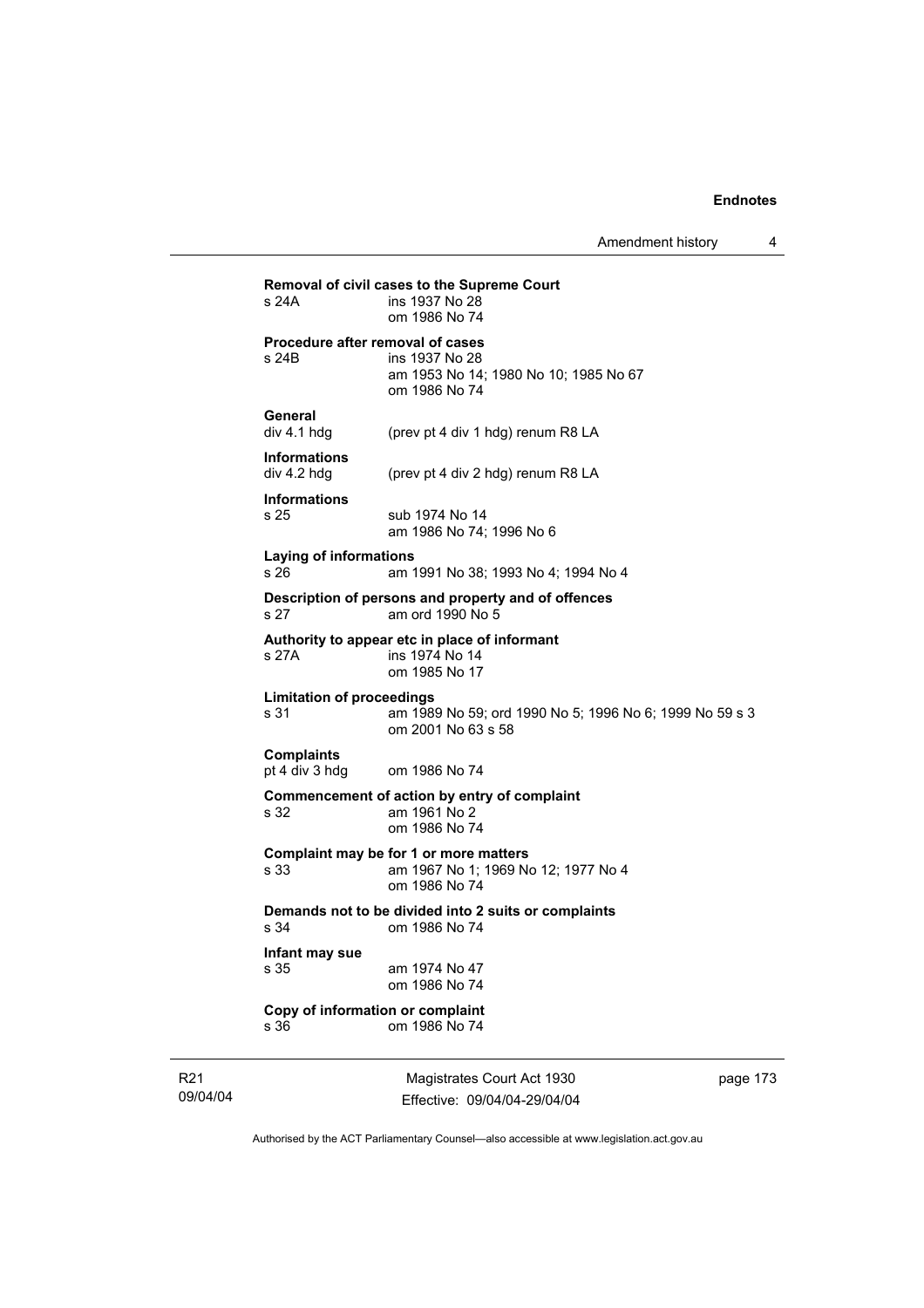4 Amendment history

```
Summonses 
                (prev pt 4 div 4 hdg) renum R8 LA
When magistrate may issue summons 
s 37 am 1986 No 74; 1989 No 55; ord 1990 No 5; 1991 No 38; 
                 1993 No 4; 1996 No 6 
Form of summons 
s 38 am 1937 No 28; 1979 No 33; 1986 No 74; 1996 No 6 
Ex parte proceedings 
s 39 om 1986 No 74 
Signature and contents of summons 
s 40 am 1979 No 33 
                 om 1996 No 6 
Service of summons 
s 41 sub 1937 No 28
                 am 1953 No 14; 1986 No 74; 1991 No 44; ss renum R10 LA 
Warrants of arrest 
div 4.5 hdg (prev pt 4 div 5 hdg) renum R8 LA 
Issue of warrant and summons 
s 42 am 1974 No 14, 1979 No 33; ss renum R10 LA 
Procedure on filing indictment 
s 43 am 1937 No 28; ord 1990 No 5; 1992 No 9; 1996 No 6 
Warrants to be signed and, where so required, sealed 
s 46 om 1996 No 6 
Form of arrest warrant 
s 47 am 1998 No 67 
Bail of persons arrested without a warrant 
s 50 am 1991 No 44 
                 om 1992 No 9 
General 
div 5.1 hdg (prev pt 5 div 1 hdg) renum R8 LA 
Hearings to be in public except in special circumstances 
s 51 am 1986 No 74 
                 sub 1996 No 6 
Exclusion of strangers 
s 52 om 1996 No 6 
Conduct of case 
s 53 am 1986 No 74; 1996 No 6
```
page 174 Magistrates Court Act 1930 Effective: 09/04/04-29/04/04

R21 09/04/04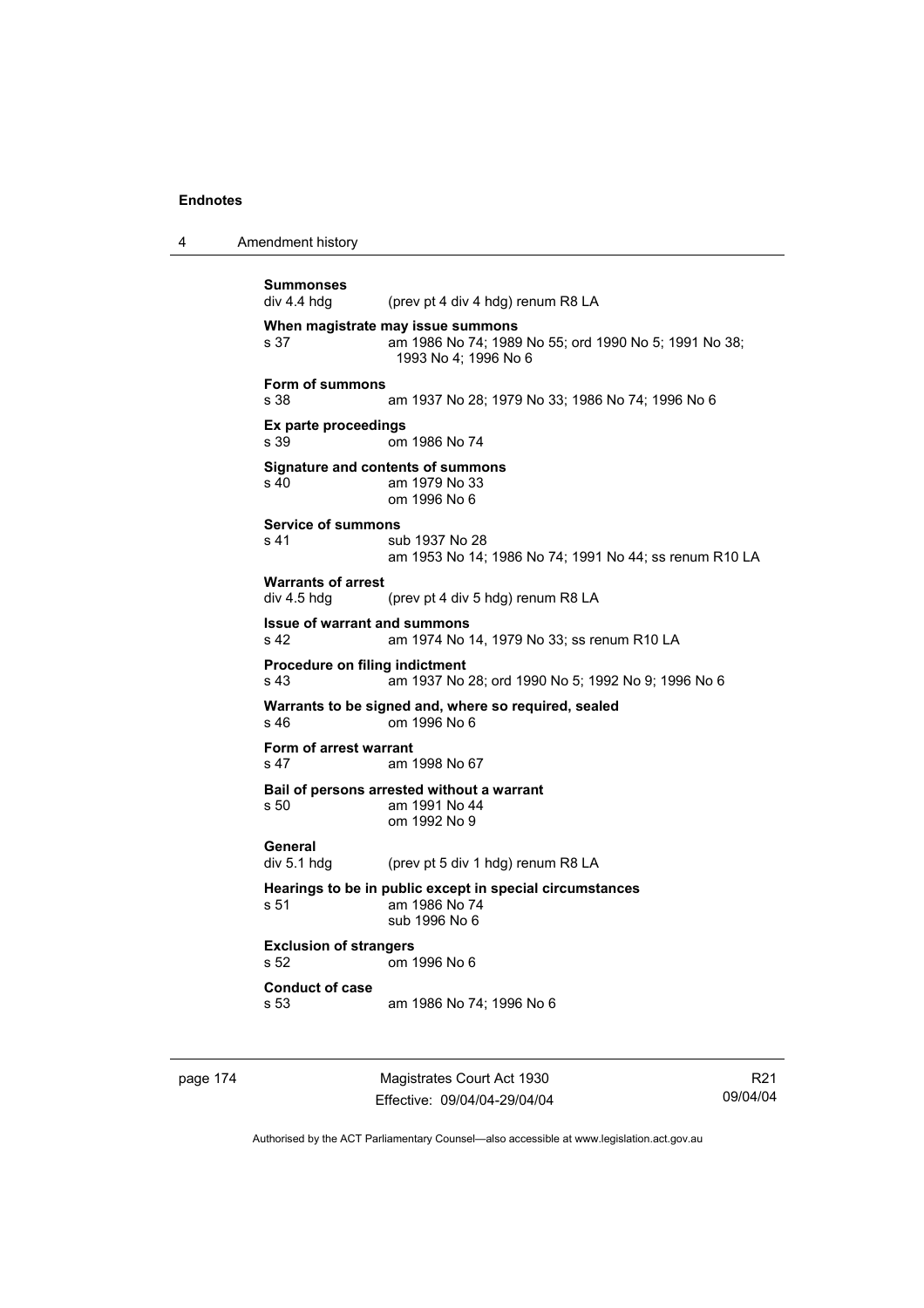### **If both parties present in court to hear case**  am 1986 No 74; 1991 No 79; 1993 No 2; 1996 No 6 **Interpreter**  ins 1991 No 79 om 1993 No 2 **Recording of proceedings**  s 54A ins 1980 No 4 am 1985 No 41; 1986 Nos 71, 74 and 83; ord 1990 No 5; 1991 Nos 44 and 106; 1999 No 22 s 19; 1999 No 66 sch 3; 2000 No 17 s 3 sch 1; ss renum R10 LA; A2003-48 amdt 2.9 **Evidence**  (prev pt 5 div 2 hdg) renum R8 LA **Power to order witnesses out of Court**  s 56 am 1986 No 74 om 1996 No 6 **Husband or wife of complainant or defandant to be competent witness**  s 57 om 1986 No 74 **Defendant and husband or wife, when competent in criminal proceedings**  s 58 om A2004-2 amdt 2.14 **Proof of negative etc**  s 59 am ord 1990 No 5 om A2004-15 amdt 3.20 **Record of proceedings and transcript**  s 60 sub 1958 No 12; 1967 No 1 am 1972 No 37 sub 1974 No 14; 1980 No 4 am 1991 No 44; 1999 No 22 s 20 **Informant may request witnesses to attend**  s 60A ins 1996 No 6 **Power of magistrate to summon witnesses**<br>s 61 am 1986 No 74 am 1986 No 74 sub 1996 No 6 **Service of summons on witness**  s 62 sub 1937 No 28; 1996 No 6 **Witnesses entitled to claim expenses**  s 62A ins 1996 No 6 **Warrant to bring witness to court**  s 63 am 1967 No 1 sub 1996 No 6

R21 09/04/04

Magistrates Court Act 1930 Effective: 09/04/04-29/04/04 page 175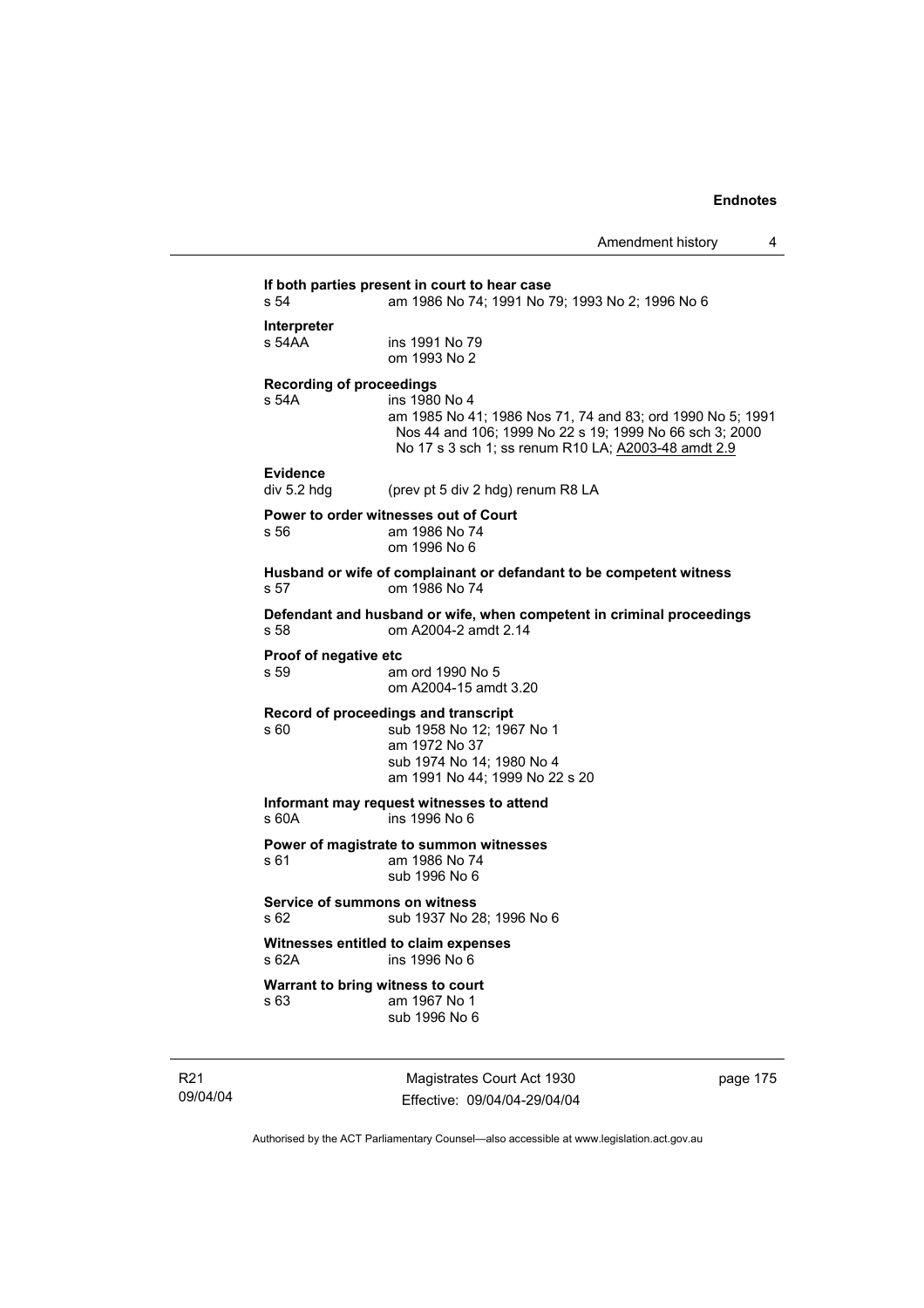4 Amendment history page 176 Magistrates Court Act 1930 **Refusal of witness to be examined**  s 65 am 1976 No 42; 1986 No 74 om 1994 No 61 **Production of documents before magistrate**  s 66 am 1937 No 28 **Setting aside summons**  s 66A ins 1987 No 56 **Person about to leave Territory may be ordered to be examined or produce documents**  s 67 am 1980 No 4; 1986 No 74; 1996 No 6; ss renum R10 LA **Examination of witnesses—application of Magistrates Court (Civil Jurisdiction) Act**  s 67A ins 1986 No 74 am ord 1990 No 5; 1995 No 46 **Affidavits—application of Magistrates Court (Civil Jurisdiction) Act**  s 67B ins 1986 No 74 am ord 1990 No 5; 1995 No 46 **Witnesses' rights and liabilities**  s 68 am 1996 No 6 **Depositions to be delivered to registrar**  s 69 hdg am 1991 No 44<br>s 69 am 1958 No 12 am 1958 No 12; 1967 No 1; 1980 No 4; 1991 No 44 **Remand**  div 5.3 hdg (prev pt 5 div 3 hdg) renum R8 LA **Remand of defendant**  s 70 am 1977 No 61; 1996 No 6 sub 1996 No 82 am 1998 No 67 sub A2004-14 amdt 2.4 **Verbal remand**  am 1996 No 6 om 1996 No 82 **Hearing of bail applications**  s 72A ins 1999 No 22 s 21 am 2000 No 17 s 3 sch 1; A2003-48 amdt 2.10 **Defendant's appearance in proceedings other than bail proceedings**  s 72B ins 1999 No 22 s 21 **Bail of defendant during examination**  s 73 am 1992 No 9

Effective: 09/04/04-29/04/04

R21 09/04/04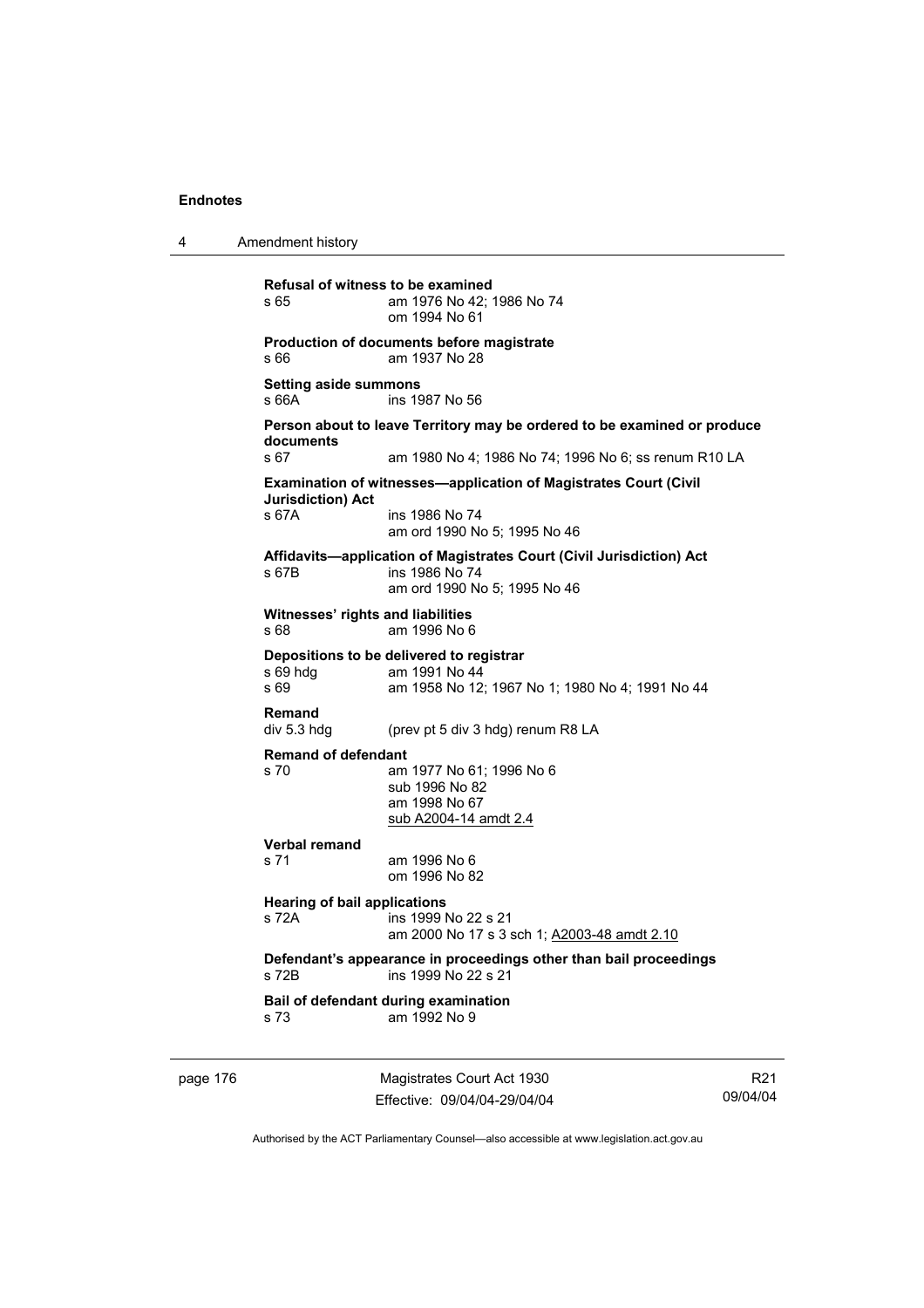**Committal and recognisance**<br>div 5.4 hdg (prev pt 5 d) (prev pt 5 div 4 hdg) renum R8 LA **Application of div 5.4**  s 73A ins 1986 No 74 am 1995 No 46 **Committal or detention before decision**  s 74 am 1996 Nos 6 and 82 **Committal of witness or of defendant after decision**  s 75 sub 1976 No 42 am 1996 No 82 **Witnesses may be discharged on recognisance**  s 76 am 1986 No 74; 1994 No 61 **Recognisances**  s 77 am 1970 No 15; 1992 No 9 **Issue of warrant for non-appearance**  s 78 am 1992 No 9 **Recognisances taken out of court**  s 79 am 1974 No 14; 1976 No 42; 1991 No 44; 1992 No 9; 1996 No 6 **Forfeited recognisances—how enforced**  s 80 am 1974 No 14; 1984 No 62; 1986 No 53; ord 1990 No 5; 1992 No 9; 1996 No 6 **Arrest of principal by sureties**  s 81 am 1937 No 28; 1976 No 42 om 1992 No 9 **Conveying persons to custody**  s 82 am 1976 No 42; 1996 No 82 **Adjournment of proceedings**  div 5.5 hdg (prev pt 5 div 5 hdg) renum R8 LA **Particular cases may be adjourned**  s 84 am 1986 No 74; 1992 No 9; 1996 No 6 **Proceedings if either party not present at adjourned hearing**  s 85 am 1986 No 74; 1996 No 6 **Proceedings if both parties present at adjourned hearing**  s 86 am 1996 No 6 **Witnesses to attend adjourned sittings**  s 87 am 1977 No 61

R21 09/04/04

Magistrates Court Act 1930 Effective: 09/04/04-29/04/04 page 177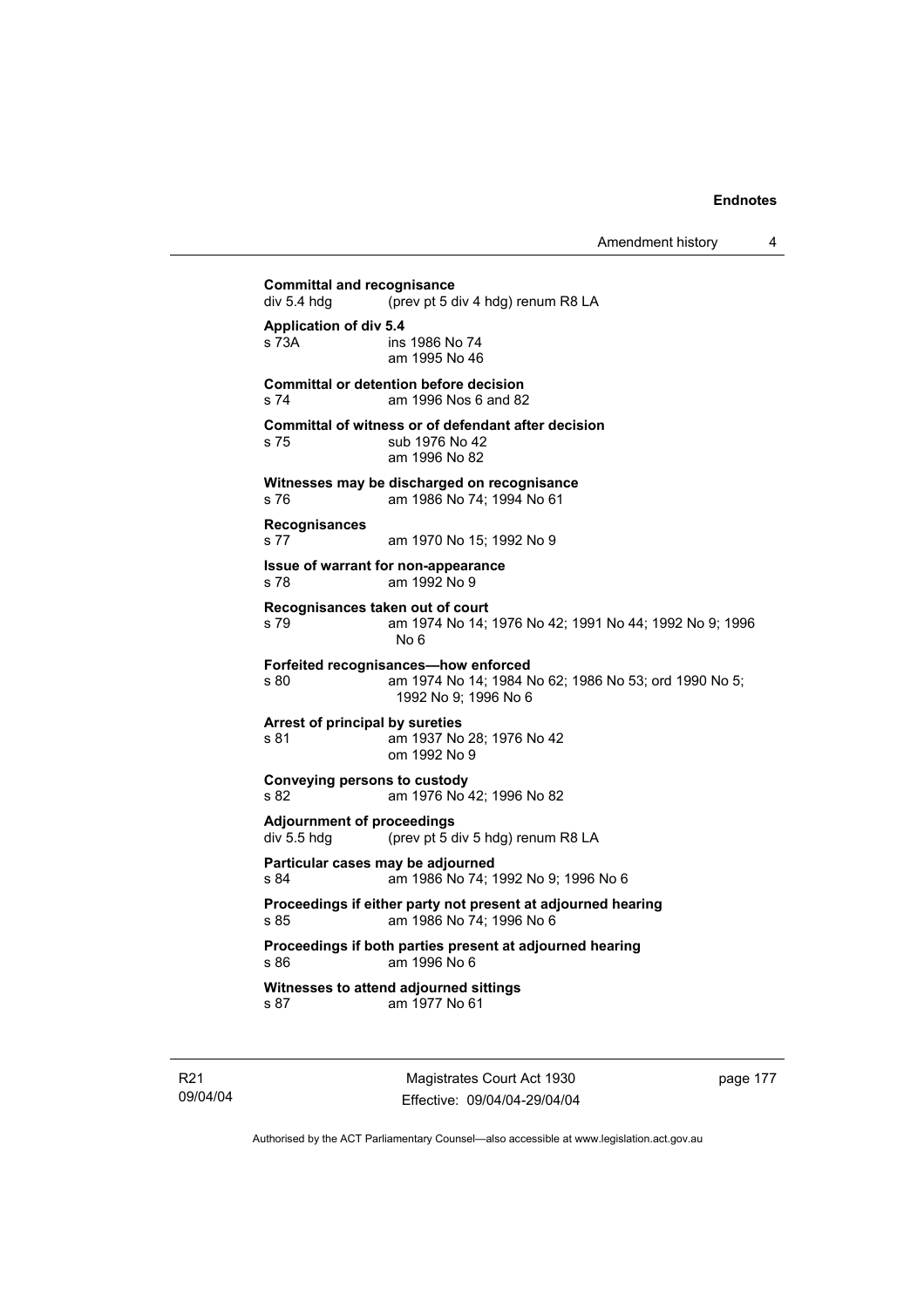| 4 | Amendment history |
|---|-------------------|
|---|-------------------|

**Postponement of hearing**  s 88 **am 1986 No 74: 1991 No 44 Preliminary**  div 6.1A hdg (prev pt 6 div 1A hdg) ins 1987 No 56 renum R8 LA **Meaning of** *jury* **in pt 6**  s 88A ins 1987 No 56 **Institution of proceedings**  div 6.1 hdg (prev pt 6 div 1 hdg) renum R8 LA **Disobedience of summons**  s 89 am 1977 No 61 **Accused person may be excused from attendance before court**  s 89A ins 1977 No 61 am 1987 No 56; 1992 No 9; 1996 No 6 **Procedure if informant proposes to tender written statements to court**  s 90 sub 1958 No 12 am 1967 No 1 sub 1974 No 14 am 1977 No 61; 1991 No 44; 1996 No 6 **Written statements may be admitted in evidence**  ins 1974 No 14 am 1991 No 44; 1996 No 6 **Preliminary examination if written statements not tendered**  s 90AB ins 1974 No 14 am 1977 No 61; 1996 No 6 **Attendance not required under s 90AA or s 90AB if order made under s 89 (1)**  s 90ABA ins 1977 No 61 **Plea of guilty in committal proceedings**  s 90A ins 1958 No 12 am 1985 No 41; ord 1990 No 5; 1996 No 6; ss renum R10 LA **Court may discharge accused**  s 91 am 1974 No 14; 1987 No 56 **Proceedings if evidence sufficient to put accused on trial**  s 92 am 1951 No 12; 1958 No 12; 1967 No 1; 1974 No 14; 1977 No 61; 1985 No 41; 1986 No 74; 1987 No 56 **Committal for sentence for indictable offence tried summarily**  s 92A ins 1974 No 14 **Depositions as evidence**  s 92B ins 1985 No 41

page 178 Magistrates Court Act 1930 Effective: 09/04/04-29/04/04

R21 09/04/04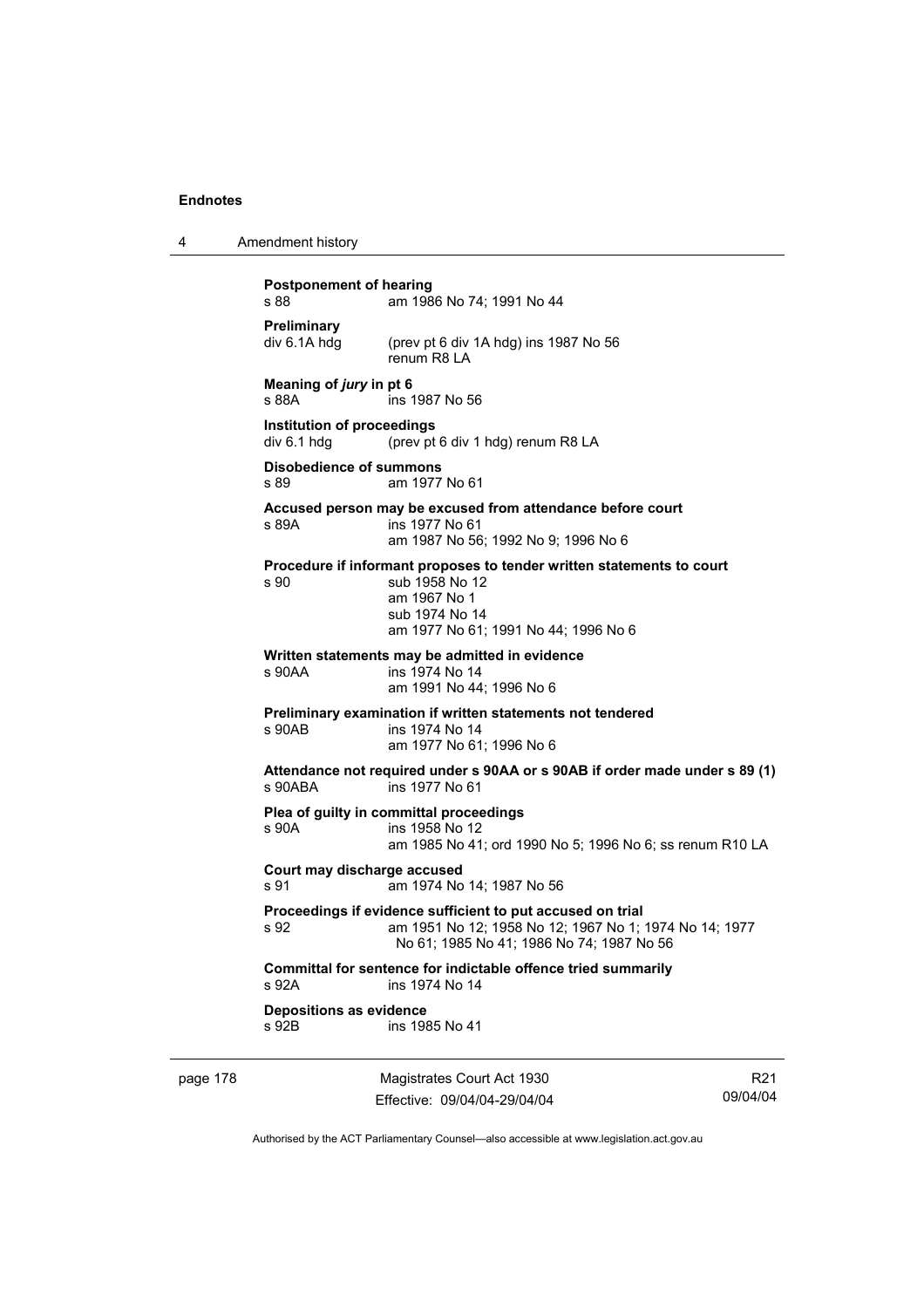| s 93                                             | am 1958 No 12; 1967 No 1; 1996 No 6                                                                        |  |
|--------------------------------------------------|------------------------------------------------------------------------------------------------------------|--|
| div 6.2 hdg                                      | Proceedings subsequent to hearing of evidence<br>(prev pt 6 div 2 hdg) renum R8 LA                         |  |
| Discharge or committal for trial<br>s 94         | am 1937 No 28; 1976 No 42; 1987 No 56; 1996 No 6                                                           |  |
| s 95                                             | Depositions of dead or absent persons<br>sub 1958 No 12<br>am 1967 No 1; 1989 No 59; 1996 No 6             |  |
| Costs<br>div 6.2A hdg                            | (prev pt 6 div 2A hdg) ins 1984 No 9<br>renum R8 LA                                                        |  |
| <b>Discontinued proceedings</b><br>s 97          | am 1937 No 28<br>om 1958 No 12<br>ins 1984 No 9<br>am 1987 No 56                                           |  |
| <b>Recognisances of witnesses</b><br>div 6.3 hdg | (prev pt 6 div 3 hdg) am 1992 No 9<br>renum R8 LA                                                          |  |
| <b>Bail in capital offences</b><br>s 98          | am 1937 No 28<br>om 1989 No 59                                                                             |  |
| s 99                                             | Admission of persons committed for trial to bail<br>am 1937 No 28; 1976 No 42; 1989 No 59<br>om 1992 No 9  |  |
| trial to bail                                    | Admission of persons committed for trial and are in prison awaiting                                        |  |
| s 100                                            | am 1937 No 28; 1976 No 42; 1989 No 59<br>om 1992 No 9                                                      |  |
| s 101                                            | Recognisances to be transmitted to Crown Solicitor<br>am 1967 No 1; 1976 No 42; 1985 No 17<br>om 1992 No 9 |  |
| <b>Warrant of deliverance</b><br>s 102           | am 1976 No 42<br>om 1992 No 9                                                                              |  |
| <b>Recognisances of witnesses</b><br>div 6.3 hdg | (prev pt 6 div 3 hdg) renum R8 LA                                                                          |  |
| Recognisance of witnesses etc<br>s 103           | am 1974 No 14; 1996 No 6                                                                                   |  |
|                                                  | Magistrates Court Act 1930                                                                                 |  |

R21 09/04/04

Effective: 09/04/04-29/04/04

ge 179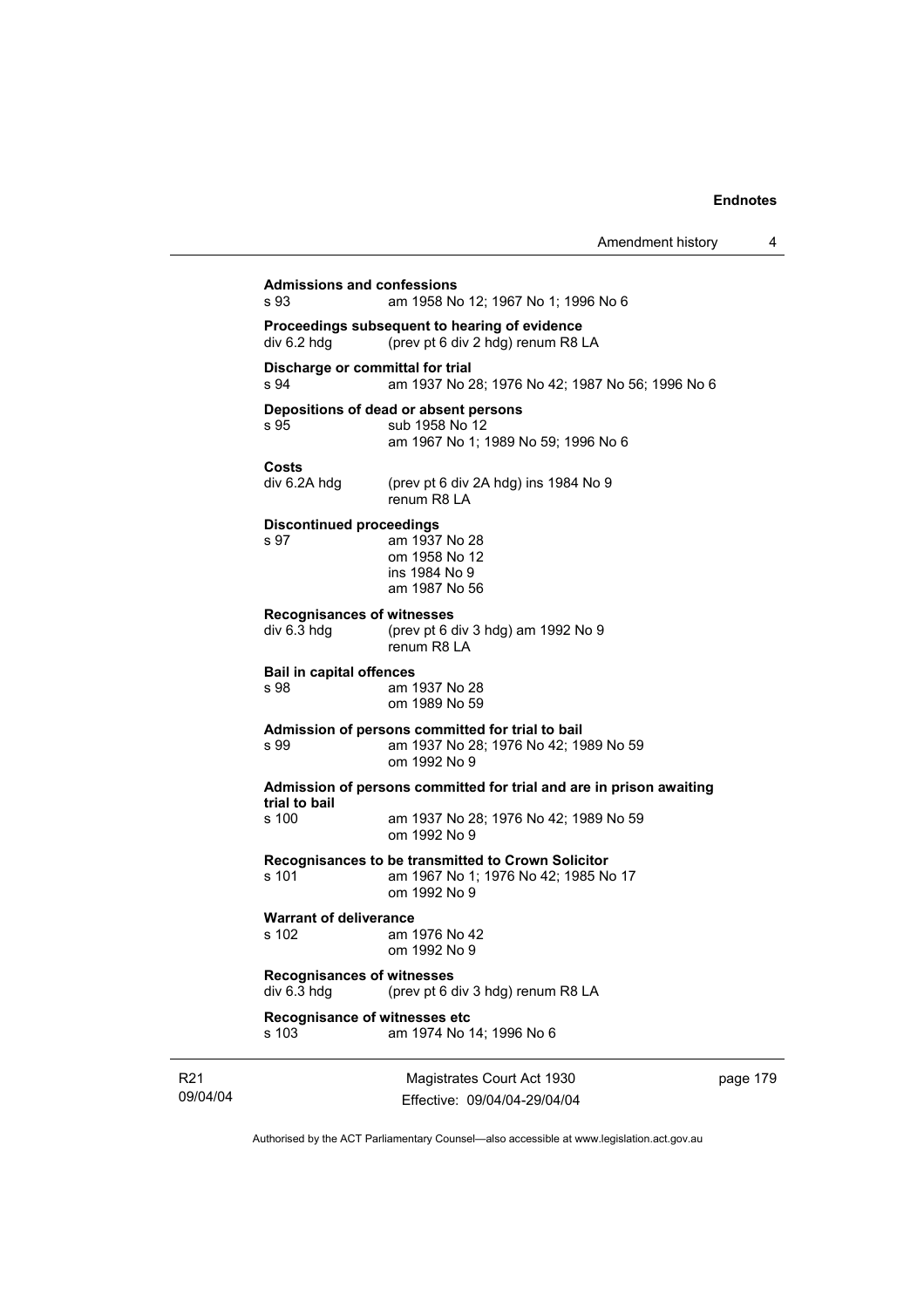4 Amendment history

|          | s 105                               | Court may commit refractory witness<br>am 1976 No 42                                                                        |                             |
|----------|-------------------------------------|-----------------------------------------------------------------------------------------------------------------------------|-----------------------------|
|          | <b>Miscellaneous</b><br>div 6.4 hdg | (prev pt 6 div 4 hdg) renum R8 LA                                                                                           |                             |
|          | s 106                               | Transmission of depositions etc to director of public prosecutions<br>am 1967 No 1; 1985 Nos 17 and 41; 1992 No 9           |                             |
|          | s 107                               | Delivery of documents to proper officer of court<br>am 1967 No 1; 1985 No 17; 1996 No 6; 1999 No 66 sch 3                   |                             |
|          | s 108                               | Copies of depositions may be obtained by accused<br>am 1967 No 1; 1999 No 66 sch 3                                          |                             |
|          | s 108A                              | Indictable offences dealt with summarily<br>ins 1985 No 41                                                                  |                             |
|          | s 109                               | Dismissal or adjournment in absence of informant<br>sub 1996 No 6                                                           |                             |
|          | s 110                               | Ex parte hearing in absence of defendant<br>am 1974 No 14; 1986 No 83; 1989 No 59; 1996 No 6                                |                             |
|          | Both parties appearing<br>s 112     | am 1996 No 6                                                                                                                |                             |
|          | s 114                               | If defendant does not admit the case<br>am 1937 No 28                                                                       |                             |
|          | s 115                               | Court may proceed to hearing in absence of both or either of the parties<br>am 1996 No 6                                    |                             |
|          | s 116                               | <b>Conduct of summary proceedings regulated</b><br>am 1996 No 6                                                             |                             |
|          | pt 7A hdg                           | Service and pleading by post for certain offences<br>ins 1974 No 14<br>sub 1979 No 33                                       |                             |
|          | Interpretation for pt 7A<br>s 116A  | ins 1974 No 14<br>sub 1979 No 33<br>am 1984 No 10; ord 1990 No 5; 1993 No 4; 1996 No 6; 1998<br>No 54: 1999 No 79 s 5 sch 3 |                             |
|          | s 116AA                             | Meaning of prescribed offence for pt 7A<br>ins 1999 No 79 s 5 sch 3<br>am 2001 No 62 amdts 1.1-1.3                          |                             |
|          | <b>Service of summons</b><br>s 116B | ins 1974 No 14<br>sub 1979 No 33<br>am 1993 No 4                                                                            |                             |
| page 180 |                                     | Magistrates Court Act 1930<br>Effective: 09/04/04-29/04/04                                                                  | R <sub>21</sub><br>09/04/04 |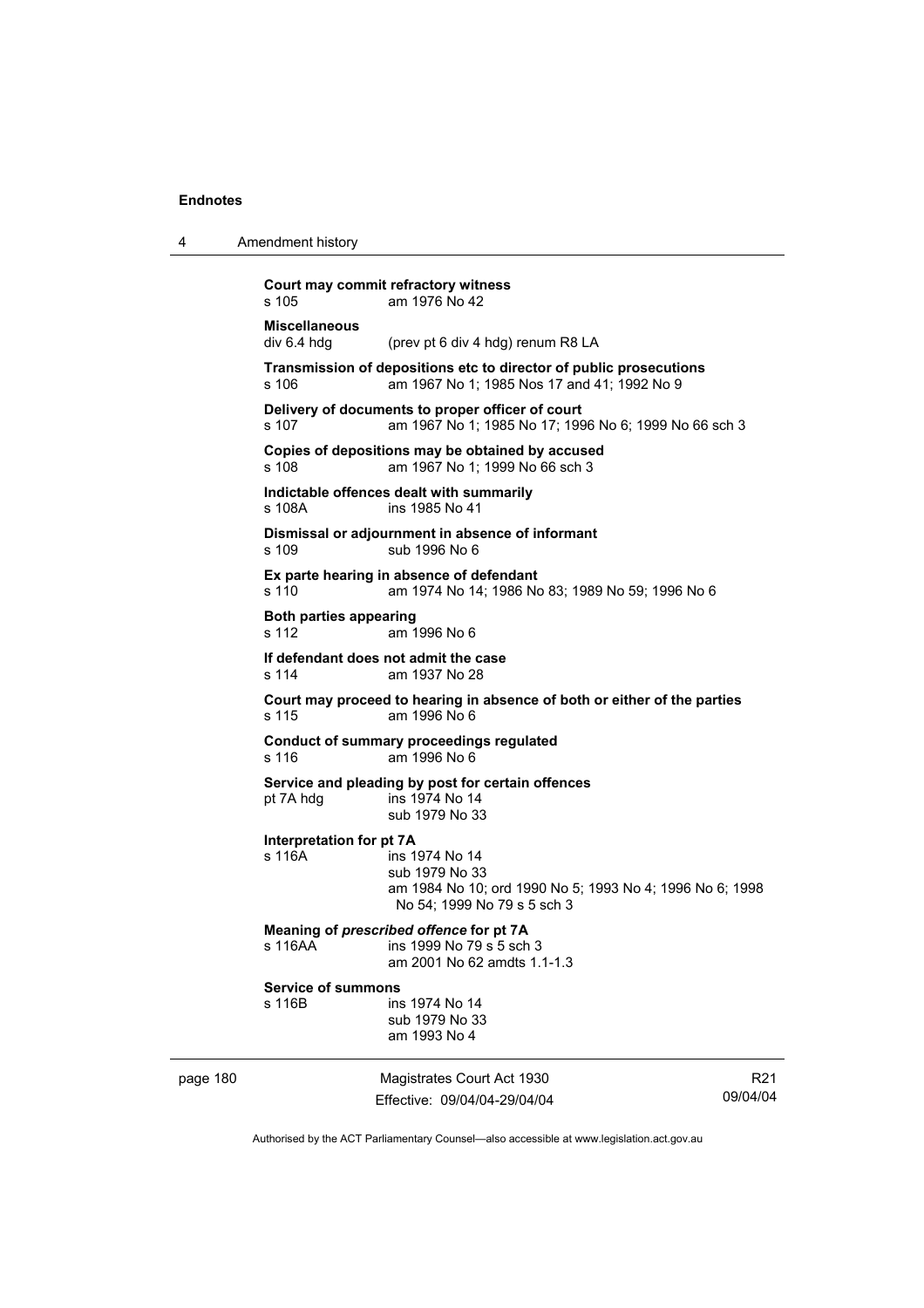|                 | Giving of notice                 |                                                  |
|-----------------|----------------------------------|--------------------------------------------------|
|                 | s 116BA                          | ins 1993 No 4                                    |
|                 | <b>Proof of service</b>          |                                                  |
|                 | s 116C                           | ins 1974 No 14<br>sub 1979 No 33                 |
|                 |                                  | am 1991 No 44; 1993 No 4; 1996 No 6              |
|                 | <b>Pleas</b>                     |                                                  |
|                 | s 116D                           | ins 1974 No 14<br>sub 1979 No 33                 |
|                 |                                  | am 1991 No 44; 1993 No 4                         |
|                 |                                  | Procedure if plea of guilty entered              |
|                 | s 116E                           | ins 1974 No 14<br>sub 1979 No 33                 |
|                 |                                  | am 1991 No 44; 1993 No 4                         |
|                 |                                  | Procedure if notice of intention to defend given |
|                 | s 116F                           | ins 1974 No 14                                   |
|                 |                                  | sub 1979 No 33<br>am 1991 No 44; 1993 No 4       |
|                 |                                  | Procedure if defendant pleads not guilty         |
|                 | ins 1989 No 59<br>s 116FA        |                                                  |
|                 |                                  | Procedure if defendant does not plead            |
|                 | s 116G                           | ins 1974 No 14<br>sub 1979 No 33                 |
|                 |                                  | am 1989 No 59; 1991 No 44; 1993 No 4             |
|                 | Restricted penalties under pt 7A |                                                  |
|                 | s 116H                           | ins 1974 No 14<br>sub 1979 No 33; 1993 No 4      |
|                 |                                  | am 1996 No 6; 1998 No 25; A2003-56 amdt 3.162    |
|                 |                                  | <b>Consequences of conviction ex parte</b>       |
|                 | s 116I                           | ins 1974 No 14<br>sub 1979 No 33                 |
|                 |                                  | am 1991 No 44; 1993 No 4; 1996 No 6              |
|                 | Date of conviction               |                                                  |
|                 | s 116J                           | ins 1974 No 14<br>om 1979 No 33                  |
|                 |                                  | Infringement notices for certain offences        |
|                 | pt 8 hdg                         | om 1986 No 74                                    |
|                 |                                  | ins 2001 No 77 s 21                              |
|                 | Preliminary                      |                                                  |
|                 | div 8.1 hdg                      | ins 2001 No 77 s 21                              |
| R <sub>21</sub> |                                  | Magistrates Court Act 1930                       |
| 09/04/04        |                                  | Effective: 09/04/04-29/04/04                     |

page 181

 $\overline{\phantom{a}}$ 

Authorised by the ACT Parliamentary Counsel—also accessible at www.legislation.act.gov.au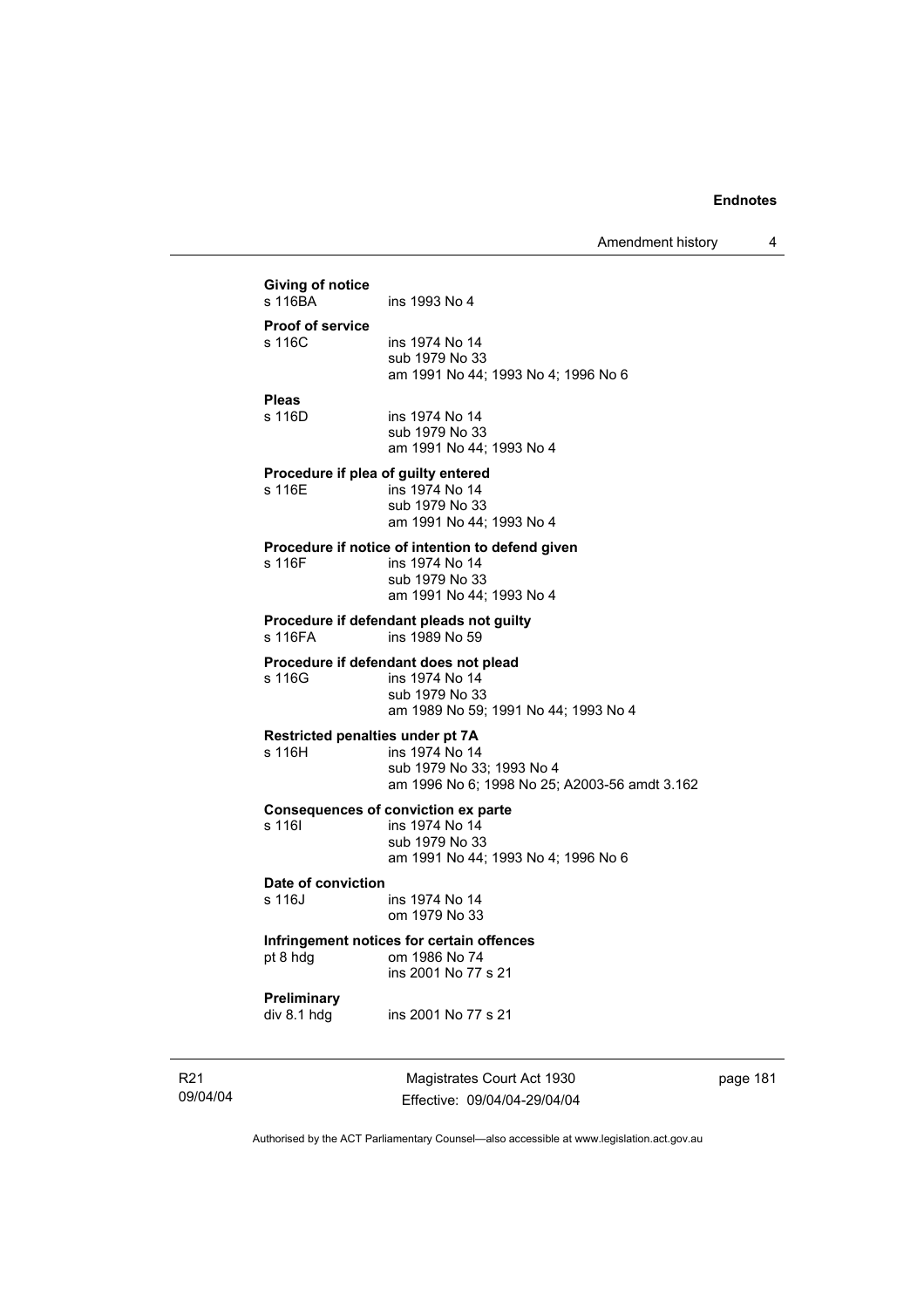4 Amendment history

**Definitions for pt 8**  om 1986 No 74 ins 2001 No 77 s 21 def *authorised person* sub 2002 No 30 amdt 3.587 **Purpose and effect of pt 8**  s 118 om 1986 No 74 ins 2001 No 77 s 21 **Regulations about infringement notice offences**  om 1986 No 74 ins 2001 No 77 s 21 am A2003-2 s 70 **Infringement and reminder notices**<br>div 8.2 hdg ins 2001 No 77 s ins 2001 No 77 s 21 **Service of infringement notices**  s 120 om 1986 No 74 ins 2001 No 77 s 21 **Contents of infringement notices**  s 121 om 1986 No 74 ins 2001 No 77 s 21 **Additional information in infringement notices**  s 122 om 1986 No 74 ins 2001 No 77 s 21 **Time for payment of infringement notice penalty**  s 123 sub 1937 No 28 om 1986 No 74 ins 2001 No 77 s 21 **Extension of time to pay penalty**<br>s 124 om 1986 No 74 om 1986 No 74 ins 2001 No 77 s 21 **Effect of payment of infringement notice penalty**  s 125 am 1937 No 28 om 1986 No 74 ins 2001 No 77 s 21 **Application for withdrawal of infringement notice**  om 1986 No 74 ins 2001 No 77 s 21 **Withdrawal of infringement notice**<br>s 127 sub 1937 No 28 sub 1937 No 28 om 1986 No 74 ins 2001 No 77 s 21

page 182 Magistrates Court Act 1930 Effective: 09/04/04-29/04/04

R21 09/04/04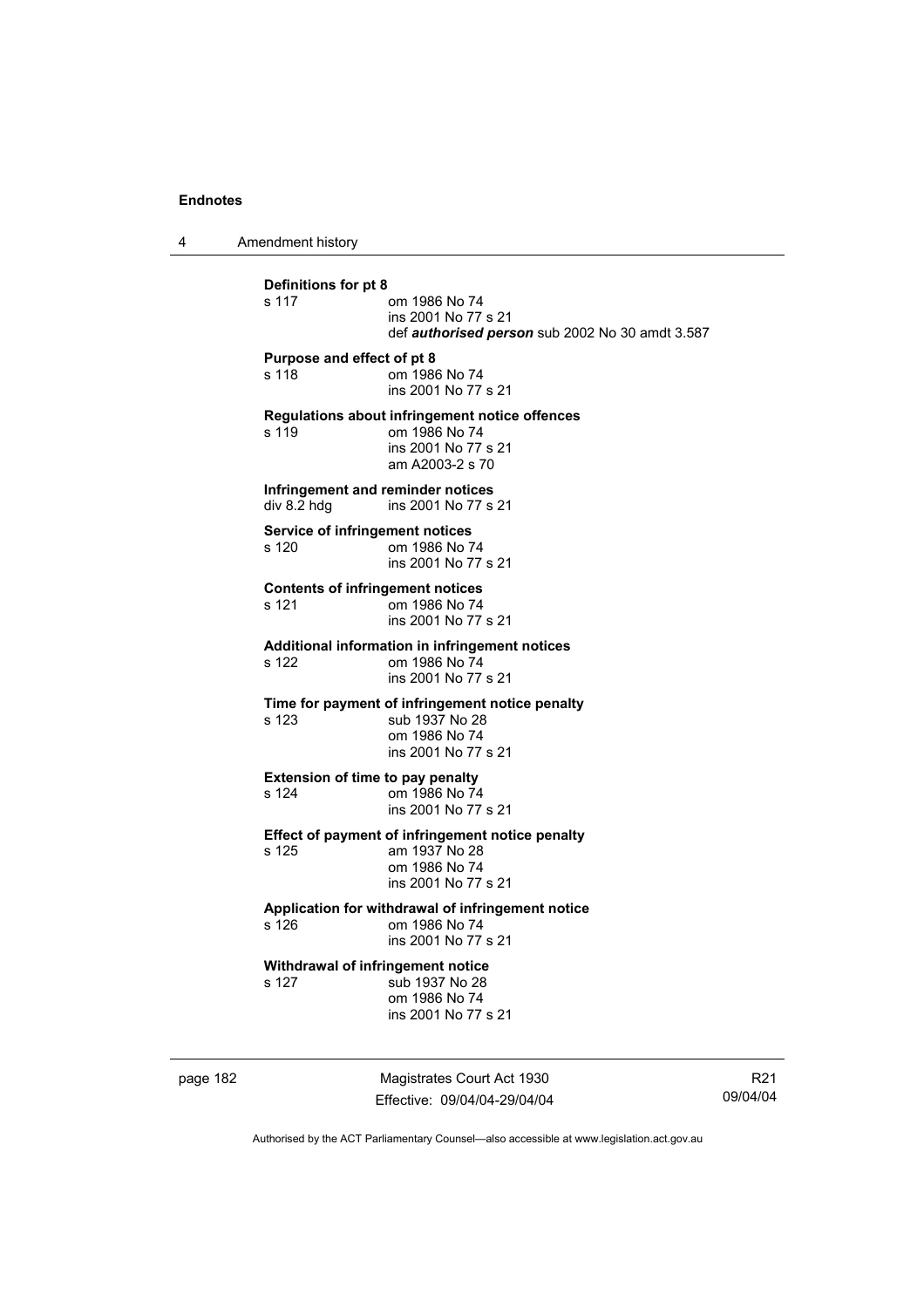Amendment history 4

### **Guidelines about withdrawal of infringement notices**  am 1937 No 28 om 1986 No 74 ins 2001 No 77 s 21 **Reminder notices**  s 129 sub 1967 No 1 am 1980 No 4 om 1986 No 74 ins 2001 No 77 s 21 **Contents of reminder notices**  om 1986 No 74 ins 2001 No 77 s 21 **Additional information in reminder notices**  s 131 om 1986 No 74 ins 2001 No 77 s 21 **Disputing liability**  div 8.3 hdg ins 2001 No 77 s 21 **Disputing liability for infringement notice offence**  am 1967 No 1; 1969 No 12; 1977 No 4 om 1986 No 74 ins 2001 No 77 s 21 **Extension of time to dispute liability**  s 133 am 1937 No 28 om 1986 No 74 ins 2001 No 77 s 21 **Procedure if liability disputed**  s 134 ins 2001 No 77 s 21 **Miscellaneous**  ins 2001 No 77 s 21 **Authorised people for infringement notice offences**  s 134A ins 1968 No 25 om 1986 No 74 ins 2002 No 30 amdt 3.588 **Money recovered by infant or person of unsound mind**  ins 1968 No 25 am 1978 No 46 om 1986 No 74

R21 09/04/04

Magistrates Court Act 1930 Effective: 09/04/04-29/04/04 page 183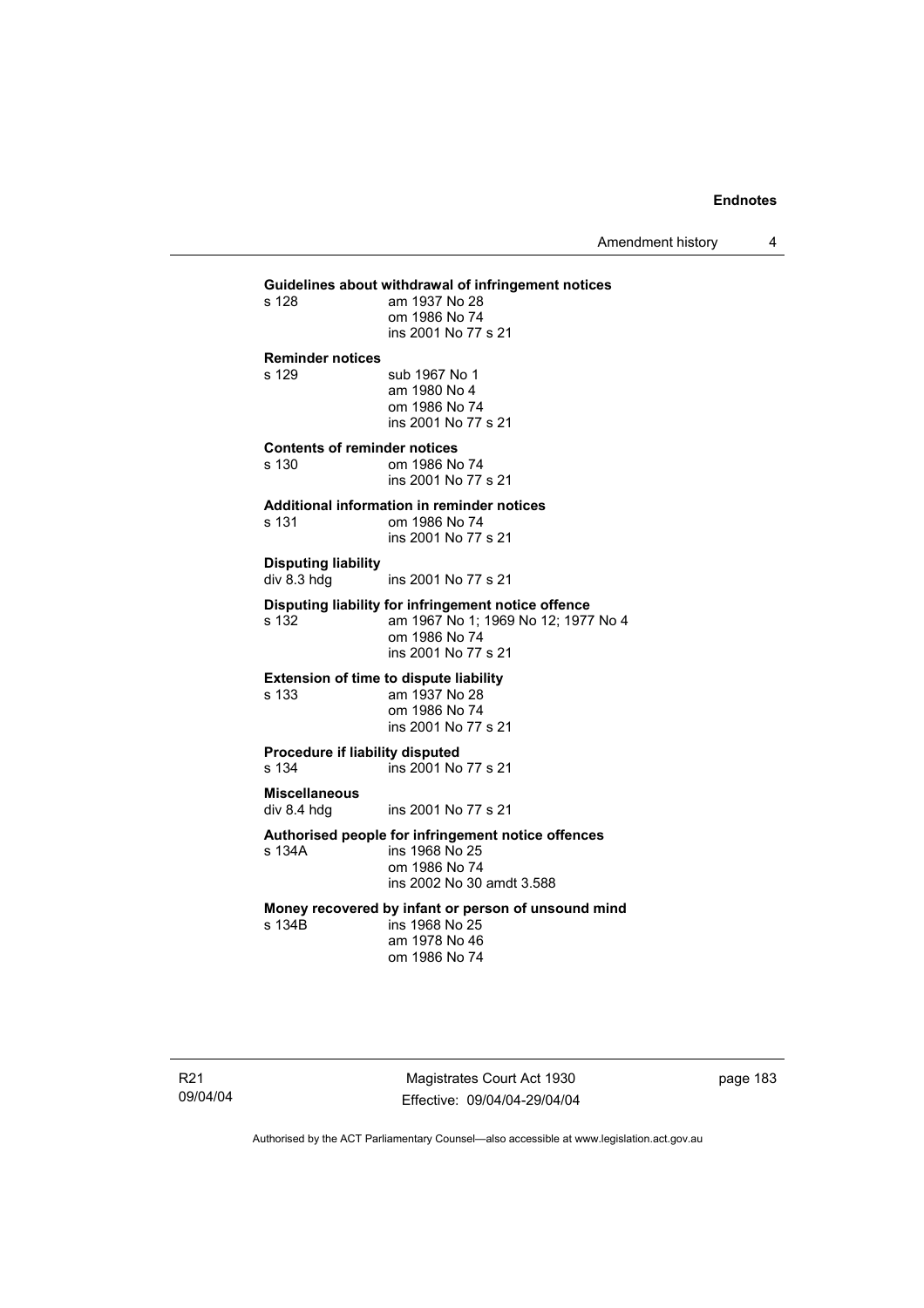4 Amendment history

| s 135                                         | Delegation of administering authority's functions<br>am 1937 No 28<br>om 1986 No 74<br>ins 2001 No 77 s 21<br>sub 2002 No 30 amdt 3.589                                          |
|-----------------------------------------------|----------------------------------------------------------------------------------------------------------------------------------------------------------------------------------|
| <b>Evidentiary certificates</b><br>s 136      | om 1986 No 74<br>ins 2001 No 77 s 21                                                                                                                                             |
| <b>Default summons</b><br>s 137               | om 1986 No 74                                                                                                                                                                    |
| Service of default summons<br>s 138           | om 1986 No 74                                                                                                                                                                    |
| s 139                                         | Ground of defence to be in writing lodged with the clerk<br>am 1937 No 28; 1958 No 12; 1970 No 15<br>om 1986 No 74                                                               |
| Trial<br>s 140                                | am 1958 No 12; 1970 No 15<br>om 1986 No 74                                                                                                                                       |
| General<br>div 9.1 hdg                        | (prev pt 9 div 1 hdg) renum R8 LA                                                                                                                                                |
| s 141                                         | Minute of decision and notice to defendant<br>am 1972 No 37; ord 1990 No 5; 1991 No 44; 1993 No 4; 1996<br>Nos 6 and 68; 1998 No 25; 1999 No 91 sch 2; ss renum<br><b>R10 LA</b> |
| <b>Formal convictions and orders</b><br>s 142 | am 1937 No 28; 1991 No 44                                                                                                                                                        |
| Proceedings in case of dismissal<br>s 143     | am 1986 No 74; 1991 No 44                                                                                                                                                        |
| s 144                                         | Copies of informations and other documents<br>sub 1967 No 1<br>am 1980 No 10; 1986 No 74; 1991 Nos 38 and 44; 1994 No 4                                                          |
| Imprisonment in first instance<br>s 145       | am 1996 No 6                                                                                                                                                                     |
| <b>Enforcement of fines</b><br>div 9.2 hdg    | (prev pt 9 div 2 hdg) sub 1994 No 61<br>am 1998 No 25<br>renum R8 LA                                                                                                             |

page 184 Magistrates Court Act 1930 Effective: 09/04/04-29/04/04

R21 09/04/04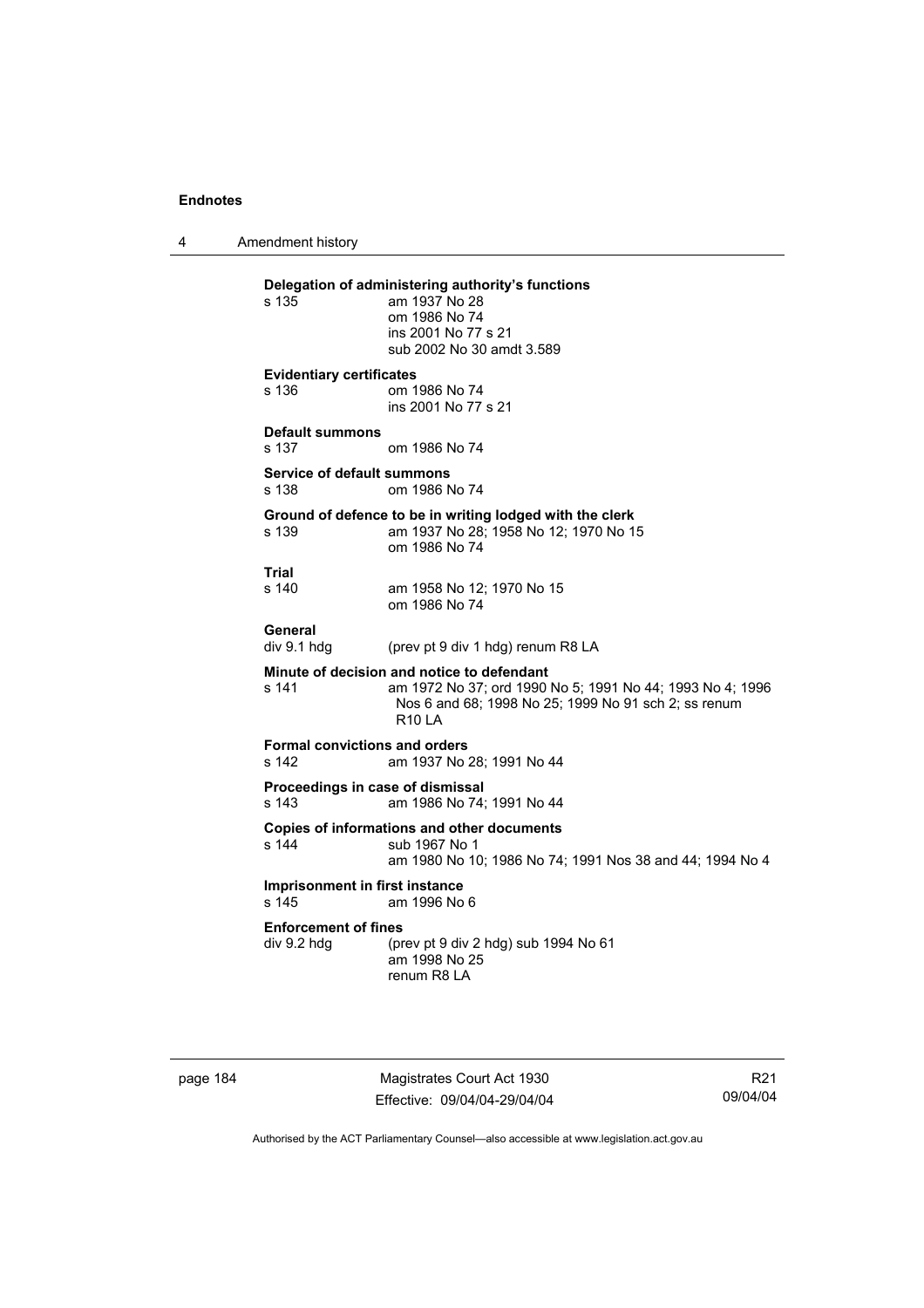### **Definitions for div 9.2**

| s 146                                      | om 1986 No 57<br>ins 1989 No 60<br>sub 1991 No 112<br>am 1993 No 4; 1998 No 25; 1999 No 91 s 13 sch 2                                                           |
|--------------------------------------------|-----------------------------------------------------------------------------------------------------------------------------------------------------------------|
| s 146A                                     | No imprisonment for breach of reparation order<br>ins ord 1990 No 1<br>am 1996 No 6<br>om 1998 No 25                                                            |
| <b>Payment of fine</b>                     |                                                                                                                                                                 |
| s 147                                      | am 1968 No 25; 1977 No 34; 1986 No 74; 1989 No 60; ord<br>1990 No 5; 1991 No 112; 1992 No 23; 1993 No 4; 1994 Nos<br>4, 45 and 61; 1995 No 46<br>sub 1998 No 25 |
| Notice of address etc                      |                                                                                                                                                                 |
| s 147A                                     | ins 1989 No 60<br>am 1991 Nos 44 and 112; 1993 No 48<br>sub 1998 No 25                                                                                          |
| Access to particulars of address<br>s 147B | ins 1998 No 25                                                                                                                                                  |
| <b>Doubtful service</b><br>s 147C          | ins 1998 No 25                                                                                                                                                  |
| Court may allow time to pay<br>s 148       | am 1974 No 14; 1979 No 33; 1991 No 44; 1998 No 25; ss<br>renum R10 LA                                                                                           |
| <b>Penalty notice</b>                      |                                                                                                                                                                 |
| s 149                                      | om 1986 No 74<br>ins 1998 No 25                                                                                                                                 |
| <b>Default</b>                             |                                                                                                                                                                 |
| s 150                                      | am 1974 No 14; 1977 No 34; 1979 No 33; 1986 No 74; 1989<br>No 60; 1991 No 112; 1993 No 4; 1999 No 79 s 5 sch 3<br>sub 1998 No 25                                |
|                                            | Parking offences-further orders in respect of natural persons                                                                                                   |
| s 150A                                     | ins 1989 No 60<br>am 1991 Nos 44 and 112; 1993 No 48<br>om 1998 No 25                                                                                           |
|                                            | Parking offences-further orders in respect of bodies corporate                                                                                                  |
| s 150B                                     | ins 1989 No 60<br>am 1991 Nos 44 and 112; 1993 No 48; 1994 No 61<br>om 1998 No 25                                                                               |
|                                            |                                                                                                                                                                 |

R21 09/04/04

Magistrates Court Act 1930 Effective: 09/04/04-29/04/04 page 185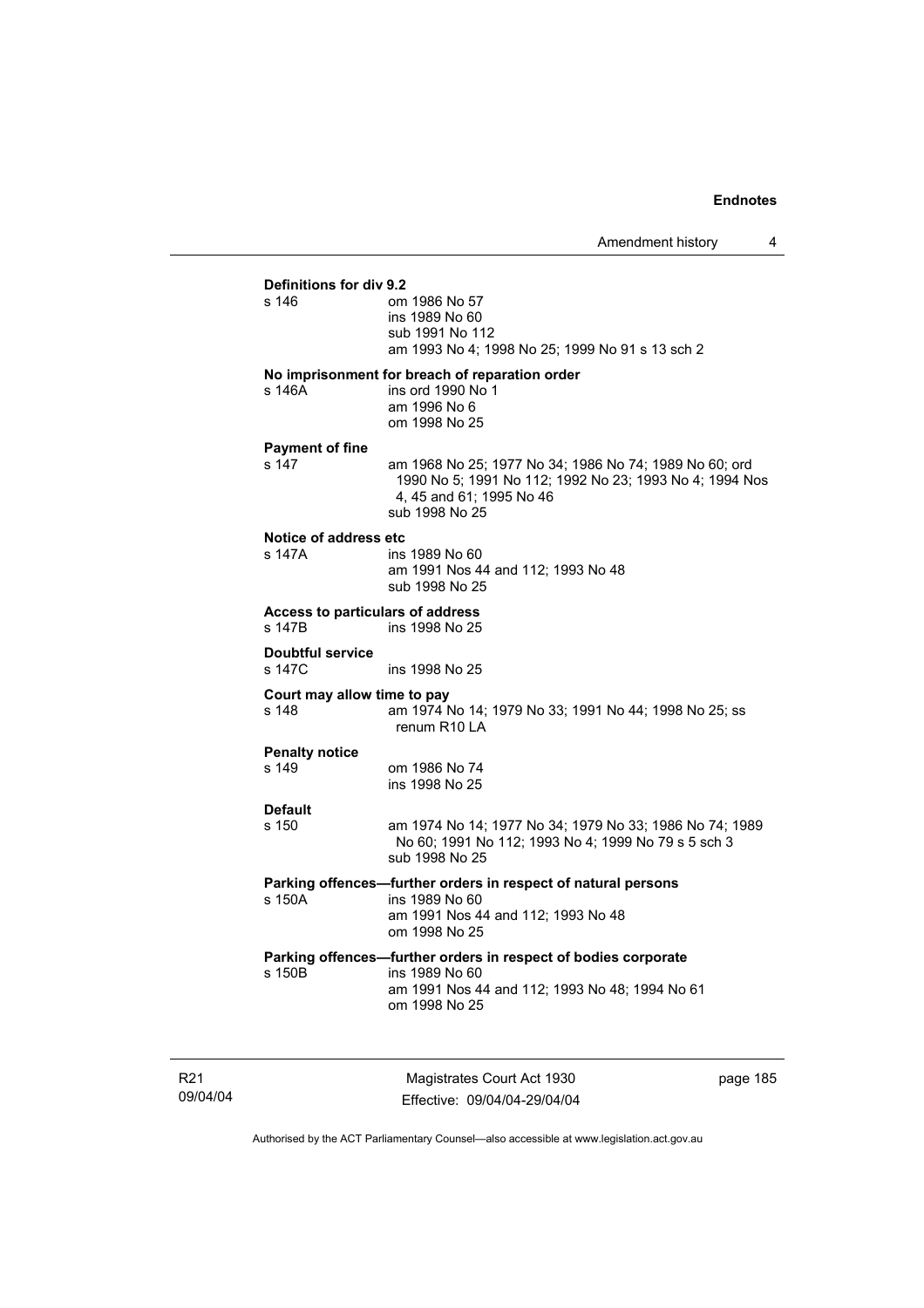4 Amendment history

| s 150C                        | ins 1989 No 60<br>am 1991 No 44<br>om 1998 No 25                                                 |
|-------------------------------|--------------------------------------------------------------------------------------------------|
| <b>Default notice</b>         |                                                                                                  |
| s 151                         | orig s 151 renum as s 185<br>ins 1998 No 25                                                      |
| <b>Special arrangements</b>   |                                                                                                  |
| s 152                         | orig s 152 renum as s 186<br>ins 1998 No 25                                                      |
| s 153                         | Notice for suspension of driver licence etc<br>am 1937 No 28; 1940 No 22; 1989 No 60; 1991 No 44 |
|                               | om 1998 No 25<br>sub 1999 No 79 s 5 sch 3                                                        |
|                               | Parking offences-instalment payments                                                             |
| s 153A                        | ins 1989 No 60<br>am 1991 No 44                                                                  |
|                               | om 1998 No 25                                                                                    |
|                               | Consequence of non-compliance with certain orders                                                |
| s 153B                        | ins 1989 No 60<br>am 1991 No 44                                                                  |
|                               | om 1998 No 25                                                                                    |
| Part payments                 |                                                                                                  |
| s 153C                        | ins 1989 No 60<br>am 1991 No 44                                                                  |
|                               | om 1998 No 25                                                                                    |
|                               | Access to personal information                                                                   |
| s 154                         | orig s 154 renum as s 187<br>ins 1998 No 25                                                      |
| s 154A                        | Ascertainment of capacity to pay fine<br>ins 1998 No 25                                          |
| s 154B                        | Garnishee orders and writs of execution<br>ins 1998 No 25                                        |
| s 154C                        | Application of Magistrates Court (Civil Jurisdiction) Act, pt 19<br>ins 1998 No 25               |
| s 154D                        | <b>Committal to prison-fine defaulters</b><br>ins 1998 No 25                                     |
| Money to be paid to registrar |                                                                                                  |
| s 155 hdq                     | am 1991 No 44                                                                                    |

page 186 Magistrates Court Act 1930 Effective: 09/04/04-29/04/04

R21 09/04/04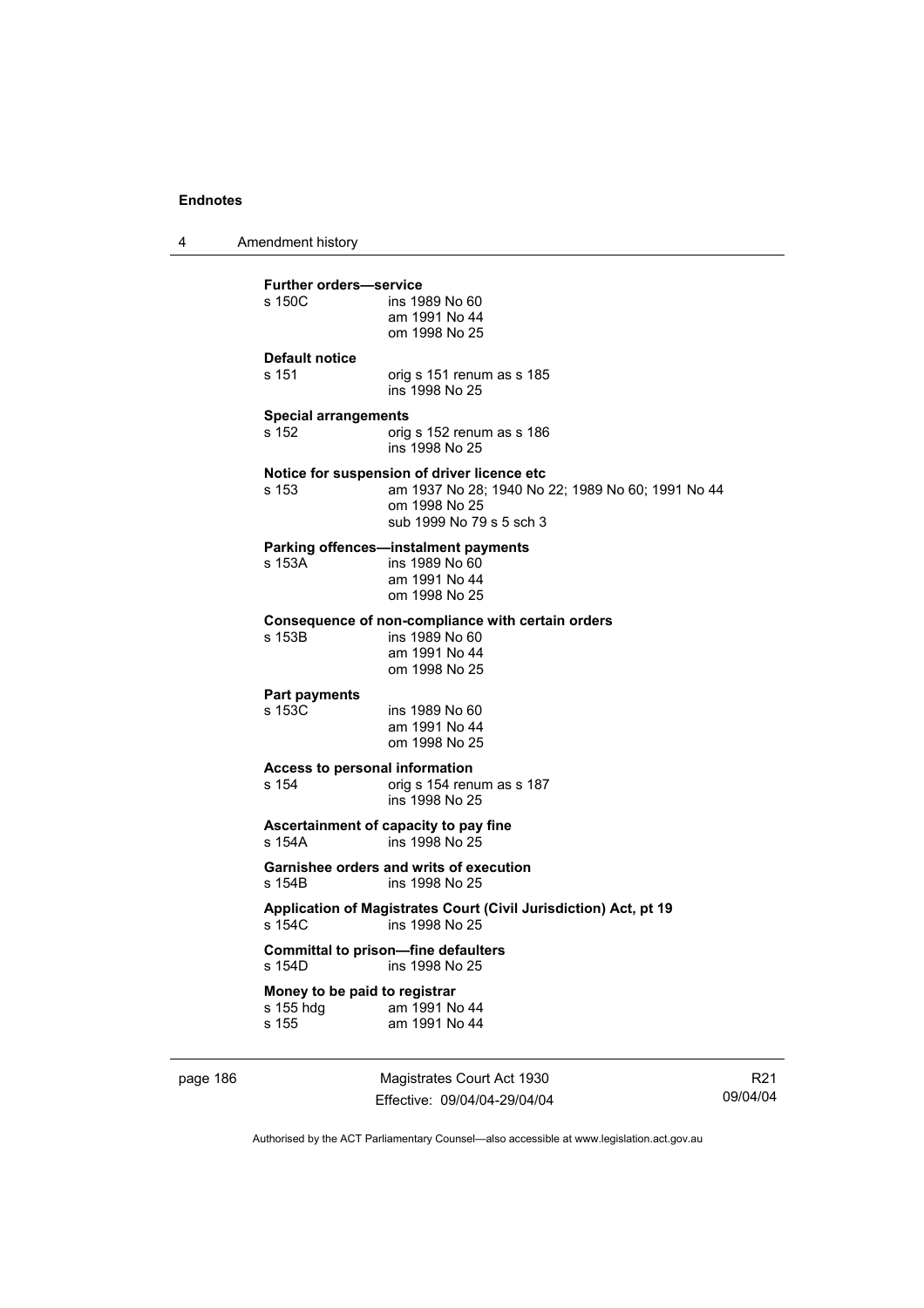| s 155A hdg<br>s 155A                        | Costs to be paid to clerk by registrar of motor vehicles<br>am 1991 No 44<br>ins 1989 No 60<br>am 1991 Nos 44 and 112<br>om 1998 No 25 |
|---------------------------------------------|----------------------------------------------------------------------------------------------------------------------------------------|
| s 156                                       | Execution to cease on payment of amount due<br>am 1977 No 34                                                                           |
| s 157                                       | Payment of amount to keeper or superintendent<br>am 1976 No 42; 1977 No 34; 1991 No 44; 1998 No 25                                     |
| Fine satisfied by imprisonment<br>s 158     | am 1986 No 74; 1991 No 44<br>om 1994 No 61<br>ins 1998 No 25                                                                           |
| <b>Remission</b><br>s 159 hdg<br>s 159      | am 1991 No 44<br>am 1991 No 44<br>om 1994 No 61<br>ins 1998 No 25                                                                      |
| s 160                                       | Conviction or order quashed or set aside<br>om 1994 No 61<br>ins 1998 No 25<br>am 1999 No 79 s 5 sch 3                                 |
| s 161                                       | Other enforcement provisions not affected<br>am 1986 No 74<br>om 1994 No 61<br>ins 1998 No 25                                          |
| <b>Procedure on execution</b><br>s 162      | am 1953 No 14; 1967 No 1; 1991 No 44; 1994 No 81<br>om 1994 No 61                                                                      |
| Warrant of distress after appeal<br>s 163   | om 1972 No 37                                                                                                                          |
| may be seized, sued on and sold<br>s 164    | Money, Australian notes and bank notes may be seized and choses in action<br>am ord 1990 No 5<br>om 1994 No 61                         |
| Time of application to be recorded<br>s 165 | am 1953 No 14; 1991 No 44<br>om 1994 No 61                                                                                             |
| s 166                                       | Warrant of execution, when to be executed<br>am 1967 No 1: 1994 No 81<br>om 1994 No 61                                                 |

R21 09/04/04

Magistrates Court Act 1930 Effective: 09/04/04-29/04/04 page 187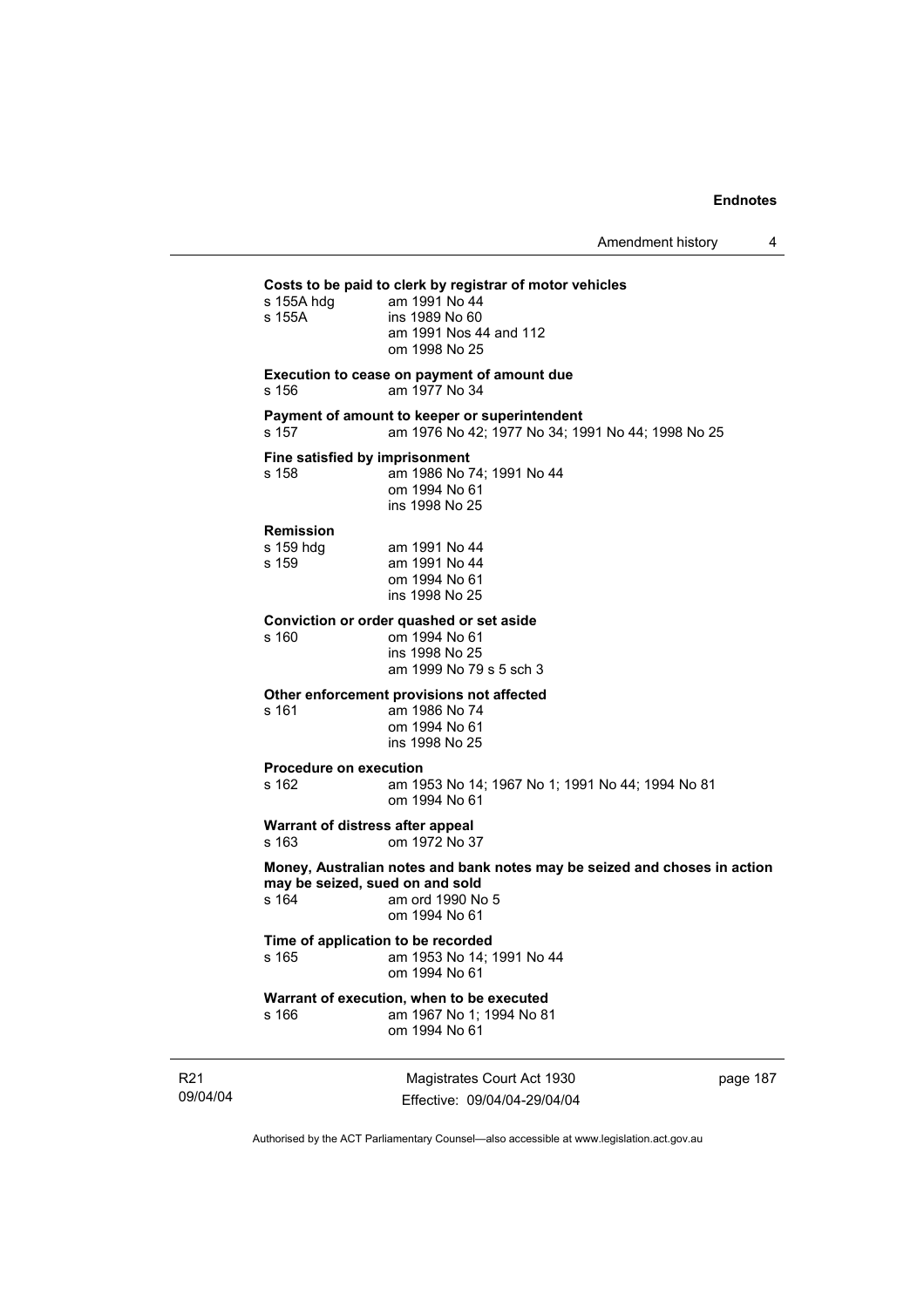4 Amendment history

| div 9.2A hdg                                                                             | Reciprocal enforcement of fines against bodies corporate<br>(prev pt 9 div 2A hdg) ins 1982 No 2<br>renum R8   A |  |
|------------------------------------------------------------------------------------------|------------------------------------------------------------------------------------------------------------------|--|
| Definitions for div 9.2A<br>s 166A                                                       | ins 1982 No 2<br>am 1991 No 44                                                                                   |  |
| s 166B                                                                                   | Declarations relating to reciprocating courts<br>ins 1982 No 2<br>am 2001 No 44 amdts 1.2752-1.2754              |  |
| <b>Enforcement of fine</b><br>s 166C                                                     | ins 1982 No 2<br>am 1991 No 44; 1994 No 61                                                                       |  |
| s 166D                                                                                   | Effect of enforcement by reciprocating court<br>ins 1982 No 2<br>am 1991 No 44                                   |  |
| s 166E hdg<br>s 166E                                                                     | Registrar to notify payment of Territory fine<br>am 1991 No 44<br>ins 1982 No 2<br>am 1991 No 44                 |  |
| <b>Adverse claims</b><br>pt 9 div 3 hdg                                                  | om 1986 No 74                                                                                                    |  |
| Adverse claim to goods seized<br>s 167                                                   | am 1953 No 14<br>om 1986 No 74                                                                                   |  |
| <b>Rules in Interpleader summons</b><br>s 168                                            | om 1986 No 74                                                                                                    |  |
| Right of landlord not affected<br>s 169                                                  | om 1986 No 74                                                                                                    |  |
| <b>Attachment of debts</b><br>pt 9 div 4 hdg                                             | om 1994 No 61                                                                                                    |  |
| s 170                                                                                    | Oral examination of debtor as to debts owing to him<br>am 1968 No 25; 1991 No 44<br>om 1994 No 61                |  |
| Order nisi for attachment of debt<br>s 171<br>am 1937 No 28; 1991 No 44<br>om 1994 No 61 |                                                                                                                  |  |
| Service of order nisi to bind debts<br>s 172                                             | am 1993 No 4<br>om 1994 No 61                                                                                    |  |
|                                                                                          |                                                                                                                  |  |

page 188 Magistrates Court Act 1930 Effective: 09/04/04-29/04/04

R21 09/04/04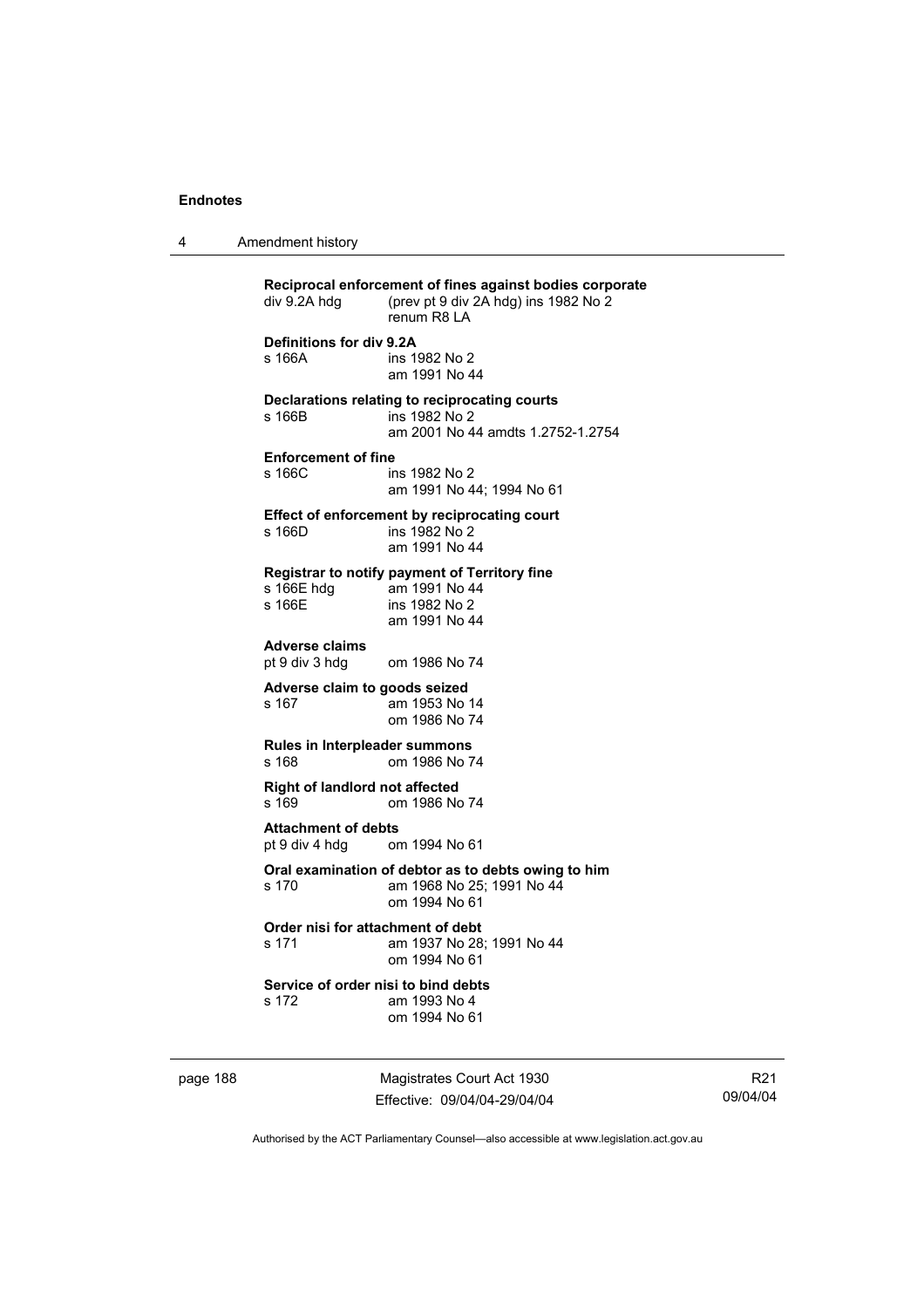Amendment history 4

```
Where garnishee does not dispute debt 
s 173 sub 1968 No 25 
                 am 1970 No 15; 1991 No 44 
                 om 1994 No 61 
Where garnishee disputes debt 
s 174 am 1986 No 74 
                 om 1994 No 61 
Issue may be filed 
s 175 om 1994 No 61 
Where third party claims lien or charge on debt 
s 176 om 1994 No 61 
Court may order warrant to levy amount or issue to be tried 
s 177 om 1994 No 61 
Payment by debtor under order to be valid discharge 
s 178 am 1937 No 28 
                 om 1994 No 61 
Debt attachment book 
s 179 am 1991 No 44 
                 om 1994 No 61 
Costs of attachment 
                om 1994 No 61
Imprisonment of fraudulent debtors 
pt 9 div 5 hdg om 1994 No 61 
Defendants in civil cases not to be imprisoned except under certain 
circumstances 
s 181 am 1937 No 28; 1991 No 44 
                 om 1994 No 61 
Warrant in default of compliance 
s 182 am 1991 No 44 
                 om 1994 No 61 
Ex parte order of commitment 
s 183 am 1991 No 44 
                 om 1994 No 61 
Miscellaneous 
                (prev pt 9 div 6 hdg) renum R8 LA
Enforcement of costs against informant 
s 184 orig s 184 am 1991 No 44 
                 om 1994 No 61 
                 ins 1998 No 25 s 17
```
R21 09/04/04

Magistrates Court Act 1930 Effective: 09/04/04-29/04/04 page 189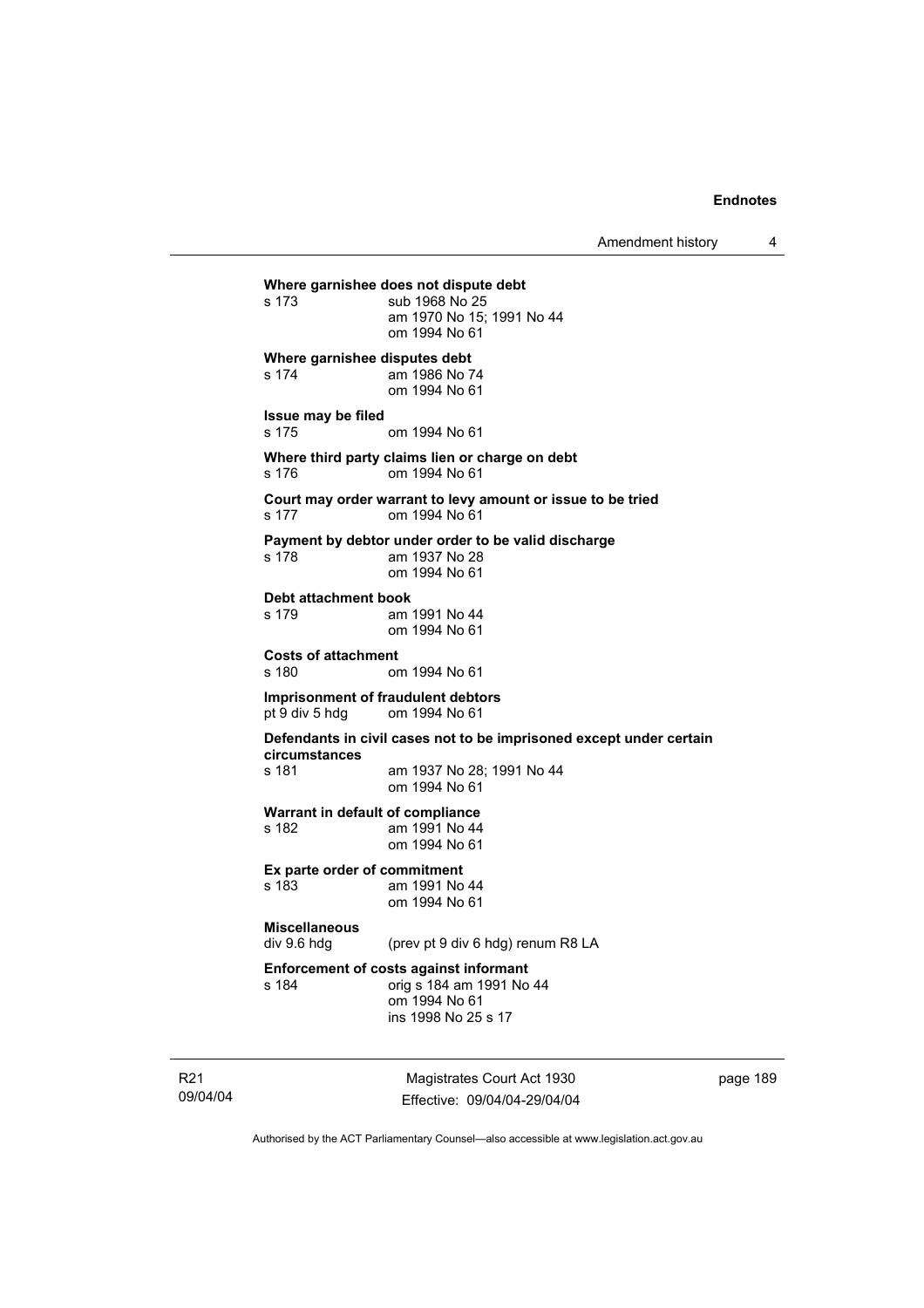4 Amendment history page 190 Magistrates Court Act 1930 R21 09/04/04 **Committal to prison—orders not involving payment of money**  s 185 orig s 185 sub 1967 No 1 om 1972 No 37 (prev s 151) am 1977 No 34; 1996 No 6 renum 1998 No 25 **Warrant of commitment to prison**  s 186 orig s 186 om 1994 No 61 (prev s 152) sub 1996 No 6 renum 1998 No 25 am 1998 No 67; ss renum R10 LA **Warrant of commitment if defendant already in prison**  s 187 orig s 187 om 1994 No 61 (prev s 154) renum 1998 No 25 **Mitigation of payment by court**<br>**s** 188 **am** 1967 No am 1967 No 1; 1982 No 3; 1985 No 41; ord 1990 No 5; 1994 No 81 **Scale of imprisonment for nonpayment of money**  s 189 am 1967 No 1; 1977 No 34; 1978 No 46 sub 1993 No 4 am 1994 No 61 om 1998 No 25 **Proceeds of warrants of execution**  s 190 sub 1986 No 74 am ord 1990 No 5; 1991 No 44 om 1994 No 61 **Accounts to be kept in approved form**  s 191 hdg am 2001 No 44 amdt 1.2755<br>s 191 am 1967 No 1: 1979 No 33: am 1967 No 1; 1979 No 33; 1991 No 44; 1994 No 81; 2001 No 44 amdt 1.2756 **Executors and administrators may enforce orders in civil matters**  s 192 am 1991 No 44 om 1994 No 61 **Forfeited goods may be sold**  s 193 am ord 1990 No 5 **Warrant of commitment or writ of execution not void for form only**  s 194 am 1994 No 61 **Convictions etc to be transmitted to registrar of Supreme Court**  s 195 am 1937 No 28; 1992 No 23 **Restraining orders**  pt 10 hdg sub 1990 No 65 om 2001 No 90 amdt 1.79

Authorised by the ACT Parliamentary Counsel—also accessible at www.legislation.act.gov.au

Effective: 09/04/04-29/04/04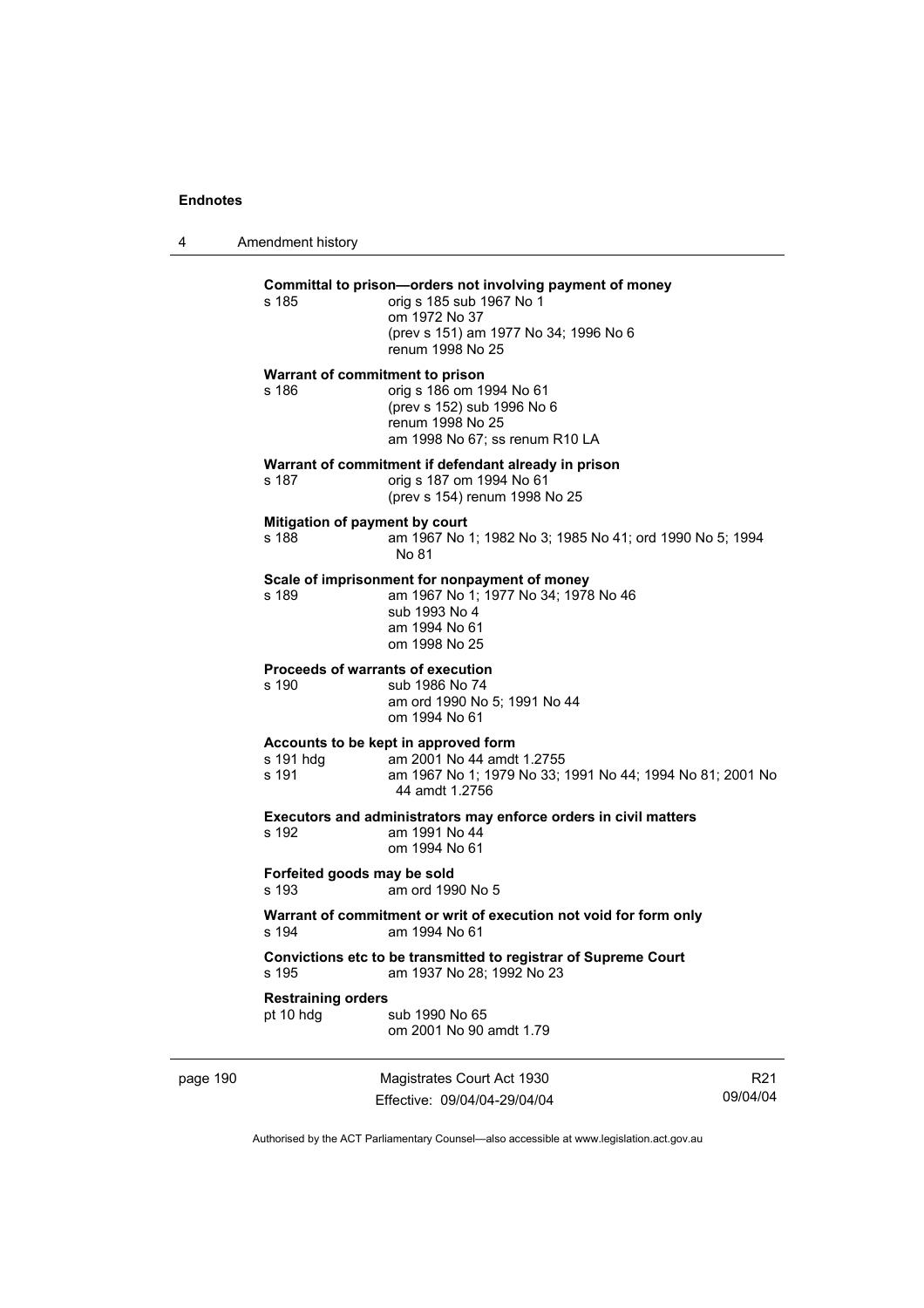| Amendment history |  |
|-------------------|--|
|-------------------|--|

|                                         |                                                                     | <u>TUININIINIIN IINUU Y</u> |
|-----------------------------------------|---------------------------------------------------------------------|-----------------------------|
| Definitions for pt 10                   |                                                                     |                             |
| s 196                                   | am 1937 No 28                                                       |                             |
|                                         | sub 1990 No 65                                                      |                             |
|                                         | am 1992 No 37; 2000 No 60 s 4                                       |                             |
|                                         | om 2001 No 90 amdt 1.79                                             |                             |
| <b>Power to make</b>                    |                                                                     |                             |
| s 197                                   | sub 1990 No 65                                                      |                             |
|                                         | om 2001 No 90 amdt 1.79                                             |                             |
|                                         |                                                                     |                             |
| <b>Entitlement to apply</b>             |                                                                     |                             |
| s 198                                   | sub 1990 No 65<br>am 1998 No 38; 2000 No 60 s 5                     |                             |
|                                         | om 2001 No 90 amdt 1.79                                             |                             |
|                                         |                                                                     |                             |
|                                         | Powers exercisable in care and protection proceedings               |                             |
| s 198A                                  | ins 1999 No 64 s 4 sch 2                                            |                             |
|                                         | om 2001 No 90 amdt 1.79                                             |                             |
|                                         | Special requirements-applications by community advocate or employer |                             |
| s 198B                                  | ins 2000 No 60 s 6                                                  |                             |
|                                         | om 2001 No 90 amdt 1.79                                             |                             |
| <b>Hearing dates</b>                    |                                                                     |                             |
| s 199                                   | am 1937 No 28                                                       |                             |
|                                         | sub 1990 No 65                                                      |                             |
|                                         | am 1991 No 44                                                       |                             |
|                                         | om 2001 No 90 amdt 1.79                                             |                             |
|                                         | Parties—applications by persons other than aggrieved persons        |                             |
| s 200                                   | am 1937 No 28                                                       |                             |
|                                         | sub 1990 No 65                                                      |                             |
|                                         | am 1998 No 38; 2000 No 60 s 7                                       |                             |
|                                         | om 2001 No 90 amdt 1.79                                             |                             |
|                                         | Parties-applications involving children                             |                             |
| s 201                                   | sub 1990 No 65                                                      |                             |
|                                         | am 1991 No 44                                                       |                             |
|                                         | om 2001 No 90 amdt 1.79                                             |                             |
| <b>Representation of children</b>       |                                                                     |                             |
| s 202                                   | sub 1990 No 65                                                      |                             |
|                                         | om 2001 No 90 amdt 1.79                                             |                             |
|                                         |                                                                     |                             |
| <b>Hearing of applications</b><br>s 203 | sub 1990 No 65                                                      |                             |
|                                         | am 1995 No 46; 1999 No 34                                           |                             |
|                                         | om 2001 No 90 amdt 1.79                                             |                             |
|                                         |                                                                     |                             |

R21 09/04/04

Magistrates Court Act 1930 Effective: 09/04/04-29/04/04 page 191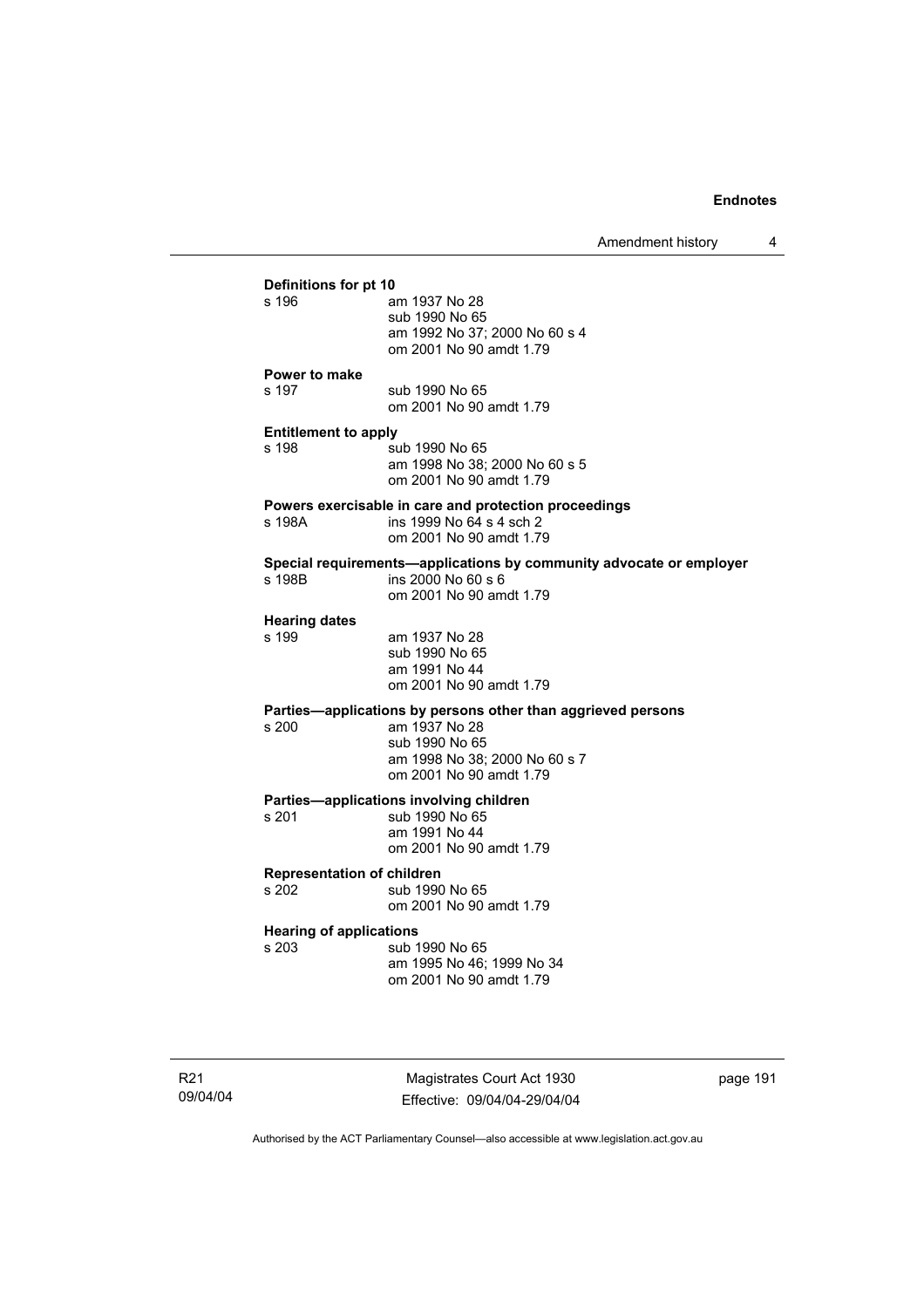4 Amendment history

page 192 Magistrates Court Act 1930 **Matters to be taken into account**<br>s 204 sub 1990 No 6 sub 1990 No 65 om 2001 No 90 amdt 1.79 **Restrictions in orders**  am 1986 No 74 sub 1990 No 65 om 2001 No 90 amdt 1.79 **Consent orders**  sub 1990 No 65 om 2001 No 90 amdt 1.79 **Jurisdiction under s 206**  ins 1999 No 34 om 2001 No 90 amdt 1.79 **Service of applications**  s 206A ins 1990 No 65 am 1991 No 44; 2000 No 60 s 8; 2001 No 44 amdt 1.2757 om 2001 No 90 amdt 1.79 **Procedure in absence of respondent**  ins 1990 No 65 om 2001 No 90 amdt 1.79 **Interim restraining orders**  s 206C ins 1990 No 65 om 2001 No 90 amdt 1.79 **Seizure of firearms**  s 206D ins 1990 No 65 am 1991 No 9; 1996 No 74; 1997 No 25 om 2001 No 90 amdt 1.79 **Explaining proposed orders**  ins 1990 No 65 am 1992 No 37 om 2001 No 90 amdt 1.79 **Counselling**  ins 1990 No 65 om 2001 No 90 amdt 1.79 **Power of court to make orders where person charged**  s 206G ins 1990 No 65 om 2001 No 90 amdt 1.79 **Duration of orders**  s 206H ins 1990 No 65 om 2001 No 90 amdt 1.79

Effective: 09/04/04-29/04/04

R21 09/04/04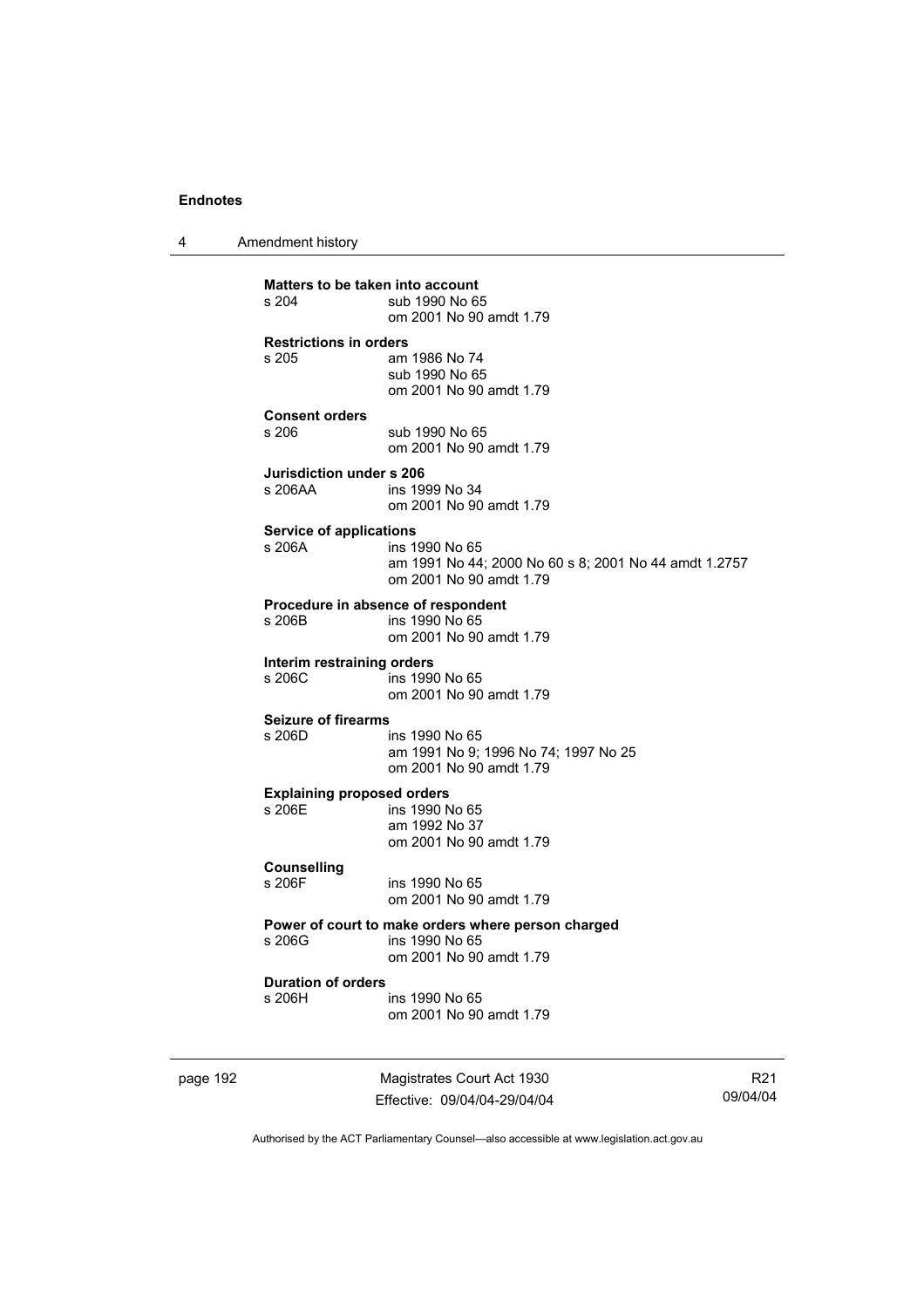| s 2061                                     | ins 2001 No 70 amdt 1.67<br>om 2001 No 90 amdt 1.79                                                                            |
|--------------------------------------------|--------------------------------------------------------------------------------------------------------------------------------|
| s 206J                                     | Variation and revocation of orders<br>ins 1990 No 65<br>am 1991 No 44; 1999 No 64 s 4 sch 2<br>om 2001 No 90 amdt 1.79         |
| Service etc of orders<br>s 206K            | ins 1990 No 65<br>am 1991 No 44; 1996 No 51; 2001 No 44 amdt 1.2758,<br>amdt 1.2759<br>om 2001 No 90 amdt 1.79                 |
| <b>Offence</b><br>s 206L                   | ins 1990 No 65<br>am 1992 No 37; 1994 No 81; 1997 No 25<br>om 2001 No 90 amdt 1.79                                             |
| s 206M                                     | Service other than personal service<br>ins 1990 No 65<br>om 2001 No 90 amdt 1.79                                               |
| Service by police officers<br>s 206N       | ins 1990 No 65<br>am 1991 No 44<br>om 2001 No 90 amdt 1.79                                                                     |
| s 206P                                     | Restriction on publication of reports of proceedings<br>ins 1990 No 65<br>am 1994 No 81; 1998 No 38<br>om 2001 No 90 amdt 1.79 |
|                                            | Limits of restriction on publication<br>ins 1998 No 38<br>om 2001 No 90 amdt 1.79                                              |
| s 206PB                                    | Application not invalid only because made under wrong Act<br>ins 1998 No 38<br>om 2001 No 90 amdt 1.79                         |
| <b>Appeals</b><br>s 206Q                   | ins 1990 No 65<br>am 1995 No 46<br>om 2001 No 90 amdt 1.79                                                                     |
| <b>Application of Crimes Act</b><br>s 206R | ins 1990 No 65<br>om 2001 No 90 amdt 1.79                                                                                      |

R21 09/04/04

Magistrates Court Act 1930 Effective: 09/04/04-29/04/04 page 193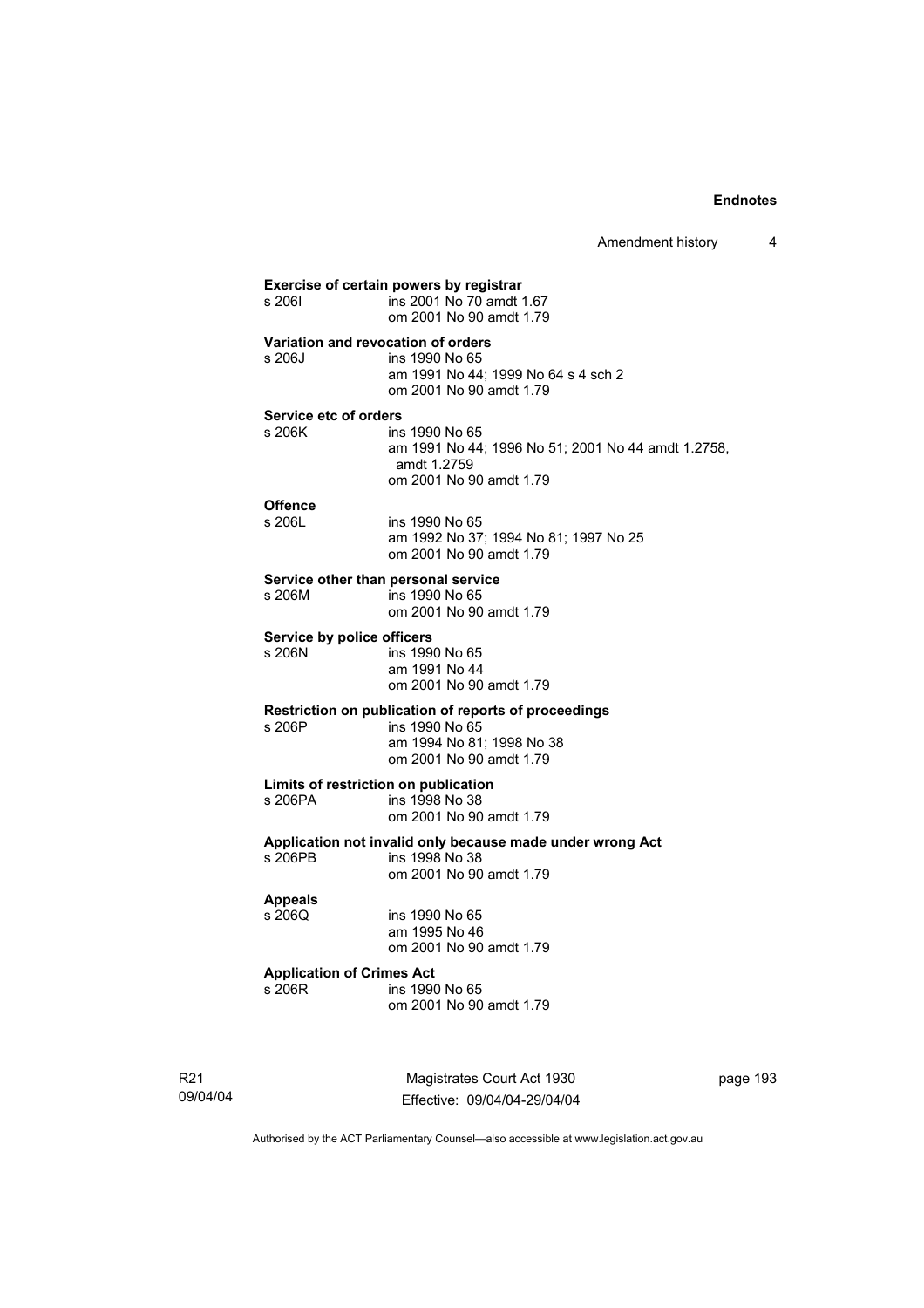4 Amendment history

**Appeals to Supreme Court**  pt 11 hdg sub 1972 No 37 **Appellate jurisdiction of Supreme Court**  div 11.1 hdg (prev pt 11 div 1 hdg) ins 1972 No 37 renum R8 LA **Jurisdiction of Supreme Court**  s 207 sub 1937 No 28 am 1967 No 1; 1968 No 25 sub 1972 No 37 am 1985 No 67; 1990 No 65; 2001 No 90 amdt 1.80 **Appeals**  (prev pt 11 div 2 hdg) ins 1972 No 37 renum R8 LA **Appeals to which div 11.2 applies**  s 208 sub 1937 No 28 am 1953 No 14; 1958 No 12; 1968 No 25 sub 1972 No 37 am 1984 No 16; 1985 Nos 41 and 67; 1986 Nos 33 and 74; 1990 No 65; 1992 No 9; 1994 No 61; 1996 No 6 **Appeals in other cases**  s 208A ins 1958 No 12 am 1967 No 1; 1968 No 25 om 1972 No 37 **Substituted service of notice of appeal**  ins 1958 No 12 om 1972 No 37 **Institution of appeal**  s 209 am 1934 No 17 sub 1937 No 28 am 1967 No 1 sub 1972 No 37 am 1984 No 61; 1985 No 67 sub 1986 No 74 **Substituted service of notice of appeal**  s 210 am 1934 No 17 sub 1937 No 28; 1972 No 37 **When appeal deemed to be duly instituted**  s 211 sub 1937 No 28; 1972 No 37; 1985 No 18 om 1986 No 74

page 194 Magistrates Court Act 1930 Effective: 09/04/04-29/04/04

R21 09/04/04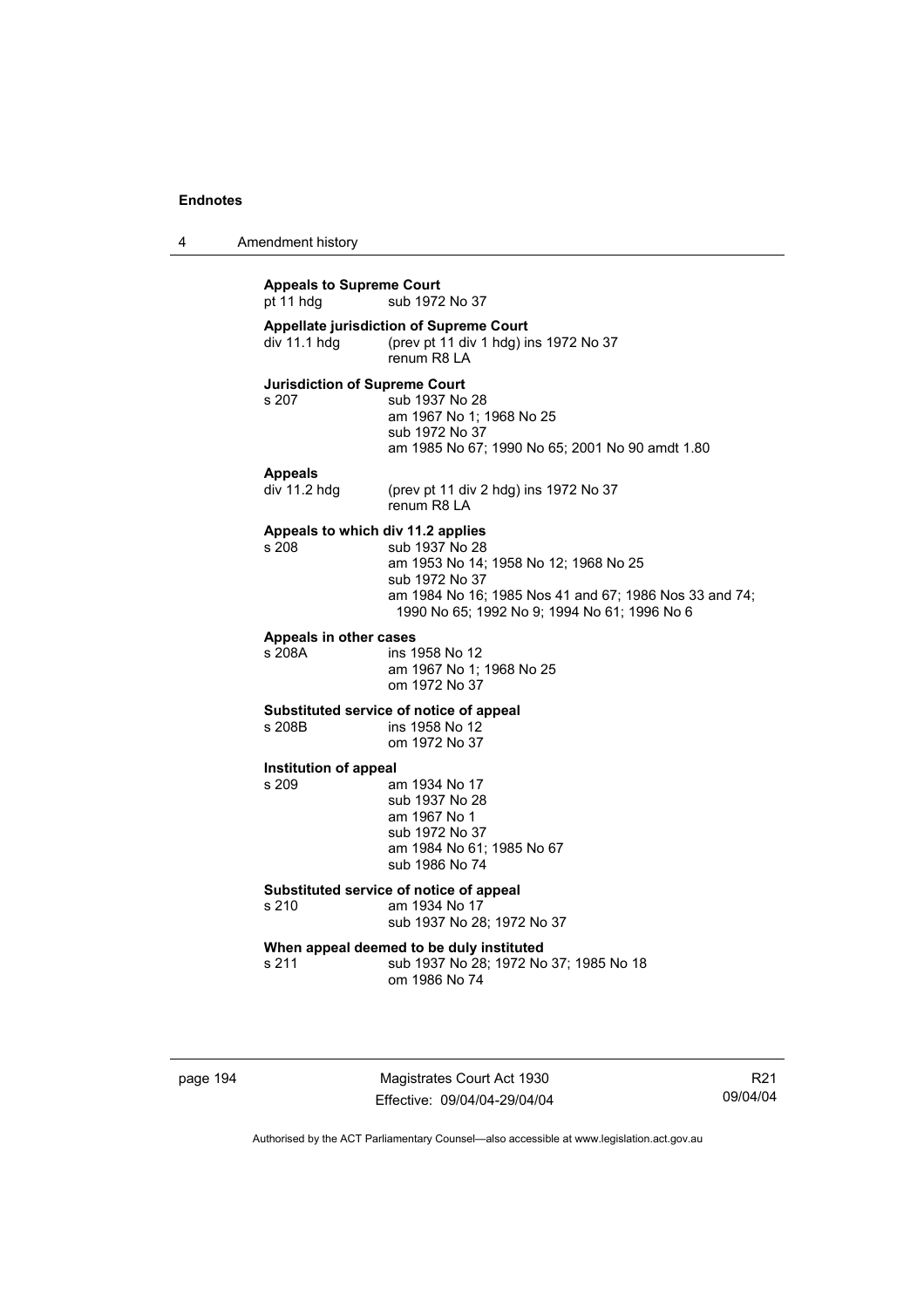## **When appeal deemed to be duly instituted**<br>s 212 **b** sub 1937 No 28: 1958 No

sub 1937 No 28; 1958 No 12 am 1967 No 1 sub 1972 No 37 om 1985 No 18

#### **Increase in amount of security**

s 213 sub 1937 No 28; 1972 No 37 om 1985 No 18

### **Appeals in cases other than civil cases**

s 214 sub 1937 No 28 am 1967 No 1 sub 1972 No 37 am 1984 No 61; 1990 No 65

#### **Appeals in relation to grant of bail**

| s 214A | ins 1986 No 33 |
|--------|----------------|
|        | om 1992 No 9   |

#### **Appeals in civil cases**

| s 215 | om 1937 No 28  |
|-------|----------------|
|       | ins 1972 No 37 |
|       | am 1985 No 67  |
|       | om 1986 No 74  |

#### **Stay of execution pending appeal in certain cases**   $s<sub>216</sub>$

| s 216 | om 1937 No 28                                    |
|-------|--------------------------------------------------|
|       | ins 1972 No 37                                   |
|       | am 1984 No 62: 1986 No 74: 1992 No 9: 1995 No 41 |

## **Execution not to be stayed in other cases except by order of Supreme Court**

| s 217 | om 1937 No 28  |
|-------|----------------|
|       | ins 1972 No 37 |
|       | om 1986 No 74  |

#### **Orders by Supreme Court on appeals**

| s 218 | om 1937 No 28  |
|-------|----------------|
|       | ins 1972 No 37 |
|       | sub 1984 No 61 |
|       | am 1985 No 67  |
|       |                |

## **Barring of right of appeal under div 11.2 if order to review granted**

s 219 om 1937 No 28 ins 1972 No 37 am 1985 No 67; 1986 No 74

# **Orders to review**

s 217

s 218

(prev pt 11 div 3 hdg) ins 1972 No 37 renum R8 LA

R21 09/04/04

Magistrates Court Act 1930 Effective: 09/04/04-29/04/04 page 195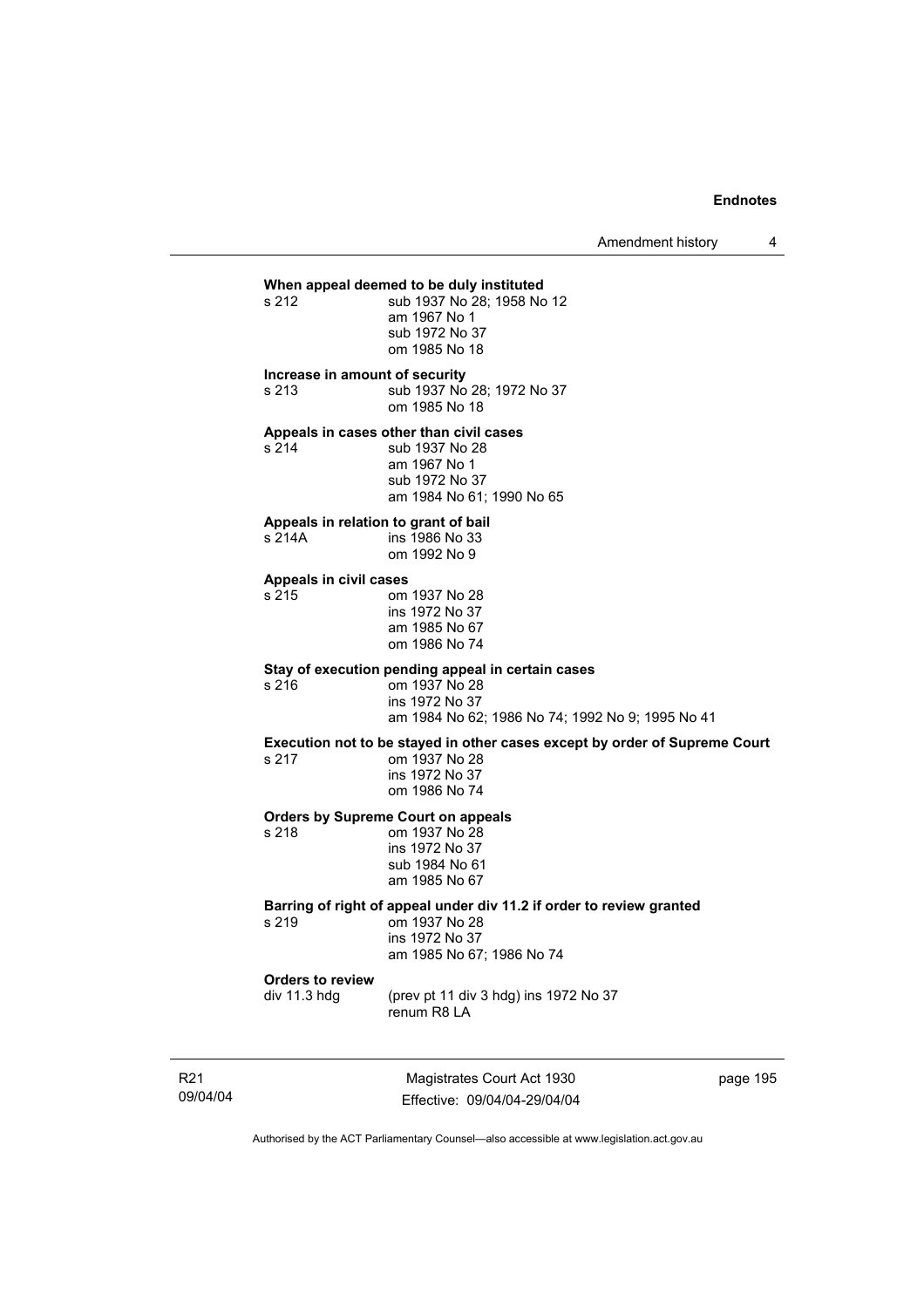4 Amendment history

| s 219A                                   | ins 1972 No 37<br>om 1994 No 61                                                                                                                                                  |
|------------------------------------------|----------------------------------------------------------------------------------------------------------------------------------------------------------------------------------|
| s 219B                                   | Appeals by way of orders to review<br>ins 1972 No 37<br>am 1974 No 14; 1979 No 41; 1984 No 16; 1985 Nos 41 and<br>67; ord 1990 No 9; 1994 No 61; 1996 No 6; pars renum R10<br>LA |
| Grant of order nisi to review<br>s 219C  | ins 1972 No 37<br>am 1974 No 14; 1979 No 41; 1984 No 61; 1985 Nos 41 and<br>67; ord 1990 No 9; 1996 No 6; pars renum R10 LA                                                      |
| s 219D                                   | Security for costs and stay of execution<br>ins 1972 No 37<br>am 1985 Nos 41 and 67; ord 1990 No 9; 1992 No 9; 1996 No<br>6; ss renum R10 LA                                     |
| Non-appearance of applicant<br>s 219E    | ins 1972 No 37<br>am 1996 No 6                                                                                                                                                   |
| <b>Powers of Supreme Court</b><br>s 219F | ins 1972 No 37<br>am 1974 No 14; 1979 No 41; 1985 Nos 41 and 67; ord 1990<br>No 9; ss and pars renum R10 LA                                                                      |
| <b>Absconding appellants</b>             |                                                                                                                                                                                  |
| pt 11 div 3A hdg                         | ins 1984 No 62<br>om 1992 No 9                                                                                                                                                   |
| Interpretation<br>s 219G                 | ins 1984 No 62<br>am 1986 No 74<br>om 1992 No 9                                                                                                                                  |
|                                          | Warrant of apprehension of appellant                                                                                                                                             |
| s 219H                                   | ins 1984 No 62<br>om 1992 No 9                                                                                                                                                   |
|                                          | Power of Court where person apprehended                                                                                                                                          |
| s 219J                                   | ins 1984 No 62<br>om 1992 No 9                                                                                                                                                   |
| s 219K                                   | <b>Effect of apprehension of appellant</b><br>ins 1984 No 62<br>om 1992 No 9                                                                                                     |

page 196 Magistrates Court Act 1930 Effective: 09/04/04-29/04/04

R21 09/04/04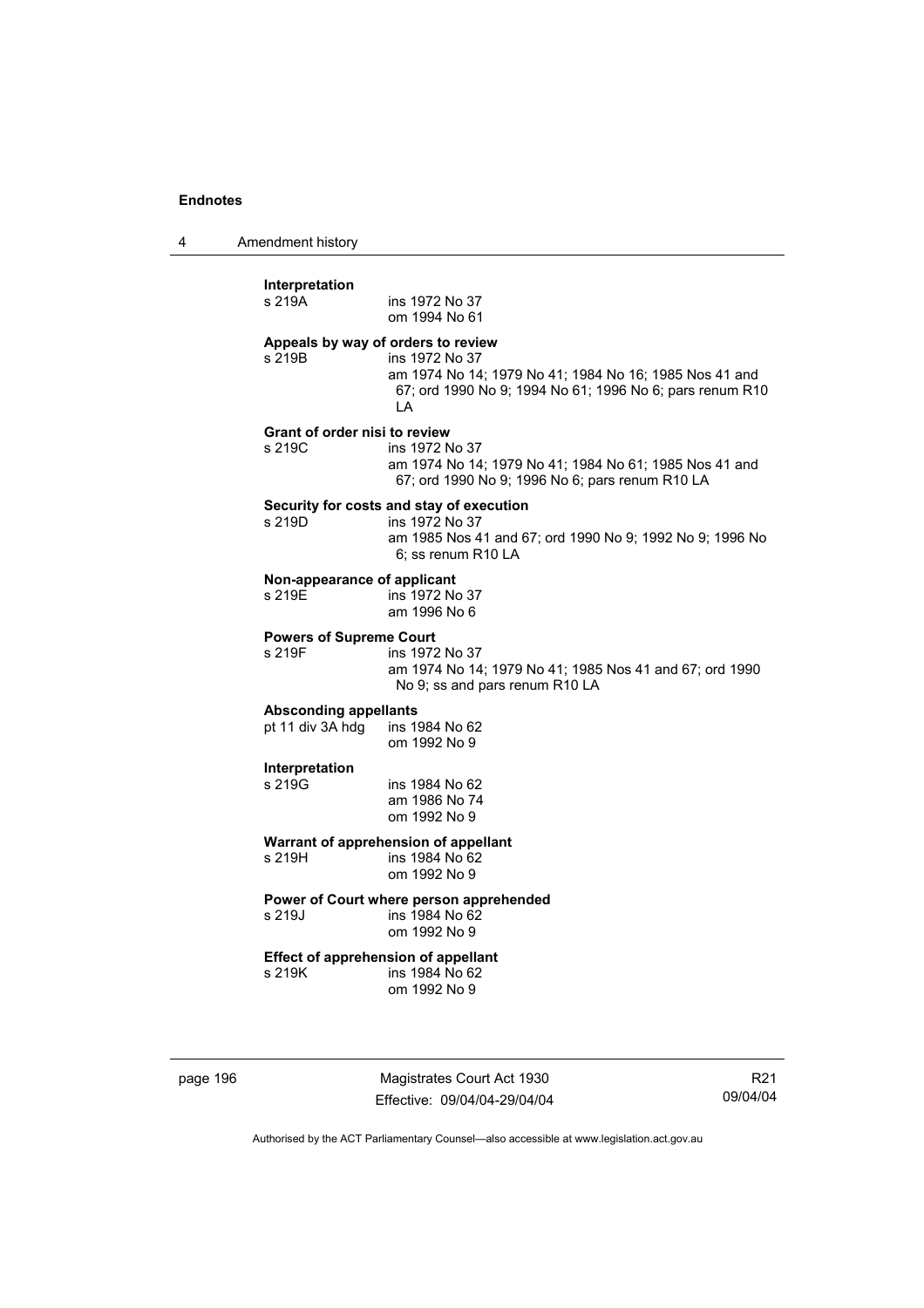Amendment history 4

**Stay of execution not affected**<br>s 219L **ins 1984** No ins 1984 No 62 om 1992 No 9 **General Provisions**  div 11.4 hdg (prev pt 11 div 4 hdg) ins 1972 No 37 renum R8 LA **Forfeiture of recognisance**  s 220 am 1937 No 28; 1972 No 37 sub 1984 No 62 om 1992 No 9 **Magistrate may order appellant to be liberated**  s 221 om 1937 No 28 **Control of Supreme Court over summary convictions**  s 222 am 1937 No 28; 1985 No 67; 1986 No 74 **Amendment**  am 1937 No 28; 1985 No 67; 1986 No 74 **In cases of certiorari**  s 224 am 1937 No 28 **Notice dispensed with**  am 1937 No 28; 1967 No 1; 1985 No 17 **Power of court to admit to bail**  s 226 am 1937 No 28; 1992 No 9 **Respecting the amendment of convictions etc**  s 227 am 1937 No 28; 1985 No 67; 1996 No 6 **Want of summons or information**  s 228 am 1986 No 74 **Provisions applicable in relation to security given for costs of appeal**  s 230 am 1937 No 28 sub 1972 No 37 am 1985 No 18; 1991 No 44 **Magistrate sued for act not within jurisdiction**  s 231 am 1937 No 28; 1953 No 14; 1994 No 61 **Warrant or writ by magistrate on order of court**  s 233 am 1994 No 61 **No action for acts done under order of Supreme Court**  s 234 am 1937 No 28 **No action where proceedings confirmed on appeal**  s 235 am 1994 No 61

R21 09/04/04

Magistrates Court Act 1930 Effective: 09/04/04-29/04/04 page 197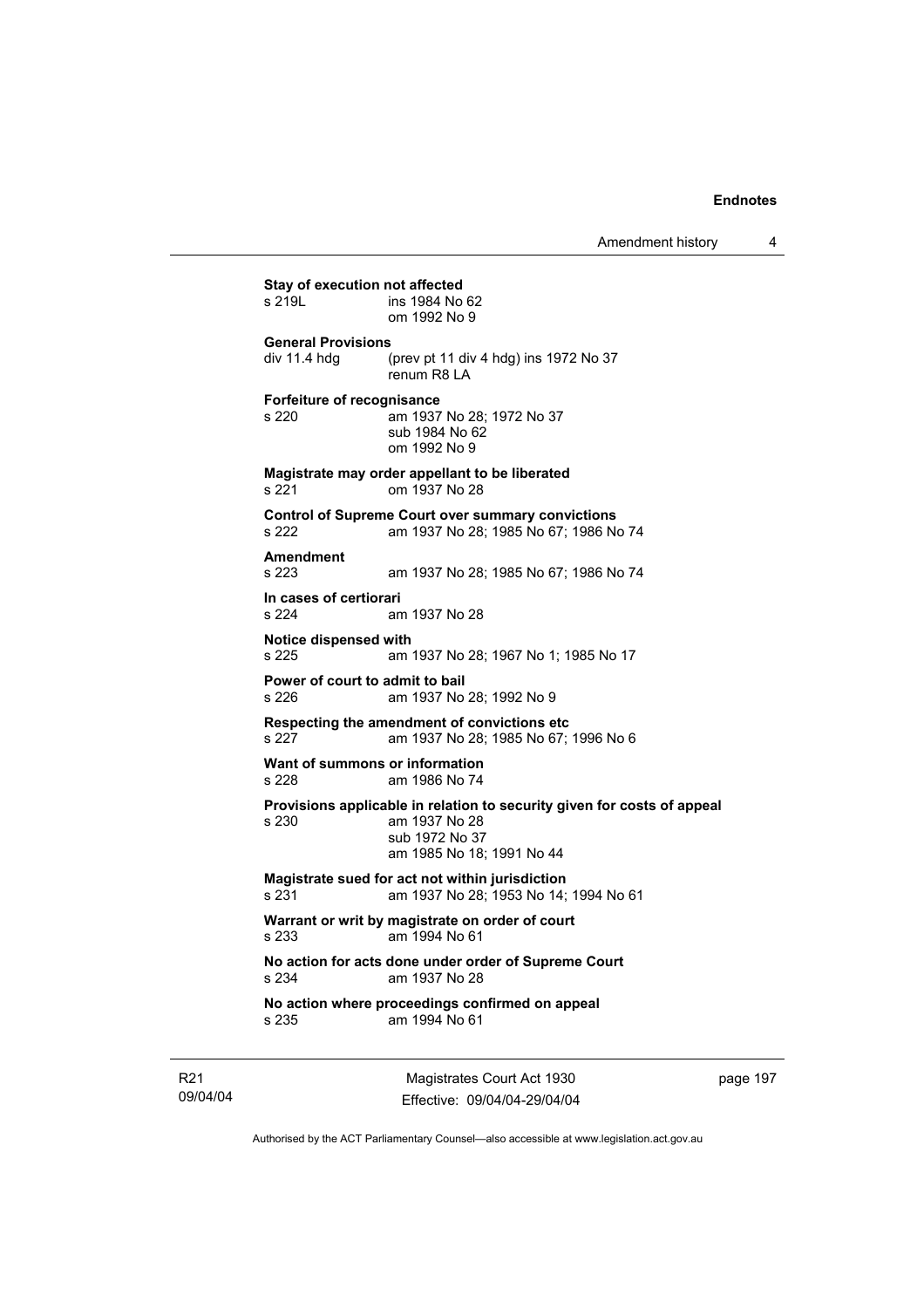**Actions in cases prohibited**  am 1937 No 28 **Limitation of actions**  om 1985 No 66 **Notice of actions**  om 1985 No 66 **Payment of money into court**  s 239 am 1937 No 28; 1986 No 74 **No action against magistrate for judicial acts in Magistrates Court**  am 1985 No 67 **Verdict for defendant**  s 242 am 1937 No 28; 1986 No 74 sub 1996 No 6 **Damages**  s 243 am 1966 No 2 sub 1994 No 61 **Costs**  sub 1953 No 14 am 1994 No 4 **Award of costs**  am 1937 No 28; 1953 No 14; 1986 No 74; 1994 No 61 **Court fees**  s 245 sub 1953 No 14; 1980 No 10 am 1991 Nos 38 and 44 om 1994 No 4 **Remission of fees**  s 245A ins 1937 No 28 sub 1986 No 83 am 1989 No 55; ord 1990 No 5; 1991 No 44; 1993 No 4 om 1994 No 4 **Solicitor's costs**  sub 1937 No 28 om 1986 No 74 **Witnesses expenses**  sub 1953 No 14; 1967 No 1 am 1996 No 6

page 198 Magistrates Court Act 1930 Effective: 09/04/04-29/04/04

R21 09/04/04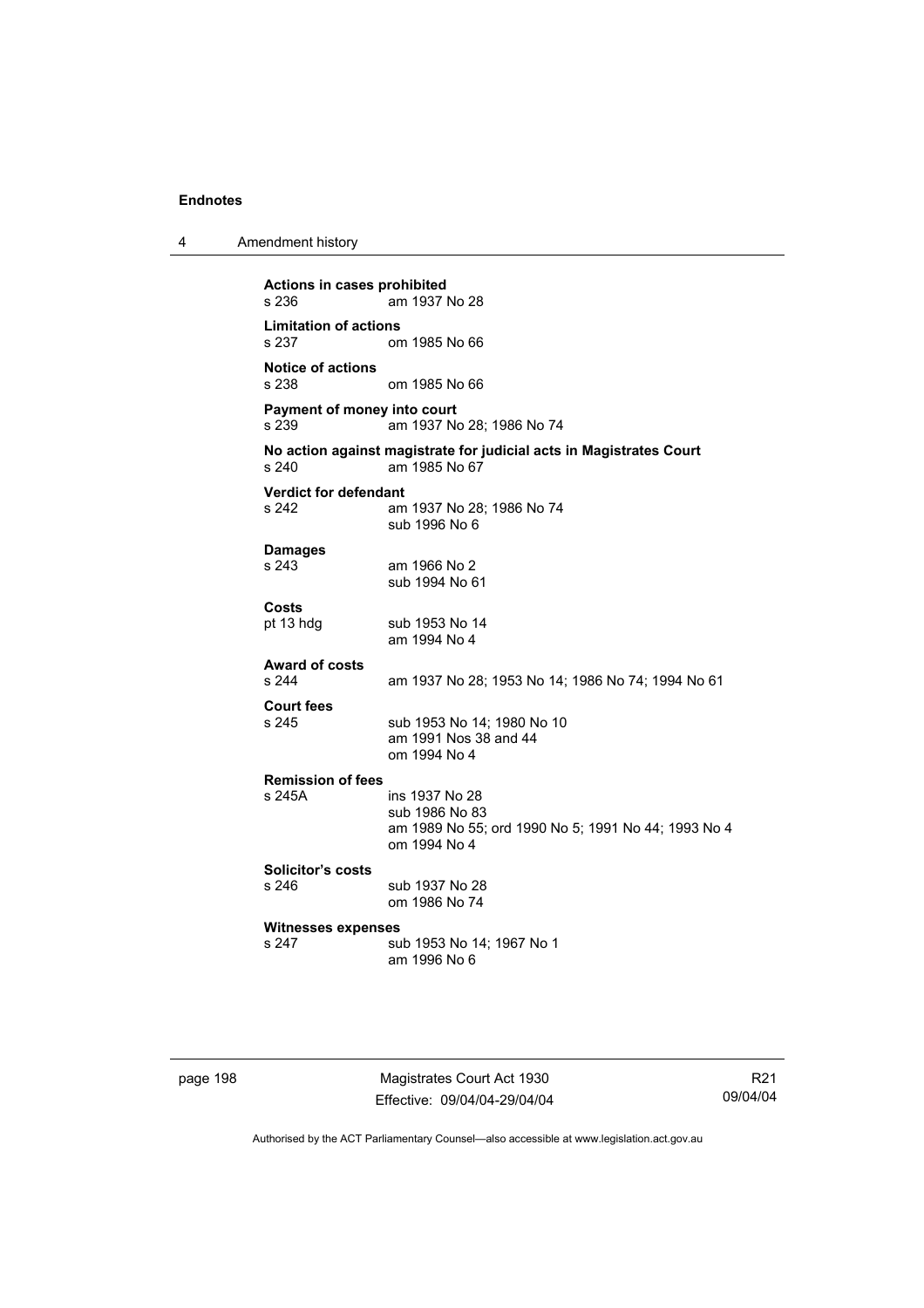### **Court and tribunal fees**  prig pt 13A hdg ins 1974 No 14 om 1992 No 9 ins 1994 No 4 sub 2000 No 1 s 3 sch **Definitions for pt 13A**  s 248 om 1994 No 61 s 49 ins 2001 No 1 s 3 sch am 2001 No 18 s 174 **Determination of fees**  ins 1974 No 14 am 1986 No 53; ord 1990 No 5 om 1992 No 9 ins 1994 No 4 am 1997 No 94; 1998 No 25 sub 2000 No 1 s 3 sch am 2001 No 44 amdt 1.2760 **Payment of fees**  ins 1974 No 14 am 1986 No 53; ord 1990 No 5 om 1992 No 9 ins 1994 No 4 sub 2000 No 1 s 3 sch am 2001 No 44 amdt 1.2761 **Remission, refund, deferral, waiver and exemption of fees**  ins 1974 No 14 om 1992 No 9 ins 1994 No 4 am 1994 No 45; No. 1995 No 46; 1997 No 96; 1999 No 66 sch 3; 1999 No 64 s 4 sch 2 sub 2000 No 1 s 3 sch am 2002 No 36 s 4 (4), (5) exp 11 October 2003 (s 248C (5)) **Recovery of fees in non-criminal proceedings if fees otherwise not payable**  ins 1974 No 14 am 1986 No 53 om 1992 No 9 ins 1994 No 4 sub 2000 No 1 s 3 sch **Recovery of fees in criminal proceedings if fees not otherwise payable**  s 248E ins 1994 No 4 sub 2000 No 1 s 3 sch

R21 09/04/04

Magistrates Court Act 1930 Effective: 09/04/04-29/04/04 page 199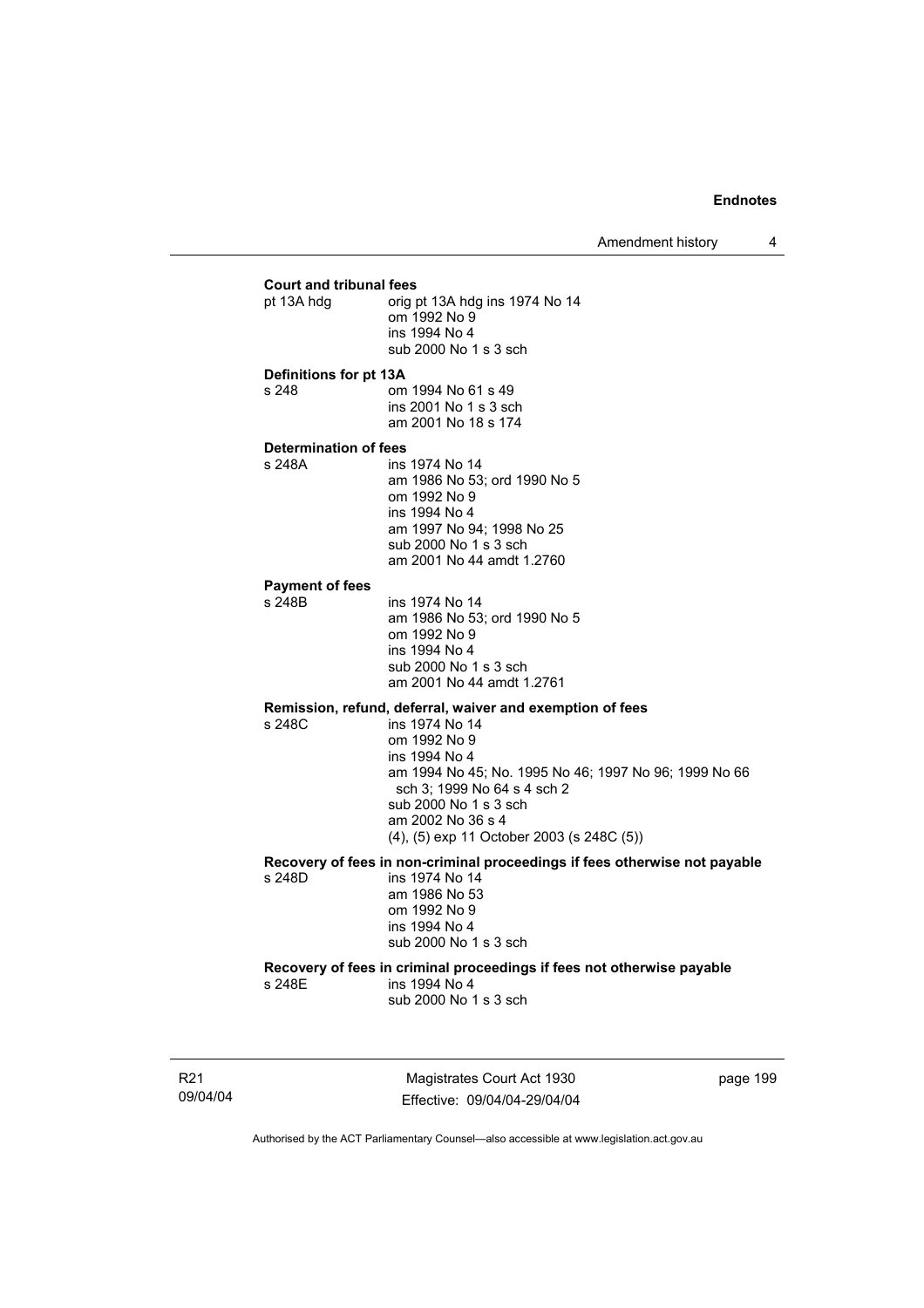4 Amendment history

**Review of decisions**  ins 1994 No 4 am 1996 No 6 sub 2000 No 1 s 3 sch **Securities taken under Act**  s 249 am 1991 No 44 **Recovery of sum due under security**  s 250 ins 1937 No 28 am 1986 No 74; 1991 No 44; 1992 No 9 **Enforcement of payment of sum due by principal**  s 251 om 1937 No 28 **Sums paid by surety may be recovered from principal**  s 252 am 1937 No 28; 1986 No 74; 1992 No 9 **Payment enforced by security**  s 253 am 1992 No 9 **Enforcement of recognisance**  s 254 sub 1974 No 14 am 1986 Nos 53 and 74; ord 1990 No 5; 1991 No 44; 1992 No 9; 1994 No 61 **Directions as to procedure**  ins 1989 No 59 **Appearance by audiovisual or audio links**  s 254B ins 1999 No 22 s 22 am 2000 No 17 s 3 sch 1; A2003-48 amdt 2.11 **Contempt in face of court**  s 255 am 1967 No 1; 1972 No 37; ord 1990 No 5 sub 1993 No 4 am 1994 Nos 66 and 81; 1999 No 22 s 23; ss renum R10 LA **Refusal or failure to give evidence—offence**   $ins$  1994 No 61 am 1995 No 46; 1996 No 6; 1998 Nos 25 and 54 **Refusal or failure to give evidence—committal**  s 255AB ins 1994 No 61 am 1995 No 46 **Commitment to remand centre**<br>s 255A **ins** 1976 No ins 1976 No 42 am 1995 No 41; 1996 No 6; 1998 No 25

page 200 Magistrates Court Act 1930 Effective: 09/04/04-29/04/04

R21 09/04/04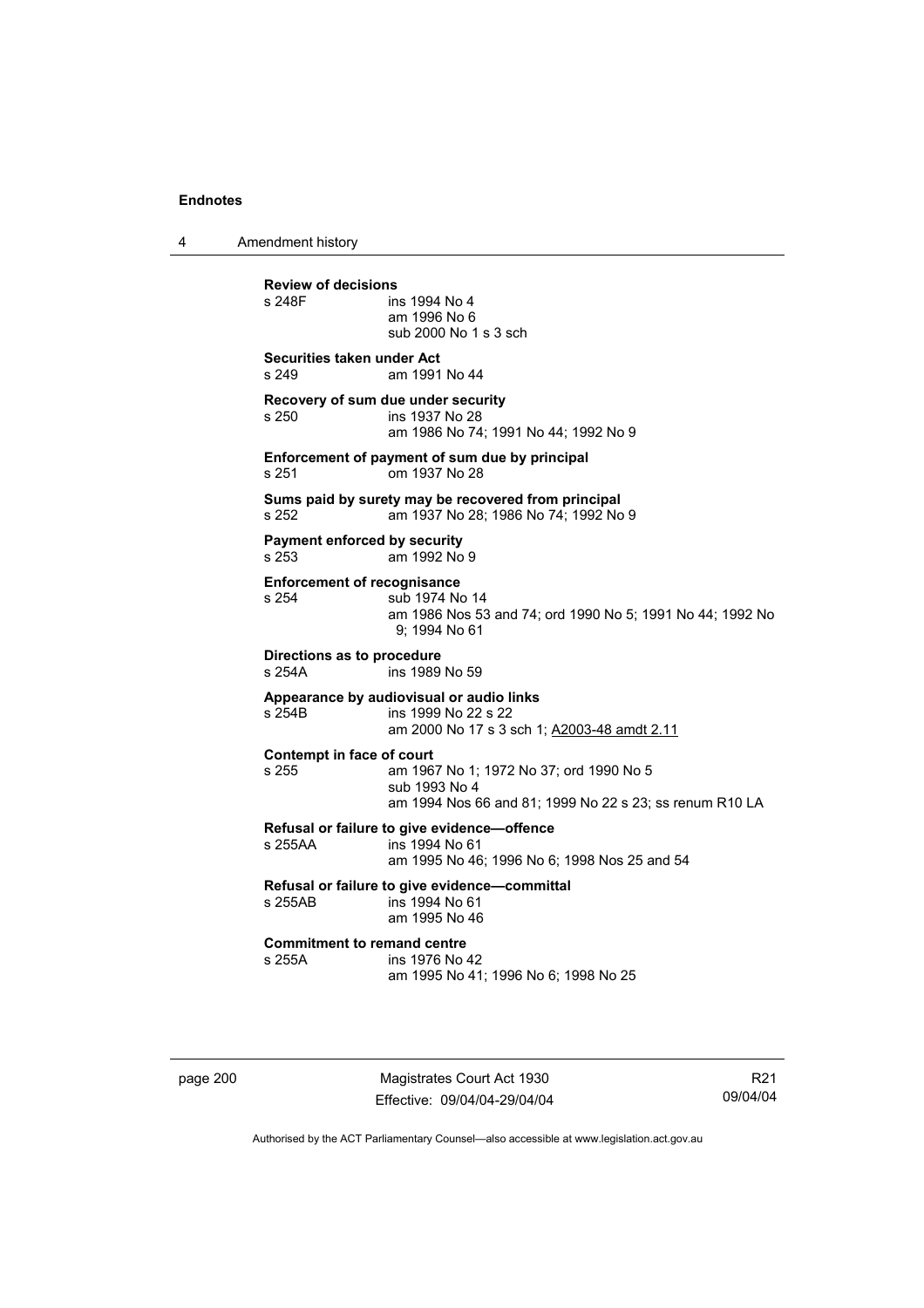| s 255B hdg                                    | Registrar to give directions for preparation of transcript<br>am 1991 No 44                                                                                                                                                                                                                                                                                                                                                                                                                                      |
|-----------------------------------------------|------------------------------------------------------------------------------------------------------------------------------------------------------------------------------------------------------------------------------------------------------------------------------------------------------------------------------------------------------------------------------------------------------------------------------------------------------------------------------------------------------------------|
| s 255B                                        | ins 1980 No 4                                                                                                                                                                                                                                                                                                                                                                                                                                                                                                    |
|                                               | am 1986 No 71; 1991 No 44                                                                                                                                                                                                                                                                                                                                                                                                                                                                                        |
| <b>Applications for transcripts</b><br>s 255C | ins 1980 No 4                                                                                                                                                                                                                                                                                                                                                                                                                                                                                                    |
|                                               | am 1986 Nos 71 and 83; 1988 No 45; 1991 Nos 38 and 44;<br>1993 No 4; 1994 No 4; 1999 No 22 s 24                                                                                                                                                                                                                                                                                                                                                                                                                  |
| <b>Forms</b>                                  |                                                                                                                                                                                                                                                                                                                                                                                                                                                                                                                  |
| s 256                                         | am 1967 No 1; 1970 No 15; 1974 No 14; 1979 No 33; 1993 No<br>4; 2001 No 44 amdts 1.2762-1.2764<br>(8)-(11) exp 12 September 2002 (s 256 (11))                                                                                                                                                                                                                                                                                                                                                                    |
|                                               | Power of Minister to determine fees                                                                                                                                                                                                                                                                                                                                                                                                                                                                              |
| s 257                                         | am 1937 No 28                                                                                                                                                                                                                                                                                                                                                                                                                                                                                                    |
|                                               | om 1986 No 74<br>ins 1991 No 38                                                                                                                                                                                                                                                                                                                                                                                                                                                                                  |
|                                               | om 1994 No 4                                                                                                                                                                                                                                                                                                                                                                                                                                                                                                     |
|                                               | Power to make rules or regulations                                                                                                                                                                                                                                                                                                                                                                                                                                                                               |
| s 258                                         | am 1932 No 21; 1937 No 28; 1953 No 14; 1986 No 74; ord<br>1990 No 5; 1991 No 44; 2001 No 44 amdts 1.2765-1.2768                                                                                                                                                                                                                                                                                                                                                                                                  |
| <b>Transitional</b>                           |                                                                                                                                                                                                                                                                                                                                                                                                                                                                                                                  |
| pt 16 hdg                                     | ins 1999 No 34<br>om 2001 No 90 amdt 1.81                                                                                                                                                                                                                                                                                                                                                                                                                                                                        |
|                                               | Application of s 203 (as amended) and s 206AA                                                                                                                                                                                                                                                                                                                                                                                                                                                                    |
| s 259                                         | ins 1999 No 34<br>om 2001 No 90 amdt 1.81                                                                                                                                                                                                                                                                                                                                                                                                                                                                        |
| <b>Oath</b>                                   |                                                                                                                                                                                                                                                                                                                                                                                                                                                                                                                  |
| sch 1                                         | orig sch 1 am 1937 No 28; 1938 No 25 (as am 1938 No 35);<br>1938 No 35; 1953 No 14; 1958 No 12; 1966 No 2; 1967 No 1;<br>1968 No 25; 1972 No 37; 1974 No 14; 1976 No 42; 1977 Nos<br>34 and 61; 1978 No 46; 1979 No 33; 1984 No 62; 1985 No<br>67; 1986 No 74; 1989 No 59; 1990 No 65; 1991 No 44; 1992<br>Nos 9 and 37; 1993 No 4; 1994 No 61; 1996 Nos 6 and 82;<br>1998 No 67<br>om 2001 No 44 amdt 1.2769<br>(prev sch 2) am 1938 No 25 (as am 1938 No 35)<br>om 1977 No 4<br>ins 1977 No 4<br>am 1997 No 94 |
|                                               | renum 2001 No 44 amdt 1.2770                                                                                                                                                                                                                                                                                                                                                                                                                                                                                     |
|                                               |                                                                                                                                                                                                                                                                                                                                                                                                                                                                                                                  |
| Oath                                          |                                                                                                                                                                                                                                                                                                                                                                                                                                                                                                                  |

R21 09/04/04

Magistrates Court Act 1930 Effective: 09/04/04-29/04/04 page 201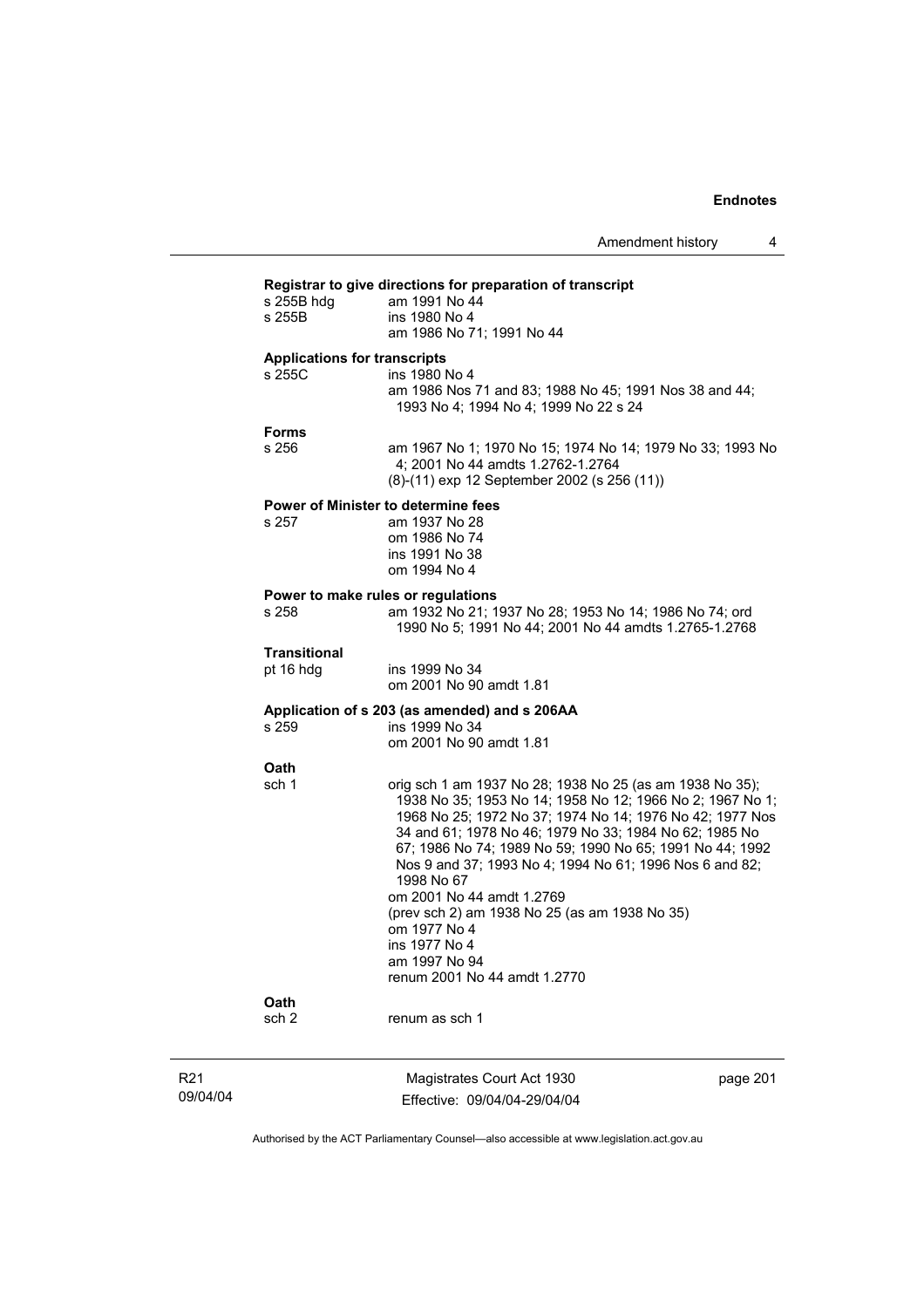```
5 Earlier republications
```

| sch <sub>3</sub>    | am 1938 No 25 (as am 1938 No 35); 1976 No 42; 1985 No 67;<br>1991 No 44<br>om 2001 No 44 amdt 1.2771 |  |
|---------------------|------------------------------------------------------------------------------------------------------|--|
| Fees                |                                                                                                      |  |
| sch 4               | am 1937 Nos 5 and 28                                                                                 |  |
|                     | om 1953 No 14                                                                                        |  |
| sch 5               | om 1953 No 14                                                                                        |  |
| Witnesses' expenses |                                                                                                      |  |
| sch 6               | om 1953 No 14                                                                                        |  |

### **5 Earlier republications**

Some earlier republications were not numbered. The number in column 1 refers to the publication order.

Since 12 September 2001 every authorised republication has been published in electronic pdf format on the ACT legislation register. A selection of authorised republications have also been published in printed format. These republications are marked with an asterisk (\*) in column 1. Except for the footer, electronic and printed versions of an authorised republication are identical.

| <b>Republication No Amendments to</b> |                | <b>Republication date</b> |
|---------------------------------------|----------------|---------------------------|
| 1                                     | Act 1992 No 37 | 3 August 1992             |
| 2                                     | Act 1993 No 91 | 31 December 1993          |
| 3                                     | Act 1994 No 81 | 10 April 1995             |
| 4                                     | Act 1997 No 25 | 30 May 1997               |
| 5                                     | Act 1997 No 96 | 1 June 1998               |
| 6                                     | Act 1999 No 12 | 31 March 1999             |
| 7                                     | Act 2000 No 60 | 20 November 2000          |
| 8                                     | Act 2001 No 90 | 12 September 2001         |
| 9                                     | Act 2001 No 90 | 3 December 2001           |
| 10                                    | Act 2002 No 2  | 14 March 2002             |
| $11*$                                 | Act 2002 No 2  | 27 March 2002             |
| 12                                    | Act 2002 No 2  | 1 July 2002               |
|                                       |                |                           |

page 202 Magistrates Court Act 1930 Effective: 09/04/04-29/04/04

R21 09/04/04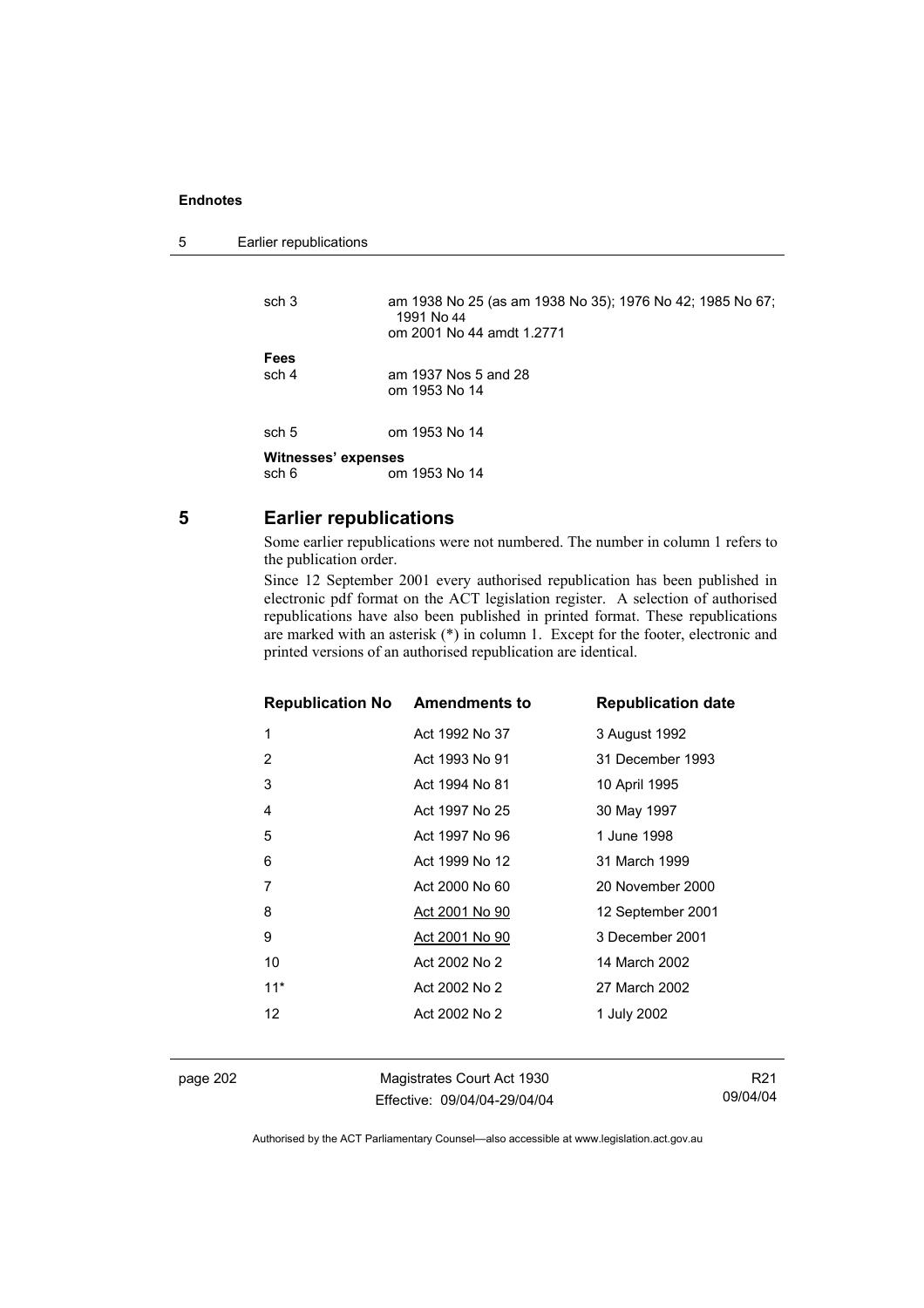#### **Endnotes**

| <b>Republication No</b> | <b>Amendments to</b> | <b>Republication date</b> |
|-------------------------|----------------------|---------------------------|
| 13                      | Act 2002 No 2        | 13 September 2002         |
| 14                      | Act 2002 No 30       | 17 September 2002         |
| 15                      | Act 2002 No 36       | 11 October 2002           |
| 16                      | Act 2002 No 36       | 1 January 2003            |
| 16 (RI)                 | Act 2002 No 49 ±     | 12 February 2003          |
| 17                      | A2003-2              | 31 March 2003             |
| 18                      | A2003-2              | 12 October 2003           |
| 19                      | A2003-56             | 19 December 2003          |
| 20                      | A2004-2              | 22 March 2004             |

‡ includes retrospective amendments by Act 2002 No 49

## **6 Uncommenced amendments**

The following amendments have not been included in this republication because they were uncommenced at the republication date:

 **Evidence (Miscellaneous Provisions) Amendment Act 2003 A2003-48 sch 2 pt 2.8** 

# **Part 2.8 Magistrates Court Act 1930**

| [2.9]<br><b>Section 54A (2) (a)</b> |
|-------------------------------------|
|-------------------------------------|

*omit* 

section 18 (1) or 30 (1)

*substitute* 

section 20 (1) (Territory courts may take evidence and submissions from outside ACT) or section 32 (1) (Use of link in proceedings)

| [2.10]                      | Section 72A (3)                                            |          |  |  |
|-----------------------------|------------------------------------------------------------|----------|--|--|
|                             | substitute                                                 |          |  |  |
| R <sub>21</sub><br>09/04/04 | Magistrates Court Act 1930<br>Effective: 09/04/04-29/04/04 | page 203 |  |  |

Authorised by the ACT Parliamentary Counsel—also accessible at www.legislation.act.gov.au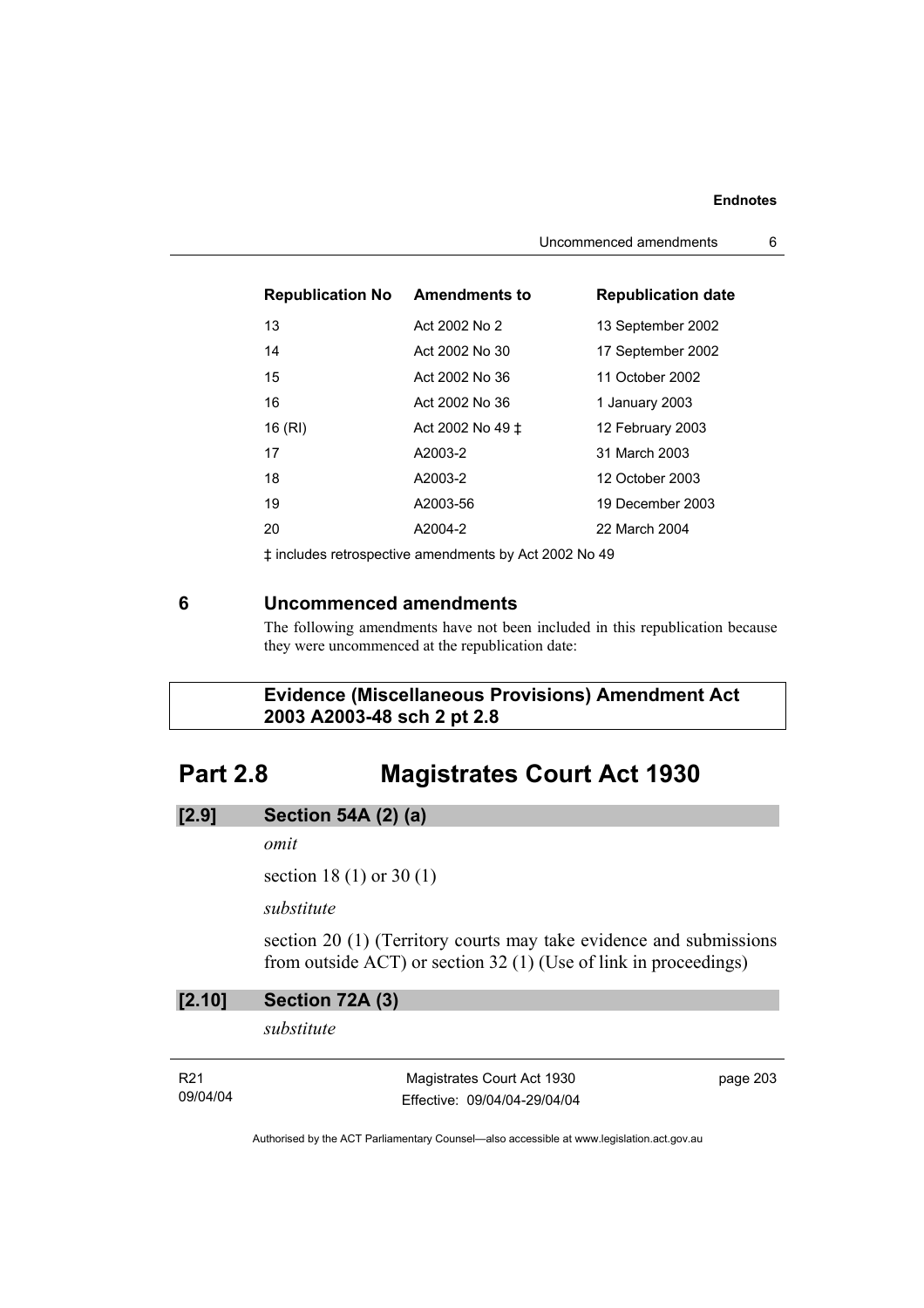### **Endnotes**

- 6 Uncommenced amendments
	- (3) In this section:

*audiovisual link*—see the *Evidence (Miscellaneous Provisions) Act 1991*, dictionary.

## **[2.11] Section 254B (1)**

*omit* 

section 18 (1) or 30 (1)

*substitute* 

section 20 (1) (Territory courts may take evidence and submissions from outside ACT) or section 32 (1) (Use of link in proceedings)

 **Bail Amendment Act 2004 A2004-14 sch 2 pt 2.2** 

# **Part 2.2 Magistrates Court Act 1930**

## **[2.4] Section 70**

*substitute* 

# **70 Remand of defendant**

- (1) This section applies if the court considers it is necessary or desirable to adjourn the hearing of a proceeding for an indictable offence—
	- (a) because of the absence of witnesses; or
	- (b) for any other reasonable cause.
- (2) The court may—
	- (a) adjourn the hearing; and
	- (b) remand the defendant into the custody of the administrator—
		- (i) by warrant; or

page 204 Magistrates Court Act 1930 Effective: 09/04/04-29/04/04

R21 09/04/04

Authorised by the ACT Parliamentary Counsel—also accessible at www.legislation.act.gov.au